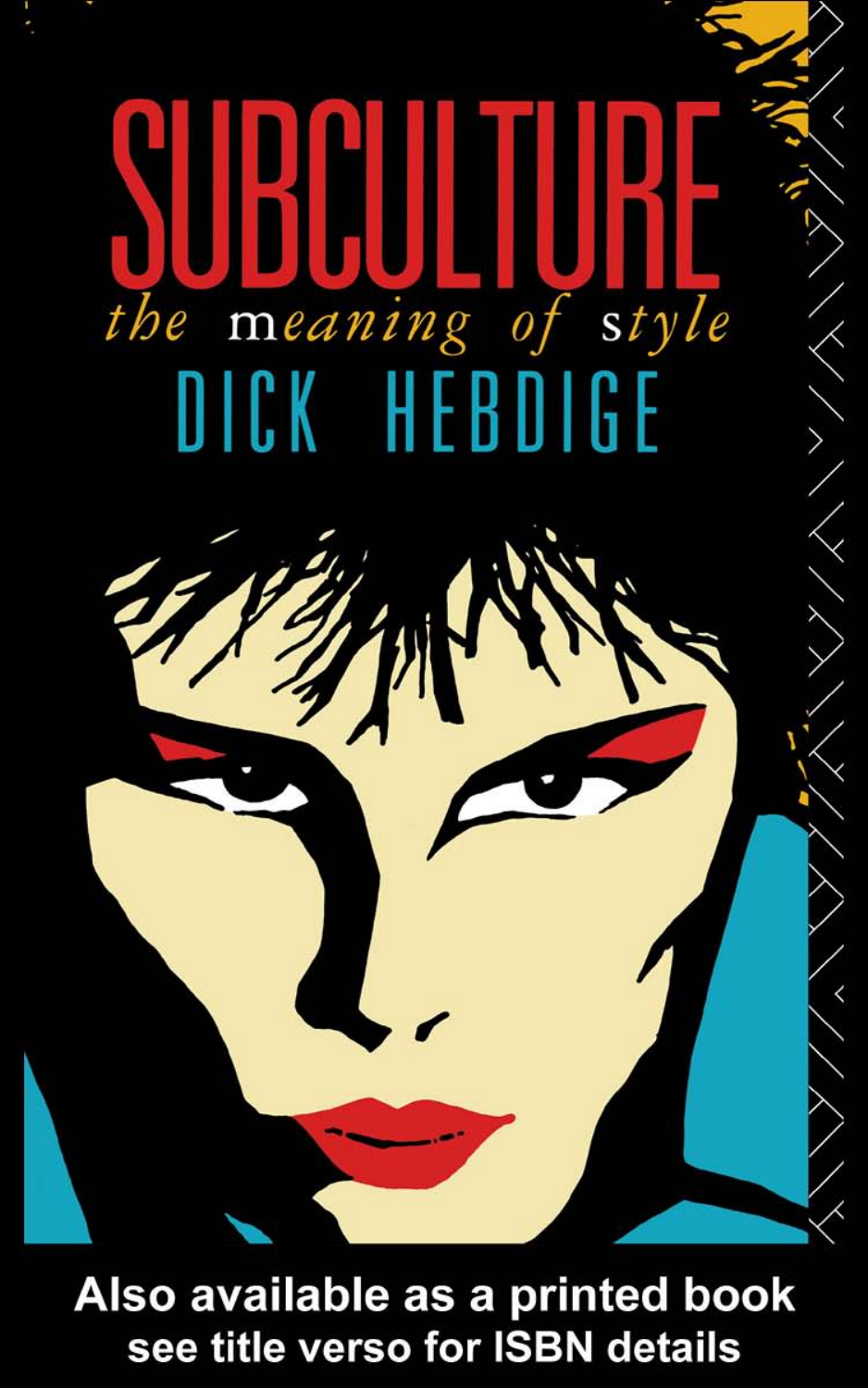## SUBCULTURE THE MEANING OF STYLE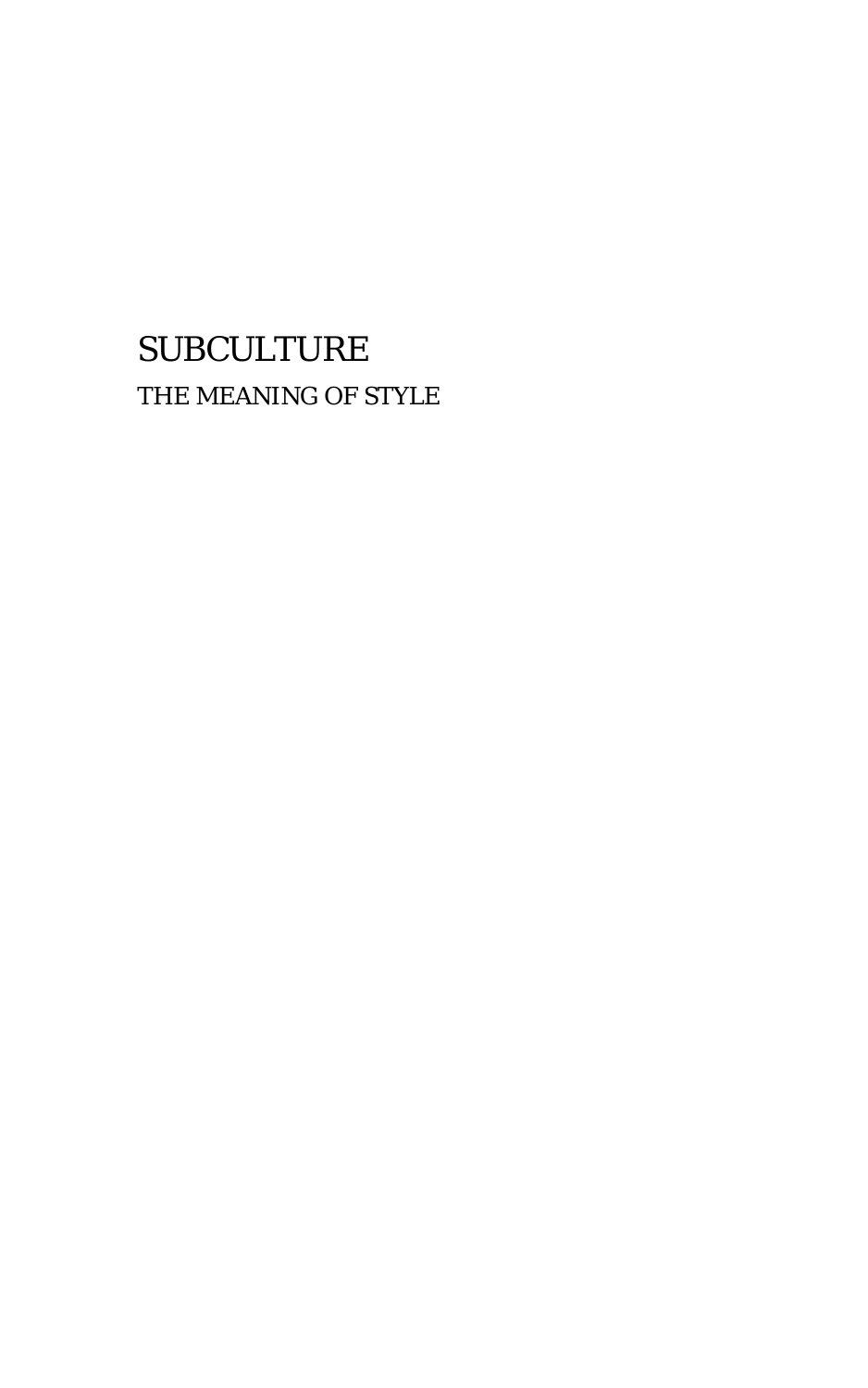#### IN THE SAME SERIES

- The Empire Writes Back: Theory and practice in postcolonial literatures *Bill Ashcroft, Gareth Griffiths, and Helen Tiffin*
- Translation Studies *Susan Bassnett*
- Rewriting English: Cultural politics of gender and class *Janet Batsleer, Tony Davies, Rebecca O'Rourke, and Chris Weedon*
- Critical Practice *Catherine Belsey*
- Formalism and Marxism *Tony Bennett*
- Dialogue and Difference: English for the nineties ed. *Peter Brooker and Peter Humm*
- Telling Stories: A theoretical analysis of narrative fiction *Steven Cohan and Linda M. Shires*
- Alternative Shakespeares ed. *John Drakakis*
- The Semiotics of Theatre and Drama *Keir Elam*
- Reading Television *John Fiske and John Hartley*
- Linguistics and the Novel *Roger Fowler*
- Return of the Reader: Reader-response criticism *Elizabeth Freund*
- Making a Difference: Feminist literary criticism ed. *Gayle Greene and Coppélia Kahn*
- Superstructuralism: The philosophy of structuralism and post-structuralism *Richard Harland*
- Structuralism and Semiotics *Terence Hawkes*

Dialogism: Bakhtin and his world *Michael Holquist*

- Popular Fictions: Essays in literature and history ed.
- *Peter Humm, Paul Stigant, and Peter Widdowson* The Politics of Postmodernism *Linda Hutcheon*
- Fantasy: The literature of subversion *Rosemary Jackson*
- Sexual/Textual Politics: Feminist literary theory *Toril Moi*
- Deconstruction: Theory and practice *Christopher Norris* Orality and Literacy: The technologizing of the word
- *Walter J. Ong*
- Narrative Fiction: Contemporary poetics *Shlomith Rimmon-Kenan* Adult Comics: An introduction *Roger Sabin*
- Criticism in Society *Imre Salusinszky*
- Metafiction: The theory and practice of self-conscious fiction *Patricia Waugh*
- Psychoanalytic Criticism: Theory in practice *Elizabeth Wright*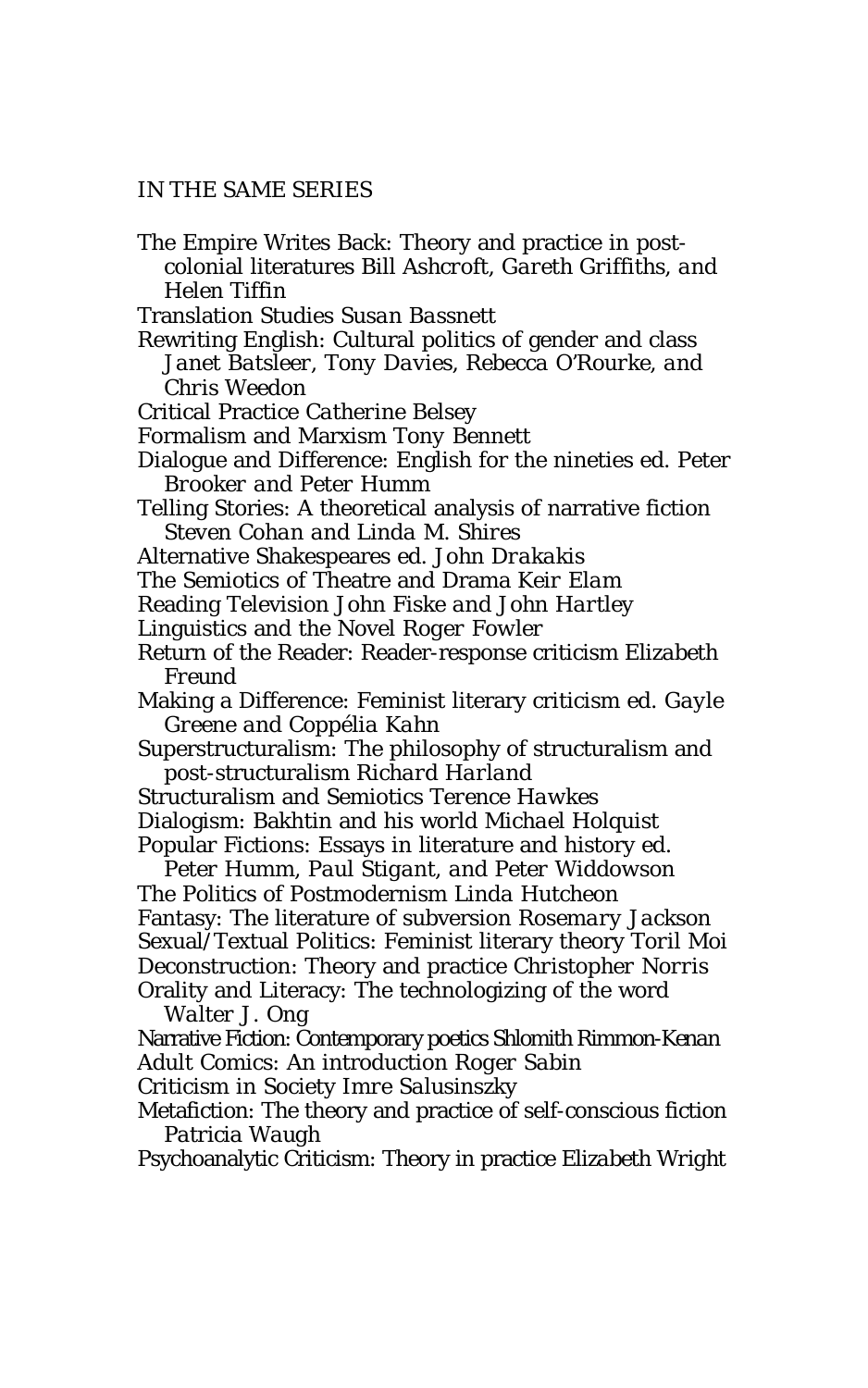## DICK HEBDIGE

# **SUBCULTURE THE MEANING OF STYLE**



LONDON AND NEW YORK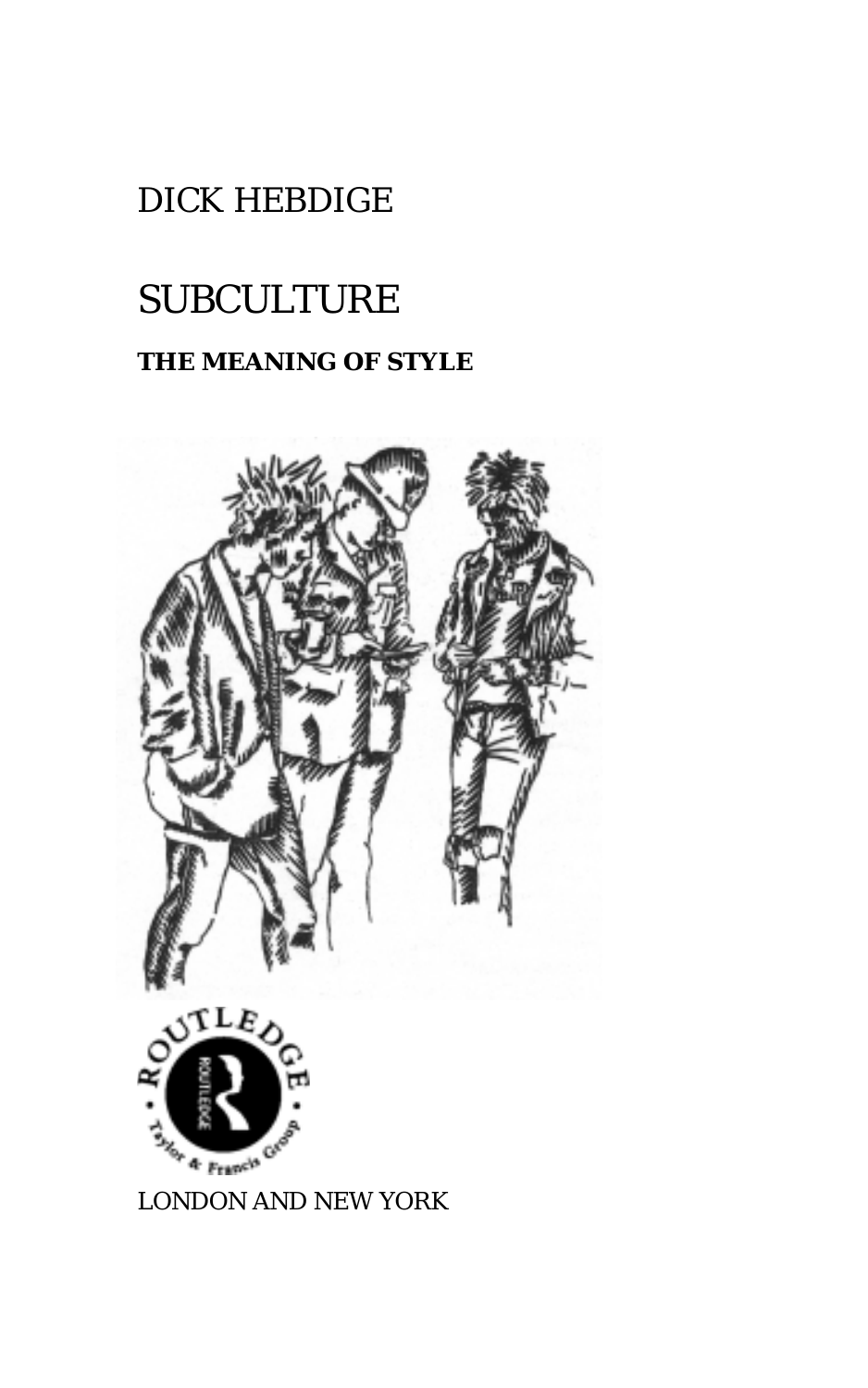## *First published in 1979 by Methuen & Co. Ltd*

*Routledge is an imprint of the Taylor & Francis Group*

This edition published in the Taylor & Francis e-Library, 2002.

*© 1979 Dick Hebdige*

*All rights reserved. No part of this book may be reprinted or reproduced or utilized in any form or by any electronic, mechanical, or other means, now known or hereafter invented, including photocopying and recording, or in any information storage or retrieval system, without permission in writing from the publishers.*

*British Library Cataloguing in Publication Data available*

*Library of Congress Cataloguing in Publication Data available*

ISBN 0–415–03949–5 (Print Edition) ISBN 0-203-13994-1 Master e-book ISBN ISBN 0-203-22092-7 (Glassbook Format)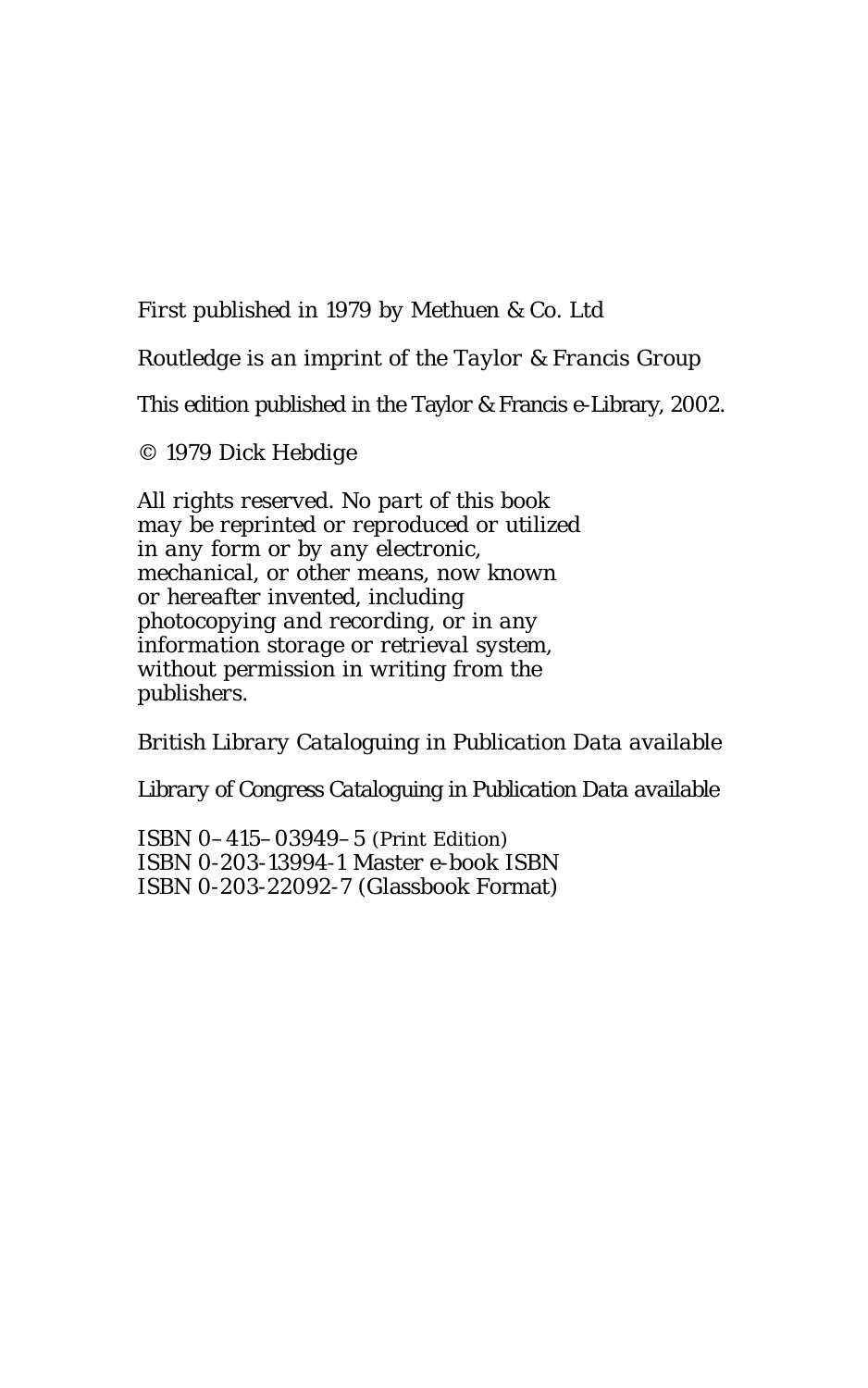## **CONTENTS**

| General Editor's Preface<br>Acknowledgements      |    |
|---------------------------------------------------|----|
|                                                   |    |
| <b>ONE</b>                                        |    |
| From culture to hegemony                          | 5  |
| <b>Part One: Some case studies</b>                |    |
| TWO                                               |    |
| Holiday in the sun: Mister Rotten makes the grade | 23 |
| Boredom in Babylon                                | 27 |
| <b>THREE</b>                                      |    |
| Back to Africa                                    | 30 |
| The Rastafarian solution                          | 33 |
| Reggae and Rastafarianism                         | 35 |
| Exodus: A double crossing                         | 39 |
| <b>FOUR</b>                                       |    |
| Hipsters, beats and teddy boys                    | 46 |
| Home-grown cool: The style of the mods            | 52 |
| White skins, black masks                          | 54 |
| Glam and glitter rock: Albino camp and            |    |
| other diversions                                  | 59 |
| Bleached roots: Punks and white 'ethnicity'       | 62 |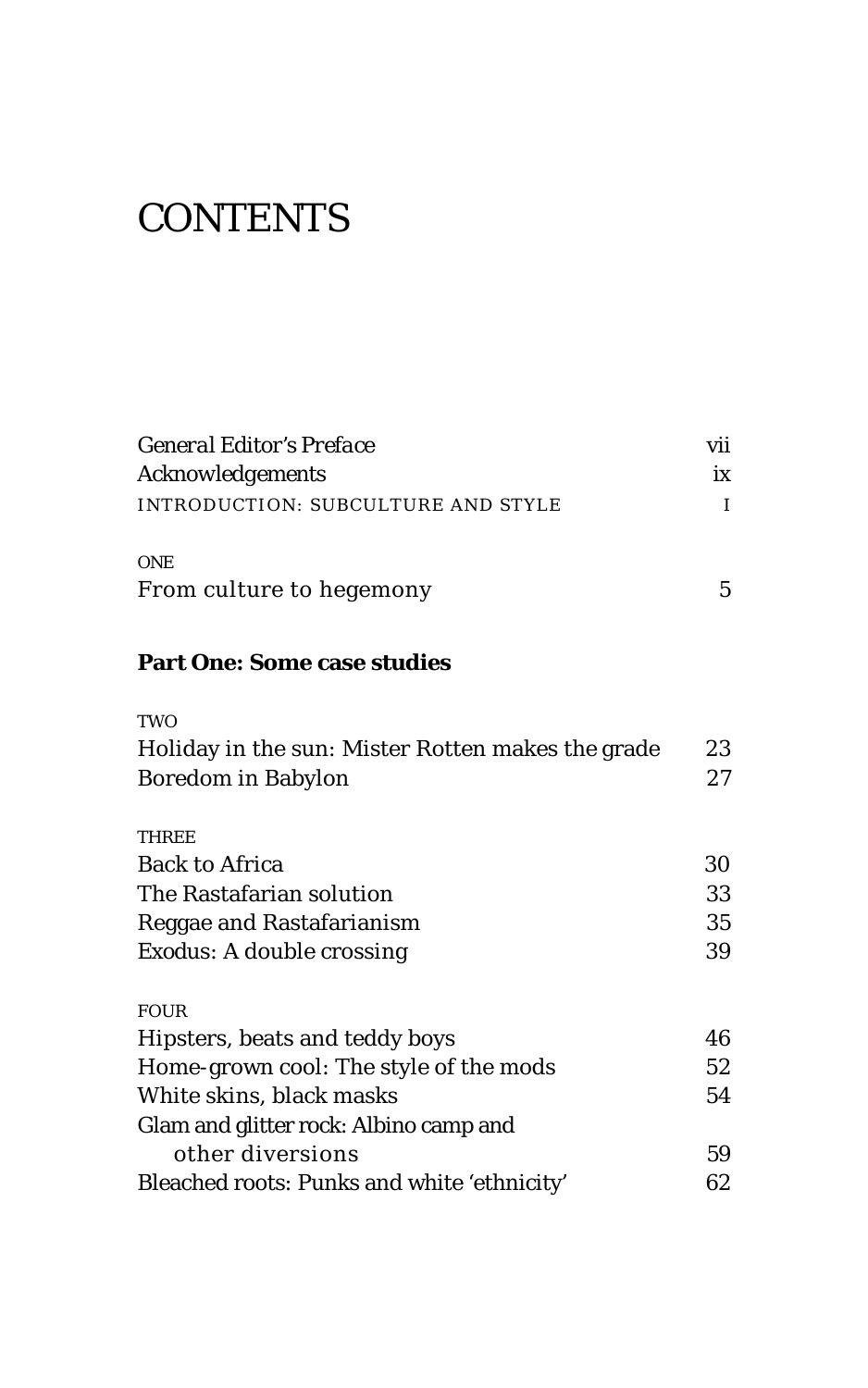## vi CONTENTS

## **Part Two: A reading**

| <b>FIVE</b>                         |     |
|-------------------------------------|-----|
| The function of subculture          | 73  |
| Specificity: Two types of teddy boy | 80  |
| The sources of style                | 84  |
| <b>SIX</b>                          |     |
| Subculture: The unnatural break     | 90  |
| Two forms of incorporation          | 92  |
| <b>SEVEN</b>                        |     |
| Style as intentional communication  | 100 |
| Style as bricolage                  | 102 |
| Style in revolt: Revolting style    | 106 |
| <b>EIGHT</b>                        |     |
| Style as homology                   | 113 |
| Style as signifying practice        | 117 |
| <b>NINE</b>                         |     |
| O.K., it's Culture, but is it Art?  | 128 |
| <b>CONCLUSION</b>                   | 134 |
| References                          | 141 |
| Bibliography                        | 169 |
| <b>Suggested Further Reading</b>    | 178 |
| <i>Index</i>                        | 187 |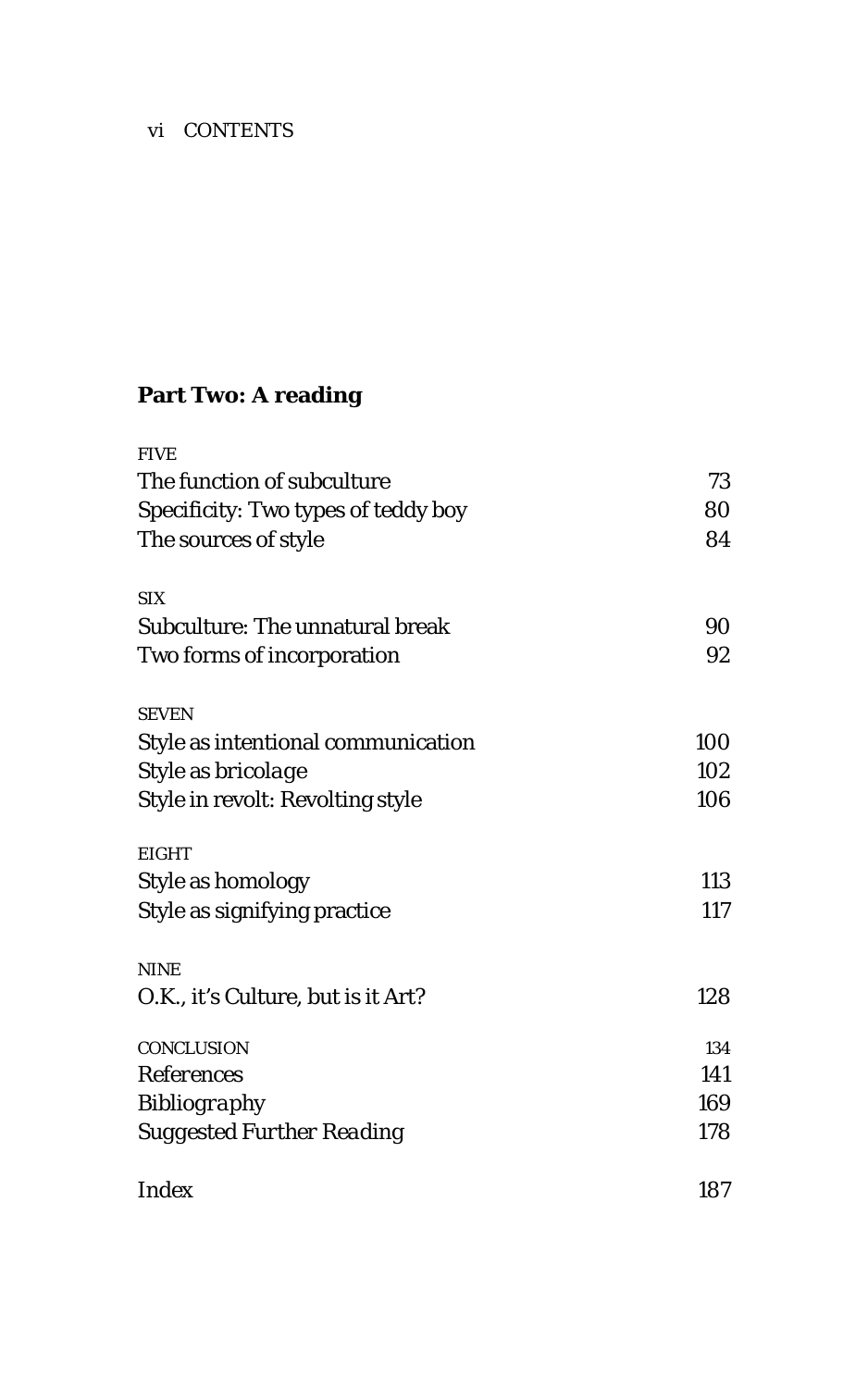# GENERAL EDITOR'S PREFACE

T is easy to see that we are living in a time of rapid and radical social change. It is much less easy to grasp the fact that such change will inevitably affect the nature of these disciplines that bath reflect curreceipty T is easy to see that we are living in a time of rapid and radical social change. It is much less easy to grasp the those disciplines that both reflect our society and help to shape it.

Yet this is nowhere more apparent than in the central field of what may, in general terms, be called literary studies. Here, among large numbers of students at all levels of education, the erosion of the assumptions and presuppositions that support the literary disciplines in their conventional form has proved fundamental. Modes and categories inherited from the past no longer seem to fit the reality experienced by a new generation.

*New Accents* is intended as a positive response to the initiative offered by such a situation. Each volume in the series will seek to encourage rather than resist the process of change, to stretch rather than reinforce the boundaries that currently define literature and its academic study.

Some important areas of interest immediately present themselves. In various parts of the world, new methods of analysis have been developed whose conclusions reveal the limitations of the Anglo-American outlook we inherit. New concepts of literary forms and modes have been proposed;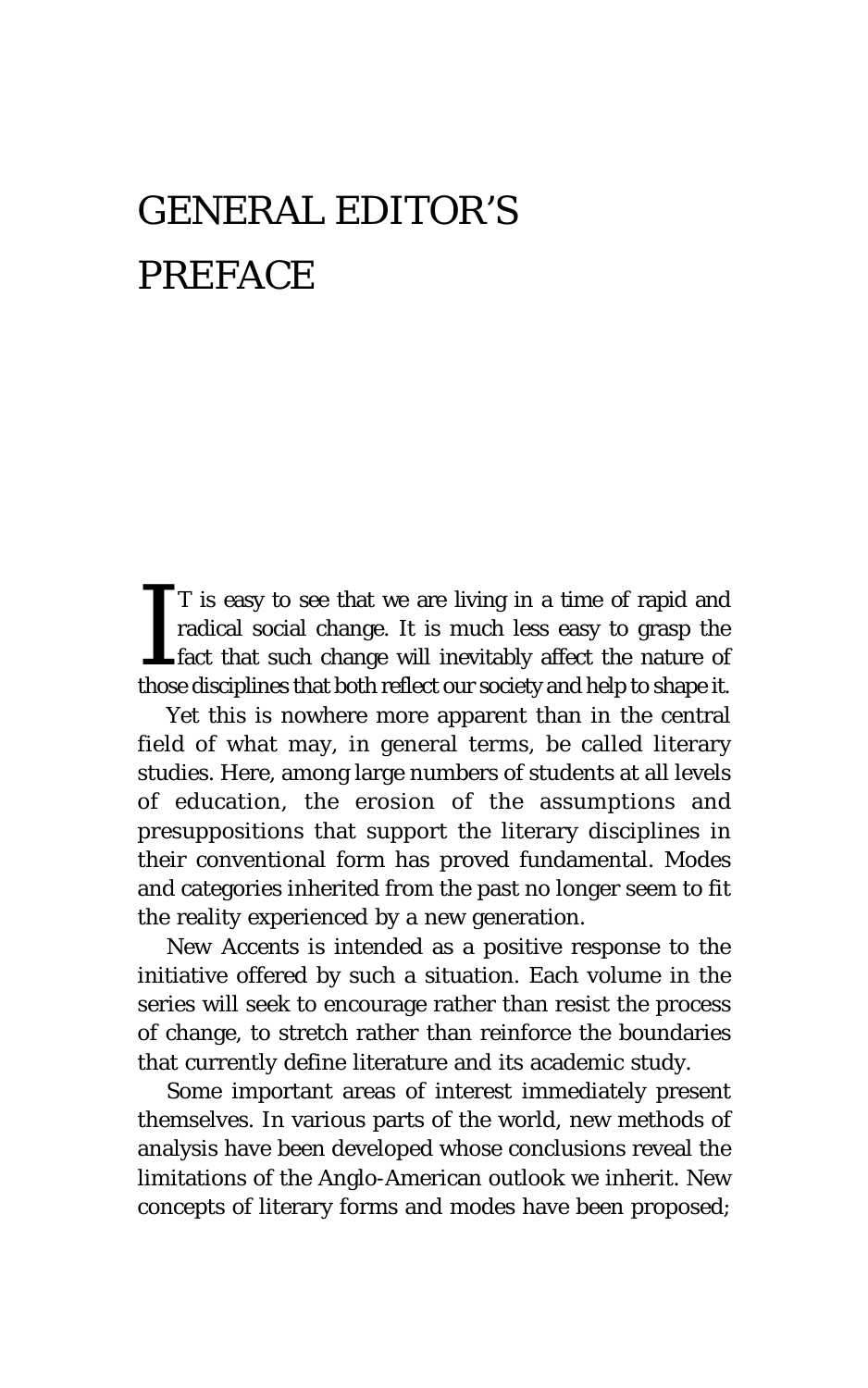new notions of the nature of literature itself, and of how it communicates are current; new views of literature's role in relation to society flourish. *New Accents* will aim to expound and comment upon the most notable of these.

In the broad field of the study of human communication, more and more emphasis has been placed upon the nature and function of the new electronic media. *New Accents* will try to identify and discuss the challenge these offer to our traditional modes of critical response.

The same interest in communication suggests that the series should also concern itself with those wider anthropological and sociological areas of investigation which have begun to involve scrutiny of the nature of art itself and of its relation to our whole way of life. And this will ultimately require attention to be focused on some of those activities which in our society have hitherto been excluded from the prestigious realms of Culture.

Finally, as its title suggests, one aspect of *New Accents* will be firmly located in contemporary approaches to language, and a continuing concern of the series will be to examine the extent to which relevant branches of linguistic studies can illuminate specific literary areas. The volumes with this particular interest will nevertheless presume no prior technical knowledge on the part of their readers, and will aim to rehearse the linguistics appropriate to the matter in hand, rather than to embark on general theoretical matters.

Each volume in the series will attempt an objective exposition of significant developments in its field up to the present as well as an account of its author's own views of the matter. Each will culminate in an informative bibliography as a guide to further study. And while each will be primarily concerned with matters relevant to its own specific interests, we can hope that a kind of conversation will be heard to develop between them: one whose accents may perhaps suggest the distinctive discourse of the future. TERENCE HAWKES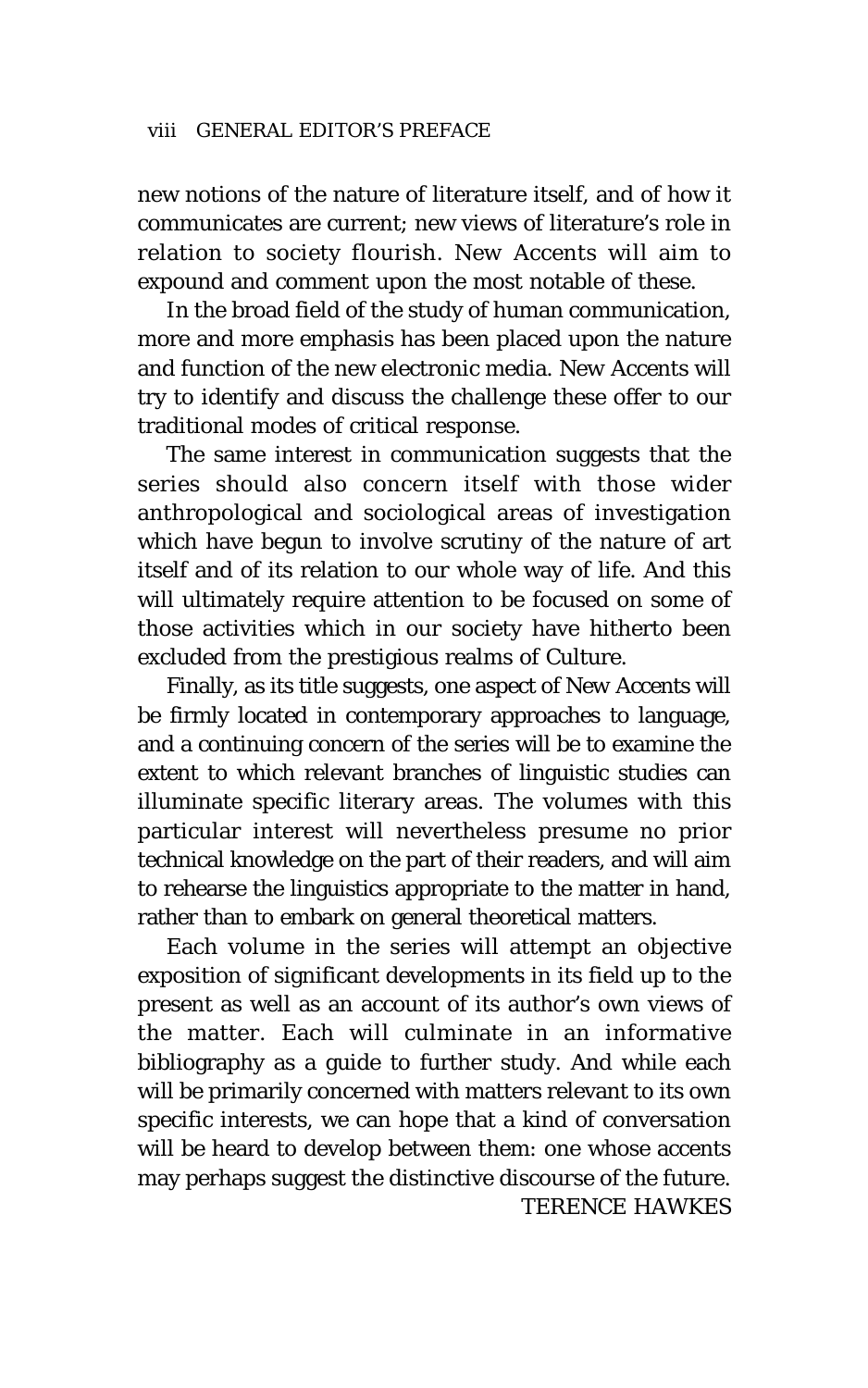## ACKNOWLEDGEMENTS

MANY people have assisted in different ways in the writing of this book. I should like in particular to thank Jessica Pickard and Stuart Hall for generously giving up valuable time to read and comment upon the manuscript. Thanks also to the staff and students of the University of Birmingham Centre for Contemporary Cultural Studies, and to Geoff Hurd of Wolverhampton Polytechnic for keeping me in touch with the relevant debates. I should also like to thank Mrs Erica Pickard for devoting so much time and skill to the preparation of this manuscript. Finally, thanks to Duffy, Mike, Don and Bridie for living underneath the Law and outside the categories for so many years.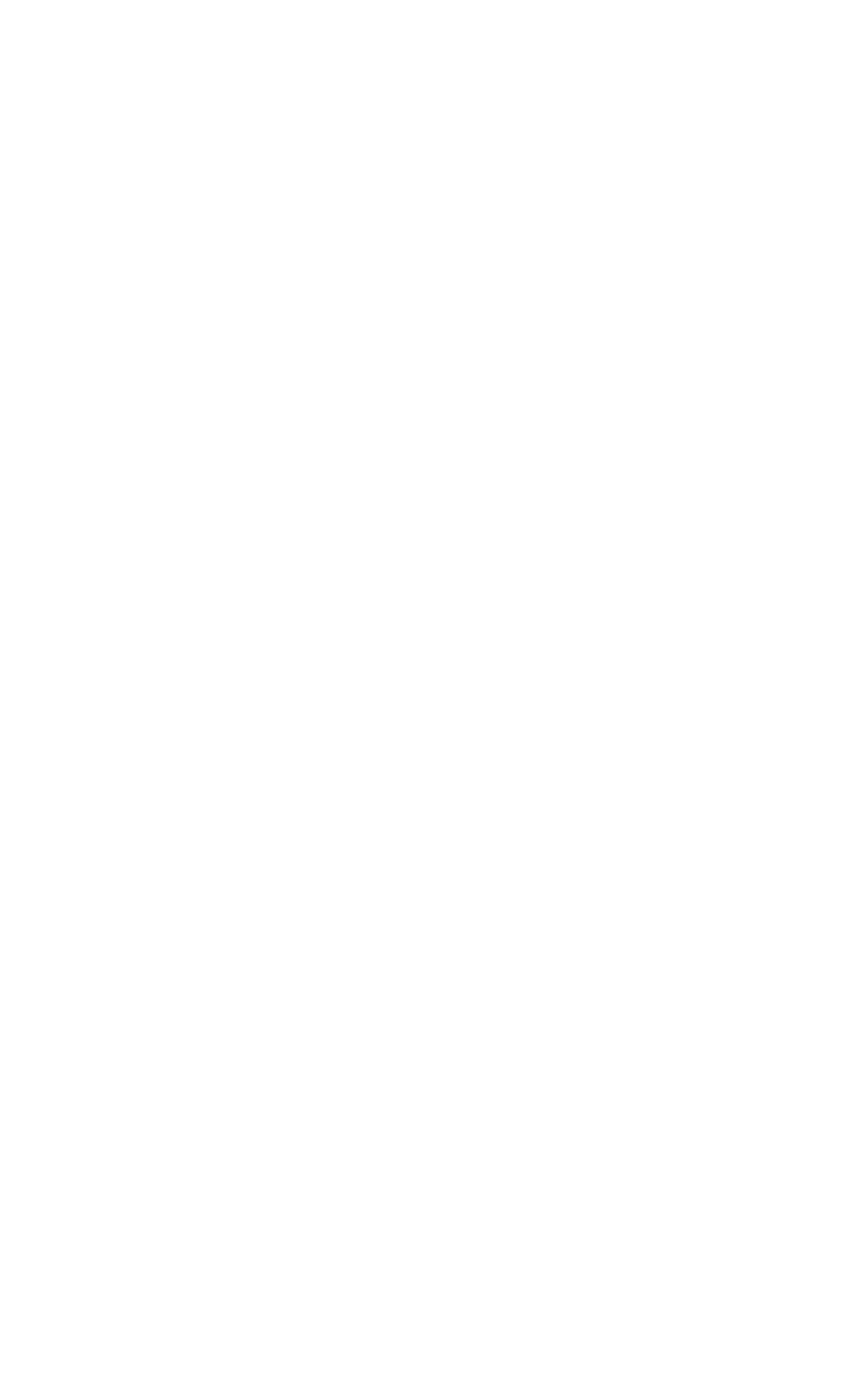# INTRODUCTION: SUBCULTURE AND STYLE

I managed to get about twenty photographs, and with bits of chewed bread I pasted them on the back of the cardboard sheet of regulations that hangs on the wall. Some are pinned up with bits of brass wire which the foreman brings me and on which I have to string coloured glass beads. Using the same beads with which the prisoners next door make funeral wreaths, I have made star-shaped frames for the most purely criminal. In the evening, as you open your window to the street, I turn the back of the regulation sheet towards me. Smiles and sneers, alike inexorable, enter me by all the holes I offer. . . . They watch over my little routines. (Genet, 1966a)

IN the opening pages of *The Thief's Journal*, Jean Genet describes how a tube of vaseline, found in his possession, is confiscated by the Spanish police during a raid. This 'dirty, wretched object', proclaiming his N the opening pages of *The Thief's Journal*, Jean Genet describes how a tube of vaseline, found in his possession, is confiscated by the Spanish police during a homosexuality to the world, becomes for Genet a kind of guarantee – 'the sign of a secret grace which was soon to save me from contempt'. The discovery of the vaseline is greeted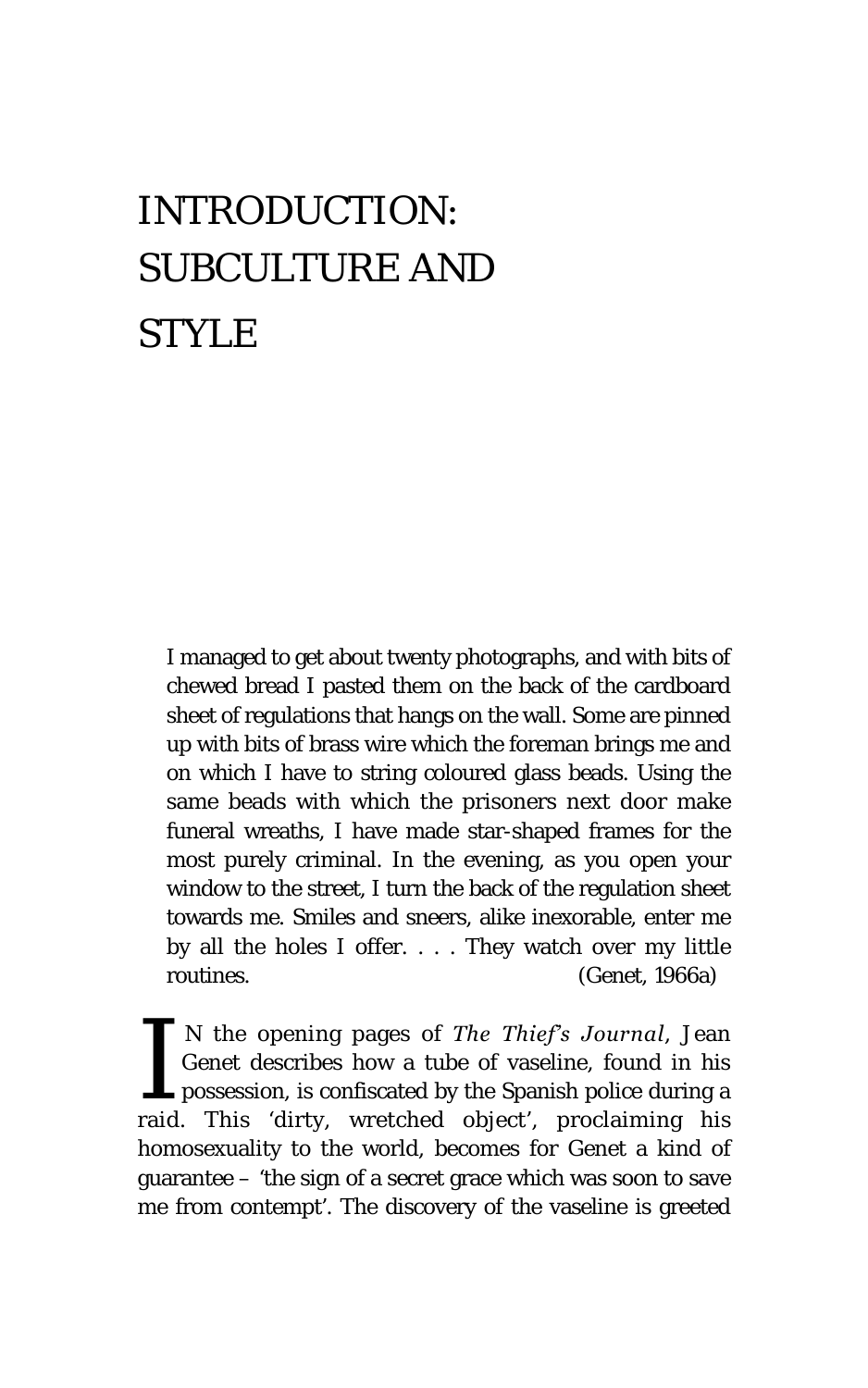#### 2 SUBCULTURE: THE MEANING OF STYLE

with laughter in the record-office of the station, and the police 'smelling of garlic, sweat and oil, but . . . strong in their moral assurance' subject Genet to a tirade of hostile innuendo. The author joins in the laughter too ('though painfully') but later, in his cell, 'the image of the tube of vaseline never left me'.

I was sure that this puny and most humble object would hold its own against them; by its mere presence it would be able to exasperate all the police in the world; it would draw down upon itself contempt, hatred, white and dumb rages. (Genet, 1967)

I have chosen to begin with these extracts from Genet because he more than most has explored in both his life and his art the subversive implications of style. I shall be returning again and again to Genet's major themes: the status and meaning of revolt, the idea of style as a form of Refusal, the elevation of crime into art (even though, in our case, the 'crimes' are only broken codes). Like Genet, we are interested in subculture – in the expressive forms and rituals of those subordinate groups – the teddy boys and mods and rockers, the skinheads and the punks – who are alternately dismissed, denounced and canonized; treated at different times as threats to public order and as harmless buffoons. Like Genet also, we are intrigued by the most mundane objects – a safety pin, a pointed shoe, a motor cycle – which, none the less, like the tube of vaseline, take on a symbolic dimension, becoming a form of stigmata, tokens of a self-imposed exile. Finally, like Genet, we must seek to recreate the dialectic between action and reaction which renders these objects meaningful. For, just as the conflict between Genet's 'unnatural' sexuality and the policemen's 'legitimate' outrage can be encapsulated in a single object, so the tensions between dominant and subordinate groups can be found reflected in the surfaces of subculture – in the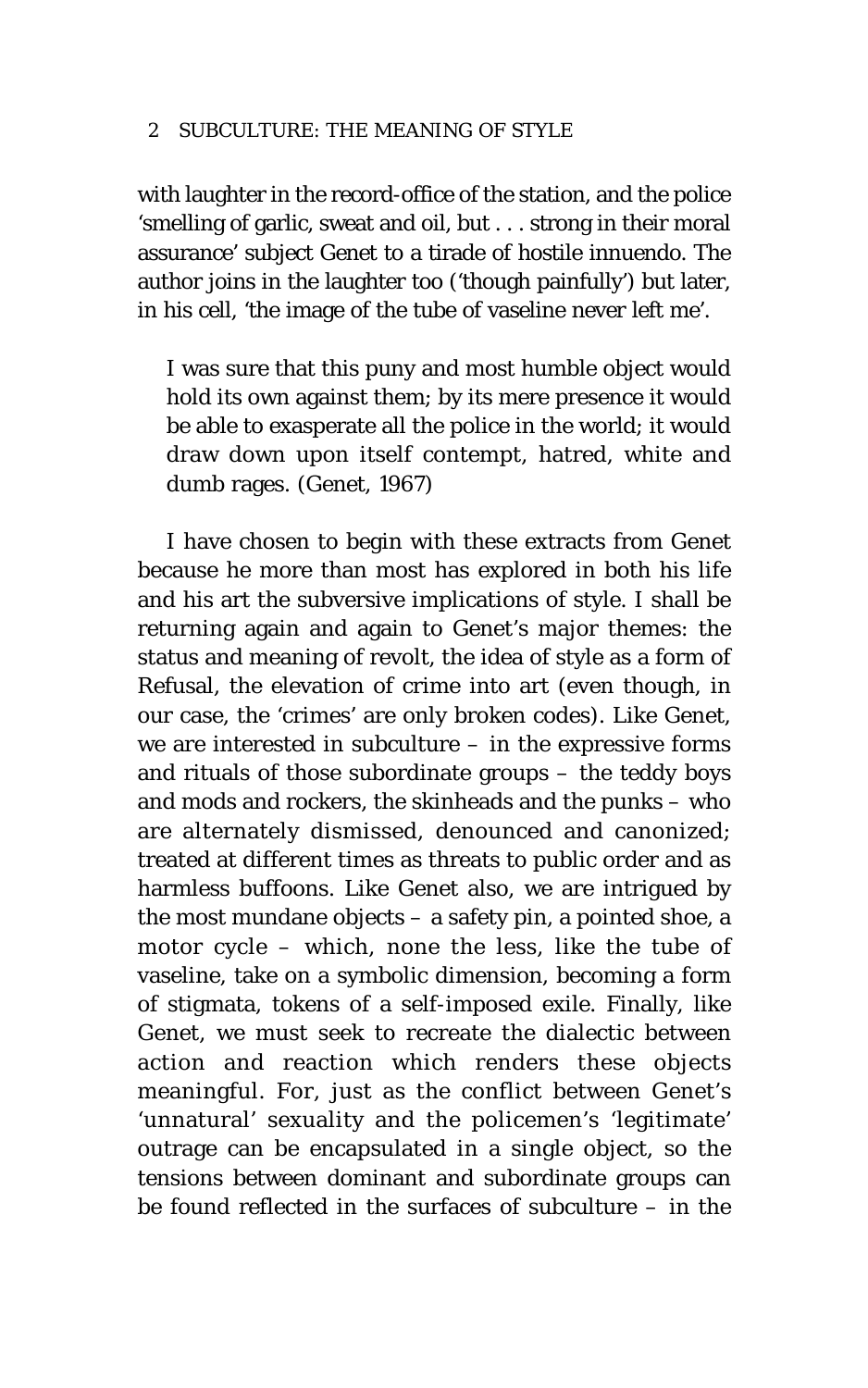styles made up of mundane objects which have a double meaning. On the one hand, they warn the 'straight' world in advance of a sinister presence – the presence of difference – and draw down upon themselves vague suspicions, uneasy laughter, 'white and dumb rages'. On the other hand, for those who erect them into icons, who use them as words or as curses, these objects become signs of forbidden identity, sources of value. Recalling his humiliation at the hands of the police, Genet finds consolation in the tube of vaseline. It becomes a symbol of his 'triumph' – 'I would indeeed rather have shed blood than repudiate that silly object' (Genet, 1967).

The meaning of subculture is, then, always in dispute, and style is the area in which the opposing definitions clash with most dramatic force. Much of the available space in this book will therefore be taken up with a description of the process whereby objects are made to mean and mean again as 'style' in subculture. As in Genet's novels, this process begins with a crime against the natural order, though in this case the deviation may seem slight indeed – the cultivation of a quiff, the acquisition of a scooter or a record or a certain type of suit. But it ends in the construction of a style, in a gesture of defiance or contempt, in a smile or a sneer. It signals a Refusal. I would like to think that this Refusal is worth making, that these gestures have a meaning, that the smiles and the sneers have some subversive value, even if, in the final analysis, they are, like Genet's gangster pin-ups, just the darker side of sets of regulations, just so much graffiti on a prison wall.

Even so, graffiti can make fascinating reading. They draw attention to themselves. They are an expression both of impotence and a kind of power – the power to disfigure (Norman Mailer calls graffiti – 'Your presence on their Presence . . . hanging your alias on their scene' (Mailer, 1974)). In this book I shall attempt to decipher the graffiti,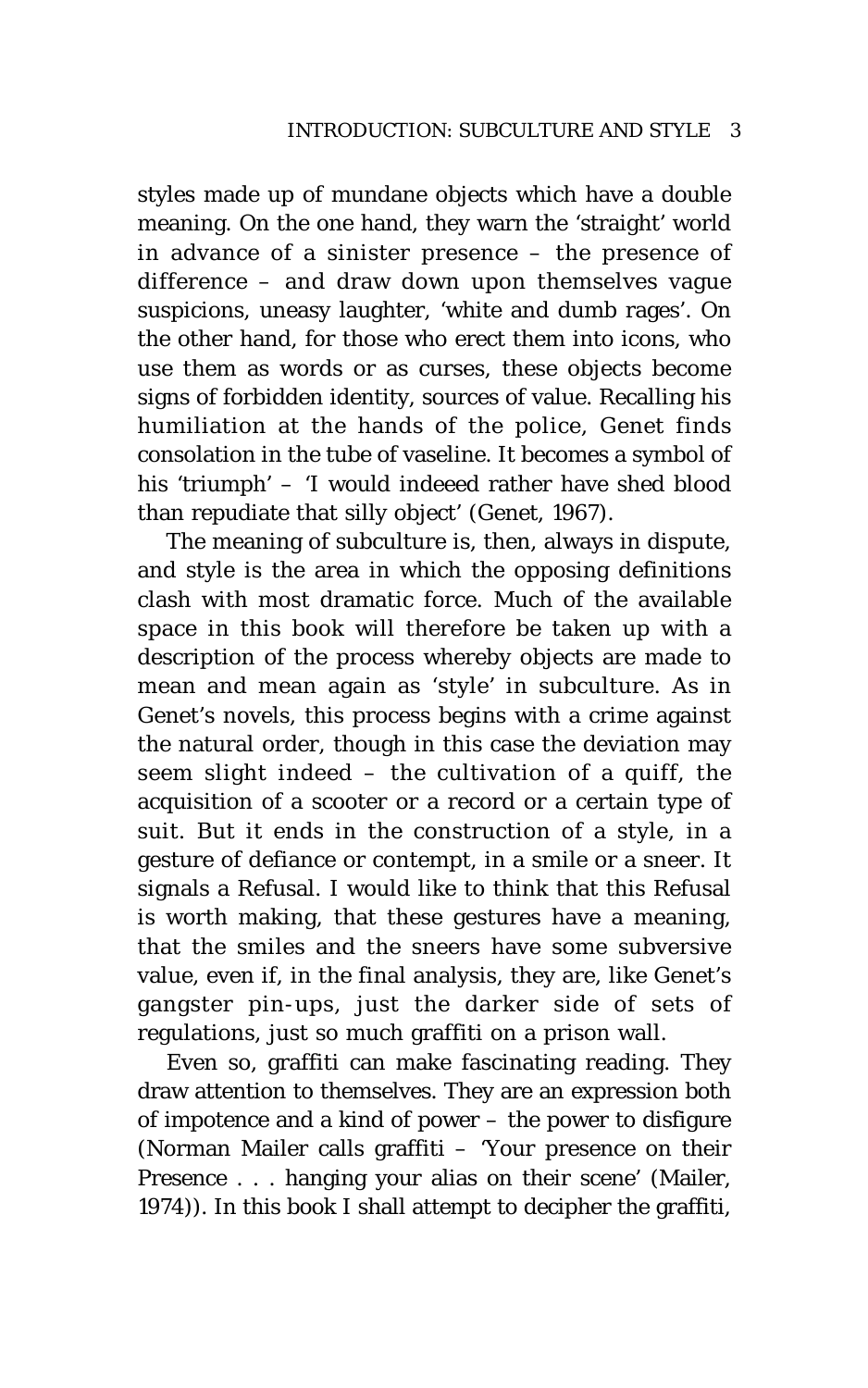## 4 SUBCULTURE: THE MEANING OF STYLE

to tease out the meanings embedded in the various postwar youth styles. But before we can proceed to individual subcultures, we must first define the basic terms. The word 'subculture' is loaded down with mystery. It suggests secrecy, masonic oaths, an Underworld. It also invokes the larger and no less difficult concept 'culture'. So it is with the idea of culture that we should begin.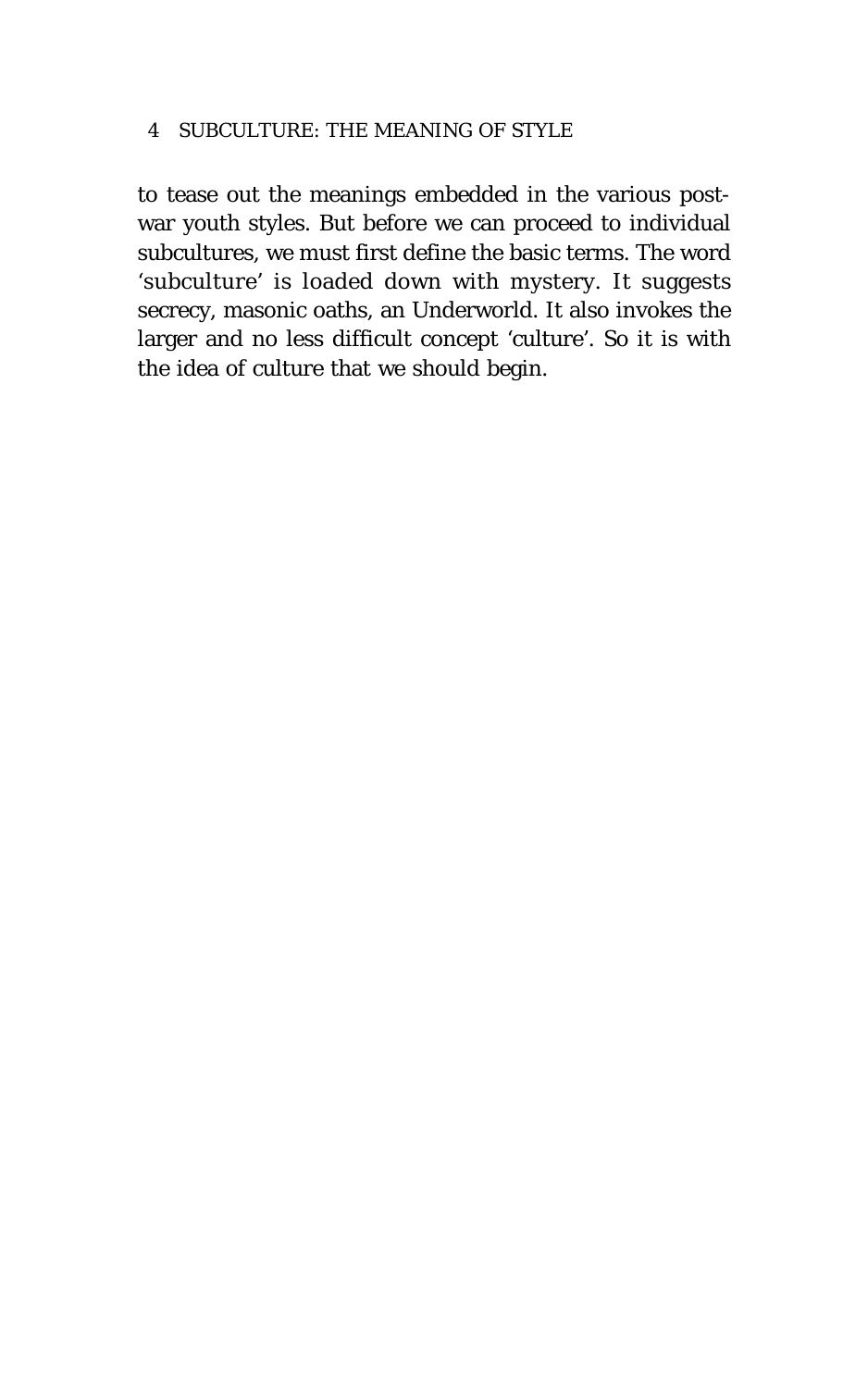## ONE

## **From culture to hegemony**

## *Culture*

Culture: cultivation, tending, in Christian authors, worship; the action or practice of cultivating the soil; tillage, husbandry; the cultivation or rearing of certain animals (e.g. fish); the artificial development of microscopic organisms, organisms so produced; the cultivating or development (of the mind, faculties, manners), improvement or refinement by education and training; the condition of being trained or refined; the intellectual side of civilization; the prosecution or special attention or study of any subject or pursuit. (*Oxford English Dictionary*)

ULTURE is a notoriously ambiguous<br>
concept as the above definition<br>
demonstrates. Refracted through centuries of usage,<br>
the word has acquired a number of quite different often concept as the above definition the word has acquired a number of quite different, often contradictory, meanings. Even as a scientific term, it refers both to a process (artificial development of microscopic organisms) and a product (organisms so produced). More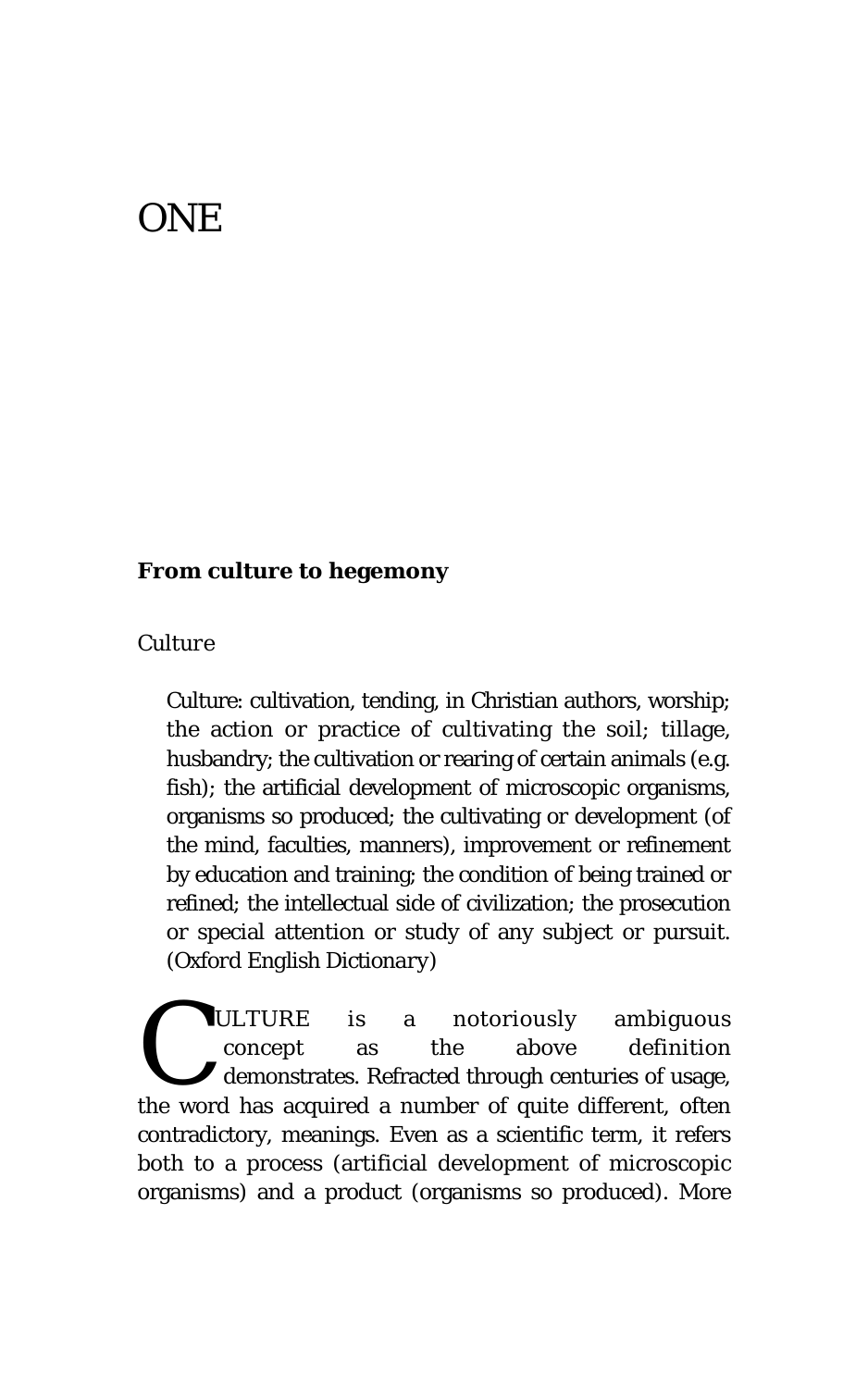specifically, since the end of the eighteenth century, it has been used by English intellectuals and literary figures to focus critical attention on a whole range of controversial issues. The 'quality of life', the effects in human terms of mechanization, the division of labour and the creation of a mass society have all been discussed within the larger confines of what Raymond Williams has called the 'Culture and Society' debate (Williams, 1961). It was through this tradition of dissent and criticism that the dream of the 'organic society' – of society as an integrated, meaningful whole – was largely kept alive. The dream had two basic trajectories. One led back to the past and to the feudal ideal of a hierarchically ordered community. Here, culture assumed an almost sacred function. Its 'harmonious perfection' (Arnold, 1868) was posited against the Wasteland of contemporary life.

The other trajectory, less heavily supported, led towards the future, to a socialist Utopia where the distinction between labour and leisure was to be annulled. Two basic definitions of culture emerged from this tradition, though these were by no means necessarily congruent with the two trajectories outlined above. The first – the one which is probably most familiar to the reader – was essentially classical and conservative. It represented culture as a standard of aesthetic excellence: 'the best that has been thought and said in the world' (Arnold, 1868), and it derived from an appreciation of 'classic' aesthetic form (opera, ballet, drama, literature, art). The second, traced back by Williams to Herder and the eighteenth century (Williams, 1976), was rooted in anthropology. Here the term 'culture' referred to a

. . . particular way of life which expresses certain meanings and values not only in art and learning, but also in institutions and ordinary behaviour. The analysis of culture, from such a definition, is the clarification of the meanings and values implicit and explicit in a particular way of life, a particular culture. (Williams, 1965)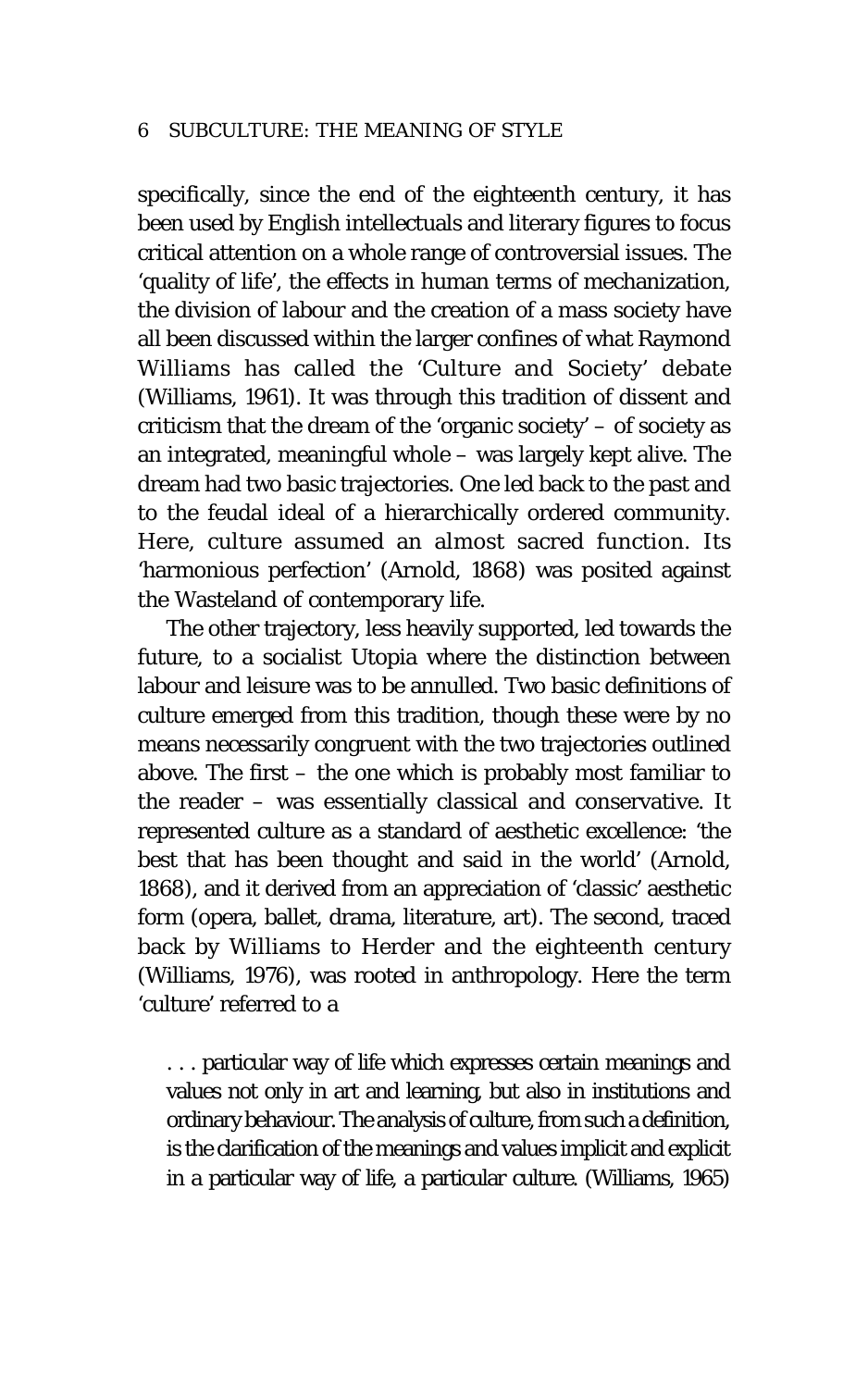This definition obviously had a much broader range. It encompassed, in T. S. Eliot's words,

. . . all the characteristic activities and interests of a people. Derby Day, Henley Regatta, Cowes, the 12th of August, a cup final, the dog races, the pin table, the dartboard, Wensleydale cheese, boiled cabbage cut into sections, beetroot in vinegar, 19th Century Gothic churches, the music of Elgar. . . . (Eliot, 1948)

As Williams noted, such a definition could only be supported if a new theoretical initiative was taken. The theory of culture now involved the 'study of relationships between elements in a whole way of life' (Williams, 1965). The emphasis shifted from immutable to historical criteria, from fixity to transformation:

. . . an emphasis [which] from studying particular meanings and values seeks not so much to compare these, as a way of establishing a scale, but by studying their modes of change to discover certain general causes or 'trends' by which social and cultural developments as a whole can be better understood. (Williams, 1965)

Williams was, then, proposing an altogether broader formulation of the relationships between culture and society, one which through the analysis of 'particular meanings and values' sought to uncover the concealed fundamentals of history; the 'general causes' and broad social 'trends' which lie behind the manifest appearances of an 'everyday life'.

In the early years, when it was being established in the Universities, Cultural Studies sat rather uncomfortably on the fence between these two conflicting definitions – culture as a standard of excellence, culture as a 'whole way of life' – unable to determine which represented the most fruitful line of enquiry. Richard Hoggart and Raymond Williams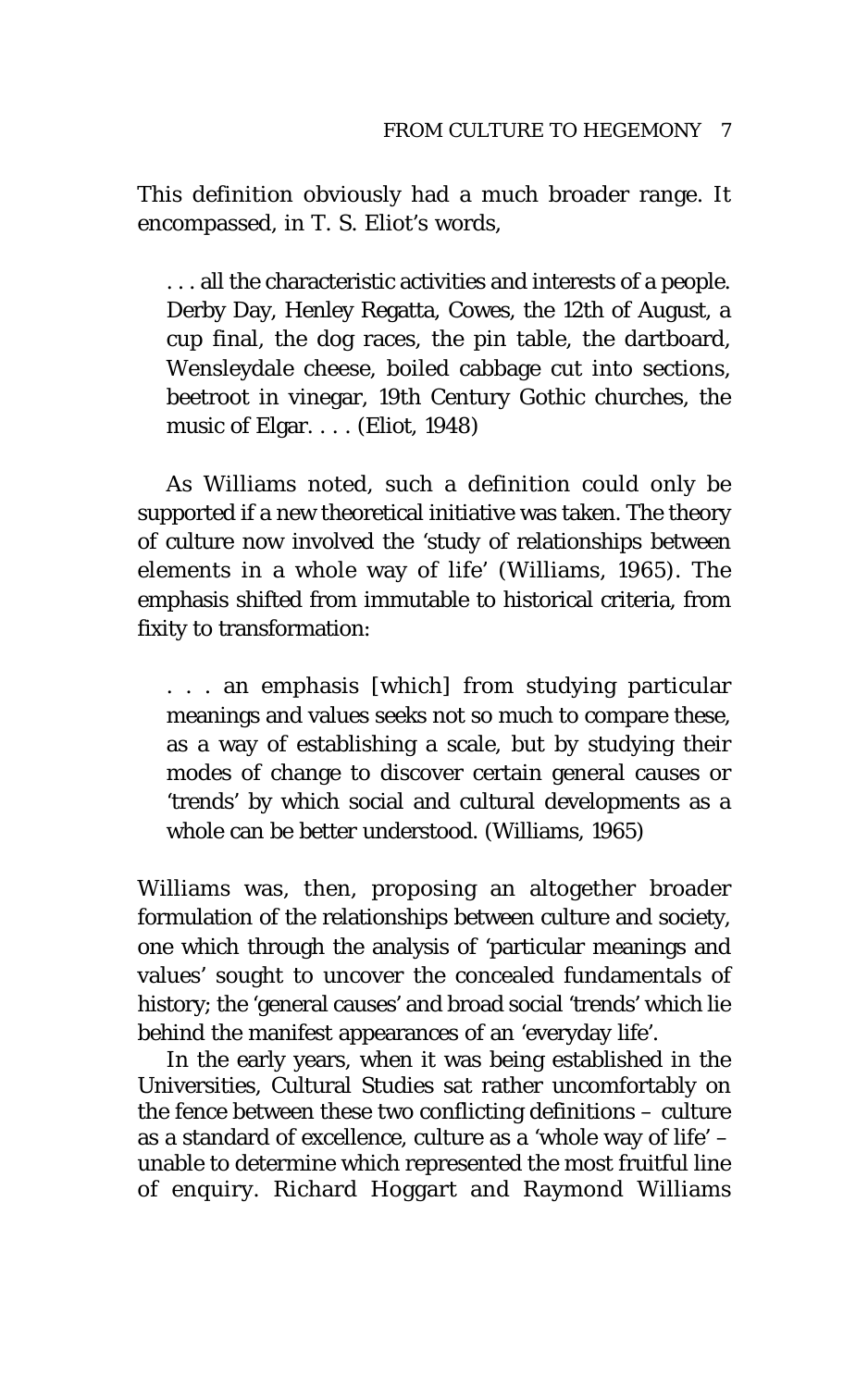portrayed working-class culture sympathetically in wistful accounts of pre-scholarship boyhoods (Leeds for Hoggart (1958), a Welsh mining village for Williams (1960)) but their work displayed a strong bias towards literature and literacy<sup>1</sup> and an equally strong moral tone. Hoggart deplored the way in which the traditional working-class community  $-$  a community of tried and tested values despite the dour landscape in which it had been set – was being undermined and replaced by a 'Candy Floss World' of thrills and cheap fiction which was somehow bland *and* sleazy. Williams tentatively endorsed the new mass communications but was concerned to establish aesthetic and moral criteria for distinguishing the worthwhile products from the 'trash'; the jazz – 'a real musical form' – and the football – 'a wonderful game' – from the 'rape novel, the Sunday strip paper and the latest Tin Pan drool' (Williams, 1965). In 1966 Hoggart laid down the basic premises upon which Cultural Studies were based:

First, without appreciating good literature, no one will really understand the nature of society, second, literary critical analysis can be applied to certain social phenomena other than 'academically respectable' literature (for example, the popular arts, mass communications) so as to illuminate their meanings for individuals and their societies. (Hoggart, 1966)

The implicit assumption that it still required a literary sensibility to 'read' society with the requisite subtlety, and that the two ideas of culture could be ultimately reconciled was also, paradoxically, to inform the early work of the French writer, Roland Barthes, though here it found validation in a method – semiotics – a way of reading signs (Hawkes, 1977).

## *Barthes: Myths and signs*

Using models derived from the work of the Swiss linguist Ferdinand de Saussure<sup>2</sup> Barthes sought to expose the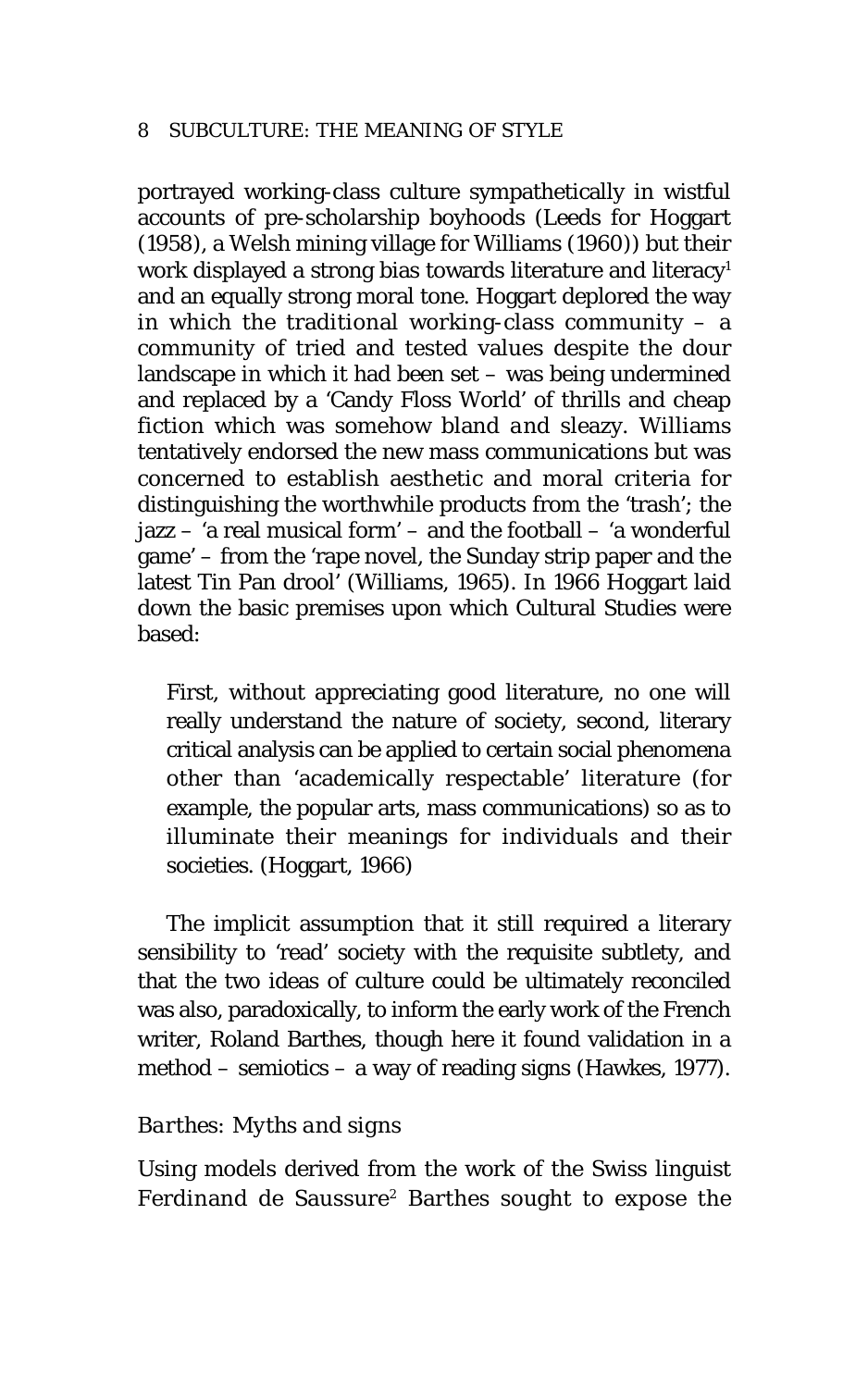*arbitrary* nature of cultural phenomena, to uncover the latent meanings of an everyday life which, to all intents and purposes, was 'perfectly natural'. Unlike Hoggart, Barthes was not concerned with distinguishing the good from the bad in modern mass culture, but rather with showing how *all* the apparently spontaneous forms and rituals of contemporary bourgeois societies are subject to a systematic distortion, liable at any moment to be dehistoricized, 'naturalized', converted into myth:

The whole of France is steeped in this anonymous ideology: our press, our films, our theatre, our pulp literature, our rituals, our Justice, our diplomacy, our conversations, our remarks about the weather, a murder trial, a touching wedding, the cooking we dream of, the garments we wear, everything in everyday life is dependent on the representation which the bourgeoisie *has and makes us have* of the relations between men and the world. (Barthes, 1972)

Like Eliot, Barthes' notion of culture extends beyond the library, the opera-house and the theatre to encompass the whole of everyday life. But this everyday life is for Barthes overlaid with a significance which is at once more insidious and more systematically organized. Starting from the premise that 'myth is a type of speech', Barthes set out in *Mythologies* to examine the normally hidden set of rules, codes and conventions through which meanings particular to specific social groups (i.e. those in power) are rendered universal and 'given' for the whole of society. He found in phenomena as disparate as a wrestling match, a writer on holiday, a tourist-guide book, the same artificial nature, the same ideological core. Each had been exposed to the same prevailing rhetoric (the rhetoric of common sense) and turned into myth, into a mere element in a 'second-order semiological system' (Barthes, 1972). (Barthes uses the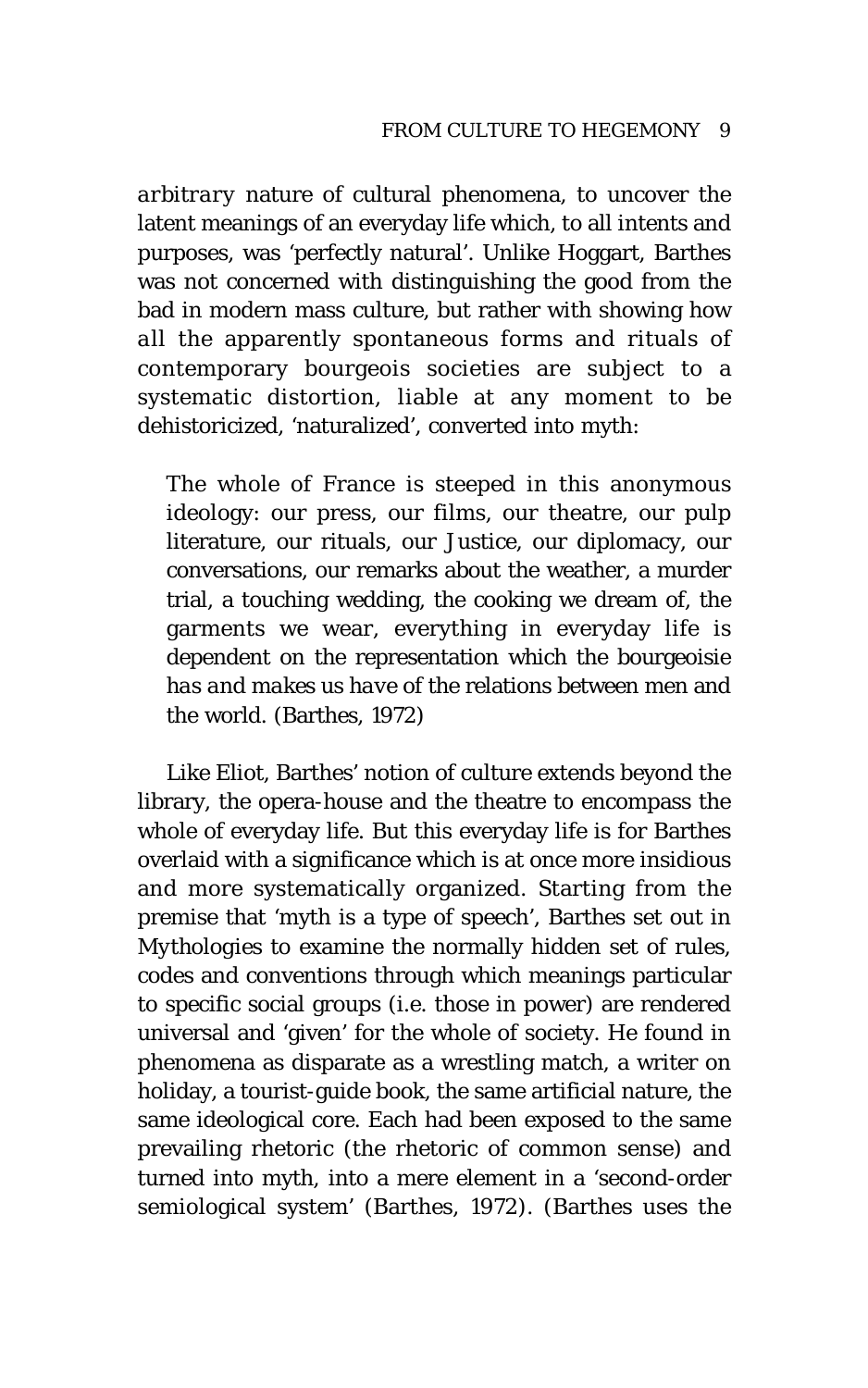example of a photograph in *Paris-Match* of a Negro soldier saluting the French flag, which has a first and second order connotation: (1) a gesture of loyalty, but also (2) 'France is a great empire, and all her sons, without colour discrimination, faithfully serve under her flag'.)

Barthes' application of a method rooted in linguistics to other systems of discourse outside language (fashion, film, food, etc.) opened up completely new possibilities for contemporary cultural studies. It was hoped that the invisible seam between language, experience and reality could be located and prised open through a semiotic analysis of this kind: that the gulf between the alienated intellectual and the 'real' world could be rendered meaningful and, miraculously, at the same time, be made to disappear. Moreover, under Barthes' direction, semiotics promised nothing less than the reconciliation of the two conflicting definitions of culture upon which Cultural Studies was so ambiguously posited – a marriage of moral conviction (in this case, Barthes' Marxist beliefs) and popular themes: the study of a society's total way of life.

This is not to say that semiotics was easily assimilable within the Cultural Studies project. Though Barthes shared the literary preoccupations of Hoggart and Williams, his work introduced a new Marxist 'problematic'3 which was alien to the British tradition of concerned and largely untheorized 'social commentary'. As a result, the old debate seemed suddenly limited. In E. P. Thompson's words it appeared to reflect the parochial concerns of a group of 'gentlemen amateurs'. Thompson sought to replace Williams' definition of the theory of culture as 'a theory of relations between elements in a whole way of life' with his own more rigorously Marxist formulation: 'the study of relationships in a whole way of *conflict*'. A more analytical framework was required; a new vocabulary had to be learned. As part of this process of theorization, the word 'ideology' came to acquire a much wider range of meanings than had previously been the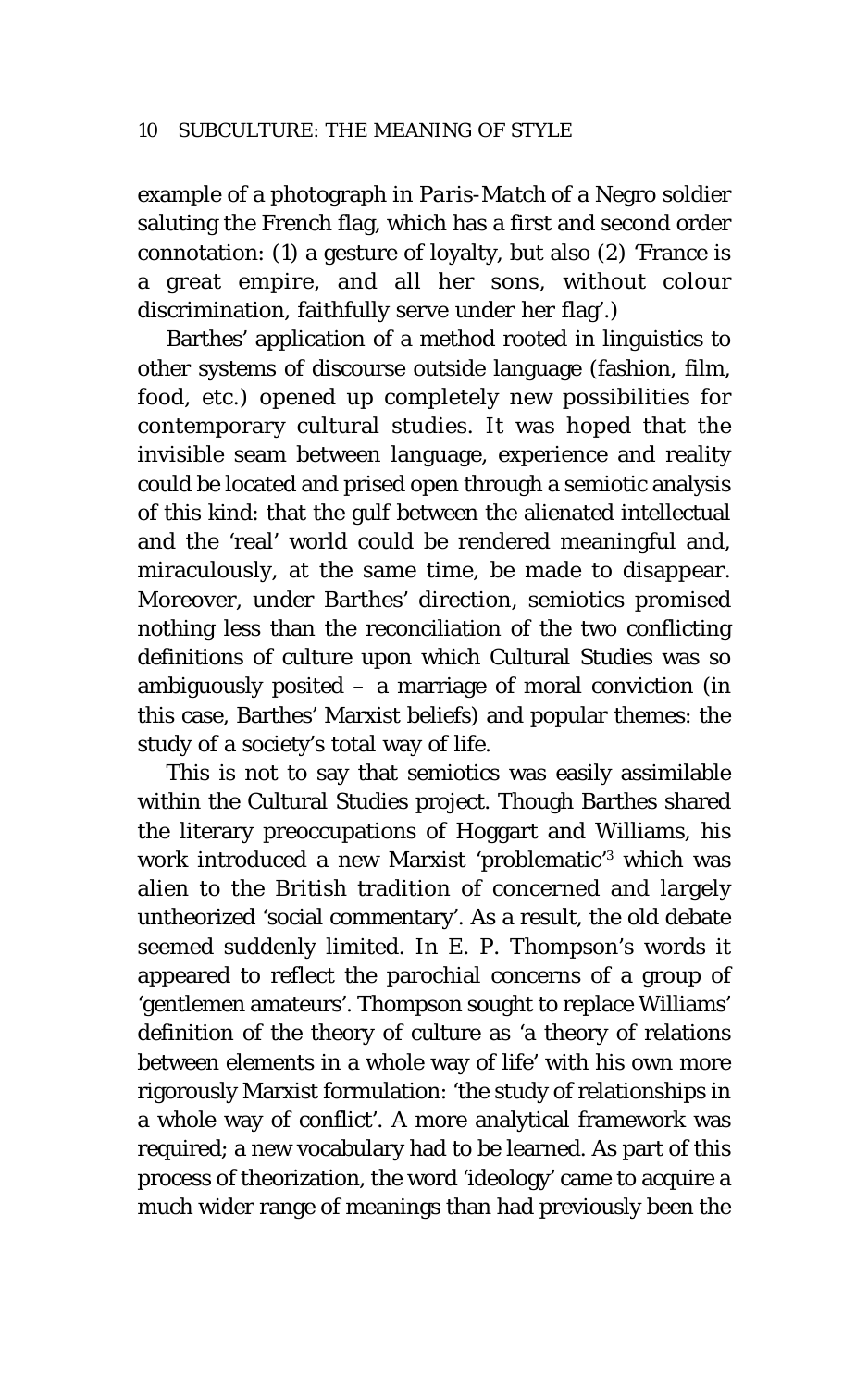case. We have seen how Barthes found an 'anonymous ideology' penetrating every possible level of social life, inscribed in the most mundane of rituals, framing the most casual social encounters. But how can ideology be 'anonymous', and how can it assume such a broad significance? Before we attempt any reading of subcultural style, we must first define the term 'ideology' more precisely.

## *Ideology: A* lived *relation*

In the *German Ideology*, Marx shows how the basis of the capitalist economic structure (surplus value, neatly defined by Godelier as 'Profit . . . is unpaid work' (Godelier, 1970)) is hidden from the consciousness of the agents of production. The failure to see through appearances to the real relations which underlie them does not occur as the direct result of some kind of masking operation consciously carried out by individuals, social groups or institutions. On the contrary, ideology by definition thrives *beneath* consciousness. It is here, at the level of 'normal common sense', that ideological frames of reference are most firmly sedimented and most effective, because it is here that their ideological nature is most effectively concealed. As Stuart Hall puts it:

It is precisely its 'spontaneous' quality, its transparency, its 'naturalness', its refusal to be made to examine the premises on which it is founded, its resistance to change or to correction, its effect of instant recognition, and the closed circle in which it moves which makes common sense, at one and the same time, 'spontaneous', ideological and *unconscious*. You cannot learn, through common sense, *how things are*: you can only discover *where they fit* into the existing scheme of things. In this way, its very taken-for-grantedness is what establishes it as a medium in which its own premises and presuppositions are being rendered *invisible* by its apparent transparency. (Hall, 1977)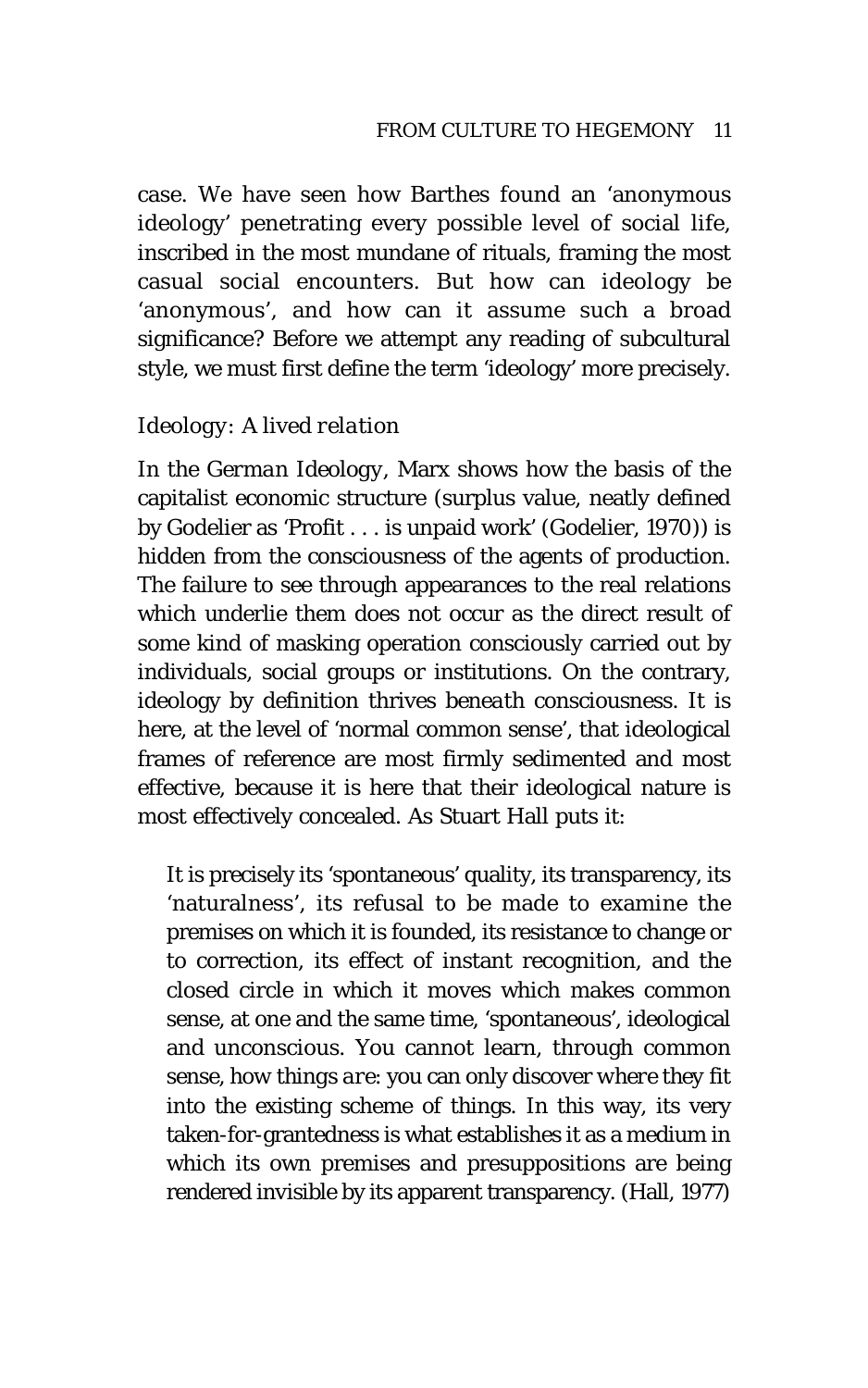#### 12 SUBCULTURE: THE MEANING OF STYLE

Since ideology saturates everyday discourse in the form of common sense, it cannot be bracketed off from everyday life as a self-contained set of 'political opinions' or 'biased views'. Neither can it be reduced to the abstract dimensions of a 'world view' or used in the crude Marxist sense to designate 'false consciousness'. Instead, as Louis Althusser has pointed out:

. . . ideology has very little to do with 'consciousness'. . . . It is profoundly *unconscious*. . . . Ideology is indeed a system of representation, but in the majority of cases these representations have nothing to do with 'consciousness': they are usually images and occasionally concepts, but it is above all as *structures* that they impose on the vast majority of men, not via their 'consciousness'. They are perceived-acceptedsuffered cultural objects and they act functionally on men via a process that escapes them. (Althusser, 1969)

Although Althusser is here referring to structures like the family, cultural and political institutions, etc., we can illustrate the point quite simply by taking as our example a physical structure. Most modern institutes of education, despite the apparent neutrality of the materials from which they are constructed (red brick, white tile, etc.) carry within themselves implicit ideological assumptions which are literally structured into the architecture itself. The categorization of knowledge into arts and sciences is reproduced in the faculty system which houses different disciplines in different buildings, and most colleges maintain the traditional divisions by devoting a separate floor to each subject. Moreover, the hierarchical relationship between teacher and taught is inscribed in the very lay-out of the lecture theatre where the seating arrangements – benches rising in tiers before a raised lectern – dictate the flow of information and serve to 'naturalize' professorial authority. Thus, a whole range of decisions about what is and what is not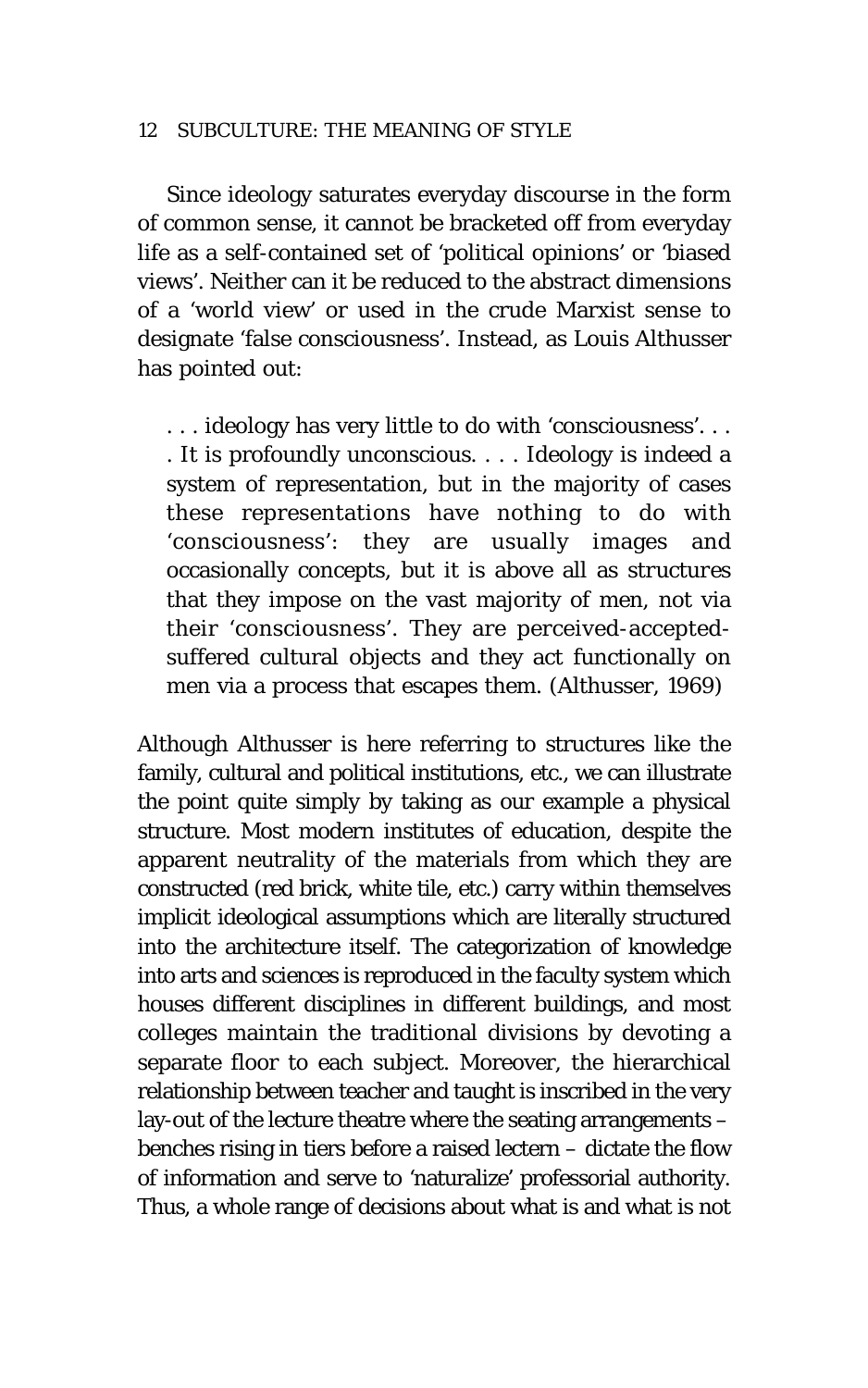possible within education have been made, however unconsciously, before the content of individual courses is even decided.

These decisions help to set the limits not only on what is taught but on *how* it is taught. Here the buildings literally *reproduce* in concrete terms prevailing (ideological) notions about what education *is* and it is through this process that the educational structure, which can, of course, be altered, is placed beyond question and appears to us as a 'given' (i.e. as immutable). In this case, the frames of our thinking have been translated into actual bricks and mortar.

Social relations and processes are then appropriated by individuals only through the forms in which they are represented to those individuals. These forms are, as we have seen, by no means transparent. They are shrouded in a 'common sense' which simultaneously validates and mystifies them. It is precisely these 'perceived-acceptedsuffered cultural objects' which semiotics sets out to 'interrogate' and decipher. All aspects of culture possess a semiotic value, and the most taken-for-granted phenomena can function as signs: as elements in communication systems governed by semantic rules and codes which are not themselves directly apprehended in experience. These signs are, then, as opaque as the social relations which produce them and which they re-present. In other words, there is an ideological dimension to every signification:

A sign does not simply exist as part of reality – it reflects and refracts another reality. Therefore it may distort that reality or be true to it, or may perceive it from a special point of view, and so forth. Every sign is subject to the criteria of ideological evaluation. . . . The domain of ideology coincides with the domain of signs. They equate with one another. Whenever a sign is present, ideology is present too. Everything ideological possesses a semiotic value. (Volosinov, 1973)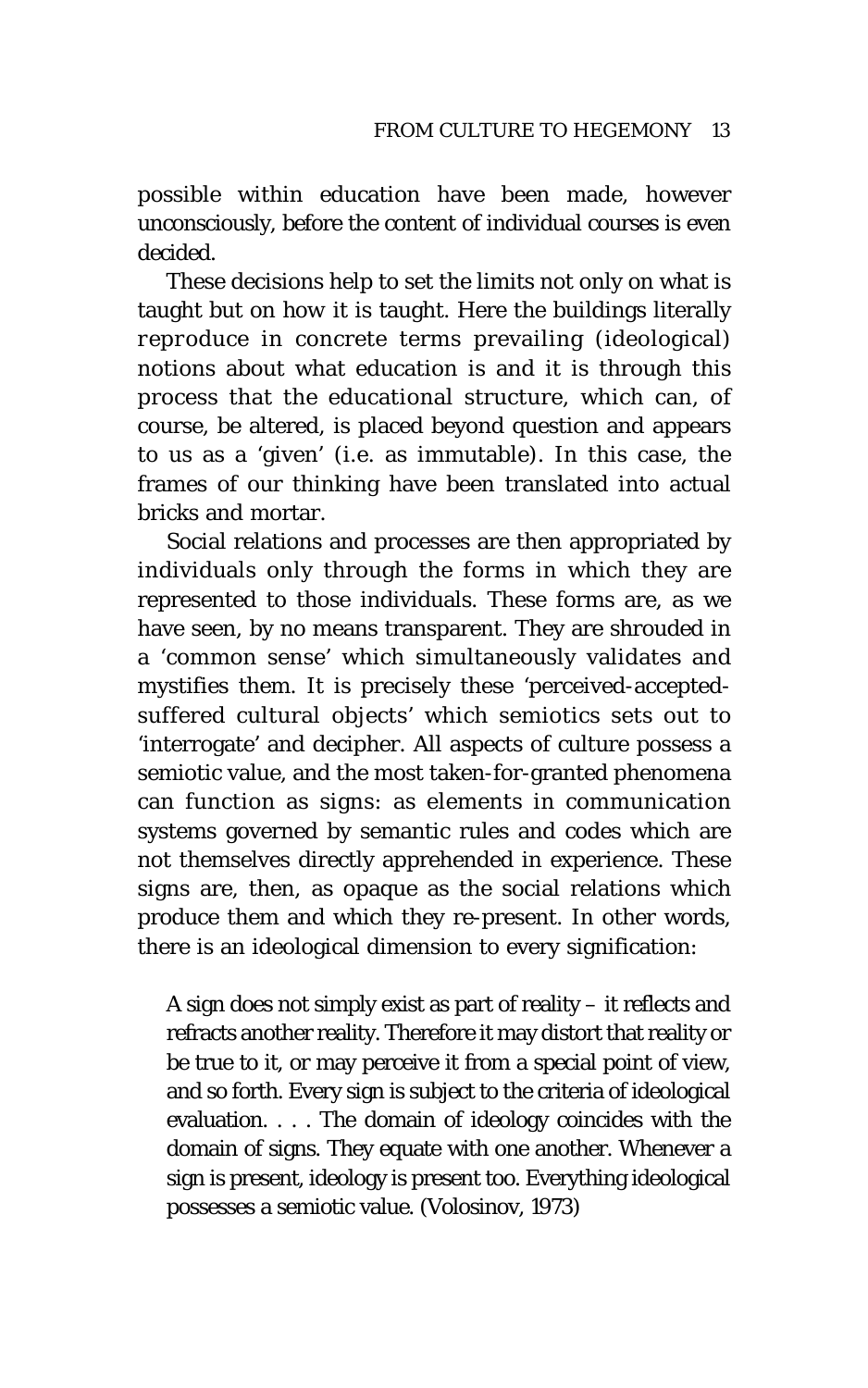#### 14 SUBCULTURE: THE MEANING OF STYLE

To uncover the ideological dimension of signs we must first try to disentangle the codes through which meaning is organized. 'Connotative' codes are particularly important. As Stuart Hall has argued, they'. . . cover the face of social life and render it classifiable, intelligible, meaningful' (Hall, 1977). He goes on to describe these codes as 'maps of meaning' which are of necessity the product of selection. They cut across a range of potential meanings, making certain meanings available and ruling others out of court. We tend to live inside these maps as surely as we live in the 'real' world: they 'think' us as much as we 'think' them, and this in itself is quite 'natural'. All human societies *reproduce* themselves in this way through a process of 'naturalization'. It is through this process – a kind of inevitable reflex of all social life - that *particular* sets of social relations, *particular* ways of organizing the world appear to us as if they were universal and timeless. This is what Althusser (1971) means when he says that 'ideology has no history' and that ideology in this general sense will always be an 'essential element of every social formation' (Althusser and Balibar, 1968).

However, in highly complex societies like ours, which function through a finely graded system of divided (i.e. specialized) labour, the crucial question has to do with which specific ideologies, representing the interests of which specific groups and classes will prevail at any given moment, in any given situation. To deal with this question, we must first consider how power is distributed in our society. That is, we must ask which groups and classes have how much say in defining, ordering and classifying out the social world. For instance, if we pause to reflect for a moment, it should be obvious that access to the means by which ideas are disseminated in our society (i.e. principally the mass media) is *not* the same for all classes. Some groups have more say, more opportunity to make the rules, to organize meaning, while others are less favourably placed, have less power to produce and impose their definitions of the world on the world.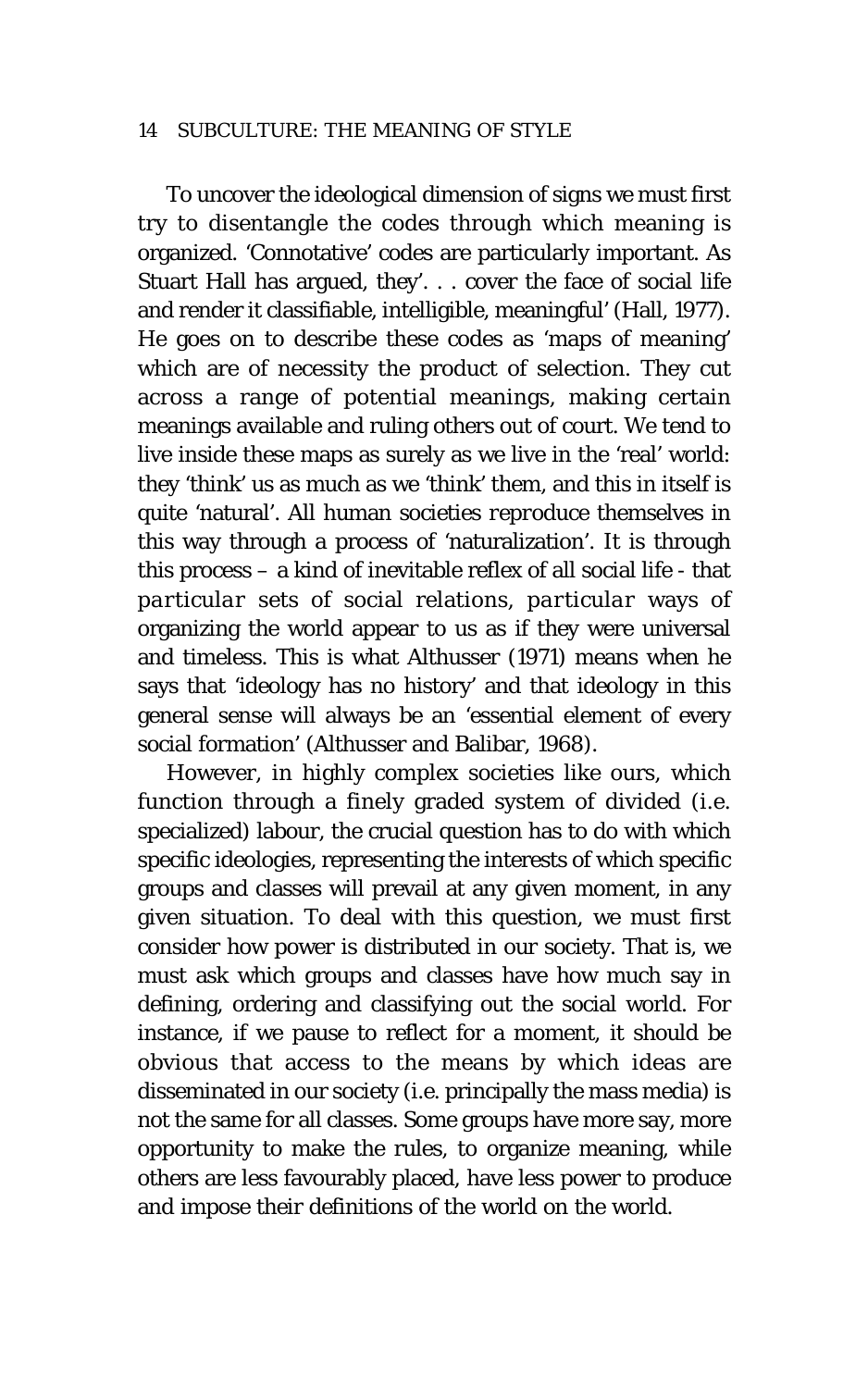Thus, when we come to look beneath the level of 'ideology-ingeneral at the way in which specific ideologies work, how some gain dominance and others remain marginal, we can see that in advanced Western democracies the ideological field is by no means neutral. To return to the 'connotative' codes to which Stuart Hall refers we can see that these 'maps of meaning' are charged with a potentially explosive significance because they are traced and re-traced along the lines laid down by the *dominant* discourses about reality, the *dominant* ideologies. They thus tend to represent, in however obscure and contradictory a fashion, the interests of the *dominant* groups in society.

To understand this point we should refer to Marx:

The ideas of the ruling class are in every epoch the ruling ideas, i.e. the class which is the ruling *material* force of society is at the same time its ruling *intellectual* force. The class which has the means of material production at its disposal, has control at the same time over the means of mental production, so that generally speaking, the ideas of those who lack the means of mental production are subject to it. The ruling ideas are nothing more than the ideal expression of the dominant material relationships grasped as ideas; hence of the relationships which make the one class the ruling class, therefore the ideas of its dominance. (Marx and Engels, 1970)

This is the basis of Antonio Gramsci's theory of *hegemony* which provides the most adequate account of how dominance is sustained in advanced capitalist societies.

## *Hegemony: The moving equilibrium*

'Society cannot share a common communication system so long as it is split into warring classes' (Brecht, *A Short Organum for the Theatre*).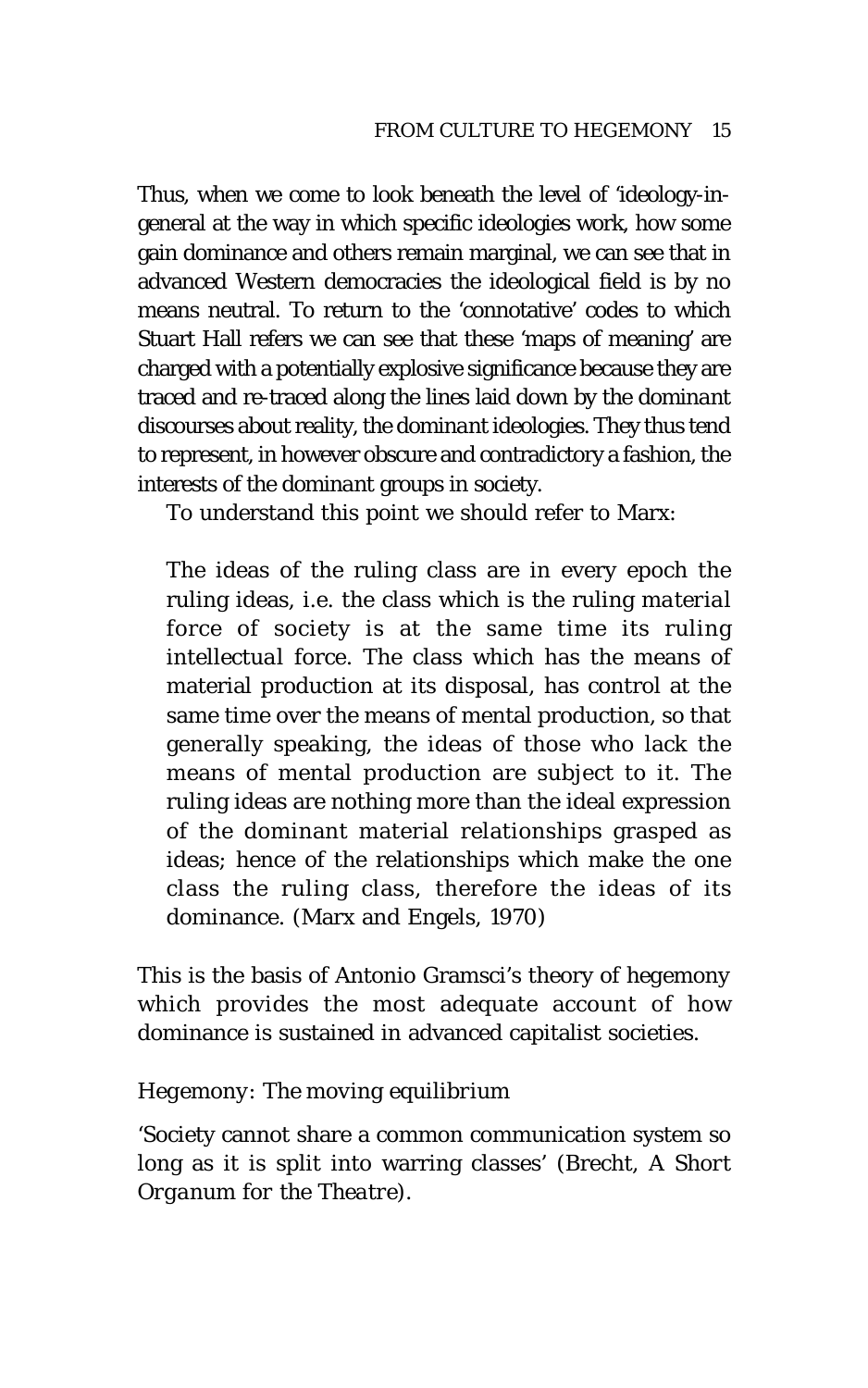#### 16 SUBCULTURE: THE MEANING OF STYLE

The term hegemony refers to a situation in which a provisional alliance of certain social groups can exert 'total social authority' over other subordinate groups, not simply by coercion or by the direct imposition of ruling ideas, but by 'winning and shaping consent so that the power of the dominant classes appears both legitimate and natural' (Hall, 1977). Hegemony can only be maintained so long as the dominant classes 'succeed in framing all competing definitions within their range' (Hall, 1977), so that subordinate groups are, if not controlled; then at least contained within an ideological space which does not seem at all 'ideological': which appears instead to be permanent and 'natural', to lie outside history, to be beyond particular interests (see *Social Trends*, no. 6, 1975).

This is how, according to Barthes, 'mythology' performs its vital function of naturalization and normalization and it is in his book *Mythologies* that Barthes demonstrates most forcefully the full extension of these normalized forms and meanings. However, Gramsci adds the important proviso that hegemonic power, precisely *because* it requires the consent of the dominated majority, can never be permanently exercised by the same alliance of 'class fractions'. As has been pointed out, 'Hegemony . . . is not universal and "given" to the continuing rule of a particular class. It has to be won, reproduced, sustained. Hegemony is, as Gramsci said, a "moving equilibrium" containing relations of forces favourable or unfavourable to this or that tendency' (Hall *et al*., 1976a).

In the same way, forms cannot be permanently normalized. They can always be deconstructed, demystified, by a 'mythologist' like Barthes. Moreover commodities can be symbolically 'repossessed' in everyday life, and endowed with implicitly oppositional meanings, by the very groups who originally produced them. The symbiosis in which ideology and social order, production and reproduction, are linked is then neither fixed nor guaranteed. It can be prised open. The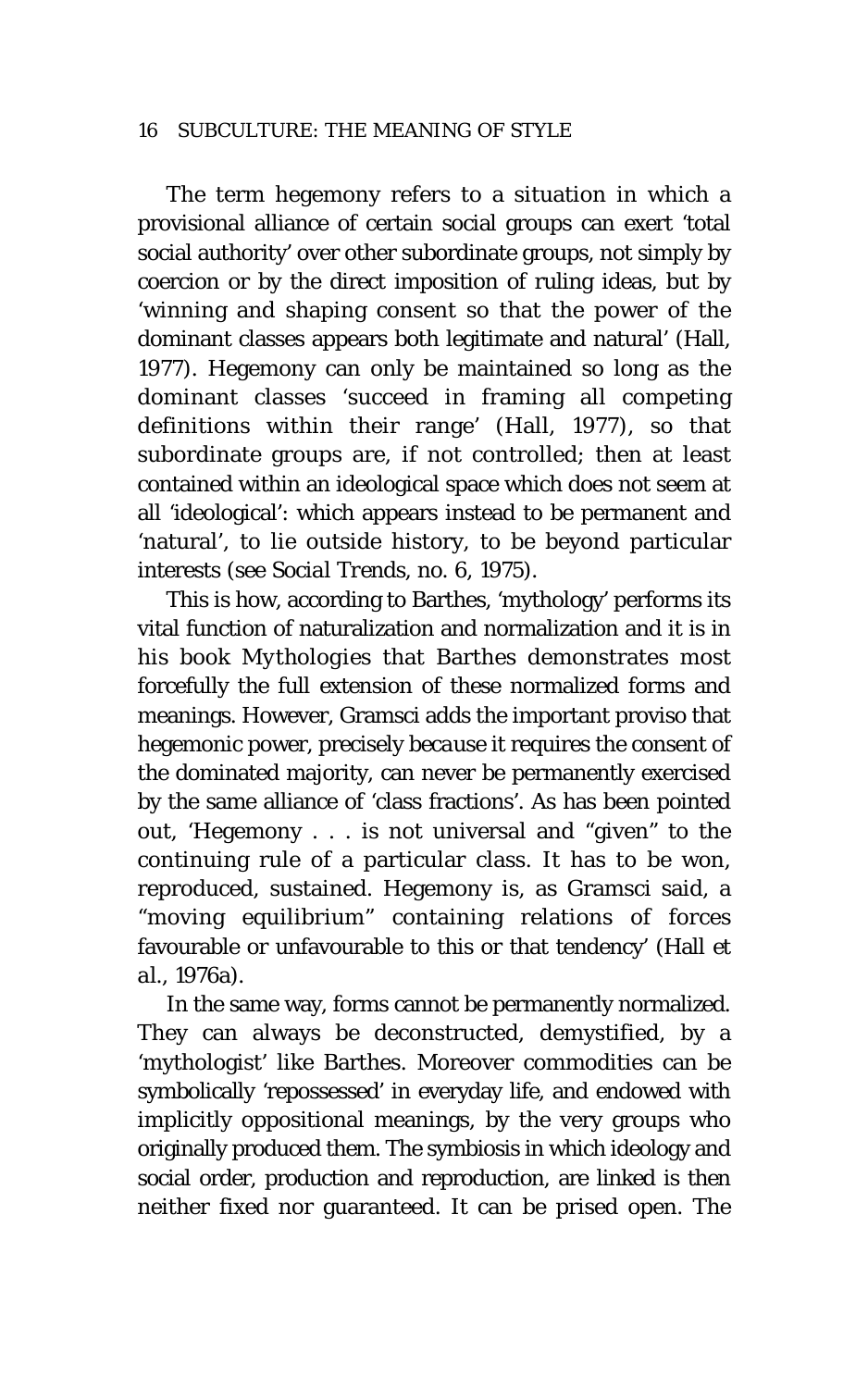consensus can be fractured, challenged, overruled, and resistance to the groups in dominance cannot always be lightly dismissed or automatically incorporated. Although, as Lefebvre has written, we live in a society where '. . . objects in practice become signs and signs objects and a second nature takes the place of the first – the initial layer of perceptible reality' (Lefebvre, 1971), there are, as he goes on to affirm, always 'objections and contradictions which hinder the closing of the circuit' between sign and object, production and reproduction.

We can now return to the meaning of youth subcultures, for the emergence of such groups has signalled in a spectacular fashion the breakdown of consensus in the postwar period. In the following chapters we shall see that it is precisely objections and contradictions of the kind which Lefebvre has described that find expression in subculture. However, the challenge to hegemony which subcultures represent is not issued directly by them. Rather it is expressed obliquely, in style. The objections are lodged, the contradictions displayed (and, as we shall see, 'magically resolved') at the profoundly superficial level of appearances: that is, at the level of signs. For the sign-community, the community of myth-consumers, is not a uniform body. As Volosinov has written, it is cut through by class:

Class does not coincide with the sign community, i.e. with the totality of users of the same set of signs of ideological communication. Thus various different classes will use one and the same language. As a result, differently oriented accents intersect in every ideological sign. Sign becomes the arena of the class struggle. (Volosinov, 1973)

The struggle between different discourses, different definitions and meanings within ideology is therefore always, at the same time, a struggle within signification: a struggle for possession of the sign which extends to even the most mundane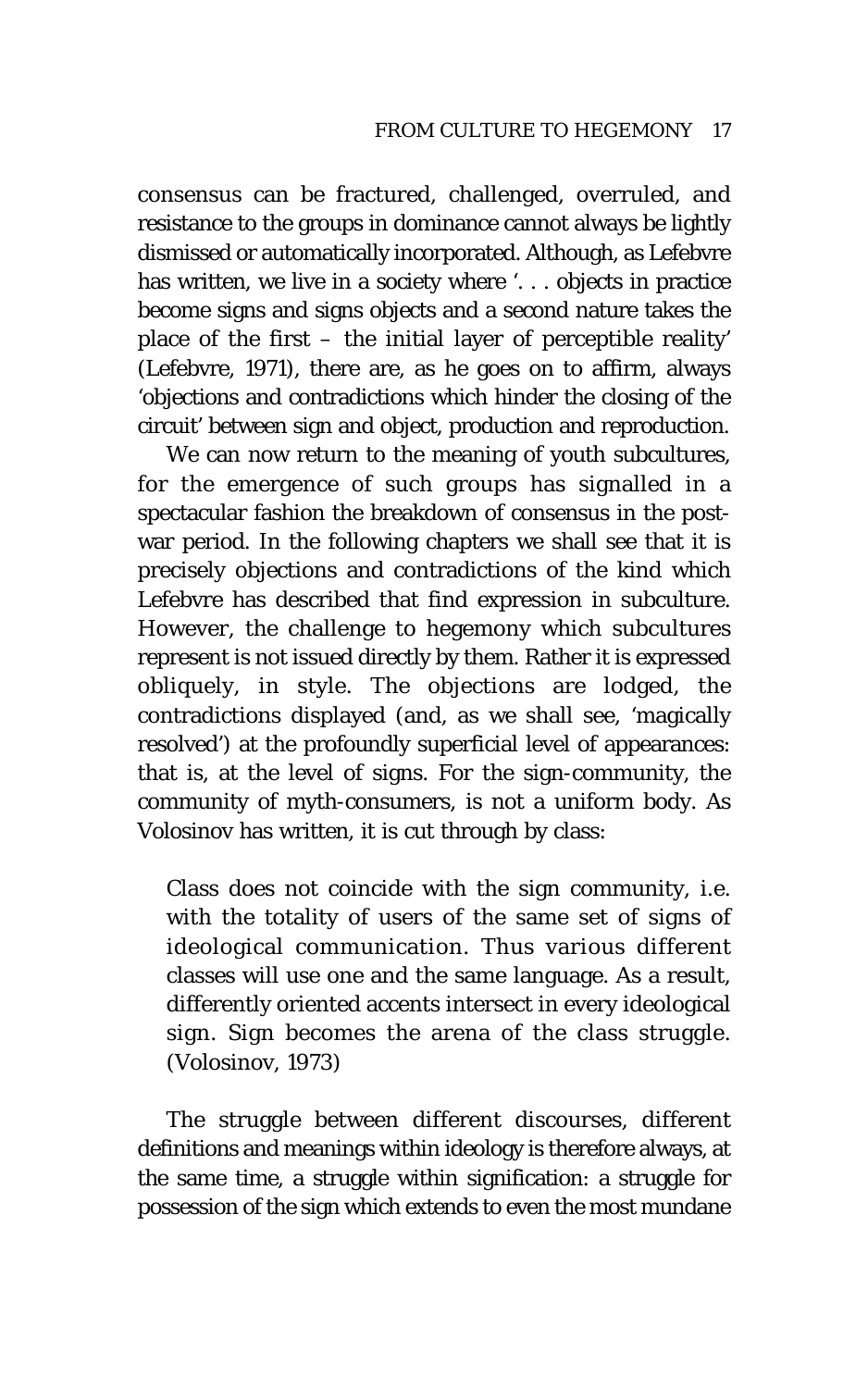areas of everyday life. To turn once more to the examples used in the Introduction, to the safety pins and tubes of vaseline, we can see that such commodities are indeed open to a double inflection: to 'illegitimate' as well as 'legitimate' uses. These 'humble objects' can be magically appropriated; 'stolen' by subordinate groups and made to carry 'secret' meanings: meanings which express, in code, a form of resistance to the order which guarantees their continued subordination.

Style in subculture is, then, pregnant with significance. Its transformations go 'against nature', interrupting the process of 'normalization'. As such, they are gestures, movements towards a speech which offends the 'silent majority", which challenges the principle of unity and cohesion, which contradicts the myth of consensus. Our task becomes, like Barthes', to discern the hidden messages inscribed in code on the glossy surfaces of style, to trace them out as 'maps of meaning' which obscurely re-present the very contradictions they are designed to resolve or conceal.

Academics who adopt a semiotic approach are not alone in reading significance into the loaded surfaces of life. The existence of spectacular subcultures continually opens up those surfaces to other potentially subversive readings. Jean Genet, the archetype of the 'unnatural' deviant, again exemplifies the practice of resistance through style. He is as convinced in his own way as is Roland Barthes of the ideological character of cultural signs. He is equally oppressed by the seamless web of forms and meanings which encloses and yet excludes him. His reading is equally partial. He makes his own list and draws his own conclusions:

I was astounded by so rigorous an edifice whose details were united against me. Nothing in the world is irrelevant: the stars on a general's sleeve, the stockmarket quotations, the olive harvest, the style of the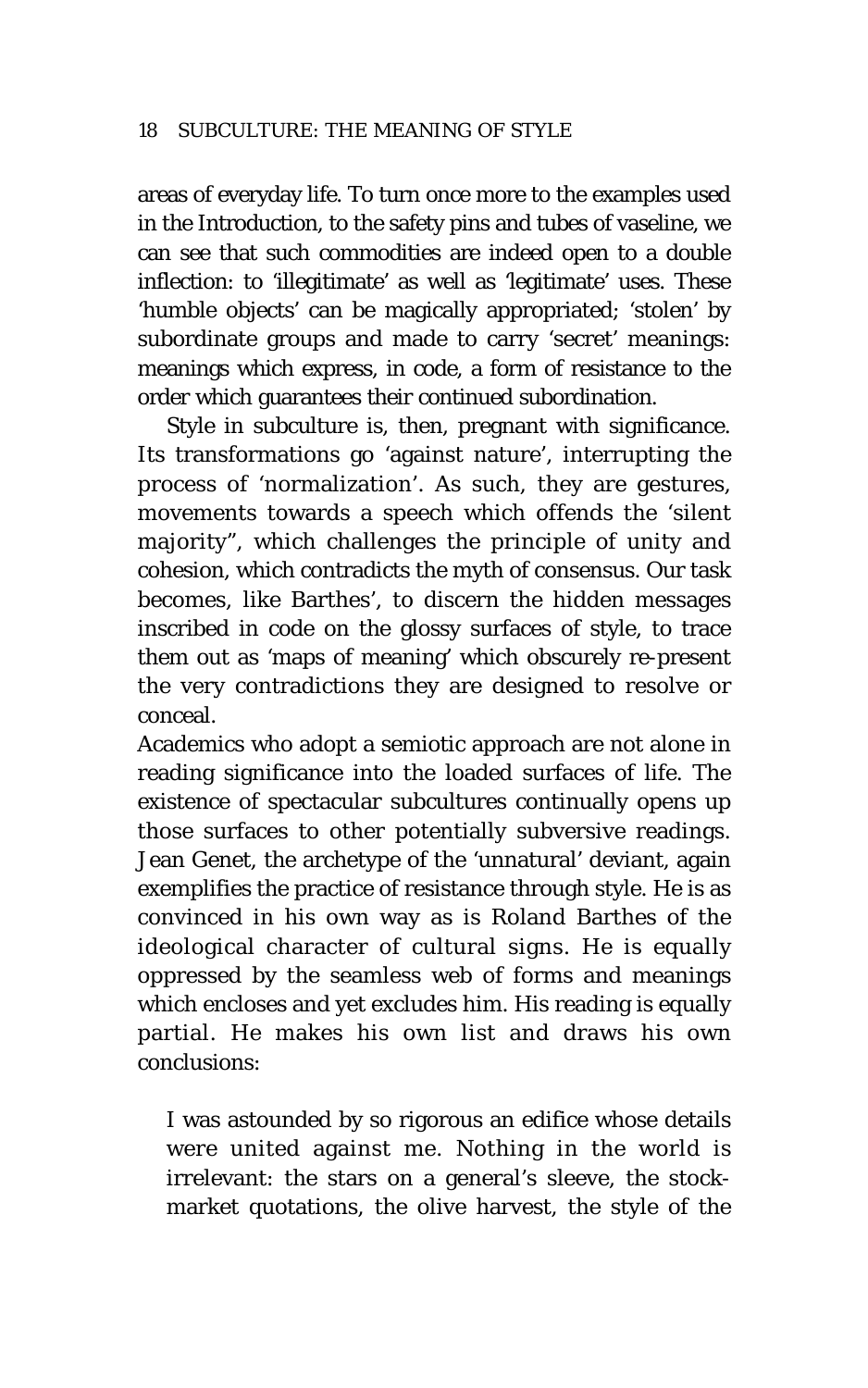judiciary, the wheat exchange, the flower-beds, . . . Nothing. This order. . . had a meaning – my exile. (Genet, 1967)

It is this alienation from the deceptive 'innocence' of appearances which gives the teds, the mods, the punks and no doubt future groups of as yet unimaginable 'deviants' the impetus to move from man's second 'false nature' (Barthes, 1972) to a genuinely expressive artifice; a truly subterranean style. As a symbolic violation of the social order, such a movement attracts and will continue to attract attention, to provoke censure and to act, as we shall see, as the fundamental bearer of significance in subculture.

No subculture has sought with more grim determination than the punks to detach itself from the taken-for-granted landscape of normalized forms, nor to bring down upon itself such vehement disapproval. We shall begin therefore with the moment of punk and we shall return to that moment throughout the course of this book. It is perhaps appropriate that the punks, who have made such large claims for illiteracy, who have pushed profanity to such startling extremes, should be used to test some of the methods for 'reading' signs evolved in the centuries-old debate on the sanctity of culture.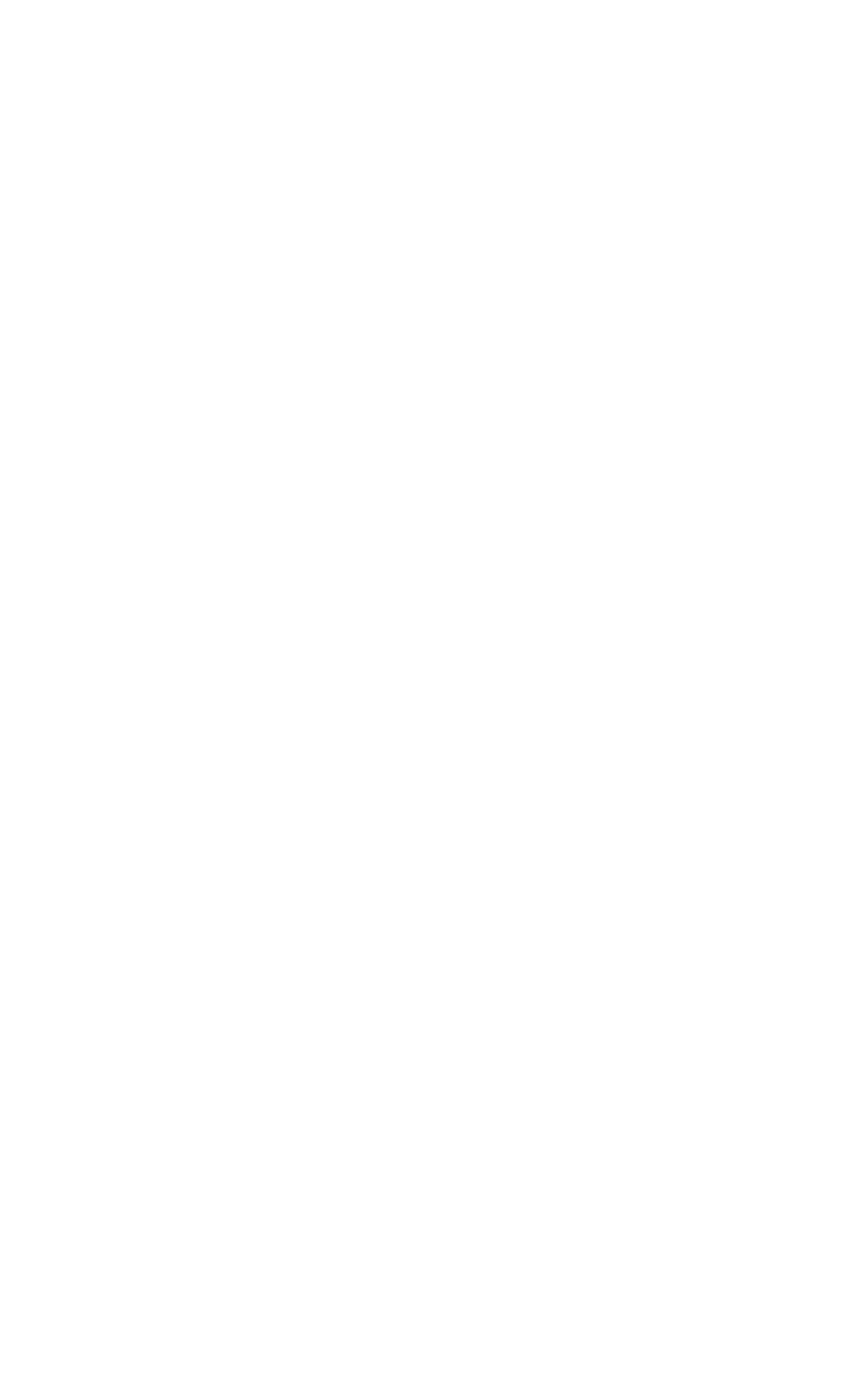# PART ONE: SOME CASE STUDIES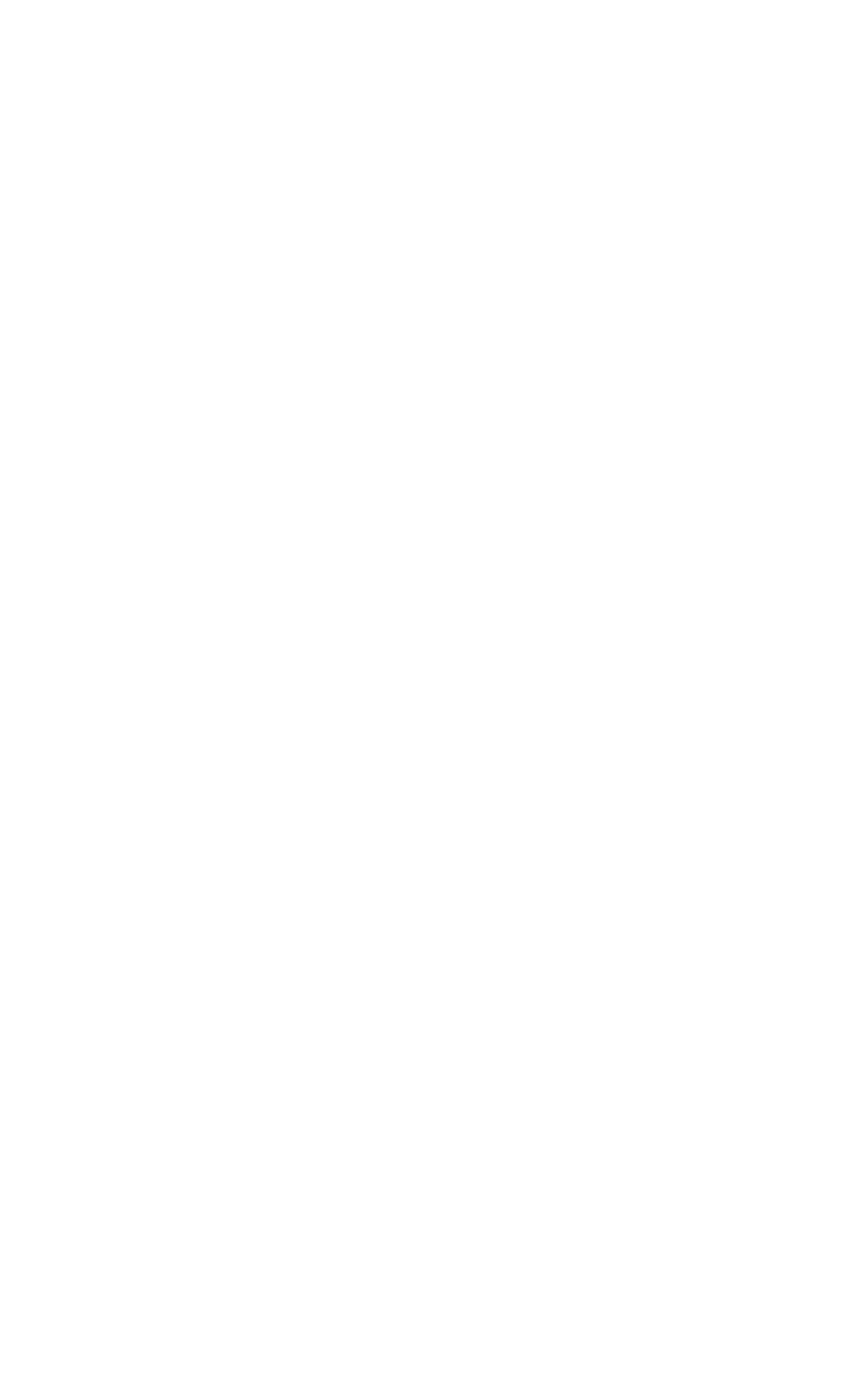## TWO

## April 3, 1989, Marrakech

The chic thing is to dress in expensive tailor-made rags and all the queens are camping about in wild-boy drag. There are Bowery suits that appear to be stained with urine and vomit which on closer inspection turn out to be intricate embroideries of fine gold thread. There are clochard suits of the finest linen, shabby gentility suits . . . felt hats seasoned by old junkies . . . loud cheap pimp suits that turn out to be not so cheap the loudness is a subtle harmony of colours only the very best Poor Boy shops can turn out. . . . It is the double take and many carry it much further to as many as six takes (William Burroughs, 1969)

## **Holiday in the sun: Mister Rotten makes the grade**

THE British summer of 1976 was extraordinarily hot<br>and dry: there were no recorded precedents. From<br>May through to August, London parched and<br>guidened under luminous clies and the inevitable for of and dry: there were no recorded precedents. From sweltered under luminous skies and the inevitable fog of exhaust fumes. Initially hailed as a Godsend, and a national 'tonic' in the press and television (was Britain's 'curse' finally broken?) the sun provided seasonal relief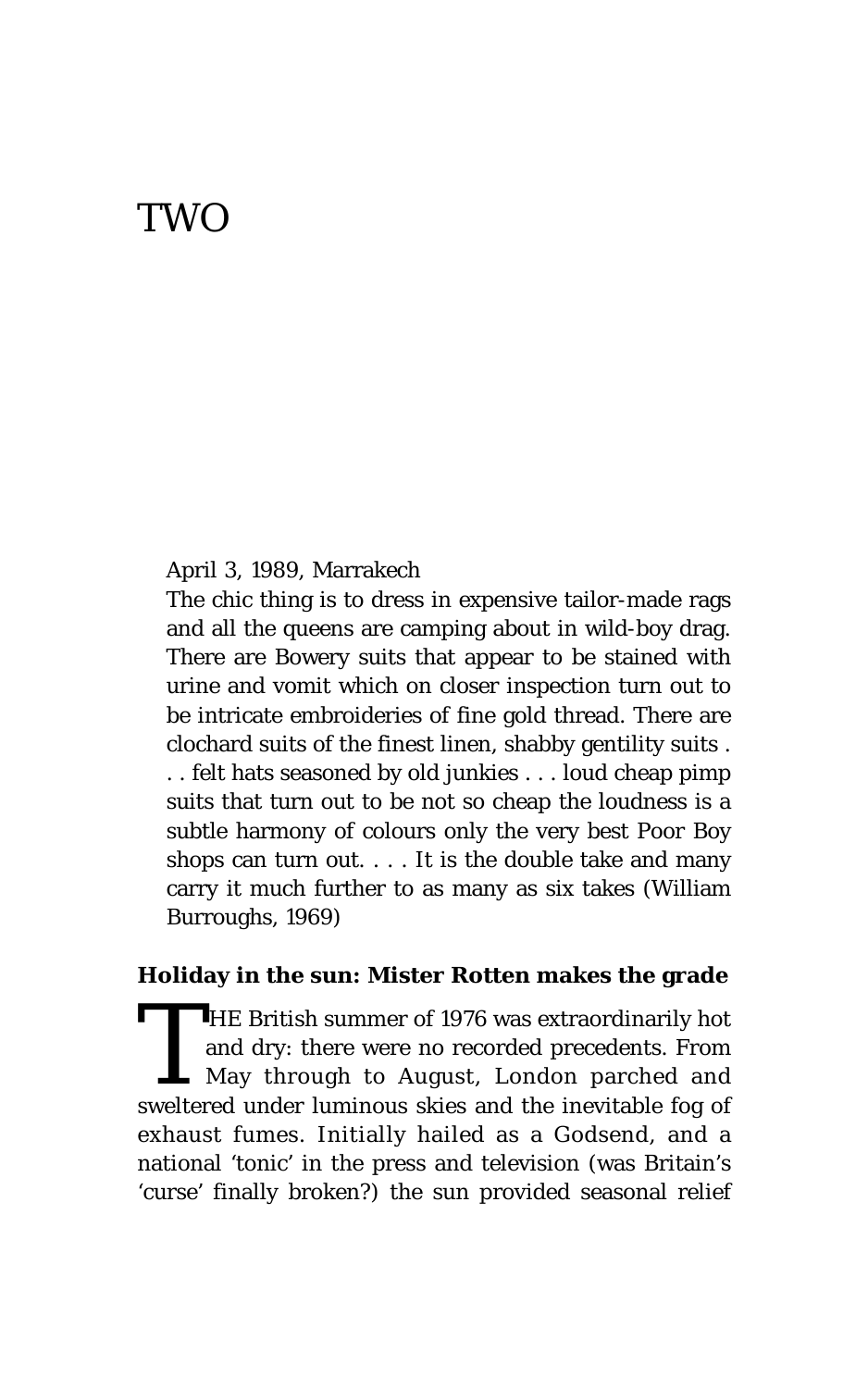from the dreary cycle of doom-laden headlines which had dominated the front pages of the tabloids throughout the winter. Nature performed its statutory ideological function and 'stood in' for all the other 'bad news', provided tangible proof of 'improvement' and pushed aside the strikes and the dissension. With predictable regularity, 'bright young things' were shown flouncing along Oxford Street in harem bags and beach shorts, bikini tops and polaroids in that last uplifting item for the *News at Ten*. The sun served as a 'cheeky' postscript to the crisis: a lighthearted addendum filled with tropical promise. The crisis, too, could have its holiday. But as the weeks and months passed and the heatwave continued, the old mythology of doom and disaster was reasserted with a vengeance. The 'miracle' rapidly became a commonplace, an everyday affair, until one morning in mid-July it was suddenly re-christened a 'freak disorder': a dreadful, last, unlooked-for factor in Britain's decline.

The heatwave was officially declared a drought in August, water was rationed, crops were failing, and Hyde Park's grass burned into a delicate shade of raw sienna. The end was at hand and Last Days imagery began to figure once more in the press. Economic categories, cultural and natural phenomena were confounded with more than customary abandon until the drought took on an almost metaphysical significance. A Minister for Drought was appointed, Nature had now been officially declared 'unnatural', and all the age-old inferences were drawn with an obligatory modicum of irony to keep within the bounds of common sense. In late August, two events of completely different mythical stature coincided to confirm the worst forebodings: it was demonstrated that the excessive heat was threatening the very structure of the nation's houses (cracking the foundations) and the Notting Hill Carnival, traditionally a paradigm of racial harmony, exploded into violence.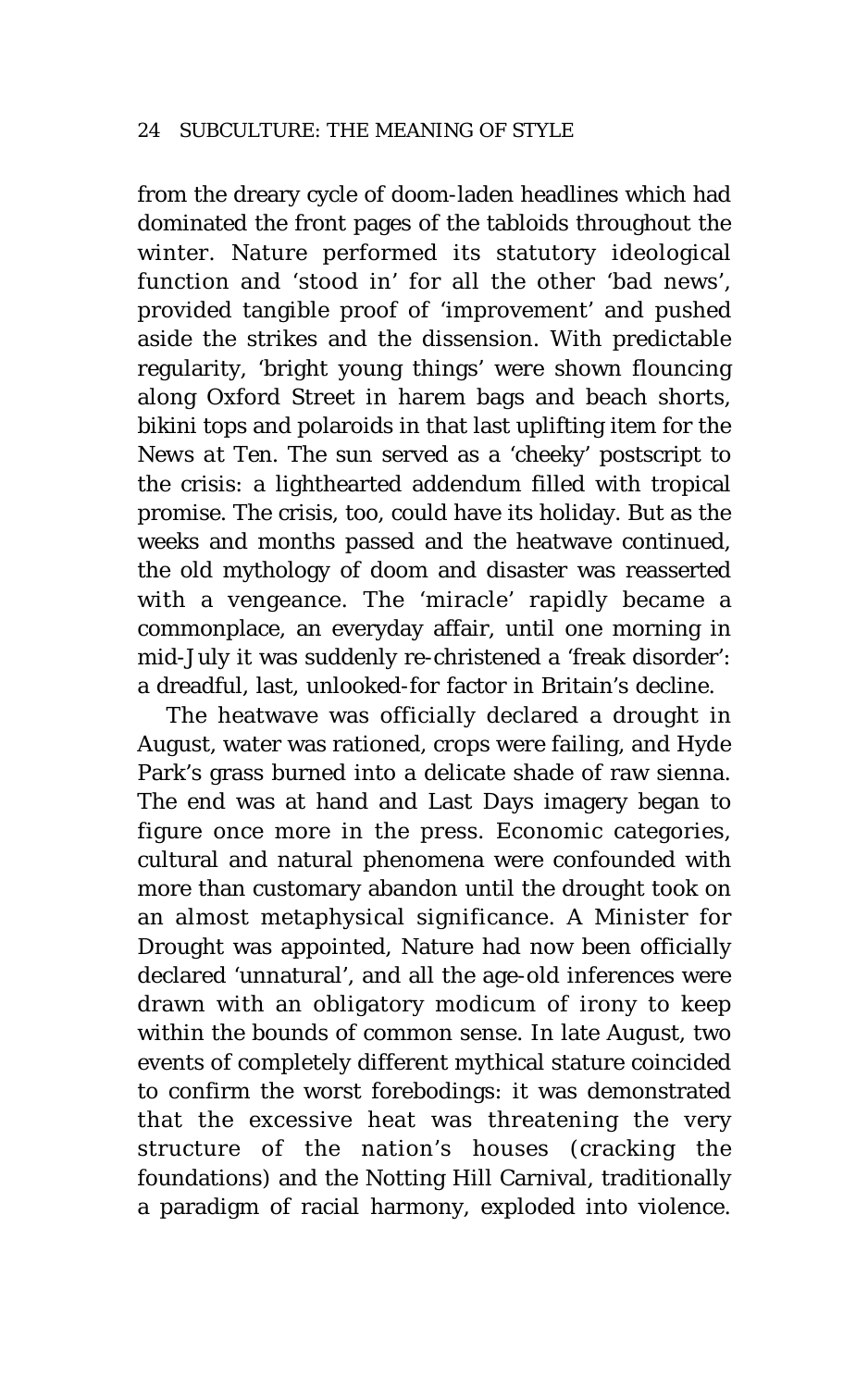The Caribbean festival, with all its Cook's Tours connotations of happy, dancing coloured folk, of jaunty bright calypsos and exotic costumes, was suddenly, unaccountably, transformed into a menacing congregation of angry black youths and embattled police. Hordes of young black Britons did the Soweto dash across the nation's television screens and conjured up fearful images of other Negroes, other confrontations, other 'long, hot summers'. The humble dustbin lid, the staple of every steel band, the symbol of the 'carnival spirit', of Negro ingenuity and the resilience of ghetto culture, took on an altogether more ominous significance when used by white-faced policemen as a desperate shield against an angry rain of bricks.

It was during this strange apocalyptic summer that punk made its sensational debut in the music press.<sup>1</sup> In London, especially in the south west and more specifically in the vicinity of the King's Road, a new style was being generated combining elements drawn from a whole range of heterogeneous youth styles. In fact punk claimed a dubious parentage. Strands from David Bowie and glitter-rock were woven together with elements from American proto-punk (the Ramones, the Heartbreakers, Iggy Pop, Richard Hell), from that faction within London pub-rock (the 101-ers, the Gorillas, etc.) inspired by the mod subculture of the 60s, from the Canvey Island 40s revival and the Southend r & b bands (Dr Feelgood, Lew Lewis, etc.), from northern soul and from reggae.

Not surprisingly, the resulting mix was somewhat unstable: all these elements constantly threatened to separate and return to their original sources. Glam rock contributed narcissism, nihilism and gender confusion. American punk offered a minimalist aesthetic (e.g. the Ramones' 'Pinhead' or Crime's 'I Stupid'), the cult of the Street and a penchant for self-laceration. Northern Soul (a genuinely secret subculture of working-class youngsters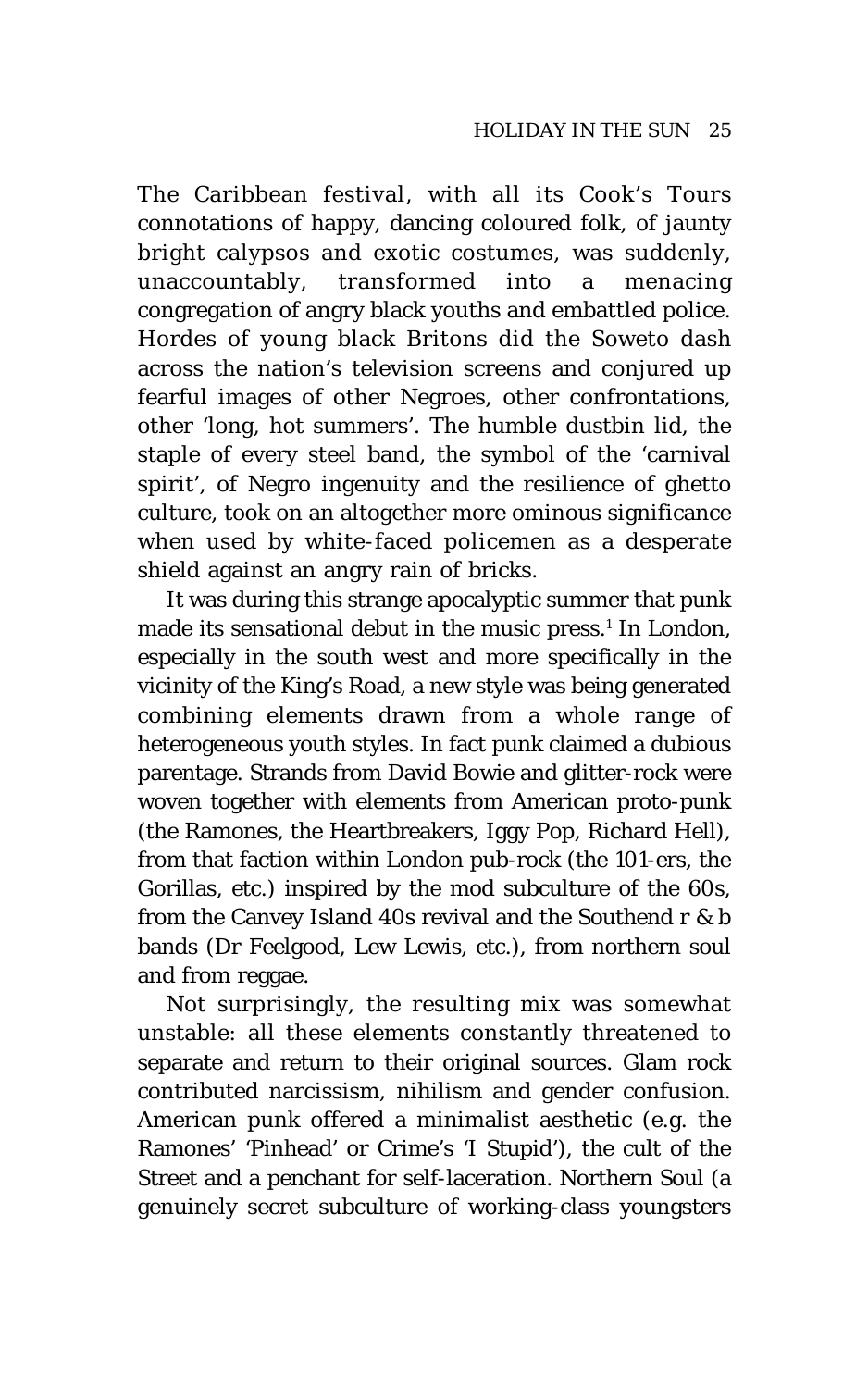dedicated to acrobatic dancing and fast American soul of the 60s, which centres on clubs like the Wigan Casino) brought its subterranean tradition of fast, jerky rhythms, solo dance styles and amphetamines; reggae its exotic and dangerous aura of forbidden identity, its conscience, its dread and its cool. Native rhythm 'n blues reinforced the brashness and the speed of Northern Soul, took rock back to the basics and contributed a highly developed iconoclasm, a thoroughly British persona and an extremely selective appropriation of the rock 'n roll heritage.

This unlikely alliance of diverse and superficially incompatible musical traditions, mysteriously accomplished under punk, found ratification in an equally eclectic clothing style which reproduced the same kind of cacophony on the visual level. The whole ensemble, literally safety-pinned together, became the celebrated and highly photogenic phenomenon known as punk which throughout 1977 provided the tabloids with a fund of predictably sensational copy and the quality press with a welcome catalogue of beautifully broken codes. Punk reproduced the entire sartorial history of post-war working-class youth cultures in 'cut up' form, combining elements which had originally belonged to completely different epochs. There was a chaos of quiffs and leather jackets, brothel creepers and winkle pickers, plimsolls and paka macs, moddy crops and skinhead strides, drainpipes and vivid socks, bum freezers and bovver boots – all kept 'in place' and 'out of time' by the spectacular adhesives: the safety pins and plastic clothes pegs, the bondage straps and bits of string which attracted so much horrified and fascinated attention. Punk is therefore a singularly appropriate point of departure for a study of this kind because punk style contained distorted reflections of all the major post-war subcultures. But before we can interpret the significance of these subcultures, we must first unscramble the sequence in which they occurred.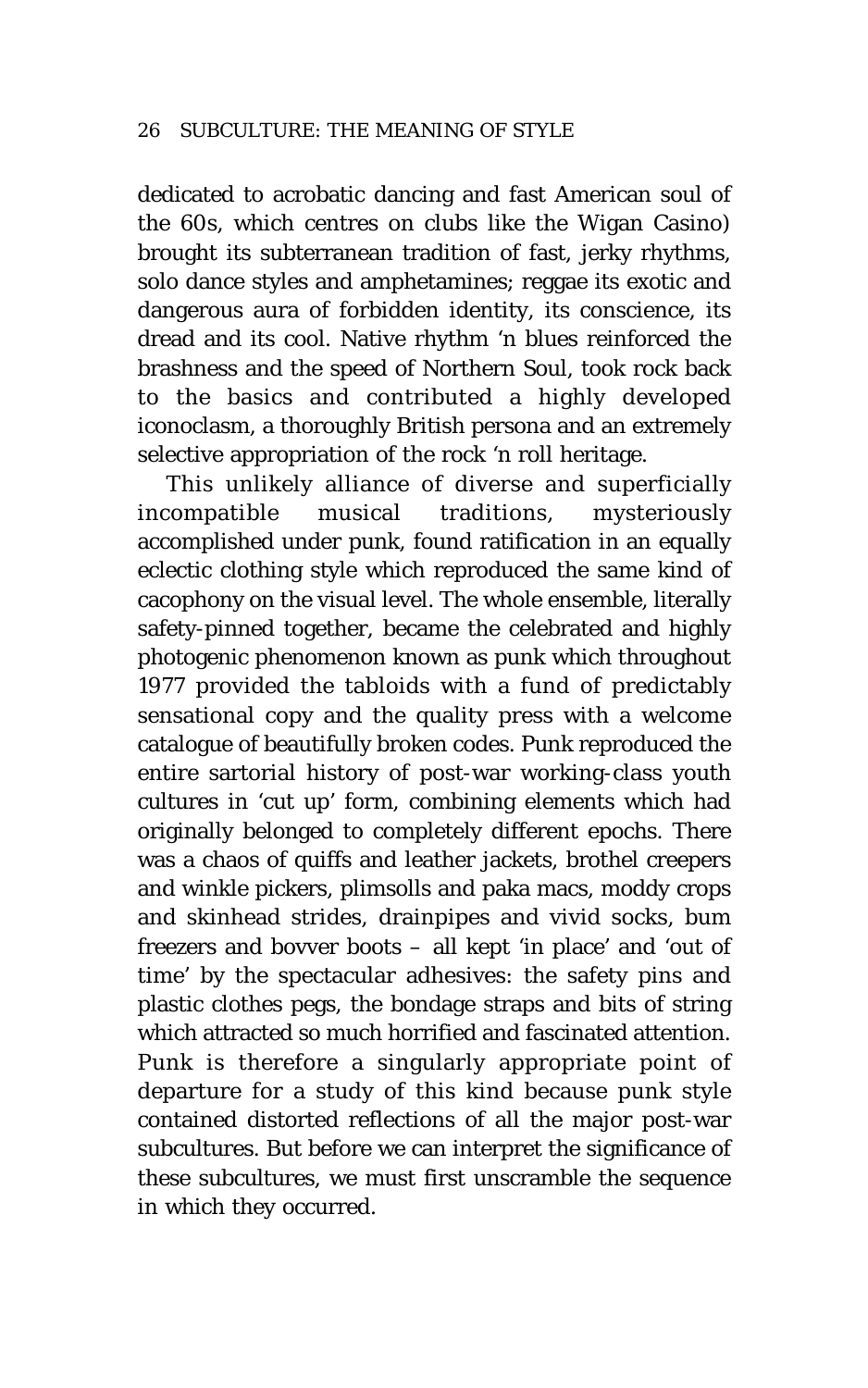### **Boredom in Babylon**

Ordinary life is so dull that I get out of it as much as possible. (Steve Jones, a Sex Pistol, quoted in *Melody Maker*)

It seems entirely appropriate that punk's 'unnatural' synthesis should have hit the London streets during that bizarre summer. Apocalypse was in the air and the rhetoric of punk was drenched in apocalypse: in the stock imagery of crisis and sudden change. Indeed, even punk's epiphanies were hybrid affairs, representing the awkward and unsteady confluence of the two radically dissimilar languages of *reggae* and *rock*. As the shock-haired punks began to gather in a shop called Sex on a corner of the King's Road, aptly named the Worlds End, David Bowie's day of the *Diamond Dogs* (R.C.A. Victor, 1974) and the triumph of the 'super-alienated humanoid' was somehow made to coincide with reggae's Day of Judgement, with the overthrow of Babylon and the end of alienation altogether.

It is here that we encounter the first of punk's endemic contradictions, for the visions of apocalypse superficially fused in punk came from essentially antagonistic sources. David Bowie and the New York punk bands had pieced together from a variety of acknowledged 'artistic' sources – from the literary *avant-garde* and the underground cinema – a self-consciously profane and terminal aesthetic. Patti Smith, an American punk and ex-art student, claimed to have invented a new form, 'rock poetry', and incorporated readings from Rimbaud and William Burroughs into her act. Bowie, too, cited Burroughs as an influence and used his famous cut-up technique of random juxtapositions to 'compose' lyrics. Richard Hell drew on the writings of Lautréamont and Huysmans. British punk bands, generally younger and more self-consciously proletarian, remained largely innocent of literature. However, for better or worse,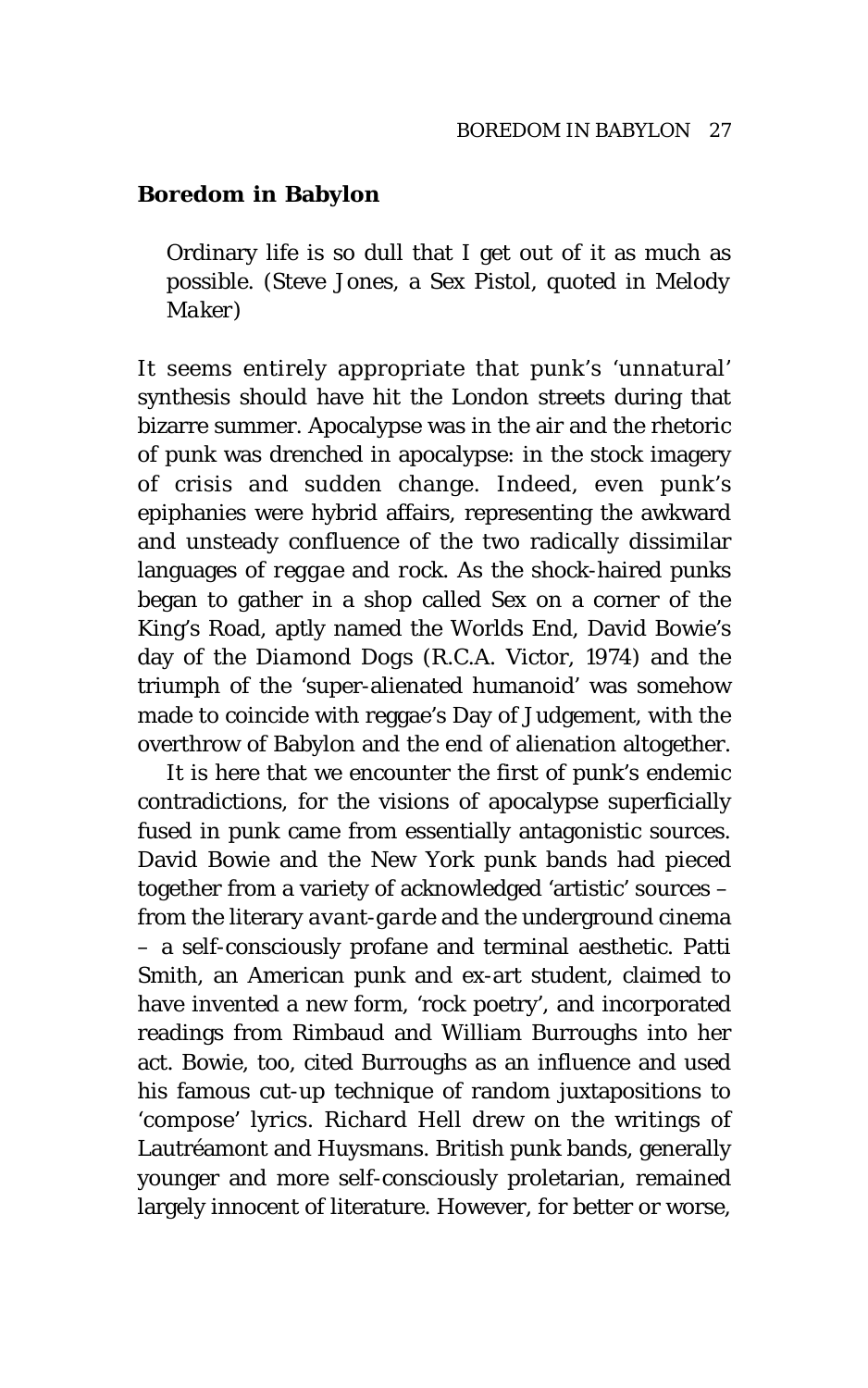the literary sources turned out to be firmly although implicitly inscribed in the aesthetics of British punk too. Similarly, there were connections (via Warhol and Wayne County in America, via the art school bands like the Who and the Clash in Britain) with underground cinema and *avant-garde* art.

By the early 70s, these tendencies had begun to cohere into a fully fledged nihilist aesthetic and the emergence of this aesthetic together with its characteristic focal concerns (polymorphous, often wilfully perverse sexuality, obsessive individualism, fragmented sense of self, etc.) generated a good deal of controversy amongst those interested in rock culture (see Melly, 1972; Taylor and Wall, 1976). From Jagger in *Performance* (Warner Bros, 1969) to Bowie as the 'thin white duke', the spectre of the dandy 'drowning in his own opera' (Sartre, 1968) has haunted rock from the wings as it were, and in the words of Ian Taylor and Dave Wall 'plays back the alienation of youth onto itself (1976). Punk represents the most recent phase in this process. In punk, alienation assumed an almost tangible quality. It could almost be grasped. It gave itself up to the cameras in 'blankness', the removal of expression (see any photograph of any punk group), the refusal to speak and be positioned. This trajectory – the solipsism, the neurosis, the cosmetic rage – had its origins in rock.

But at almost every turn the dictates of this profane aesthetic were countermanded by the righteous imperatives of another musical form: reggae. Reggae occupies the other end of that wide spectrum of influences which bore upon punk. As early as May 1977 Jordan, the famous punk shop assistant of Sex and Seditionaries was expressing a preference for reggae over 'new wave' on the pages of the *New Musical Express* (7 May 1977). 'It's the only music we [i.e. Jordan and J. Rotten] dance to'. Although Rotten himself insisted on the relative autonomy of punk and reggae, he displayed a detailed knowledge of the more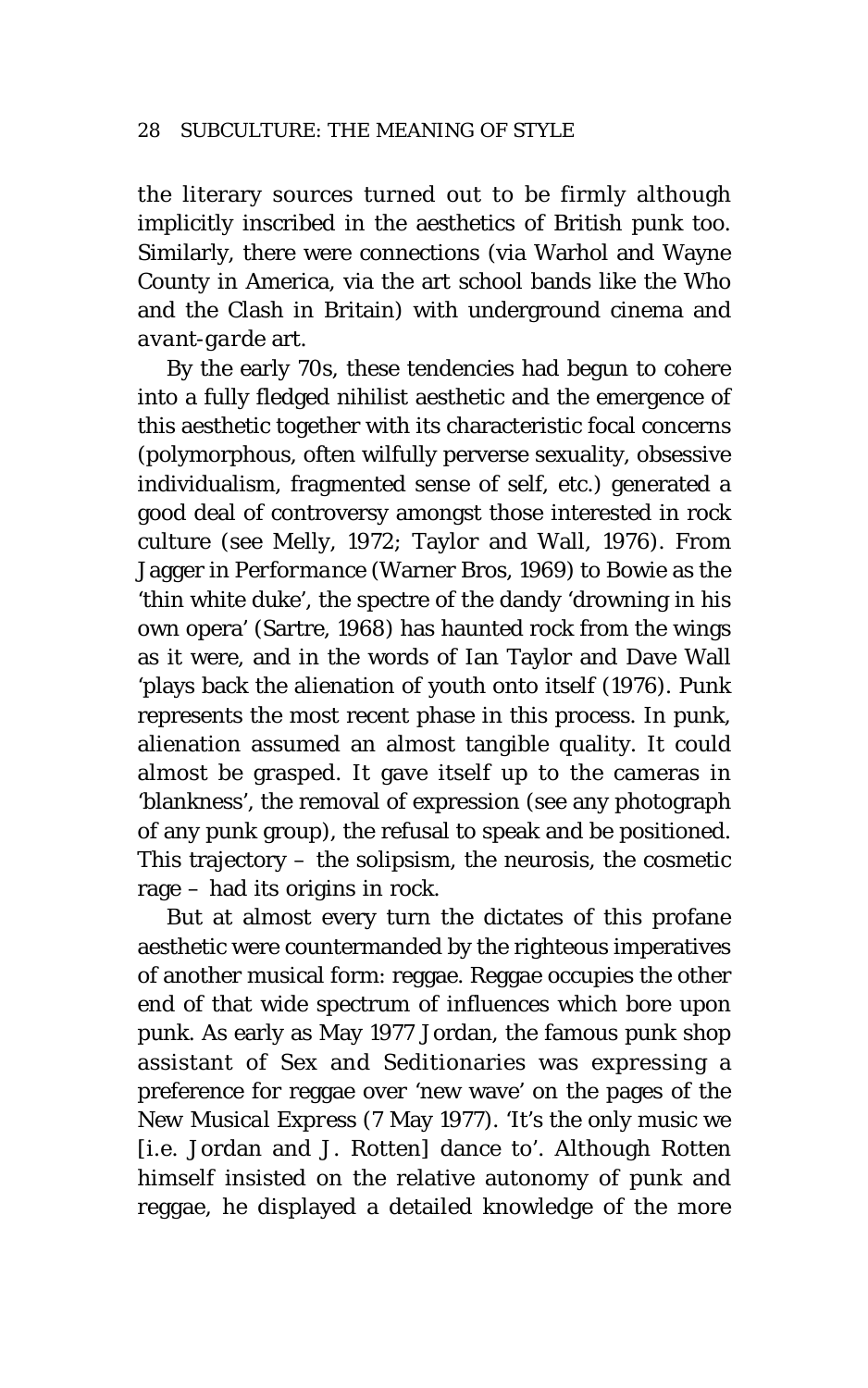esoteric reggae numbers in a series of interviews throughout 1977. Most conspicuously amongst punk groups, the Clash were heavily influenced not only by the music, but also by the visual iconography of black Jamaican street style. Khaki battle dress stencilled with the Caribbean legends DUB and HEAVY MANNERS, narrow 'sta-prest' trousers, black brogues and slip ons, even the pork pie hat, were all adopted at different times by various members of the group. In addition, the group played 'White Riot', a song inspired directly by the '76 Carnival, against a screen-printed backdrop of the Notting Hill disturbances, and they toured with a reggae discotheque presided over by Don Letts, the black Rastafarian d-j who shot the documentary film *Punk* while working at the Roxy Club in Covent Garden.

As we shall see, although apparently separate and autonomous, punk and the black British subcultures with which reggae is associated were connected at a deep structural level. But the dialogue between the two forms cannot properly be decoded until the internal composition and significance of both reggae and the British workingclass youth cultures which preceded punk are fully understood. This involves two major tasks. First reggae must be traced back to its roots in the West Indies, and second the history of post-war British youth culture must be reinterpreted as a succession of differential responses to the black immigrant presence in Britain from the 1950s onwards. Such a reassessment demands a shift of emphasis away from the normal areas of interest – the school, police, media and parent culture (which have anyway been fairly exhaustively treated by other writers, see, e.g. Hall *et al*., 1976) – to what I feel to be the largely neglected dimension of race and race relations.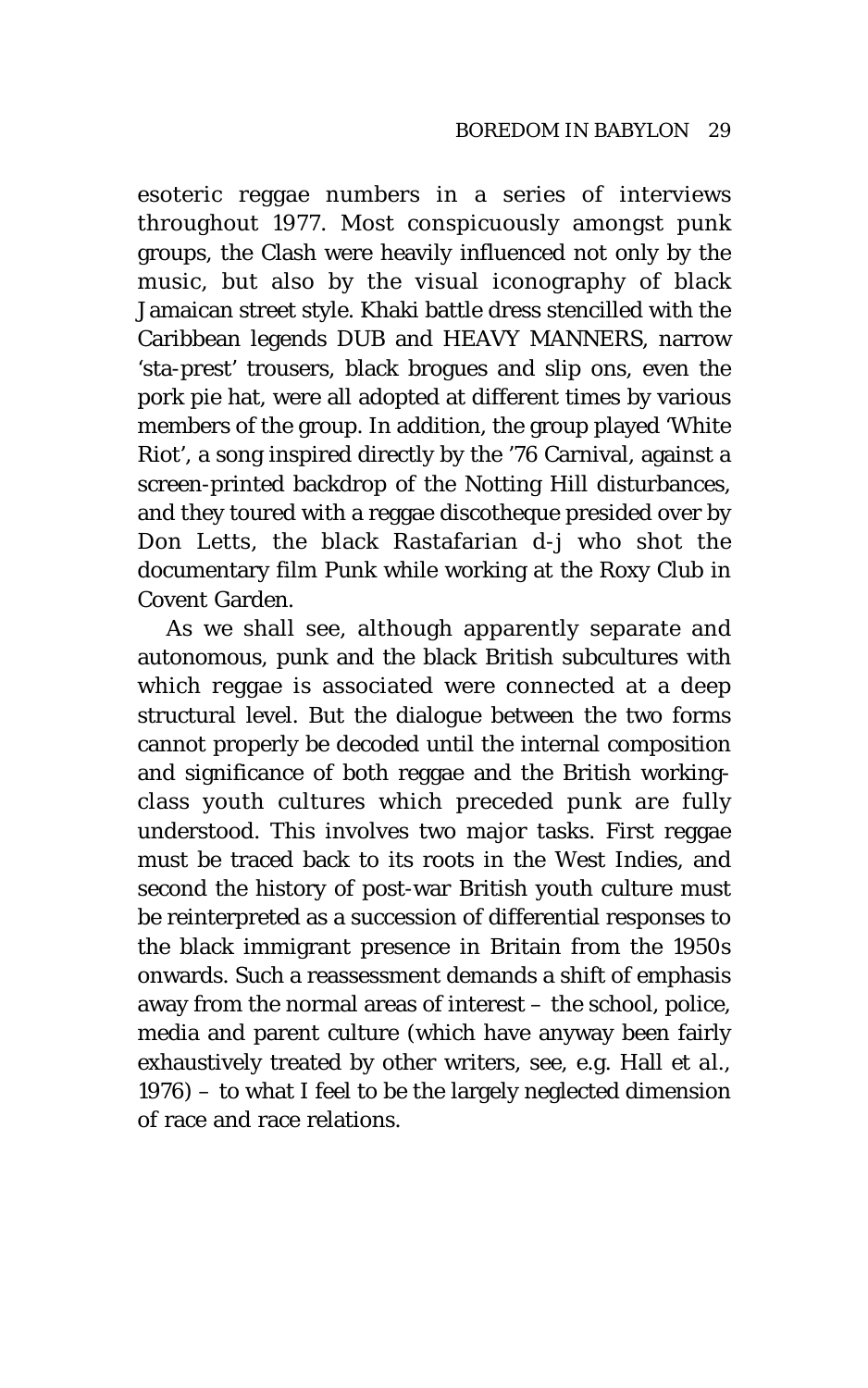# THREE

Are you there Africa with the bulging chest and oblong thigh? Sulking Africa, wrought of iron in the fire, Africa of the millions of royal slaves, deported Africa, drifting continent are you there? Slowly you vanish, you withdraw into the past, into the tales of castaways, colonial museums, the works of scholars; but I call you back this evening to attend a secret revel. (Jean Genet, 1966b)

## **Back to Africa**

THE differences between rock and reggae should be<br>sufficiently obvious to render exhaustive<br>documentation unnecessary. It is simply explained<br>have by Mark Kidak Wharaas iazz and reak often reflect an sufficiently obvious to render exhaustive here by Mark Kidel: 'Whereas jazz and rock often reflect an amphetamine frenzy, reggae tunes in to the slowness of ganja' (review of a Bob Marley concert, *New Statesman*, 8 July 1977). Reggae draws on a quite specific experience (the experience of black people in Jamaica and Great Britain – a whole generation of young Black Britons have formed reggae bands in the last few years, e.g. the Cimarons, Steel Pulse, Matumbi, Black Slate, Aswaad). It is cast in a unique style, in a language of its own – Jamaican patois, that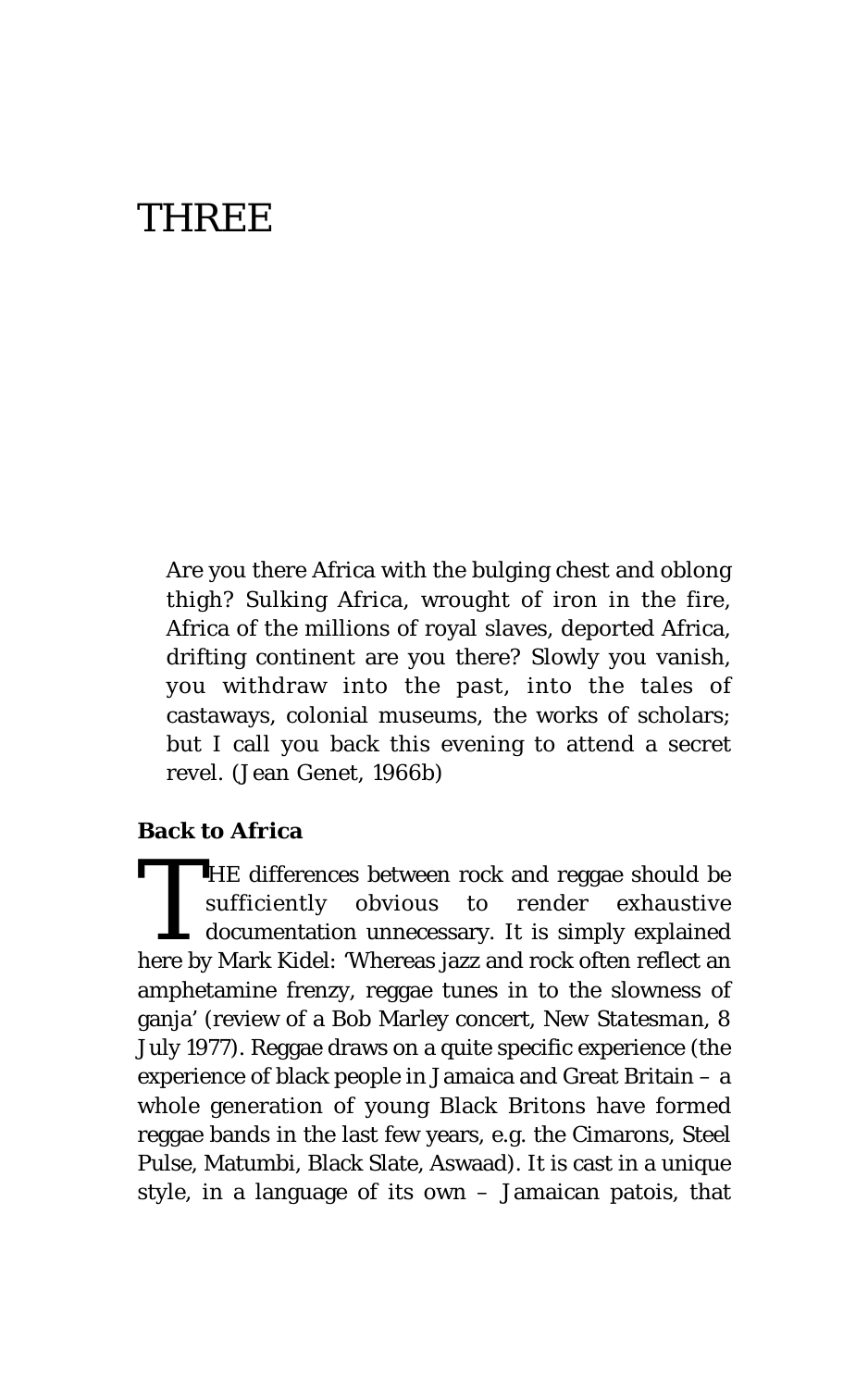shadow-form, 'stolen' from the Master<sup>1</sup> and mysteriously inflected, 'decomposed' and reassembled in the passage from Africa to the West Indies. It moves to more ponderous and moody rhythms. It 'rocks steady'2 around a bass-line which is both more prominent and more austere. Its rhetoric is more densely constructed, and less diverse in origin; emanating in large part from two related sources – a distinctively Jamaican oral culture and an equally distinctive appropriation of the Bible. There are strong elements of Jamaican pentecostal, of 'possession by the Word', and the call and response pattern which binds the preacher to his congregation, is reproduced in reggae.3 Reggae addresses a community in transit through a series of retrospective frames (the Rastafarian movement (see pp. 33–9), the Back to Africa theme) which reverse the historical sequence of migrations (Africa–Jamaica–Great Britain). It is the living record of a people's journey – of the passage from slavery to servitude – and that journey can be mapped along the lines of reggae's unique structure.

Africa finds an echo inside reggae in its distinctive percussion. The voice of Africa in the West Indies has traditionally been identified with insurrection and silenced wherever possible (see Hall, 1975). In particular, the preservation of African traditions, like drumming, has in the past been construed by the authorities (the Church, the colonial and even some 'post-colonial' governments) as being intrinsically subversive, posing a symbolic threat to law and order. These outlawed traditions were not only considered anti-social and unchristian, they were positively, triumphantly pagan. They suggested unspeakable alien rites, they made possible illicit and rancorous allegiances which smacked of future discord. They hinted at that darkest of rebellions: a celebration of Negritude. They restored 'deported Africa', that 'drifting continent' to a privileged place within the black mythology. And the very existence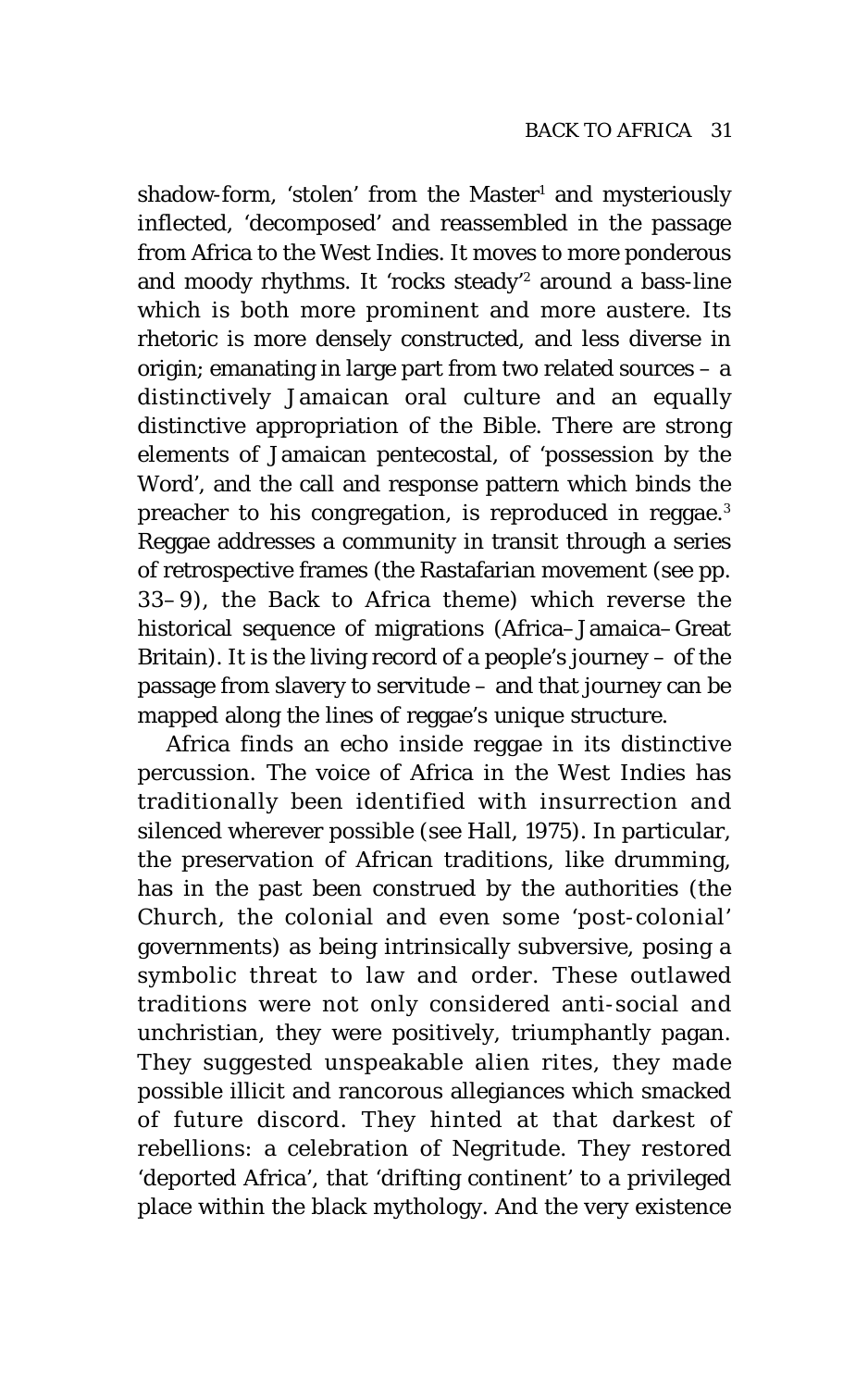of that mythology was enough to inspire an immense dread in the hearts of some white slave owners.

Africa thus came to represent for blacks in the Caribbean forbidden territory, a Lost World, a History abandoned to the contradictory Western myths of childhood innocence and man's inherent evil. It became a massive Out of Bounds on the other side of slavery. But beyond this continent of negatives there lay a place where all the utopian and anti-European values available to the dispossessed black could begin to congregate. And paradoxically it was from the Bible – the civilizing agent *par excellence* – that alternative values and dreams of a better life were drawn. It was in Rastafarianism that these two symbolic clusters (Black Africa and the White man's Bible) so ostensibly antithetical, were most effectively integrated. To understand how such a heretical convergence was possible, and how the meta-message in the Christian faith (submission to the Master) was so dramatically transcended, one must first understand how that faith was mediated to the Jamaican black.

The Bible is a central determining force in both reggae music and popular West Indian consciousness in general. In the past, the scriptures had been used by the colonial authorities to inculcate Western values and to introduce the African to European notions of culture, repression, the soul, etc. It was under their sacred auspices that civilization itself was to be achieved: that Western culture was to fulfil its divinely ordained mission of conquest. Underpinned by the persistent dualism of Biblical rhetoric ('Black Satan' and 'the snow-white Lamb of God') slavery could flourish with a relatively clear conscience, transforming the 'savage' into an industrious servant, interpolating order and the godly virtues between the dispossessed African and his mutinous 'nature'.

However, this internal colonization was by necessity partial and flawed. As the years went by it became increasingly obvious that there was a distinction between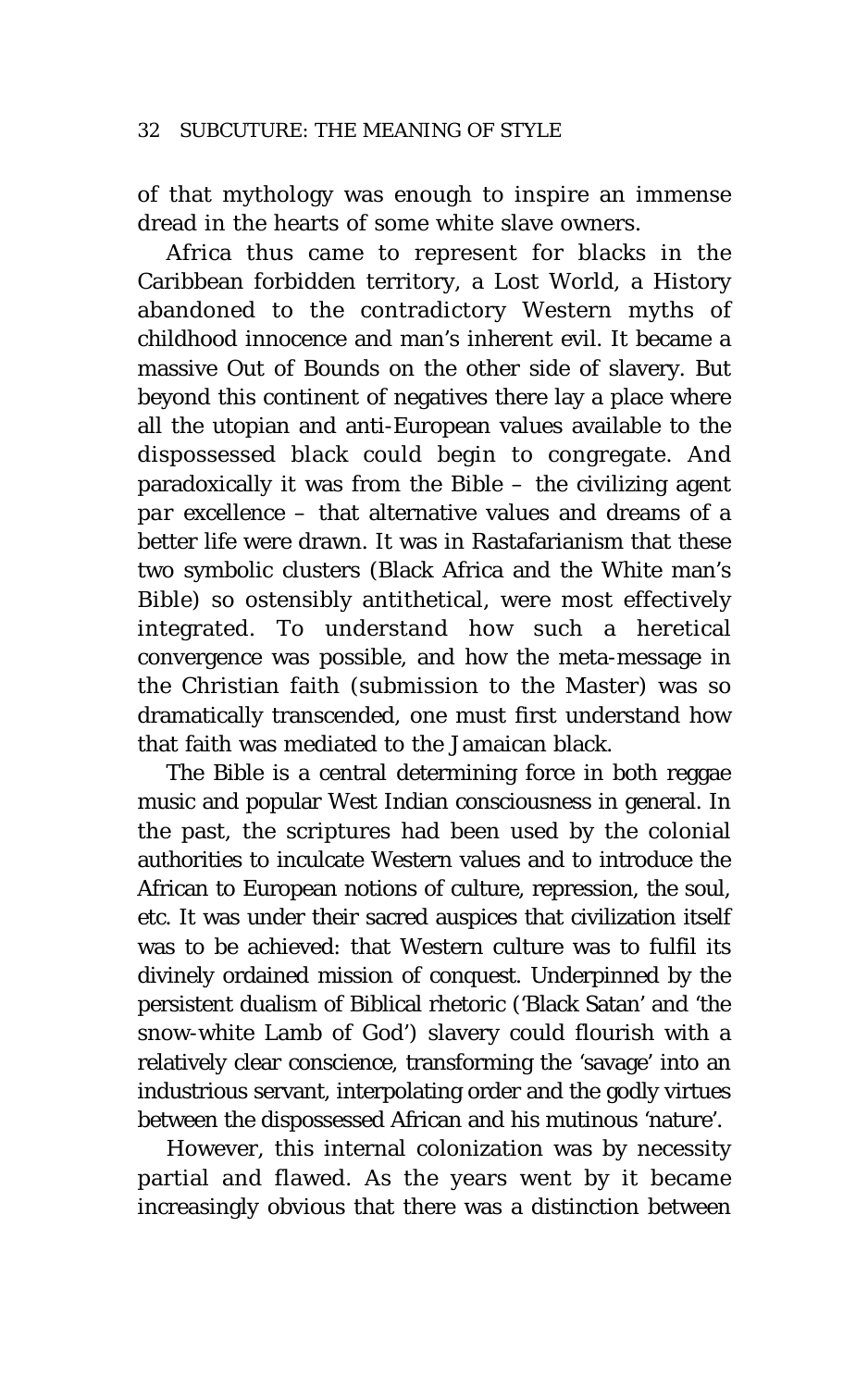the practice of slavery and the Christian ideology which had originally 'explained' it. The contradictions became increasingly difficult to contain. Inevitably, the black community began to seek its own reflection in the Biblical texts, and the openness of the religious metaphors invited just such a set of identifications. The Bible had its dark side too: an 'Africa' which lay dormant and forgotten inside the language of the white Master. Read between the lines the Text could be made to deliver up this Africa, to free it, and restore it to the 'righteous sufferer'.

Of course, the Biblical story is readily amenable to exclusively black interpretations.4 It supplies in particular a whole range of peculiarly appropriate metaphors for the condition of poor, black, working-class West Indians (Babylon, the suffering Israelites) and a complementary set of metaphorical answers to the problems which define that condition (delivery of the Righteous, retribution for the Wicked, Judgement Day, Zion, the Promised Land). It catalogues precisely and at length the trials and tribulations of slavery (the history of the Jewish nation) and recommends an immediate internal 'healing of the breach' between pain and desire (through faith, grace, the Holy Spirit, etc.). Not only specific archetypes but the characteristic modes of discourse in which those archetypes are generally situated (the parable, the aphorism, etc.) have influenced West Indian consciousness at the profoundest levels providing the most supple and expressive frames of reference.

## **The Rastafarian solution**

In this way, the Bible has meshed together with the oral culture of Jamaica, performing a primary semantic function, serving as a model for all literature (the Word of God). It can be made to 'mean all things equivocally' (Alfred Jarry, quoted in Shattuck, 1969). It is the supremely ambiguous means through which the black community can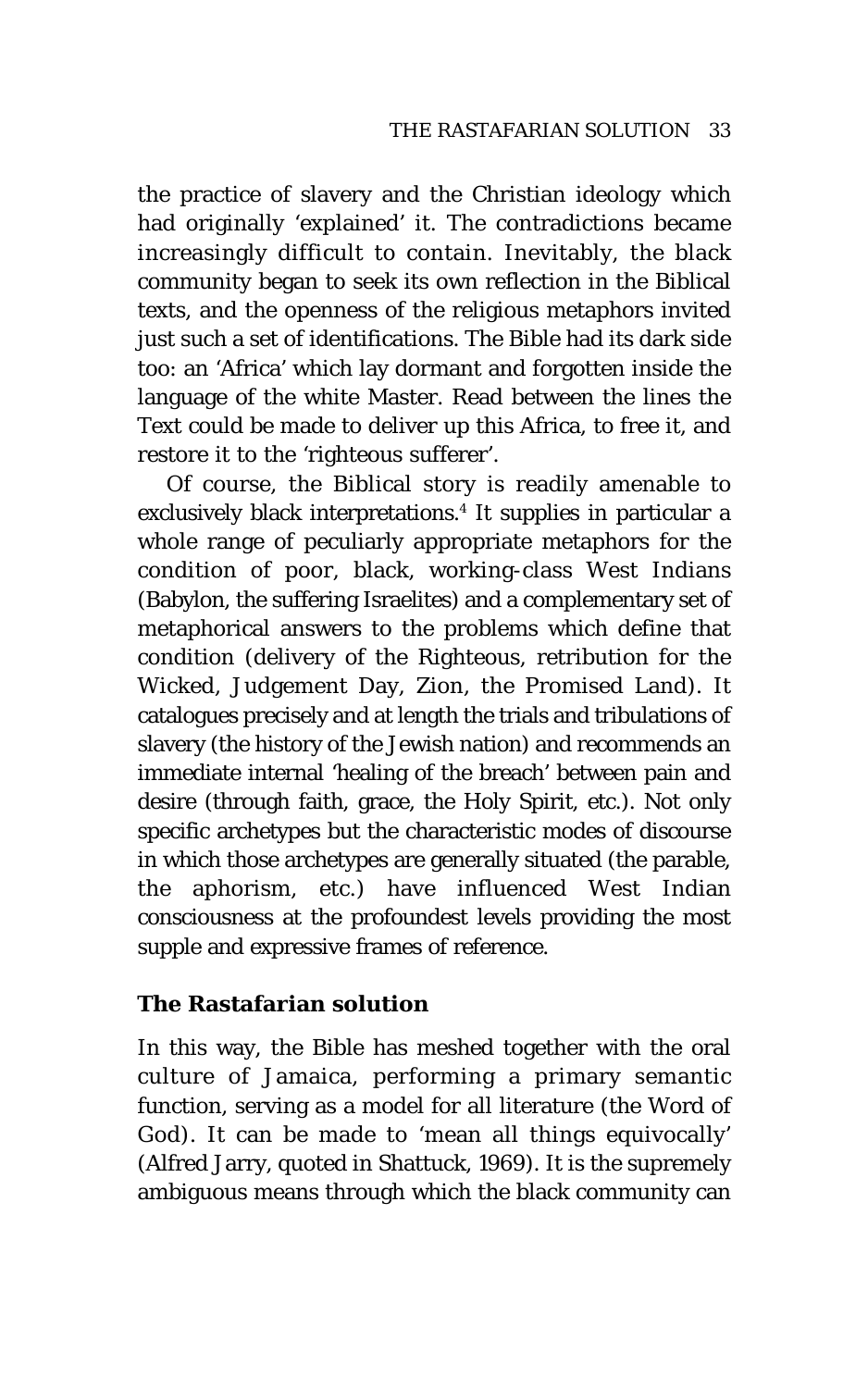most readily make sense of its subordinate position within an alien society.

The Rastafarians believe that the accession of Haille Selassie to the throne of Ethiopia in 1930 represented the fulfilment of Biblical and secular prophecies concerning the imminent downfall of 'Babylon' (i.e. the white colonial powers) and the deliverance of the black races.

It is apt that such a tradition of passionate heterodoxy, having generated so many 'contained' readings of the impoverished Jamaican's material condition should eventually produce the Rastafarian solution: the appropriation which removes the dark kernel from its European shell, which finds an 'Africa' marooned on the pages of the Bible. For Rastafarianism is a reading which threatens to explode the sacred Text itself, to challenge the very Word of the Father.

The profound subversion of the white man's Religion which places God in Ethiopia and the black 'sufferer' in Babylon has proved singularly appealing to working-class youth in both the ghettos of Kingston and the West Indian communities of Great Britain. This appeal requires little explanation. Clothed in dreadlocks<sup>5</sup> and 'righteous ire' the Rastaman effects a spectacular resolution of the material contradictions which oppress and define the West Indian community. He deciphers 'sufferation', that key term in the expressive vocabulary of ghetto culture, naming its historical causes (colonialism, economic exploitation) and promising deliverance through exodus to 'Africa'. He is the living refutation of Babylon (contemporary capitalist society), refusing to deny his stolen history. By a perverse and wilful transformation, he turns poverty and exile into 'signs of grandeur',\* tokens of his own esteem, tickets which will take him home to Africa and Zion when Babylon is over

\* 'The most sordid signs became for me the signs of grandeur', Genet, 1967.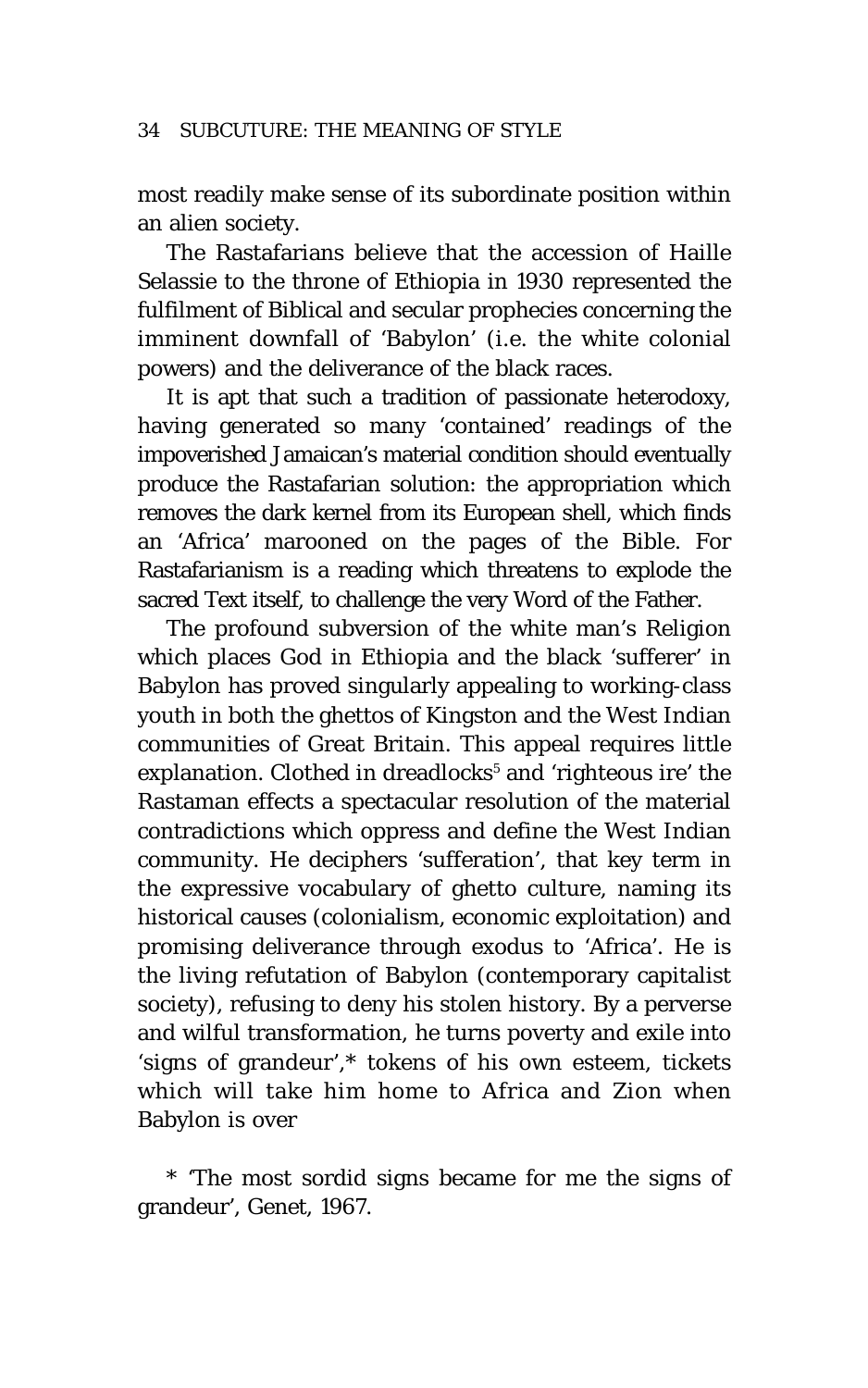thrown. Most importantly, he traces out his 'roots' in red, green and gold,\* dissolving the gulf of centuries which separates the West Indian community from its past, and from a positive evaluation of its blackness.

Until the late 60s at least, the Rastas were persecuted for accentuating the very differences of race and class which the newly independent Jamaican government sought so desperately to conceal.<sup>6</sup> However, under the more sympathetic Manley regime<sup>7</sup> the Rastafarians have been granted a kind of recognition which signals the beginnings of what has been described as a 'cultural revolution' (interview with Stuart Hall, Radio 3, July 1977), a generalized shift in patterns of industrial as well as ideological development<sup>8</sup> away from Europe and America towards Cuba and the Third World. This shift coincides exactly with the evolution of the Jamaican popular music industry; and reggae has proved an ideal medium for the Rasta 'message'.

## **Reggae and Rastafarianism**

Even in the *ska* records of the early 60s, underneath the 'rudeness' and the light, choppy metre, there was a thread of Rastafarianism (Don Drummond, Reco, etc.) which became increasingly noticeable as the decade wore on until the Rasta contingent within reggae began, more or less exclusively, to determine the direction the music was to take. Reggae began to slow down to an almost African metabolism. The lyrics became more self-consciously Jamaican, more dimly enunciated and overgrown until they disappeared altogether in the 'dub',<sup>9</sup> to be replaced by 'talk-over'. The 'dread', the ganja, the Messianic feel of this 'heavy' reggae, its blood and fire rhetoric, its troubled

\* The colours of the Ethiopian flag emblazoned on items as various as badges, cardigans, shirts, sandals, tams (woollen hats), walking sticks ('rods of correction').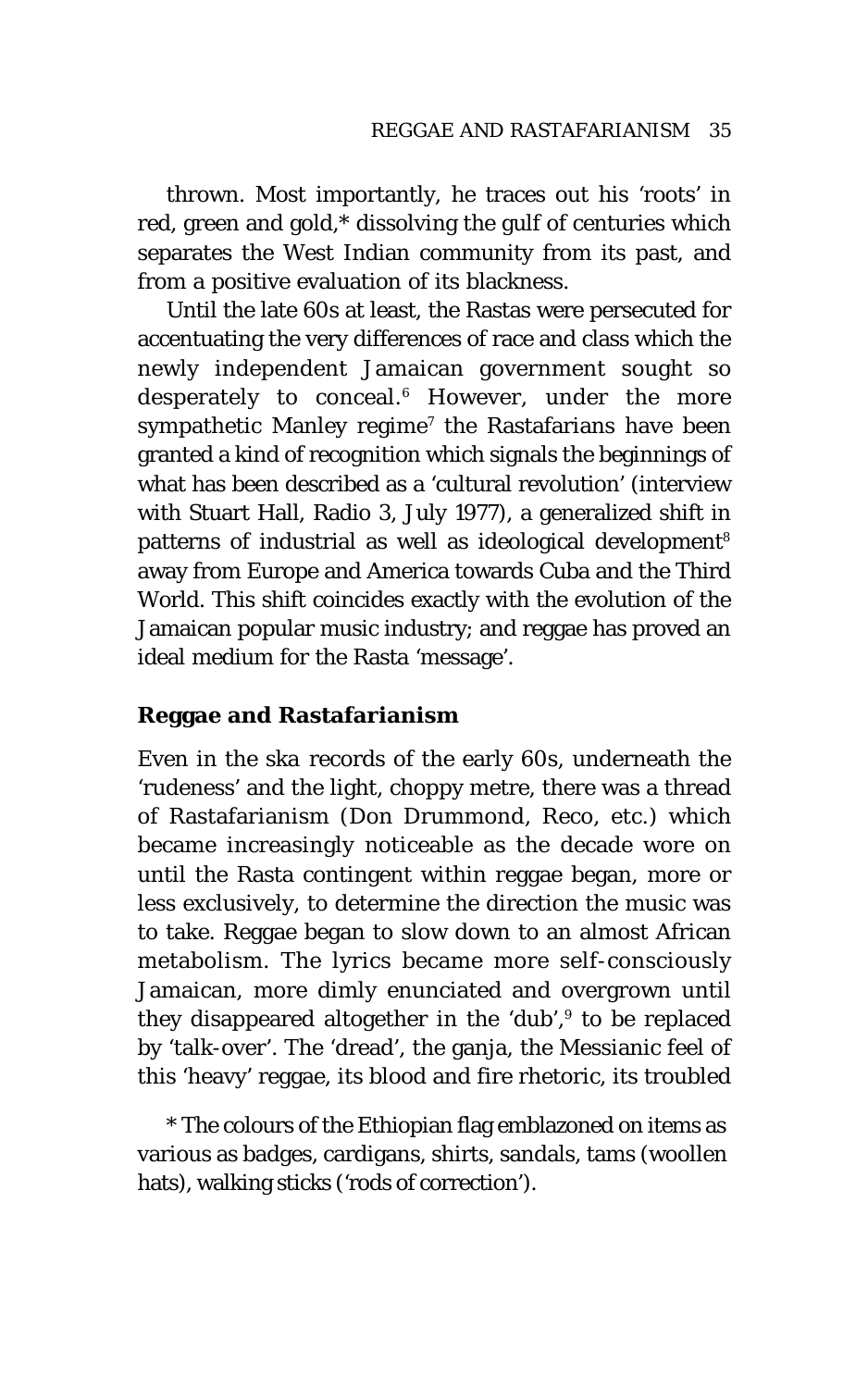rhythms can all be attributed to the Rasta influence. And it was largely through reggae, played at local 'sound-systems' (i.e. discotheques frequented by black working-class youth) and available only through an underground network of small retailers, that the Rastafarian ethos, the 'dreadlocks' and 'ethnicity' were communicated to members of the West Indian community in Great Britain.

For the unemployed black youth, 'heavy dub' and 'rockers'10 provided an alternative sound-track, infinitely preferable to the muzak which filled the vast new shopping precincts where he spent his days 'doing nothing',\* subjected to the random tyrannies of 'sus'.† But of course the original religious meanings of Rastafarianism suffered adjustment in the transition.

Somewhere between Trenchtown and Ladbroke Grove, the cult of Rastafari had become a 'style': an expressive combination of 'locks', of khaki camouflage and 'weed' which proclaimed unequivocally the alienation felt by many young black Britons. Alienation could scarcely be avoided: it was built into the lives of young working-class West Indians in the form of bad housing, unemployment and police harassment. As early as 1969, it had been estimated that white youngsters from equivalent backgrounds were approximately five times more likely to find skilled work (*Observer*, 14 July 1968). In addition, throughout the 60s, relations with the police had been deteriorating steadily. The Mangrove trial of 1969 marked the beginning of a long series of bitter confrontations between the black community and the authorities (the Carib trial, the Oval trial, the 1976 Carnival) which led to a progressive polarization.

It was during this period of growing disaffection and joblessness, at a time when conflict between black youths

\* See Corrigan, 1976, who maintains that the major problem experienced by 'kids' is how to 'kill time'.

† Arrested under the 'Suspected Persons' Act; see *Time Out*, 5 August 1977.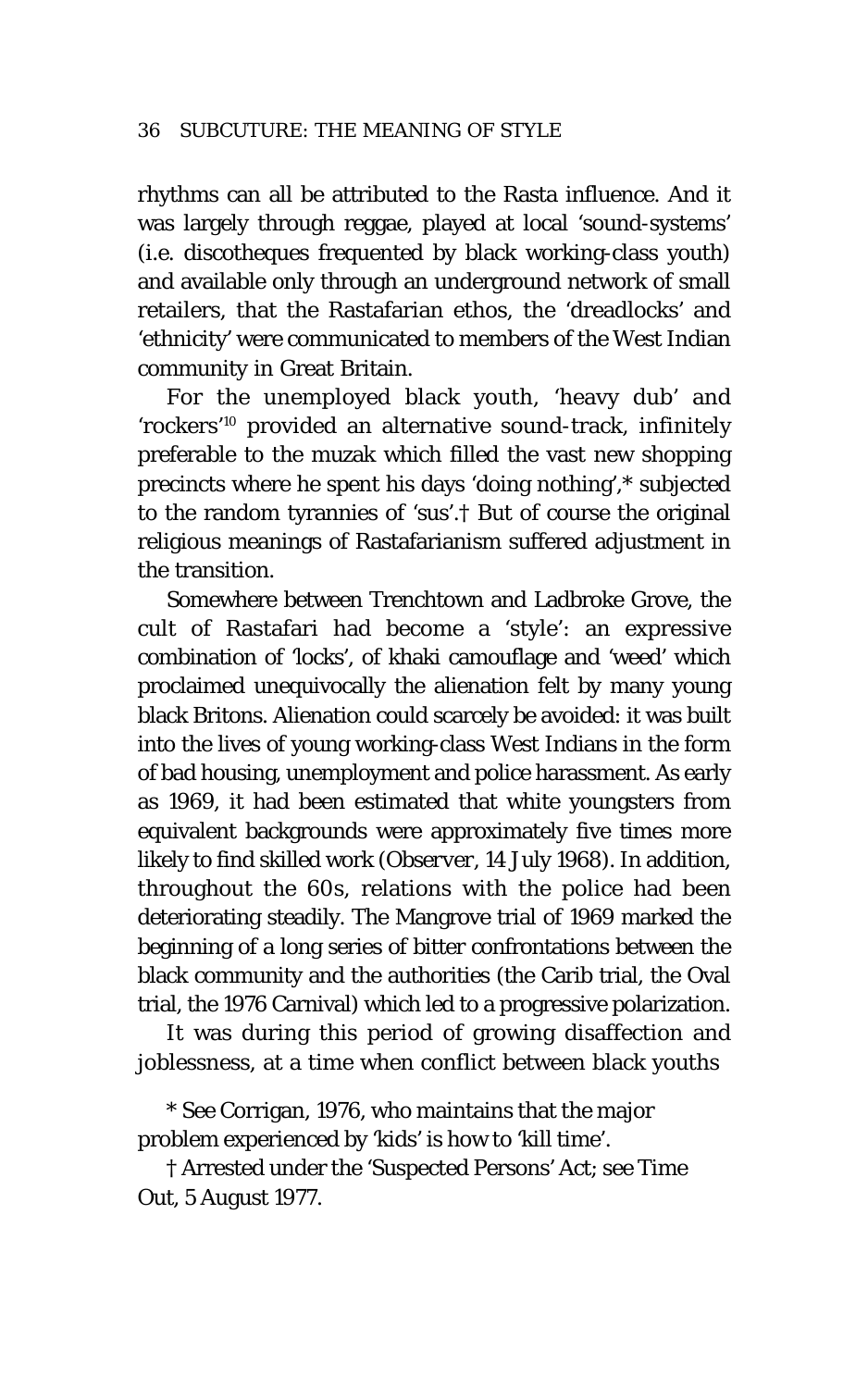and the police was being openly acknowledged in the press, that imported reggae music began to deal directly with problems of race and class, and to resurrect the African heritage. Reggae, and the forms which had preceded it, had always alluded to these problems obliquely. Oppositional values had been mediated through a range of rebel archetypes: the 'rude boy', $11$  the gunfighter, the trickster, etc. – which remained firmly tied to the *particular* and tended to celebrate the *individual* status of revolt.

With dub and heavy reggae, this rebellion was given a much wider currency: it was generalized and theorized. Thus, the rude boy hero immortalized in ska and rocksteady – the lone delinquent pitched hopelessly against an implacable authority – was supplanted as the central focus of identity by the Rastafarian who broke the Law in more profound and subtle ways. Not only did the Rasta fix the dreary cycle of solitary refusal and official retribution within the context of Jamaica's absent history, he broke that cycle altogether by installing the conflict elsewhere on the neglected surfaces of everyday life. By questioning the neat articulations of common sense (in appearance, in language, etc.) the Rasta was able to carry the crusade beyond the obvious arena of law and order to the level of the 'obvious' itself. It was here, quite literally on the 'skin' of the social formation, that the Rastafarian movement made its most startling innovations, refracting the system of black and white polarities, turning negritude into a positive sign, a loaded essence, a weapon at once deadly and divinely licensed. The process of adjustment which simultaneously intensified conflict and turned it inwards was reflected in the music and reproduced exactly in musical form. As has been said, reggae became darker and more African, the patois even more impenetrable, the menace more overt. At the same time, the 'Battle (s) on Orange Street' (ska record by Prince Buster), literal, bloody and yet humourously described in the 60s, were replaced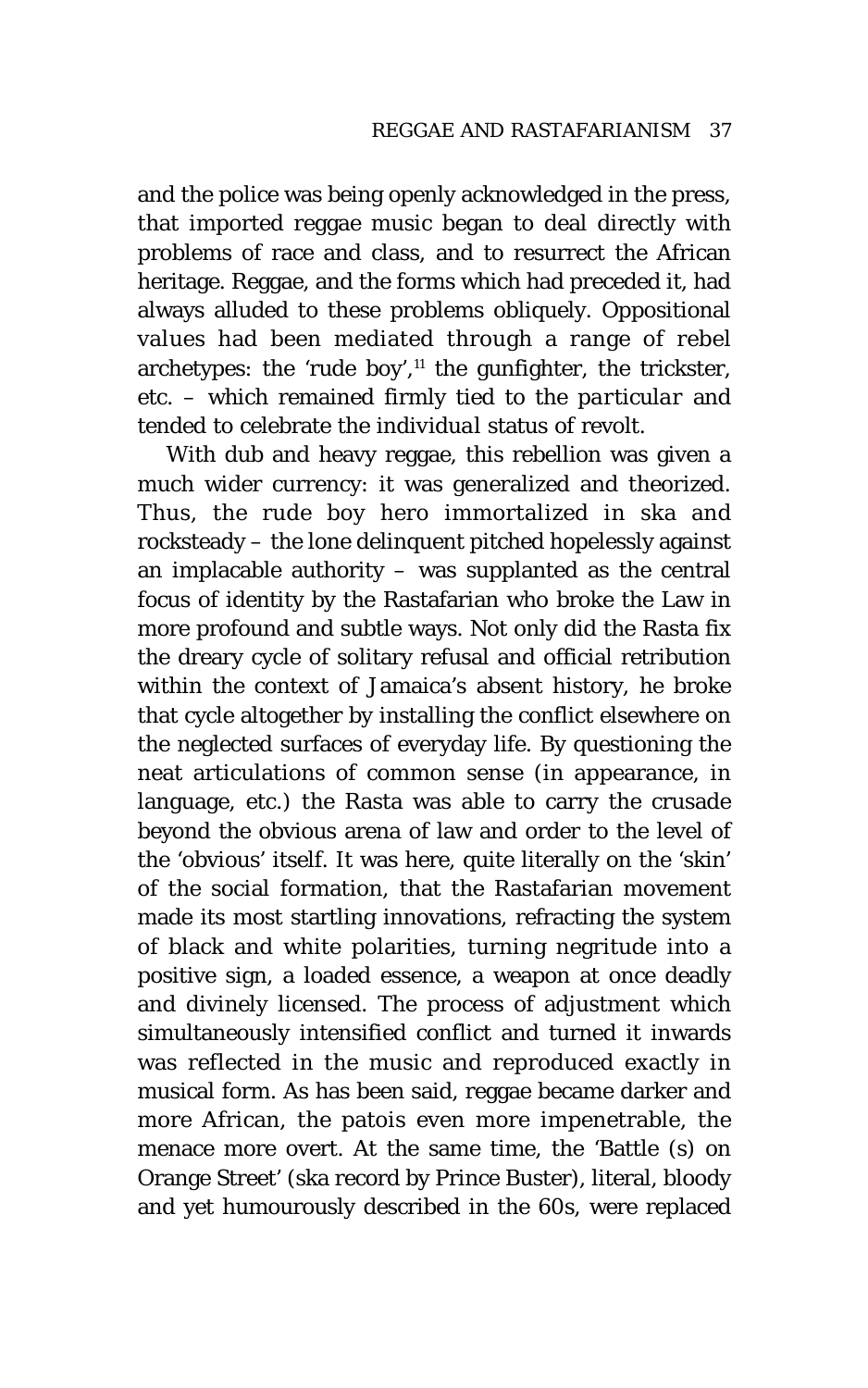by full-scale 'War inna Babylon' (Max Romeo, Island, 1976). This 'war' had a double nature: it was fought around ambiguous terms of reference which designated both an actual and an imaginary set of relations (race-class nexus/ Babylon; economic exploitation/Biblical suffering), a struggle both real and metaphorical, which described a world of forms enmeshed in ideology where appearance and illusion were synonomous.

Of course, war had its dubious compensations too: a sense of solidarity and purpose, an identity, an enemy more or less clearly defined. Even the tension between violent and religious 'solutions' could be reduced if the conflict between the 'Police and (the) Thieves' 'scaring the Nation with their guns and ammunition' (Junior Murvin, Island, 1977) was taken not only to complement but to *signify* the bloodless battle being waged by the Rastafarians on the terrain of ideology. This displacement was more easily accomplished the further one moved from the original sources of reggae and Rastafarianism. In Great Britain, at every local 'soundsystem', in every major city where immigrants had settled in sufficient numbers, a righteous army of militant sufferers would gather to pledge allegiance to the Ethiopian flag.

The 'sound-system', perhaps more than any other institution within working-class West Indian life, was the site at which blackness could be most thoroughly explored, most clearly and uncompromisingly expressed. To a community hemmed in on all sides by discrimination, hostility, suspicion and blank incomprehension, the sound-system came to represent, particularly for the young, a precious inner sanctum, uncontaminated by alien influences, a black heart beating back to Africa on a steady pulse of dub. In clubs like the Four Aces, in the Seven Sisters Road, North London, an exclusively black audience would 'stare down' Babylon, carried along on a thunderous bass-line, transported on 1000 watts. Power was at home here – just beyond the finger tips. It hung on the air – invisible, electric – channelled through a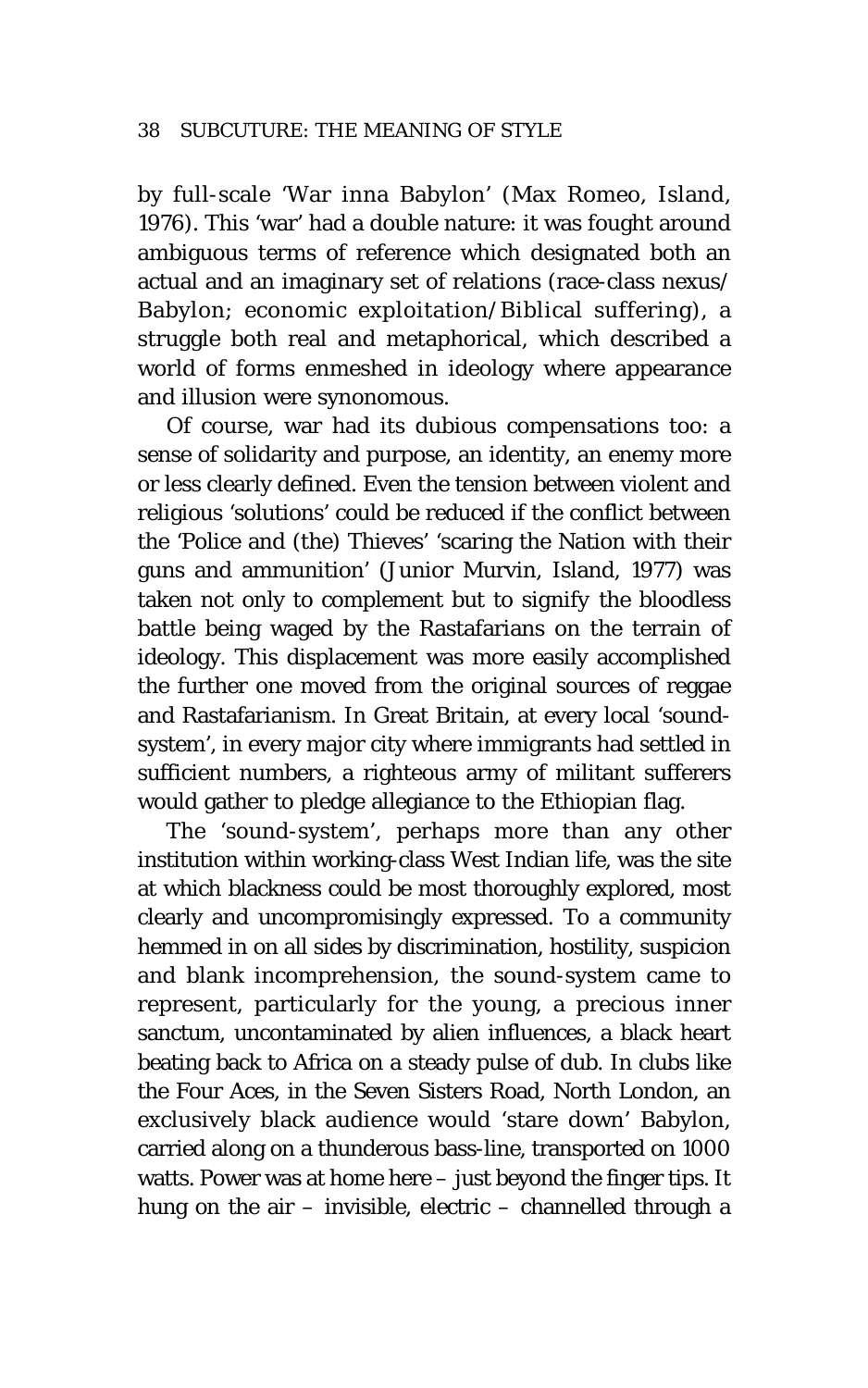battery of home-made speakers. It was present in every 'toasted'12 incantation. In an atmosphere shaking with sound, charged with smoke and nemesis, it was easy to imagine that the 'Day of Reckoning' was at hand; that when, at last, the 'lightning flashed', the 'weak heart' would 'drop and the righteous black man stand' ('Lightning Flash', Big Youth, Klik, 1975) armoured in dread, $13$  oblivious to his former suffering.

The sound-system thus became associated with the heavier more 'rootsy' forms of reggae. The two became mutually dependent; indeed they were, for all practical purposes, identical. The music itself was virtually exiled from the airwaves. It could live only in and through the cumbersome network of cabinets and wires, valves and microphones which make up the 'system' and which, though legally the property of an individual entrepreneur, was owned in a much deeper sense by the community. And it was through music, more than any other medium, that the communication with the past, with Jamaica, and hence Africa, considered vital for the maintenance of black identity, was possible. The 'system' turned on sound; the sound was intimately bound up with the notion of 'culture'; and if the system was attacked then the community itself was symbolically threatened. It thus became hallowed ground, territory to be defended against possible contamination by white groups. Police interference was, of course, vehemently resented and in some cases the mere presence of policemen was sufficient to provoke black youths to violent reprisal. The Notting Hill riot of 197614 and the Carib Club incident of 197415 can be interpreted in this way, as symbolic defences of communal space.

### **Exodus: A double crossing**

Fortunately relations with the larger white community were in general rather less fraught. In some parts of London, at least, there existed a whole network of subterranean channels which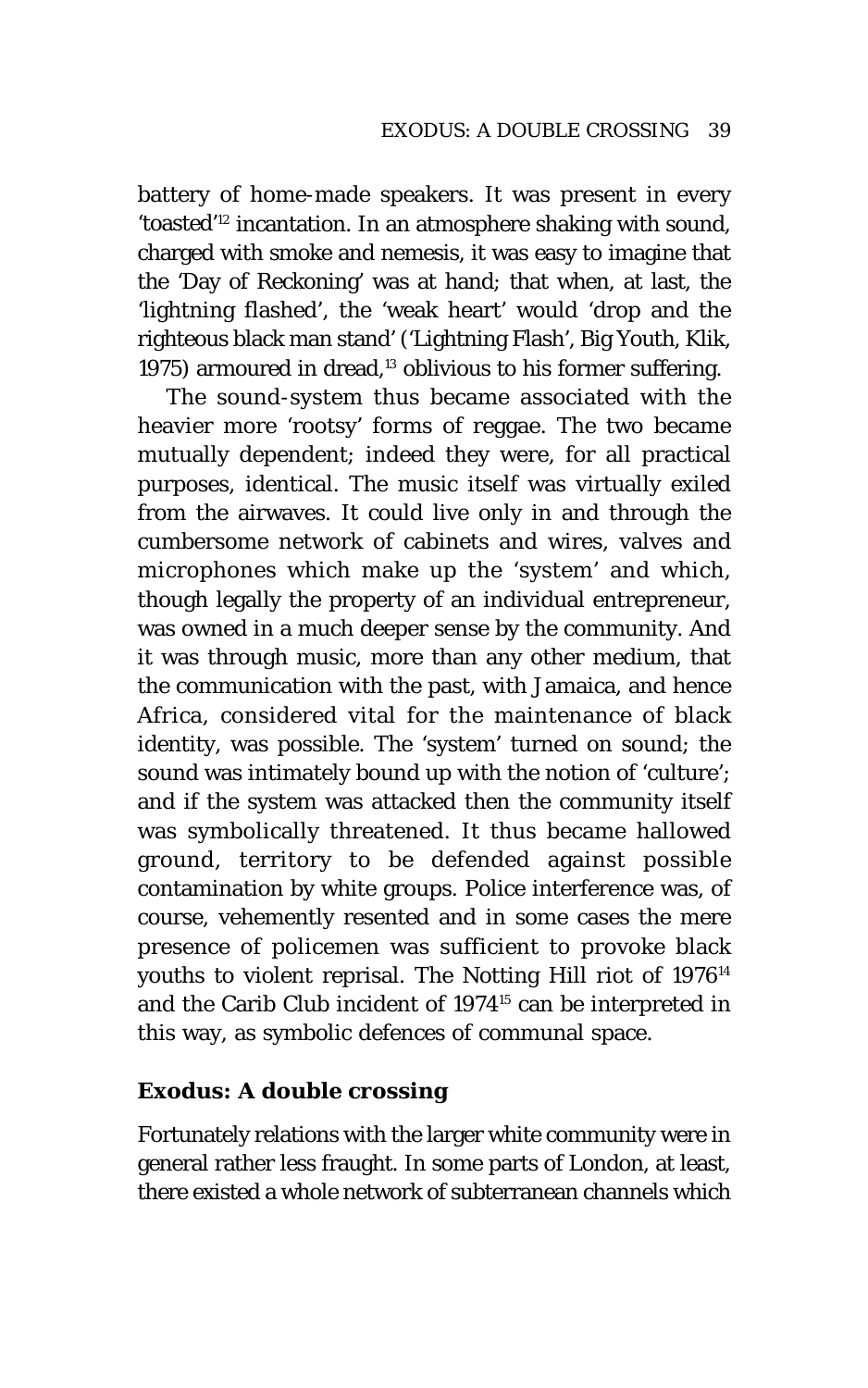had for years linked the fringes of the indigenous population to the equivalent West Indian subcultures. Originally opened up to the illicit traffic of 'weed' and jazz, these internal channels provided the basis for much broader cultural exchanges. The bonds were strengthened by time and a common experience of privation, by lives spent in close proximity around a similar set of focal concerns. While each preserved its own distinctive shape, the two cultures could harmonize around the mutual interlocking loyalties of family and street, pub and neighbourhood. With significant exceptions (Nottingham and Notting Hill in 1958, Hoxton and parts of the East End in the 70s) a pattern of relatively peaceful coexistence began to emerge. Certainly this was true of the 50s and early 60s. In general, the first generation West Indian immigrants held too much cultural space in common with their white working-class neighbours to allow any open antagonism to develop. Confirmed Anglophiles, even when 'at home' in Jamaica, they shared the same goals, sought the same diversions (a pint of beer, a game of darts, a dance on Saturday night) and, despite the unfamiliar accent, drew upon the same 'language of fatalism',16 resigned to their lowly position, confident that their children would enjoy better prospects, better lives. Of course, things failed to improve at the expected rate and by the early 70s full employment appeared a remote possibility indeed; a moment dimly remembered and by no means representative of Britain's economic fortunes since the War.

Meanwhile black children born and educated in this country were rather less inclined than their parents either to accept the inferior status and narrow options offered them, or to leave unquestioned the dominant definitions of their blackness. Reggae provided the focus around which another culture, another set of values and self-definitions could cluster. These changes were subtly registered in the style of black youth; in the gait, the manner, the voice which seemed almost overnight to become less anglicized.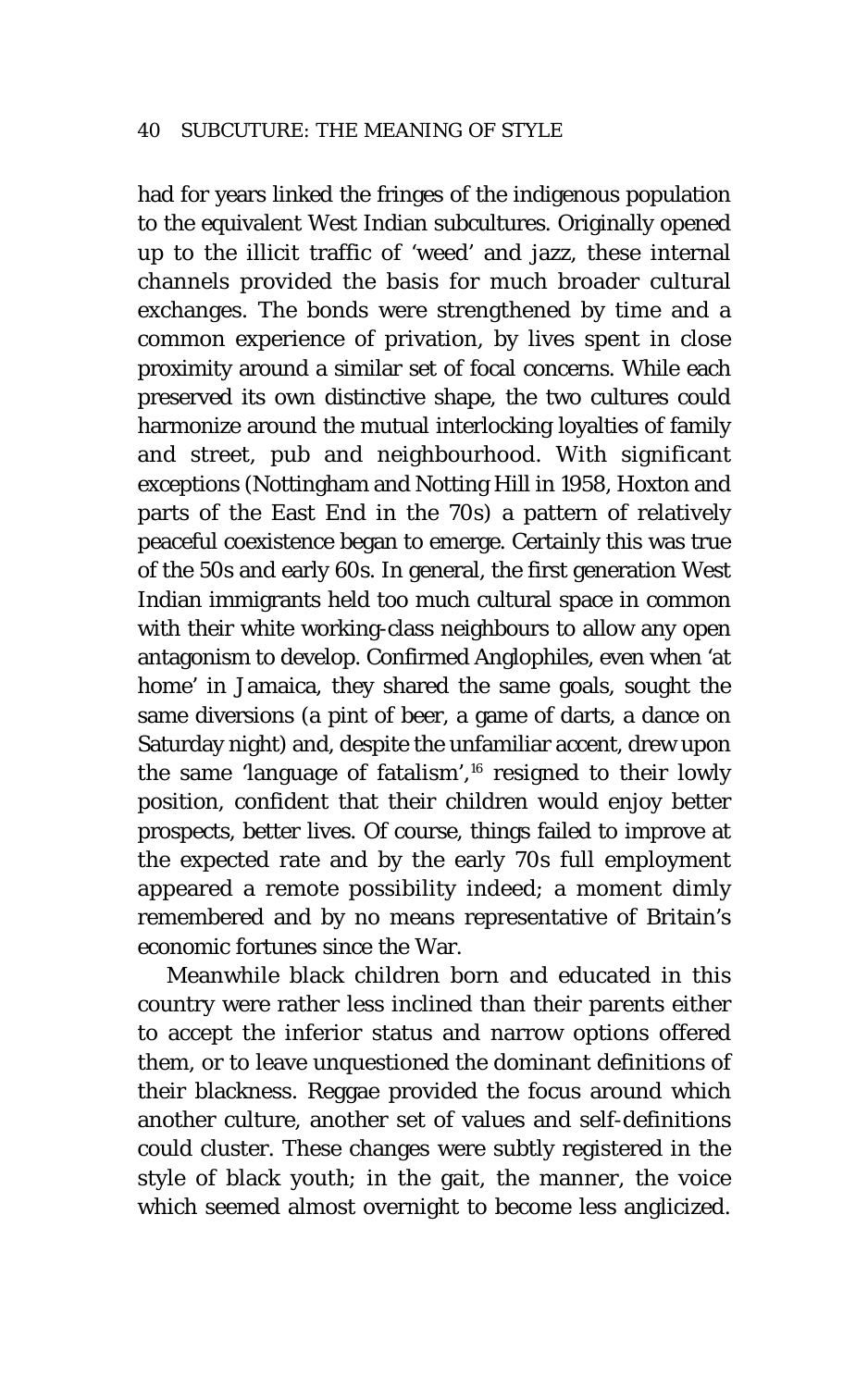The very way the black youth moved implied a new assurance – there was more deliberate 'sass', more spring, less shuffle.17 The clothes had also undergone a series of significant adjustments over the years. The aspirations of the early immigrants had been mirrored in the rainbow mohair suits and picture ties, the neatly printed frocks and patentleather shoes which they had worn on their arrival in Great Britain. Each snowy cuff had reflected a desire to succeed, to 'make the grade' in the terms traditionally laid down by white society, just as, with tragic irony, all hopes of ever really fitting in were inadvertently belied by every garish jacket sleeve – too loud and jazzy for contemporary British tastes. Both the dreams and the disappointments of an entire generation were thus inscribed in the very cut (ambitious and improbable) of the clothes in which it chose to make its entrance.

The crossing to Great Britain was, like most voluntary migrations, an act of faith: an exodus. It required a peculiar blend of contradictory motivations: desperation or at least impatience with the host country, a belief in the efficacy of action, a desire for increased status, and confidence that the Mother Country would recognize its obligations, would welcome and reward its lost children.

For the first wave of immigrants, which comprised mainly skilled and semi-skilled men, the drive towards improvement was tempered with conservatism: a belief that Britain was bound, by the decency and justice with which it was conventionally associated in Jamaica, to supply a reasonable standard of living for those prepared to work. Typically, the West Indian immigrants of the 50s wanted jobs, homes, respectability, a place for the family to settle once and for all. On the other hand, those that followed in the 60s tended to be unskilled and were, perhaps, more straightforwardly desperate: dissatisfied with the little Jamaica had to offer (Hiro, 1972). For these, the movement to England represented both a last-ditch attempt to salvage something worthwhile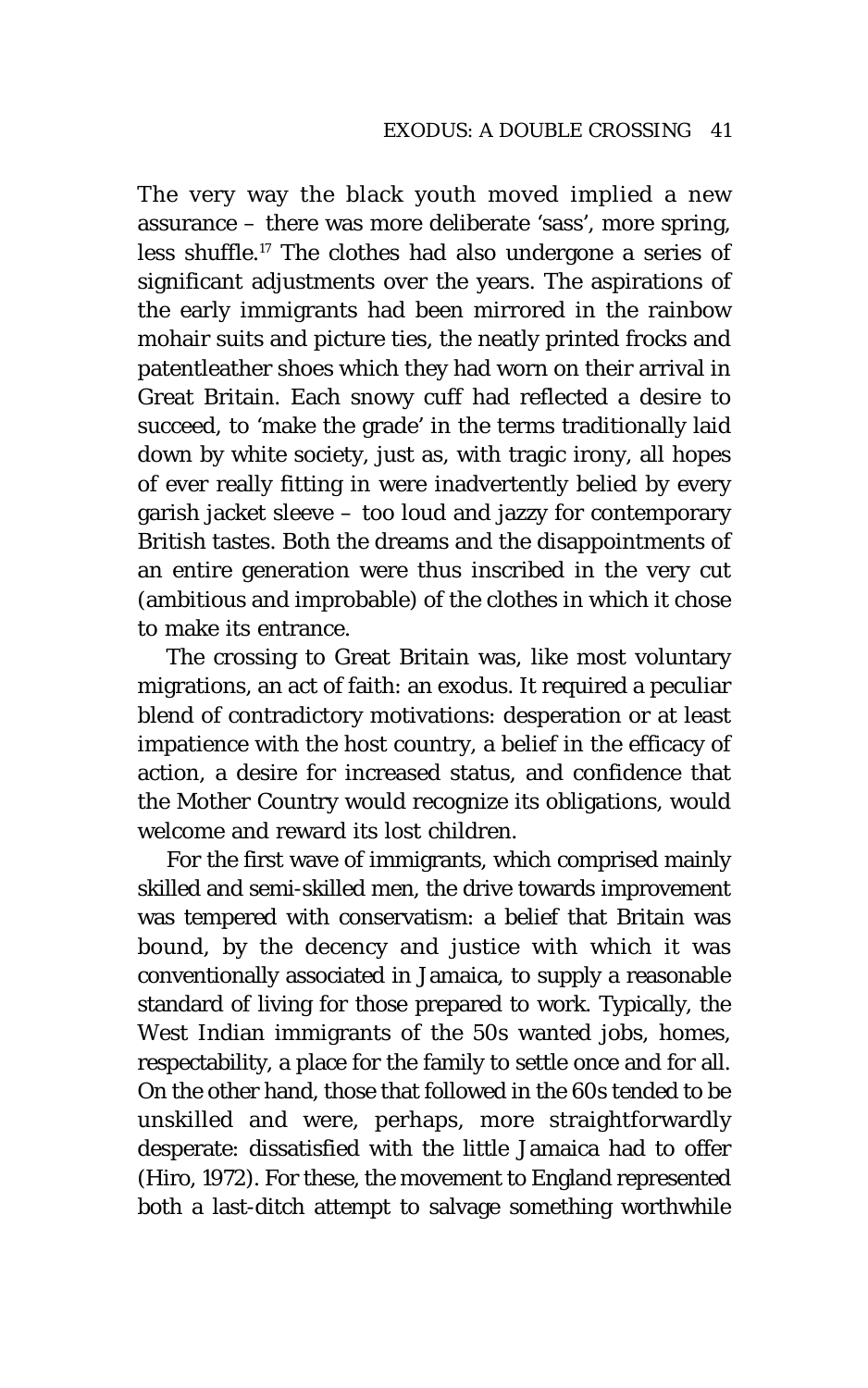from life and a 'magical' solution to their problems. Perhaps because there was less to lose, more was invested in the transition from the West Indies to Great Britain: hopes of an almost religious nature and intensity were pinned on the outcome. The disillusion felt by this second wave of immigrants therefore tended to be correspondingly deeper, more final and more readily expressed. In any case, as the immigrants began to congregate in the decaying inner rings of Britain's larger cities, a new West Indian style began to emerge. This style was less painfully hemmed in by Britishness, less torn between sobriety and 'colour', and behind it there lay the suggestion (unwelcome to white eyes) that yet another migration had taken place, that Britain had failed to supply the promised goods, and that the disaffected immigrants had psychologically moved out.

On the deviant margins of West Indian society, at least, there were significant changes in appearance. The hustlers and street-corner men, encouraged perhaps by the growth of black clubs and discotheques in the mid-60s, were sharpening up, combining hats and 'shades' and Italian suits to produce a West Indian equivalent of the U.S. 'soul-brother' look; tight-fitting, loose-limbed, black and yet urbane. This soul brother moved on the cool lines of jazz, ska and American r & b. He reproduced the timbre and the scansion of these forms in his walk and argot. He sought refuge in their dark interiors from the world of 'straights' and whites. In these ways, he reassessed the stigmata and turned Caribbean flashiness into a declaration of alien intent, a sign of his Otherness. It was largely under his auspices that blackness was recuperated and made symbolically available to young West Indian men. This blackness was unwrapped from and through the music of the 60s; it was teased up to the surface in *avantgarde* jazz (e.g. John Coltrane, Milos Davis, Pharoah Saunders, Archie Shepp), and (more importantly here) in dub and heavy reggae.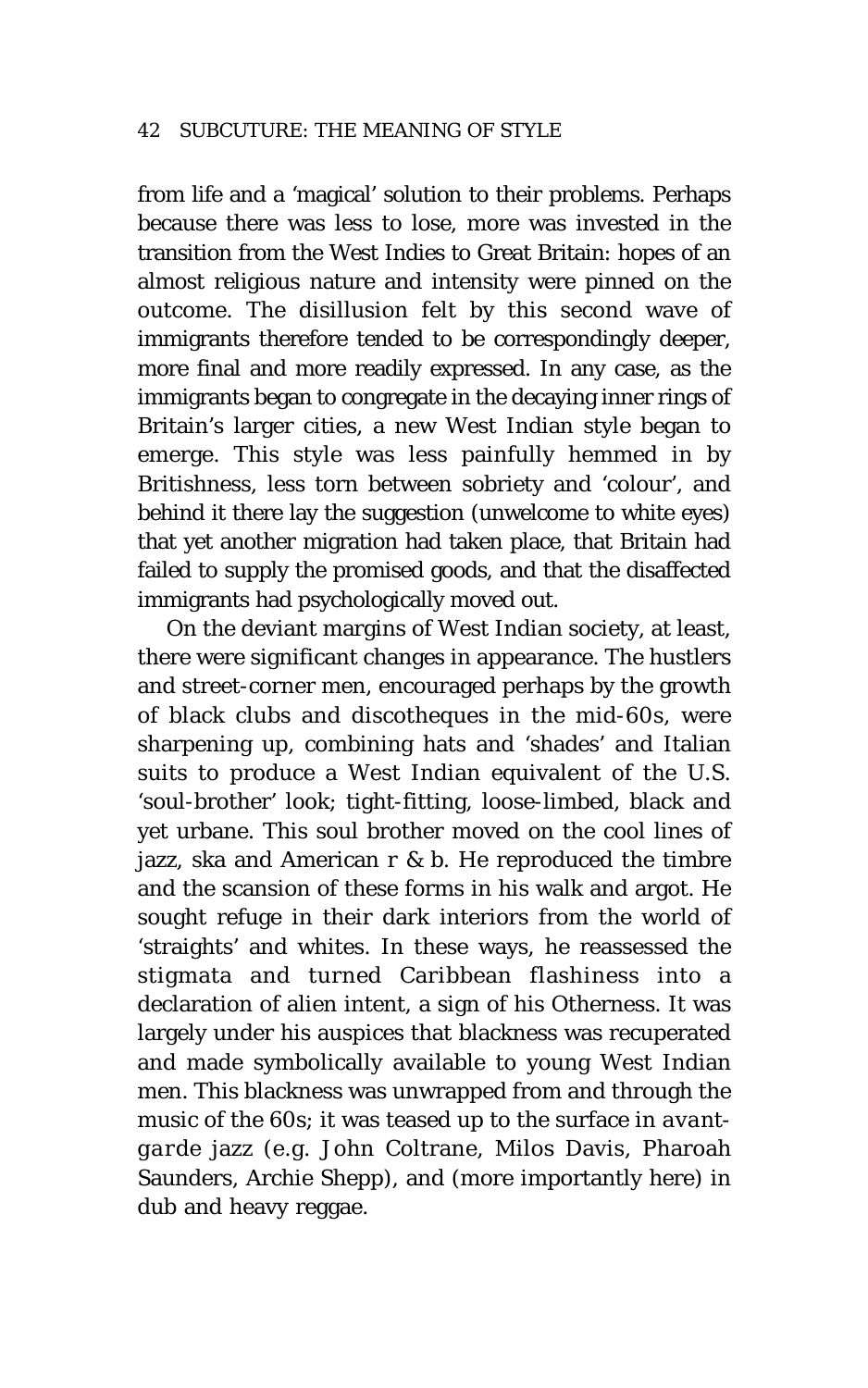Of course, this development had its visual corollary in dress. During the 70s, the 'youth' were developing their own unique style: a refracted form of Rastafarian aesthetic, borrowed from the sleeves of imported reggae albums and inflected to suit the needs of second-generation immigrants. This was a Rastafarianism at more than one remove, stripped of nearly all its original religious meanings: a distillation, a highly selective appropriation of all those elements within Rastafarianism which stressed the importance of resistance and black identity, and which served to position the black man and his 'queen' outside the dominant white ideology. The difference around which the whole Rasta style revolved was literally inscribed on the skin of black people and it was through appearance that this difference was to be extended, elaborated upon, realized. Those young blacks who 'stepped' to 'Humble Lion'19 began to cultivate a more obviously African 'natural' image.20 The pork-pie hat disappeared to be replaced by the roughly woven 'tam'. Tonic, mohair and terylene – the raw material for all those shiny suits in midnight and electric blue – were exchanged for cotton, wool and denim out of which more casual and serviceable garments were made. On every other British high street stood an army-surplus store which supplied the righteous with battle dress and combat jackets: a whole wardrobe of sinister guerilla chic. The rude boy crop was grown out and allowed to explode into an ethnic 'Afro' frizz, or plaited into 'locks' or 'knots' (the ubiquitous natty or knotty style). Girls began to leave their hair unstraightened, short or plaited into intricately parted arabesques, capillary tributes to an imagined Africa.

All these developments were mediated to those members of the white working class who lived in the same areas, worked in the same factories and schools and drank in adjacent pubs. In particular, the trajectory 'back to Africa' within second-generation immigrant youth culture was closely monitored by those neighbouring white youths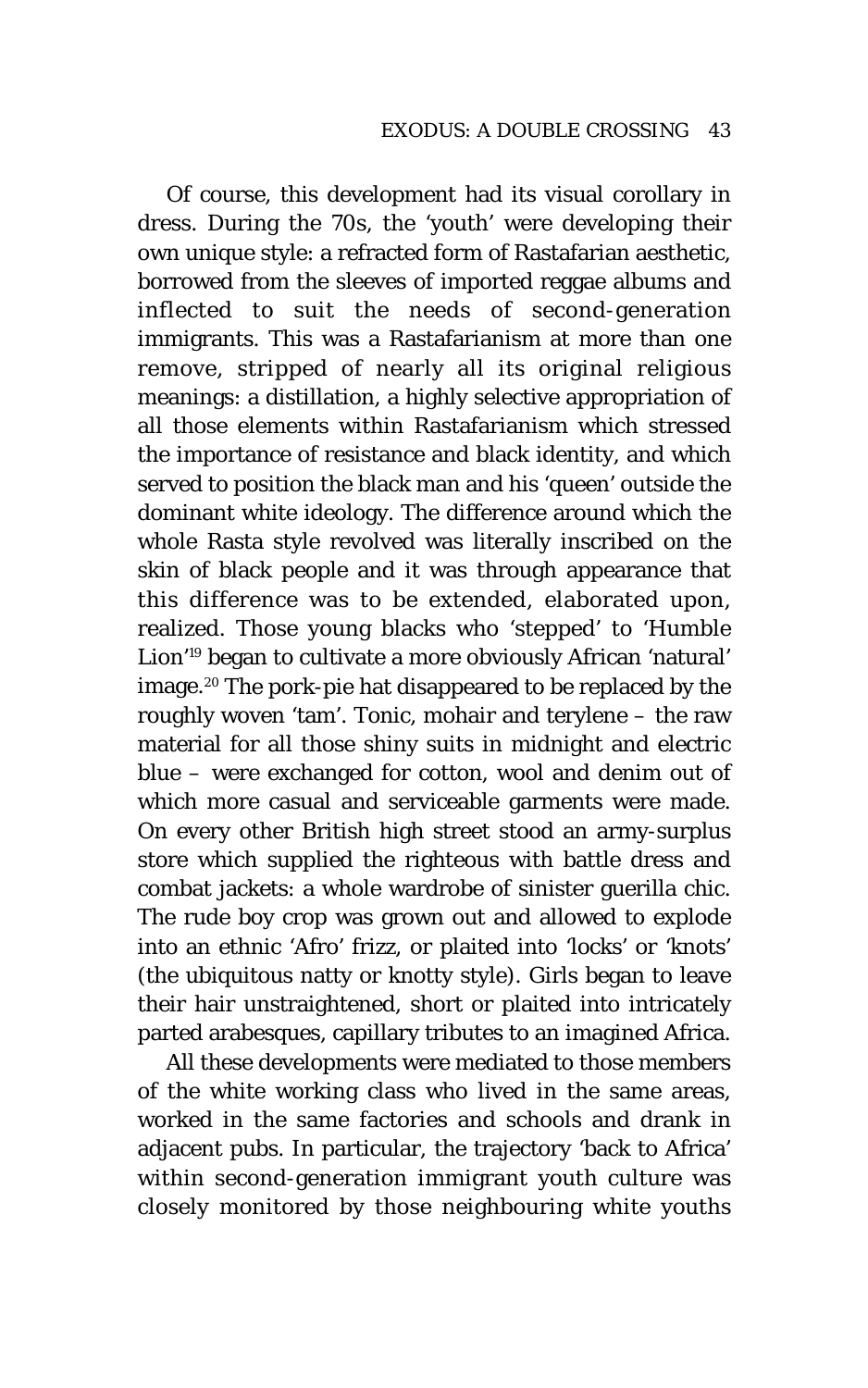interested in forming their own subcultural options. Of course, in both Britain and America relations between black and white youth cultures have always been delicate, charged with a potentially explosive significance, irrespective of whether or not any actual contact takes place between the two groups. There are strong symbolic links which can be translated into empathy ('For us the whole coloured race was sacred' – George Melly, 1970) or emulation (e.g. hard drug use in the modern jazz  $era^{21}$ ). Both Paul Goodman (1968) and Jock Young (1971) have characterized the Negro as the quintessential subterranean, embodying all those values (the search for adventure and excitement) which coexist with and undercut the sober positives of mainstream society (routinization, security, etc.). In these terms, the positions 'youth' and 'Negro' are often aligned in the dominant mythology. As Jock Young (1971) writes: They are 'viewed with the same ambivalence: happy-go-lucky and lazy, hedonistic and dangerous'.

Of course, at different times and in different circumstances, this congruence can be more or less apparent, more or less actively perceived and experienced. Put in general terms, identification between the two groups can be either open or closed, direct or indirect, acknowledged or unacknowledged. It can be recognized and extended into actual links (the mods, skinheads and punks) or repressed and inverted into an antagonism (teds, greasers). In either case, the relationship represents a crucial determining factor in the evolution of each youth cultural form and in the ideology both signified in that form and 'acted out' by its members.

At another level, patterns of rejection and assimilation between host and immigrant communities can be mapped along the spectacular lines laid down by white workingclass youth cultures. The succession of white subcultural forms can be read as a series of deep-structural adaptations which symbolically accommodate or expunge the black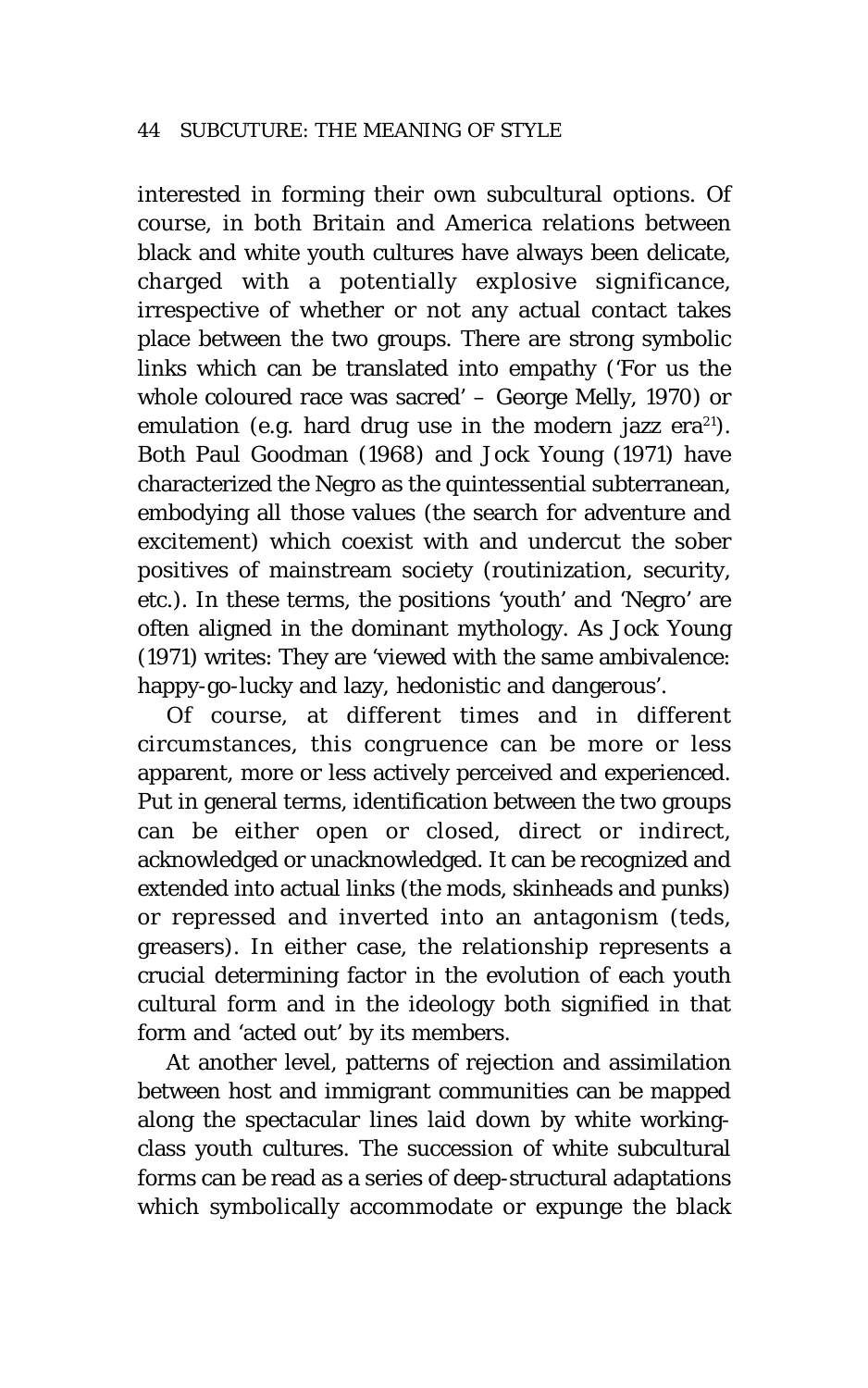presence from the host community. It is on the plane of aesthetics: in dress, dance, music; in the whole rhetoric of style, that we find the dialogue between black and white most subtly and comprehensively recorded, albeit in code. By describing, interpreting and deciphering these forms, we can construct an oblique account of the exchanges which have taken place between the two communities. We can watch, played out on the loaded surfaces of British working-class youth cultures, a phantom history of race relations since the War.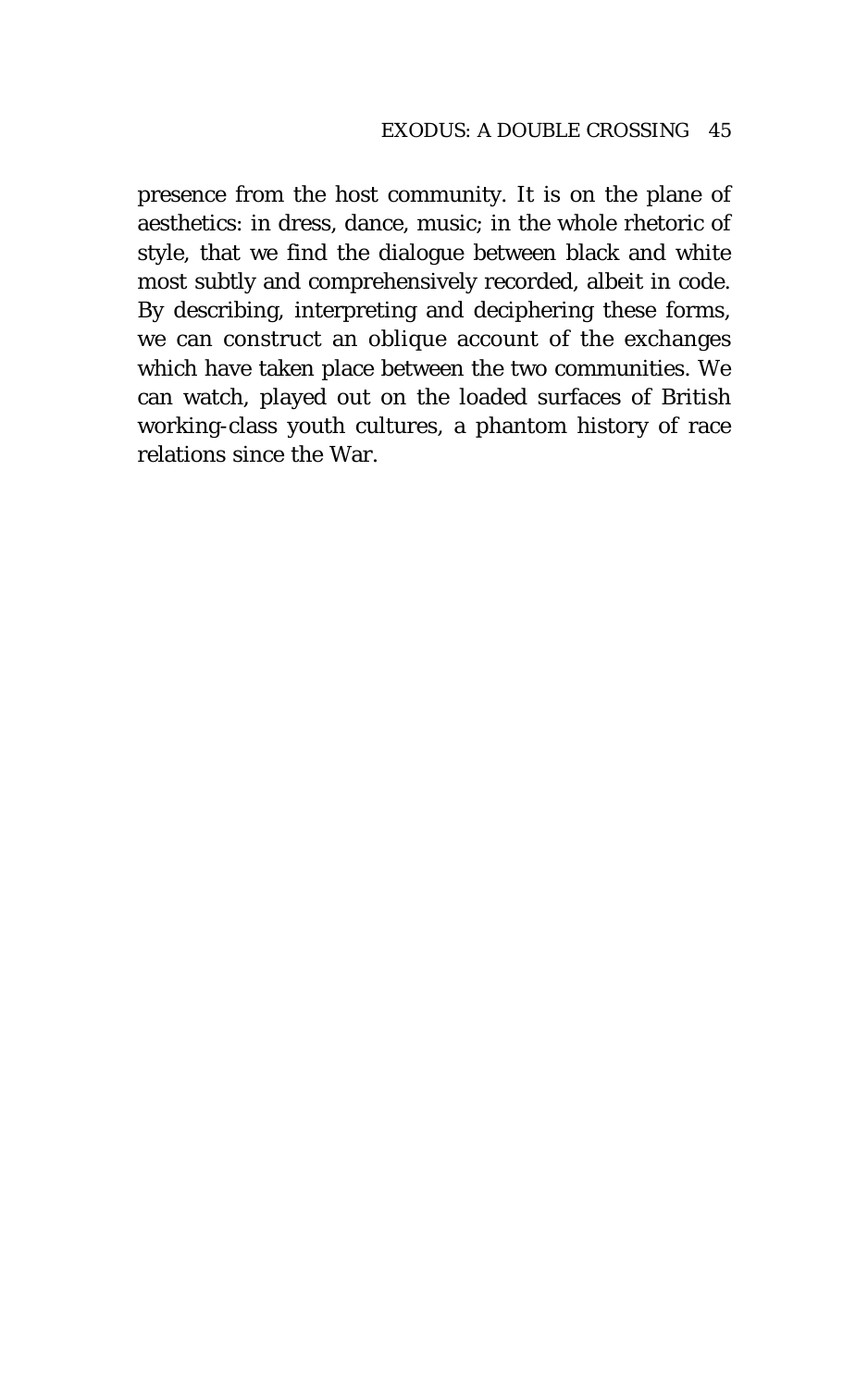# **FOUR**

At lilac evening I walked with every muscle aching amongst the lights of 27th and Welton in the Denver coloured section wishing I were a Negro, feeling that the best the white world has offered me was not enough ecstasy for me, not enough life, joy, kicks, darkness, music, not enough night. (Jack Kerouac, 1958)

## **Hipsters, beats and teddy boys**

THE bonds which link white youth cultures to the<br>black urban working class have long been recognized<br>by commentators on the American popular music black urban working class have long been recognized scene. There is a well-documented tradition of miscegenation in jazz. Many white musicians have 'jammed' with black artists while others have borrowed (some would say stolen) the music, translated and transferred it to a different context. The structure and meaning of jazz has been modified in the process. As the music fed into mainstream popular culture during the 20s and 30s, it tended to become bowdlerized, drained of surplus eroticism, and any hint of anger or recrimination blown along the 'hot' lines was delicately refined into inoffensive night club sound. White swing represents the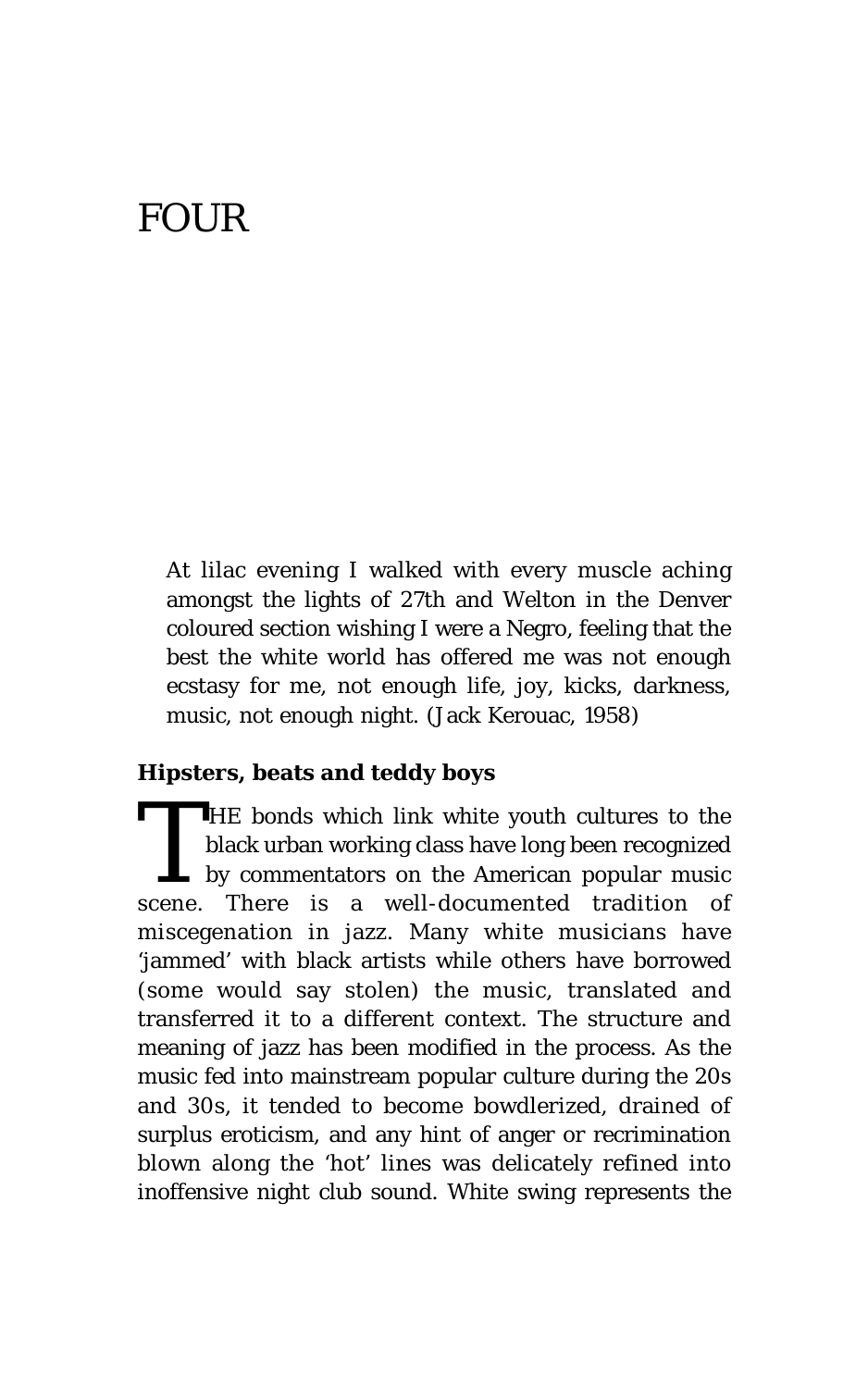climax of this process: innocuous, generally unobtrusive, possessing a broad appeal, it was a laundered product which contained none of the subversive connotations of its original black sources.<sup>1</sup> These suppressed meanings were, however, triumphantly reaffirmed in be-bop,<sup>2</sup> and by the mid-50s a new, younger white audience began to see itself reflected darkly in the dangerous, uneven surfaces of contemporary *avant-garde*, despite the fact that the musicians responsible for the New York sound<sup>3</sup> deliberately sought to restrict white identification by producing a jazz which was difficult to listen to and even more difficult to imitate. None the less, the 'beat' and the hipster began to improvise their own exclusive styles around a less compromised form of jazz: a jazz of 'pure abstraction' which 'short-circuited the obvious'.4

This unprecedented convergence of black and white, so aggressively, so unashamedly proclaimed, attracted the inevitable controversy which centred on the predictable themes of race, sex, rebellion, etc., and which rapidly developed into a moral panic. All the classic symptoms of hysteria most commonly associated with the emergence of rock 'n roll a few years later were present in the outraged reaction with which conservative America greeted the beat and the hipster,<sup>5</sup> and at the same time a whole mythology of the Black Man and his Culture was being developed by sympathetic liberal observers. Here the Negro was blowing free, untouched by the dreary conventions which tyrannized more fortunate members of society (i.e. the writers) and, although trapped in a cruel environment of mean streets and tenements, by a curious inversion he also emerged the ultimate victor. He escaped emasculation and the bounded existential possibilities which middle-class life offered. Immaculate in poverty, he lived out the blocked options of a generation of white radical intellectuals. The Black Man, mistily observed through the self-consciously topical prose of Norman Mailer or the breathless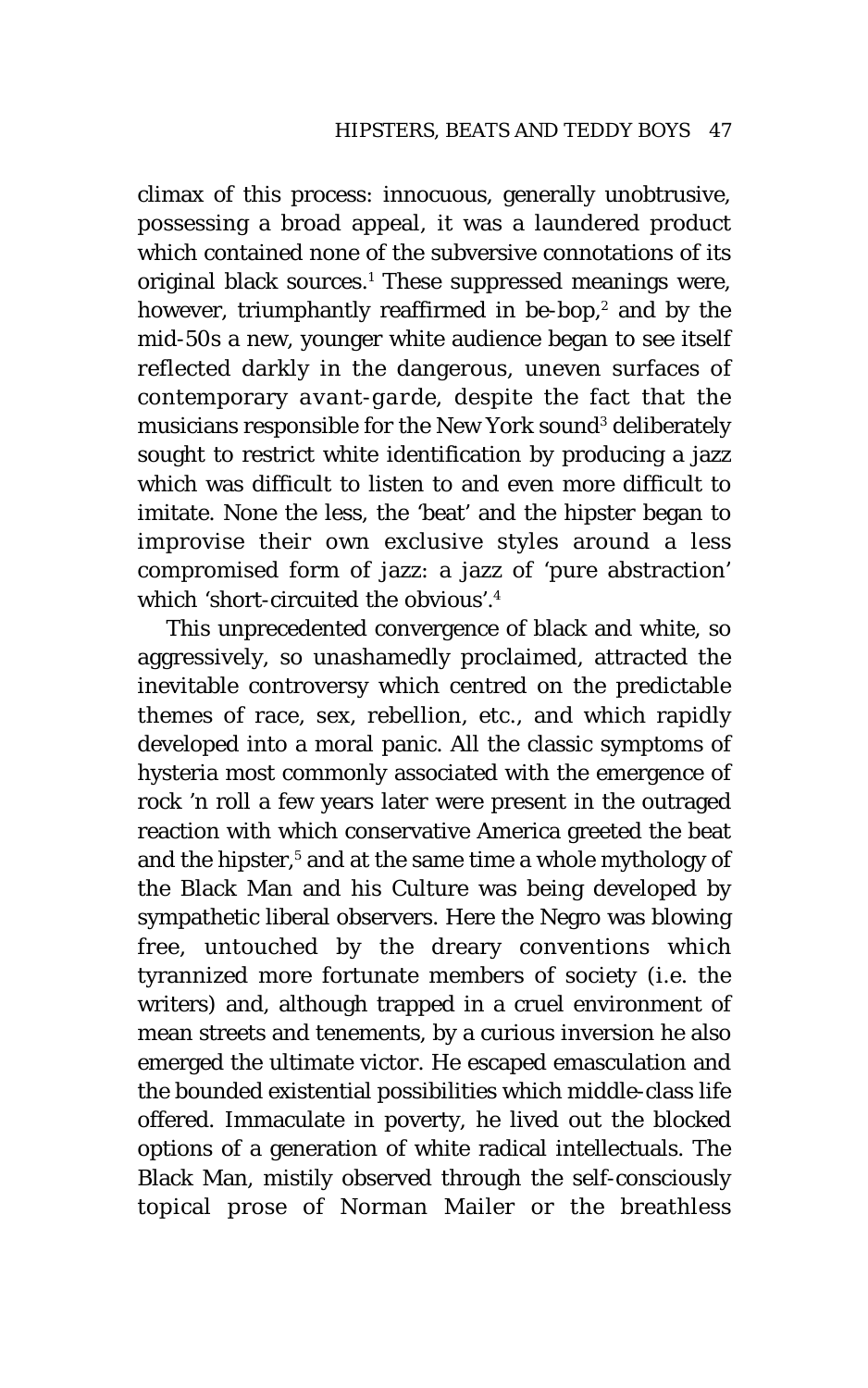panegyrics of Jack Kerouac (who carried the idealization of Negro culture to almost ludicrous extremes in his novels) could serve for white youth as the model of freedom-inbondage. Saint and exile, he flew like Charlie 'Bird' above his wretched condition, expressing and transcending contradictions through his art in every solo statement blown (God knows how!) through every battered sax.

Although the hipster and beat subcultures grew out of the same basic mythology, the two styles drew on black culture in different ways and were positioned differently in relation to that culture. According to Goldman:

. . . the hipster was . . . [a] typical lower-class dandy, dressed up like a pimp, affecting a very cool, cerebral tone – to distinguish him from the gross, impulsive types that surrounded him in the ghetto – and aspiring to the finer things in life, like very good 'tea', the finest of sounds – jazz or Afro-Cuban . . . [whereas] . . . the Beat was originally some earnest middle-class college boy like Kerouac, who was stifled by the cities and the culture he had inherited and who wanted to cut out for distant and exotic places, where he could live like the 'people', write, smoke and meditate. (Goldman, 1974)

The hipster style was assembled in relatively close proximity to the ghetto black: it gave formal expression to an experienced bond, it shared a certain amount of communal space, a common language, and revolved around similar focal concerns. The beat, on the other hand, lived an imaginary relation to the Negro-as-noble-savage, to that heroic Black poised, according to the mythology, between a 'life of constant humility' and 'everthreatening danger', between servitude and freedom (Mailer, 1968). Thus, although the hipster and beat subcultures were organized around a shared identity with blacks (symbolized in jazz), the nature of this identity, exposed in the styles adopted by the two groups, was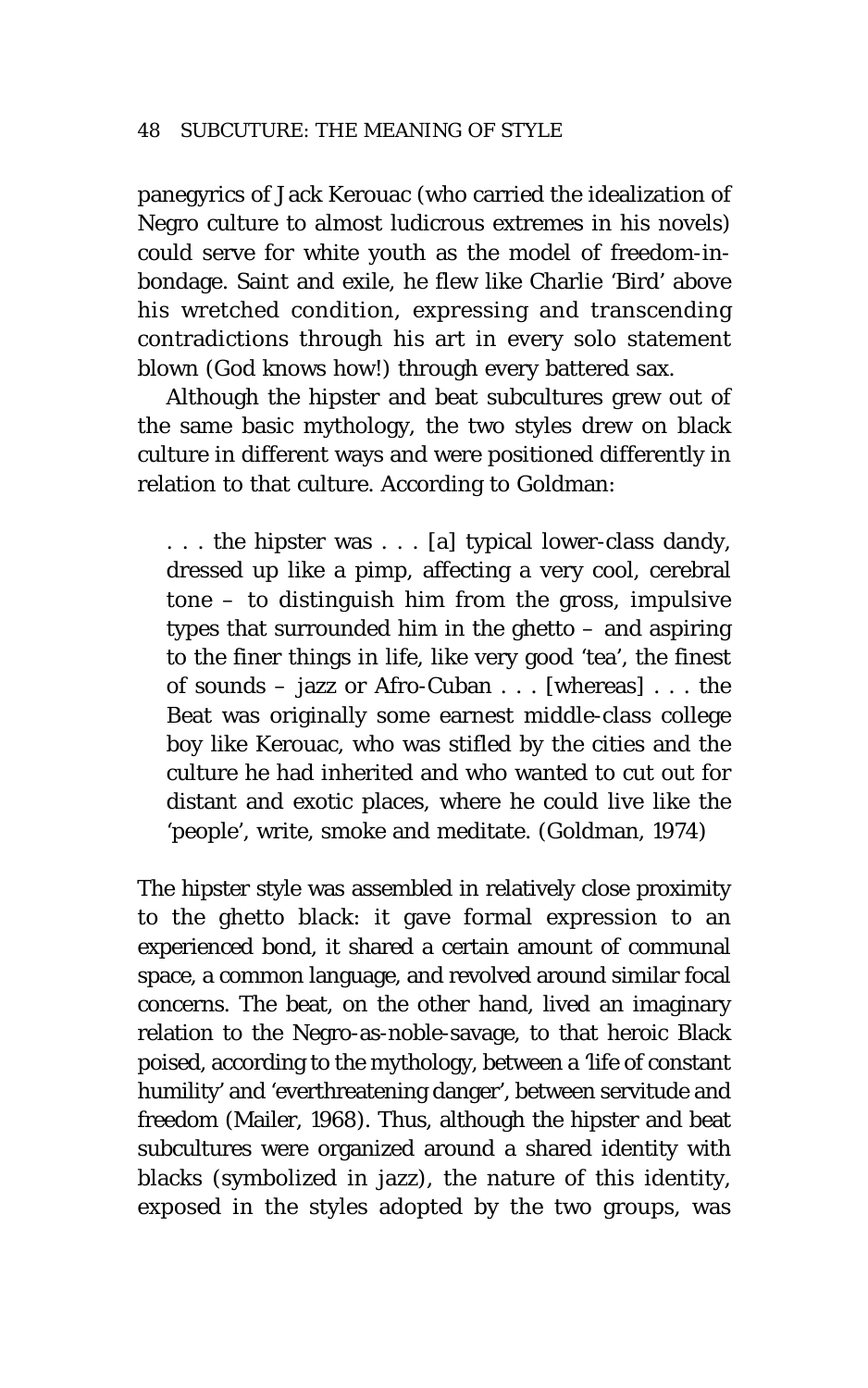qualitatively different. The zoot suits and lightweight 'continentals' of the hipster embodied the traditional aspirations (making out and moving up) of the black streetcorner man, whereas the beat, studiously ragged in jeans and sandals, expressed a magical relation to a poverty which constituted in his imagination a divine essence, a state of grace, a sanctuary. In both cases, as Iain Chambers has argued, '. . . embedded in black culture, in black music, are oppositional values which in a fresh context served to symbolise and symptomatise the contradictions and tensions played out in [white] youth subculture' (Chambers, 1976).

Of course, as Chambers points out, this transference of values and meanings still holds when we turn to British youth cultures. None the less, it should hardly surprise us that the beat subculture alone, the product of a somewhat romantic alignment with black people, should survive the transition from America to Britain in the 50s. Without a significant black presence in Britain's working-class communities, the equivalent hipster option was simply not available. The influx of West Indian immigrants had only just begun, and when, at last, their influence on British working-class subcultures was felt in the early 60s, it was generally articulated in and through specifically Caribbean forms (ska, bluebeat, etc.). Meanwhile, another more spectacular convergence had occurred outside jazz in rock, and it was not until black gospel and blues had fused with white country and western to produce a completely new form – rock 'n roll – that the line between the two positions (black and British working-class youth) could be surreptitiously elided.

However, in the early days of rock such a symbolic alliance was by no means assured. The music had been taken out of its original context where the implications of the potentially explosive equation of 'Negro' and 'youth' had been fully recognized by the parent culture<sup>6</sup> and transplanted to Britain where it served as the nucleus for the teddy boy style. Here, it existed in a kind of vacuum as a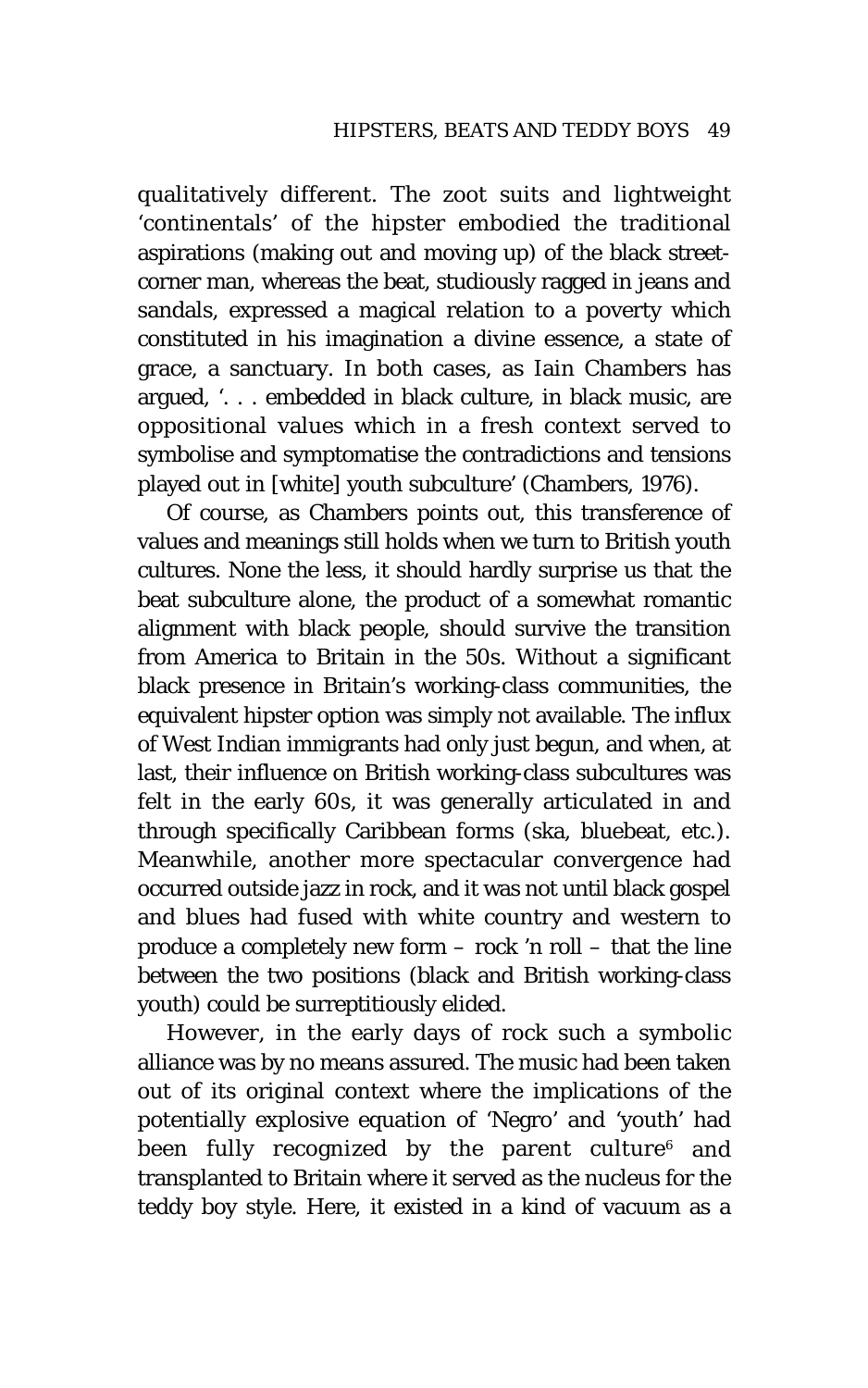stolen form – a focus for an illicit delinquent identity. It was heard in the vacant lots of the new British coffee bars where, although filtered through a distinctively English atmosphere of boiled milk and beverages, it remained demonstrably alien and futuristic – as baroque as the juke box on which it was played. And like those other sacred artefacts – the quiffs, the drapes, the Brylcreem and the 'flicks' – it came to mean America, a fantasy continent of Westerns and gangsters, luxury, glamour and 'automobiles'.

Effectively excluded and temperamentally detached from the respectable working class, condemned in all probability to a lifetime of unskilled work (Jefferson, 1976a), the teddy boy found himself on the outside in fantasy. He visibly bracketed off the drab routines of school, the job and home by affecting an exaggerated style which juxtaposed two blatantly plundered forms (black rhythm and blues and the aristocratic Edwardian style) (Jefferson, 1976b). In such a context, the 'hollow cosmos' effect of the early rock recordings which Hoggart (1958) mentions was singularly appropriate: in barely audible tones, in a language familiar only through the cinema, they described a distant world the appeal of which must have been considerably enhanced by its very remoteness, its unapproachability (listen, e.g.; to 'Heartbreak Hotel', Elvis Presley, or 'Be Bop a Lula,' Gene Vincent).

In the face of what was necessarily a somewhat crude and cerebral appropriation, the subtle dialogue between black and white musical forms which framed the trembling vocals was bound to go unheard. The history of rock's construction was, after all, easily concealed. It appeared to be merely the latest in a long chain of American novelties (jazz, the hula hoop, the internal combustion engine, popcorn) which embodied in concrete form the 'liberated' drives of New World capitalism. Erupting on the British scene in the late 50s, rock seemed to be spontaneously generated, an immediate expression of youthful energies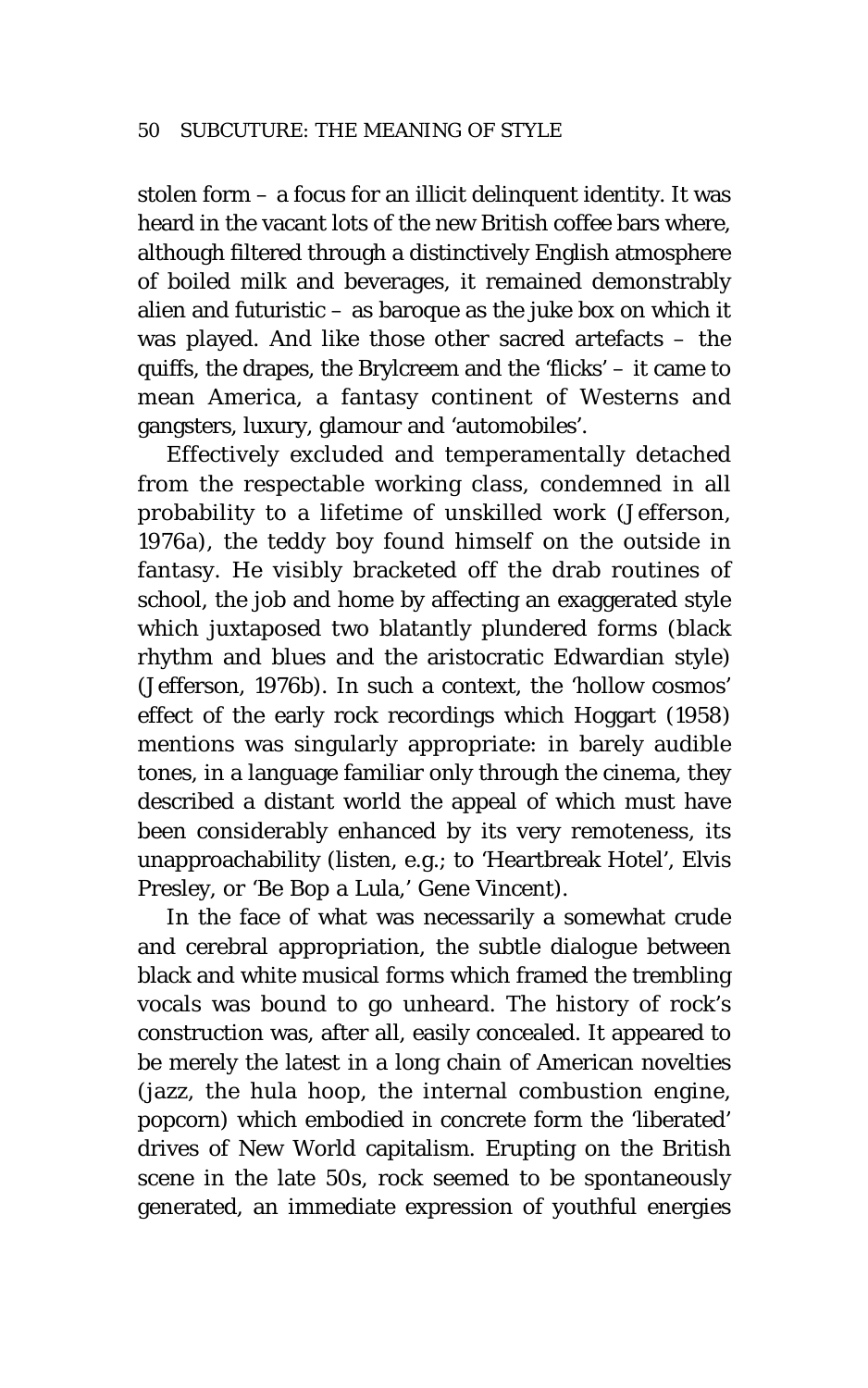which was entirely self-explanatory. And when the teddy boys, far from welcoming the newly arrived coloured immigrants, began actively taking up arms against them, they were impervious to any sense of contradiction.

For whatever reasons,<sup>7</sup> teds were frequently involved in unprovoked attacks on West Indians and figured prominently in the 1958 race riots. Neither were relations with the beatniks particularly amicable, and despite the Giles cartoons which regularly depicted beats and teds joining ranks against legions of perpetually flustered bowler-hatted 'gents', there is no evidence of any conspicuous fraternization between the two younger groups. The subcultures were in fact literally worlds apart. The college campuses and dimly lit coffee bars and pubs of Soho and Chelsea were bus rides away from the teddy boy haunts deep in the traditionally working-class areas of south and east London. While the beatnik grew out of a literate, verbal culture, professed an interest in the *avantgarde* (abstract painting, poetry, French existentialism) and affected a bemused cosmopolitan air of bohemian tolerance, the ted was uncompromisingly proletarian and xenophobic. The styles were incompatible, and when 'trad' jazz emerged as the focus for a major British subculture in the late 50s.<sup>8</sup> these differences were even more heavily underlined.

Trad depended on a beery 'blokeish' ambience which was at odds with the angular, nervous, edgy qualities of early rock 'n roll, and the teds' shamelessly fabricated aesthetic – an aggressive combination of sartorial exotica (suede shoes, velvet and moleskin collars, and bootlace ties) – existed in stark contrast to the beatniks' 'natural' blend of dufflecoats, sandals and the C.N.D. Perhaps the teds were further alienated by the beats' implied affiliation to the black cause, an affiliation occasionally extended through the reefer trade and modern jazz into actual contact.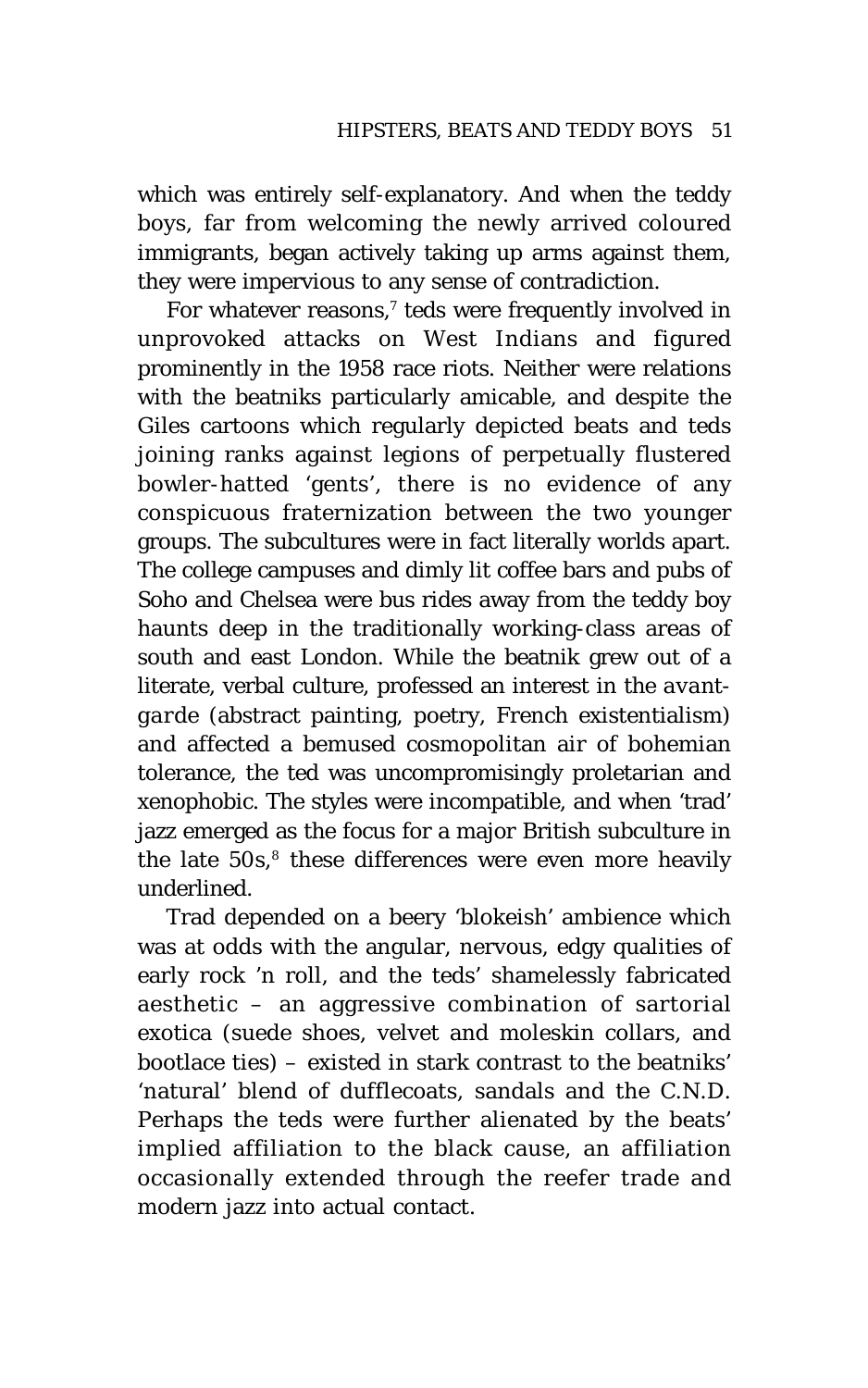#### **Home-grown cool: The style of the mods**

By the early 60s, however, sizeable immigrant communities had been established in Britain's working-class areas, and some kind of rapport between blacks and neighbouring white groups had become possible.

The mods were the first in a long line of working-class youth cultures which grew up around the West Indians, responded positively to their presence and sought to emulate their style. Like the American hipster described above, the mod was a 'typical lower-class dandy' (Goldman, 1974) obsessed with the small details of dress (Wolfe, 1966), defined, like Tom Wolfe's pernickety New York lawyers<sup>9</sup> in the angle of a shirt collar, measured as precisely as the vents in his custom-made jacket; by the shape of his hand-made shoes.

Unlike the defiantly obtrusive teddy boys, the mods were more subtle and subdued in appearance: they wore apparently conservative suits in respectable colours, they were fastidiously neat and tidy. Hair was generally short and clean, and the mods preferred to maintain the stylish contours of an impeccable 'French crew' with invisible lacquer rather than with the obvious grease favoured by the more overtly masculine rockers. The mods invented a style which enabled them to negotiate smoothly between school, work and leisure, and which concealed as much as it stated. Quietly disrupting the orderly sequence which leads from signifier to signified, the mods undermined the conventional meaning of 'collar, suit and tie', pushing neatness to the point of absurdity. They made themselves like Ronald Blythe's discontented labourers<sup>10</sup> into 'masterpieces': they were a little *too* smart, somewhat *too* alert, thanks to amphetamines. And as Dave Laing remarks (1969) 'there was something in the way they moved which adults couldn't make out'; some intangible detail (a polished upper, the brand of a cigarette, the way a tie was knotted) which seemed strangely out of place in the office or classroom.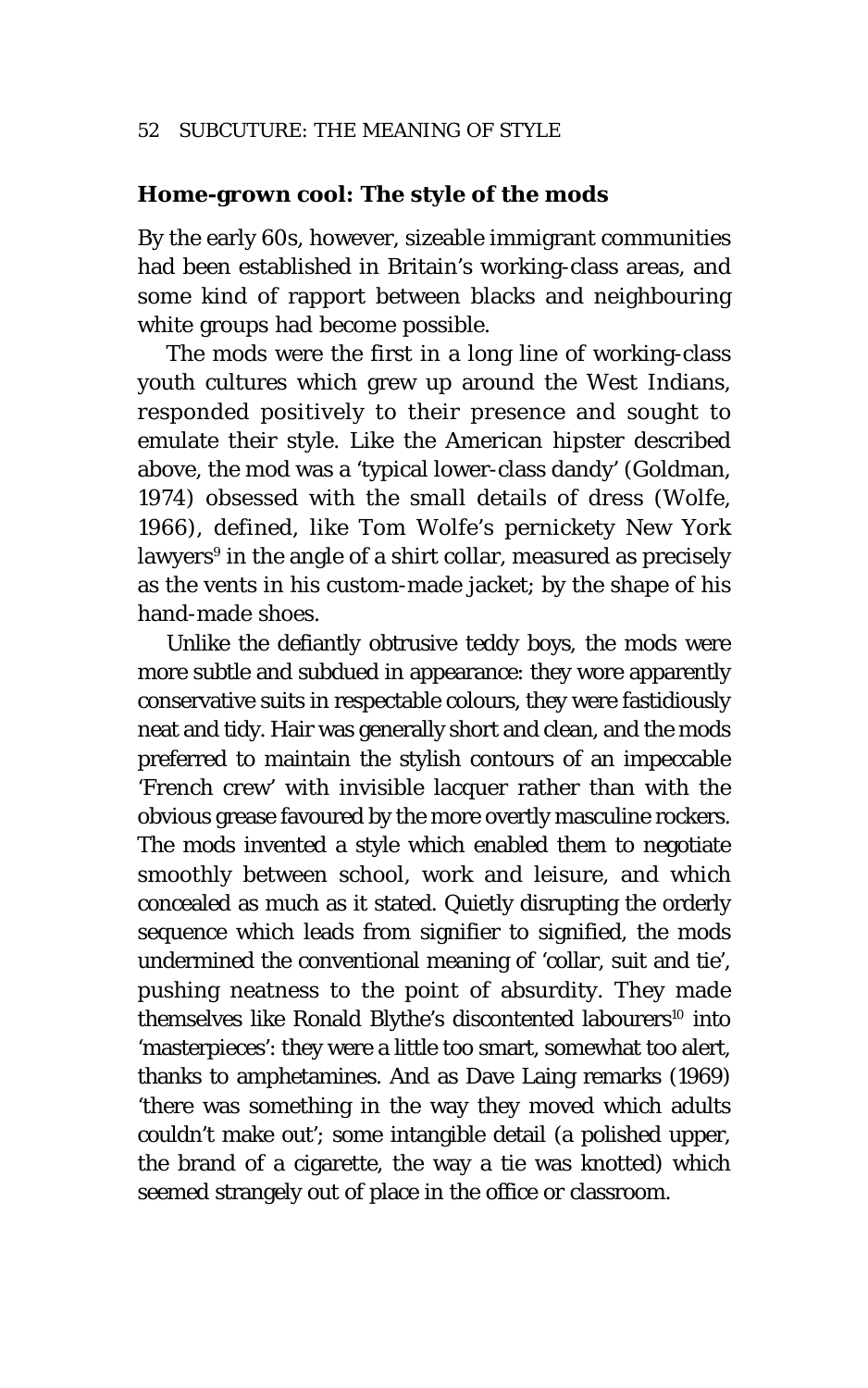Somewhere on the way home from school or work, the mods went 'missing': they were absorbed into a 'noonday underground' (Wolfe, 1969) of cellar clubs, discotheques, boutiques and record shops which lay hidden beneath the 'straight world' against which it was ostensibly defined. An integral part of the 'secret identity' constructed here beyond the limited experiential scope of the bosses and teachers, was an emotional affinity with black people (both here and, via soul music, in the U.S.A.): an affinity which was transposed into style. The hard-core Soho mod of 1964, inscrutable behind his shades and 'stingy brim' only deigned to tap his feet (encased in 'basket weaves' or Raoul's originals) to the more esoteric soul imports (Tony Clarke's '(I'm the) Entertainer', James Brown's 'Papa's Got a Brand New Bag', Dobie Gray's '(I'm in with) The In Crowd' or Jamaican ska (Prince Buster's 'Madness')). More firmly embedded than either the teds or the rockers in a variety of jobs $11$  which made fairly stringent demands on their appearance, dress and 'general demeanour' as well as their time, the mods placed a correspondingly greater emphasis on the week-end. They lived in between the leaves of the commercial calendar, as it were (hence the Bank Holiday occasions, the week-end events, the 'allniters'), in the pockets of free time which alone made work meaningful. During these leisure periods (painfully extended, in some cases, through amphetamine) there was real 'work' to be done: scooters to be polished, records to be bought, trousers to be pressed, tapered or fetched from the cleaners, hair to be washed and blow-dried (not just any old hair-drier would do, according to a mod interviewed by the *Sunday Times* in August 1964, it had to be 'one with a hood').

In the midst of all this frantic activity, the Black Man was a constant, serving symbolically as a dark passage down into an imagined 'underworld . . . situated beneath the familiar surfaces of life'12 where another order was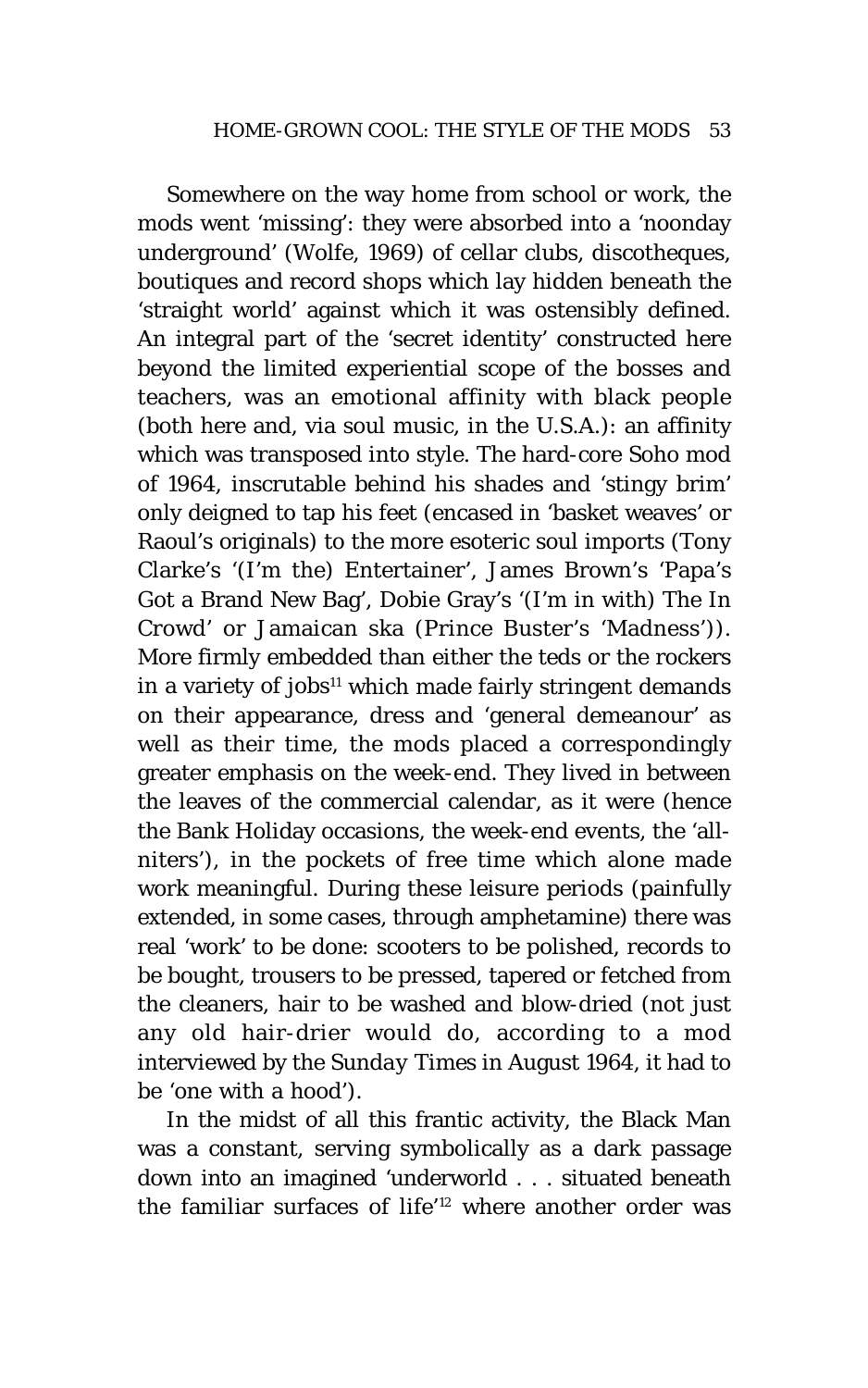disclosed: a beautifully intricate system in which the values, norms and conventions of the 'straight' world were inverted.

Here, beneath the world's contempt, there were different priorities: work was insignificant, irrelevant; vanity and arrogance were permissible, even desirable qualities, and a more furtive and ambiguous sense of masculinity could be seen to operate. It was the Black Man who made all this possible: by a kind of sorcery, a sleight of hand, through 'soul', he had stepped outside the white man's comprehension. Even as the Entertainer he was still, like the mods, in service to the Man and yet he was a past master in the gentle arts of escape and subversion. He could bend the rules to suit his own purposes, he could elaborate his own private codes and skills and a language which was at once brilliant and opaque: a mask of words: 'a crest and a spurs'.13 He could inhabit a structure, even alter its shape without ever once owning it, and throughout the mid-60s he provided the hidden inspirational stimulus ('outta sight' in the words of James Brown) for the whole mod style.

By 1964, a mod could say:

At the moment we're hero-worshipping the Spades – they can dance and sing. . . . We do the shake and the hitch-hiker to fast numbers but we're going back to dancing close because the Spades do it. (Hamblett and Deverson, 1964)

## **White skins, black masks**

By 1966, the mod 'movement', subject to the concerted pressures of the media, market forces, and the familiar set of internal contradictions (between keeping private and going public, between staying young and growing up) was beginning to break down into a number of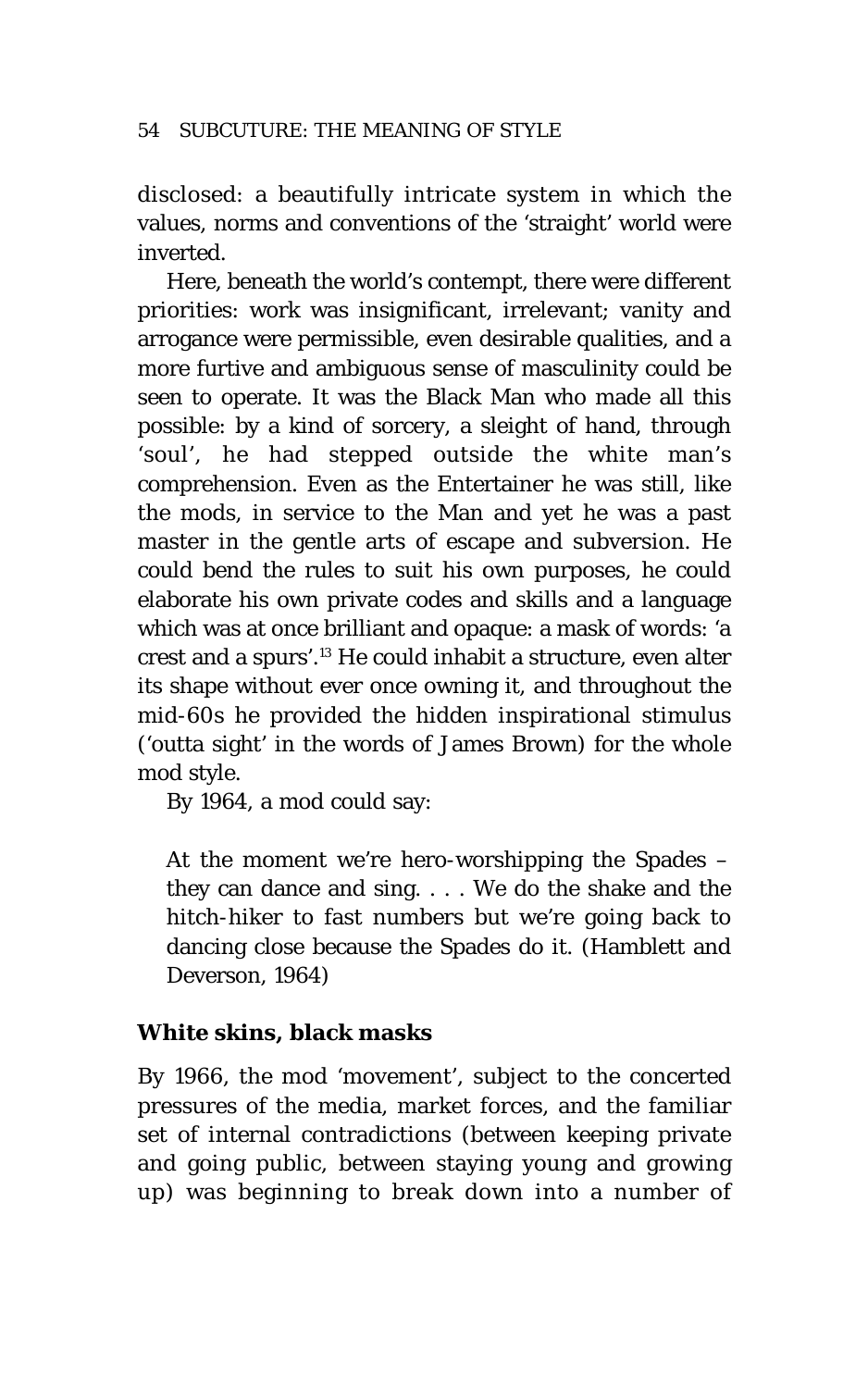different scenes. Most noticeably, there was a polarization between the 'hard mods' and those overtly interested in fashion and the 60s 'look'. As Stan Cohen (1972b) observes 'the more extravagant mods . . . involved in the whole rhythm and blues, camp, Carnaby Street scene . . . [were] . . . merging into the fashionconscious hippies' and the incipient Underground, while the ' "hard mods" (wearing heavy boots, jeans with braces, short hair . . . jumpy . . . on the paranoic edge)' began to turn away from the fancy arabesques of acid rock to champion ska, rocksteady and reggae.

The skinheads grew out of this latter group, and by the late 60s they constituted an identifiable subculture. Aggressively proletarian, puritanical and chauvinist, the skinheads dressed down in sharp contrast to their mod antecedents in a uniform which Phil Cohen (1972a) has described as a 'kind of caricature of the model worker': cropped hair, braces, short, wide levi jeans or functional sta-prest trousers, plain or striped button-down Ben Sherman shirts and highly polished Doctor Marten boots. The skinhead ensemble, as Phil Cohen points out, seems to represent a 'metastatement about the whole process of social mobility' produced by the systematic exaggeration of those elements within the mod style which were selfevidently proletarian, and a complementary suppression of any imagined bourgeois influences (suits, ties, lacquer, 'prettiness'). Phil Cohen goes on to interpret this transformation in terms of 'upward' and 'downward' options: '. . . whereas the mods explored the upwardly mobile option, the skinheads explored the lumpen' (1972a).

In order to express a more stringent 'lumpen' identity, the skinheads drew on two ostensibly incompatible sources: the cultures of the West Indian immigrants and the white working class. A somewhat mythically conceived image of the traditional working-class community with its classic focal concerns, its acute sense of territory, its tough exteriors, its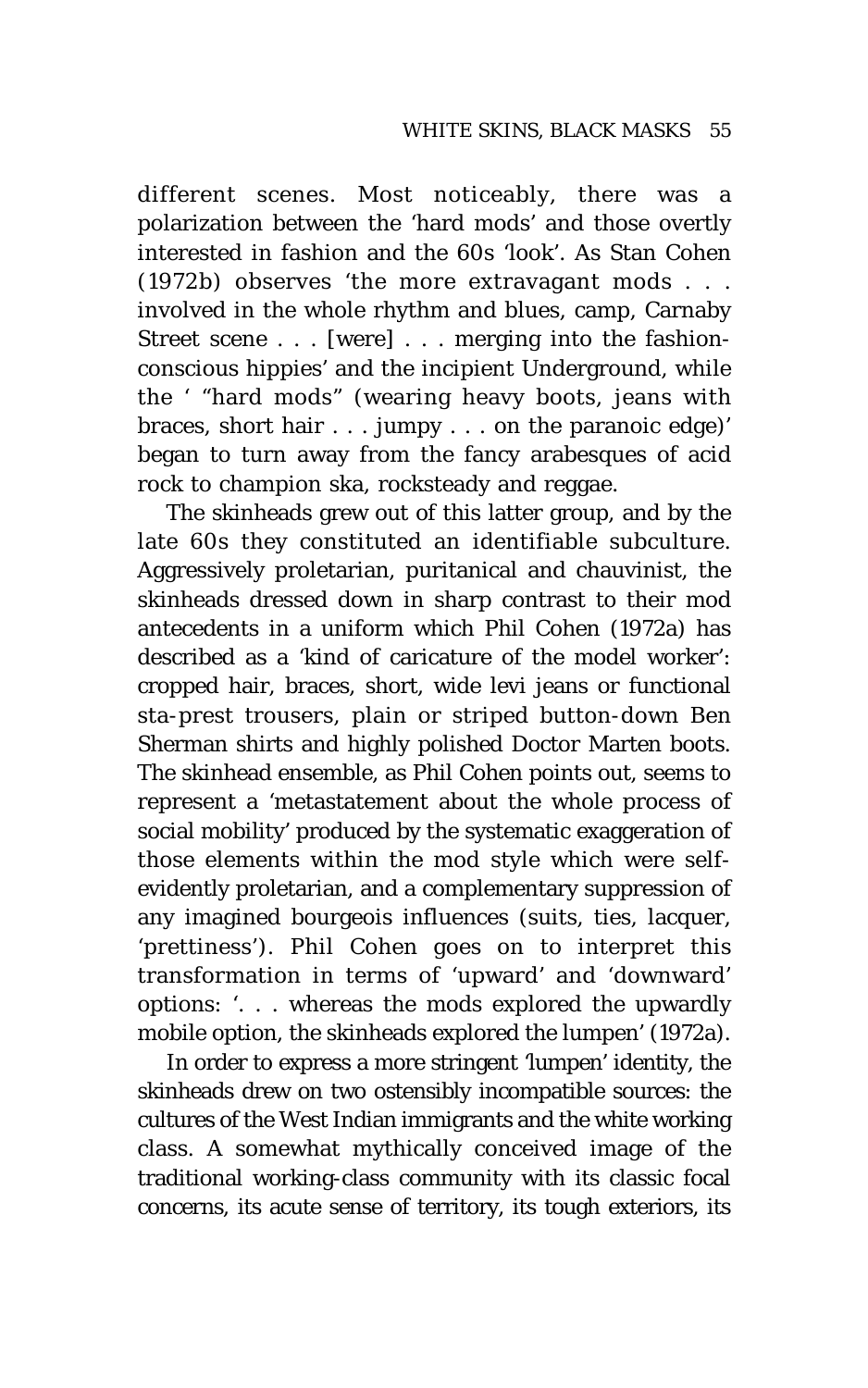dour 'machismo' (an image which as Cohen says (1972a) had been 'distorted through middle-class perceptions') was overlaid with elements taken directly from the West Indian community (and more particularly from the rude boy subculture of the black delinquent young). Superimposed one on top of the other, these two very different traditions coalesced around the skinheads' visual style which simultaneously embodied both: the clean-cut, neatly pressed delinquent look owed at least as much to the rude boys as it did to the 'formalised and very "hard" stereotypes of the white lumpen males' which have been stressed in so many accounts of the skinhead phenomenon (Clarke and Jefferson, 1976).

In such accounts, the black contribution tends to be played down: confined solely to the influence of reggae music, whereas the skinheads borrowed individual items of dress (the crombie, the crop), argot and style directly from equivalent West Indian groups. Thus, while I agree with John Clarke and Tony Jefferson (1976) that this 'style attempted to revive, in symbolic form, some of the expressions of traditional working-class culture' (see also Clarke, 1976), the unique and paradoxical manner in which this revival was accomplished should also be noted. It was not only by congregating on the all-white football terraces but through consorting with West Indians at the local youth clubs and on the street corners, by copying *their* mannerisms, adopting *their* curses, dancing to *their* music that the skinheads 'magically recovered' the lost sense of working-class community. Here we find a dramatic demonstration of the thesis put forward in *Resistance Through Rituals* (Hall *et al*., 1976a) that the 'subcultural response' represents a synthesis on the level of style of those 'forms of adaptation, negotiation and resistance elaborated by the parent culture' and others 'more immediate, conjunctural, specific to youth and its situation and activities'. In the case of the skinheads, 'things' (dress and value system) taken from the located parent culture were not only transformed when placed within the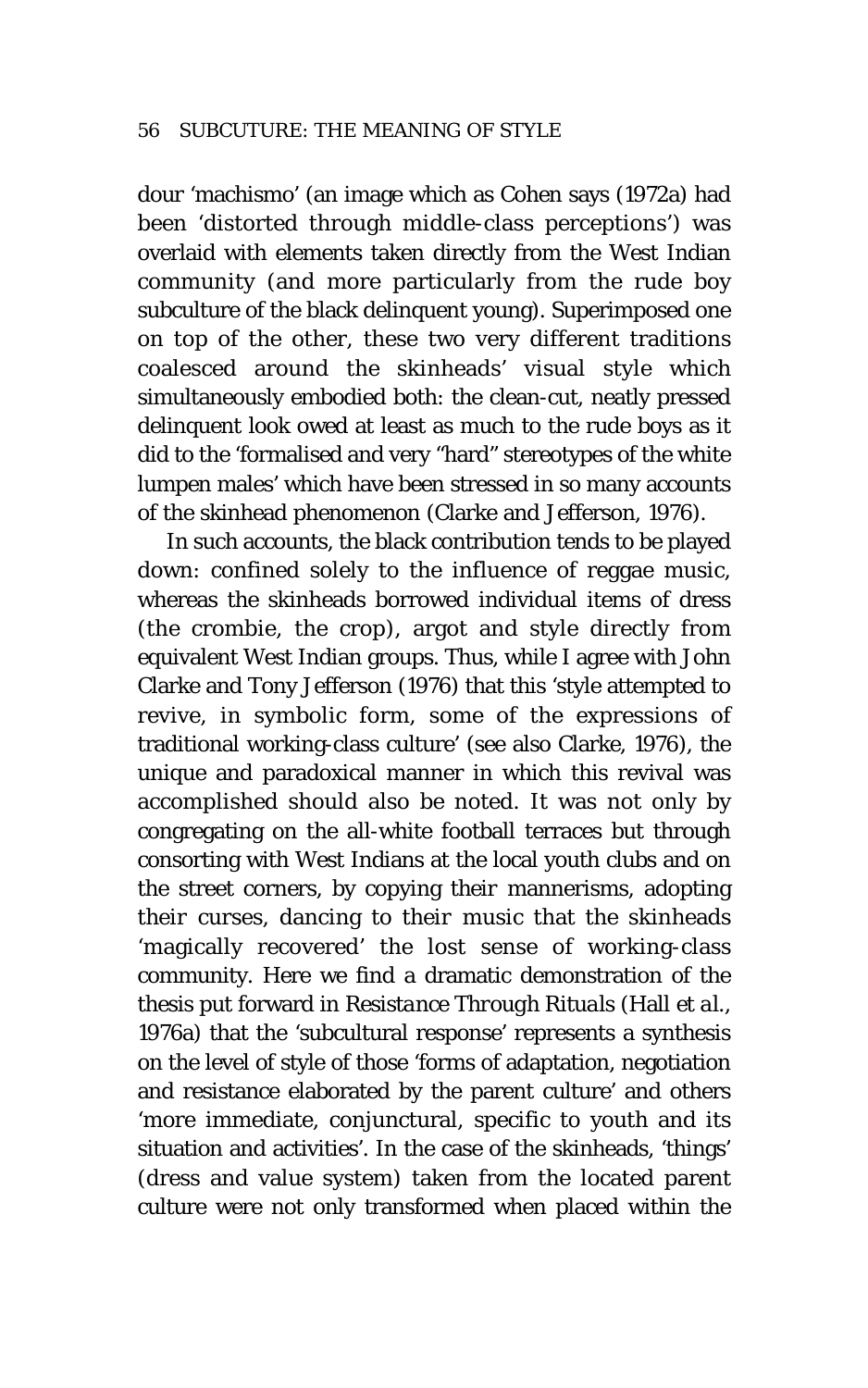context of a specific generational group; they were, in some cases, radically subverted. The endlessly stretched vowels of Alf Garnett, the absolute epitome of working-class narrowness and racial bigotry were further inflected (and *undercut*) by the smattering of patois (ya raas!) picked up by every selfrespecting skinhead from reggae records, and from West Indian colleagues at school and work. Even the skinhead 'uniform' was profoundly ambiguous in origin. The dialectical interplay of black and white 'languages' (dress, argot, focal concerns: style) was clearly expressed in the boots, sta-prest and severely cropped hair: an ensemble which had been composed on the cusp of the two worlds, embodying aesthetic themes common to both.

Ironically, those values conventionally associated with white working-class culture (the values of what John Clarke (1976) calls 'the defensively organised collective') which had been eroded by time, by relative affluence and by the disruption of the physical environment in which they had been rooted, were rediscovered embedded in black West Indian culture. Here was a culture armoured against contaminating influences, protected against the more frontal assaults of the dominant ideology, denied access to the 'good life' by the colour of its skin. Its rituals, language and style provided models for those white youths alienated from the parent culture by the imagined compromises of the post-war years. The skinheads, then, resolved or at least reduced the tension between an experienced present (the mixed ghetto) and an imaginary past (the classic white slum) by initiating a dialogue which reconstituted each in terms of the other.

But this 'conversation' itself inevitably created certain problems. After all, the most conspicuous sign of change (the black presence in traditionally white working-class areas) was being used by the skinheads to re-establish continuity with a broken past, to rehabilitate a damaged integrity, to resist other less tangible changes (embourgeoisement, the myth of classlessness, the breakdown of the extended family, the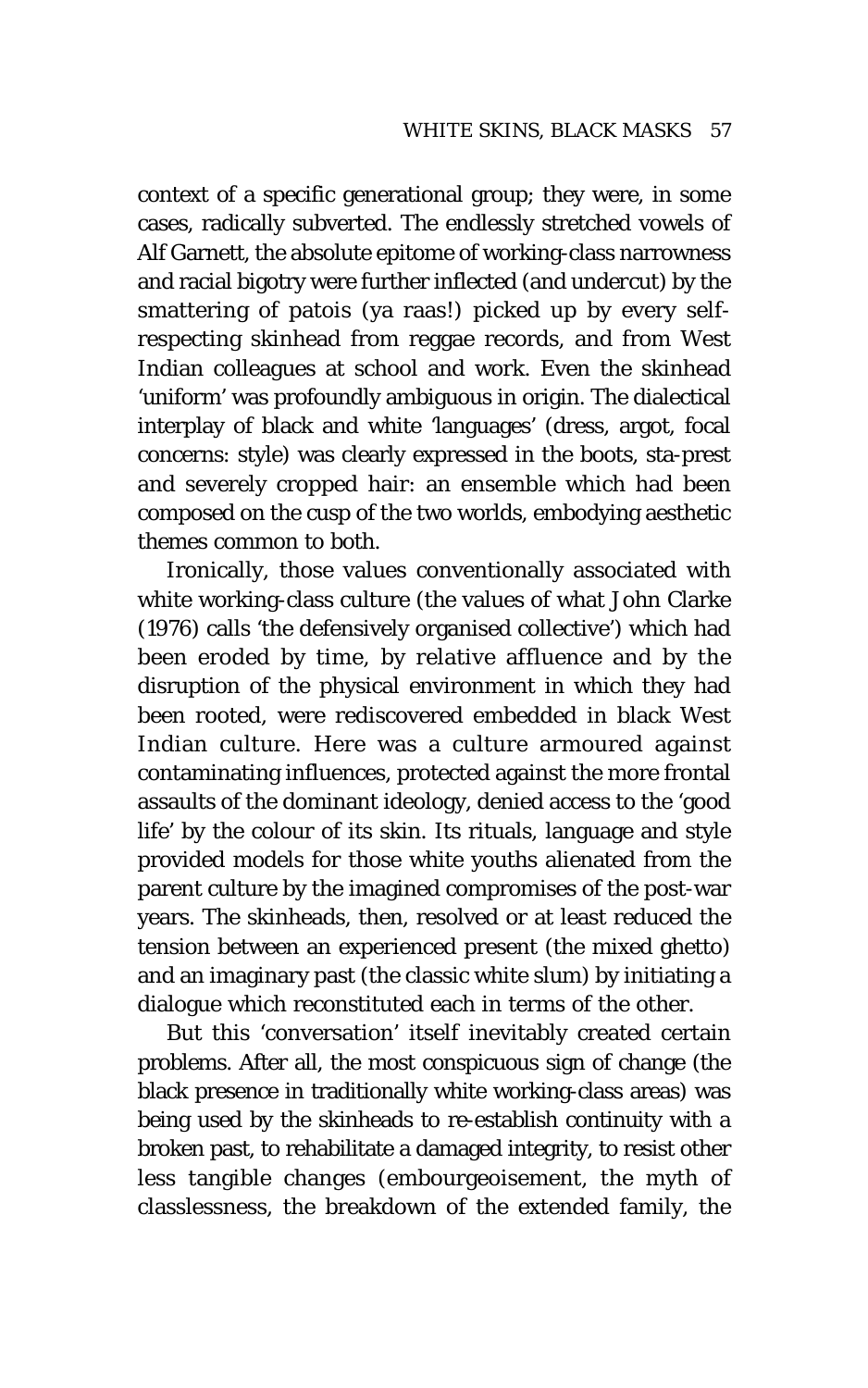substitution of private for communal space, gentrification, etc.) which threatened the structure of the traditional community at a far deeper level. Needless to say, the alliance between white and black youths was an extremely precarious and provisional one: it was only by continually monitoring trouble spots (e.g. the distribution of white girls) and by scapegoating other alien groups ('queers', hippies, and Asians) that internal conflict could be avoided. Most notably, 'paki-bashing' can be read as a displacement manoeuvre whereby the fear and anxiety produced by limited identification with one black group was transformed into aggression and directed against another black community. Less easily assimilated than the West Indians into the host community, as both Clarke (1976a, p. 102) and Cohen (1972a, pp. 29-30) take pains to point out, sharply differentiated not only by racial characteristics but by religious rituals, food taboos and a value system which encouraged deference, frugality and the profit motive, the Pakistanis were singled out for the brutal attentions of skinheads, black and white alike. Every time the boot went in, a contradiction was concealed, glossed over, made to 'disappear'.

As the 70s approached, the line between the past and the present, between black and white cultures, became increasingly difficult to hold. Ian Taylor and Dave Wall (1976) stress the further erosion of many pre-war, workingclass institutions (the very institutions which the skinheads sought to resurrect), citing the 'collapse of the working class week-end', the 'bourgeoisification' of football and leisure in general, and the sensitization of 'consumer capitalism to a market available for a class-based product' (i.e. glam rock) as factors central to the decline of the skinhead subculture. In addition, there were ideological shifts inside reggae which threatened to exclude white youths. As the music became more openly committed to racial themes and Rastafarianism, the basic contradictions began to explode onto the surfaces of life, to burst into the arena of aesthetics and style where the original truce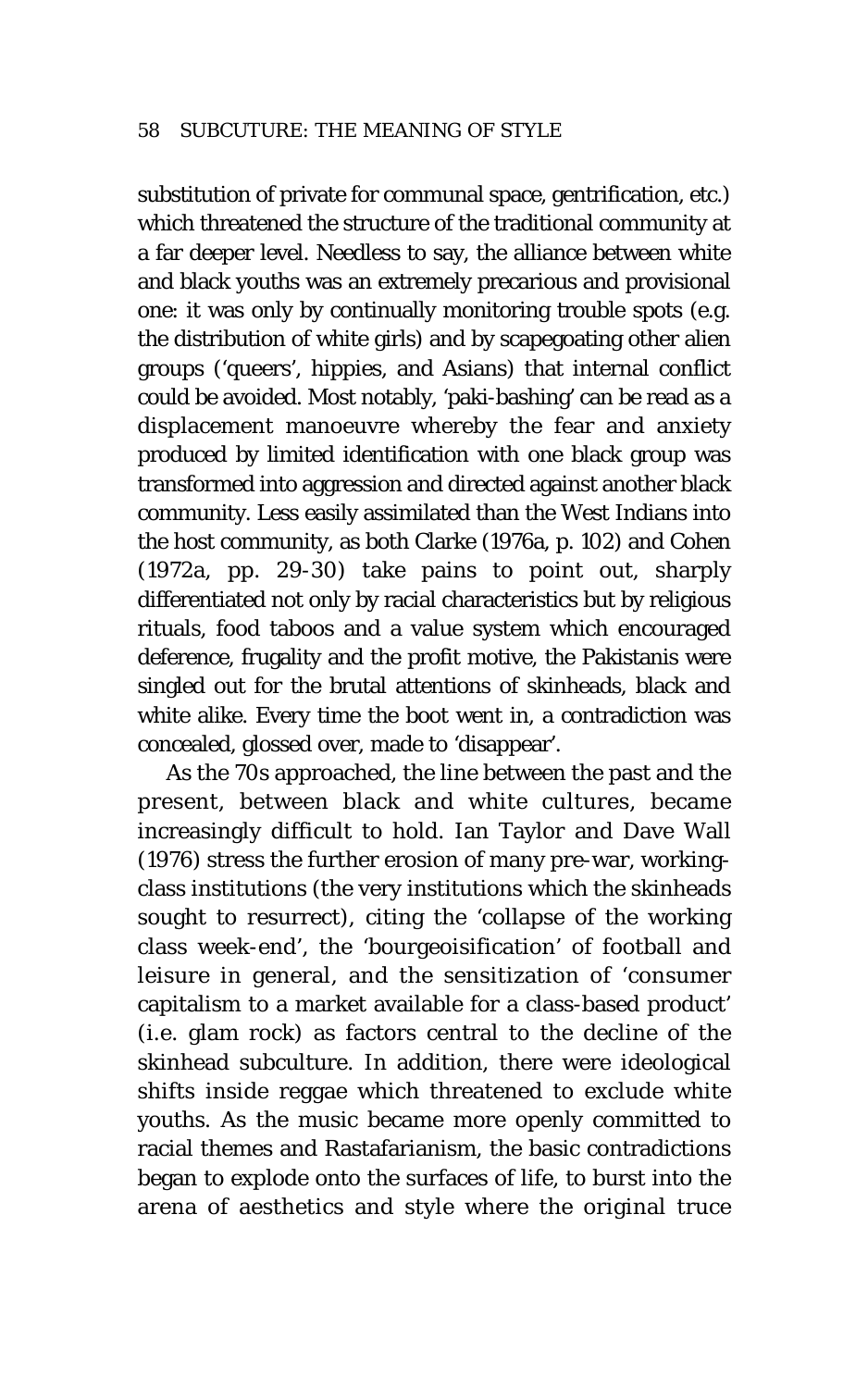between the two groups had been signed. As reggae became increasingly preoccupied with its own blackness, it began to appeal less and less to the skinheads who were gradually edged out at a time when the cycle of obsolescence had, as far as this particular subculture was concerned, almost run its course. Wall and Taylor (1976) mention the summer of 1972 when the skinheads joined other white residents to attack second-generation immigrants in the Toxteth area of Liverpool as a 'crucial date in the "natural history" of the skinheads'. Certainly by the early part of the decade

. . . the skinheads turned away in disbelief as they heard the Rastas sing of the 'have-nots seeking harmony' and the scatting dee-jays exhorting their black brothers to be 'good in (the) neighbourhood'. . . . It must have seemed as the rudies closed their ranks that they had also changed their sides and the doors were doubly locked against the bewildered skinhead. . . . Reggae had come of age and the skinheads were sentenced to perpetual adolescence. . . . (Hebdige, 1976)

# **Glam and glitter rock: Albino camp and other diversions**

The segregation of black British culture during the early 70s, symbolized for Wall and Taylor by the launching in November 1973 of a magazine called *Black Music* aimed specifically at the West Indian market, created a kind of impasse in white working-class youth culture. After all, I-Roy's '(It's a) Black Man Time' – extremely popular with young blacks – could scarcely be expected to appeal to white youngsters. As the finer distinctions in the Rastafarian ideology were coarsened and conveniently discarded in the passage to Britain, it became all too easy for black youths to dismiss their white contemporaries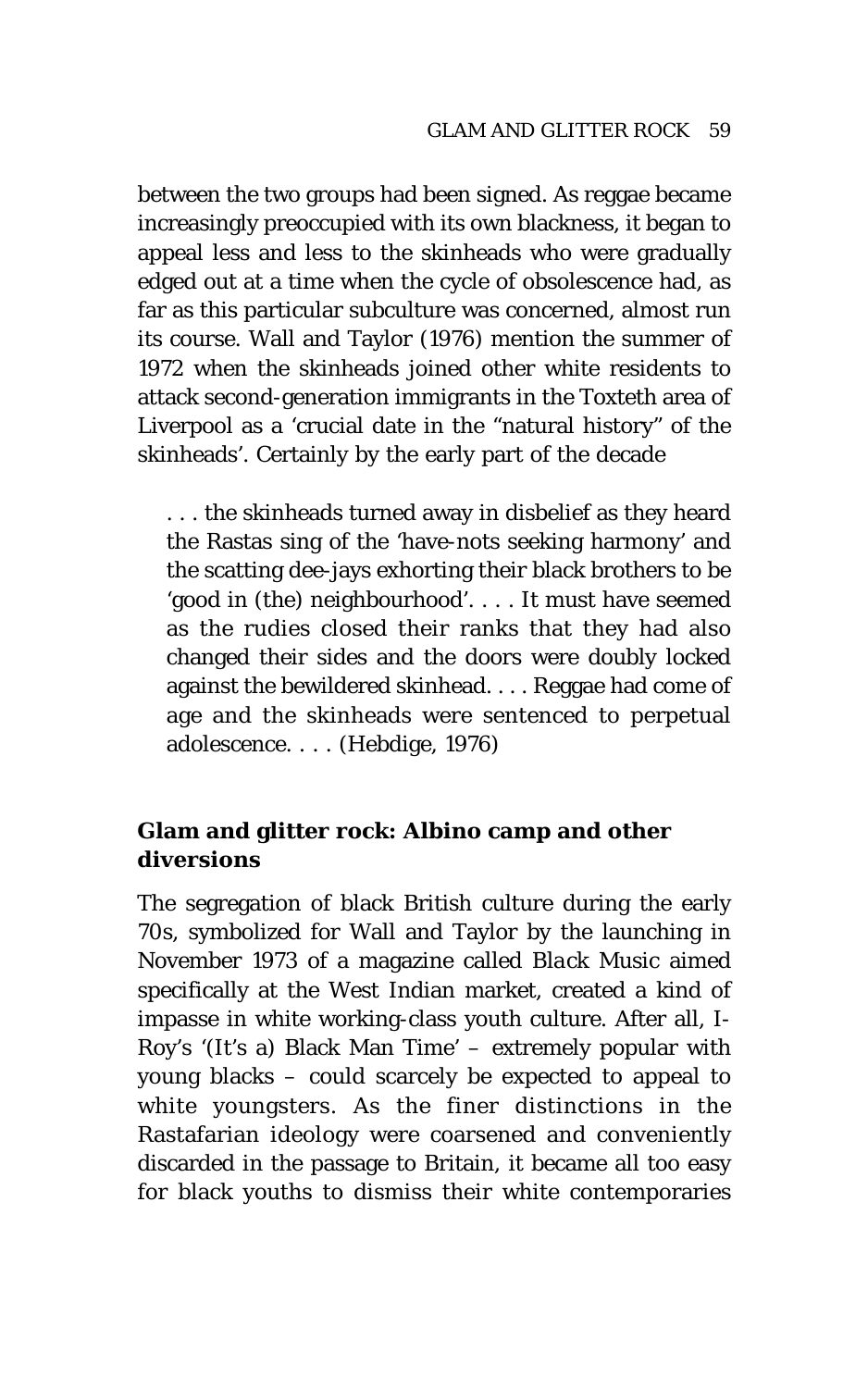along with the teachers, the police and the bosses as 'Babylon' or 'crazy baldheads'.<sup>14</sup>

Left to its own devices, pop tended to atrophy into vacuous disco-bounce and sugary ballads, while 'glam' rock, representing a synthesis of two dead or dying subcultures – the Underground and the skinheads – began to pursue an exclusively white line away from soul and reggae; a line which led, according at least to Wall and Taylor, into the clutches of consumer-capitalism, towards the self-consciously European obsessions described above (pp. 27–9). Bowie, in particular, in a series of 'camp' incarnations (Ziggy Stardust, Aladdin Sane, Mr Newton, the thin white duke, and more depressingly the Blond Fuehrer) achieved something of a cult status in the early 70s. He attracted a mass youth (rather than teeny-bopper) audience and set up a number of visual precedents in terms of personal appearance (makeup, dyed hair, etc.) which created a new sexually ambiguous image for those youngsters willing and brave enough to challenge the notoriously pedestrian stereotypes conventionally available to working-class men and women. Every Bowie concert performed in drab provincial cinemas and Victorian town halls attracted a host of startling Bowie lookalikes, selfconsciously cool under gangster hats which concealed (at least until the doors were opened) hair rinsed a luminous vermilion, orange, or scarlet streaked with gold and silver. These exquisite creatures, perched nervously on platform shoes or slouching (just like the Boy himself in that last publicity release) in 50s plastic sandals, cigarette held just so, shoulders set at such and such an angle, were involved in a game of make-believe which has embarrassed and appalled some commentators on the rock scene who are concerned for the 'authenticity' and oppositional content of youth culture. Taylor and Wall, for instance, are particularly incensed over Bowie's alleged 'emasculation' of the Underground tradition: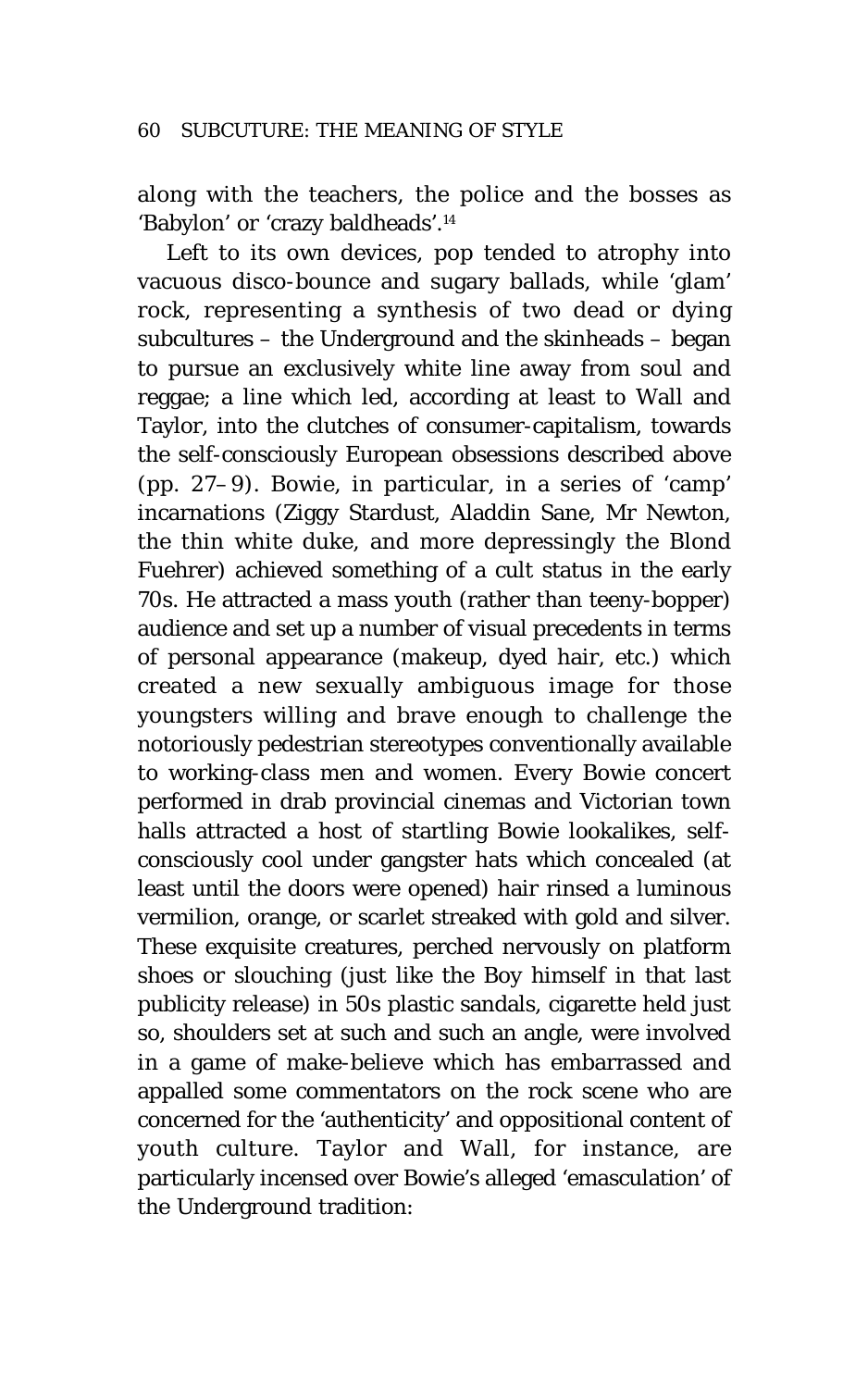Bowie has in effect colluded in consumer capitalism's attempt to re-create a dependent adolescent class, involved as passive teenage consumers in the purchase of leisure prior to the assumption of 'adulthood' rather than being a youth culture of persons who question (from whatever class or cultural perspective) the value and meaning of adolescence and the transition to the adult world of work. (1976)

Certainly Bowie's position was devoid of any obvious political or counter-cultural significance, and those messages which were allowed to penetrate the distractive screens were, on the whole, positively objectionable ('Hitler was the first superstar. He really did it right', reported in *Temporary Hoarding*, a Rock Against Racism periodical). Not only was Bowie patently uninterested either in contemporary political and social issues or in working-class life in general, but his entire aesthetic was predicated upon a deliberate avoidance of the 'real' world and the prosaic language in which that world was habitually described, experienced and reproduced.

Bowie's meta-message was escape – from class, from sex, from personality, from obvious commitment – into a fantasy past (Isherwood's Berlin peopled by a ghostly cast of doomed bohemians) or a science-fiction future. When the contemporary 'crisis' was addressed, it was done so obliquely, represented in transmogrified form as a dead world of humanoids, ambiguously relished and reviled. As far as Bowie was concerned (and the Sex Pistols after him) there could be 'no future for you, No future for me' ('God Save the Queen', Virgin, 1977) and yet Bowie was responsible for opening up questions of sexual identity which had previously been repressed, ignored or merely hinted at in rock and youth culture. In glam rock, at least amongst those artists placed, like Bowie and Roxy Music, at the more sophisticated end of the glitter spectrum, the subversive emphasis was shifted away from class and youth onto sexuality and gender typing. Although Bowie was by no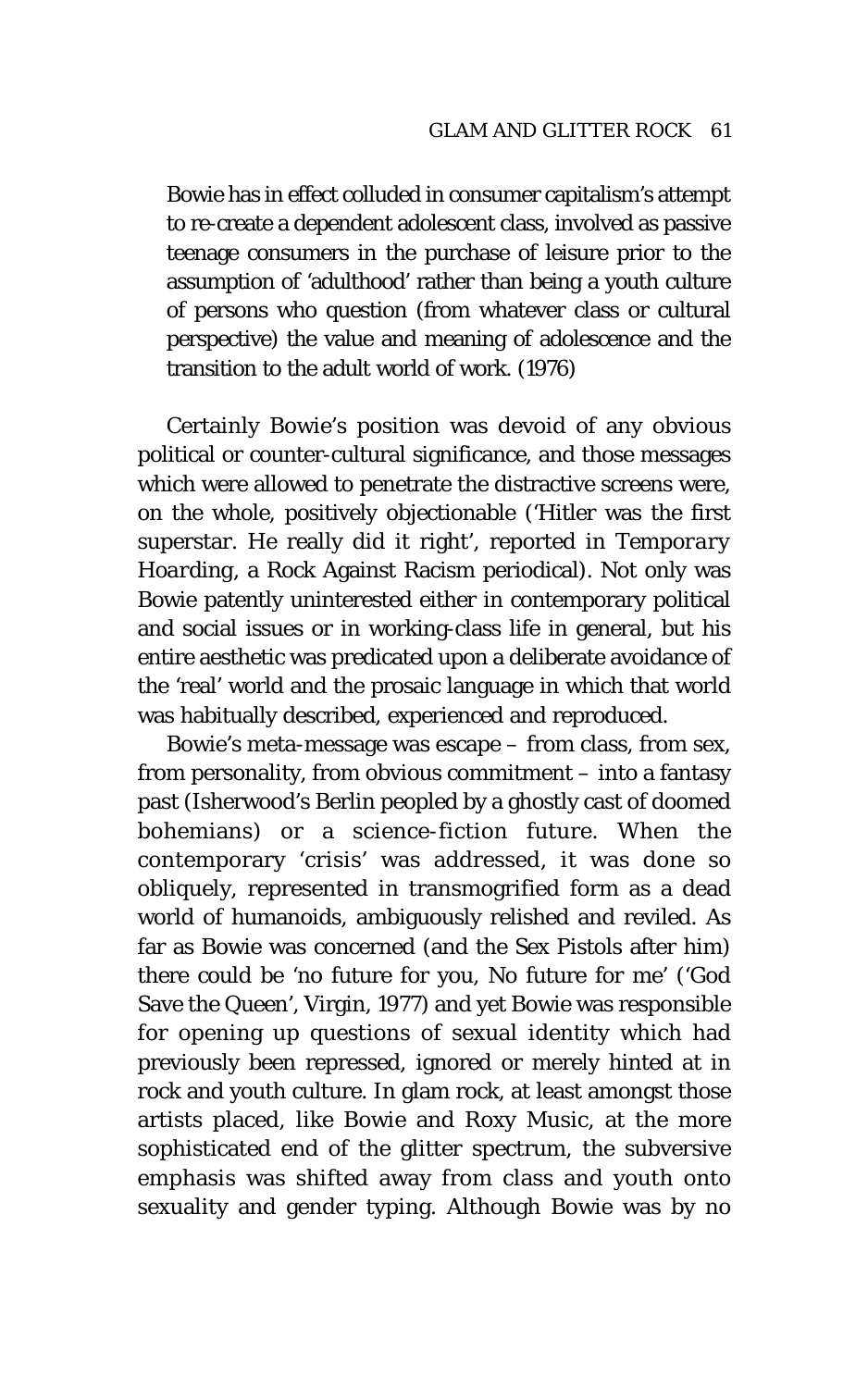means liberated in any mainstream radical sense, preferring disguise and dandyism – what Angela Carter (1976) has described as the 'ambivalent triumph of the oppressed'15 – to any 'genuine' transcendence of sexual role play, he and, by extension, those who copied his style, *did* 'question the value and meaning of adolescence and the transition to the adult world of work' (Taylor and Wall, 1976). And they did so in singular fashion, by artfully confounding the images of men and women through which the passage from childhood to maturity was traditionally accomplished.

# **Bleached roots: Punks and white ethnicity**

'It reminds me of the T.V. series "Roots", seeing those chains and the dog collar round the neck.' (A punk's mother interviewed in *Woman's Own*, 15 October 1977)

'Punks are niggers.' (Richard Hell, punk musician interviewed in *New Musical Express*, 29 October 1977)

Glam rock tended to alienate the majority of working-class youth precisely because it breached such basic expectancies. By the mid-70s, the fans were divided into two distinct factions. One was composed almost entirely of teeny-boppers who followed the mainstream glitter bands (Marc Bolan, Gary Glitter, Alvin Stardust). The other, consisting of older, more self-conscious teenagers, remained fastidiously devoted to the more esoteric artists (Bowie, Lou Reed, Roxy Music) whose extreme foppishness, incipient élitism, and morbid pretensions to art and intellect effectively precluded the growth of a larger mass audience. The lyrics and lifestyles of these latter groups became progressively more disengaged from the mundane concerns of everyday life and adolescence (though this discrepancy had provided the initial appeal).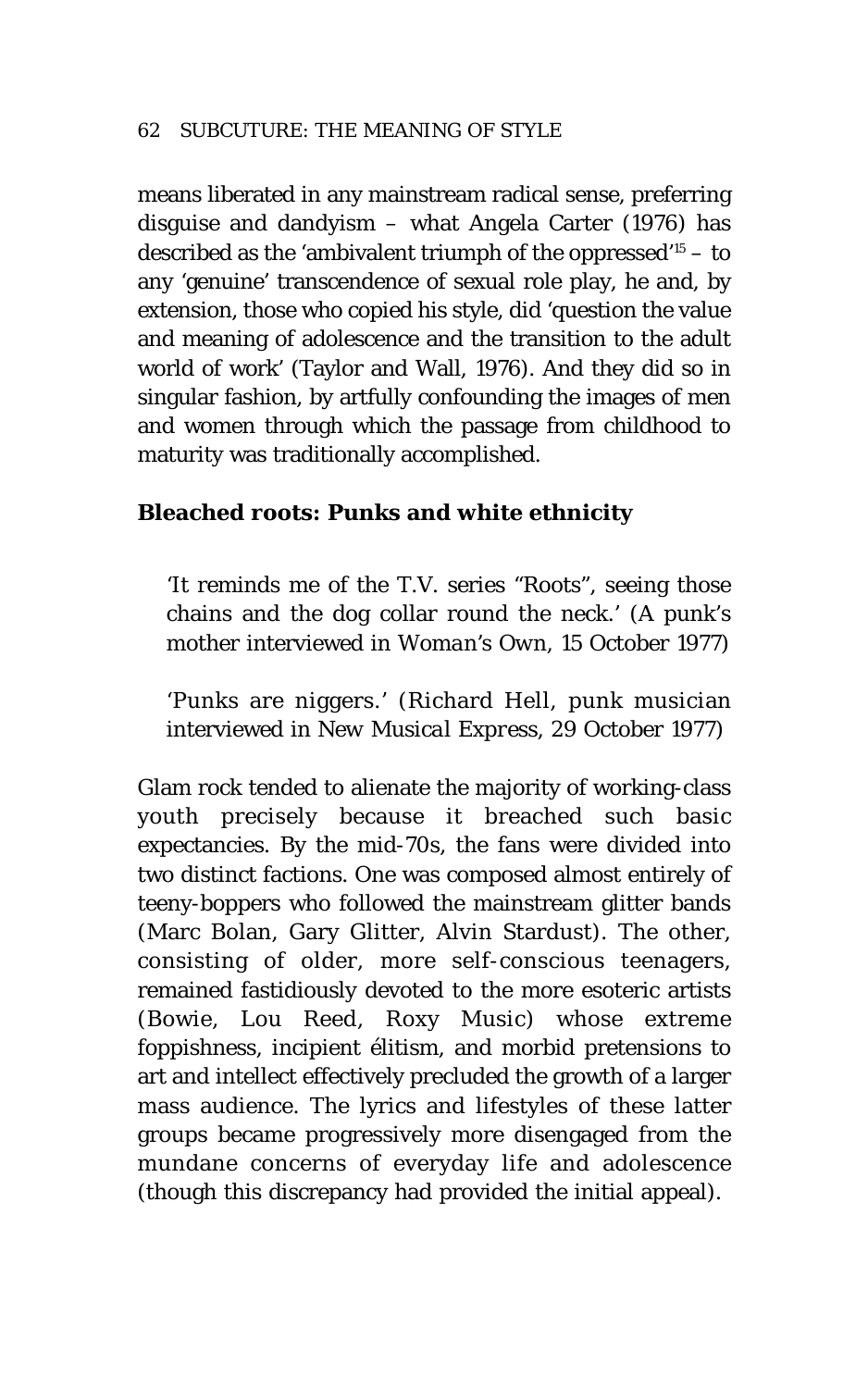The punk aesthetic, formulated in the widening gap between artist and audience, can be read as an attempt to expose glam rock's implicit contradictions. For example, the 'working classness', the scruffiness and earthiness of punk ran directly counter to the arrogance, elegance and verbosity of the glam rock superstars. However, this did not prevent the two forms from sharing a certain amount of common ground. Punk claimed to speak for the neglected constituency of white lumpen youth, but it did so typically in the stilted language of glam and glitter rock – 'rendering' working classness metaphorically in chains and hollow cheeks, 'dirty' clothing (stained jackets, tarty see-through blouses) and rough and ready diction. Resorting to parody, the blank generation, 'classified null by society' (Richard Hell, *New Musical Express*, 29 October 1977) described itself in bondage through an assortment of darkly comic signifiers – straps and chains, strait jackets and rigid postures. Despite its proletarian accents, punk's rhetoric was steeped in irony.

Punk thus represents a deliberately scrawled addendum to the 'text' of glam rock – an addendum designed to puncture glam rock's extravagantly ornate style. Punk's gutter-snipe rhetoric, its obsession with class and relevance were expressly designed to undercut the intellectual posturing of the previous generation of rock musicians. This reaction in its turn directed the new wave towards reggae and the associated styles which the glam rock cult had originally excluded. Reggae attracted those punks who wished to give tangible form to their alienation. It carried the necessary conviction, the political bite, so obviously missing in most contemporary white music.

Dread, in particular, was an enviable commodity. It was the means with which to menace, and the elaborate freemasonry through which it was sustained and communicated on the street – the colours, the locks, the patois – was awesome and forbidding, suggesting as it did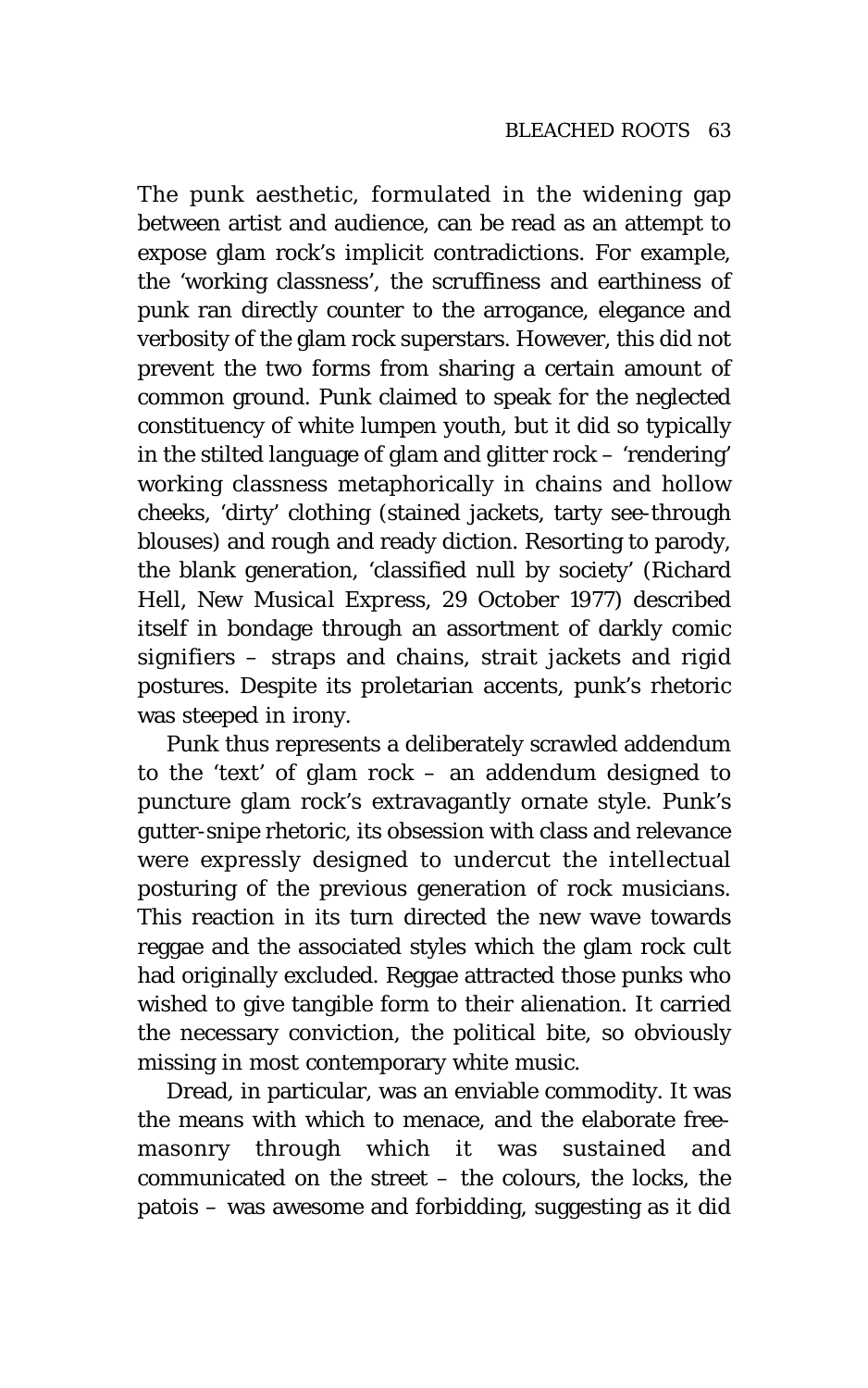an impregnable solidarity, an asceticism born of suffering. The concept of dread provided a key to a whole secret language: an exotic semantic interior which was irrevocably closed against white Christian sympathies (i.e. blacks are just like us) while its very existence confirmed the worst white chauvinist fears (i.e. blacks are nothing like us).

But paradoxically it was here, in the exclusiveness of Black West Indian style, in the virtual impossibility of authentic white identification, that reggae's attraction for the punks was strongest. As we have seen, the clotted language of Rastafarianism was deliberately opaque. It had grown out of patois, and patois itself had been spoken for centuries beneath the Master's comprehension. This was a language capable of piercing the most respectfully inclined white ear, and the themes of Back to Africa and Ethiopianism, celebrated in reggae, made no concessions to the sensibilities of a white audience. Reggae's blackness was proscriptive. It was an alien essence, a foreign body which implicitly threatened mainstream British culture from within<sup>16</sup> and as such it resonated with punk's adopted values – 'anarchy', 'surrender' and 'decline'.

For the punks to find a positive meaning in such a blatant disavowal of Britishness amounted to a symbolic act of treason which complemented, indeed completed, the sacrilegious programme undertaken in punk rock itself (c.f. the Sex Pistols' 'Anarchy in the U.K.' and 'God Save the Queen', Jordan's rendition of 'Rule Britannia' in Derek Jarman's film *Jubilee*). The punks capitulated to alienation, losing themselves in the unfamiliar contours of an alien form. In this way, the very factors which had dictated the skinheads' withdrawal in the late 60s facilitated the punks' involvement a decade later. Just as the mod and skinhead styles had obliquely reproduced the 'cool' look and feel of the West Indian rude boys and were symbolically placed in the same ideal milieux (the Big City, the violent slum), so the punk aesthetic can be read in part as a white 'translation' of black 'ethnicity' (see pp. 42–3).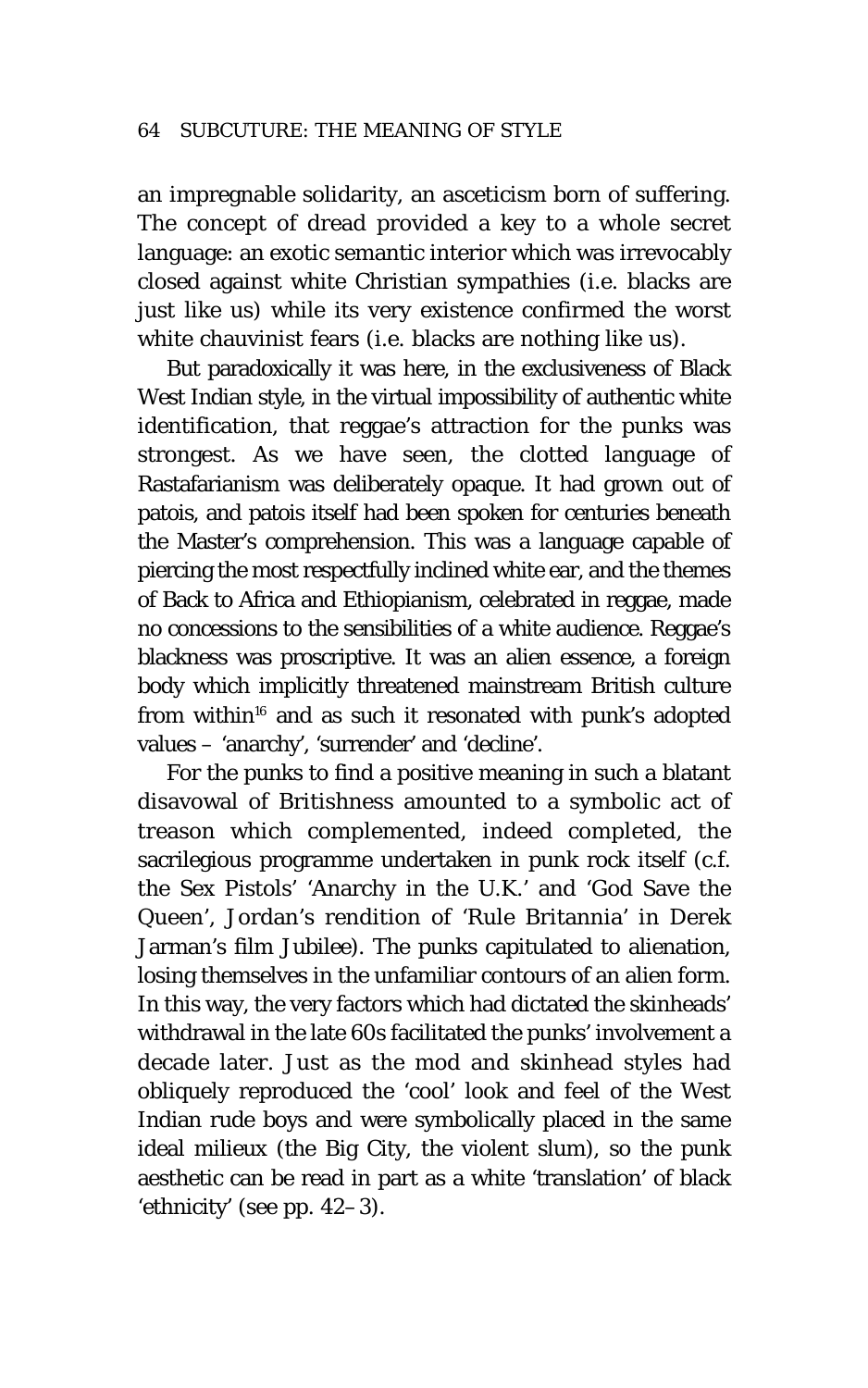This parallel white 'ethnicity' was defined through contradictions. On the one hand it centred, however iconoclastically, on traditional notions of Britishness (the Queen, the Union Jack, etc.). It was 'local'. It emanated from the recognizable locales of Britain's inner cities. It spoke in city accents. And yet, on the other hand, it was predicated upon a denial of place. It issued out of nameless housing estates, anonymous dole queues, slums-in-theabstract. It was blank, expressionless, rootless. In this the punk subculture can be contrasted against the West Indian styles which had provided the basic models. Whereas urban black youths could place themselves through reggae 'beyond the pale' in an imagined elsewhere (Africa, the West Indies) the punks were tied to present time. They were bound to a Britain which had no foreseeable future.

But this difference could be magically elided. By simple sleight of hand, the co-ordinates of time and place could be dissolved, transcended, converted into signs. Thus it was that the punks turned towards the world a dead white face which was there and yet not 'there'. Like the myths of Roland Barthes, these 'murdered victims' – emptied and inert – also had an alibi, an elsewhere, literally 'made up' out of vaseline and cosmetics, hair dye and mascara. But paradoxically, in the case of the punks, this 'elsewhere' was also a nowhere – a twilight zone – a zone constituted out of negativity. Like André Breton's Dada, punk might seem to 'open all the doors' but these doors 'gave onto a circular corridor' (Breton, 1937).

Once inside this desecrated circle, punk was forever condemned to act out alienation, to mime its imagined condition, to manufacture a whole series of subjective correlatives for the official archetypes of the 'crisis of modern life': the unemployment figures, the Depression, the Westway, Television, etc. Converted into icons (the safety pin, the rip, the mindless lean and hungry look) these paradigms of crisis could live a double life, at once fictional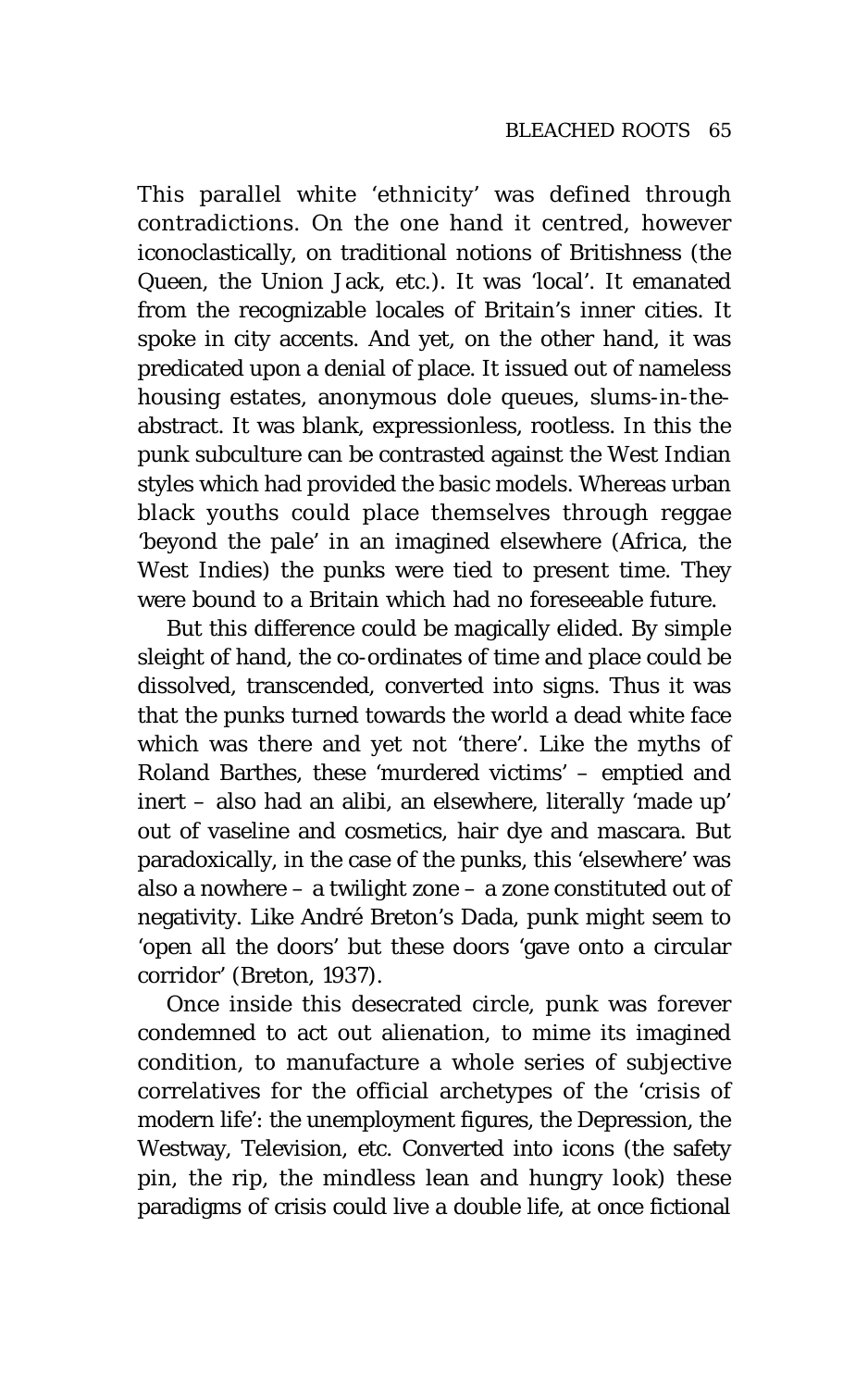and real. They reflected in a heightened form a perceived condition: a condition of unmitigated exile, voluntarily assumed. But whereas exile had a specific meaning, implied a specific (albeit magical) solution in the context of Rastafarianism and Negro history, when applied metaphorically to British white youth it could only delineate a hopeless condition. It could neither promise a future nor explain a past. Trapped in the paradox of 'divine' subordination like Saint Genet<sup>17</sup> who 'chooses' the Fate which has been bestowed upon him, the punks dissembled, dying to recreate themselves in caricature, to 'dress up' their Destiny in its true colours, to substitute the diet for hunger,<sup>18</sup> to slide the ragamuffin look ('unkempt' but meticulously coutured) between poverty and elegance. Punk, having found an adequate reflection in the shards of broken glass, having spoken through the holes in purposefully torn tee-shirts, having brought dishonour on the family name19*,* found itself again at the point from which it had started: as a 'lifer' in 'solitary' despite the fierce tattoos.

These contradictions were literally re-presented in the form of punk's association with reggae. At one level, the punks openly acknowledged the significance of contact and exchange, and on occasion even elevated the cultural connection into a political commitment. Punk groups for instance, figured prominently in the Rock against Racism campaign set up to combat the growing influence of the National Front in working-class areas.<sup>20</sup> But at another, deeper level, the association seems to have been repressed, displaced on the part of the punks into the construction of a music which was emphatically white and even more emphatically British.

In the event, certain features were lifted directly from the black West Indian rude and Rasta styles. For example, one of the characteristic punk hair-styles consisting of a petrified mane held in a state of vertical tension by means of vaseline, lacquer or soap, approximated to the black 'natty' or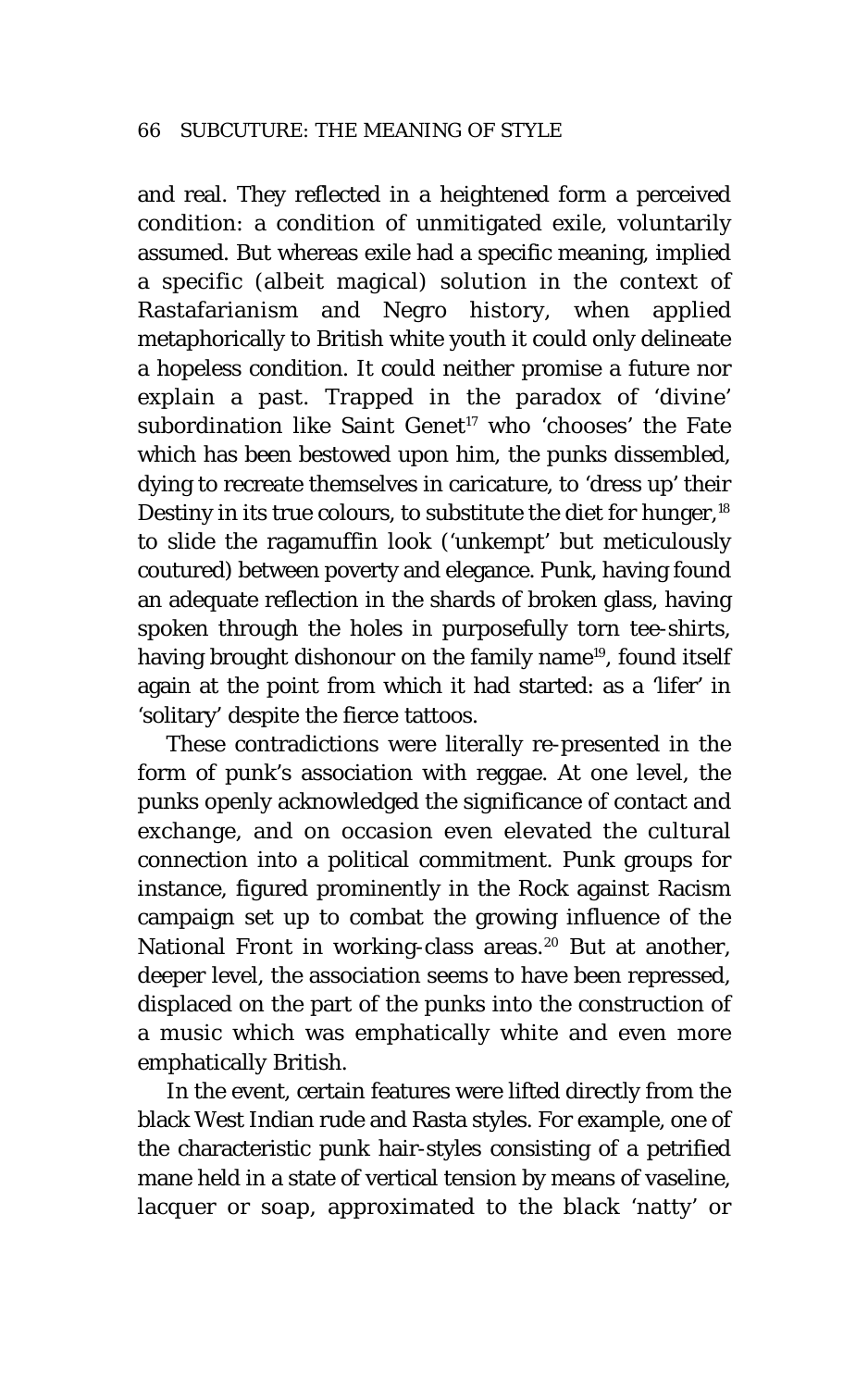dreadlock styles. Some punks wore Ethiopian colours and the Rasta rhetoric began to work its way into the repertoires of some punk groups. The Clash and the Slits in particular wove reggae slogans and themes into their material, and in 1977 the reggae group Culture produced a song describing the impending apocalypse entitled 'When the Two Sevens Clash', which became something of a catchphrase in select punk circles. Some groups (e.g. the Clash, Alternative T.V.) incorporated reggae numbers into their sets and a new hybrid form – punk dub<sup>21</sup> – grew out of the liaison. From the outset, when the first punks began to congregate at the Roxy Club in London's Covent Garden, heavy reggae had occupied a privileged position inside the subculture as the only tolerated alternative to punk, providing melodic relief from the frantic *Sturm und Drang* of new wave music. Partly for reasons of expediency (i.e. in the early days there was no recorded punk music) and partly through choice (because reggae was obviously 'rebel music') the more esoteric Jamaican imports were played regularly in many punk clubs in the intervals between live acts.

The punks' open identification with black British and West Indian culture served to antagonize the teddy boy revivalists, and the ted/punk battles played out every Saturday afternoon along the King's Road in the summer of 1977 provided spectacular evidence of the fundamental tension between the two subcultures. As early as 5 July, Rockin' Mick, a 19-year-old teddy boy (fluorescent socks, black suede creepers and jacket emblazoned with the legends 'Confederate Rock' and 'Gene Vincent lives') was expressing his disgust for the punks' lack of patriotism to an *Evening Standard* reporter, adding 'We're not against the blacks, let's just say we're not with them . . .' (5 July 1977).

However, despite the strong affinity, the integrity of the two forms – punk and reggae – was scrupulously maintained, and far from simulating reggae's form and timbre, punk music, like every other aspect of punk style,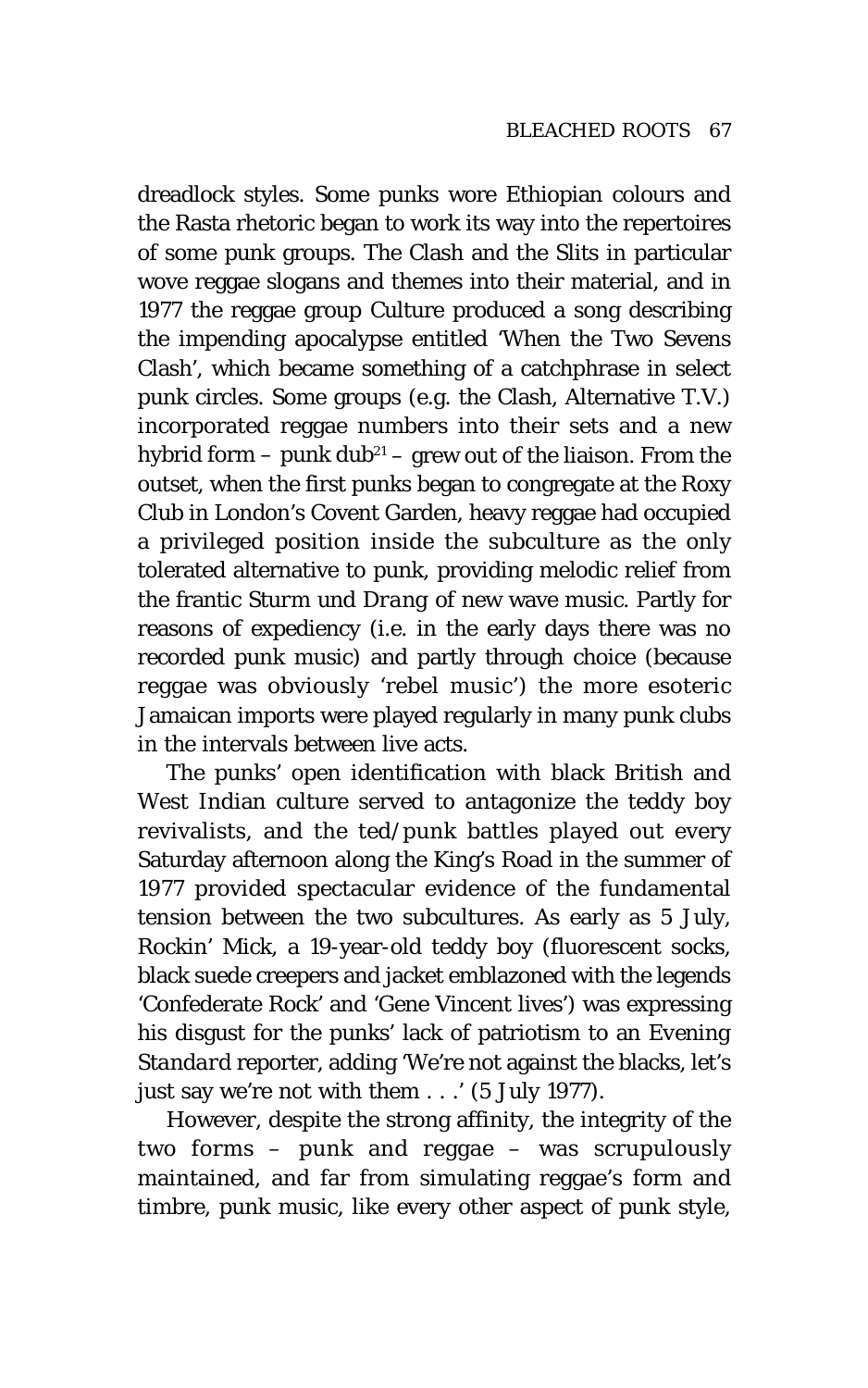tended to develop in direct antithesis to its apparent sources. Reggae and punk were audibly opposed. Where punk depended on the treble, reggae relied on the bass. Where punk launched frontal assaults on the established meaning systems, reggae communicated through ellipsis and allusion. Indeed, the way in which the two forms were rigorously, almost wilfully segregated would seem to direct us towards a concealed identity, which in turn can be used to illuminate larger patterns of interaction between immigrant and host communities. To use a term from semiotics, we could say that punk includes reggae as a 'present absence' – a black hole around which punk composes itself. This can be extended metaphorically to wider issues of race and race relations. Thus we could say that the rigid demarcation of the line between punk rock and reggae is symptomatic not only of an 'identity crisis' peculiar to the punk subculture but also of those more general contradictions and tensions which inhibit the development of an open dialogue between an immigrant culture with a strong 'ethnic' character and the indigenous working-class culture which technically 'encloses' it.

We can now return to consider the meaning of that uneasy relation between rock and reggae characteristic of punk. We have seen how punk's belligerent insistence on class and relevance was at least partly determined by the ethereal excesses of the glam rock cult, and that the particular form this insistence took (the vagrant aesthetic, a singular music) was also indirectly influenced by the subcultural styles of the black immigrant community. This dialectical movement from white to black and back again is by no means solely confined to the punk subculture. On the contrary, as we have seen, the same movement is 'captured' and displayed in the styles of each of the spectacular postwar, working-class youth cultures. More particularly, it runs through rock music (and earlier, jazz) from the mid-50s onwards, dictating each successive shift in rhythm,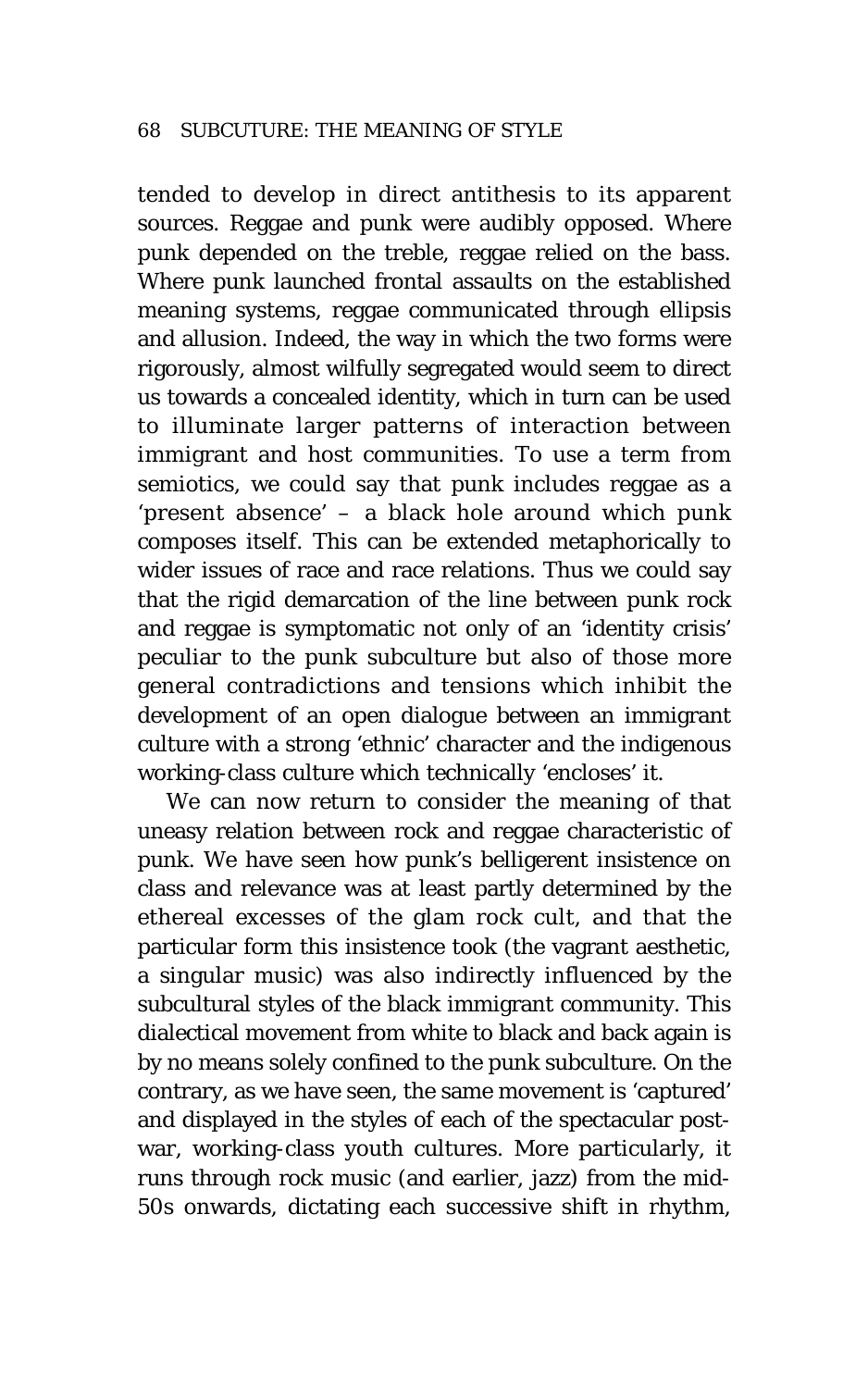style and lyrical content. We are now in a position to describe this dialectic.

As the music and the various subcultures it supports or reproduces assume rigid and identifiable patterns, so new subcultures are created which demand or produce corresponding mutations in musical form. These mutations in their turn occur at those moments when forms and themes imported from contemporary black music break up (or 'overdetermine') the existing musical structure and force its elements into new configurations. For instance, the stabilization of rock in the early 60s (vapid high school bop, romantic ballads, gimmicky instrumentals) encouraged the mods to migrate to soul and ska, and the subsequent reaffirmation of black themes and rhythms by white  $r \& b$  and soul bands<sup>22</sup> contributed to the resurgence of rock in the mid-60s. Similarly, at the moment when glam rock had exhausted the permutations available within its own distinctive structure of concerns, the punks moved back to earlier, more vigorous forms of rock (i.e. to the 50s and mid-60s when the black influences had been strongest<sup>23</sup>) and forward to contemporary reggae (dub, Bob Marley) in order to find a music which reflected more adequately their sense of frustration and oppression.

However, here as elsewhere in punk, the mutation seems deliberate, constructed. Perhaps, given the differences between them, there can be no easy synthesis of the two languages of rock and reggae. The fundamental lack of fit between these two languages (dress, dance, speech, music, drugs, style, history) exposed in the emergence of black ethnicity in reggae, generates a peculiarly unstable dynamic within the punk subculture. This tension gave punk its curiously petrified quality, its paralysed look, its 'dumbness' which found a silent voice in the smooth moulded surfaces of rubber and plastic, in the bondage and robotics which signify 'punk' to the world. For, at the heart of the punk subculture, forever arrested, lies this frozen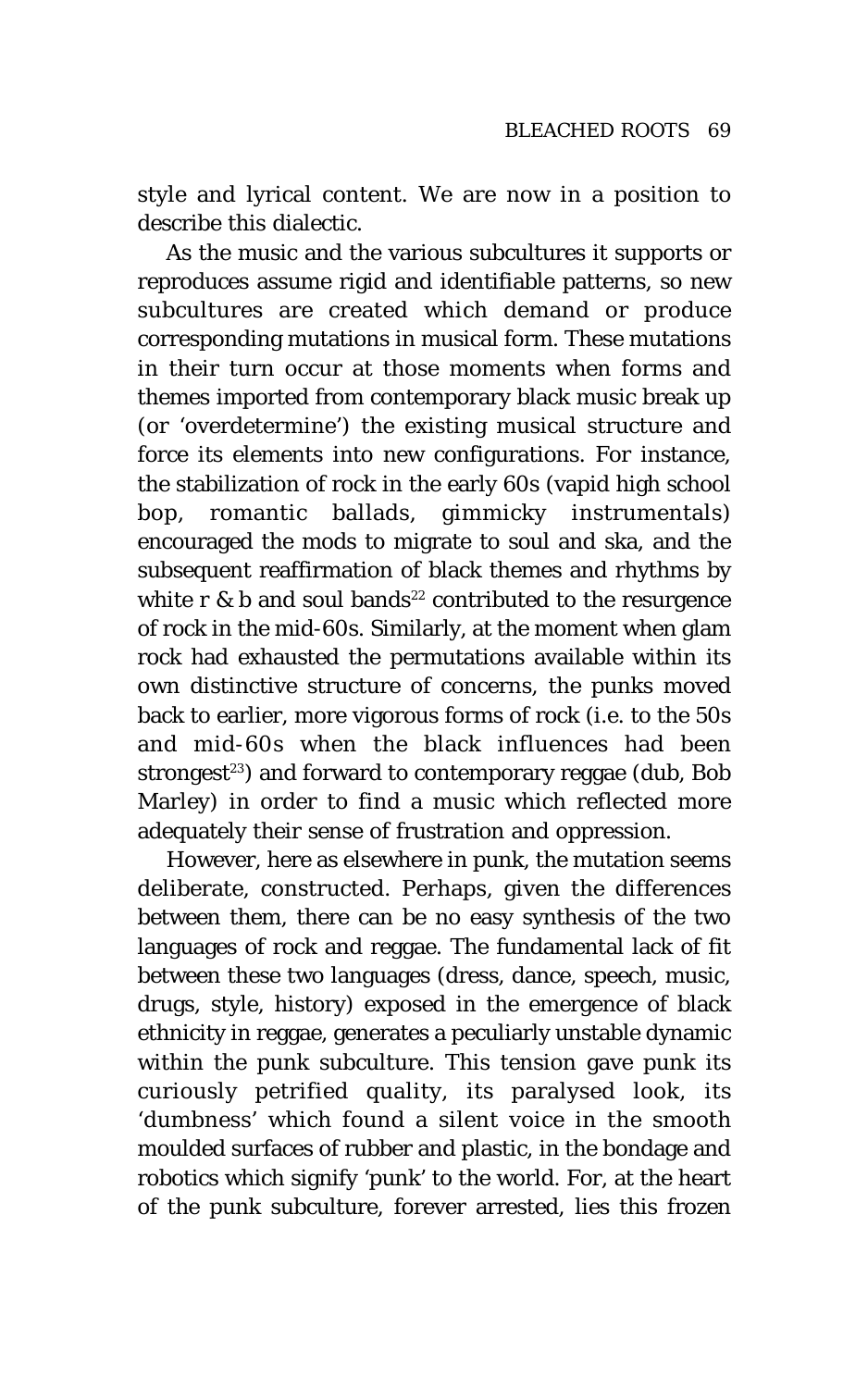# 70 SUBCUTURE: THE MEANING OF STYLE

dialectic between black and white cultures – a dialectic which beyond a certain point (i.e. ethnicity) is incapable of renewal, trapped, as it is, within its own history, imprisoned within its own irreducible antinomies.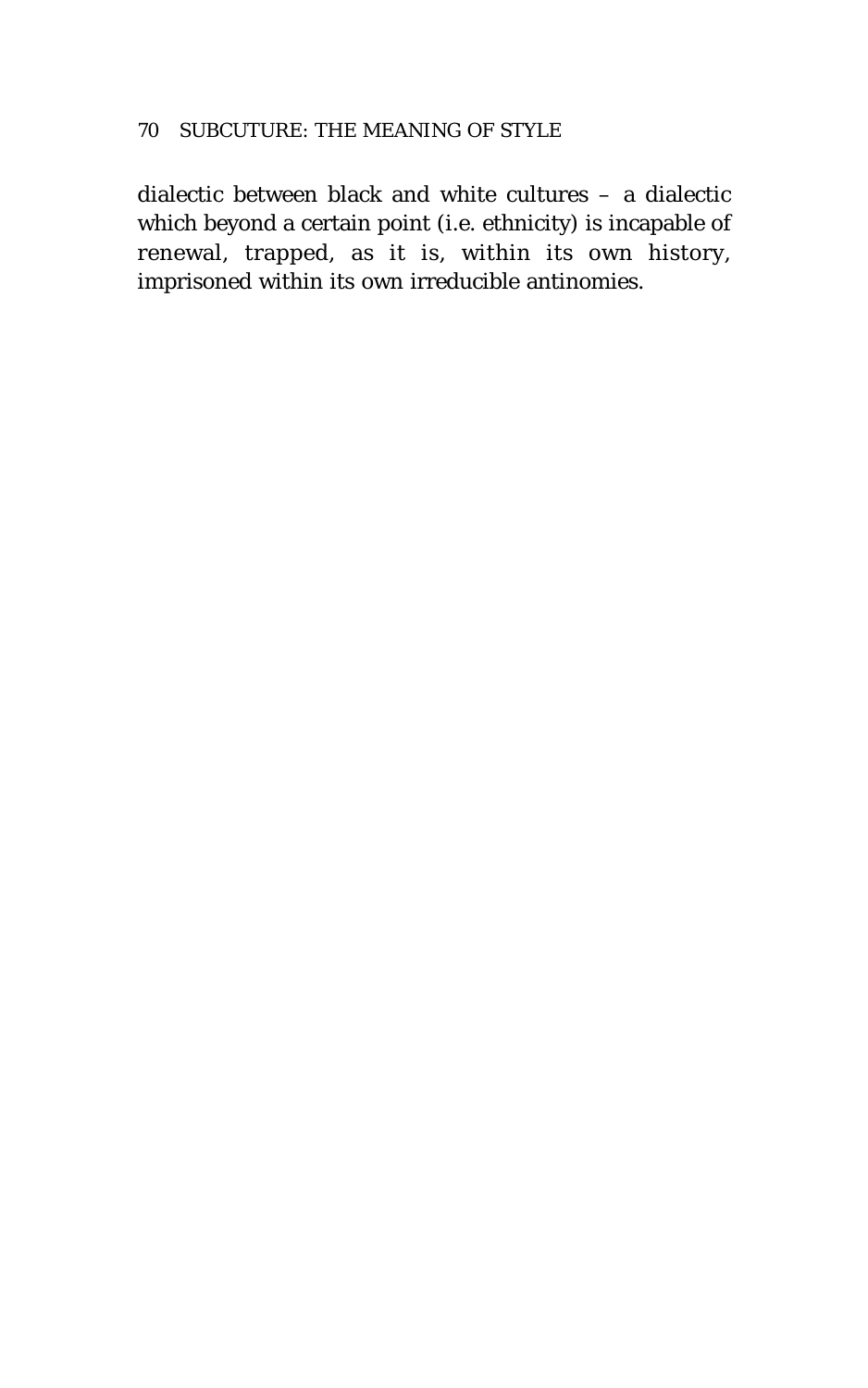# PART TWO: A READING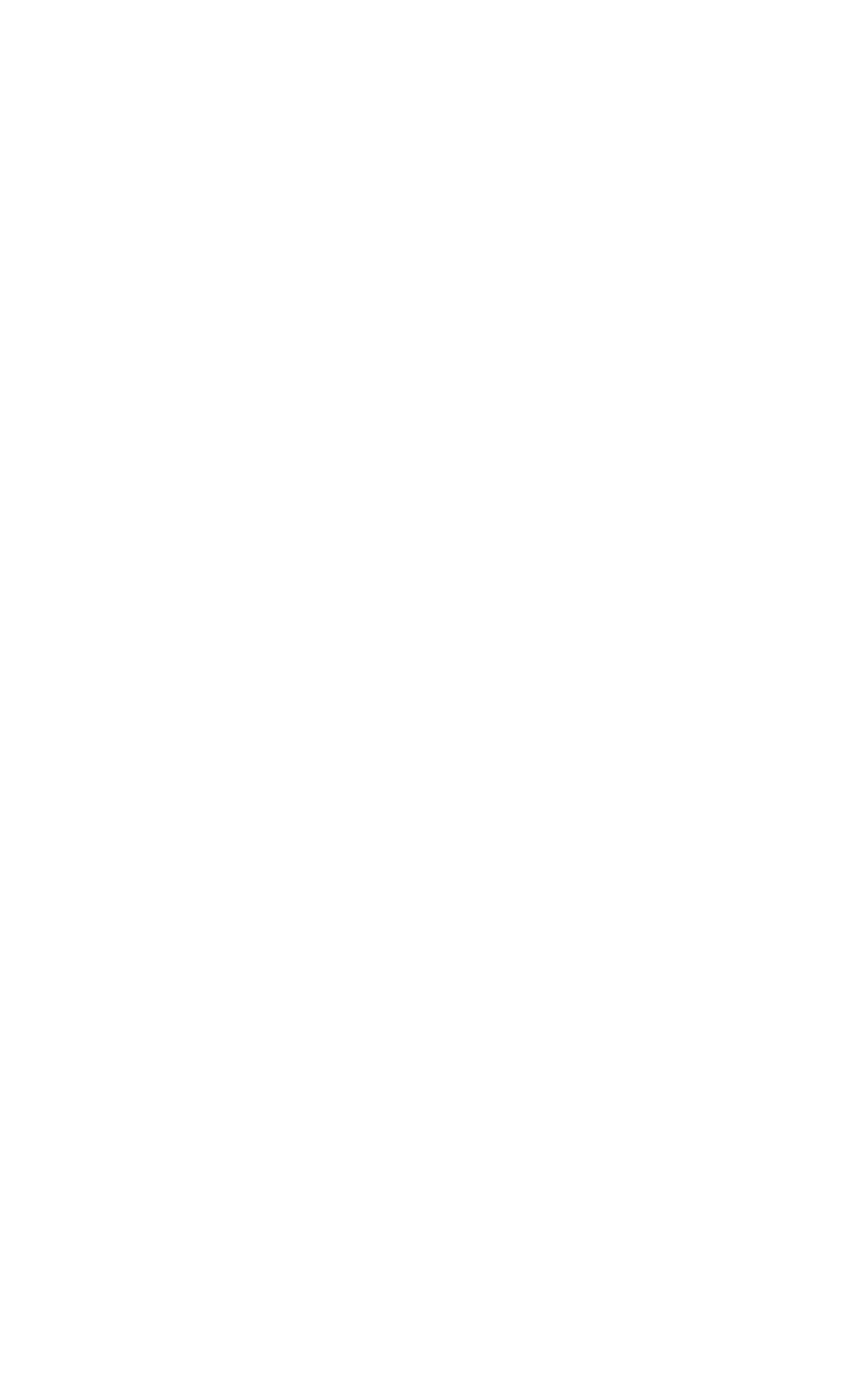# FIVE

# **The function of subculture**

THE subcultures introduced in the previous sections<br>have till now been described as a series of mediated<br>responses to the presence in Britain of a sizeable<br>black community. As we have seen the previmity of the have till now been described as a series of mediated black community. As we have seen, the proximity of the two positions – white working-class youth and Negro – invites identification and even when this identity is repressed or openly resisted, black cultural forms (e.g. music) continue to exercise a major determining influence over the development of each subcultural style. It is now time to explore the relationship between these spectacular subcultures and those other groups (parents, teachers, police, 'respectable' youth, etc.) and cultures (adult working-class and middle-class cultures) against which they are ostensibly defined. Most writers still tend to attribute an inordinate significance to the opposition between young and old, child and parent, citing the rites of passage which, even in the most primitive societies, are used to mark the transition from childhood to maturity.<sup>1</sup> What is missing from these accounts is any idea of historical specificity, any explanation of why these particular forms should occur at this particular time.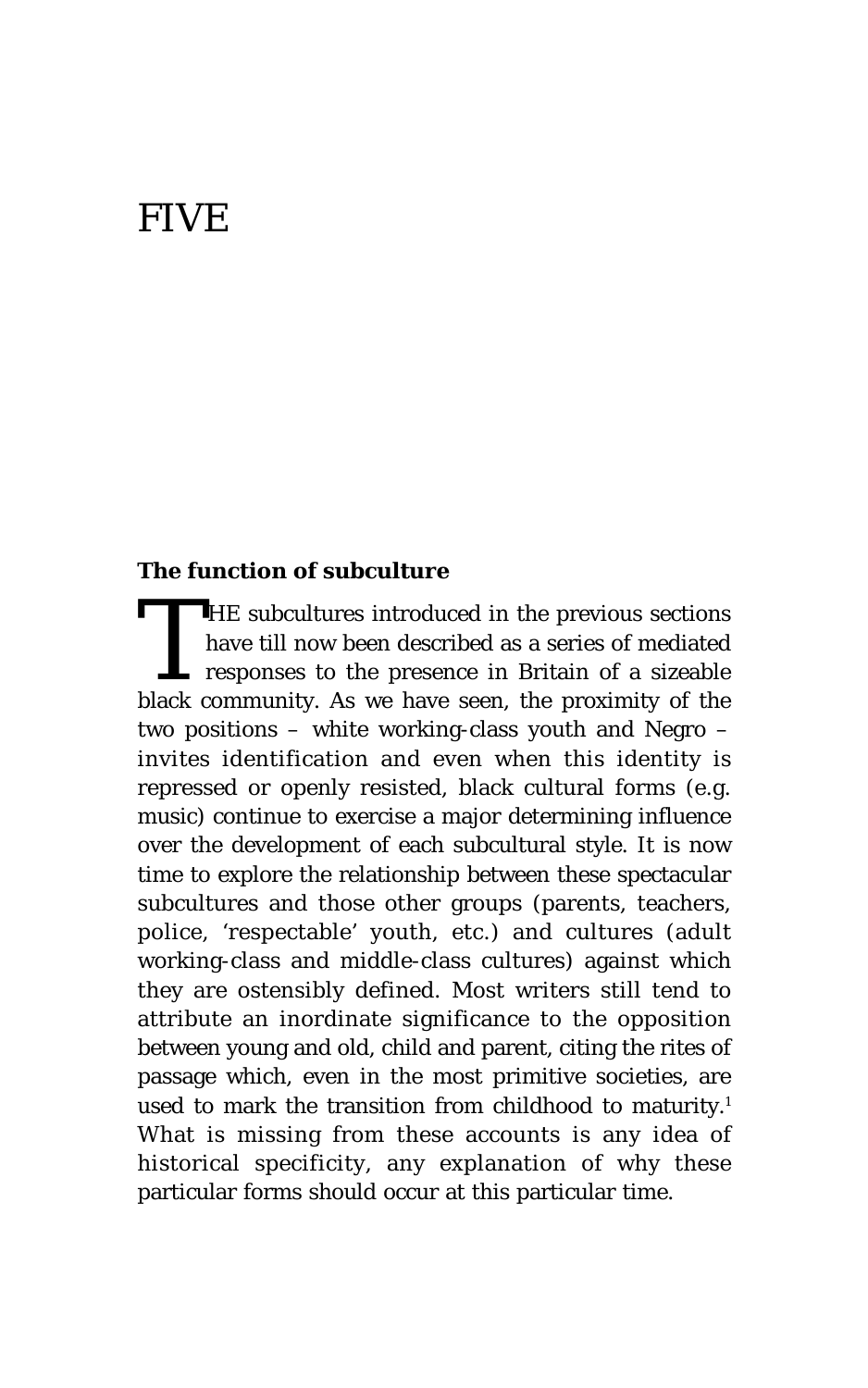#### 74 SUBCULTURE: THE MEANING OF STYLE

It has become something of a cliché to talk of the period after the Second World War as one of enormous upheaval in which the traditional patterns of life in Britain were swept aside to be replaced by a new, and superficially less classridden system. Sociologists have dwelt in particular upon the disintegration of the working-class community<sup>2</sup> and have demonstrated how the demolition of the traditional environment of back-to-backs and corner shops merely signified deeper and more intangible changes. As Berger (1967) points out, landmarks are not only 'geographic but also biographical and personal', and the disappearance of the familiar landmarks after the War presaged the collapse of a whole way of life.

None the less, despite the confident assurances of both Labour and Conservative politicians that Britain was now entering a new age of unlimited affluence and equal opportunity, that we had 'never had it so good', class refused to disappear. The ways in which class was *lived*, however – the forms in which the experience of class found expression in culture – did change dramatically. The advent of the mass media, changes in the constitution of the family, in the organization of school and work, shifts in the relative status of work and leisure, all served to fragment and polarize the working-class community, producing a series of marginal discourses within the broad confines of class experience.

The development of youth culture should be seen as just part of this process of polarization. Specifically, we can cite the relative increase in the spending power of working-class youth,<sup>3</sup> the creation of a market designed to absorb the resulting surplus, and changes in the education system consequent upon the 1944 Butler Act as factors contributing to the emergence after the War of a generational consciousness amongst the young. This consciousness was still rooted in a generalized experience of class, but it was expressed in ways which were different from, and in some cases openly antithetical to, the traditional forms.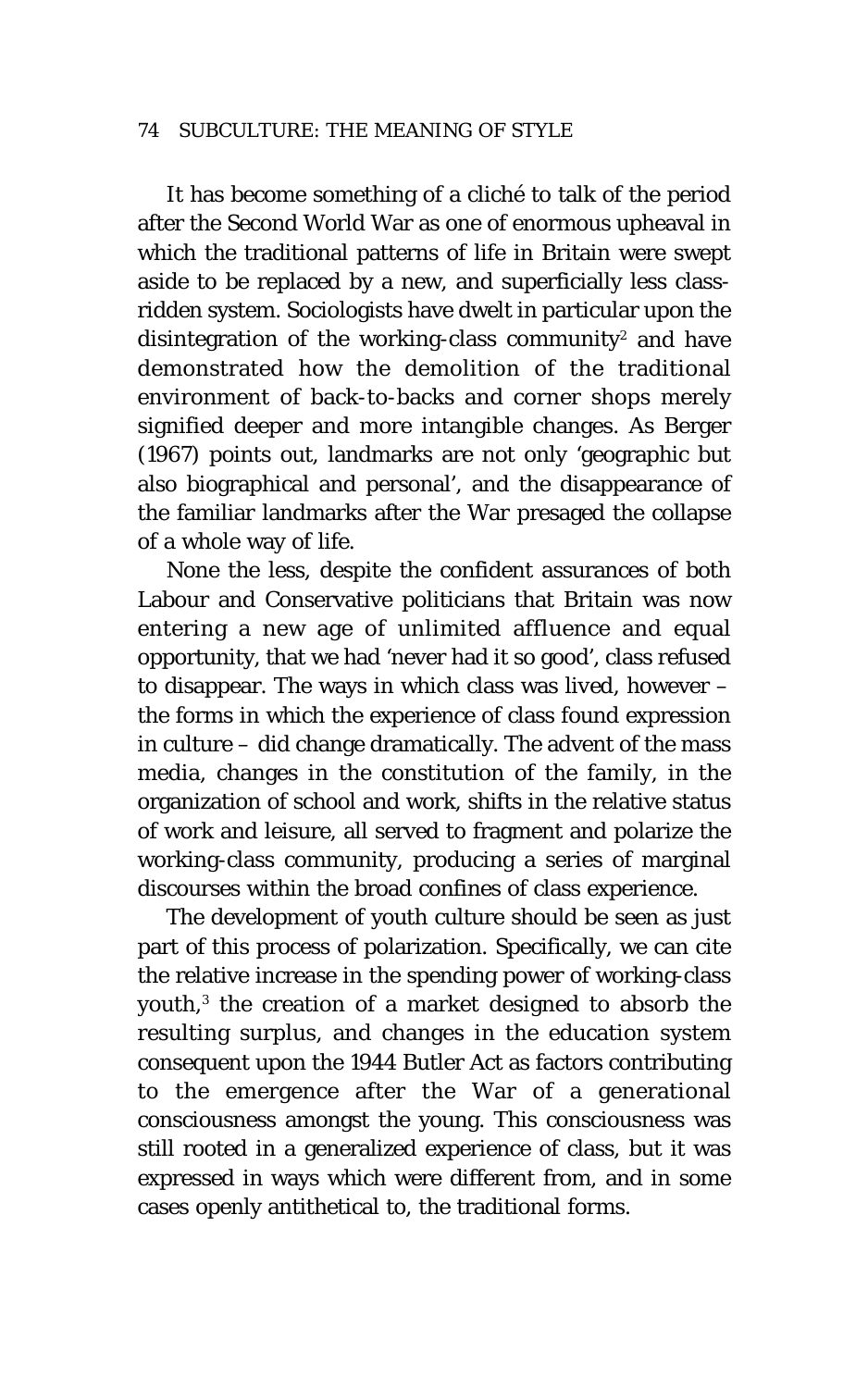The persistence of class as a meaningful category within youth culture was not, however, generally acknowledged until fairly recently and, as we shall see, the seemingly spontaneous eruption of spectacular youth styles has encouraged some writers to talk of youth as the new class – to see in youth a community of undifferentiated Teenage Consumers. It was not until the 60s, when Peter Willmott (1969) and David Downes (1966) published separate pieces of research into the lives of working-class adolescents,<sup>4</sup> that the myth of a classless youth culture was seriously challenged. This challenge is best understood in the context of the larger debate about the function of subculture which has, for many years, preoccupied those sociologists who specialize in deviancy theory. It would seem appropriate to include here a brief survey of some of the approaches to youth and subculture put forward in the course of that debate.

The study of subculture in Britain grew out of a tradition of urban ethnography which can be traced back at least as far as the nineteenth century: to the work of Henry Mayhew and Thomas Archer,<sup>5</sup> and to the novels of Charles Dickens and Arthur Morrison.6 However, a more 'scientific' approach to subculture complete with its own methodology (participant observation) did not emerge until the 1920s when a group of sociologists and criminologists in Chicago began collecting evidence on juvenile street gangs and deviant groups (professional criminals, bootleggers, etc.). In 1927, Frederick Thrasher produced a survey of over 1000 street gangs, and later William Foote Whyte described at length in *Street Corner Society* the rituals, routines and occasional exploits of one particular gang.

Participant observation continues to produce some of the most interesting and evocative accounts of subculture, but the method also suffers from a number of significant flaws. In particular, the absence of any analytical or explanatory framework has guaranteed such work a marginal status in the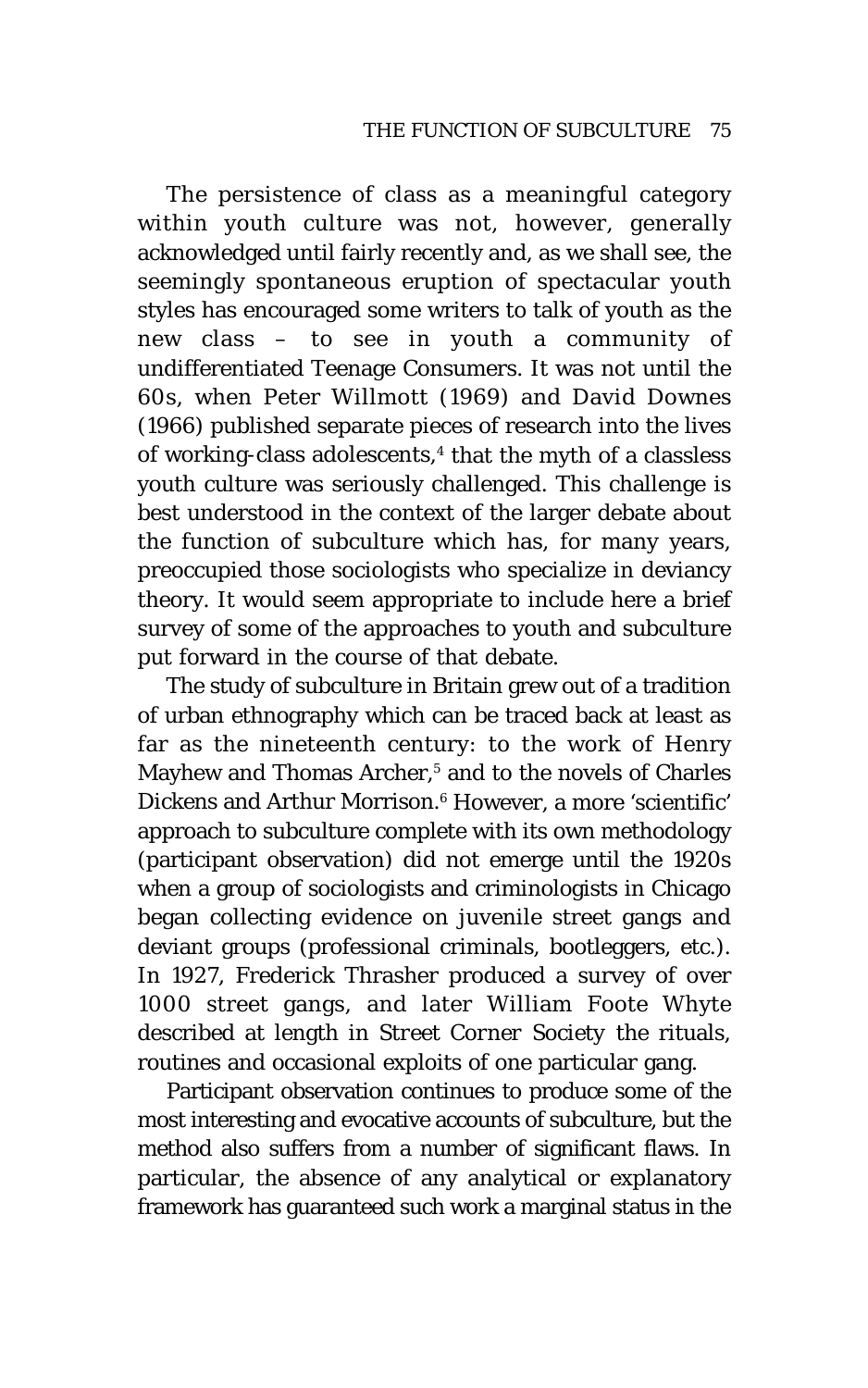predominantly positivist tradition of mainstream sociology.7 More crucially, such an absence has ensured that while accounts based upon a participant observation approach provide a wealth of descriptive detail, the significance of class and power relations is consistently neglected or at least underestimated. In such accounts, the subculture tends to be presented as an independent organism functioning outside the larger social, political and economic contexts. As a result, the picture of subculture is often incomplete. For all the Chandleresque qualities of the prose; for all the authenticity and close detail which participant observation made possible, it soon became apparent that the method needed to be supplemented by other more analytical procedures.

During the 1950s, Albert Cohen and Walter Miller sought to supply the missing theoretical perspective by tracing the continuities and breaks between dominant and subordinate value systems. Cohen stressed the compensatory function of the juvenile gang: working-class adolescents who underachieved at school joined gangs in their leisure time in order to develop alternative sources of self-esteem. In the gang, the core values of the straight world – sobriety, ambition, conformity, etc. – were replaced by their opposites: hedonism, defiance of authority and the quest for 'kicks' (Cohen, 1955). Miller, too, concentrated on the value system of the juvenile gang, but he underlined the similarities between gang and parent culture, arguing that many of the values of the deviant group merely reiterated in a distorted or heightened form the 'focal concerns' of the adult working-class population (Miller, 1958). In 1961, Matza and Sykes used the notion of subterranean values to explain the existence of legitimate as well as delinquent youth cultures. Like Miller, the writers recognized that potentially subversive goals and aims were present in systems which were otherwise regarded as perfectly respectable. They found embedded in youth culture those subterranean values (the search for risk, excitement, etc.)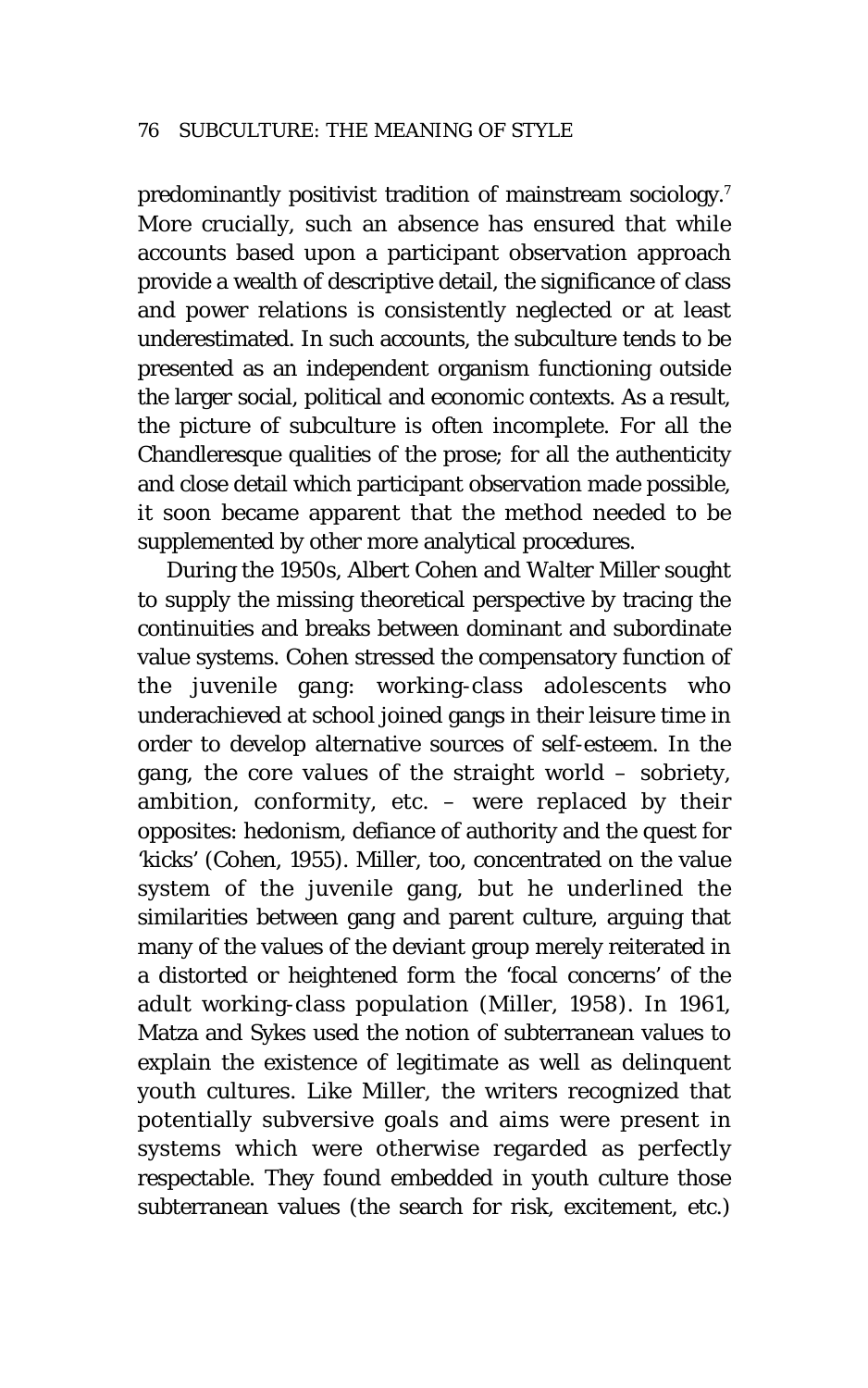which served to underpin rather than undermine the daytime ethos of production (postponement of gratification, routine, etc.) (Matza and Sykes, 1961; Matza, 1964).8

Subsequently, these theories were tested in the course of British field work. In the 60s, Peter Willmott published his research into the range of cultural options open to workingclass boys in the East End of London. Contrary to the breezy assertions of writers like Mark Abrams (1959),<sup>9</sup> Willmott concluded that the idea of a completely classless youth culture was premature and meaningless. He observed instead that the leisure styles available to youth were inflected through the contradictions and divisions intrinsic to a class society. It was left to Phil Cohen to explore in detail the ways in which class-specific experience was encoded in leisure styles which after all had largely originated in London's East End. Cohen was also interested in the links between youth and parent cultures, and interpreted the various youth styles as sectional adaptations to changes which had disrupted the *whole* East End community. He defined subculture as a '. . . compromise solution between two contradictory needs: the need to create and express autonomy and difference from parents . . . and the need to maintain the parental identifications' (Cohen, 1972a). In this analysis, the mod, ted and skinhead styles were interpreted as attempts to mediate between experience and tradition, the familiar and the novel. And for Cohen, the 'latent function' of subculture was to  $\therefore$ . express and resolve, albeit magically, the contradictions which remain hidden or unresolved in the parent culture' (Cohen, 1972a). The mods, for instance

. . . attempted to realise, but in an imaginary relation, the condition of existence of the socially mobile whitecollar worker . . . [while] . . . their argot and ritual forms . . . [continued to stress] . . . many of the traditional values of the parent culture. (Cohen, 1972a)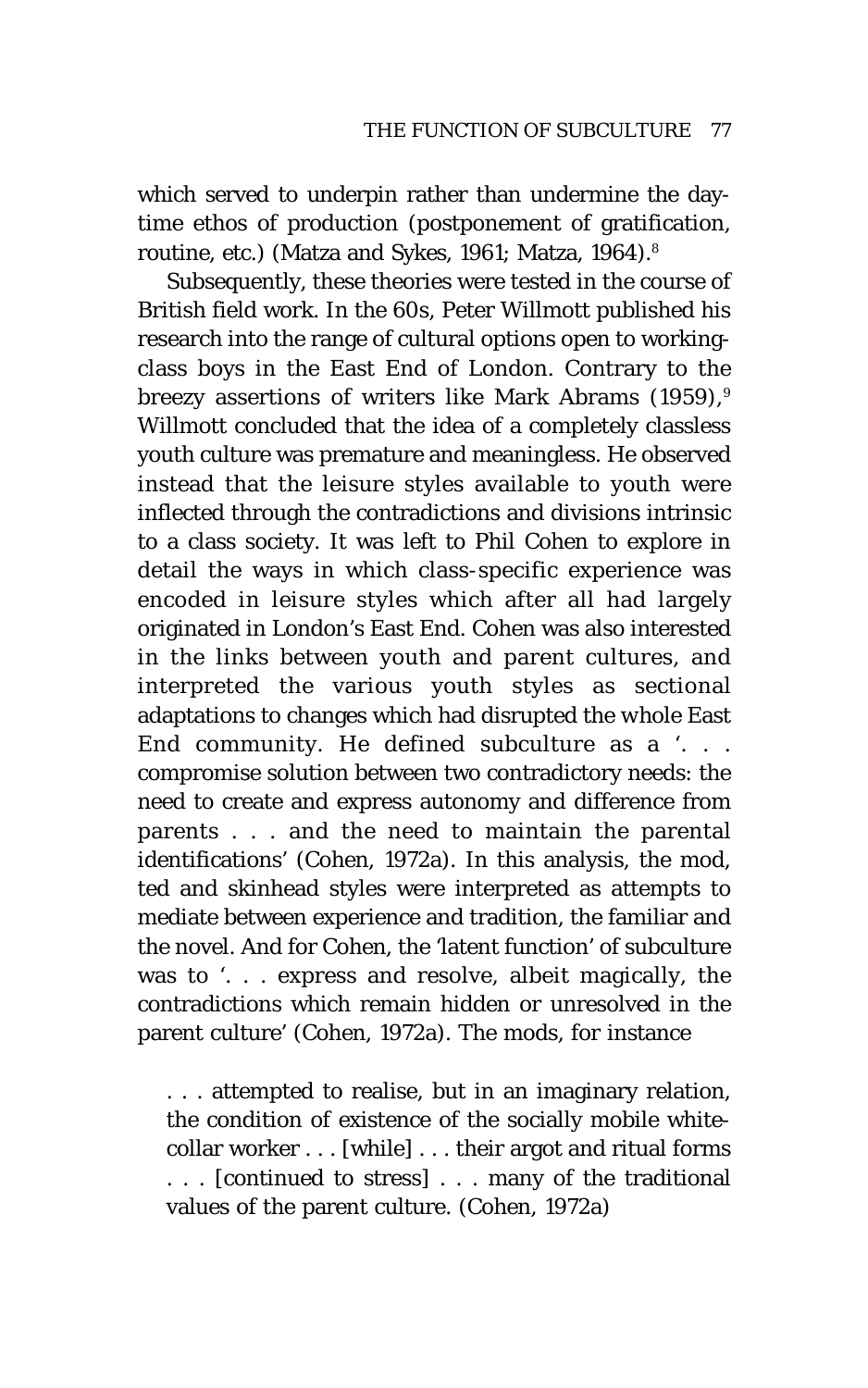#### 78 SUBCULTURE: THE MEANING OF STYLE

Here at last was a reading which took into account the full interplay of ideological, economic and cultural factors which bear upon subculture. By grounding his theory in ethnographic detail, Cohen was able to insert class into his analysis at a far more sophisticated level than had previously been possible. Rather than presenting class as an abstract set of external determinations, he showed it working out in practice as a material force, dressed up, as it were, in experience and exhibited in style. The raw material of history could be seen refracted, held and 'handled' in the line of a mod's jacket, in the soles on a teddy boy's shoes. Anxieties concerning class and sexuality, the tensions between conformity and deviance, family and school, work and leisure, were all frozen there in a form which was at once visible and opaque, and Cohen provided a way of reconstructing that history; of penetrating the skin of style and drawing out its hidden meanings.

Cohen's work still furnishes the most adequate model available for a reading of subcultural style. However, in order to underline the importance and meaning of class, he had been forced to lay perhaps too much emphasis on the links between the youth and adult working-class cultures. There are equally significant differences between the two forms which must also be acknowledged. As we have seen, a generational consciousness *did* emerge amongst the young in the post-war period, and even where experience was shared between parents and children this experience was likely to be differently interpreted, expressed and handled by the two groups. Thus, while obviously there are points where parent and adolescent 'solutions' converge and even overlap, when dealing with the spectacular subculture we should not grant these an absolute ascendancy. And we should be careful when attempting to tie back subcultural style to its generative context not to overstress the fit between respectable working-class culture and the altogether more marginal forms with which we are concerned here.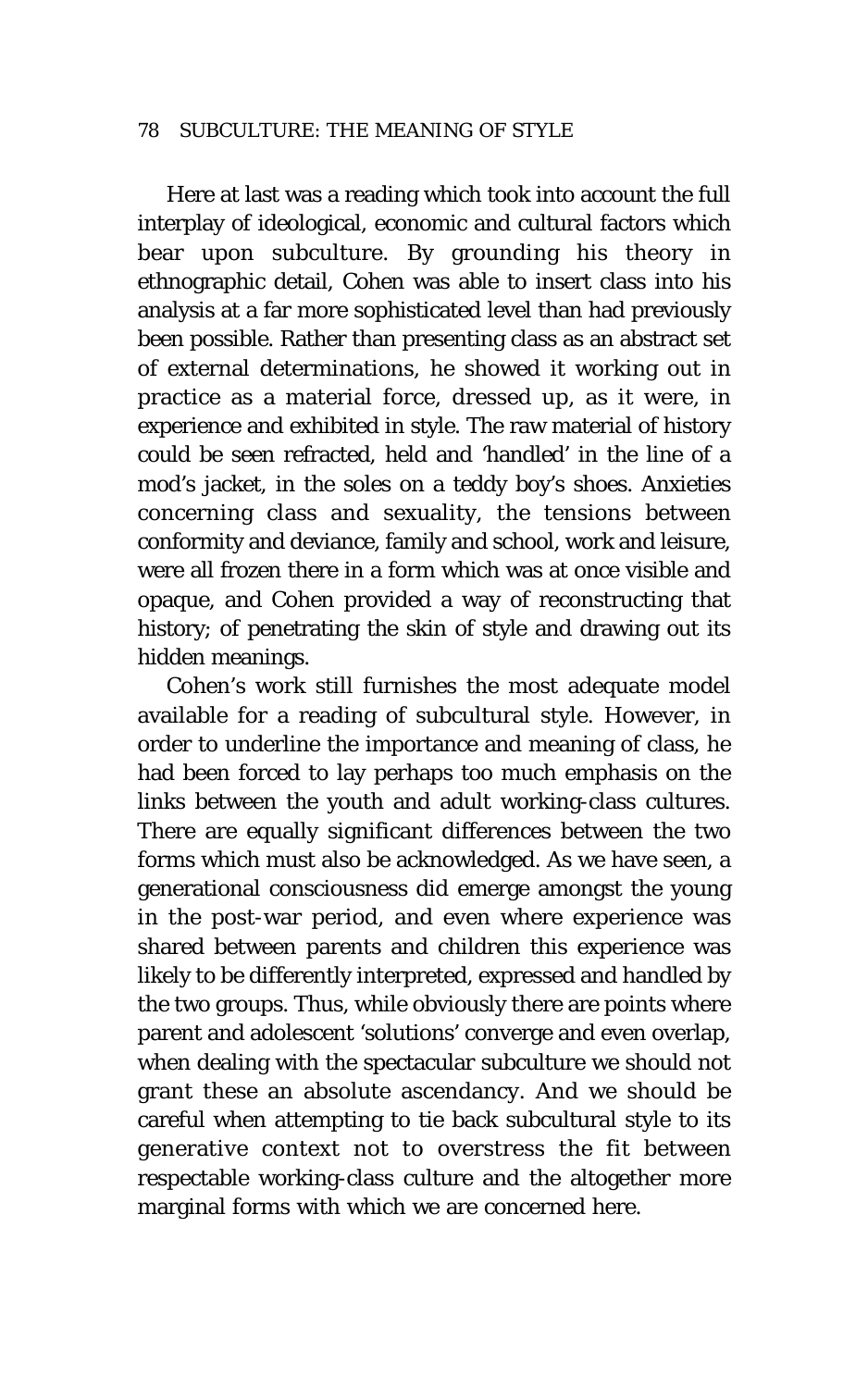For example, the skinheads undoubtedly reasserted those values associated with the traditional working-class community, but they did so *in the face of* the widespread renunciation of those values in the parent culture – *at a time when* such an affirmation of the classic concerns of working-class life was considered inappropriate. Similarly, the mods were negotiating changes and contradictions which were simultaneously affecting the parent culture but they were doing so in the terms of their own relatively autonomous problematic – by inventing an 'elsewhere' (the week-end, the West End) which was defined *against* the familiar locales of the home, the pub, the working-man's club, the neighbourhood (see p. 53).

If we emphasize integration and coherence at the expense of dissonance and discontinuity, we are in danger of denying the very manner in which the subcultural form is made to crystallize, objectify and communicate group experience. We should be hard pressed to find in the punk subculture, for instance, any symbolic attempts to 'retrieve some of the socially cohesive elements destroyed in the parent culture' (Cohen, 1972a) beyond the simple fact of cohesion itself: the expression of a highly structured, visible, tightly bounded group identity. Rather, the punks seemed to be parodying the alienation and emptiness which have caused sociologists so much concern,<sup>10</sup> realizing in a deliberate and wilful fashion the direst predictions of the most scathing social critics, and celebrating in mock-heroic terms the death of the community and the collapse of traditional forms of meaning.

We can, therefore, only grant a qualified acceptance to Cohen's theory of subcultural style. Later, I shall be attempting to re-think the relationship between parent and youth cultures by looking more closely at the whole process of signification in subculture. At this stage, however, we should not allow these objections to detract from the overall importance of Cohen's contribution. It is no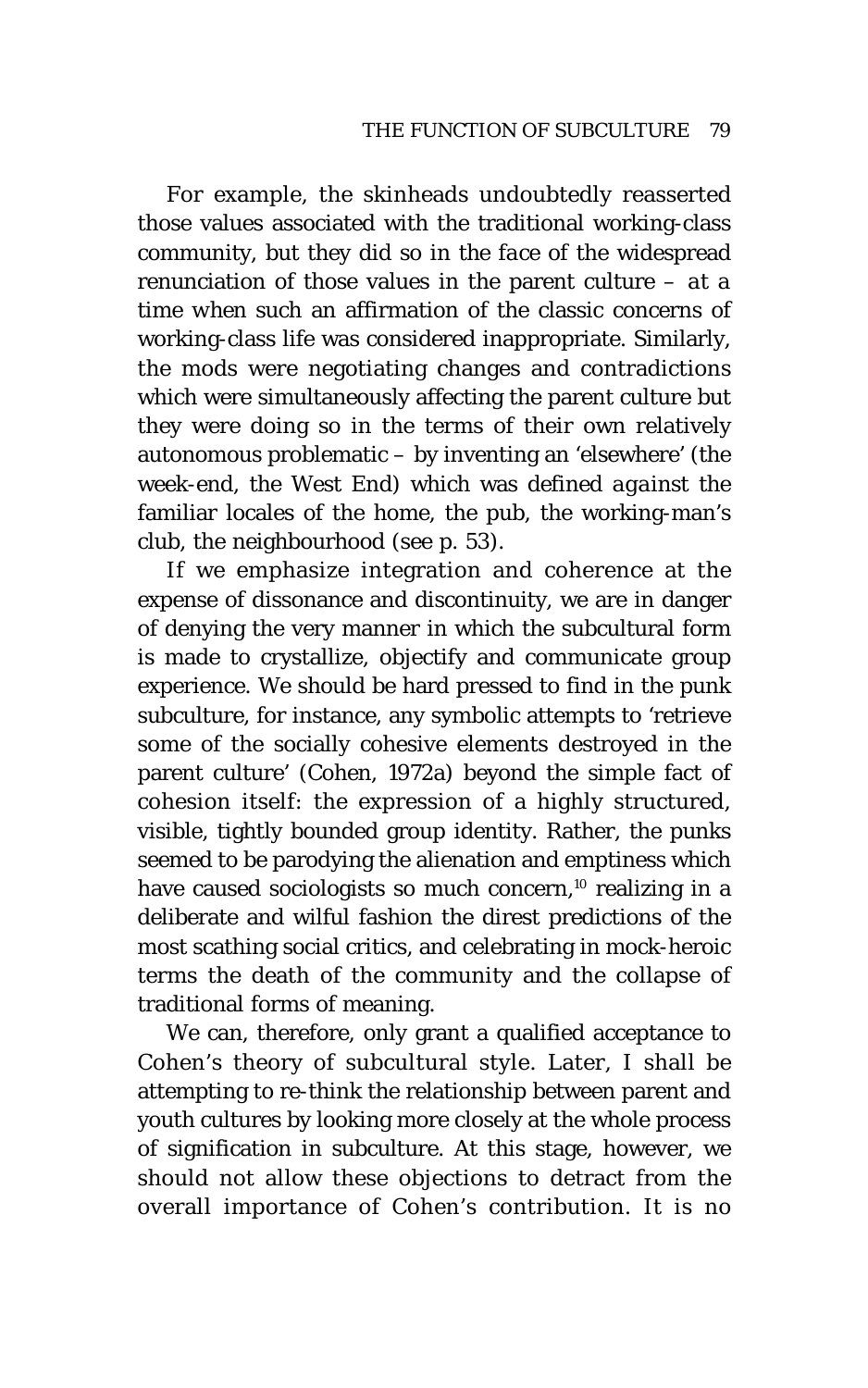exaggeration to say that the idea of style as a coded response to changes affecting the entire community has literally transformed the study of spectacular youth culture. Much of the research extracted in *Resistance Through Rituals* (Hall *et al*. 1976a) was premised upon the basic assumption that style could be read in this way. Using Gramsci's concept of hegemony (see pp. 15–19), the authors interpreted the succession of youth cultural styles as symbolic forms of resistance; as spectacular symptoms of a wider and more generally submerged dissent which characterized the whole post-war period. This reading of style opens up a number of issues which demand examination, and the approach to subculture adopted in *Resistance Through Rituals* provides the basis for much of what follows. We begin with the notion of specificity.

# **Specificity: Two types of teddy boy**

If we take as our starting point the definition of culture used in *Resistance Through Rituals* – culture is '. . . that level at which social groups develop distinct patterns of life and give *expressive form* to their social and material . . . experience' (Hall *et al*., 1976a) we can see that each subculture represents a different handling of the 'raw material of social. . . existence' (Hall *et al*., 1976a). But what exactly is this 'raw material'? We learn from Marx that 'Men make their own history, but they do not make it just as they please, they do not make it under circumstances chosen by themselves, but under circumstances directly encountered, given and transmitted from the past' (Marx, 1951). In effect, the material (i.e. social relations) which is continually being transformed into culture (and hence subculture) can never be completely 'raw'. It is always mediated: inflected by the historical context in which it is encountered; posited upon a specific ideological field which gives it a particular life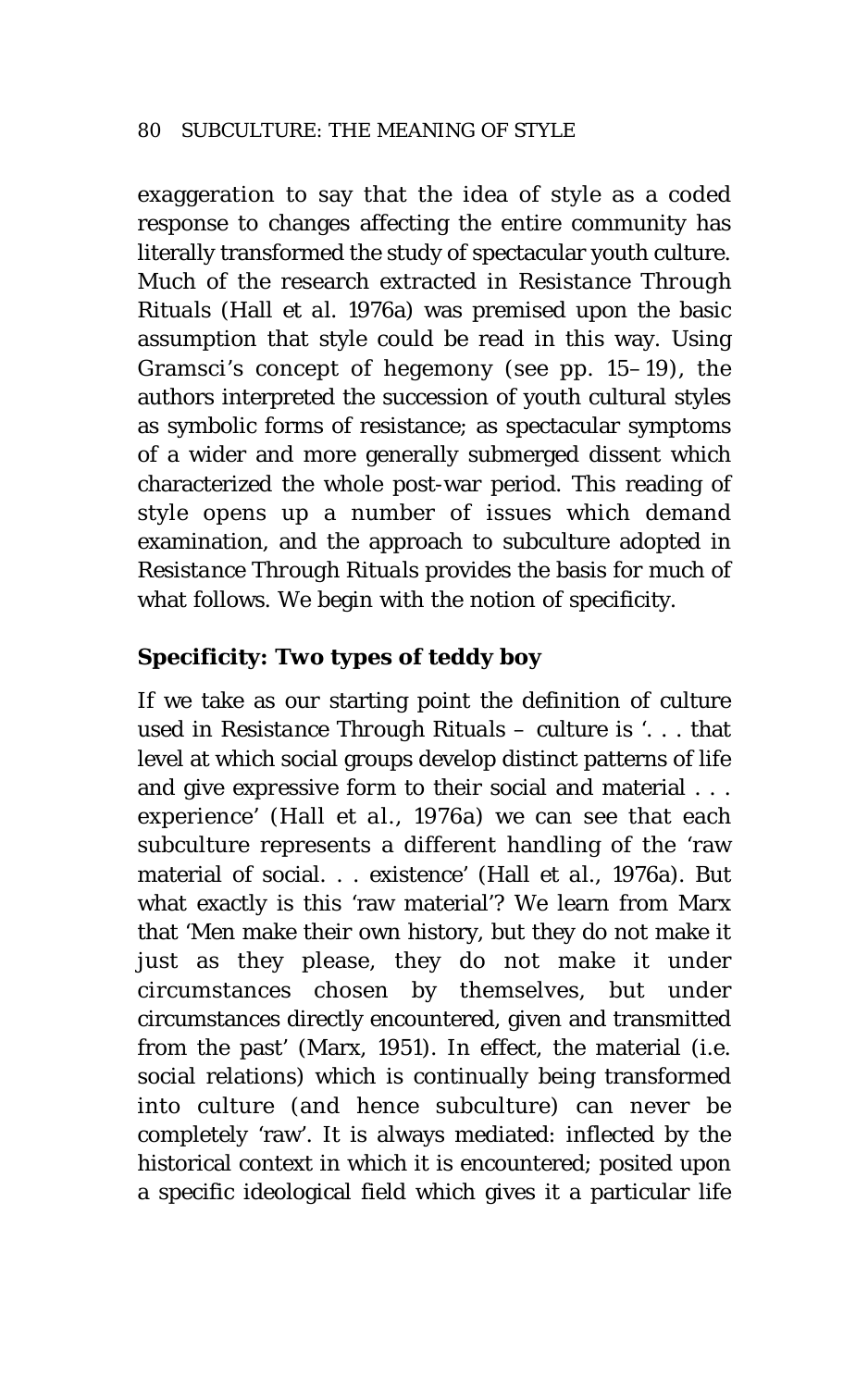and particular meanings. Unless one is prepared to use some essentialist paradigm of the working class as the inexorable bearers of an absolute trans-historical Truth.<sup>11</sup> then one should not expect the subcultural response to be either unfailingly correct about real relations under capitalism, or even *necessarily* in touch, in any immediate sense, with its material position in the capitalist system. Spectacular subcultures express what is by definition an imaginary set of relations (see pp. 77–8). The raw material out of which they are constructed is both real and ideological. It is mediated to the individual members of a subculture through a variety of channels: school, the family, work, the media, etc. Moreover, this material is subject to historical change. Each subcultural 'instance' represents a 'solution' to a specific set of circumstances, to particular problems and contradictions. For example, the mod and teddy boy 'solutions' were produced in response to different conjunctures which positioned them differently in relation to existing cultural formations (immigrant cultures, the parent culture, other subcultures, the dominant culture). We can see this more clearly if we concentrate on one example.

There were two major moments in the history of the teddy boy subculture (the 1950s and the 1970s). But, whilst they maintained the same antagonistic relation to the black immigrant community as their counterparts of the 50s, (see pp. 50–1,) the latter-day teds were differently positioned in relation to the parent culture and other youth cultures.

The early 1950s and late 1970s share certain obvious features: the vocabularies of 'austerity' and 'crisis', though not identical, are similar, and more importantly, anxieties about the effects of black immigration on employment, housing and the 'quality of life' were prominent in both periods. However, the differences are far more crucial. The presence in the latter period of an alternative, predominantly working-class youth culture (i.e. the punks),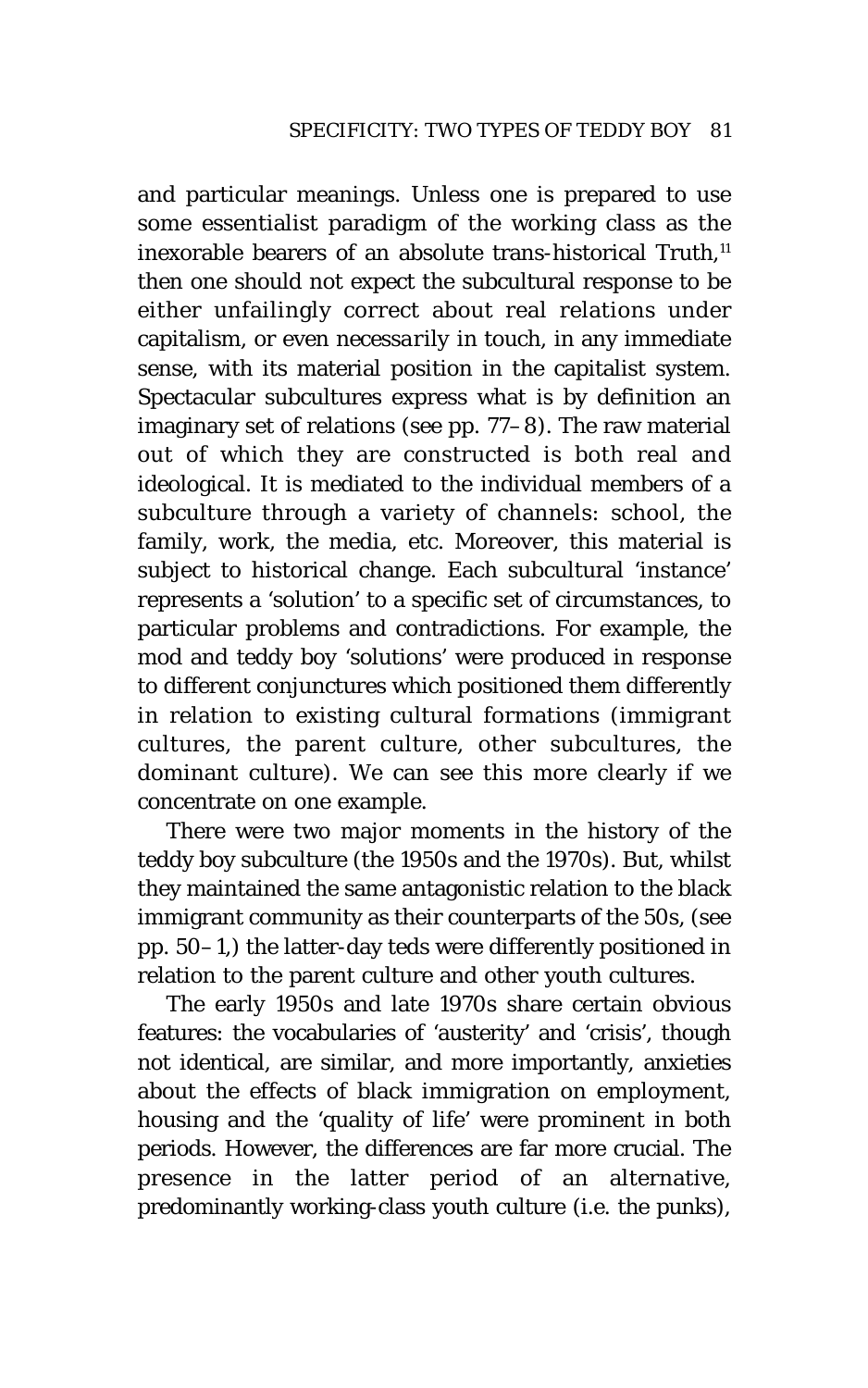many of whose members actively championed certain aspects of West Indian life, serve clearly to distinguish the two moments. The early teds had marked a new departure. They had represented, in the words of George Melly (1972), 'the dark van of pop culture' and though small in number, they had been almost universally vilified by press and parents alike as symptomatic of Britain's impending decline. On the other hand, the very concept of 'revival' in the 1970s gave the teddy boys an air of legitimacy. After all, in a society which seemed to generate a bewildering number of fads and fashions, the teddy boys were a virtual institution: an authentic, albeit dubious part of the British heritage.

The youths who took part in this revival were thus guaranteed in certain quarters at least a limited acceptability. They could be regarded with tolerance, even muted affection, by those working-class adults who, whether original teds or straights, nostalgically inclined towards the 1950s and, possessed of patchy memories, harked back to a more settled and straightforward past. The revival recalled a time which seemed surprizingly remote, and by comparison secure; almost idyllic in its stolid puritanism, its sense of values, its conviction that the future could be better. Freed from time and context, these latter-day teds could be allowed to float as innocent pretenders on the wave of 1970s nostalgia situated somewhere between the Fonz of television's *Happy Days* and a recycled Ovaltine ad. Paradoxically then, the subculture which had originally furnished such dramatic signs of change could be made to provide a kind of continuity in its revived form.

In broader terms, the two teddy boy solutions were responses to specific historical conditions, formulated in completely different ideological atmospheres. There was no possibility in the late 1970s of enlisting working-class support around the cheery imperatives of reconstruction: 'grin and bear it', 'wait and see', etc. The widespread disillusionment amongst working-class people with the Labour Party and Parliamentary politics in general, the decline of the Welfare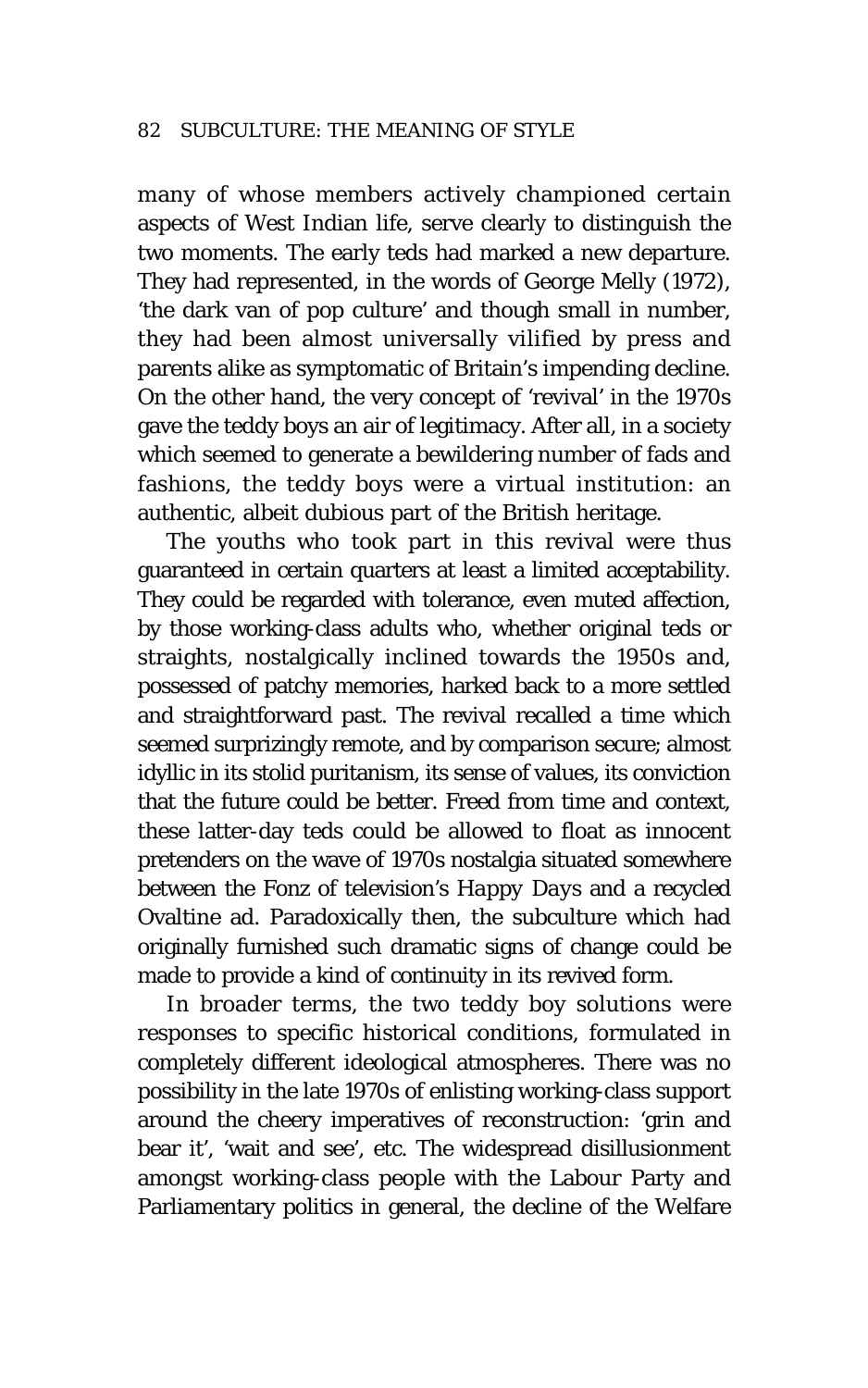State, the faltering economy, the continuing scarcity of jobs and adequate housing, the loss of community, the failure of consumerism to satisfy real needs, and the perennial round of industrial disputes, shutdowns and picket line clashes, all served to create a sense of diminishing returns which stood in stark contrast to the embattled optimism of the earlier period. Assisted no doubt by the ideological constructions retrospectively placed upon the Second World War (the fostering around 1973 as a response to protracted industrial disputes, the oil crisis, the three day week, etc. of a patriotic war-time spirit in search of an enemy; the replacement of the concretization 'German' for the concept 'fascist') these developments further combined with the visibility of the black communities to make racism a far more respectable and credible solution to the problems of working-class life.

In addition, the teddy boys' dress and demeanour carried rather different connotations in the 1970s. Of course the 'theft' of an upper-class style which had originally made the whole teddy boy style possible had long been forgotten, and in the process the precise nature of the transformation had been irrevocably lost. What is more the strutting manner and sexual aggressiveness had different meanings in the two periods. The narcissism of the early teds and the carnal gymnastics of jiving had been pitted against what Melly (1972) describes as a 'grey colourless world where good boys played ping pong'. The second generation teds' obstinate fidelity to the traditional 'badguy' stereotypes appeared by contrast obvious and reactionary. To the sound of records long since deleted, in clothes which qualified as virtual museum pieces, these latter-day teds resurrected a set of sexual mores (gallantry, courtship,) and a swaggering machismo – that 'quaint' combination of chauvinism, brylcreem and sudden violence – which was already enshrined in the parent culture as *the* model of masculine behaviour: a model untouched by the febrile excesses of the post-war 'permissive society'.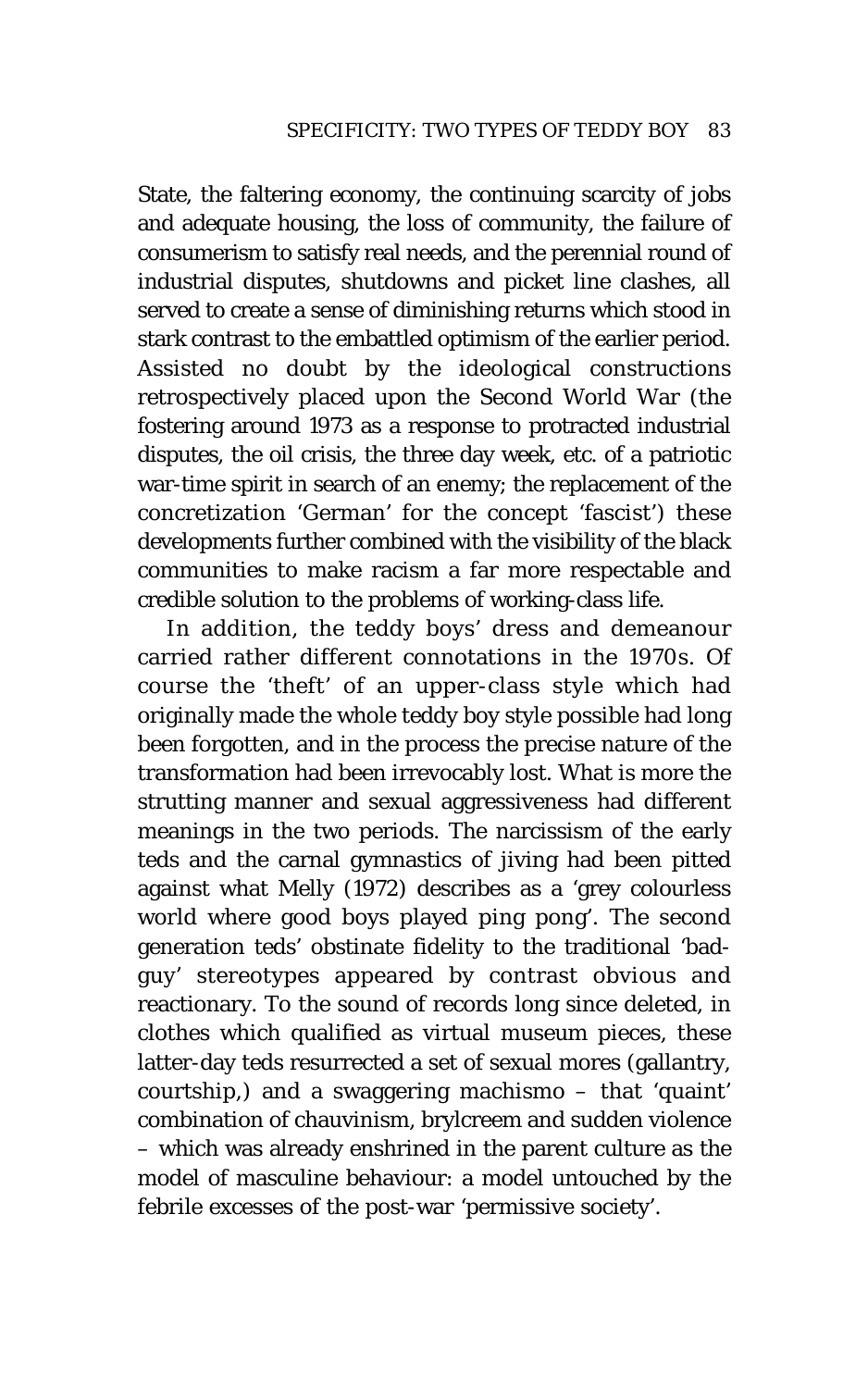#### 84 SUBCULTURE: THE MEANING OF STYLE

All these factors drew the teddy boy subculture in its second incarnation *closer* to the parent culture and helped to define it against other existing youth cultural options (punks, Northern soul enthusiasts, heavy metal rockers, $12$ football fans, mainstream pop, 'respectable', etc.) For these reasons, wearing a drape coat in 1978 did not mean the same things in the same way as it had done in 1956, despite the fact that the two sets of teddy boys worshipped identical heroes (Elvis, Eddie Cochrane, James Dean), cultivated the same quiffs and occupied approximately the same class position. The twin concepts of *conjuncture* and *specificity* (each subculture representing a distinctive 'moment' – a particular response to a particular set of circumstances) are therefore indispensable to a study of subcultural style.

#### **The sources of style**

We have seen how the experience encoded in subcultures is shaped in a variety of locales (work, home, school, etc.). Each of these locales imposes its own unique structure, its own rules and meanings, its own hierarchy of values. Though these structures articulate together, they do so syntactically. They are bound together as much through difference (home v. school, school v. work, home v. work, private v. public, etc.) as through similarity. To use Althusser's admittedly cumbersome terms, they constitute different levels of the same social formation. And though they are, as Althusser takes pains to point out, 'relatively autonomous', these structures remain, in capitalist societies, articulated around the 'general contradiction' between Capital and Labour (see particularly Althusser 1971a). The complex interplay between the different levels of the social formation is reproduced in the experience of both dominant and subordinate groups, and this experience, in turn, becomes the 'raw material' which finds expressive form in culture and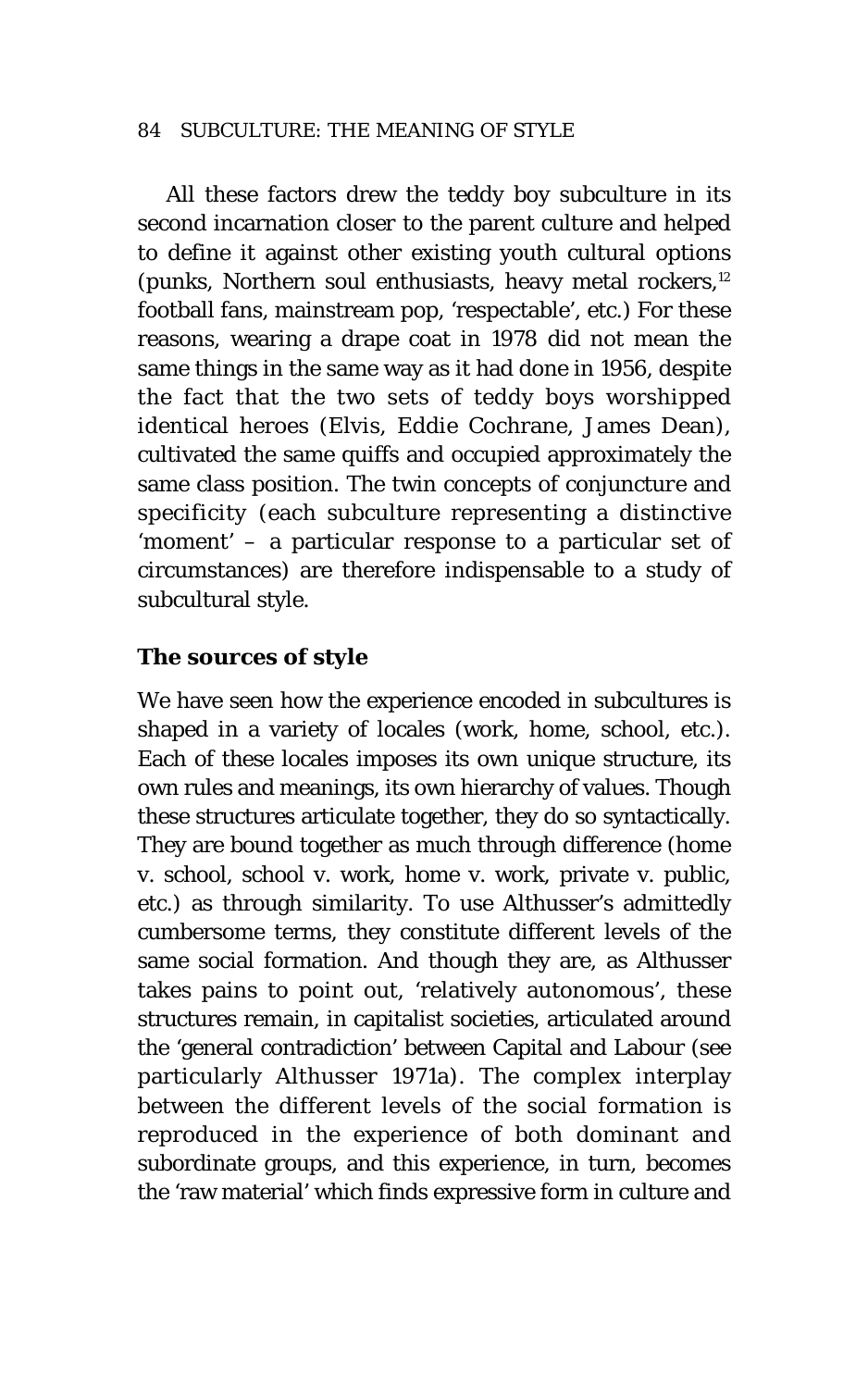subculture. Now, the media play a crucial role in defining our experience for us. They provide us with the most available categories for classifying out the social world. It is primarily through the press, television, film, etc. that experience is organized, interpreted, and made to *cohere in contradiction* as it were. It should hardly surprise us then, to discover that much of what finds itself encoded in subculture has already been subjected to a certain amount of prior handling by the media.

Thus, in post-war Britain, the loaded content of subcultural style is likely to be as much a function of what Stuart Hall has called the 'ideological effect'<sup>13</sup> of the media as a reaction to experienced changes in the institutional framework of working-class life. As Hall has argued, the media have 'progressively colonised the cultural and ideological sphere':

As social groups and classes live, if not in their productive then in their 'social' relations, increasingly fragmented and sectionally differentiated lives, the mass media are more and more responsible (a) for providing the basis on which groups and classes construct an image of the lives, meanings, practices and values of *other* groups and classes; (b) for providing the images, representations and ideas around which the social totality composed of all these separate and fragmented pieces can be coherently grasped. (Hall, 1977)

So a credible image of social cohesion can only be maintained through the appropriation and redefinition of cultures of resistance (e.g. working-class youth cultures) in terms of that image. In this way, the media not only provide groups with substantive images of other groups, they also relay back to working-class people a 'picture' of their own lives which is 'contained' or 'framed' by the ideological discourses which surround and situate it.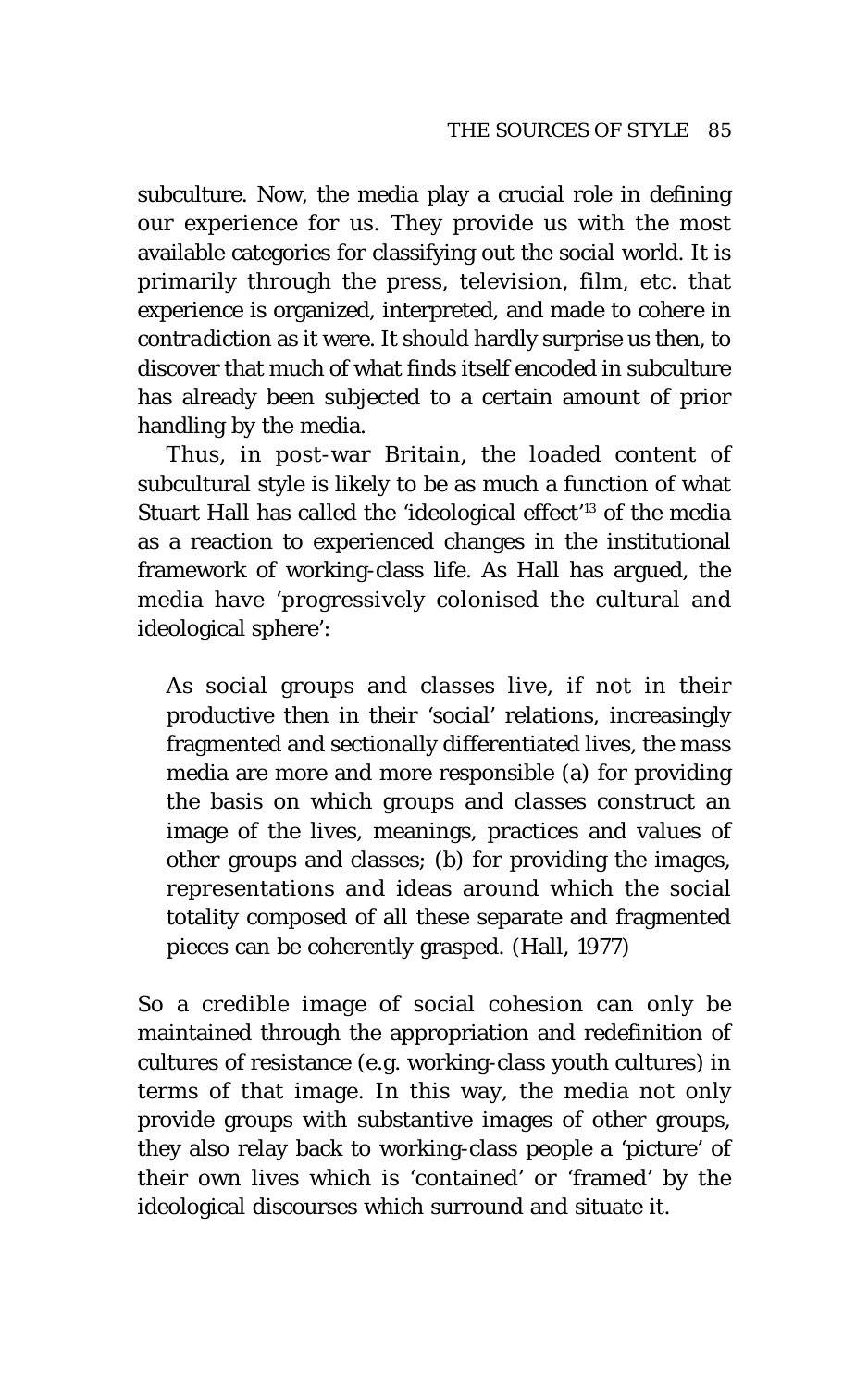#### 86 SUBCULTURE: THE MEANING OF STYLE

Clearly, subcultures are not privileged forms; they do not stand outside the reflexive circuitry of production and reproduction which links together, at least on a symbolic level, the separate and fragmented pieces of the social totality. Subcultures are, at least in part, representations of these representations, and elements taken from the 'picture' of working-class life (and of the social whole in general) are bound to find some echo in the signifying practices of the various subcultures. There is no reason to suppose that subcultures spontaneously affirm only those *blocked* 'readings' excluded from the airwaves and the newspapers (consciousness of subordinate status, a conflict model of society, etc.). They also articulate, to a greater or lesser extent, some of the *preferred* meanings and interpretations, those favoured by and transmitted through the authorized channels of mass communication. The typical members of a working-class youth culture in part contest and in part agree with the dominant definitions of who and what they are, and there is a substantial amount of shared ideological ground not only between them and the adult working-class culture (with its muted tradition of resistance) but also between them and the dominant culture (at least in its more 'democratic', accessible forms).

For example, the elaboration of upward and downward options open to working-class youth does not necessarily indicate any significant difference in the relative status of the jobs available to the average mod of 1964 and the skinhead of 1968 (though a census might indeed reveal such a difference). Still less does it reflect *directly* the fact that job opportunities open to working-class youth in general actually diminished during the intervening period. Rather the different styles and the ideologies which structure and determine them represent negotiated responses to a contradictory mythology of class. In this mythology, 'the withering away of class' is paradoxically countered by an undiluted 'classfulness', a romantic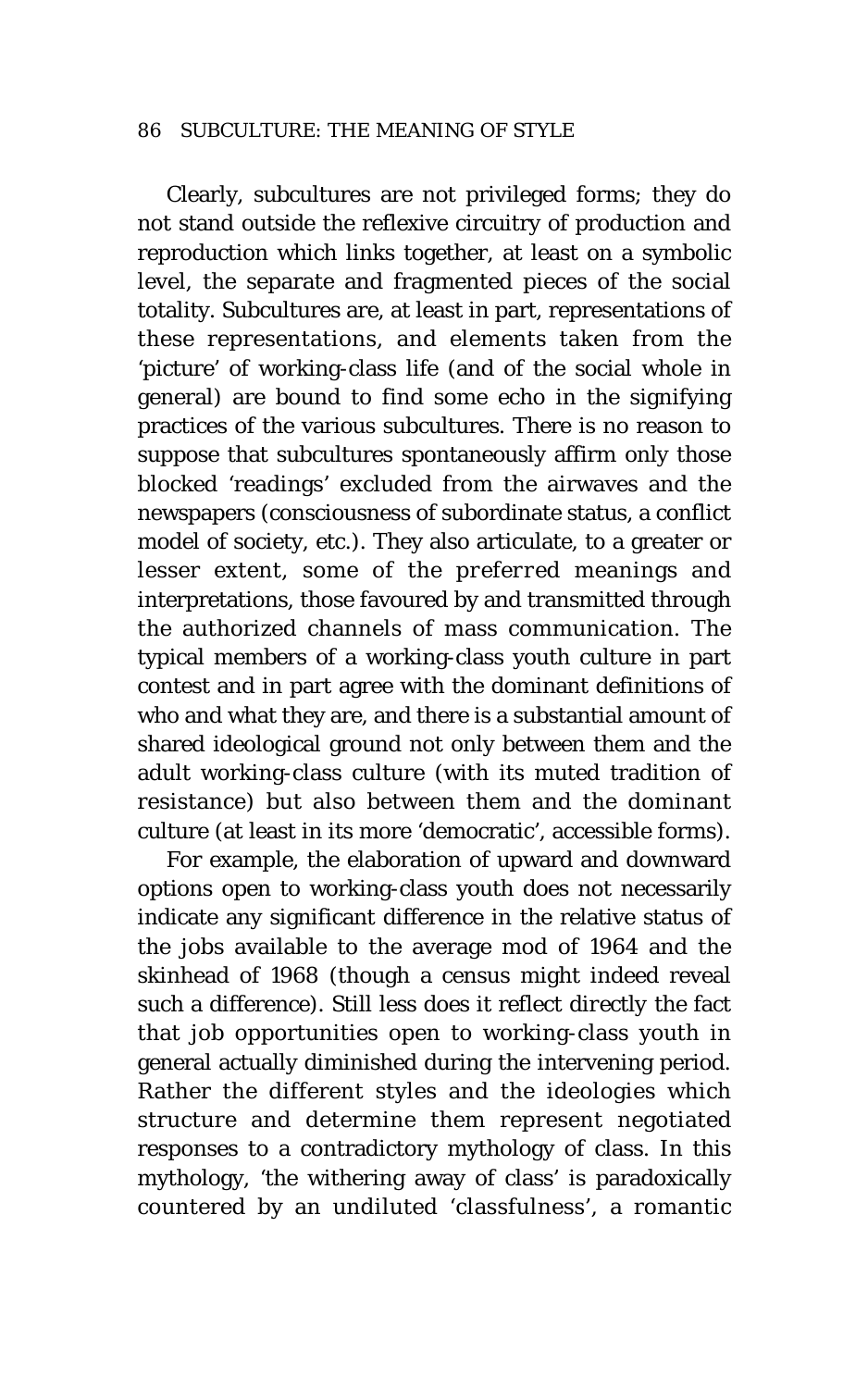conception of the traditional whole way of (working-class) life revived twice weekly on television programmes like *Coronation Street*. The mods and skinheads, then, in their different ways, were 'handling' this mythology as much as the exigencies of their material condition. They were learning to live within or without that amorphous body of images and typifications made available in the mass media in which class is alternately overlooked and overstated, denied and reduced to caricature.

In the same way, the punks were not only directly *responding* to increasing joblessness, changing moral standards, the rediscovery of poverty, the Depression, etc., they were *dramatizing* what had come to be called 'Britain's decline' by constructing a language which was, in contrast to the prevailing rhetoric of the Rock Establishment, unmistakably relevant and down to earth (hence the swearing, the references to 'fat hippies', the rags, the lumpen poses). The punks appropriated the rhetoric of crisis which had filled the airwaves and the editorials throughout the period and translated it into tangible (and visible) terms. In the gloomy, apocalyptic ambience of the late 1970s – with massive unemployment, with the ominous violence of the Notting Hill Carnival, Grunwick, Lewisham and Ladywood – it was fitting that the punks should present themselves as 'degenerates'; as signs of the highly publicized decay which perfectly represented the atrophied condition of Great Britain. The various stylistic ensembles adopted by the punks were undoubtedly expressive of genuine aggression, frustration and anxiety. But these statements, no matter how strangely constructed, were cast in a language which was generally available – a language which was current. This accounts, first, for the appropriateness of the punk metaphor for both the members of the subculture and its opponents and, second, for the success of the punk subculture as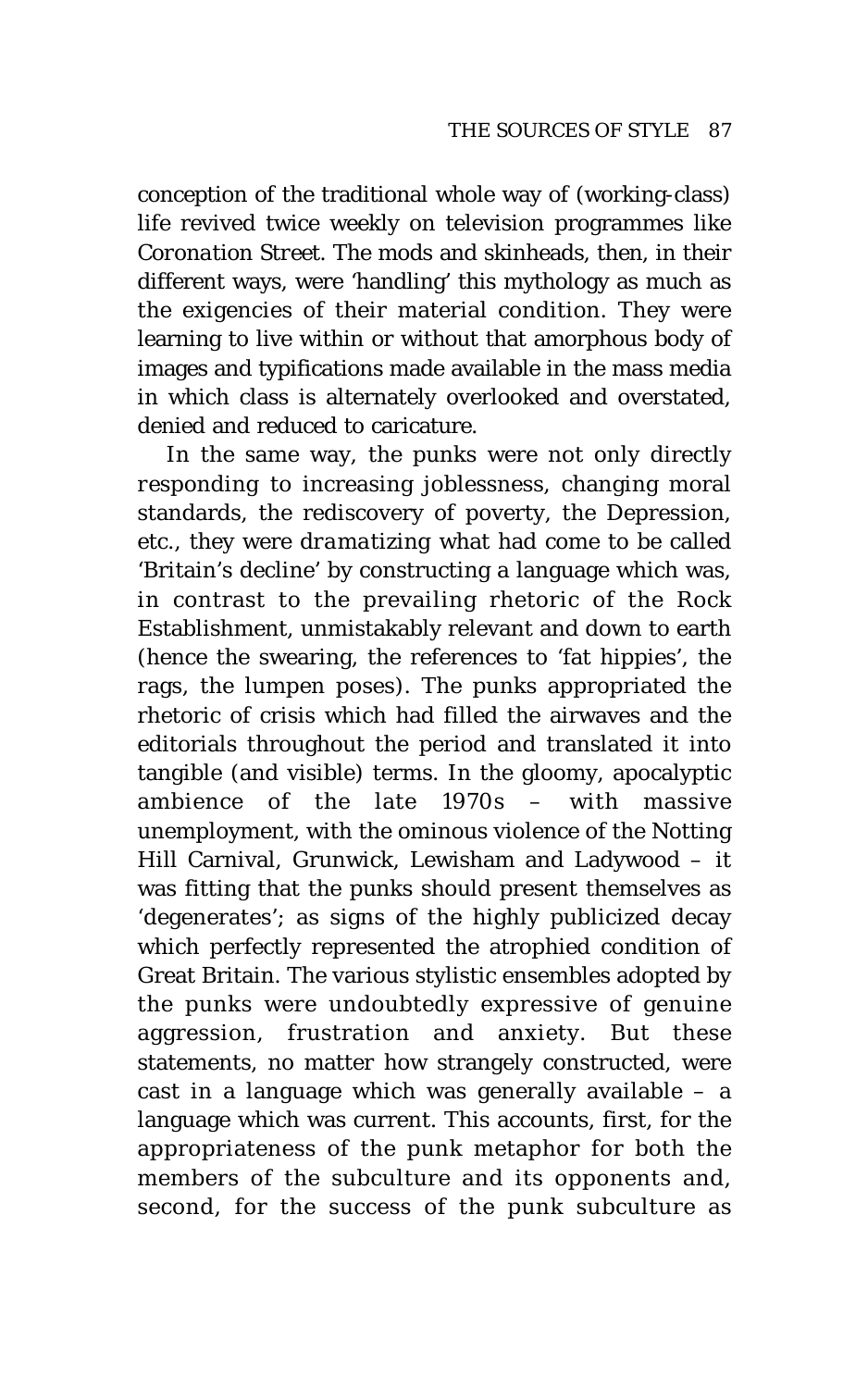spectacle: its ability to symptomatize a whole cluster of contemporary problems. It explains the subculture's ability to attract new members and to produce the requisite outraged responses from the parents, teachers and employers towards whom the moral panic was directed and from the 'moral entrepreneurs' – the local councillors, the pundits and M.P.s – who were responsible for conducting the 'crusade' against it. In order to communicate disorder, the appropriate language must first be selected, even if it is to be subverted. For punk to be dismissed as chaos, it had first to 'make sense' as noise.

We can now begin to understand how the Bowie cult came to be articulated around questions of gender rather than class, and to confront those critics who relate the legitimate concerns of 'authentic' workingclass culture exclusively to the sphere of production. The Bowie-ites were certainly not grappling in any *direct* way with the familiar set of problems encountered on the shop floor and in the classroom: problems which revolve around relations with authority (rebellion v. deference, upward v. downward options, etc.). None the less, they were attempting to negotiate a meaningful intermediate space somewhere between the parent culture and the dominant ideology: a space where an alternative identity could be discovered and expressed. To this extent they were engaged in that distinctive quest for a measure of autonomy which characterizes all youth sub(and counter) cultures (see p. 148, n. 6). In sharp contrast to their skinhead predecessors, the Bowie-ites were confronting the more obvious chauvinisms (sexual, class, territorial) and seeking, with greater or lesser enthusiasm, to avoid, subvert or overthrow them. They were simultaneously (1) challenging the traditional working-class puritanism so firmly embedded in the parent culture, (2) resisting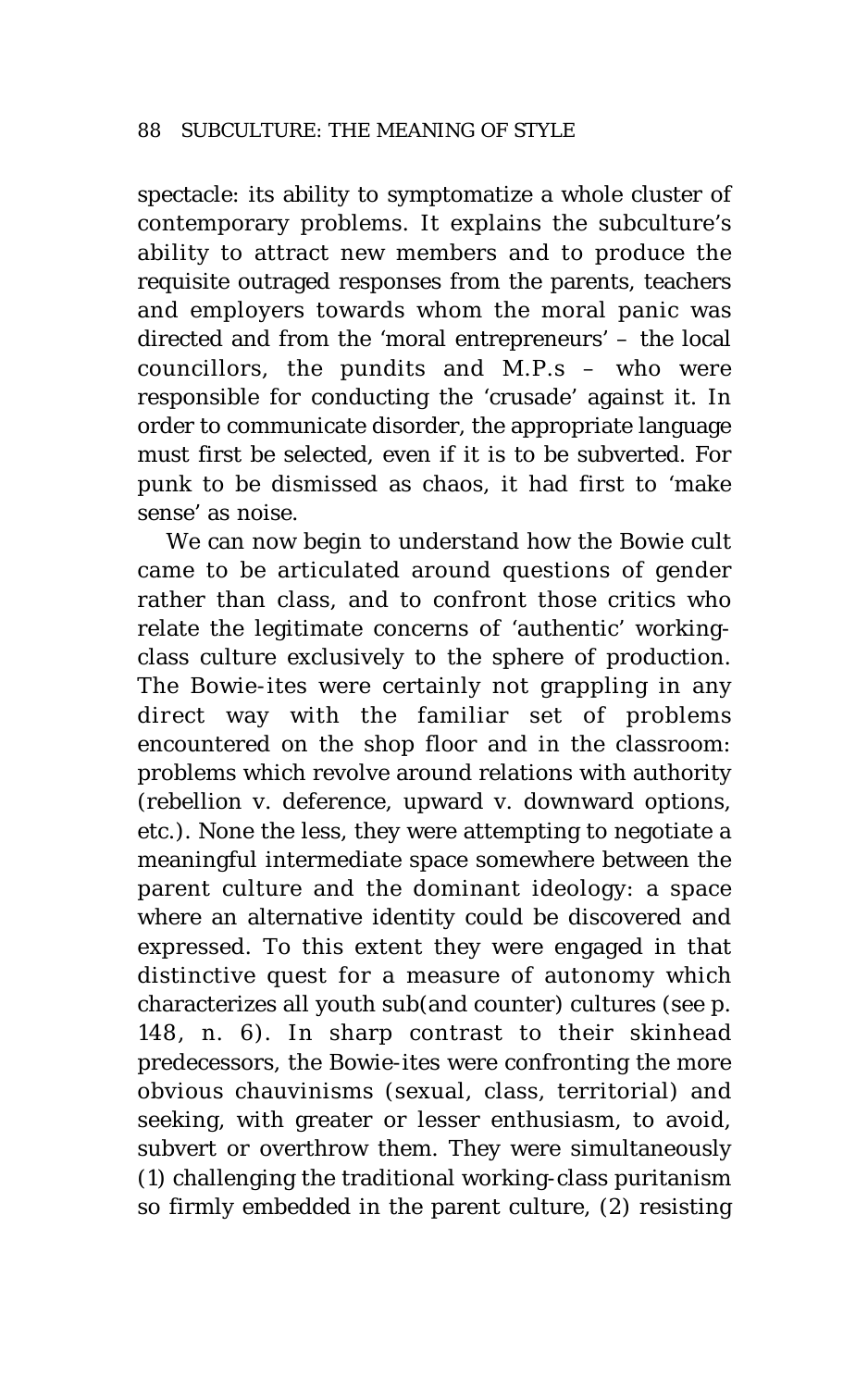the way in which this puritanism was being made to signify the working class in the media and (3) adapting images, styles and ideologies made available elsewhere on television and in films (e.g. the nostalgia cult of the early 1970s), in magazines and newspapers (high fashion, the emergence of feminism in its commodity form, e.g. *Cosmopolitan*) in order to construct an alternative identity which communicated a perceived difference: an Otherness. They were, in short, challenging at a symbolic level the 'inevitability', the 'naturalness' of class and gender stereotypes.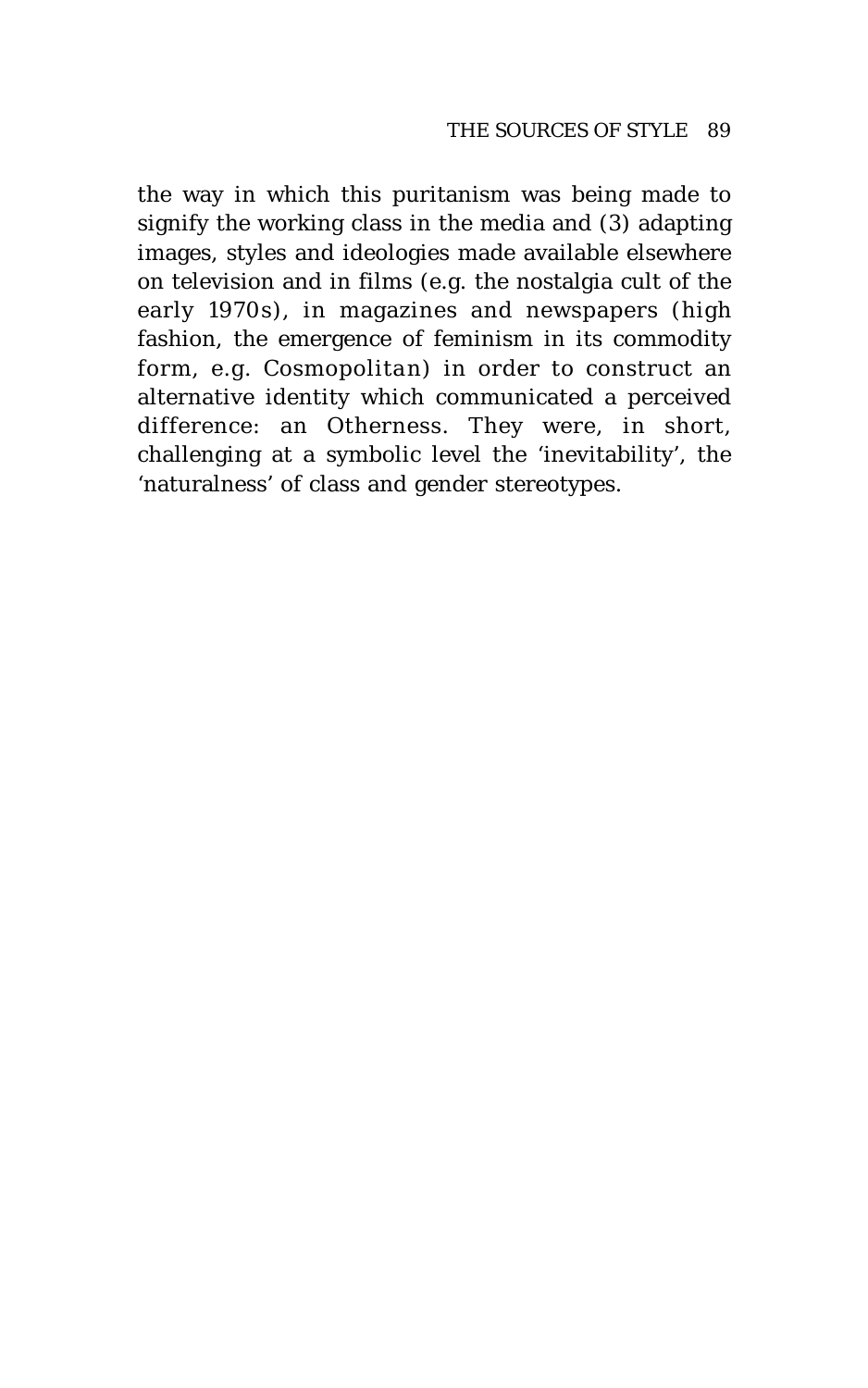# SIX

### **Subculture: The unnatural break**

'I felt unclean for about 48 hours.' (G.L.C. councillor after seeing a concert by the Sex Pistols (reported *New Musical Express*, 18 July 1977))

[Language is] of all social institutions, the least amenable to initiative. It blends with the life of society, and the latter, inert by nature, is a prime conservative force. (Saussure, 1974)

S UBCULTURES represent 'noise' (as opposed to sound): interference in the orderly sequence which leads from real events and phenomena to their sound): interference in the orderly sequence which representation in the media. We should therefore not underestimate the signifying power of the spectacular subculture not only as a metaphor for potential anarchy 'out there' but as an actual mechanism of semantic disorder: a kind of temporary blockage in the system of representation. As John Mepham (1972) has written:

Distinctions and identities may be so deeply embedded in our discourse and thought about the world whether this be because of their role in our practical lives, or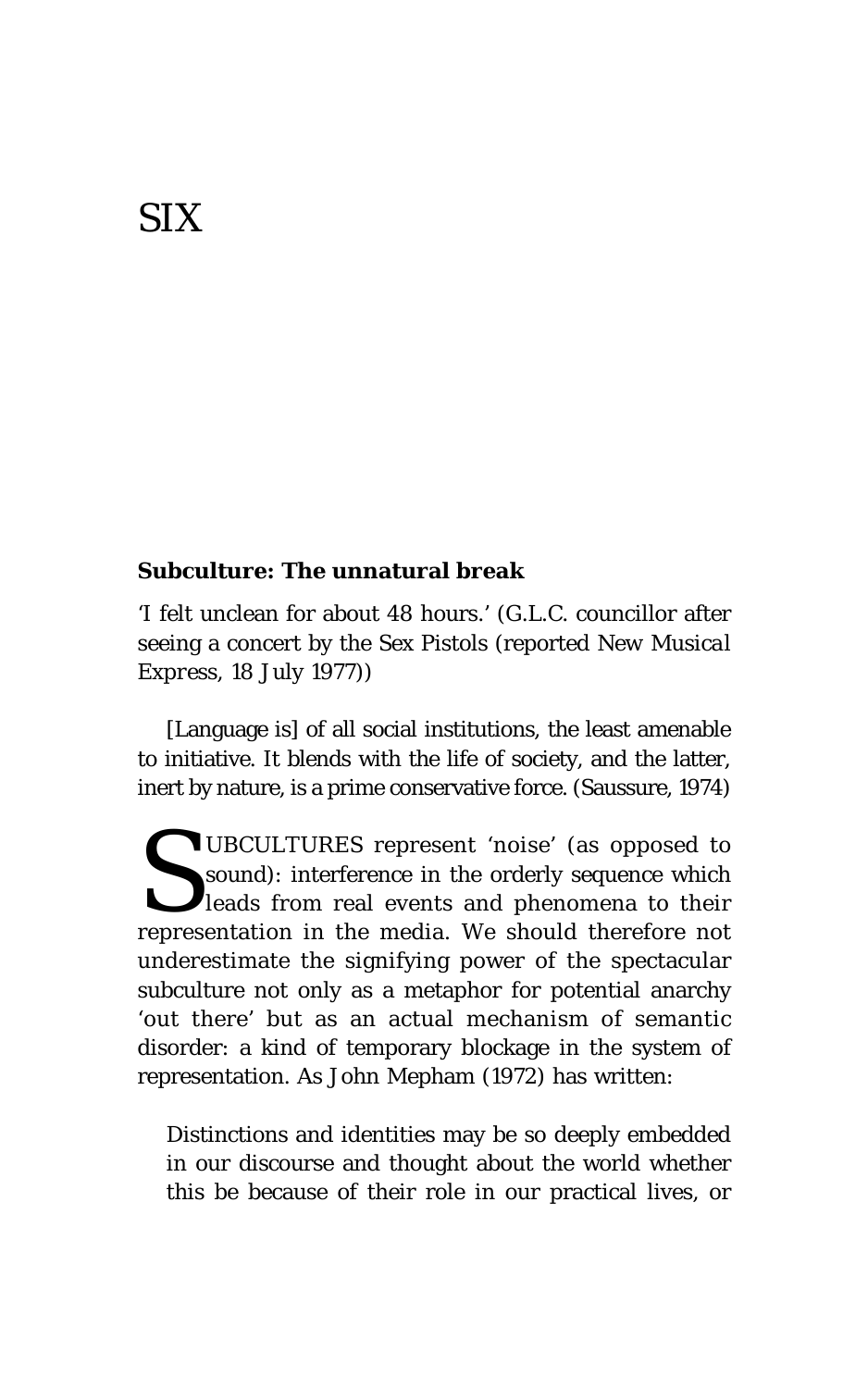because they are cognitively powerful and are an important aspect of the way in which we appear to make sense of our experience, that the theoretical challenge to them can be quite startling.

Any elision, truncation or convergence of prevailing linguistic and ideological categories can have profoundly disorienting effects. These deviations briefly expose the arbitrary nature of the codes which underlie and shape all forms of discourse. As Stuart Hall (1974) has written (here in the context of explicitly political deviance):

New . . . developments which are both dramatic and 'meaningless' within the consensually validated norms, pose a challenge to the normative world. They render problematic not only how the . . . world is defined, but how it ought to be. They 'breach our expectancies'. . . .

Notions concerning the sanctity of language are intimately bound up with ideas of social order. The limits of acceptable linguistic expression are prescribed by a number of apparently universal taboos. These taboos guarantee the continuing 'transparency' (the taken-for-grantedness) of meaning.

Predictably then, violations of the authorized codes through which the social world is organized and experienced have considerable power to provoke and disturb. They are generally condemned, in Mary Douglas' words (1967), as 'contrary to holiness' and Levi-Strauss has noted how, in certain primitive myths, the mispronunciation of words and the misuse of language are classified along with incest as horrendous aberrations capable of 'unleashing storm and tempest' (Levi-Strauss, 1969). Similarly, spectacular subcultures express forbidden contents (consciousness of class, consciousness of difference) in forbidden forms (transgressions of sartorial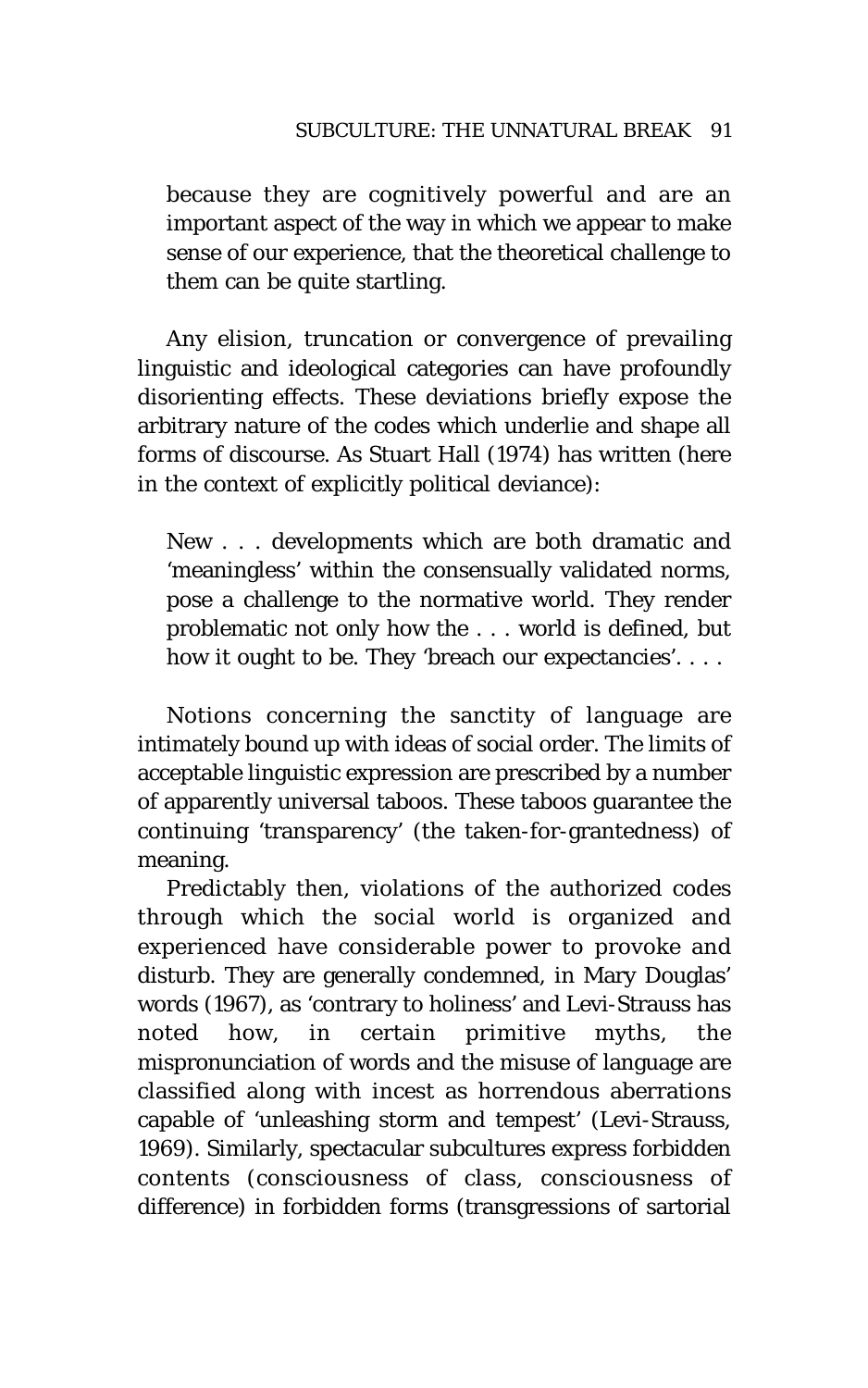and behavioural codes, law breaking, etc.). They are profane articulations, and they are often and significantly defined as 'unnatural'. The terms used in the tabloid press to describe those youngsters who, in their conduct or clothing, proclaim subcultural membership ('freaks', 'animals . . . who find courage, like rats, in hunting in packs'1 ) would seem to suggest that the most primitive anxieties concerning the sacred distinction between nature and culture can be summoned up by the emergence of such a group. No doubt, the breaking of rules is confused with the 'absence of rules' which, according to Levi-Strauss (1969), 'seems to provide the surest criteria for distinguishing a natural from a cultural process'. Certainly, the official reaction to the punk subculture, particularly to the Sex Pistols' use of 'foul language' on television<sup>2</sup> and record3, and to the vomiting and spitting incidents at Heathrow Airport<sup>4</sup> would seem to indicate that these basic taboos are no less deeply sedimented in contemporary British society.

# **Two forms of incorporation**

Has not this society, glutted with aestheticism, already integrated former romanticisms, surrealism, existentialism and even Marxism to a point? It has, indeed, through trade, in the form of commodities. That which yesterday was reviled today becomes cultural consumer-goods, consumption thus engulfs what was intended to give meaning and direction. (Lefebvre, 1971)

We have seen how subcultures 'breach our expectancies', how they represent symbolic challenges to a symbolic order. But can subcultures always be effectively incorporated and if so, how? The emergence of a spectacular subculture is invariably accompanied by a wave of hysteria in the press. This hysteria is typically ambivalent: it fluctuates between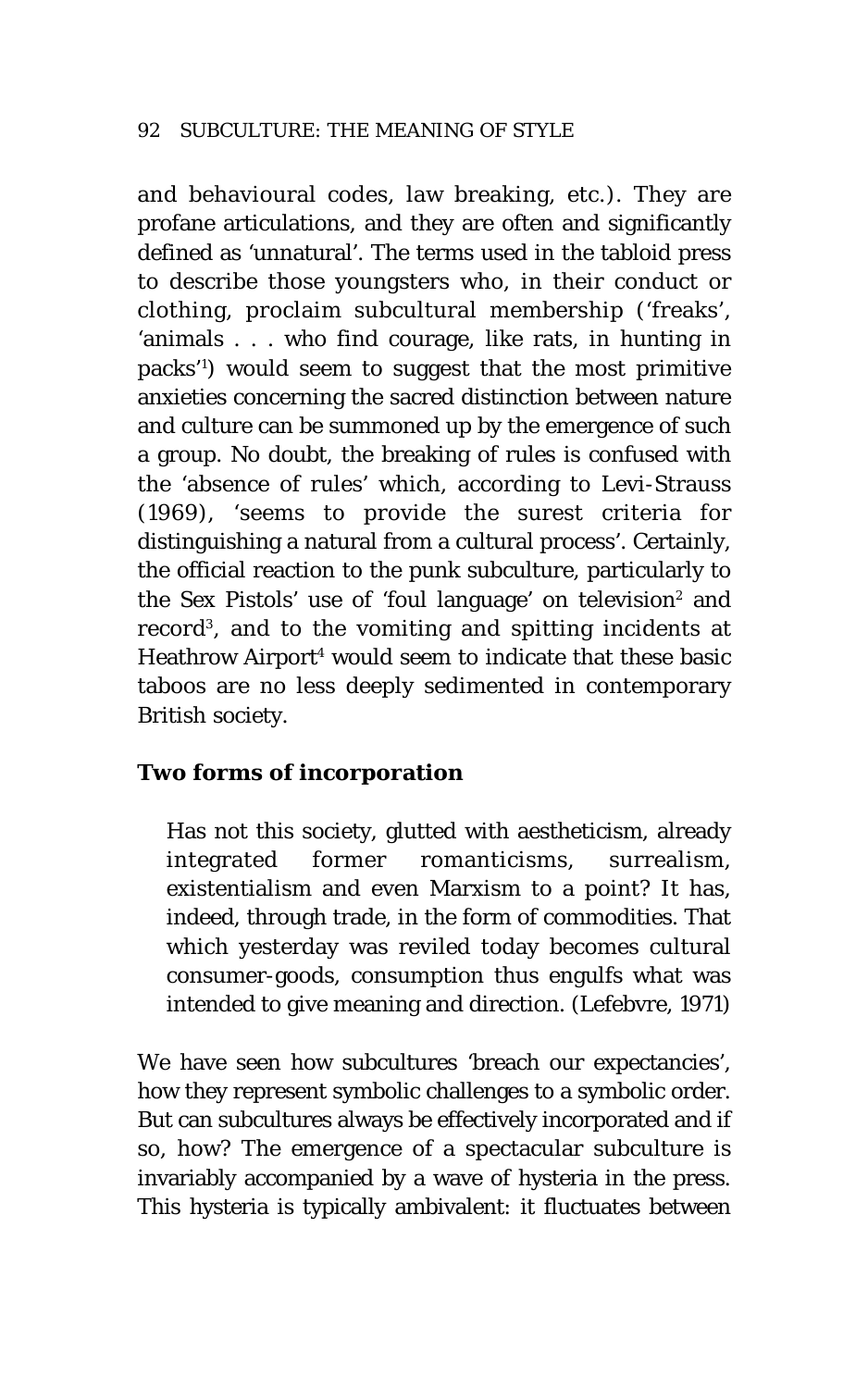dread and fascination, outrage and amusement. Shock and horror headlines dominate the front page (e.g. 'Rotten Razored', *Daily Mirror*, 28 June 1977) while, inside, the editorials positively bristle with 'serious' commentary<sup>5</sup> and the centrespreads or supplements contain delirious accounts of the latest fads and rituals (see, for example, *Observer* colour supplements 30 January, 10 July 1977, 12 February 1978). Style in particular provokes a double response: it is alternately celebrated (in the fashion page) and ridiculed or reviled (in those articles which define subcultures as social problems).

In most cases, it is the subculture's stylistic innovations which first attract the media's attention. Subsequently deviant or 'anti-social' acts – vandalism, swearing, fighting, 'animal behaviour' – are 'discovered' by the police, the judiciary, the press; and these acts are used to 'explain' the subculture's original transgression of sartorial codes. In fact, either deviant behaviour or the identification of a distinctive uniform (or more typically a combination of the two) can provide the catalyst for a moral panic. In the case of the punks, the media's sighting of punk style virtually coincided with the discovery or invention of punk deviance. The *Daily Mirror* ran its first series of alarmist centrespreads on the subculture, concentrating on the bizarre clothing and jewellery during the week (29 Nov– 3 Dec 1977) in which the Sex Pistols exploded into the public eye on the Thames *Today* programme. On the other hand, the mods, perhaps because of the muted character of their style, were not identified as a group until the Bank Holiday clashes of 1964, although the subculture was, by then, fully developed, at least in London. Whichever item opens the amplifying sequence, it invariably ends with the simultaneous diffusion and defusion of the subcultural style.

As the subculture begins to strike its own eminently marketable pose, as its vocabulary (both visual and verbal) becomes more and more familiar, so the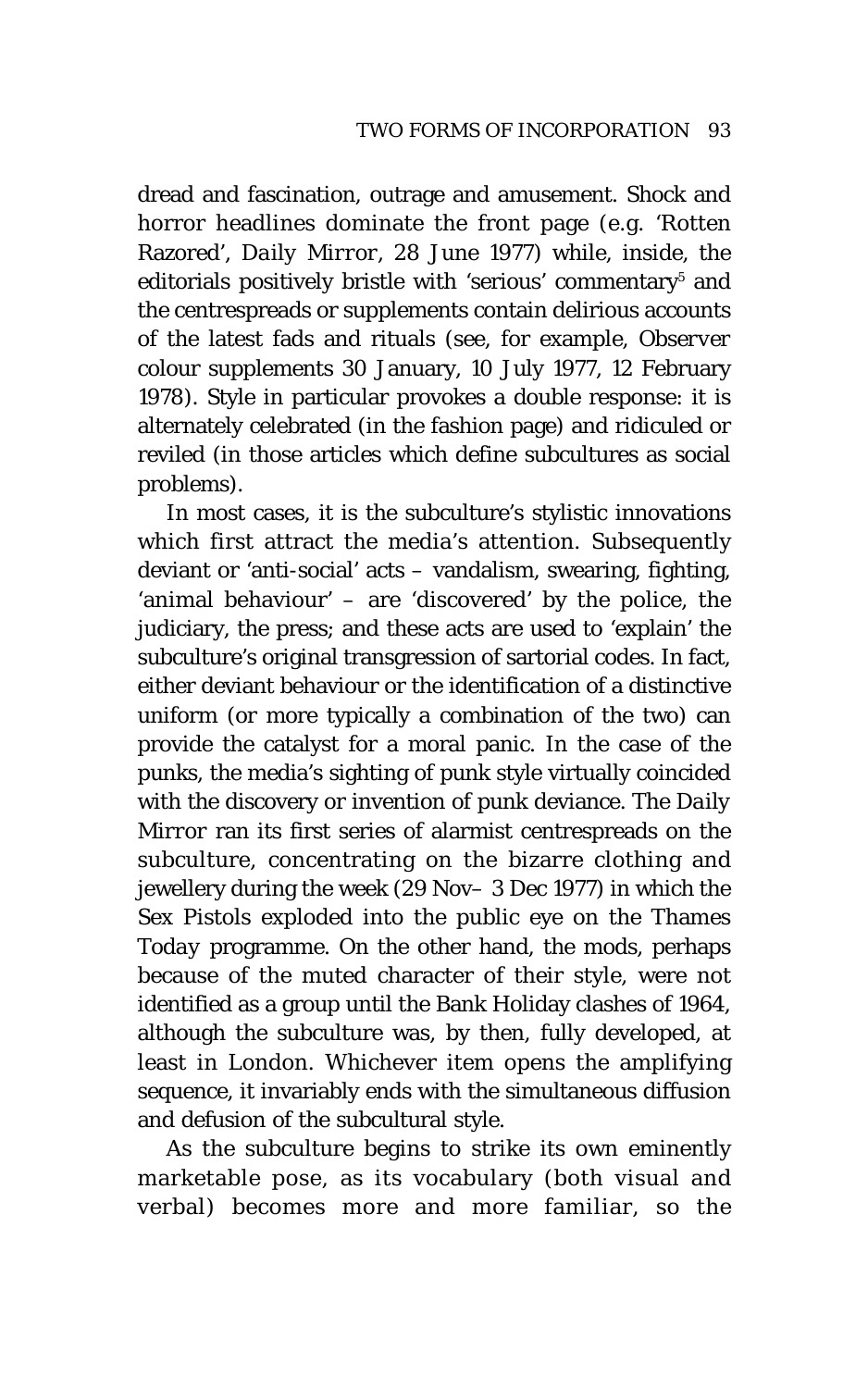referential context to which it can be most conveniently assigned is made increasingly apparent. Eventually, the mods, the punks, the glitter rockers can be incorporated, brought back into line, located on the preferred 'map of problematic social reality' (Geertz, 1964) at the point where boys in lipstick are 'just kids dressing up', where girls in rubber dresses are 'daughters just like yours' (see pp. 98–9; 158–9, n. 8). The media, as Stuart Hall (1977) has argued, not only record resistance, they 'situate it within the dominant framework of meanings' and those young people who choose to inhabit a spectacular youth culture are simultaneously *returned*, as they are represented on T.V. and in the newspapers, to the place where common sense would have them fit (as 'animals' certainly, but also 'in the family', 'out of work', 'up to date', etc.). It is through this continual process of recuperation that the fractured order is repaired and the subculture incorporated as a diverting spectacle within the dominant mythology from which it in part emanates: as 'folk devil', as Other, as Enemy. The process of recuperation takes two characteristic forms:

- (1) the conversion of subcultural signs (dress, music, etc.) into mass-produced objects (i.e. the commodity form);
- (2) the 'labelling' and re-definition of deviant behaviour by dominant groups – the police, the media, the judiciary (i.e. the ideological form).

# *The commodity form*

The first has been comprehensively handled by both journalists and academics. The relationship between the spectacular subculture and the various industries which service and exploit it is notoriously ambiguous. After all, such a subculture is concerned first and foremost with consumption. It operates exclusively in the leisure sphere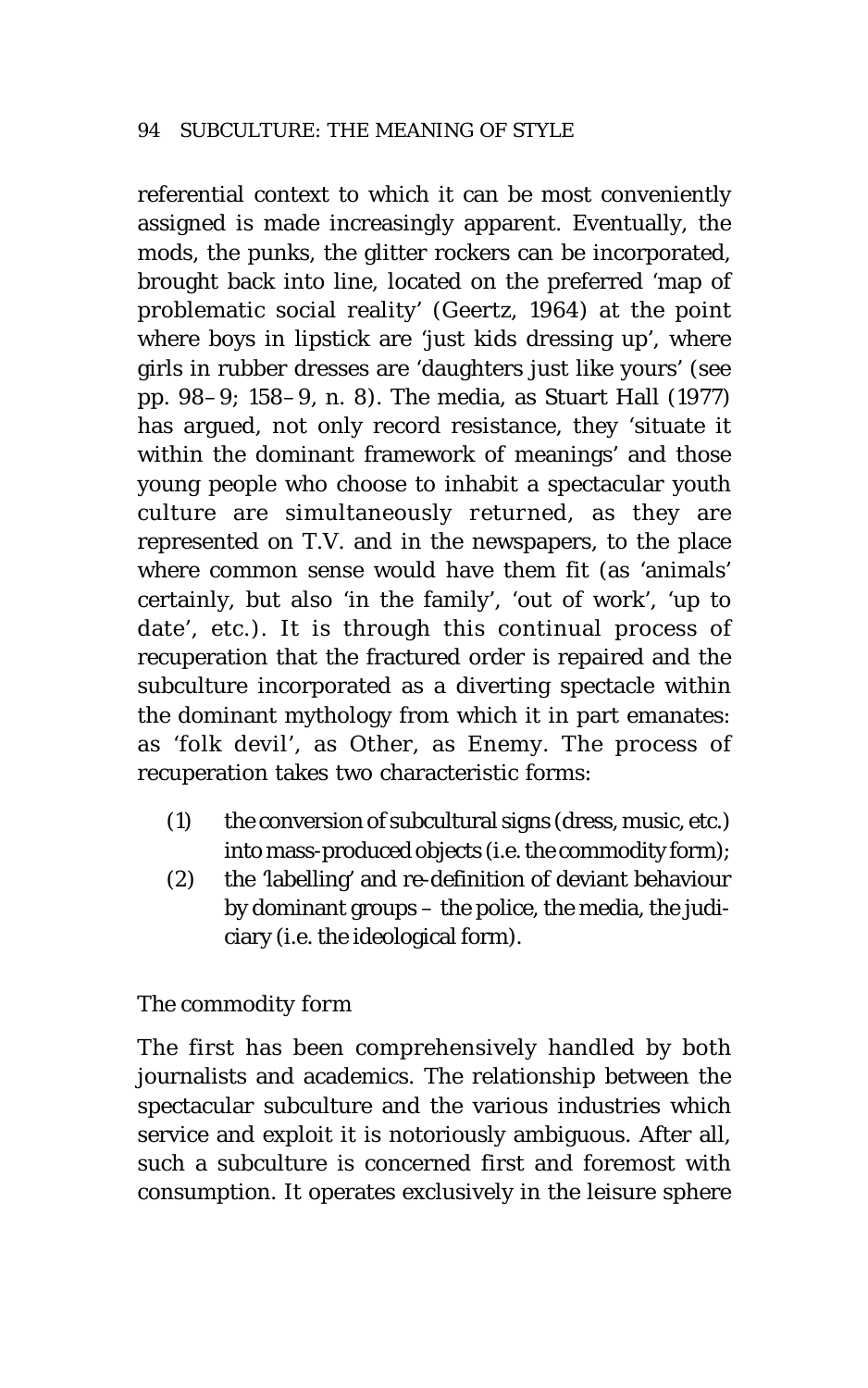('I wouldn't wear my punk outfit for work – there's a time and a place for everything' (see note 8)). It communicates through commodities even if the meanings attached to those commodities are purposefully distorted or overthrown. It is therefore difficult in this case to maintain any absolute distinction between commercial exploitation on the one hand and creativity/originality on the other, even though these categories are emphatically opposed in the value systems of most subcultures. Indeed, the creation and diffusion of new styles is inextricably bound up with the process of production, publicity and packaging which must inevitably lead to the defusion of the subculture's subversive power – both mod and punk innovations fed back directly into high fashion and mainstream fashion. Each new subculture establishes new trends, generates new looks and sounds which feed back into the appropriate industries. As John Clarke 1976b has observed:

The diffusion of youth styles from the subcultures to the fashion market is not simply a 'cultural process', but a real network or infrastructure of new kinds of commercial and economic institutions. The small-scale record shops, recording companies, the boutiques and one- or two-woman manufacturing companies – these versions of artisan capitalism, rather than more generalised and unspecific phenomena, situate the dialectic of commercial 'manipulation'.

However, it would be mistaken to insist on the absolute autonomy of 'cultural' and commercial processes. As Lefebvre (1971) puts it: 'Trade is . . . both a social and an intellectual phenomenon', and commodities arrive at the market-place already laden with significance. They are, in Marx's words (1970), 'social hieroglyphs'<sup>6</sup> and their meanings are inflected by conventional usage.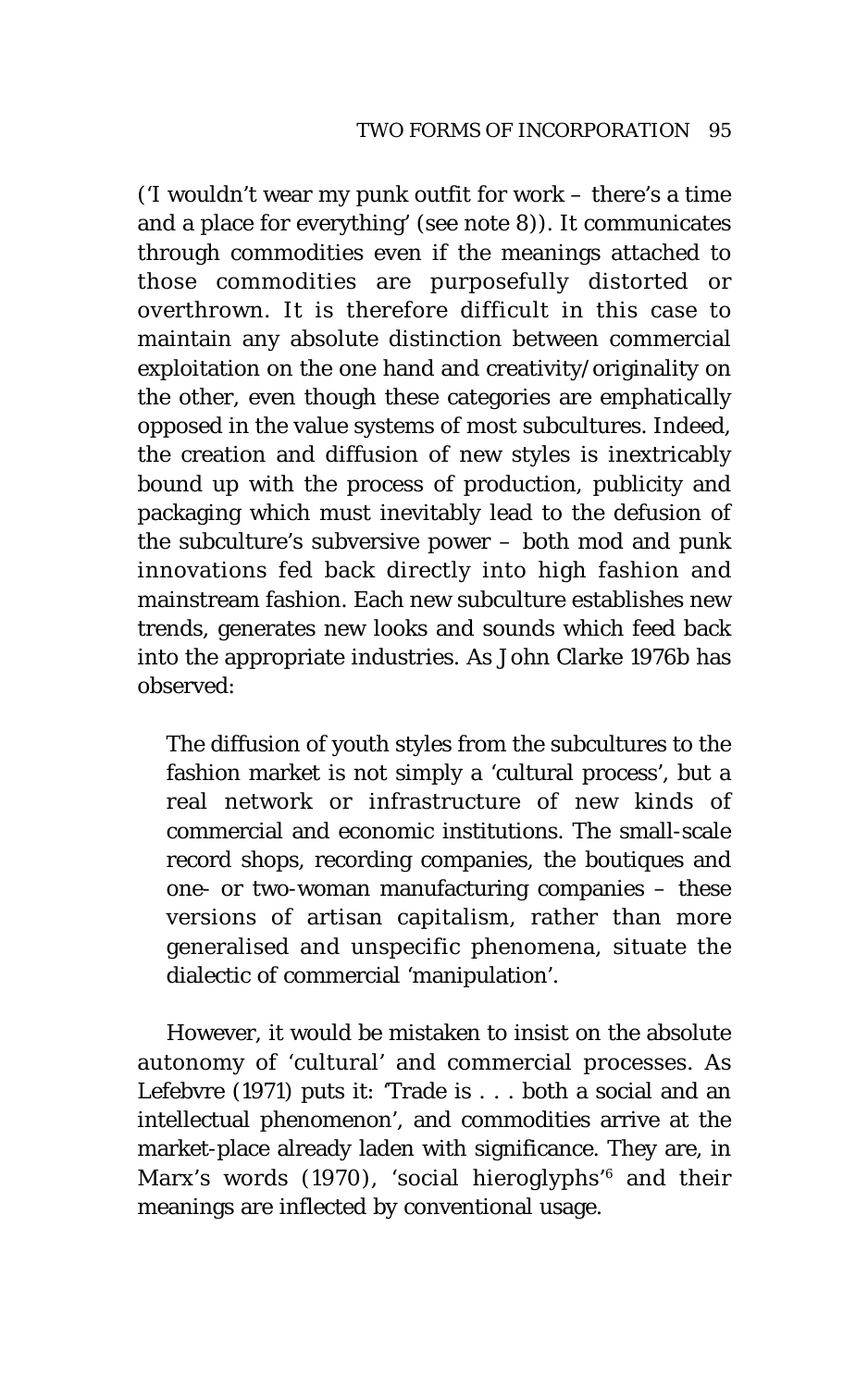#### 96 SUBCULTURE: THE MEANING OF STYLE

Thus, as soon as the original innovations which signify 'subculture' are translated into commodities and made generally available, they become 'frozen'. Once removed from their private contexts by the small entrepreneurs and big fashion interests who produce them on a mass scale, they become codified, made comprehensible, rendered at once public property and profitable merchandise. In this way, the two forms of incorporation (the semantic/ ideological and the 'real' /commercial) can be said to converge on the commodity form. Youth cultural styles may begin by issuing symbolic challenges, but they must inevitably end by establishing new sets of conventions; by creating new commodities, new industries or rejuvenating old ones (think of the boost punk must have given haberdashery!). This occurs irrespective of the subculture's political orientation: the macrobiotic restaurants, craft shops and 'antique markets' of the hippie era were easily converted into punk boutiques and record shops. It also happens irrespective of the startling content of the style: punk clothing and insignia could be bought mail-order by the summer of 1977, and in September of that year *Cosmopolitan* ran a review of Zandra Rhodes' latest collection of couture follies which consisted entirely of variations on the punk theme. Models smouldered beneath mountains of safety pins and plastic (the pins were jewelled, the 'plastic' wet-look satin) and the accompanying article ended with an aphorism – 'To shock is chic' – which presaged the subculture's imminent demise.

#### *The ideological form*

The second form of incorporation  $-$  the ideological  $-$  has been most adequately treated by those sociologists who operate a transactional model of deviant behaviour. For example, Stan Cohen has described in detail how one particular moral panic (surrounding the mod-rocker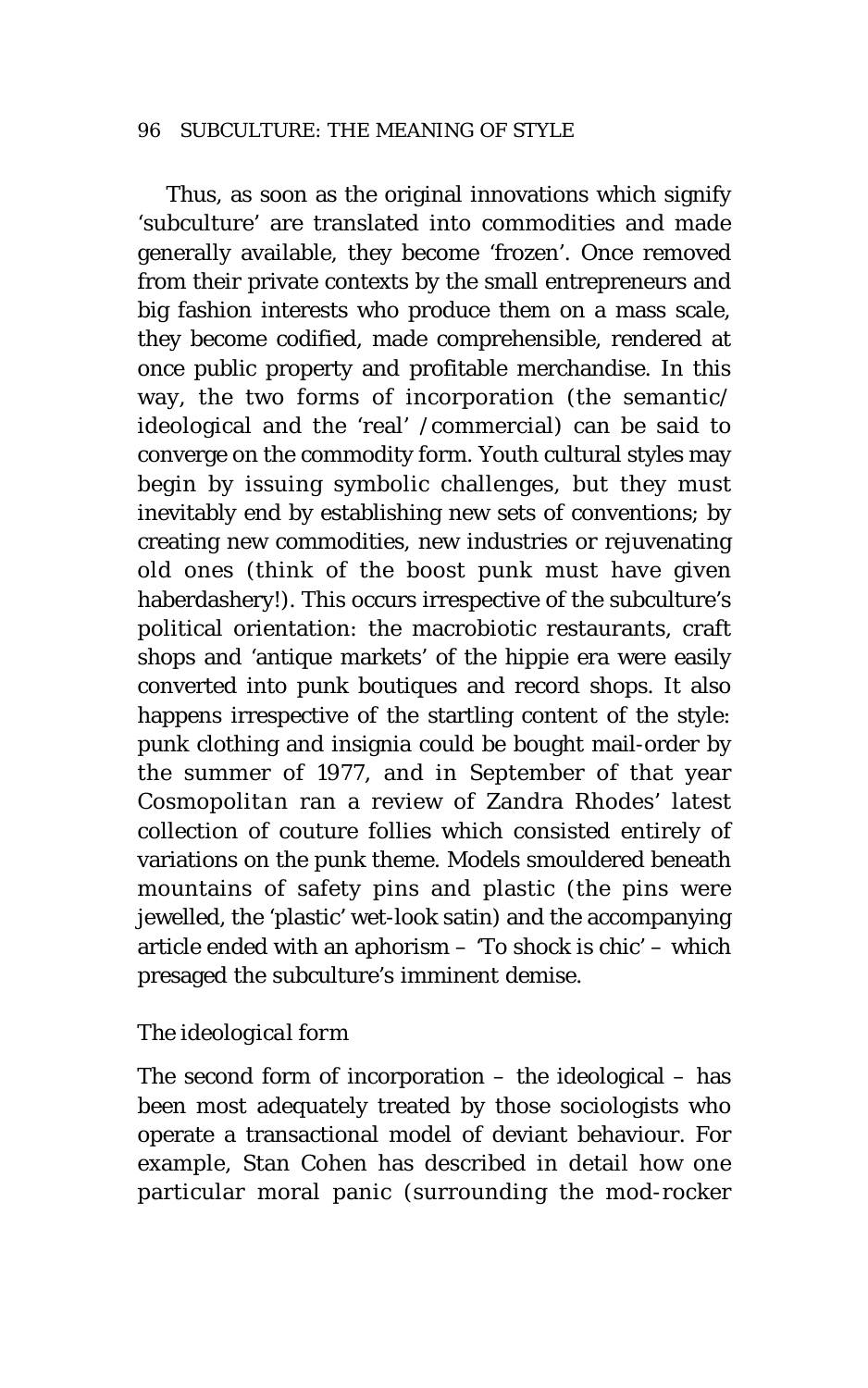conflict of the mid-60s) was launched and sustained.7 Although this type of analysis can often provide an extremely sophisticated explanation of why spectacular subcultures consistently provoke such hysterical outbursts, it tends to overlook the subtler mechanisms through which potentially threatening phenomena are handled and contained. As the use of the term 'folk devil' suggests, rather too much weight tends to be given to the sensational excesses of the tabloid press at the expense of the ambiguous reactions which are, after all, more typical. As we have seen, the way in which subcultures are represented in the media makes them both more *and less* exotic than they actually are. They are seen to contain both dangerous aliens and boisterous kids, wild animals and wayward pets. Roland Barthes furnishes a key to this paradox in his description of 'identification' – one of the seven rhetorical figures which, according to Barthes, distinguish the metalanguage of bourgeois mythology. He characterizes the petit-bourgeois as a person '. . . unable to imagine the Other . . . the Other is a scandal which threatens his existence' (Barthes, 1972).

Two basic strategies have been evolved for dealing with this threat. First, the Other can be trivialized, naturalized, domesticated. Here, the difference is simply denied ('Otherness is reduced to sameness'). Alternatively, the Other can be transformed into meaningless exotica, a 'pure object, a spectacle, a clown' (Barthes, 1972). In this case, the difference is consigned to a place beyond analysis. Spectacular subcultures are continually being defined in precisely these terms. Soccer hooligans, for example, are typically placed beyond 'the bounds of common decency' and are classified as 'animals'. ('These people aren't human beings', football club manager quoted on the *News at Ten*, Sunday, 12 March 1977.) (See Stuart Hall's treatment of the press coverage of football hooligans in *Football Hooliganism* (edited by Roger Ingham, 1978).) On the other hand, the punks tended to be resituated by the press in the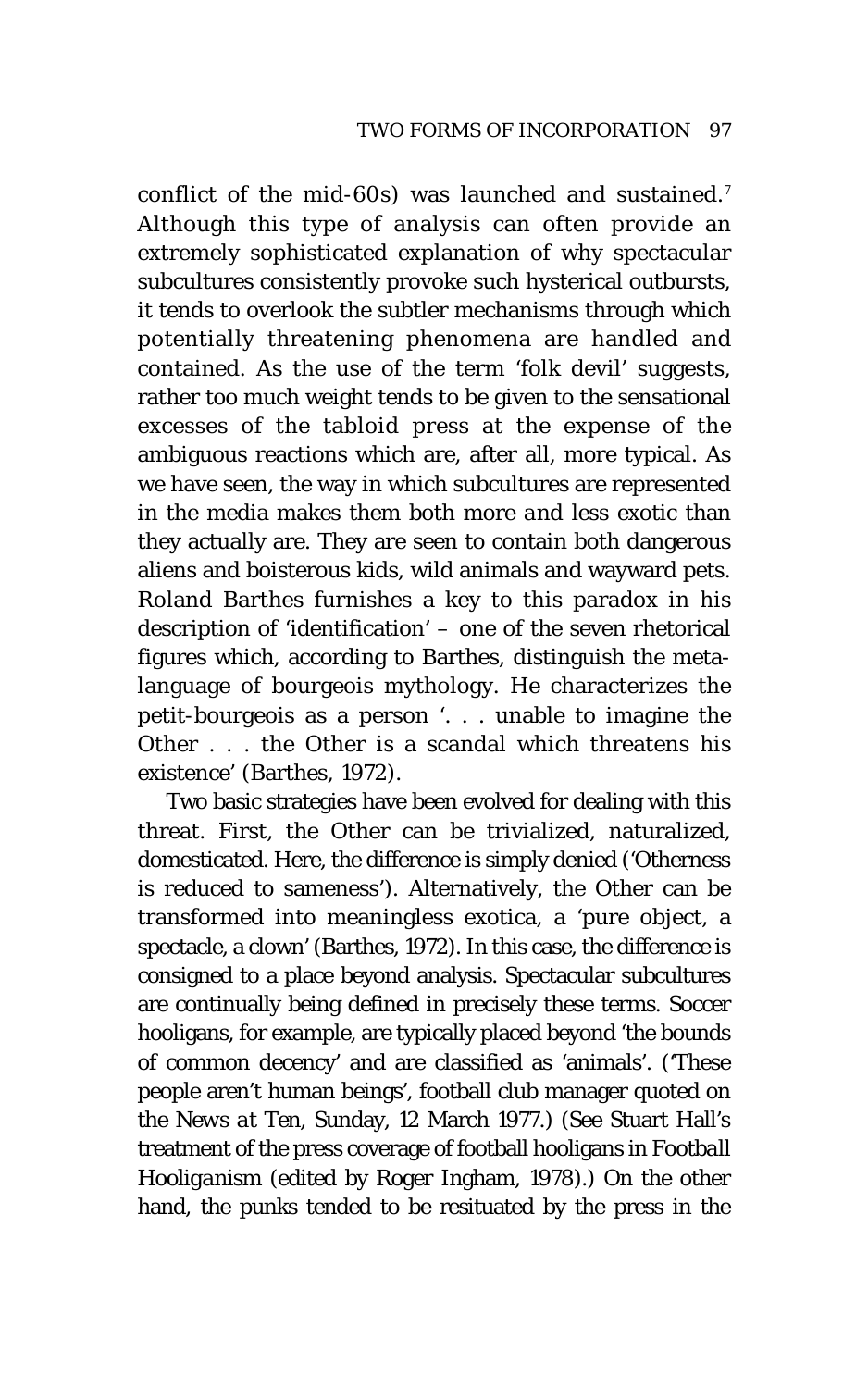family, perhaps because members of the subculture deliberately obscured their origins, refused the family and willingly played the part of folk devil, presenting themselves as pure objects, as villainous clowns. Certainly, like every other youth culture, punk was perceived as a threat to the family. Occasionally this threat was represented in literal terms. For example, the *Daily Mirror* (1 August 1977) carried a photograph of a child lying in the road after a punk-ted confrontation under the headline 'VICTIM OF THE PUNK ROCK PUNCH-UP: THE BOY WHO FELL FOUL OF THE MOB'. In this case, punk's threat to the family was made 'real' (that could be my child!) through the ideological framing of photographic evidence which is popularly regarded as unproblematic.

None the less, on other occasions, the opposite line was taken. For whatever reason, the inevitable glut of articles gleefully denouncing the latest punk outrage was counterbalanced by an equal number of items devoted to the small details of punk family life. For instance, the 15 October 1977 issue of *Woman's Own* carried an article entitled 'Punks and Mothers' which stressed the classless, fancy dress aspects of punk.8 Photographs depicting punks with smiling mothers, reclining next to the family pool, playing with the family dog, were placed above a text which dwelt on the ordinariness of individual punks: 'It's not as rocky horror as it appears' . . . 'punk can be a family affair' . . . 'punks as it happens are non-political', and, most insidiously, albeit accurately, 'Johnny Rotten is as big a household name as Hughie Green'. Throughout the summer of 1977, the *People* and the *News of the World* ran items on punk babies, punk brothers, and punk-ted weddings. All these articles served to minimize the Otherness so stridently proclaimed in punk style, and defined the subculture in precisely those terms which it sought most vehemently to resist and deny.

Once again, we should avoid making any absolute distinction between the ideological and commercial 'manipulations' of subculture. The symbolic restoration of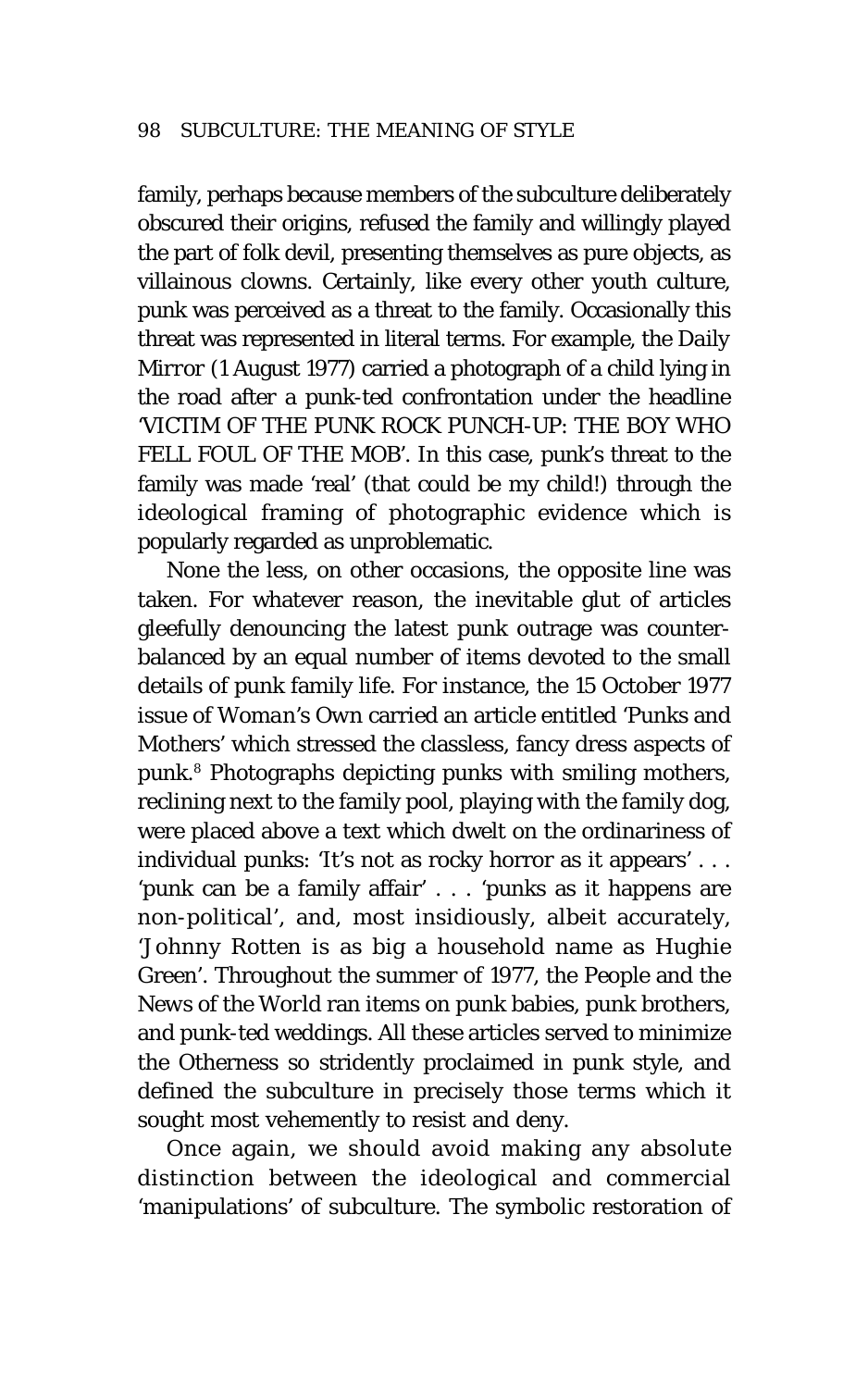daughters to the family, of deviants to the fold, was undertaken at a time when the widespread 'capitulation' of punk musicians to market forces was being used throughout the media to illustrate the fact that punks were 'only human after all'. The music papers were filled with the familiar success stories describing the route from rags to rags and riches – of punk musicians flying to America, of bank clerks become magazine editors or record producers, of harrassed seamstresses turned overnight into successful business women. Of course, these success stories had ambiguous implications. As with every other 'youth revolution' (e.g. the beat boom, the mod explosion and the Swinging Sixties) the relative success of a few individuals created an impression of energy, expansion and limitless upward mobility. This ultimately reinforced the image of the open society which the very presence of the punk subculture – with its rhetorical emphasis on unemployment, high-rise living and narrow options – had originally contradicted. As Barthes (1972) has written: 'myth can always, as a last resort, signify the resistance which is brought to bear against it' and it does so typically by imposing its own ideological terms, by substituting in this case 'the fairy tale of the artist's creativity'9 for an art form 'within the compass of every consciousness',10 a 'music' to be judged, dismissed or marketed for 'noise' – a logically consistent, self-constituted chaos. It does so finally by replacing a subculture engendered by history, a product of real historical contradictions, with a handful of brilliant nonconformists, satanic geniuses who, to use the words of Sir John Read, Chairman of E.M.I, 'become in the fullness of time, wholly acceptable and can contribute greatly to the development of modern music'.<sup>11</sup>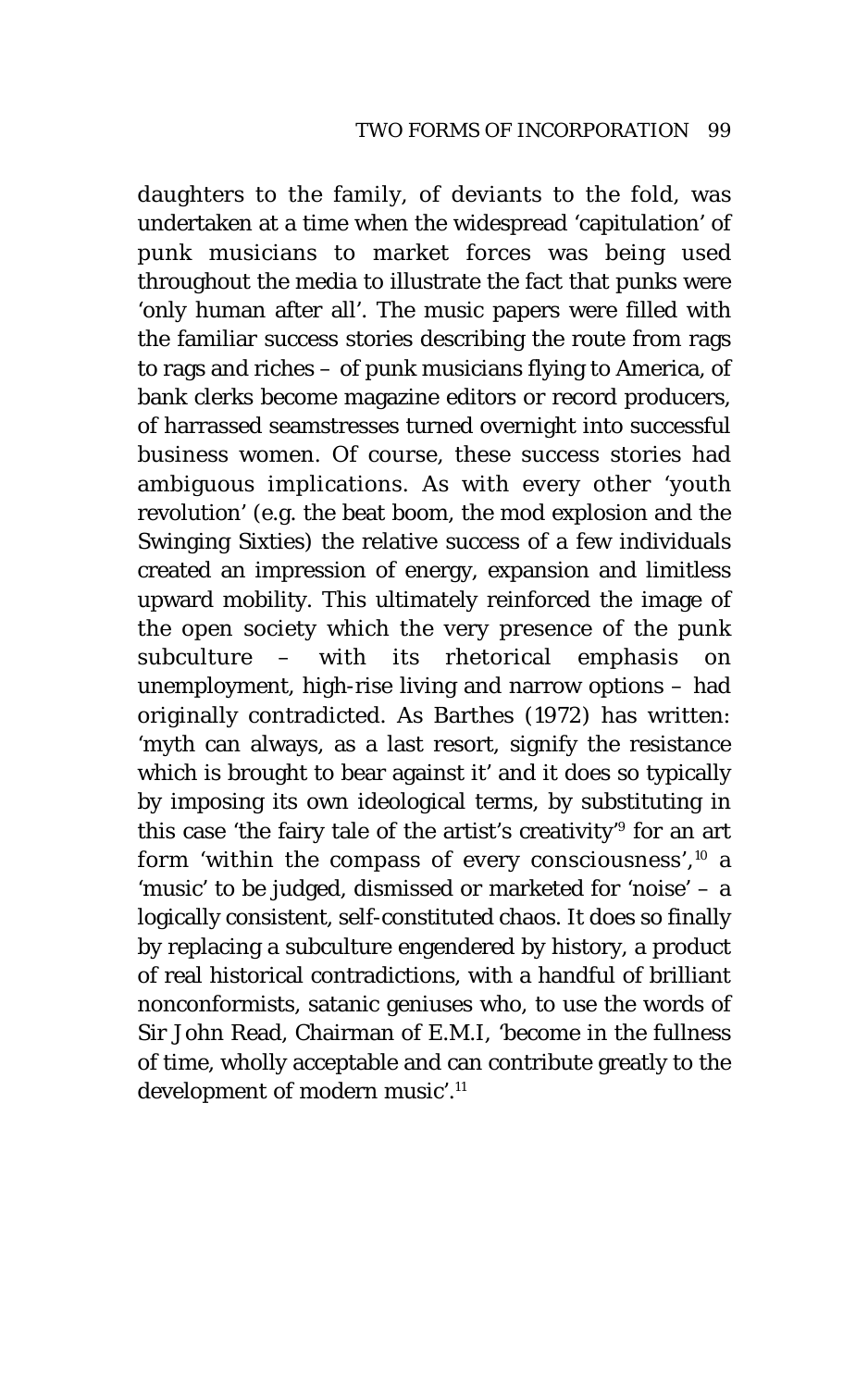# **SEVEN**

## **Style as intentional communication**

I speak through my clothes. (Eco, 1973)

THE cycle leading from opposition to defusion, from<br>resistance to incorporation encloses each successive<br>subculture. We have seen how the media and the<br>meaket fit into this sucle. We must now turn to the resistance to incorporation encloses each successive subculture. We have seen how the media and the market fit into this cycle. We must now turn to the subculture itself to consider exactly how and what subcultural style communicates. Two questions must be asked which together present us with something of a paradox: how does a subculture make sense to its members? How is it made to signify disorder ? To answer these questions we must define the meaning of style more precisely.

In 'The Rhetoric of the Image', Roland Barthes contrasts the 'intentional' advertising image with the apparently 'innocent' news photograph. Both are complex articulations of specific codes and practices, but the news photo appears more 'natural' and transparent than the advertisement. He writes – 'the signification of the image is certainly intentional . . . the advertising image is clear, or at least emphatic'. Barthes'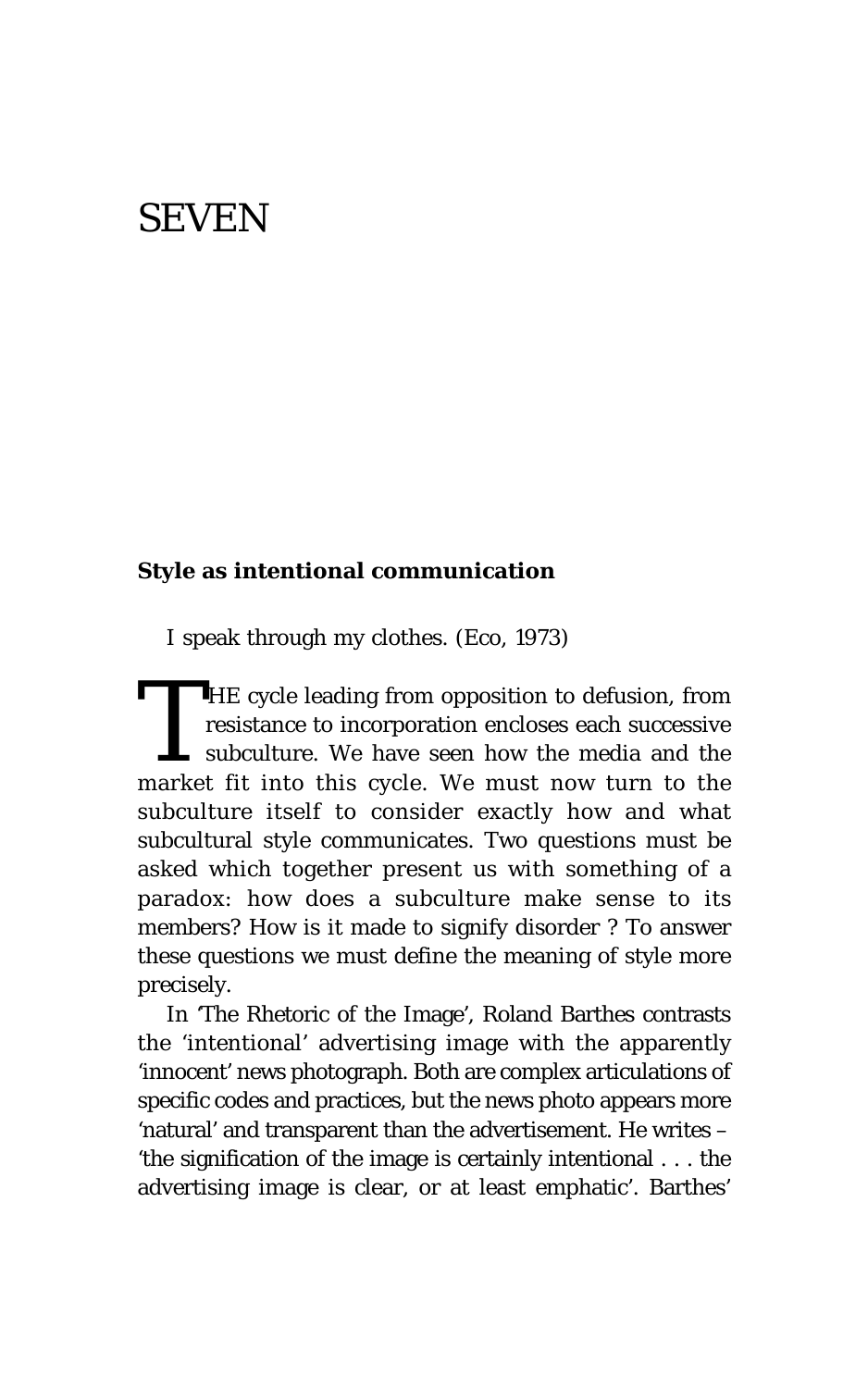distinction can be used analogously to point up the difference between subcultural and 'normal' styles. The subcultural stylistic ensembles – those emphatic combinations of dress, dance, argot, music, etc. – bear approximately the same relation to the more conventional formulae ('normal' suits and ties, casual wear, twin-sets, etc.) that the advertising image bears to the less consciously constructed news photograph.

Of course, signification need not be intentional, as semioticians have repeatedly pointed out. Umberto Eco writes 'not only the expressly intended communicative object . . . but every object may be viewed . . . as a sign' (Eco, 1973). For instance, the conventional outfits worn by the average man and woman in the street are chosen within the constraints of finance, 'taste', preference, etc. and these choices are undoubtedly significant. Each ensemble has its place in an internal system of differences – the conventional modes of sartorial discourse – which fit a corresponding set of socially prescribed roles and options.<sup>1</sup> These choices contain a whole range of messages which are transmitted through the finely graded distinctions of a number of interlocking sets – class and status, self-image and attractiveness, etc. Ultimately, if nothing else, they are expressive of 'normality' as opposed to 'deviance' (i.e. they are distinguished by their relative invisibility, their appropriateness, their 'naturalness'). However, the intentional communication is of a different order. It stands apart – a visible construction, a loaded choice. It directs attention to itself; it gives itself to be read.

This is what distinguishes the visual ensembles of spectacular subcultures from those favoured in the surrounding culture (s). They are *obviously* fabricated (even the mods, precariously placed between the worlds of the straight and the deviant, finally declared themselves different when they gathered in groups outside dance halls and on sea fronts). They *display* their own codes (e.g. the punk's ripped T-shirt) or at least demonstrate that codes are there to be used and abused (e.g. they have been thought about rather than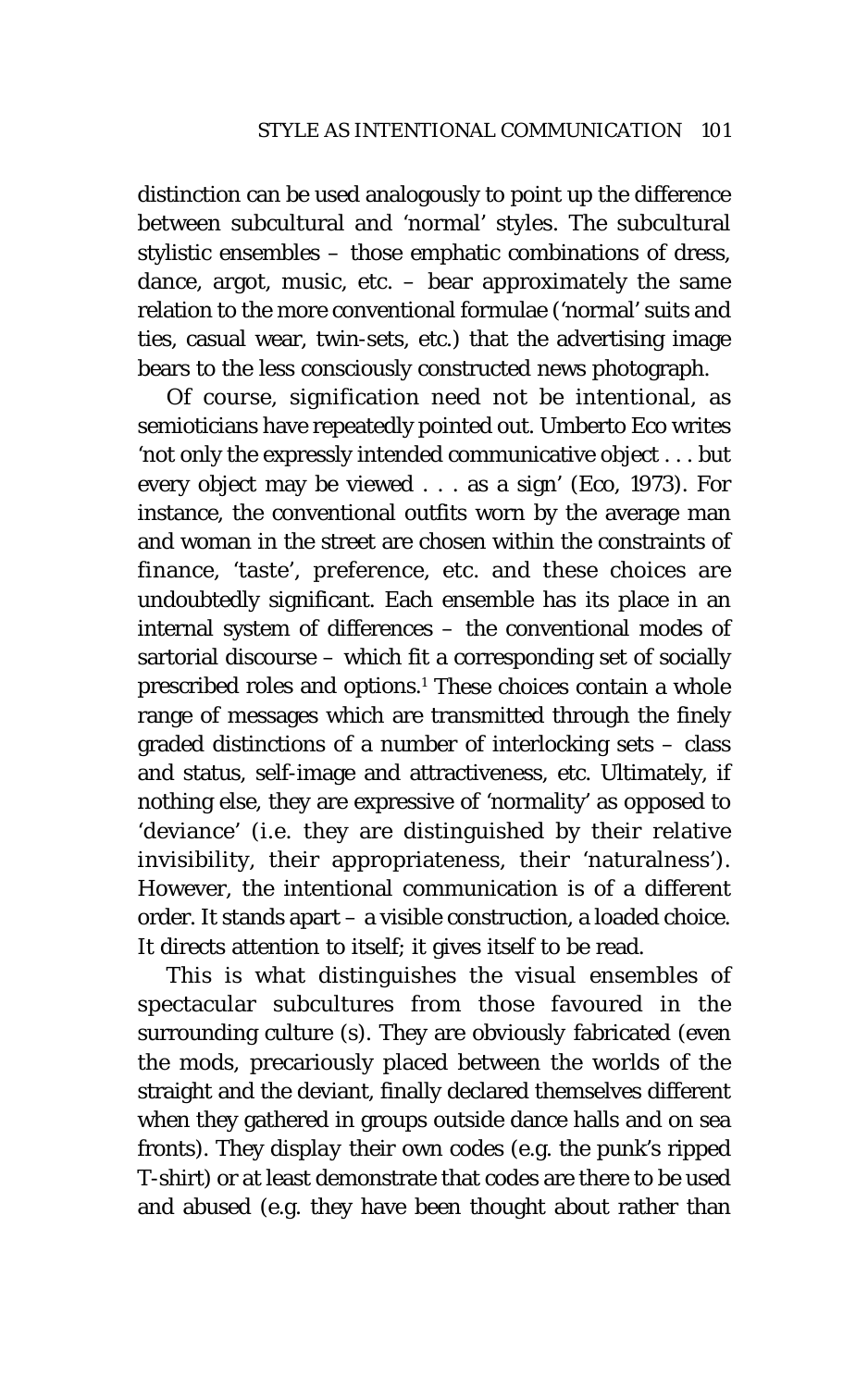thrown together). In this they go against the grain of a mainstream culture whose principal defining characteristic, according to Barthes, is a tendency to masquerade as nature, to substitute 'normalized' for historical forms, to translate the reality of the world into an image of the world which in turn presents itself as if composed according to 'the evident laws of the natural order' (Barthes, 1972).

As we have seen, it is in this sense that subcultures can be said to transgress the laws of 'man's second nature'.<sup>2</sup> By repositioning and recontextualizing commodities, by subverting their conventional uses and inventing new ones, the subcultural stylist gives the lie to what Althusser has called the 'false obviousness of everyday practice' (Althusser and Balibar, 1968), and opens up the world of objects to new and covertly oppositional readings. The communication of a significant *difference*, then (and the parallel communication of a group *identity*), is the 'point' behind the style of all spectacular subcultures. It is the superordinate term under which all the other significations are marshalled, the message through which all the other messages speak. Once we have granted this initial difference a primary determination over the whole sequence of stylistic generation and diffusion, we can go back to examine the internal structure of individual subcultures. To return to our earlier analogy: if the spectacular subculture is an intentional communication, if it is, to borrow a term from linguistics, 'motivated', what precisely is being communicated and advertised?

## **Style as** *bricolage*

It is conventional to call 'monster' any blending of dissonant elements. . . . I call 'monster' every original, inexhaustible beauty. (Alfred Jarry)

The subcultures with which we have been dealing share a common feature apart from the fact that they are all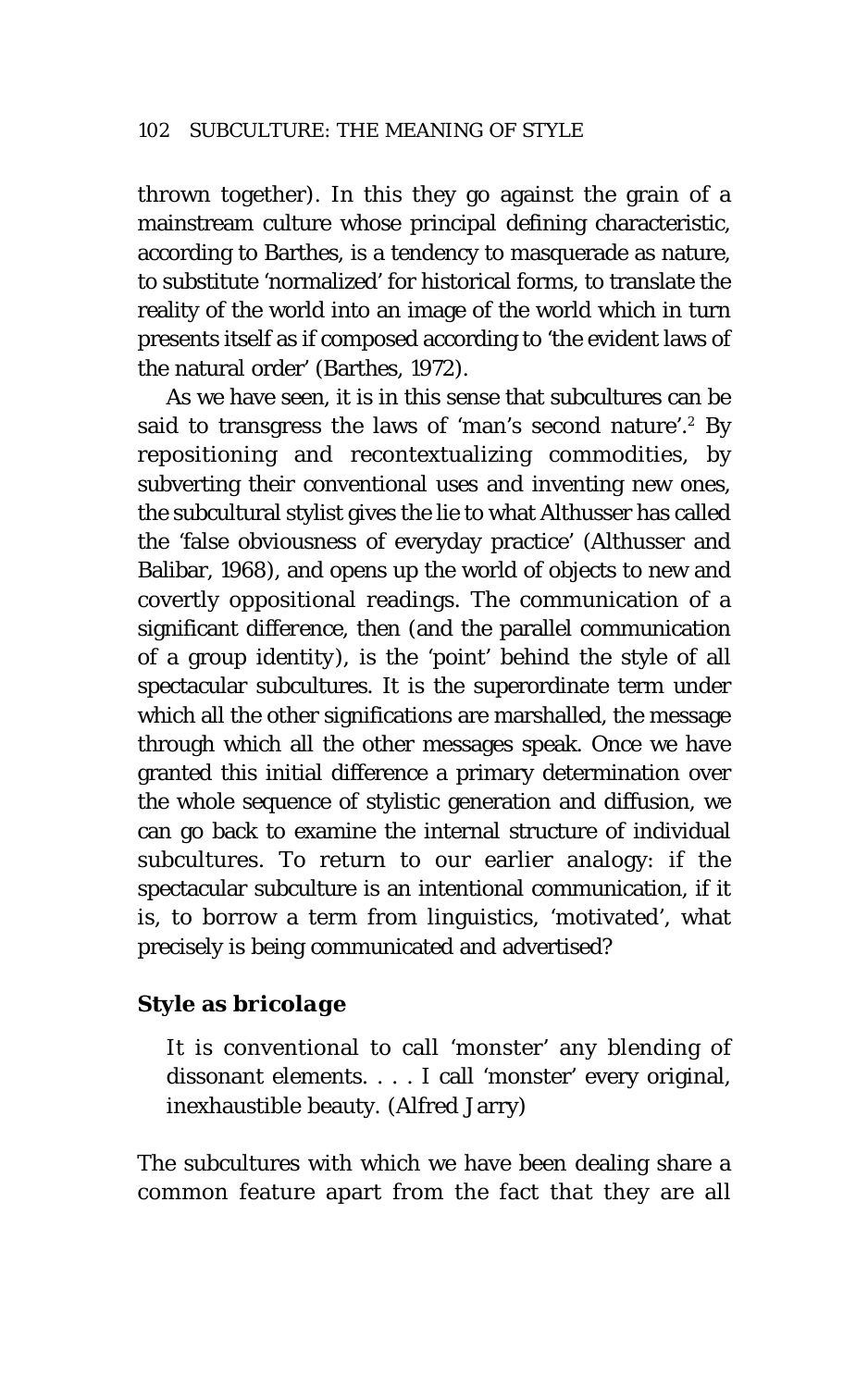predominantly working class. They are, as we have seen, cultures of conspicuous consumption – even when, as with the skinheads and the punks, certain types of consumption are conspicuously refused – and it is through the distinctive rituals of consumption, through style, that the subculture at once reveals its 'secret' identity and communicates its forbidden meanings. It is basically the way in which commodities are *used* in subculture which mark the subculture off from more orthodox cultural formations.

Discoveries made in the field of anthropology are helpful here. In particular, the concept of *bricolage* can be used to explain how subcultural styles are constructed. In *The Savage Mind* Levi-Strauss shows how the magical modes utilized by primitive peoples (superstition, sorcery, myth) can be seen as implicitly coherent, though explicitly bewildering, systems of connection between things which perfectly equip their users to 'think' their own world. These magical systems of connection have a common feature: they are capable of infinite extension because basic elements can be used in a variety of improvised combinations to generate new meanings within them. *Bricolage* has thus been described as a 'science of the concrete' in a recent definition which clarifies the original anthropological meaning of the term:

[Bricolage] refers to the means by which the non-literate, non-technical mind of so-called 'primitive' man responds to the world around him. The process involves a 'science of the concrete' (as opposed to our 'civilised' science of the 'abstract') which far from lacking logic, in fact carefully and precisely orders, classifies and arranges into structures the *minutiae* of the physical world in all their profusion by means of a 'logic' which is not our own. The structures, 'improvised' or made up (these are rough translations of the process of *bricoler*) as *ad hoc*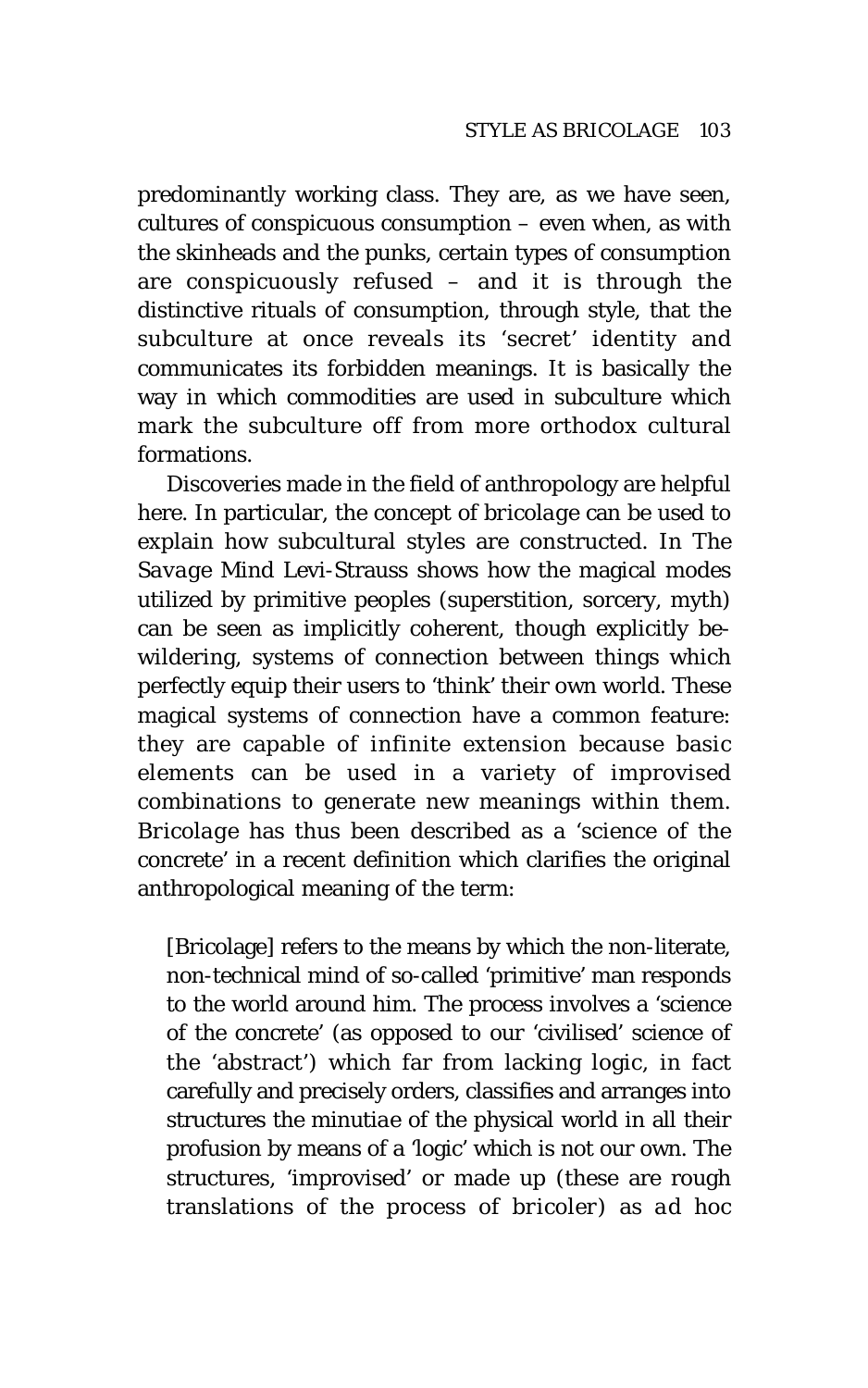#### 104 SUBCULTURE: THE MEANING OF STYLE

responses to an environment, then serve to establish homologies and analogies between the ordering of nature and that of society, and so satisfactorily 'explain' the world and make it able to be lived in. (Hawkes, 1977)

The implications of the structured improvisations of *bricolage* for a theory of spectacular subculture as a system of communication have already been explored. For instance, John Clarke has stressed the way in which prominent forms of discourse (particularly fashion) are radically adapted, subverted and extended by the subcultural *bricoleur*:

Together, object and meaning constitute a sign, and, within any one culture, such signs are assembled, repeatedly, into characteristic forms of discourse. However, when the bricoleur re-locates the significant object in a different position within that discourse, using the same overall repertoire of signs, or when that object is placed within a different total ensemble, a new discourse is constituted, a different message conveyed. (Clarke, 1976)

In this way the teddy boy's theft and transformation of the Edwardian style revived in the early 1950s by Savile Row for wealthy young men about town can be construed as an act of *bricolage*. Similarly, the mods could be said to be functioning as *bricoleurs* when they appropriated another range of commodities by placing them in a symbolic ensemble which served to erase or subvert their original straight meanings. Thus pills medically prescribed for the treatment of neuroses were used as ends-in-themselves, and the motor scooter, originally an ultra-respectable means of transport, was turned into a menacing symbol of group solidarity. In the same improvisatory manner, metal combs, honed to a razor-like sharpness, turned narcissism into an offensive weapon. Union jacks were emblazoned on the backs of grubby parka anoraks or cut up and converted into smartly tailored jackets. More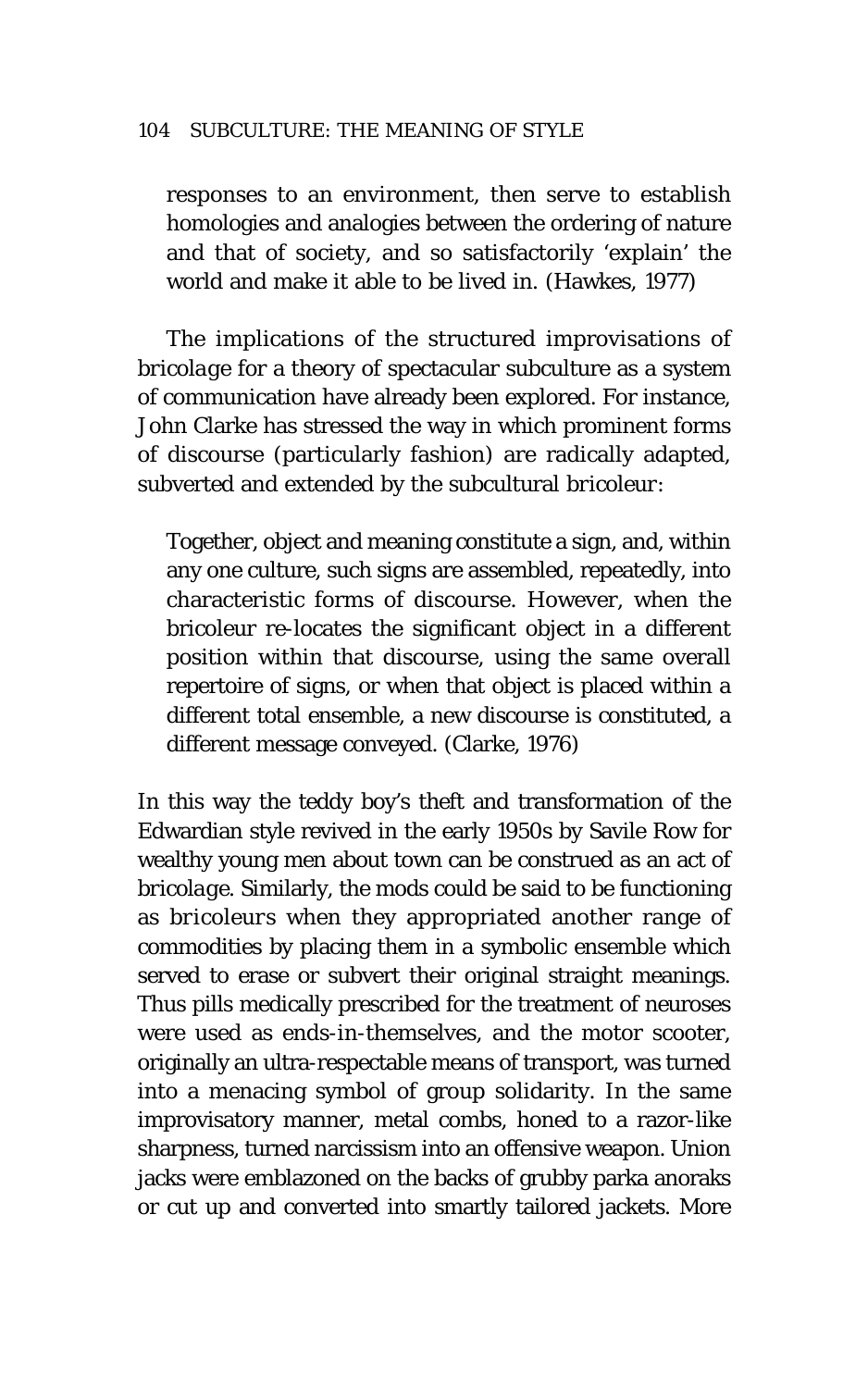subtly, the conventional insignia of the business world – the suit, collar and tie, short hair, etc. – were stripped of their original connotations – efficiency, ambition, compliance with authority – and transformed into 'empty' fetishes, objects to be desired, fondled and valued in their own right.

At the risk of sounding melodramatic, we could use Umberto Eco's phrase 'semiotic guerilla warfare' (Eco, 1972) to describe these subversive practices. The war may be conducted at a level beneath the consciousness of the individual members of a spectacular subculture (though the subculture is still, at another level, an intentional communication (see pp. 100–2)) but with the emergence of such a group, 'war – and it is Surrealism's war – is declared on a world of surfaces' (Annette Michelson, quoted Lippard, 1970).

The radical aesthetic practices of Dada and Surrealism – dream work, collage, 'ready mades', etc. – are certainly relevant here. They are the classic modes of 'anarchic' discourse.<sup>3</sup> Breton's manifestos (1924 and 1929) established the basic premise of surrealism: that a new 'surreality' would emerge through the subversion of common sense, the collapse of prevalent logical categories and oppositions (e.g. dream/reality, work/play) and the celebration of the abnormal and the forbidden. This was to be achieved principally through a 'juxtaposition of two more or less distant realities' (Reverdy, 1918) exemplified for Breton in Lautréamont's bizarre phrase: 'Beautiful like the chance meeting of an umbrella and a sewing machine on a dissecting table' Lautréamont, 1970). In *The Crisis of the Object*, Breton further theorized this 'collage aesthetic', arguing rather optimistically that an assault on the syntax of everyday life which dictates the ways in which the most mundane objects are used, would instigate

. . . *a total revolution of the object*: acting to divert the object from its ends by coupling it to a new name and signing it. . . . Perturbation and deformation are in demand here for their own sakes. . . . Objects thus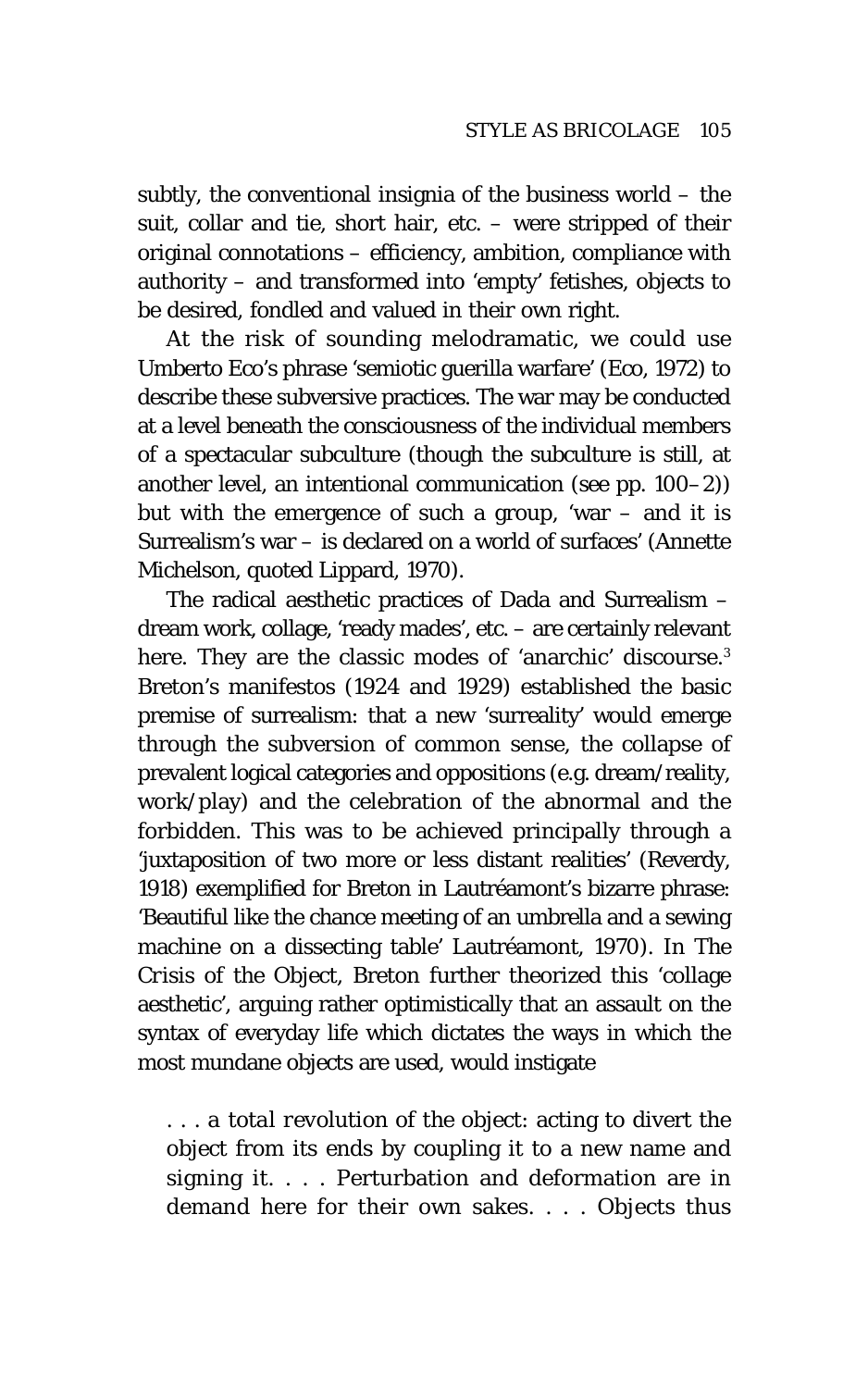reassembled have in common the fact that they derive from and yet succeed in differing from the objects which surround us, by simple *change of role*. (Breton, 1936)

Max Ernst (1948) puts the same point more cryptically: 'He who says collage says the irrational'.

Obviously, these practices have their corollary in *bricolage*. The subcultural *bricoleur*, like the 'author' of a surrealist collage, typically 'juxtaposes two apparently incompatible realities (i.e. "flag": "jacket"; "hole": "teeshirt"; "comb: weapon") on an apparently unsuitable scale . . . and . . . it is there that the explosive junction occurs' (Ernst, 1948). Punk exemplifies most clearly the subcultural uses of these anarchic modes. It too attempted through 'perturbation and deformation' to disrupt and reorganize meaning. It, too, sought the 'explosive junction'. But what, if anything, were these subversive practices being used to signify? How do we 'read' them? By singling out punk for special attention, we can look more closely at some of the problems raised in a reading of style.

## **Style in revolt: Revolting style**

Nothing was holy to us. Our movement was neither mystical, communistic nor anarchistic. All of these movements had some sort of programme, but ours was completely nihilistic. We spat on everything, including ourselves. Our symbol was nothingness, a vacuum, a void. (George Grosz on Dada)

We're so pretty, oh so pretty . . . vac-unt. (The Sex Pistols)

Although it was often directly offensive (T-shirts covered in swear words) and threatening (terrorist/guerilla outfits) punk style was defined principally through the violence of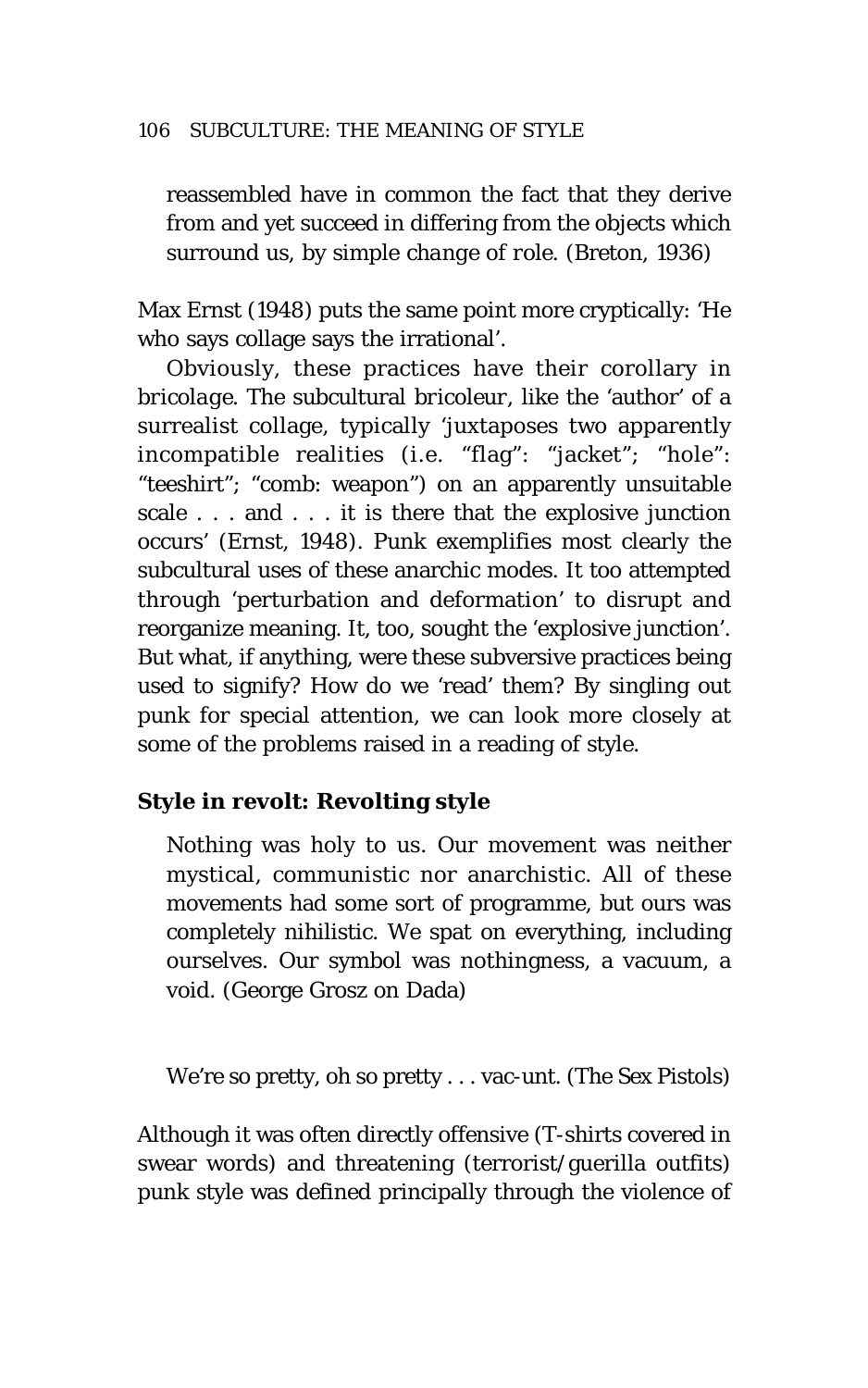its 'cut ups'. Like Duchamp's 'ready mades' – manufactured objects which qualified as art because he chose to call them such, the most unremarkable and inappropriate items – a pin, a plastic clothes peg, a television component, a razor blade, a tampon – could be brought within the province of punk (un) fashion. Anything within or without reason could be turned into part of what Vivien Westwood called 'confrontation dressing' so long as the rupture between 'natural' and constructed context was clearly visible (i.e. the rule would seem to be: if the cap doesn't fit, wear it).

Objects borrowed from the most sordid of contexts found a place in the punks' ensembles: lavatory chains were draped in graceful arcs across chests encased in plastic bin-liners. Safety pins were taken out of their domestic 'utility' context and worn as gruesome ornaments through the cheek, ear or lip. 'Cheap' trashy fabrics (PVC, plastic, lurex, etc.) in vulgar designs (e.g. mock leopard skin) and 'nasty' colours, long discarded by the quality end of the fashion industry as obsolete kitsch, were salvaged by the punks and turned into garments (fly boy drainpipes, 'common' miniskirts) which offered self-conscious commentaries on the notions of modernity and taste. Conventional ideas of prettiness were jettisoned along with the traditional feminine lore of cosmetics. Contrary to the advice of every woman's magazine, make-up for both boys and girls was worn to be seen. Faces became abstract portraits: sharply observed and meticulously executed studies in alienation. Hair was obviously dyed (hay yellow, jet black, or bright orange with tufts of green or bleached in question marks), and T-shirts and trousers told the story of their own construction with multiple zips and outside seams clearly displayed. Similarly, fragments of school uniform (white brinylon shirts, school ties) were symbolically defiled (the shirts covered in graffiti, or fake blood; the ties left undone) and juxtaposed against leather drains or shocking pink mohair tops. The perverse and the abnormal were valued intrinsically. In particular, the illicit iconography of sexual fetishism was used to predictable effect. Rapist masks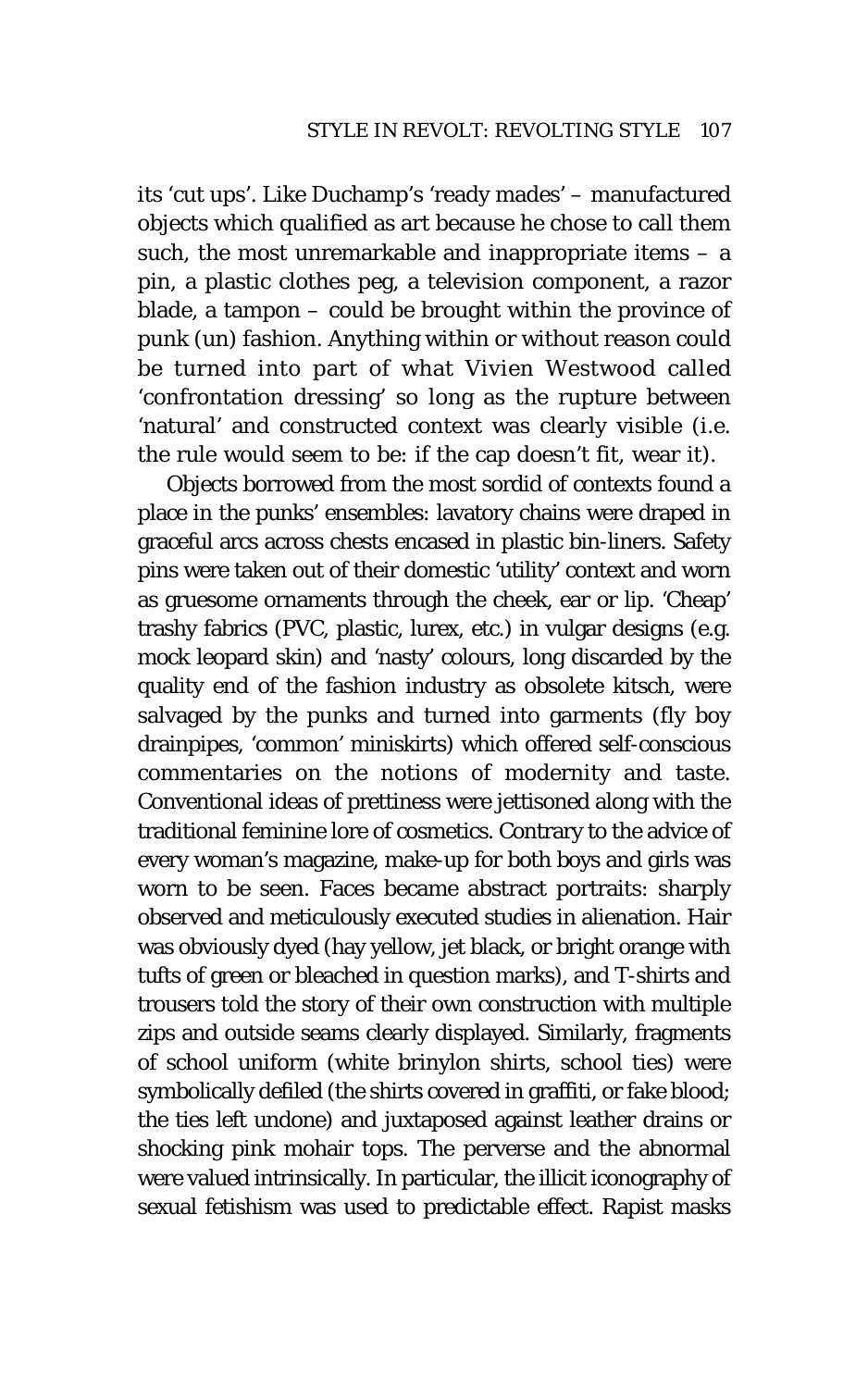and rubber wear, leather bodices and fishnet stockings, implausibly pointed stiletto heeled shoes, the whole paraphernalia of bondage – the belts, straps and chains – were exhumed from the boudoir, closet and the pornographic film and placed on the street where they retained their forbidden connotations. Some young punks even donned the dirty raincoat – that most prosaic symbol of sexual 'kinkiness' – and hence expressed their deviance in suitably proletarian terms.

Of course, punk did more than upset the wardrobe. It undermined every relevant discourse. Thus dancing, usually an involving and expressive medium in British rock and mainstream pop cultures, was turned into a dumbshow of blank robotics. Punk dances bore absolutely no relation to the desultory frugs and clinches which Geoff Mungham describes as intrinsic to the respectable working-class ritual of Saturday night at the Top Rank or Mecca.<sup>4</sup> Indeed, overt displays of heterosexual interest were generally regarded with contempt and suspicion (who let the BOF/wimp<sup>5</sup> in?) and conventional courtship patterns found no place on the floor in dances like the pogo, the pose and the robot. Though the pose did allow for a minimum sociability (i.e. it could involve two people) the 'couple' were generally of the same sex and physical contact was ruled out of court as the relationship depicted in the dance was a 'professional' one. One participant would strike a suitable cliché fashion pose while the other would fall into a classic 'Bailey' crouch to snap an imaginary picture. The pogo forebade even this much interaction, though admittedly there was always a good deal of masculine jostling in front of the stage. In fact the pogo was a caricature – a *reductio ad absurdum* of all the solo dance styles associated with rock music. It resembled the 'anti-dancing' of the 'Leapniks' which Melly describes in connection with the trad boom (Melly, 1972). The same abbreviated gestures – leaping into the air, hands clenched to the sides, to head an imaginary ball – were repeated without variation in time to the strict mechanical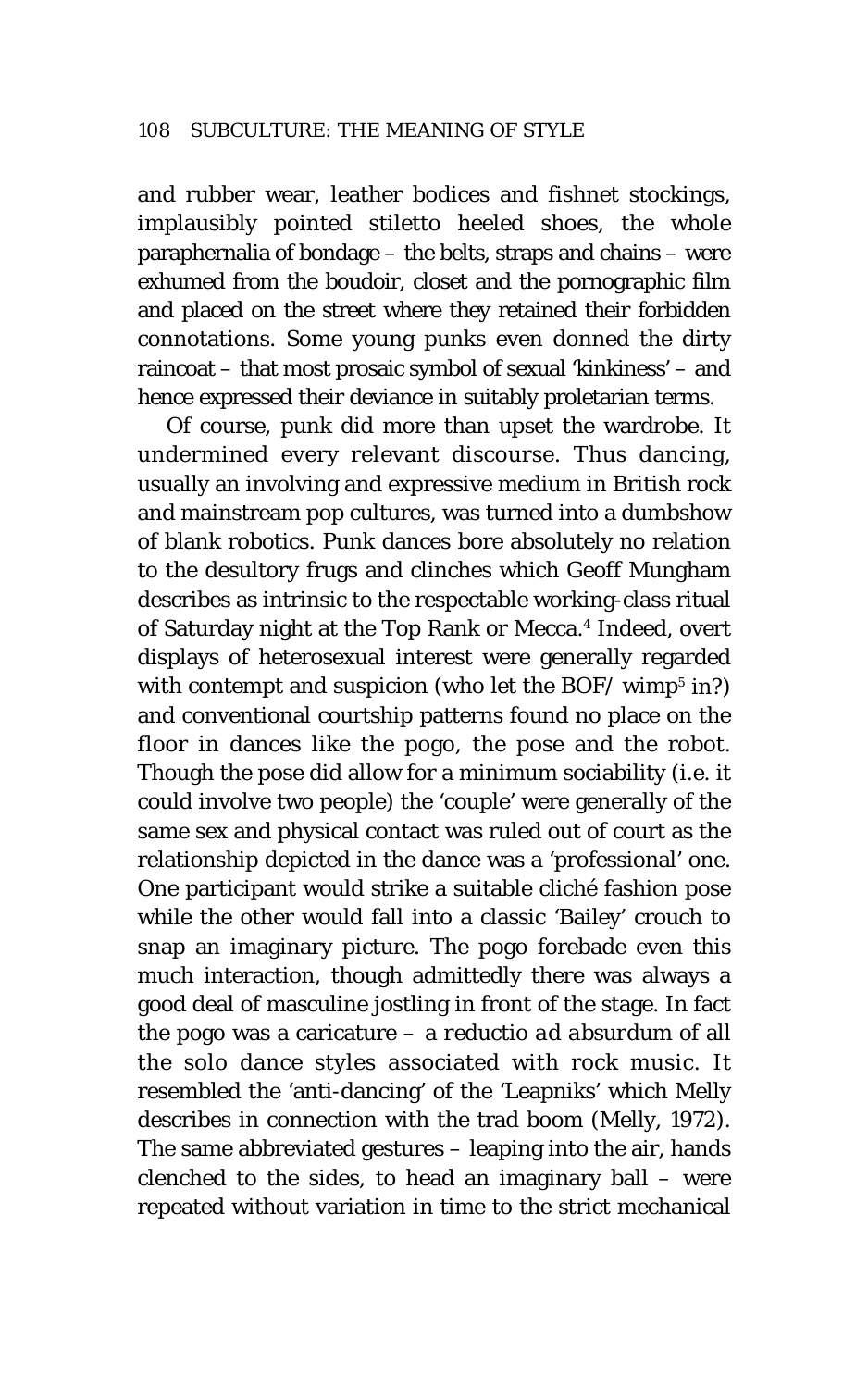rhythms of the music. In contrast to the hippies' languid, free-form dancing, and the 'idiot dancing' of the heavy metal rockers (see p. 155, n. 12), the pogo made improvisation redundant: the only variations were imposed by changes in the tempo of the music – fast numbers being 'interpreted' with manic abandon in the form of frantic onthe-spots, while the slower ones were pogoed with a detachment bordering on the catatonic.

The robot, a refinement witnessed only at the most exclusive punk gatherings, was both more 'expressive' and less spontaneous' within the very narrow range such terms acquired in punk usage. It consisted of barely perceptible twitches of the head and hands or more extravagant lurches (Frankenstein's first steps?) which were abruptly halted at random points. The resulting pose was held for several moments, even minutes, and the whole sequence was as suddenly, as unaccountably, resumed and re-enacted. Some zealous punks carried things one step further and choreographed whole evenings, turning themselves for a matter of hours, like Gilbert and George,<sup>6</sup> into automata, living sculptures.

The music was similarly distinguished from mainstream rock and pop. It was uniformly basic and direct in its appeal, whether through intention or lack of expertise. If the latter, then the punks certainly made a virtue of necessity ('We want to be amateurs' – Johnny Rotten). Typically, a barrage of guitars with the volume and treble turned to maximum accompanied by the occasional saxophone would pursue relentless (un) melodic lines against a turbulent background of cacophonous drumming and screamed vocals. Johnny Rotten succinctly defined punk's position on harmonics: 'We're into chaos not music'.

The names of the groups (the Unwanted, the Rejects, the Sex Pistols, the Clash, the Worst, etc.) and the titles of the songs: 'Belsen was a Gas', 'If You Don't Want to Fuck Me, fuck off', 'I Wanna be Sick on You', reflected the tendency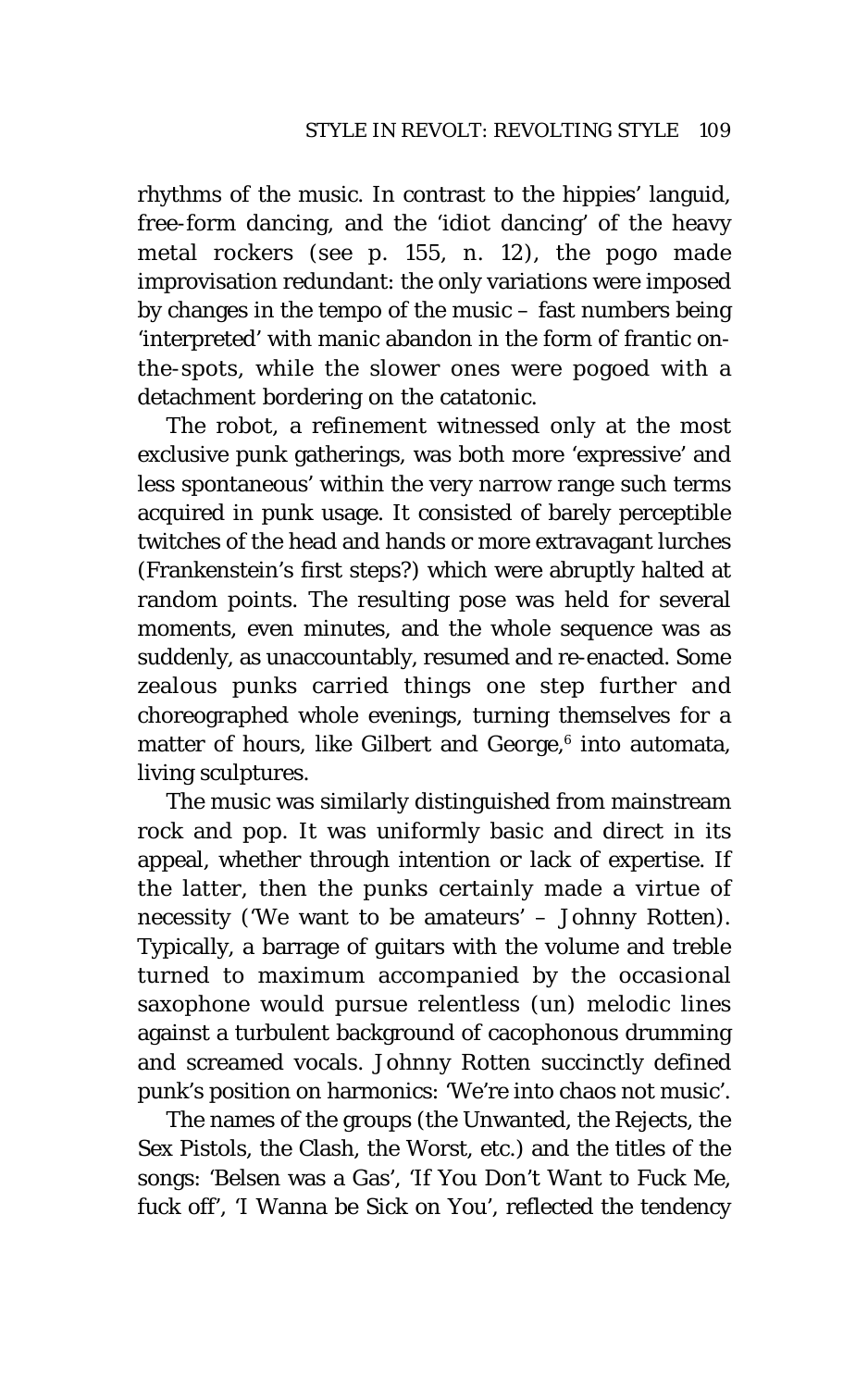towards wilful desecration and the voluntary assumption of outcast status which characterized the whole punk movement. Such tactics were, to adapt Levi-Strauss's famous phrase, 'things to whiten mother's hair with'. In the early days at least, these 'garage bands' could dispense with musical pretensions and substitute, in the traditional romantic terminology, 'passion' for 'technique', the language of the common man for the arcane posturings of the existing élite, the now familiar armoury of frontal attacks for the bourgeois notion of entertainment or the classical concept of 'high art'.

It was in the performance arena that punk groups posed the clearest threat to law and order. Certainly, they succeeded in subverting the conventions of concert and nightclub entertainment. Most significantly, they attempted both physically and in terms of lyrics and life-style to move closer to their audiences. This in itself is by no means unique: the boundary between artist and audience has often stood as a metaphor in revolutionary aesthetics (Brecht, the surrealists, Dada, Marcuse, etc.) for that larger and more intransigent barrier which separates art and the dream from reality and life under capitalism.7 The stages of those venues secure enough to host 'new wave' acts were regularly invaded by hordes of punks, and if the management refused to tolerate such blatant disregard for ballroom etiquette, then the groups and their followers could be drawn closer together in a communion of spittle and mutual abuse. At the Rainbow Theatre in May 1977 as the Clash played 'White Riot', chairs were ripped out and thrown at the stage. Meanwhile, every performance, however apocalyptic, offered palpable evidence that things could change, indeed were changing: that performance itself was a possibility no authentic punk should discount. Examples abounded in the music press of 'ordinary fans' (Siouxsie of Siouxsie and the Banshees, Sid Vicious of the Sex Pistols, Mark P of *Sniffin Glue*, Jordan of the Ants) who had made the symbolic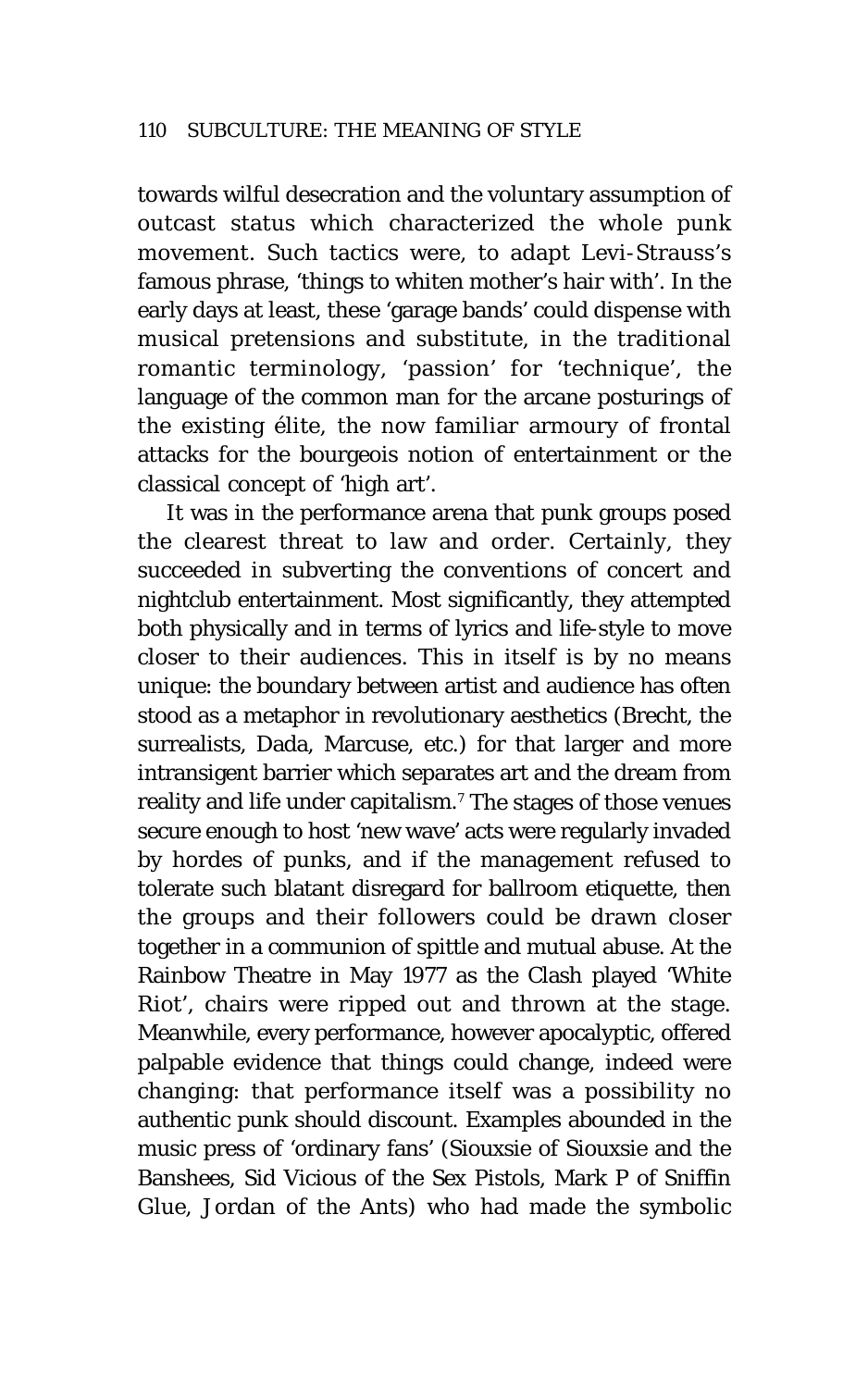crossing from the dance floor to the stage. Even the humbler positions in the rock hierarchy could provide an attractive alternative to the drudgery of manual labour, office work or a youth on the dole. The Finchley Boys, for instance, were reputedly taken off the football terraces by the Stranglers and employed as roadies.

If these 'success stories' were, as we have seen, subject to a certain amount of 'skewed' interpretation in the press, then there were innovations in other areas which made opposition to dominant definitions possible. Most notably, there was an attempt, the first by a predominantly workingclass youth culture, to provide an alternative critical space within the subculture itself to counteract the hostile or at least ideologically inflected coverage which punk was receiving in the media. The existence of an alternative punk press demonstrated that it was not only clothes or music that could be immediately and cheaply produced from the limited resources at hand. The fanzines (*Sniffin Glue, Ripped and Torn*, etc.) were journals edited by an individual or a group, consisting of reviews, editorials and interviews with prominent punks, produced on a small scale as cheaply as possible, stapled together and distributed through a small number of sympathetic retail outlets.

The language in which the various manifestoes were framed was determinedly 'working class' (i.e. it was liberally peppered with swear words) and typing errors and grammatical mistakes, misspellings and jumbled pagination were left uncorrected in the final proof. Those corrections and crossings out that were made before publication were left to be deciphered by the reader. The overwhelming impression was one of urgency and immediacy, of a paper produced in indecent haste, of memos from the front line.

This inevitably made for a strident buttonholing type of prose which, like the music it described, was difficult to 'take in' in any quantity. Occasionally a wittier, more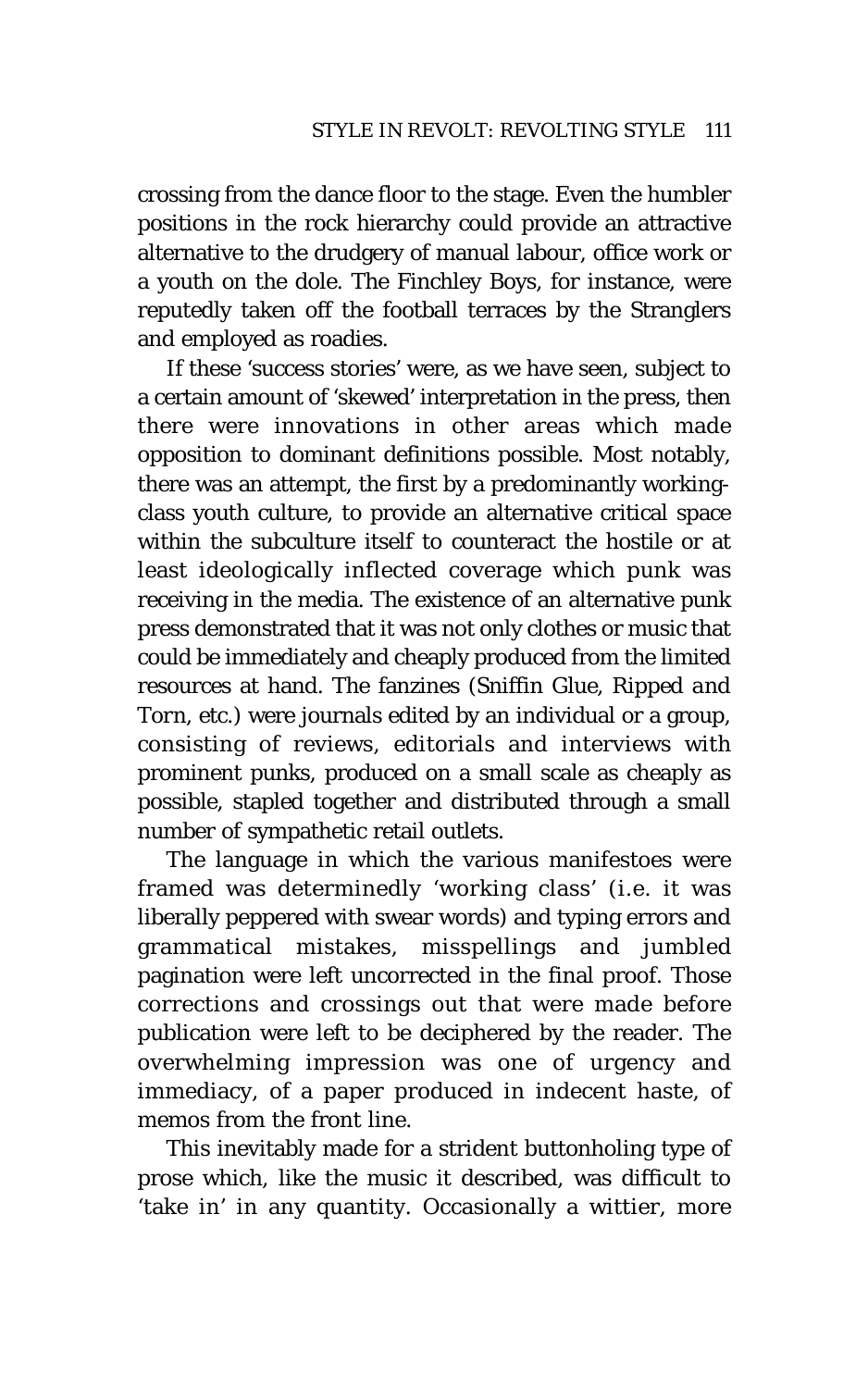abstract item – what Harvey Garfinkel (the American ethnomethodologist) might call an 'aid to sluggish imaginations' – might creep in. For instance, *Sniffin Glue*, the first fanzine and the one which achieved the highest circulation, contained perhaps the single most inspired item of propaganda produced by the subculture – the definitive statement of punk's do-it-yourself philosophy – a diagram showing three finger positions on the neck of a guitar over the caption: 'Here's one chord, here's two more, now form your own band'.

Even the graphics and typography used on record covers and fanzines were homologous with punk's subterranean and anarchic style. The two typographic models were graffiti which was translated into a flowing 'spray can' script, and the ransom note in which individual letters cut up from a variety of sources (newspapers, etc.) in different type faces were pasted together to form an anonymous message. The Sex Pistols' 'God Save the Queen' sleeve (later turned into T-shirts, posters, etc.) for instance incorporated both styles: the roughly assembled legend was pasted across the Queen's eyes and mouth which were further disfigured by those black bars used in pulp detective magazines to conceal identity (i.e. they connote crime or scandal). Finally, the process of ironic selfabasement which characterized the subculture was extended to the name 'punk' itself which, with its derisory connotations of 'mean and petty villainy', 'rotten', 'worthless', etc. was generally preferred by hardcore members of the subculture to the more neutral 'new wave'.8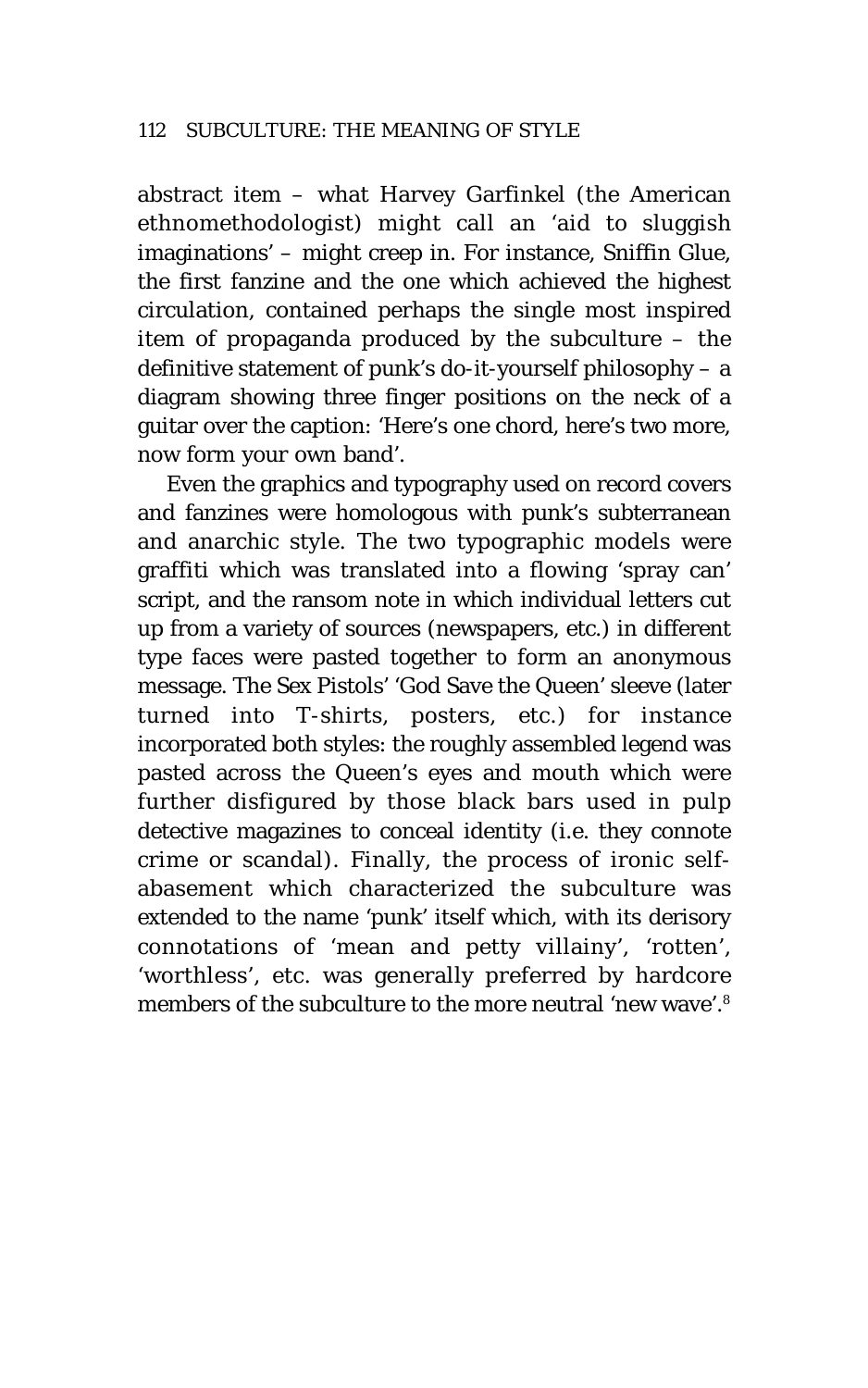# EIGHT

## **Style as homology**

THE punk subculture, then, signified chaos at every<br>level, but this was only possible because the style<br>itself was so thoroughly ordered. The chaos cohered<br>as a meaningful whole. We can now strem tto solve this level, but this was only possible because the style as a meaningful whole. We can now attempt to solve this paradox by referring to another concept originally employed by Levi-Strauss: homology.

Paul Willis (1978) first applied the term 'homology' to subculture in his study of hippies and motor-bike boys using it to describe the symbolic fit between the values and lifestyles of a group, its subjective experience and the musical forms it uses to express or reinforce its focal concerns. In *Profane Culture*, Willis shows how, contrary to the popular myth which presents subcultures as lawless forms, the internal structure of any particular subculture is characterized by an extreme orderliness: each part is organically related to other parts and it is through the fit between them that the subcultural member makes sense of the world. For instance, it was the homology between an alternative value system ('Tune in, turn on, drop out'), hallucogenic drugs and acid rock which made the hippy culture cohere as a 'whole way of life' for individual hippies.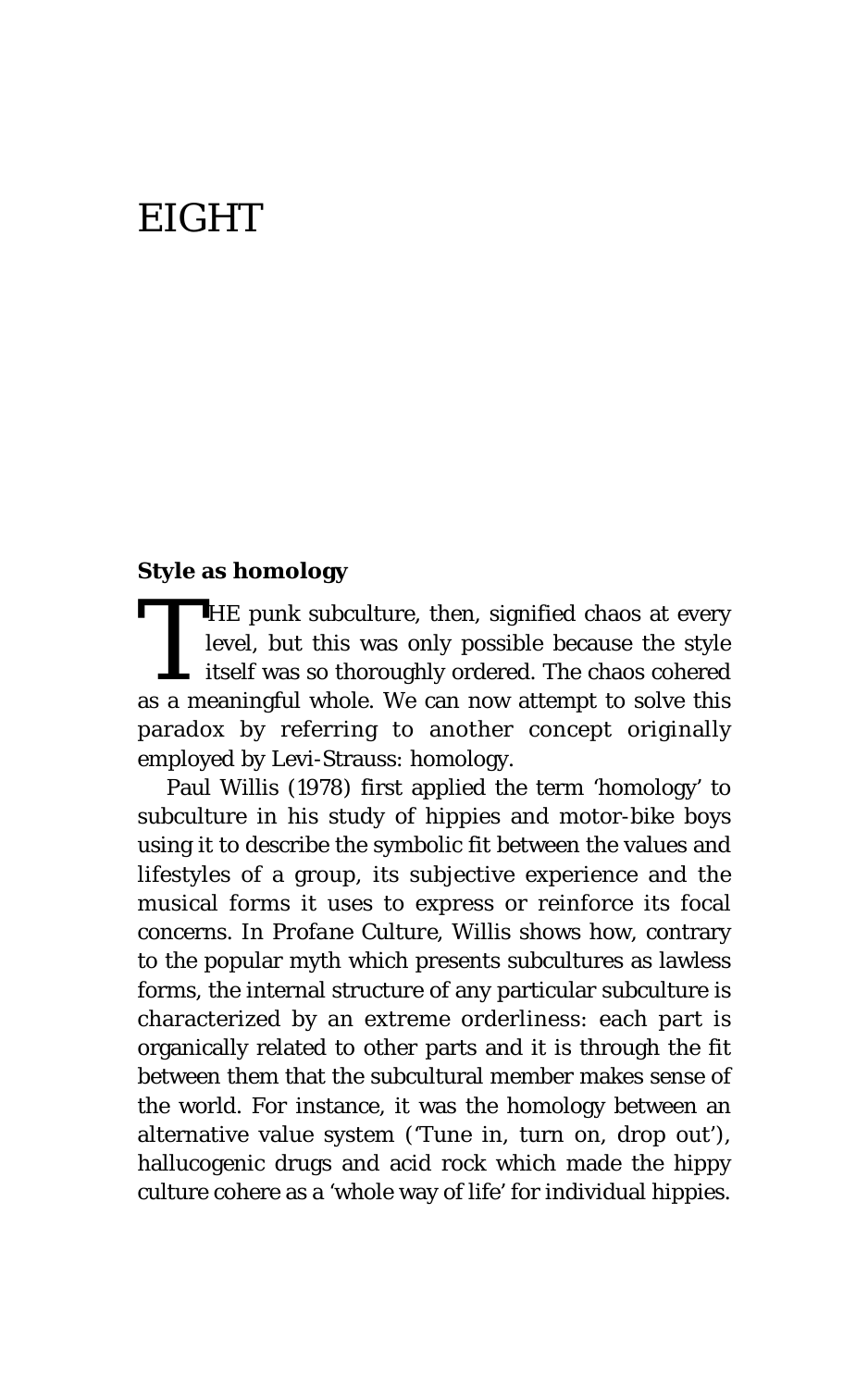In *Resistance Through Rituals*, Hall *et al*. crossed the concepts of homology and *bricolage* to provide a systematic explanation of why a particular subcultural style should appeal to a particular group of people. The authors asked the question: 'What specifically does a subcultural style signify to the members of the subculture themselves?'

The answer was that the appropriated objects reassembled in the distinctive subcultural ensembles were 'made to reflect, express and resonate . . . aspects of group life' (Hall *et al*., 1976b). The objects chosen were, either intrinsically or in their adapted forms, homologous with the focal concerns, activities, group structure and collective self-image of the subculture. They were 'objects in which (the subcultural members) could see their central values held and reflected' (Hall *et al*., 1976b).

The skinheads were cited to exemplify this principle. The boots, braces and cropped hair were only considered appropriate and hence meaningful because they communicated the desired qualities: 'hardness, masculinity and working-classness'. In this way 'The symbolic objects – dress, appearance, language, ritual occasions, styles of interaction, music – were made to form a *unity* with the group's relations, situation, experience' (Hall *et al*., 1976b).

The punks would certainly seem to bear out this thesis. The subculture was nothing if not consistent. There was a homological relation between the trashy cut-up clothes and spiky hair, the pogo and amphetamines, the spitting, the vomiting, the format of the fanzines, the insurrectionary poses and the 'soulless', frantically driven music. The punks wore clothes which were the sartorial equivalent of swear words, and they swore as they dressed – with calculated effect, lacing obscenities into record notes and publicity releases, interviews and love songs. Clothed in chaos, they produced Noise in the calmly orchestrated Crisis of everyday life in the late 1970s – a noise which made (no)sense in exactly the same way and to exactly the same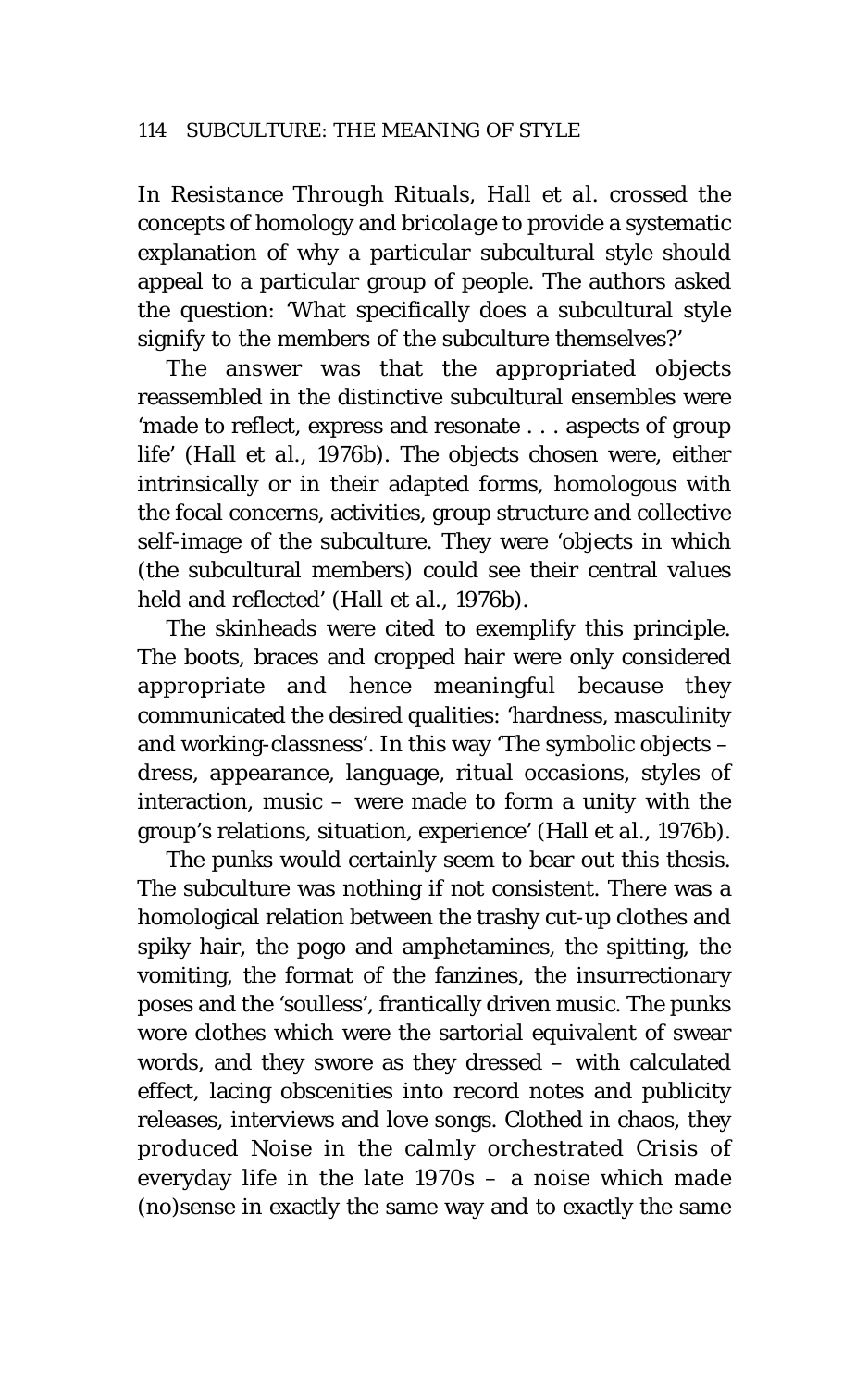extent as a piece of *avant-garde* music. If we were to write an epitaph for the punk subculture, we could do no better than repeat Poly Styrene's famous dictum: 'Oh Bondage, Up Yours!', or somewhat more concisely: the forbidden is permitted, but by the same token, nothing, not even these forbidden signifiers (bondage, safety pins, chains, hair-dye, etc.) is sacred and fixed.

This absence of permanently sacred signifiers (icons) creates problems for the semiotician. How can we discern any positive values reflected in objects which were chosen only to be discarded? For instance, we can say that the early punk ensembles gestured towards the signified's 'modernity' and 'working-classness'. The safety pins and bin liners signified a relative material poverty which was either directly experienced and exaggerated or sympathetically assumed, and which in turn was made to stand for the spiritual paucity of everyday life. In other words, the safety pins, etc. 'enacted' that transition from real to symbolic scarcity which Paul Piccone (1969) has described as the movement from 'empty stomachs' to 'empty spirits – and therefore an empty life notwithstanding [the] chrome and the plastic . . . of the life style of bourgeois society'.

We could go further and say that even if the poverty was being parodied, the wit was undeniably barbed; that beneath the clownish make-up there lurked the unaccepted and disfigured face of capitalism; that beyond the horror circus antics a divided and unequal society was being eloquently condemned. However, if we were to go further still and describe punk music as the 'sound of the Westway', or the pogo as the 'high-rise leap', or to talk of bondage as reflecting the narrow options of working-class youth, we would be treading on less certain ground. Such readings are both too literal and too conjectural. They are extrapolations from the subculture's own prodigious rhetoric, and rhetoric is not self-explanatory: it may say what it means but it does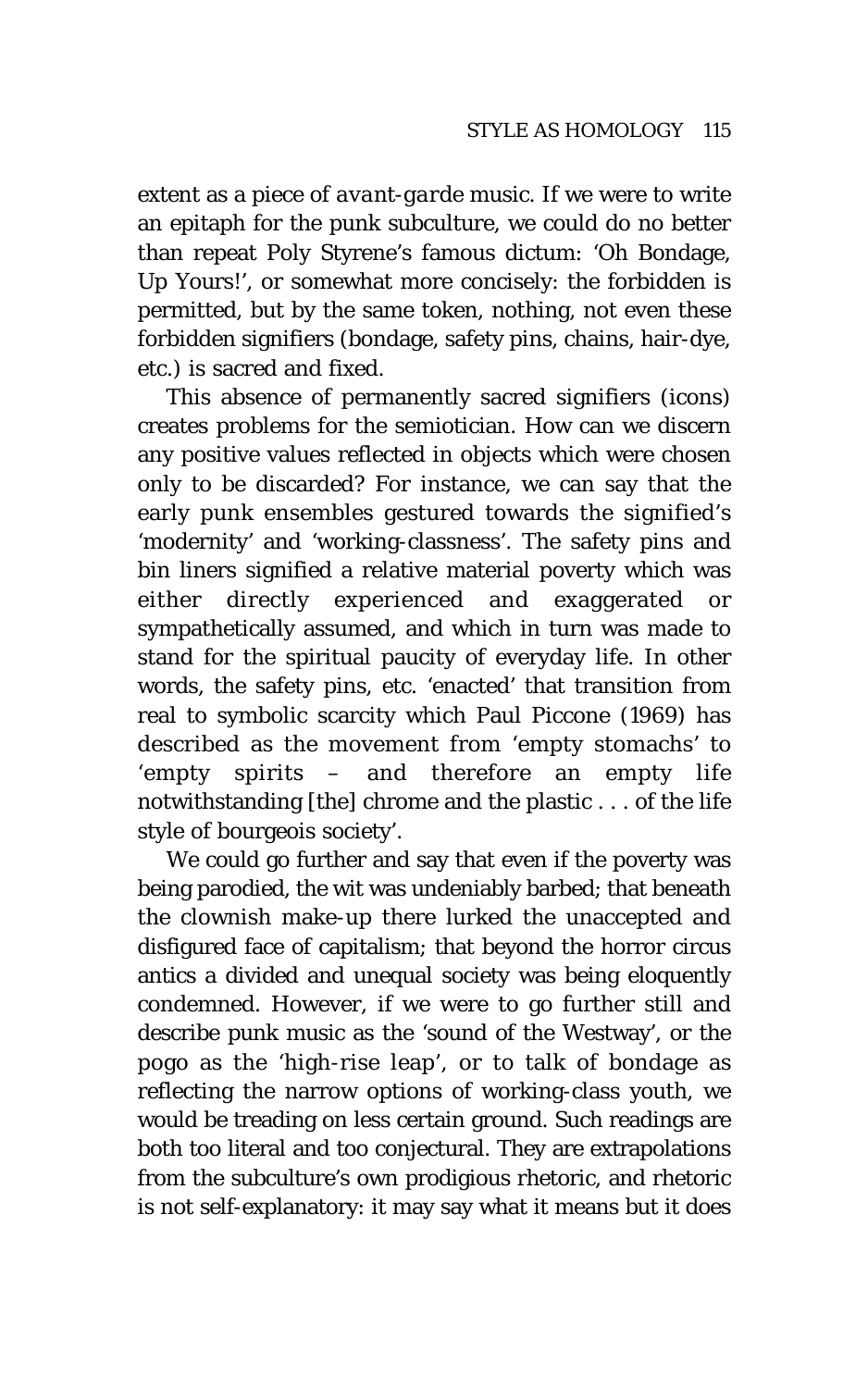not necessarily 'mean' what it 'says'. In other words, it is opaque: its categories are part of its publicity. To return once more to Mepham (1974), 'The true text is reconstructed not by a process of piecemeal decoding, but by the identification of the generative sets of ideological categories and its replacement by a different set.'

To reconstruct the true text of the punk subculture, to trace the source of its subversive practices, we must first isolate the 'generative set' responsible for the subculture's exotic displays. Certain semiotic facts are undeniable. The punk subculture, like every other youth culture, was constituted in a series of spectacular transformations of a whole range of commodities, values, common-sense attitudes, etc. It was through these adapted forms that certain sections of predominantly workingclass youth were able to restate their opposition to dominant values and institutions. However, when we attempt to close in on specific items, we immediately encounter problems. What, for instance, was the swastika being used to signify?

We can see how the symbol was made available to the punks (via Bowie and Lou Reed's 'Berlin' phase). Moreover, it clearly reflected the punks' interest in a decadent and evil Germany – a Germany which had 'no future'. It evoked a period redolent with a powerful mythology. Conventionally, as far as the British were concerned, the swastika signified 'enemy'. None the less, in punk usage, the symbol lost its 'natural' meaning – fascism. The punks were not generally sympathetic to the parties of the extreme right. On the contrary, as I have argued (see pp. 66–7) the conflict with the resurrected teddy boys and the widespread support for the anti-fascist movement (e.g. the Rock against Racism campaign) seem to indicate that the punk subculture grew up partly as an antithetical response to the reemergence of racism in the mid-70s. We must resort, then, to the most obvious of explanations – that the swastika was worn because it was guaranteed to shock. (A punk asked by *Time Out* (17– 23 December 1977) why she wore a swastika, replied: 'Punks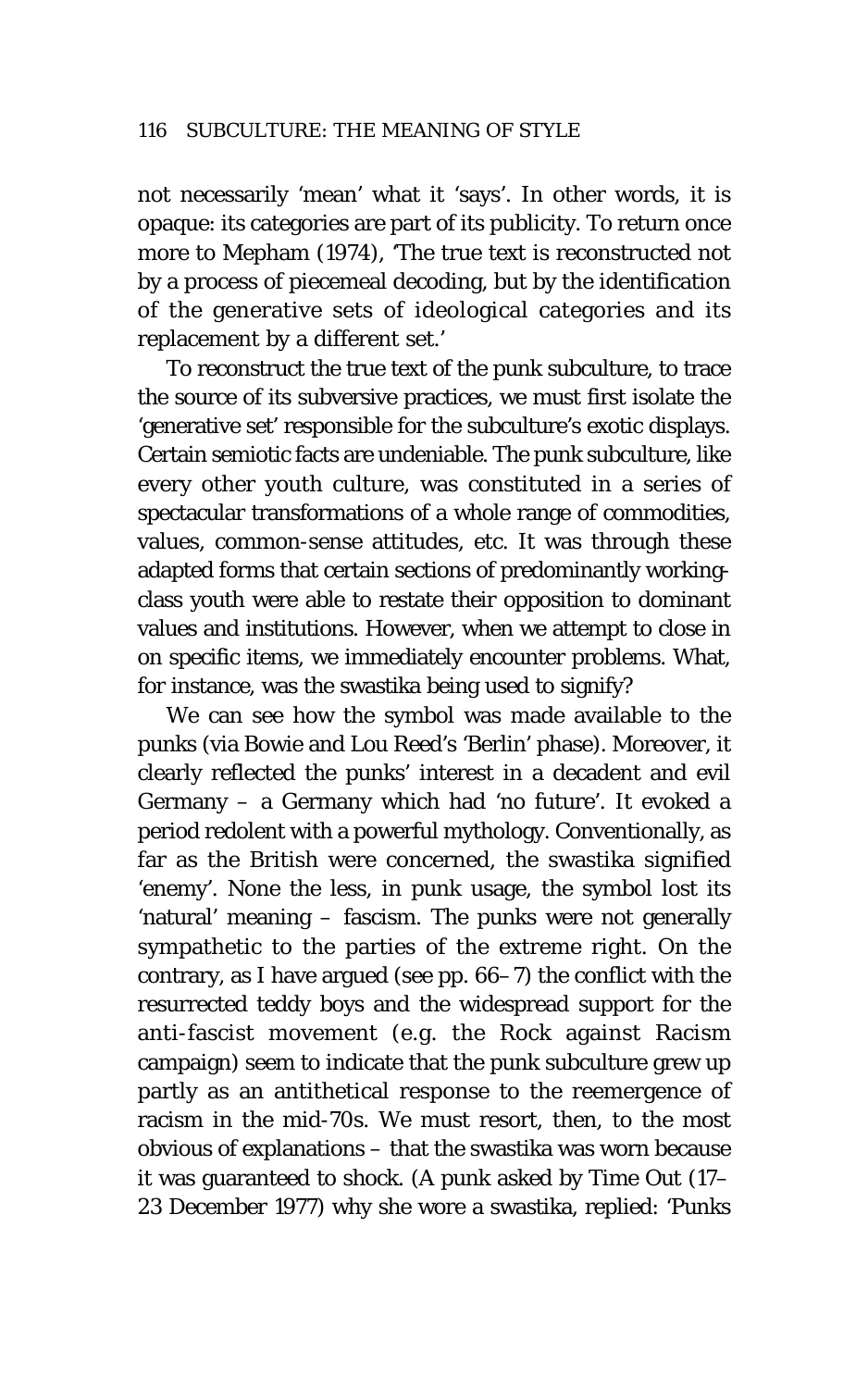just like to be hated'.) This represented more than a simple inversion or inflection of the ordinary meanings attached to an object. The signifier (swastika) had been wilfully detached from the concept (Nazism) it conventionally signified, and although it had been re-positioned (as 'Berlin') within an alternative subcultural context, its primary value and appeal derived precisely from its lack of meaning: from its potential for deceit. It was exploited as an empty effect. We are forced to the conclusion that the central value 'held and reflected' in the swastika was the communicated absence of any such identifiable values. Ultimately, the symbol was as 'dumb' as the rage it provoked. The key to punk style remains elusive. Instead of arriving at the point where we can begin to make sense of the style, we have reached the very place where meaning itself evaporates.

## **Style as signifying practice**

We are surrounded by emptiness but it is an emptiness filled with signs. (Lefebvre, 1971)

It would seem that those approaches to subculture based upon a traditional semiotics (a semiotics which begins with some notion of the 'message' – of a combination of elements referring unanimously to a fixed number of signifieds) fail to provide us with a 'way in' to the difficult and contradictory text of punk style. Any attempt at extracting a final set of meanings from the seemingly endless, often apparently random, play of signifiers in evidence here seems doomed to failure.

And yet, over the years, a branch of semiotics has emerged which deals precisely with this problem. Here the simple notion of reading as the revelation of a fixed number of concealed meanings is discarded in favour of the idea of *polysemy* whereby each text is seen to generate a potentially infinite range of meanings. Attention is consequently directed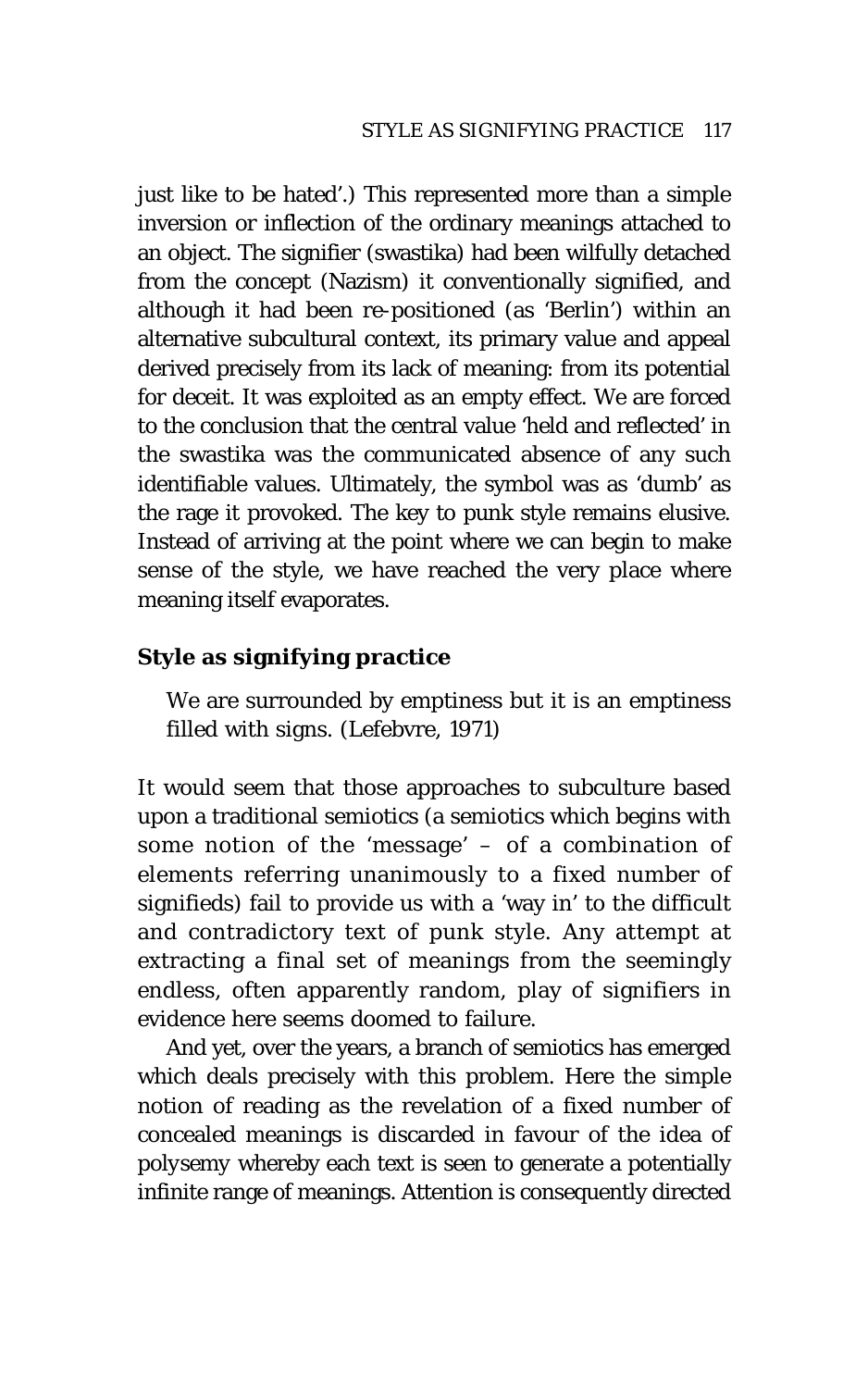towards that point – or more precisely, that level – in any given text where the principle of meaning itself seems most in doubt. Such an approach lays less stress on the primacy of structure and system in language ('langue'), and more upon the *position* of the speaking subject in discourse ('parole'). It is concerned with the *process* of meaning-construction rather than with the final product.

Much of this work, principally associated with the *Tel Quel* group in France, has grown out of an engagement with literary and filmic texts. It involves an attempt to go beyond conventional theories of art (as mimesis, as representation, as a transparent reflection of reality, etc.) and to introduce instead 'the notion of art as "work", as "practice", as a particular *transformation* of reality, a version of reality, an account of reality'.1

One of the effects of this redefinition of interests has been to draw critical attention to the relationship between the means of representation and the object represented, between what in traditional aesthetics have been called respectively the 'form' and 'content' of a work of art. According to this approach, there can no longer be any absolute distinction between these two terms and the primary recognition that the *ways* in which things are said – the narrative structures employed – impose quite rigid limitations on *what* can be said is of course crucial. In particular, the notion that a detachable content can be inserted into a more or less neutral form – the assumption which seems to underpin the aesthetic of realism – is deemed illusory because such an aesthetic 'denies its own status as articulation. . . . [in this case] the real is not articulated, *it is*' (MacCabe, 1974)<sup>2</sup>

Drawing on an alternative theory of aesthetics, rooted in modernism and the *avant-garde* and taking as its model Brecht's idea of an 'epic theatre',3 the *Tel Quel* group sets out to counter the prevailing notion of a transparent relation between sign and referent, signification and reality, through the concept of *signifying practice*. This phrase reflects exactly the group's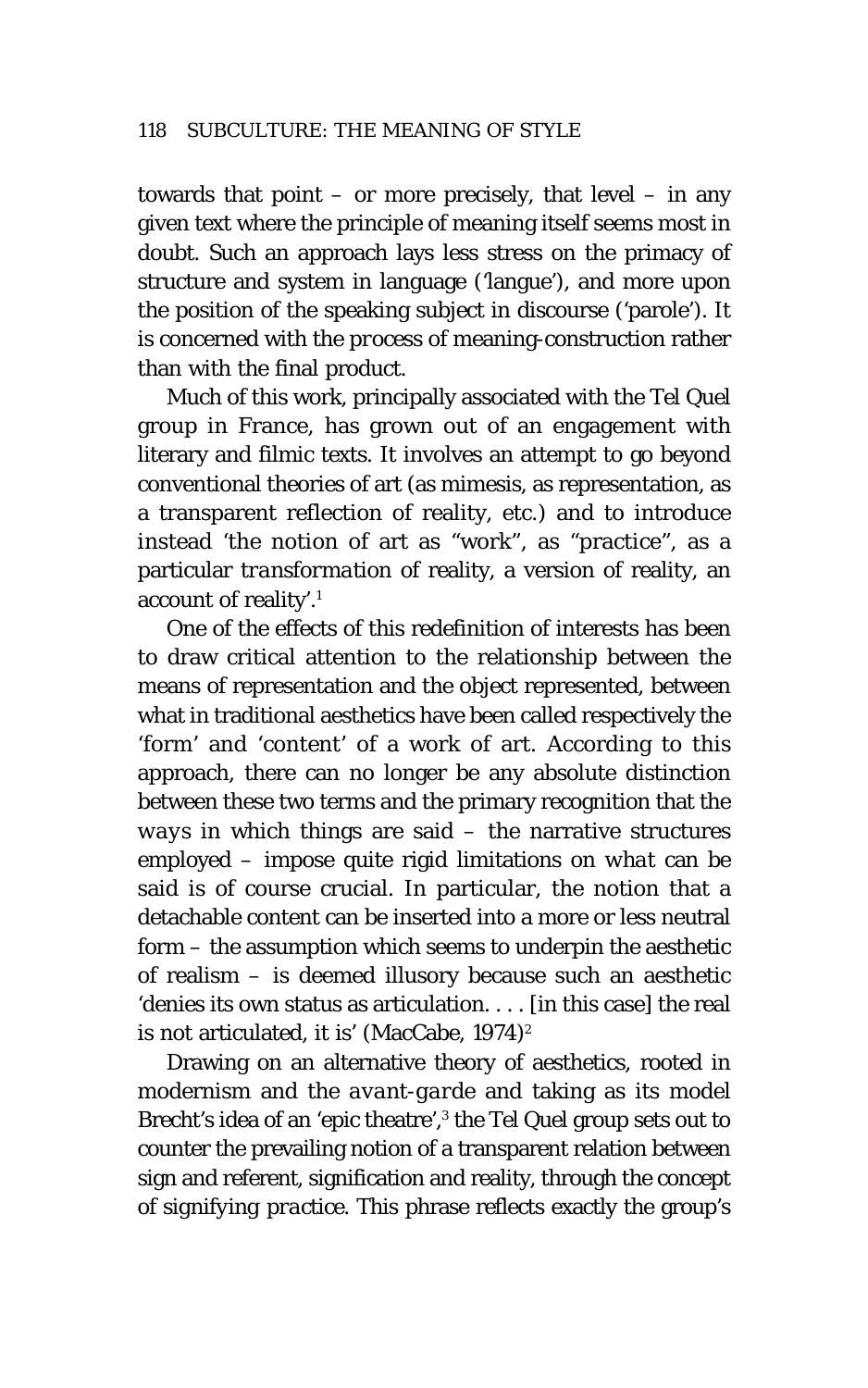central concerns with the ideological implications of form, with the idea of a positive construction and deconstruction of meaning, and with what has come to be called the 'productivity' of language. This approach sees language as an active, transitive force which shapes and positions the 'subject' (as speaker, writer, reader) while always itself remaining 'in process' capable of infinite adaptation. This emphasis on signifying practice is accompanied by a polemical insistence that art represents the triumph of process over fixity, disruption over unity, 'collision' over 'linkage'4 – the triumph, that is, of the signifier over the signified. It should be seen as part of the group's attempt to substitute the values of 'fissure' and contradiction for the preoccupation with 'wholeness' (i.e. the text 'conceived as a closed structure' (Lackner and Matias, 1972)) which is said to characterize classic literary criticism.

Although much of this work is still at a tentative stage, it does offer a radically different perspective on style in subculture – one which assigns a central place to the problems of reading which we have encountered in our analysis of punk. Julia Kristeva's work on signification seems particularly useful. In *La Revolution du Langage Poetique* she explores the subversive possibilities within language through a study of French symbolist poetry, and points to 'poetic language' as the 'place where the social code is destroyed and renewed' (Kristeva, 1975). She counts as 'radical' those signifying practices which negate and disturb syntax – 'the condition of coherence and rationality' (White, 1977) – and which therefore serve to erode the concept of 'actantial position' upon which the whole 'Symbolic Order,\*5 is seen to rest.

\* The 'symbolic order' to which I have referred throughout should not be confused with Kristeva's 'Symbolic Order' which is used in a sense derived specifically from Lacanian psychoanalysis. I use the term merely to designate the apparent unity of the dominant ideological discourses in play at any one time.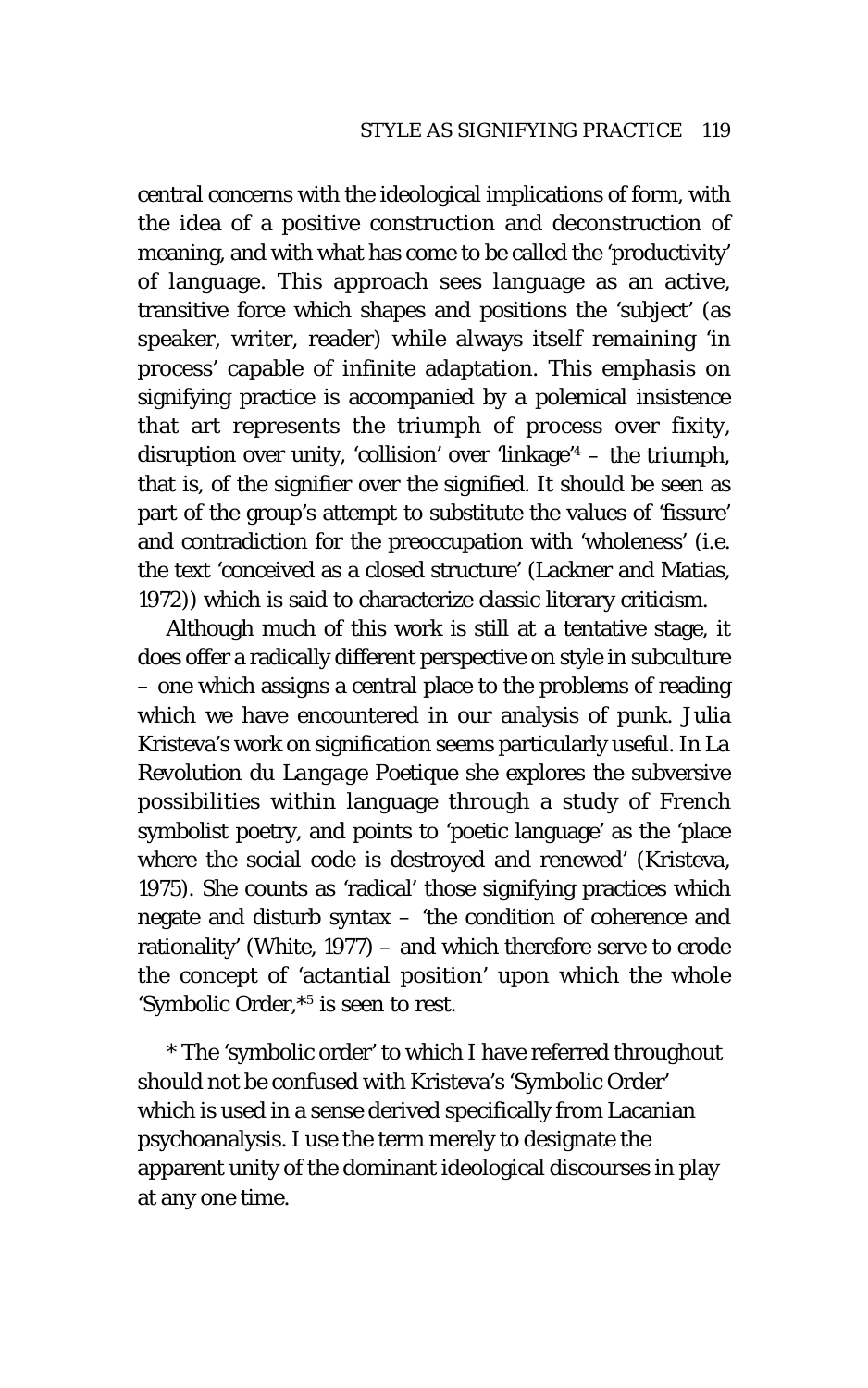#### 120 SUBCULTURE: THE MEANING OF STYLE

Two of Kristeva's interests seem to coincide with our own: the creation of subordinate groups through *positioning in language* (Kristeva is specifically interested in women), and the disruption of the process through which such positioning is habitually achieved. In addition, the general idea of signifying practice (which she defines as 'the setting in place and cutting through or traversing of a system of signs'6) can help us to rethink in a more subtle and complex way the relations not only between marginal and mainstream cultural formations but between the various subcultural styles themselves. For instance, we have seen how all subcultural style is based on a practice which has much in common with the 'radical' collage aesthetic of surrealism and we shall be seeing how different styles represent different signifying practices. Beyond this I shall be arguing that the signifying practices embodied in punk were 'radical' in Kristeva' sense: that they gestured towards a 'nowhere' and actively *sought* to remain silent, illegible.

We can now look more closely at the relationship between experience, expression and signification in subculture; at the whole question of style and our reading of style. To return to our example, we have seen how the punk style fitted to gether homologically precisely through its lack of fit (hole tee-shirt::spitting:applause::binliner:garment::anarchy: order) – by its refusal to cohere around a readily identifiable set of central values. It cohered, instead, *elliptically* through a chain of conspicuous absences. It was characterized by its unlocatedness – its blankness – and in this it can be contrasted with the skinhead style.

Whereas the skinheads theorized and fetishized their class position, in order to effect a 'magical' return to an imagined past, the punks dislocated themselves from the parent culture and were positioned instead on the outside: beyond the comprehension of the average (wo) man in the street in a science fiction future. They played up their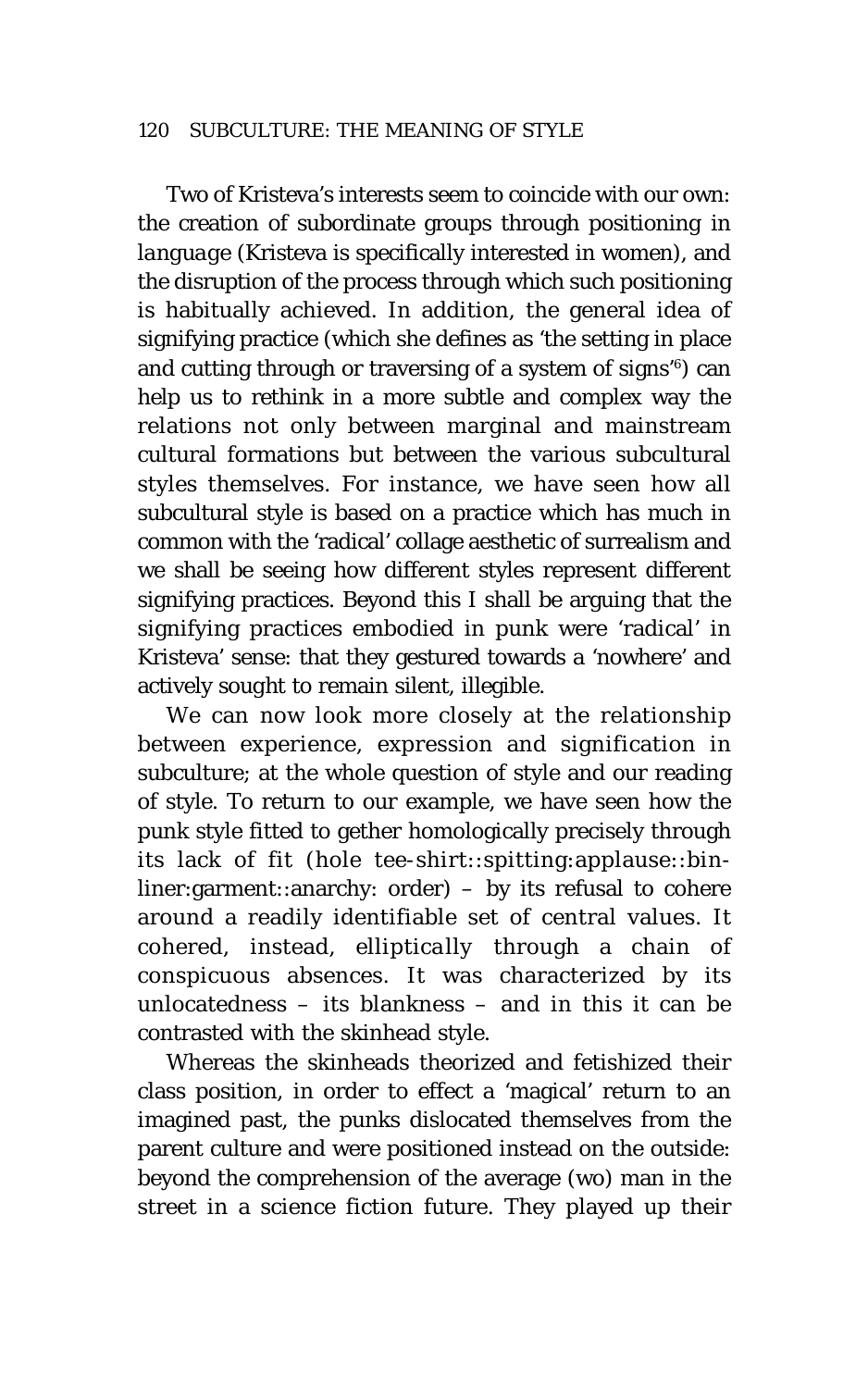Otherness, 'happening' on the world as aliens, inscrutables. Though punk rituals, accents and objects were deliberately used to signify workingclassness, the exact origins of individual punks were disguised or symbolically disfigured by the make-up, masks and aliases which seem to have been used, like Breton's art, as ploys 'to escape the principle of identity'.7

This workingclassness therefore tended to retain, *even in practice, even in its concretized forms*, the dimensions of an idea. It was abstract, disembodied, decontextualized. Bereft of the necessary details – a name, a home, a history – it refused to make sense, to be grounded, 'read back' to its origins. It stood in violent contradiction to that other great punk signifier – sexual 'kinkiness'. The two forms of deviance – social and sexual – were juxtaposed to give an impression of multiple warping which was guaranteed to disconcert the most liberal of observers, to challenge the glib assertions of sociologists no matter how radical. In this way, although the punks referred continually to the realities of school, work, family and class, these references only made sense at one remove: they were passed through the fractured circuitry of punk style and re-presented as 'noise', disturbance, entropy.

In other words, although the punks self-consciously mirrored what Paul Piccone (1969) calls the 'precategorical realities' of bourgeois society – inequality, powerlessness, alienation – this was only possible because punk style had made a decisive break not only with the parent culture but with its own *location in experience*. This break was both inscribed and re-enacted in the signifying practices embodied in punk style. The punk ensembles, for instance, did not so much magically resolve experienced contradictions as *represent* the experience of contradiction itself in the form of visual puns (bondage, the ripped teeshirt, etc.). Thus while it is true that the symbolic objects in punk style (the safety pins, the pogo, the ECT hairstyles)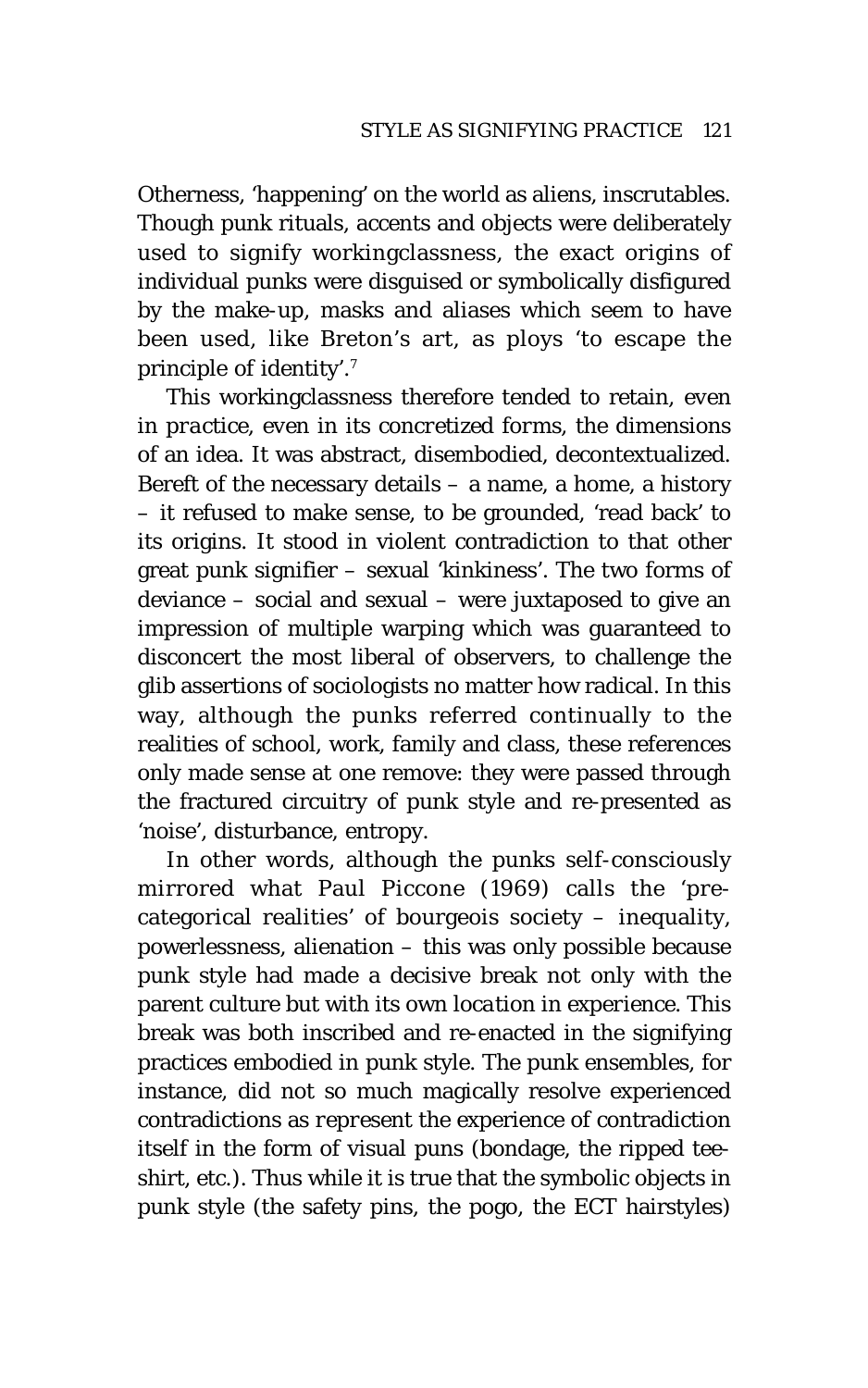were 'made to form a "*unity*" with the group's relations, situations, experience' (Hall *et al*., 1976b), this unity was at once 'ruptural' and 'expressive', or more precisely it expressed itself through rupture.

This is not to say, of course, that all punks were equally aware of the disjunction between experience and signification upon which the whole style was ultimately based. The style no doubt made sense for the first wave of self-conscious innovators at a level which remained inaccessible to those who became punks after the subculture had surfaced and been publicized. Punk is not unique in this: the distinction between originals and hangers-on is always a significant one in subculture. Indeed, it is frequently verbalized (plastic punks or safety-pin people, burrhead rastas or rasta bandwagon, weekend hippies, etc. versus the 'authentic' people). For instance, the mods had an intricate system of classification whereby the 'faces' and 'stylists' who made up the original coterie were defined against the unimaginative majority – the pedestrian 'kids' and 'scooter boys' who were accused of trivializing and coarsening the precious mod style. What is more, different youths bring different degrees of commitment to a subculture. It can represent a major dimension in people's lives – an axis erected in the face of the family around which a secret and immaculate identity can be made to cohere – or it can be a slight distraction, a bit of light relief from the monotonous but none the less paramount realities of school, home and work. It can be used as a means of escape, of total detachment from the surrounding terrain, or as a way of fitting back in to it and settling down after a week-end or evening spent letting off steam. In most cases it is used, as Phil Cohen suggests, magically to achieve both ends. However, despite these individual differences, the members of a subculture must share a common language. And if a style is really to catch on, if it is to become genuinely popular, it must say the right things in the right way at the right time. It must anticipate or encapsulate a mood, a moment. It must embody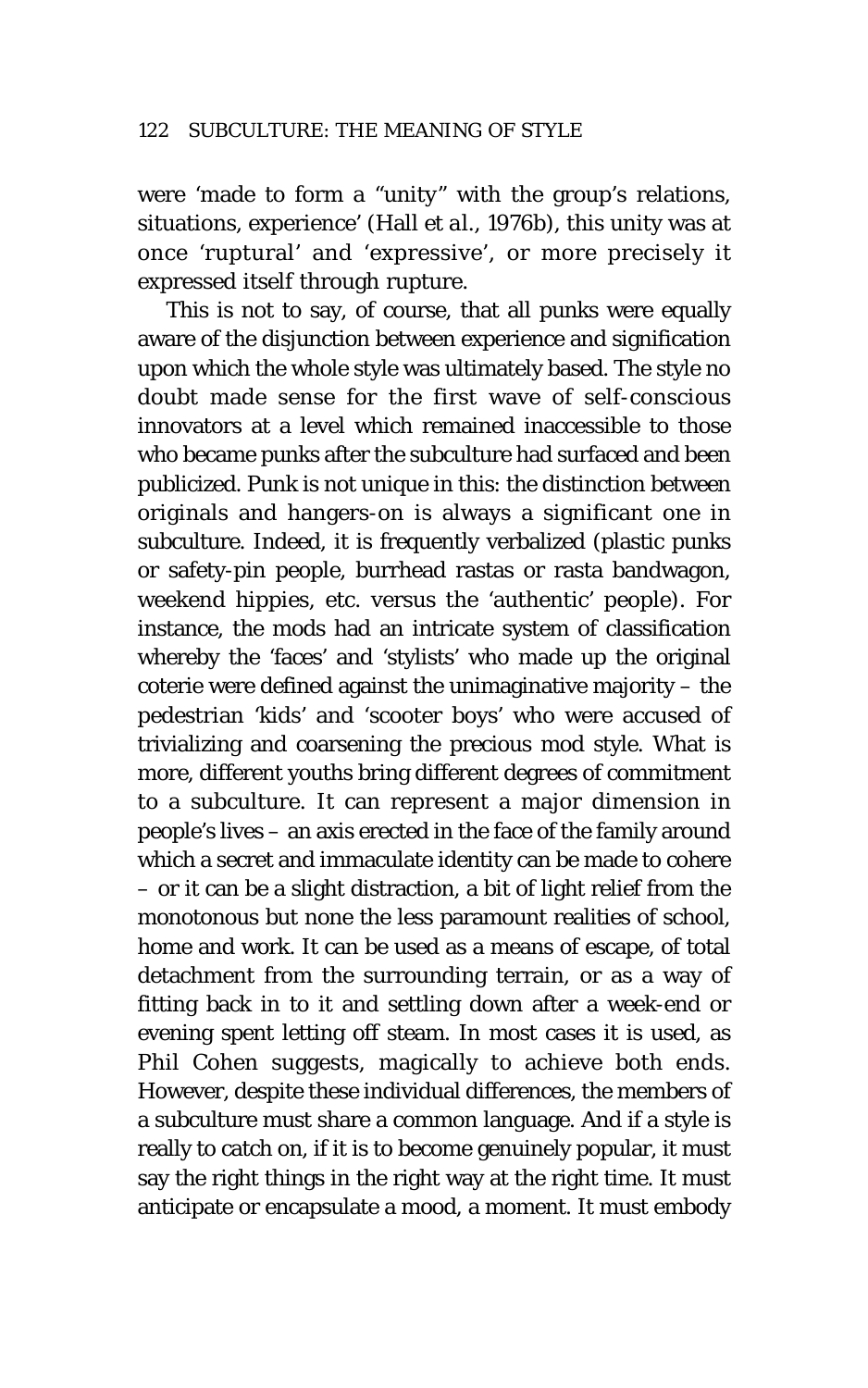a sensibility, and the sensibility which punk style embodied was essentially dislocated, ironic and self-aware.

Just as individual members of the same subculture can be more or less conscious of what they are saying in style and in what ways they are saying it, so different subcultural styles exhibit different degrees of rupture. The conspicuously scruffy, 'unwholesome' punks obtruded from the familiar landscape of normalized forms in a more startling fashion than the mods, tellingly described in a newspaper of the time as '. . . pin-neat, lively and clean', although the two groups had none the less engaged in the same signifying practice (i.e. self-consciously subversive *bricolage*).

This partly explains or at least underpins internal subcultural hostilities. For example, the antagonism between the teddy boy revivalists and the punk rockers went beyond any simple incompatability at the level of 'content' – different music, dress, etc. – beyond even the different political and racial affiliations of the two groups (see p. 67), the different relationships with the parent community, etc. (see pp. 81–4) and was inscribed in the very way in which the two styles were constructed: the way in which they communicated (or refused to communicate) meaning. Teddy boys interviewed in the press regularly objected to the punks' symbolic 'plundering' of the precious 50s wardrobe (the drains, the winklepickers, quiffs, etc.) and to the ironic and impious uses to which these 'sacred' artefacts were put when 'cut up' and reworked into punk style where presumably they were contaminated by association (placed next to 'bovver boots' and latex bondage-wear!).8 Behind punk's favoured 'cut ups' lay hints of disorder, of breakdown and category confusion: a desire not only to erode racial and gender boundaries but also to confuse chronological sequence by mixing up details from different periods.

As such, punk style was perhaps interpreted by the teddy boys as an affront to the traditional working-class values of forthrightness, plain speech and sexual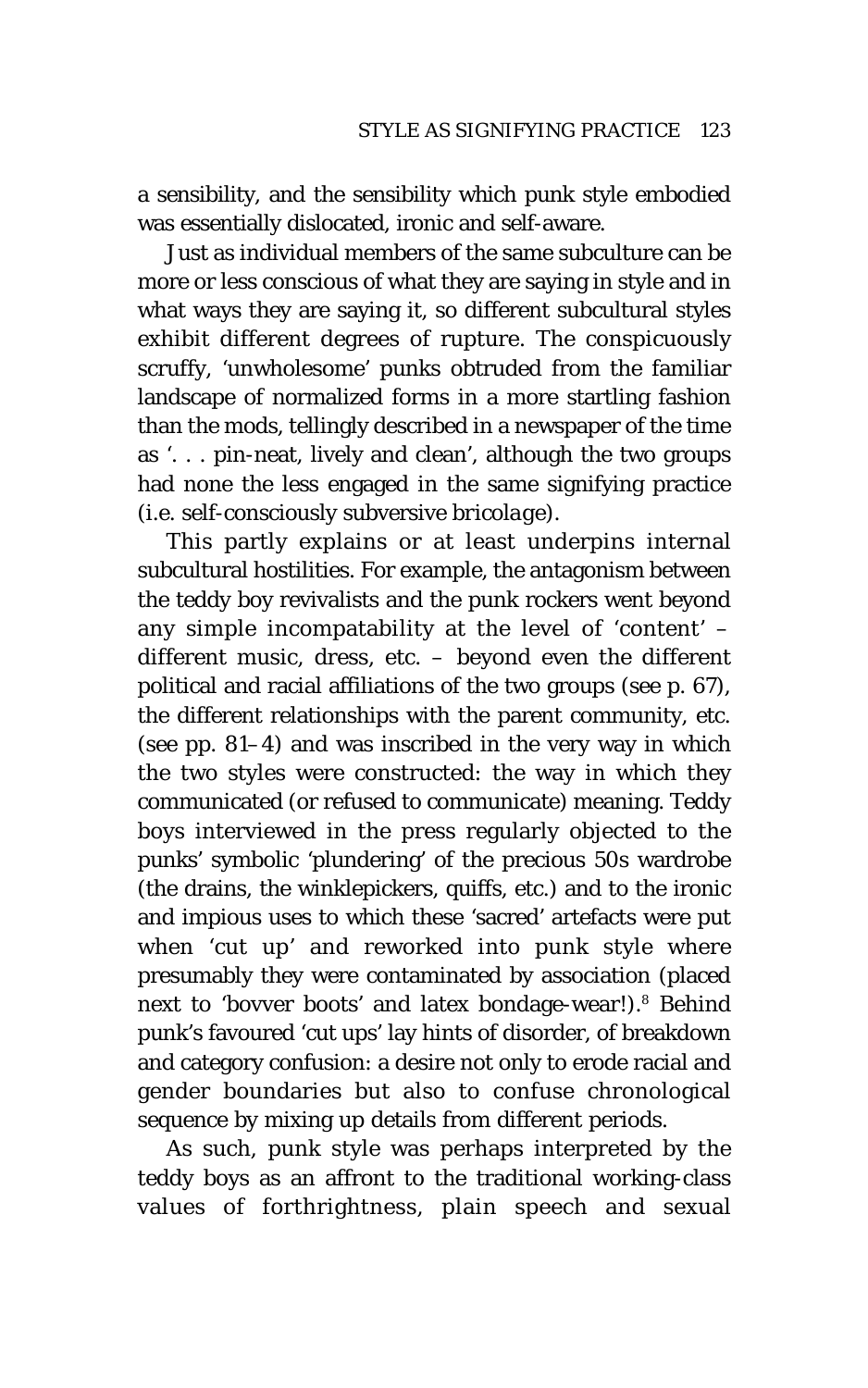puritanism which they had endorsed and revived. Like the reaction of the rockers to the mods and the skinheads to the hippies, the teddy boy revival seems to have represented an 'authentic' working-class backlash to the proletarian posturings of the new wave. *The way in which it signified*, via a magical return to the past, to the narrow confines of the community and the parent culture, to the familiar and the legible, was perfectly in tune with its inherent conservatism.9 Not only did the teds react aggressively to punk objects and 'meanings', they also reacted to the way in which those objects were presented, those meanings constructed and dismantled. They did so by resorting to an altogether more primitive 'language': by turning back, in George Melly's words (1972), to a ' "then" which was superior to "now" ' which, as Melly goes on to say, is 'a very anti-pop concept'.

We can express the difference between the two practices in the following formula: one (i.e. the punks') is kinetic, transitive and concentrates attention on *the act of transformation* performed upon the object: the other (i.e. the teds') is static, expressive, and concentrates attention on the *objects-in-themselves*. We can perhaps grasp the nature of this distinction more clearly if we resort to another of Kristeva's categories – '*signifiance*'. She has introduced this term to describe the work of the signifier in the text in contrast to signification which refers to the work of the signified. Roland Barthes defines the difference between the two operations thus:

Signifiance is a *process* in the course of which the 'subject' of the text, escaping (conventional logic) and engaging in other logics (of the signifier, of contradiction) struggles with meaning and is deconstructed ('lost'); signifiance – and this is what immediately distinguishes it from signification – is thus precisely a work; not the work by which the (intact and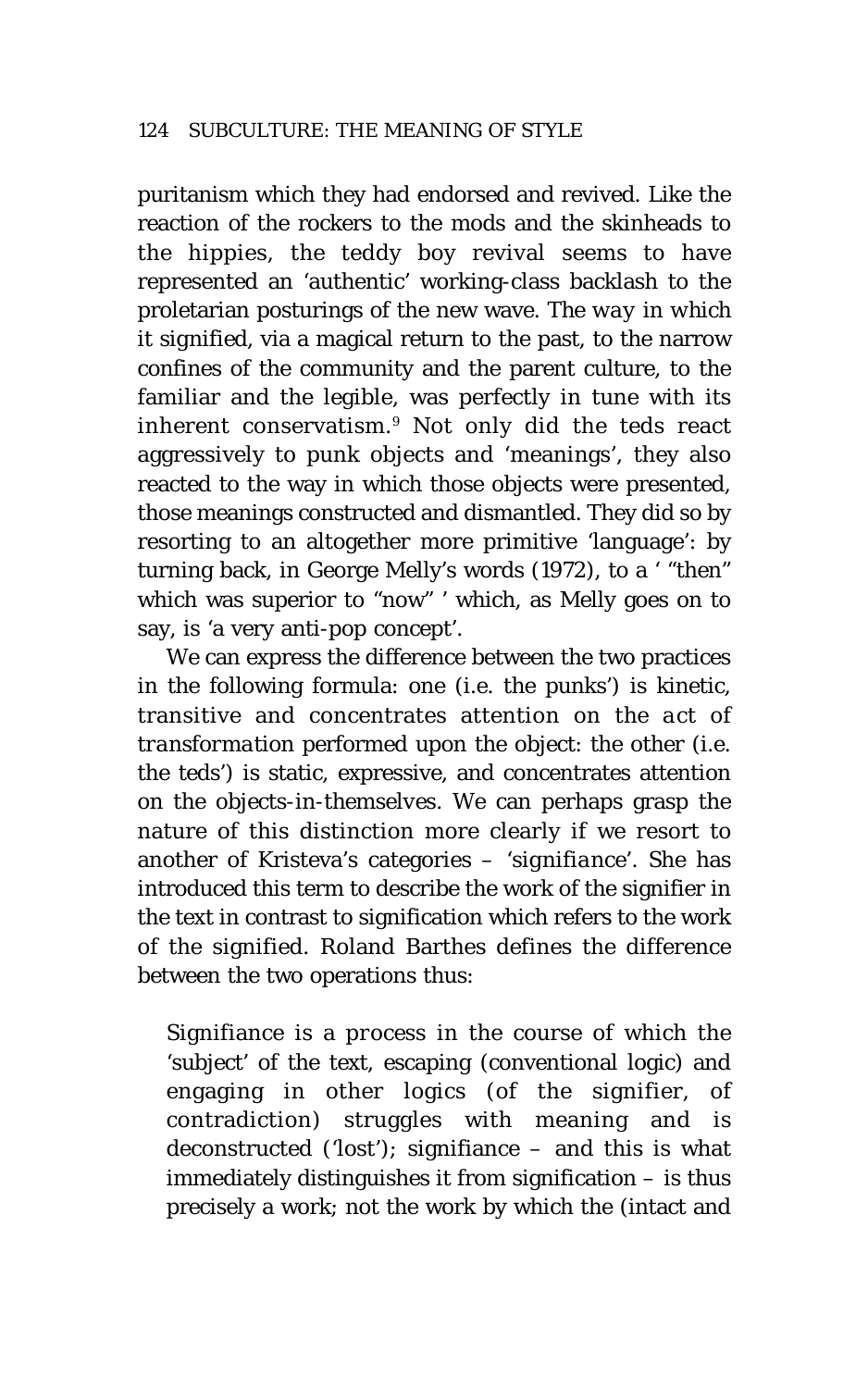exterior) subject might try to master the language . . . but that radical work (leaving nothing intact) through which the subject explores – entering not observing – how the language works and undoes him or her. . . . Contrary to signification, signifiance cannot be reduced therefore, to communication, representation, expression: it places the subject (of writer, reader) in the text not as a projection . . . but as a 'loss', a 'disappearance', (see Heath, 1977)

Elsewhere, in an attempt to specify the various kinds of meaning present in film, Barthes refers to the 'moving play' of signifiers as the 'third (obtuse) meaning' (the other two meanings being the 'informational' and the 'symbolic' which, as they are 'closed' and 'obvious' are normally the only ones which concern the semiotician). The third meaning works against ('exceeds') the other two by 'blunting' them – rounding off the 'obvious signified' and thus causing 'the reading to slip'. Barthes uses as an example a still from Eisenstein's film *Battleship Potemkin* which shows an old woman, a headscarf pulled low over her forehead, caught in a classical, grief-stricken posture. At one level, the level of the obvious meaning, she seems to typify 'noble grief' but, as Barthes observes, her strange headdress, and rather 'stupid' fish-like eyes cut across this typification in such a way that 'there is no guarantee of intentionality' (Barthes, 1977a). This, the third meaning, flows upstream as it were, against the supposed current of the text, preventing the text from reaching its destination: a full and final closure. Barthes thus describes the third meaning as 'a gash rased [sic] of meaning (of the desire for meaning) . . . it outplays meaning – subverts not the content but the whole practice of meaning'.

The ideas of 'signifiance' and 'obtuse meaning' suggest the presence in the text of an intrinsically subversive component. Our recognition of the operations performed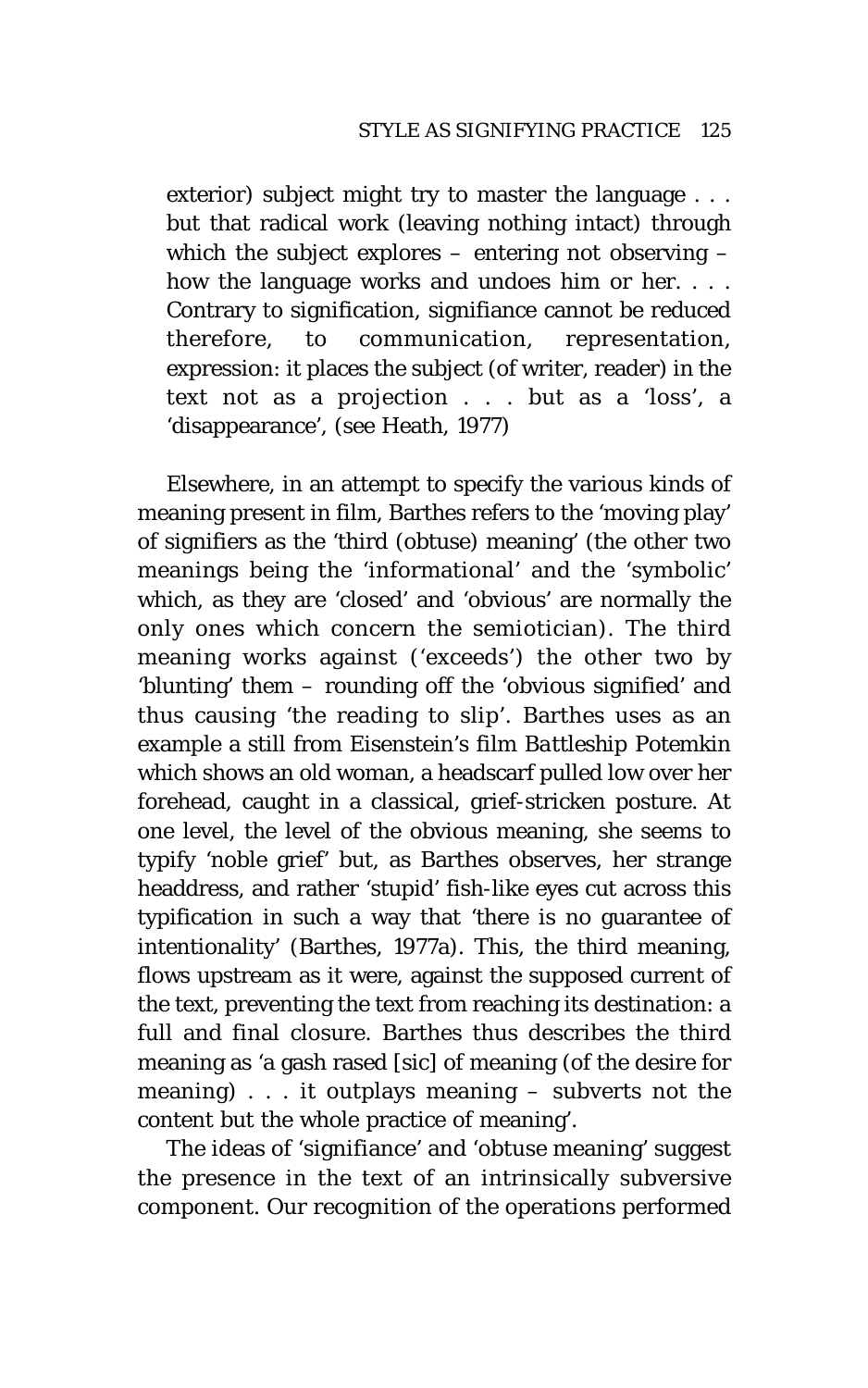within the text at the level of the signifier can help us to understand the way in which certain subcultural styles seem to work against the reader and to resist any authorative interpretation. If we consider for a moment it becomes clear that not all subcultural styles 'play' with language to the same extent: some are more 'straightforward' than others and place a higher priority on the construction and projection of a firm and coherent identity. For instance, if we return to our earlier example, we could say that whereas the teddy boy style says its piece in a relatively direct and obvious way, and remains resolutely committed to a 'finished' meaning, to the signified, to what Kristeva calls 'signification', punk style is in a constant state of assemblage, of flux. It introduces a heterogeneous set of signifiers which are liable to be superseded at any moment by others no less productive. It invites the reader to 'slip into' 'signifiance' to lose the sense of direction, the direction of sense. Cut adrift from meaning, the punk style thus comes to approximate the state which Barthes has described as 'a *floating* (the very form of the signifier); a floating which would not destroy anything but would be content simply to disorientate the Law' (Barthes, 1977b).

The two styles, then, represent different signifying practices which confront the reader with quite different problems. We can gauge the extent of this difference (which is basically a difference in the degree of *closure*) by means of an analogy. In *The Thief's Journal*, Genet contrasts his relationship to the elusive Armand with his infatuation with the more transparent Stilittano in terms which underline the distinction between the two practices: 'I compare Armand to the expanding universe. . . . Instead of being defined and reduced to observable limits, Armand constantly changes as I pursue him. On the other hand, Stilittano is already encircled' (Genet, 1967).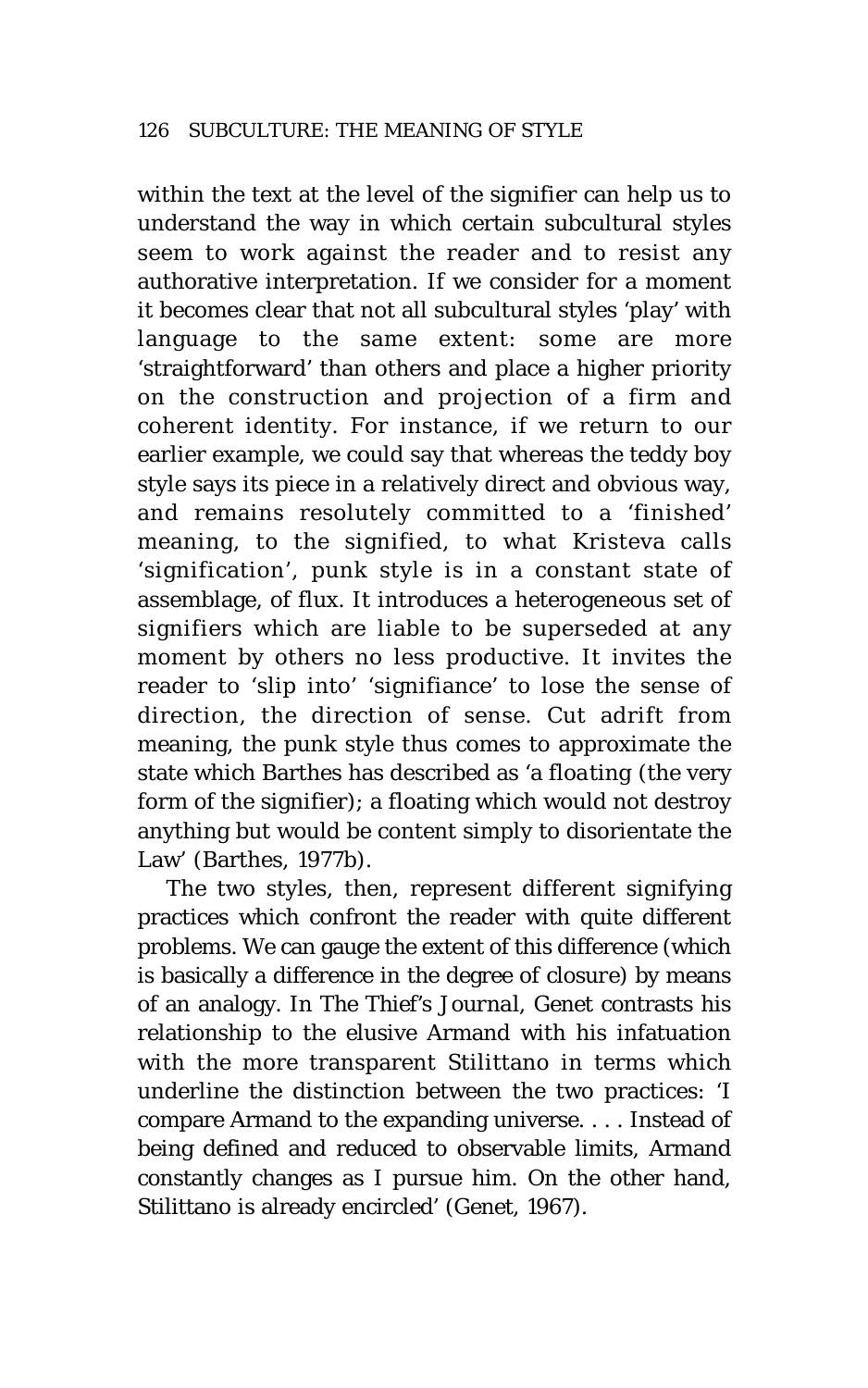The relationship between experience, expression and signification is therefore not a constant in subculture. It can form a unity which is either more or less organic, striving towards some ideal coherence, or more or less ruptural, reflecting the experience of breaks and contradictions. Moreover, individual subcultures can be more or less 'conservative' or 'progressive', integrated *into* the community, continuous with the values of that community, or extrapolated *from* it, defining themselves *against* the parent culture. Finally, these differences are reflected not only in the objects of subcultural style, but in the signifying practices which represent those objects and render them meaningful.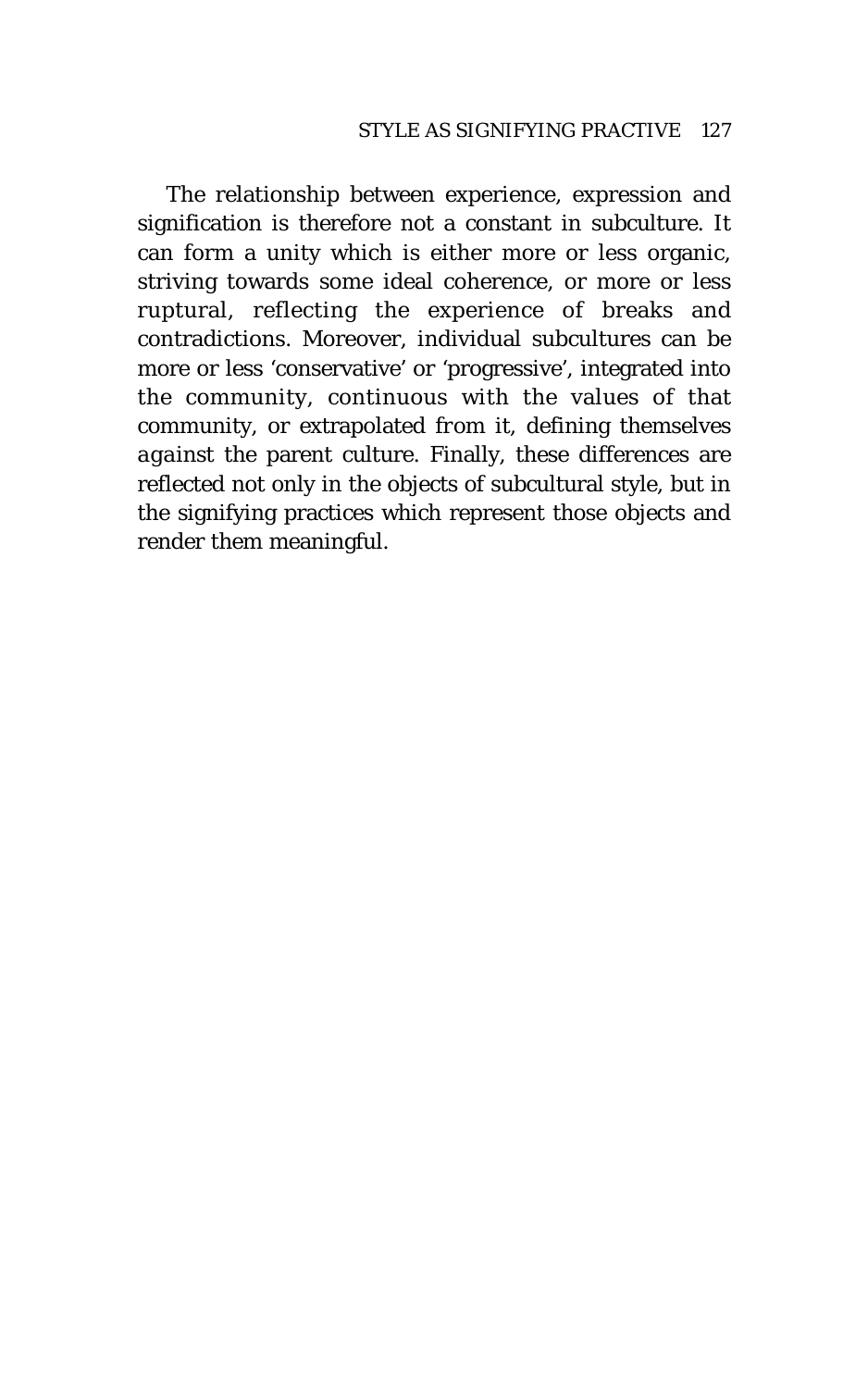## NINE

## **O.K., it's Culture, but is it Art?**

Painting is jewellery . . . collage is poor. (Louis Aragon)

How, in the final analysis, are we to make sense of subcultural style? One of the more obvious ways is to 'appreciate' it in orthodox aesthetic terms. Much of the writing on pop culture, although conceived in a spirit of revenge for the cursory attention paid to it by more conservative writers, has tended at some stage to lose its rebellious edge and to resort instead to that most traditional of defences: that pop music and the associated graphics are 'at least as good as high art' (see, for instance, the closing chapter of Melly's otherwise excellent *Revolt into Style*). Occasionally, this reverential treatment was even extended to a feature of subcultural style:

Very little has come out of the whole teenage development that has more beauty than decorated rocker jackets. They show the creative impulse at its purest and most inventive. Without any sentimentality, it is possible to say that they constitute art of a high degree, symmetrical, ritualistic, with a bizarre metallic brilliance and a high fetishistic power. (Nuttal, 1969)<sup>1</sup>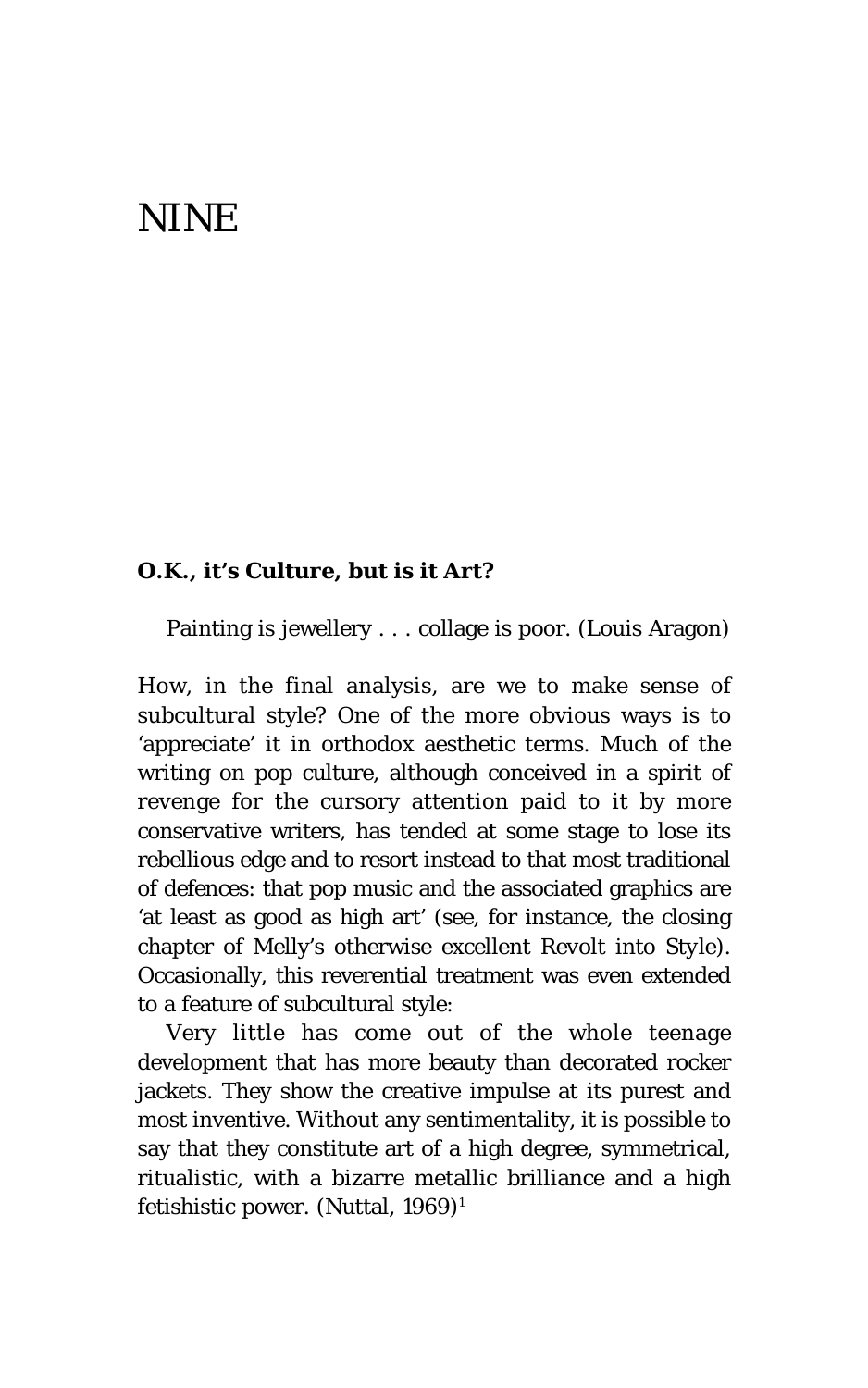One cannot help but feel that this misses the point. Subcultures are not 'cultural' in this sense, and the styles with which they are identified cannot be adequately or usefully described as 'art of a high degree'. Rather they manifest culture in the broader sense, as systems of communication, forms of expression and representation. They conform to the structural anthropologists' definition of culture as 'coded exchanges of reciprocal messages'.2 In the same way, subcultural styles do indeed qualify as art but as art in (and out of) particular contexts; not as timeless objects, judged by the immutable criteria of traditional aesthetics, but as 'appropriations', 'thefts', subversive transformations, as *movement*.

We have seen how these styles can be described as forms of signifying practice. But if Kristeva's thesis seems unnecessarily complex for our purposes (perhaps more to the point, if I have damaged its coherence by taking pieces out of context) then there is general agreement among those critics who work within a structuralist perspective that both artistic expression and aesthetic pleasure are intimately bound up with the destruction of existing codes and the formulation of new ones:

. . . aesthetic expression aims to communicate notions, subtleties, complexities, which have not yet been formulated, and, therefore, as soon as an aesthetic order comes to be generally perceived as a code (as a way of expressing notions which have already been formulated), then works of art tend to move beyond this code while exploring its possible mutations and extensions. . . . Much of the interest of works of art lies in the ways in which they explore and modify the codes which they seem to be using. (Culler, 1976)

It is through a dialectic of the kind that Jonathan Culler describes here that subcultural styles are created, adapted and eventually superseded. Indeed, the succession of postwar youth styles can be represented on the formal level as a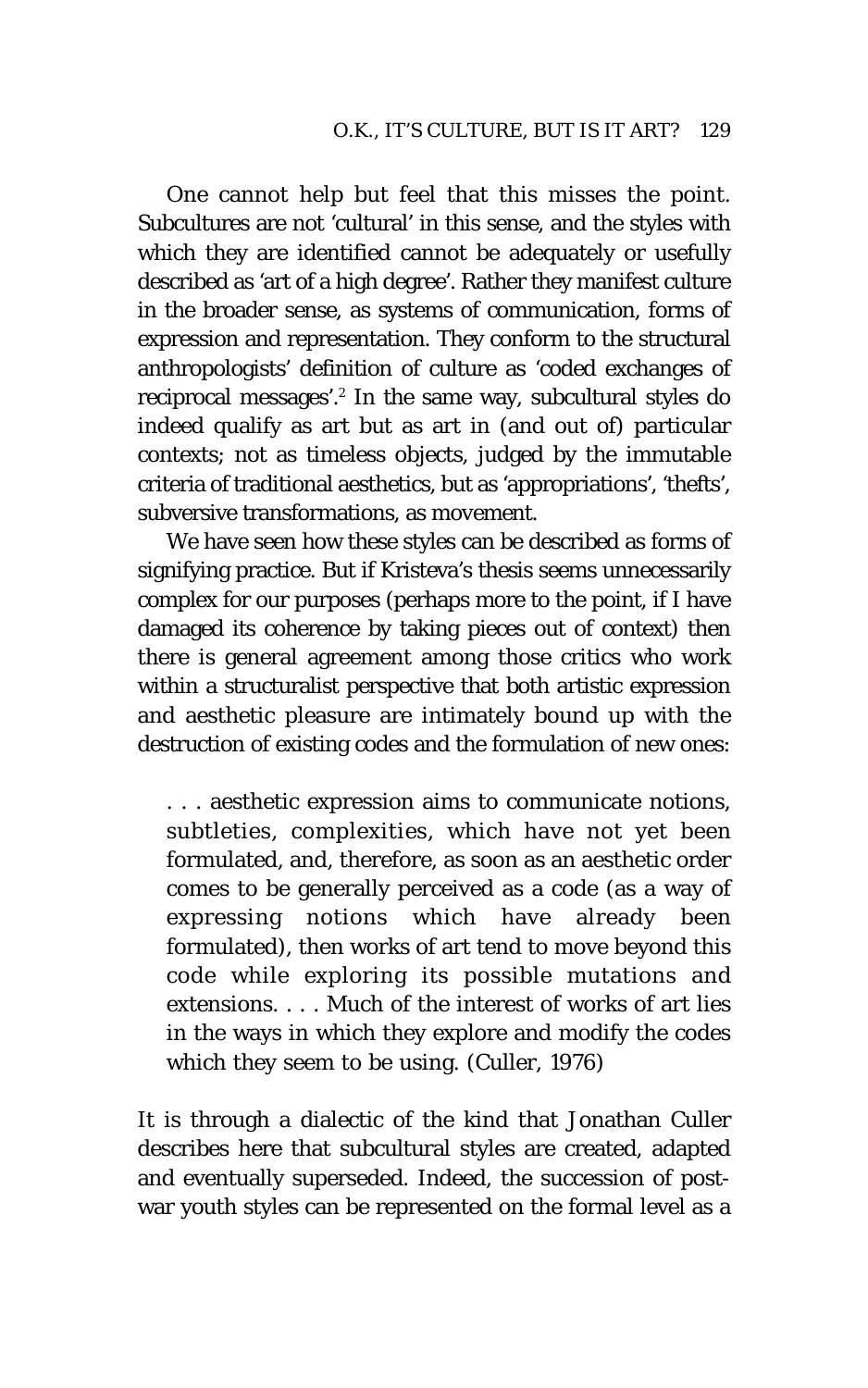series of transformations of an initial set of items (clothes, dance, music, argot) unfolding through an internal set of polarities (mod v. rocker, skinhead v. greaser, skinhead v. hippie, punk v. hippie, ted v. punk, skinhead v. punk<sup>3</sup>) and defined against a parallel series of 'straight' transformations ('high'/mainstream fashion). Each subculture moves through a cycle of resistance and defusion and we have seen how this cycle is situated within the larger cultural and commercial matrices. Subcultural deviance is simultaneously rendered 'explicable' and meaningless in the classrooms, courts and media at the same time as the 'secret' objects of subcultural style are put on display in every high street record shop and chain-store boutique. Stripped of its unwholesome connotations, the style becomes fit for public consumption. André Masson has described (1945) how the same process contributed to the decline of surrealism:

This meeting of an umbrella and a sewing machine on the operating table happened only once. Traced, repeated over and over again, mechanised, the unusual vulgarises itself. . . . A painful 'fantasy' can be seen in the street shop windows.

Cut ups and collages, no matter how bizarre, do not change so much as rearrange things, and needless to say, the 'explosive junction' never occurs: no amount of stylistic incantation can alter the oppressive mode in which the commodities used in subculture have been produced.

None the less style does have its moment, its brief outrageous spectacle, and in our study of style in subculture we should focus on that moment, on the fact of transformation rather than on the objects-in-themselves. Returning to our rocker jackets, we can agree with Nuttall that they do indeed constitute objects endowed with a 'high fetishistic power'. However, we should not attempt to lift them too far from the contexts in which they are produced and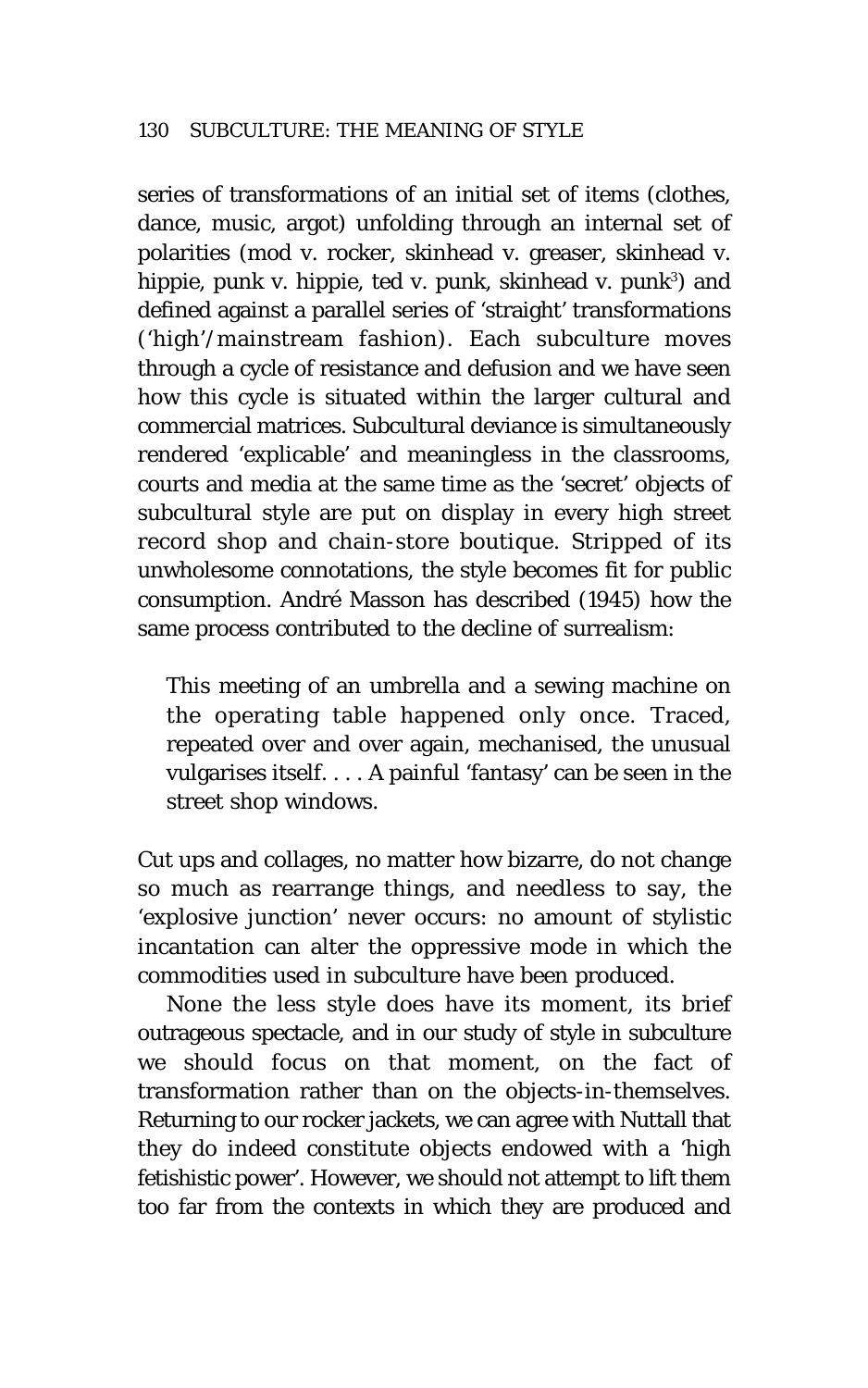worn. If we are to think in formal terms at all, subcultural styles are more usefully regarded as mutations and extensions of existing codes rather than as the 'pure' expression of creative drives, and above all they should be seen as *meaningful* mutations. Sometimes these forms will be disfigured and disfiguring. At such times, no doubt, this will be their 'point'. They are counterposed against the symbolic order of structured appearances – the syntax which positions the producer over and against that which he or she produces. In the face of such an order, they are bound on occasion to assume monstrous and unnatural features.

Much of this book has been based on the assumption that the two positions 'Negro' and 'white working-class youth' can be equated. This equation is no doubt open to dispute; it cannot be tested by the standard sociological procedures. Though it is undeniably there in the social structure, it is there as an immanence, as a submerged possibility, as an existential option; and one cannot verify an existential option scientifically – you either see it or you don't.

However, other objections might be raised. To lay too much emphasis on the connection between the two groups does a disservice to a black community formed in centuries of the most naked oppression imaginable: a culture which, for better or worse, bears the stamp of a singular history and which, moreover, has at last begun to break away from the Master, to cohere in ethnicity. The relationships between young and old, child and parent are, as a result, differently structured in black and white communities. Reggae is not just for the young, and though adult West Indians no doubt prefer their rhythms lighter and less African, both young and old are part of the same defensively organized collective, tied together by the same lack of options, the same limited mobility.

Thus, while white working-class youths will in all probability remain working class throughout their lives, they will eventually grow up and settle down to a place if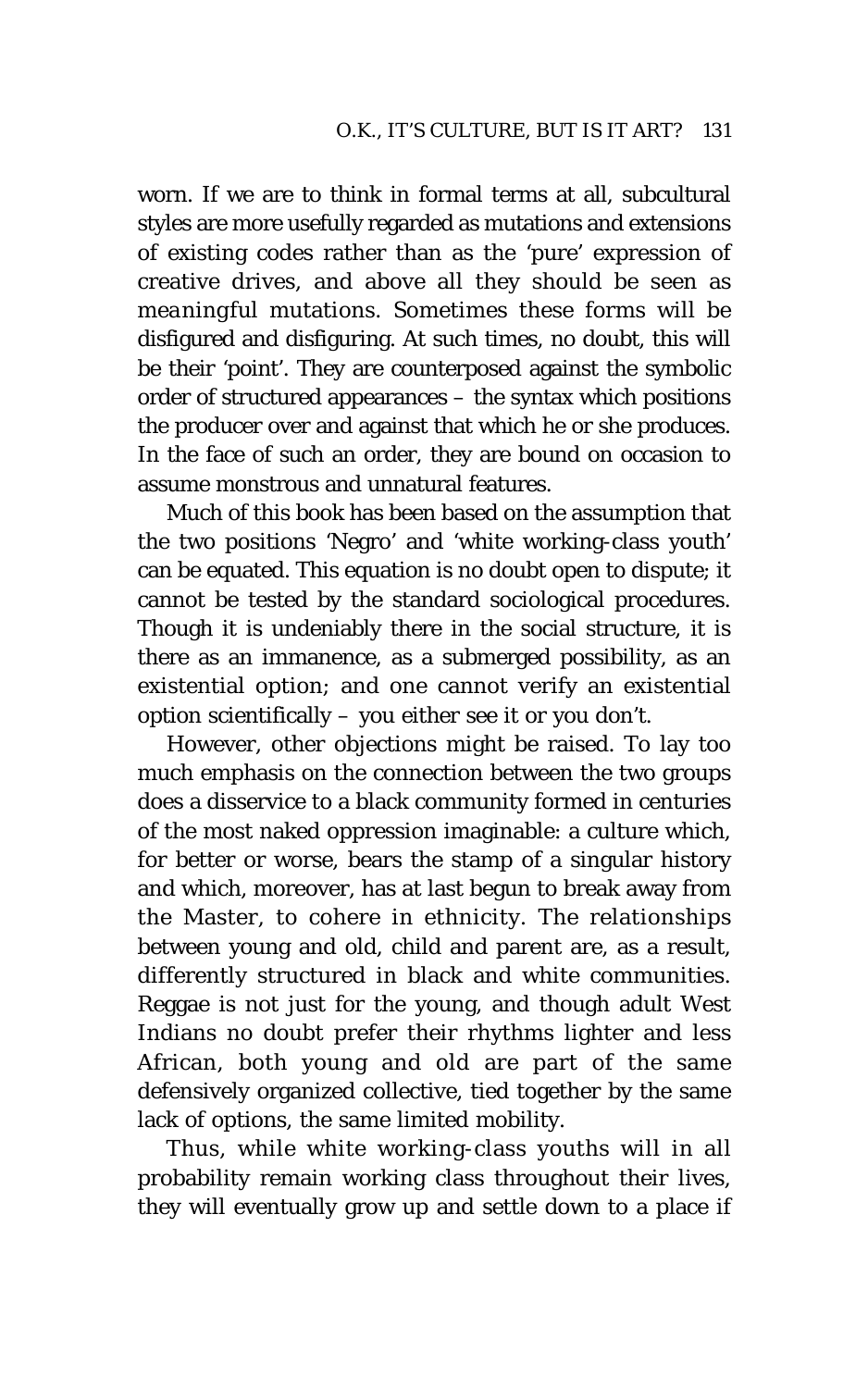not in the sun then at least in the consensus. Blacks, on the other hand, never lose what is, in our society, the disability of blackness. They seem likely, at least for the foreseeable future, to remain at the bottom of the heap. None the less, one may assume that these differences will be gradually eroded as the black presence becomes more established (already there are signs in the black community of a growing generational consciousness amongst the 'youth') and as long as we do not collapse the two positions, a comparison between black and white subcultures can prove illuminating. For example, we have seen how they produce similar reactions from the press and the judiciary. Reggae is as likely as punk rock to be dismissed by 'serious' people as nonsense or as an irrelevant distraction from the major issues of life in contemporary Britain. Elsewhere, both forms are liable to be condemned as degenerate or reduced to 'good clean fun'. But there is also, as we have seen, a deeper correspondence between them: both reggae and punk rock are created within the contexts of subcultures which are themselves produced in response to specific historical conditions. This response embodies a Refusal: it begins with a movement away from the consensus (and in Western democracies, the consensus is sacred). It is the unwelcome revelation of difference which draws down upon the members of a subculture hostility, derision, 'white and dumb rages'.

Subcultures are therefore expressive forms but what they express is, in the last instance, a fundamental tension between those in power and those condemned to subordinate positions and second-class lives. This tension is figuratively expressed in the form of subcultural style and it is appropriate that we should turn here to a metaphor for our final definition of subculture. In one of his most influential essays 'Ideology and Ideological State Apparatuses', Althusser describes how the different parts of the social formation – the family, education, the mass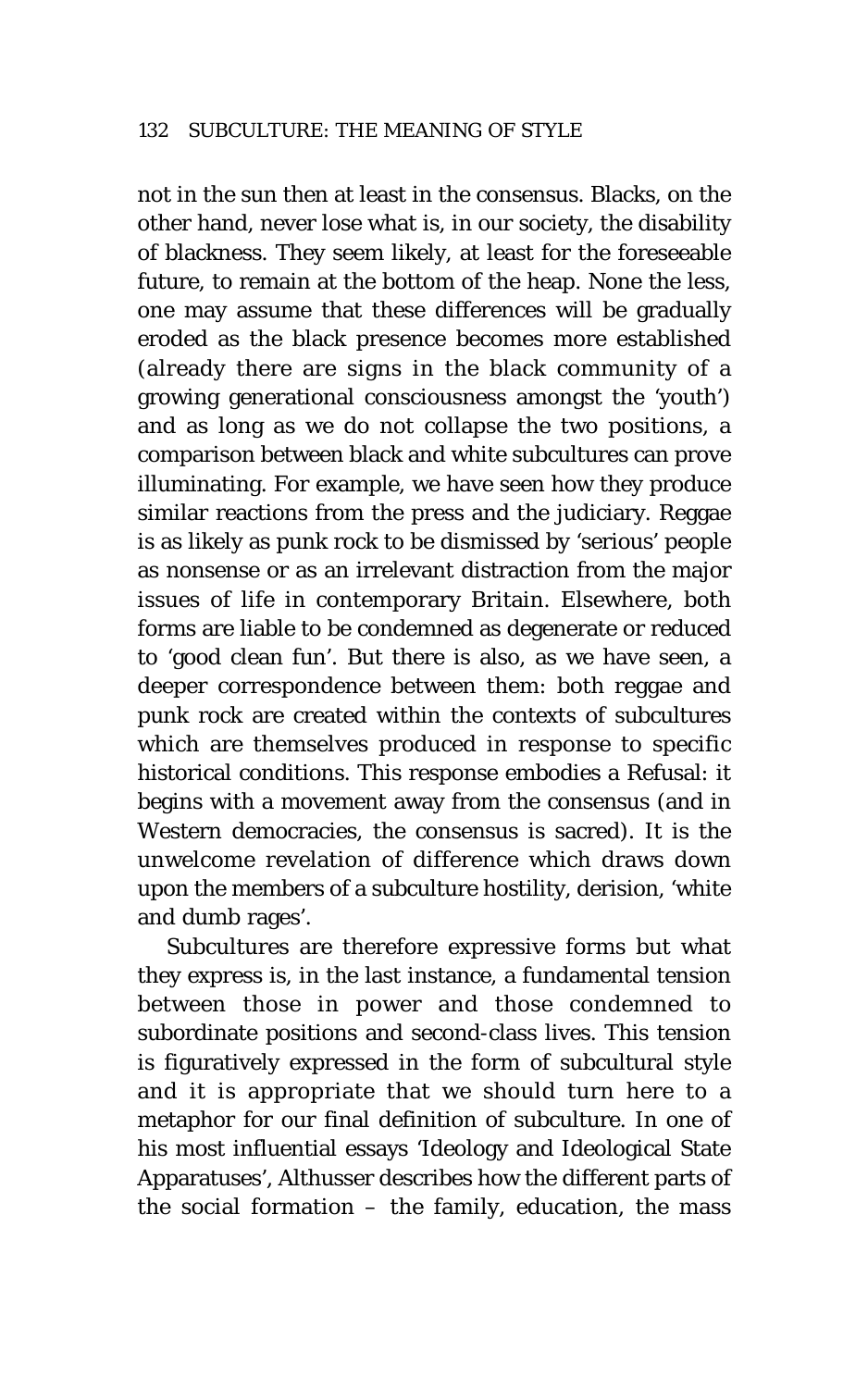media, cultural and political institutions – together serve to perpetuate submission to the ruling ideology. However, these institutions do not perform this function through the direct transmission of 'ruling ideas'. Instead, it is the way in which they work together in what Althusser calls a 'teeth-gritting harmony' that the ruling ideology is reproduced 'precisely in its contradictions'. Throughout this book, I have interpreted subculture as a form of resistance in which experienced contradictions and objections to this ruling ideology are obliquely represented in style. Specifically I have used the term 'noise' to describe the challenge to symbolic order that such styles are seen to constitute. Perhaps it would be more accurate and more telling to think of this noise as the flip-side to Althusser's 'teeth-gritting harmony' (Althusser, 1971b).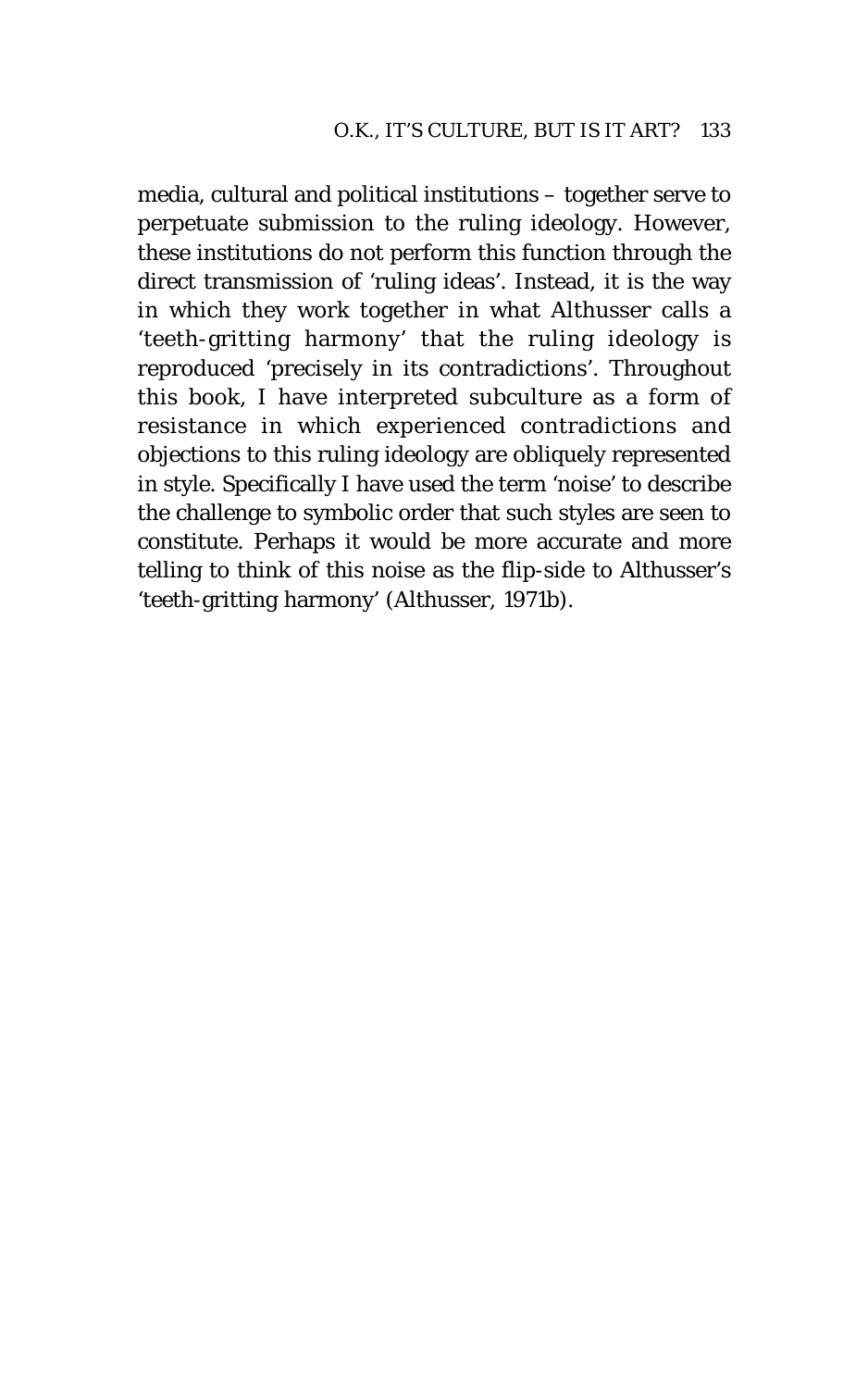# **CONCLUSION**

At best, daily life, like art, is revolutionary. At worst it is a prison-house. (Paul Willis, 1977)

Prison serves no purpose. . . . The time for blues is over. (Genet, 1971) 1

THIS book opened with the writer Jean Genet paying homage to his phantom lovers – a collection of mugshots stuck with ingenious skill to the back of a sheet of prison regulations. We end with the same author outside the walls of a different prison looking up to another, younger inmate – George Jackson. His love for the young criminal, though no less tender, is tempered with compassion. It has become a fuller, deeper bond through Genet's decision to recognize an Other and share in his suffering. Genet has won sainthood at last but only by transcending the terms in which it was originally conceived – by substituting brotherhood for selfhood. Times have changed. Genet has moved through art from the practice of crime to an idea of crime and from there towards a theory of revolution. He has moved from individual to general causes. He is now a famous writer. Genet is no typical ex-con and George Jackson was no ordinary criminal. He too was about to be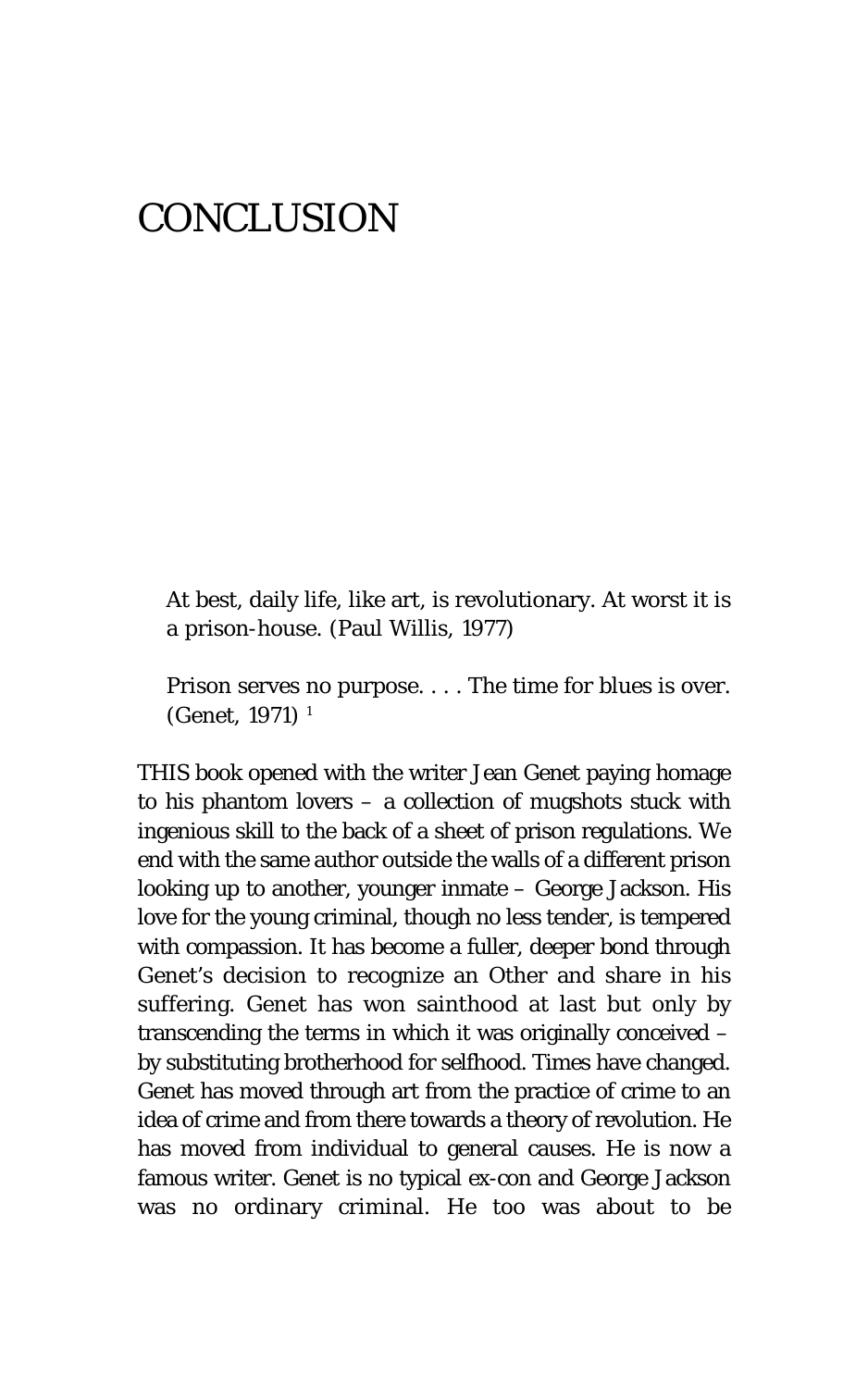acknowledged as a writer. Sentenced at the age of eighteen to 'one year to life, $1$  for robbing a petrol station of 70 dollars, Jackson was one of the first of a new breed of long-term prisoners who took advantage of the ample time and solitude to educate themselves, to theorize their positions and gain a political perspective on their criminal careers. In 1970, along with two other inmates from Soledad prison, he was facing trial and a possible death sentence for the murder of a prison guard. The trial had assumed a wider political significance because the three stood together, were militant and articulate. What is more, they were black. Times indeed have changed.

Genet's Introduction to *Soledad Brother: The Prison Letters of George Jackson* has one principal theme: that black writers striving to express themselves in the language of the Master are caught in a double bind: 'It is perhaps a new source of anguish for the black man to realise that if he writes a masterpiece, it is his enemy's language, his enemy's treasury which is enriched by the additional jewel he has so furiously and lovingly carved' (Genet, 1971). Genet recognizes in the work of the new black writers two ways out of this conundrum. First, the religion of the Enemy can be used against the Enemy. Stripped of the 'presbyterian and Biblical rags', they can learn to denounce in voices 'blacker and more angry . . . the curse not of being black but captive'. Second, as these new writers are condemned to speak forever in an alien tongue which draws them closer to the Enemy, they must seek to root out the Master in language. An exile like Jackson, a victim, in his own words, of the 'new slavery', has only one recourse: 'to accept this language but to corrupt it so skilfully that the white men are caught in his trap', and once caught, they can be symbolically annihilated.

Genet warns us that the letters do not make easy reading. There can be no easy access for us. Rather they have been written between clenched teeth in hard, ugly words, '. . . the forbidden words, the accursed words, the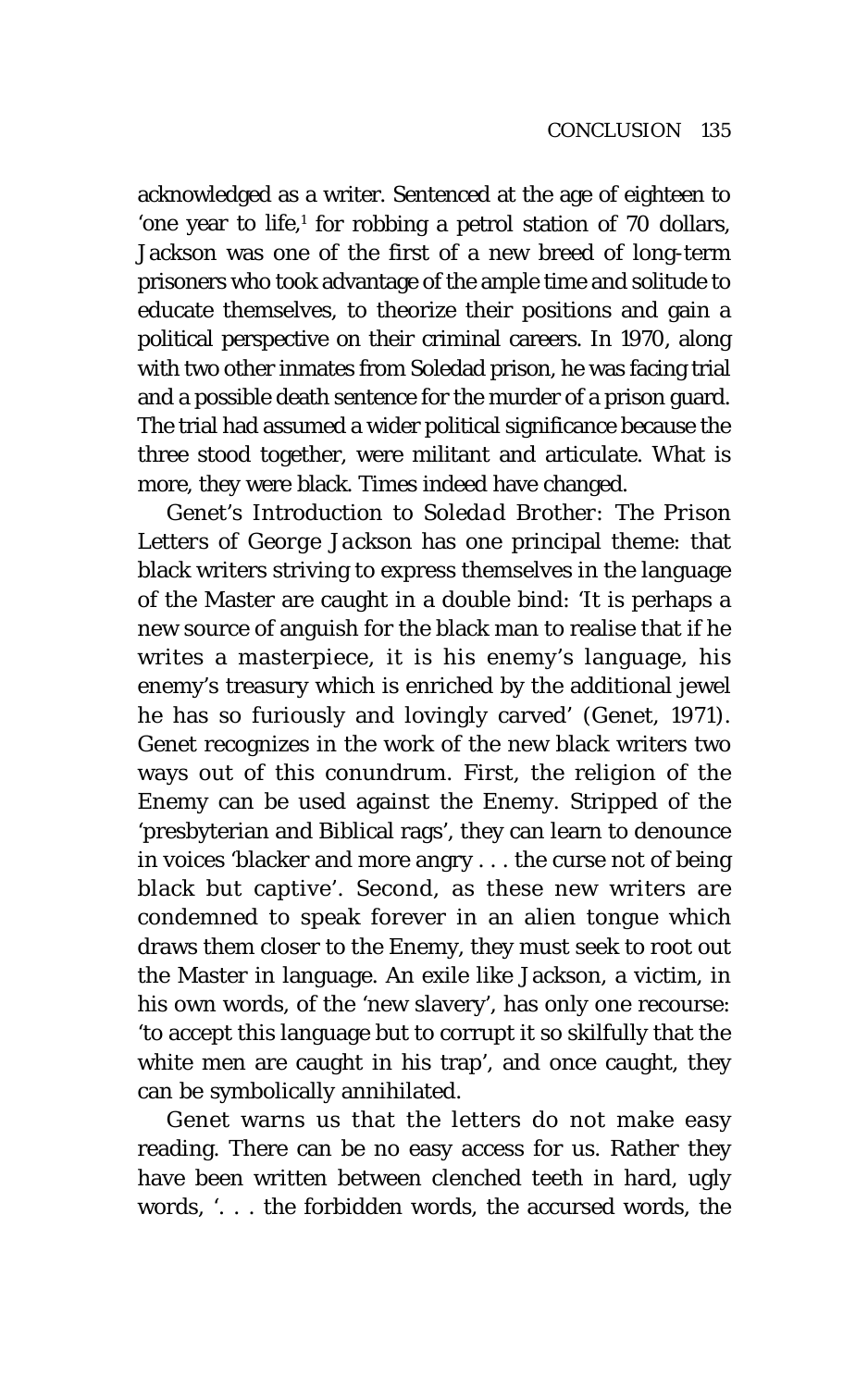words covered with blood, the dangerous words, the padlocked words, the words that do not belong to the dictionary . . .' (Genet, 1971). So Genet brings us full circle. He brings us back to an image of graffiti, to a group of blacks, immured in language, kicking against the whitewashed walls of two types of prison – the real and the symbolic. By this indirect route, he brings us back also to the meaning of style in subculture and to the messages which lie behind disfigurement. To stretch the metaphor a little further, we could say that the subcultural styles which we have been studying, like prison graffiti, merely pay tribute to the place in which they were produced, and '. . . it is prudent . . . that any text which reaches us from this . . . place should reach us as though mutilated' (Genet, 1971).

In the course of this book, we have learned like Genet to be suspicious of the common-sense categories which are brought to bear on subculture. We have had to expand our definition of culture to cover all those expressive forms which give meaningful shape to group experience. To arrive at this definition, we have moved through a tradition which encompasses talents as diverse as those of T. S. Eliot, Roland Barthes and Jean Genet. In a sense, these three writers have presided over our study throughout, providing the basic frames of reference. They have all supplied us with lists of the most unremarkable phenomena which none the less hold for each writer a particular significance. First, Eliot gives us our primary definition of culture. He finds 'in all the characteristic activities and interests of a people' – in Derby Day, beetroot and the dogs – a meaningful coherence, a 'whole way of life'. Together these elements add up to an order, an Englishness which he feels is worth endorsing; a tradition which he is pledged to defend against the vulgar inroads of mass culture: the trashy films, the comics, the mean emotions and petty lives of all the faithless 'hollow men'.

Barthes' list, compiled in a spirit no less detached, illustrates a somewhat different perspective. He too adopts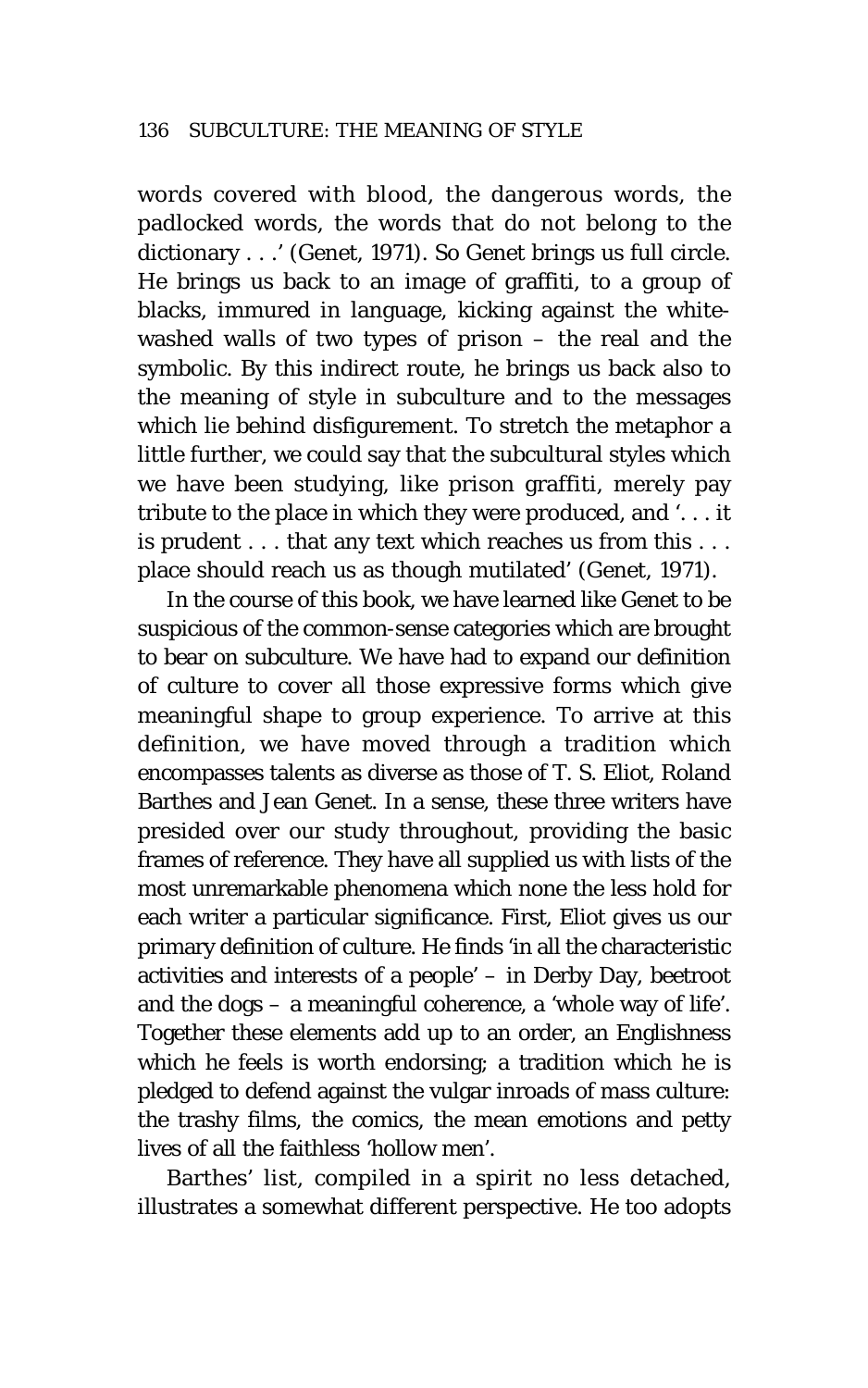a prophetic tone, but where Eliot is Anglo-Catholic and conservative, Barthes is materialist and Marxist. Eliot's dark night of the soul ('Men and bits of paper whirling in the cold wind/That blows before and after time' (Eliot, 1959) has been replaced by Barthes' 'dark night of history' where 'the future becomes an essence, the essential destruction of the past' (Barthes, 1972). Both are alienated from the forms of contemporary culture, but where Eliot finds sanctuary in the British heritage, in prayer and holy wafers, Barthes 'cannot see the Promised Land. For him, tomorrow's positivity is entirely hidden by today's negativity' (Barthes, 1972). Barthes is not concerned to make distinctions between high and low culture: everything from our theatre, and a murder trial, to the cooking we dream of is cursed, enmeshed for Barthes in a pernicious ideology. Everything nourishing is spoiled; every spontaneous event or emotion a potential prey to myth. Barthes can offer no salvation but at least there is a purgatory in reading: myths are signs, and signs if nothing else are legible. Barthes, then, supplied us with a method – a way of reading style.

We come at last to Genet, who furnished a metaphor and a model, for, despite the initial misfortunes of his birth and position, he has learned to live 'in style'. Genet is a subculture unto himself. His tastes are as refined as Barthes'. He has Barthes' eye for detail, his sense of words. His style is equally precious. Like Barthes also, he has secret insights, he is involved in undercover work. But he is differently placed. He is a thief, a liar, a 'jerk'.2 Unlike Barthes he has been excluded by order of the State. He is 'in solitary'. Admittedly, he begins a Catholic but this does not save him, for unlike Eliot he is illegitimate. His Catholicism is strictly of the peasant variety. It stops at the icons and the altar rail. It is pagan and idolatrous. Moreover, he finds in the negation of his faith an underneath – a 'seamy side' – which is more to his liking.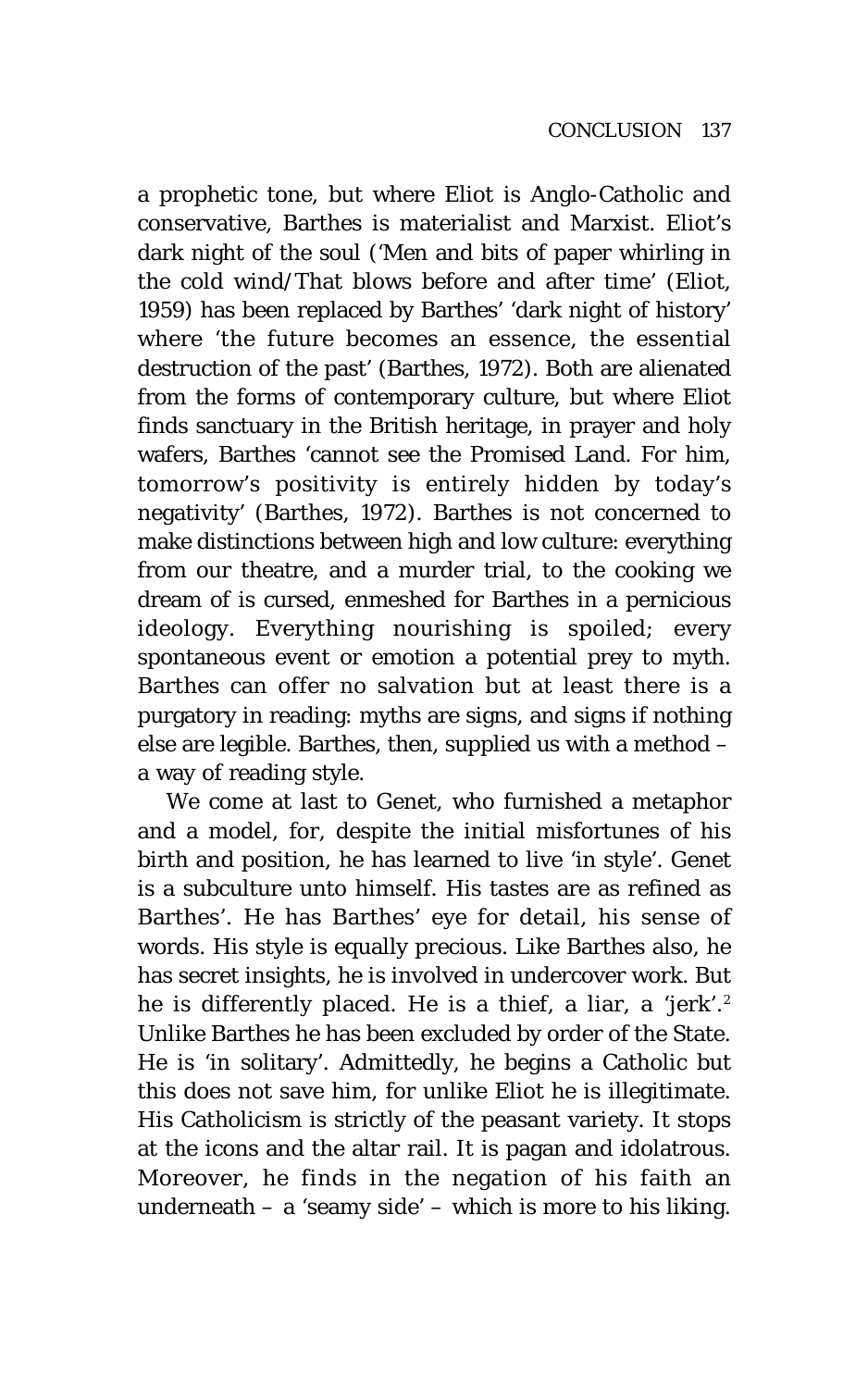He becomes, like his fictional Maids, the 'unwholesome exhalation' of his Master.<sup>3</sup> He turns a system on its head. He 'chooses' his crimes, his sexuality, the repugnance and outrage he arouses in the streets, and when he looks at the world, 'nothing is irrelevant': the stock-market quotations, the style of the judiciary, the flower beds have a meaning – his Otherness, his Exile. Genet is as finicky as Eliot about where he dispenses his favours: only the worst is good enough for him, nowhere but the lowest and most sordid dive can be called home. Positioned on the outside (even when 'inside') Genet not only reads the signs, he writes them. He subverts appearances, slips behind them to have a joke at their expense: on July 14, the day of the tricoleur, he 'dresses up in all the other colours out of consideration for them because they are disdained' (Genet, 1966a). Finally, he turns to language, but he comes to it via a secret route. He enters it by a back passage violently to 'possess' a language which he can no more call his own than can the blacks. Once there, he disrupts it, pushes its words into forbidden places. He makes it over into his own 'unnatural' image.4

Of the three writers, Genet is closest to the object of our study. His life and work have been used throughout as a model for the construction of style in subculture. The emphasis has thus been placed on deformity, transformation and Refusal. As a result, this book no doubt succumbs to a kind of romanticism. Certainly we have strayed far from those areas which are deemed the legitimate concern of sociologists, even radical ones. I have not attempted to provide a systematic explanation of the 'problem' of deviance, nor to look in detail at the various agencies of social control (the police, school, etc.) which play a crucial role in determining subculture. On the other hand, I have tried to avoid the temptation to portray subculture (as some writers influenced by Marcuse were once prone to  $d\sigma$ <sup>5</sup> as the repository of 'Truth', to locate in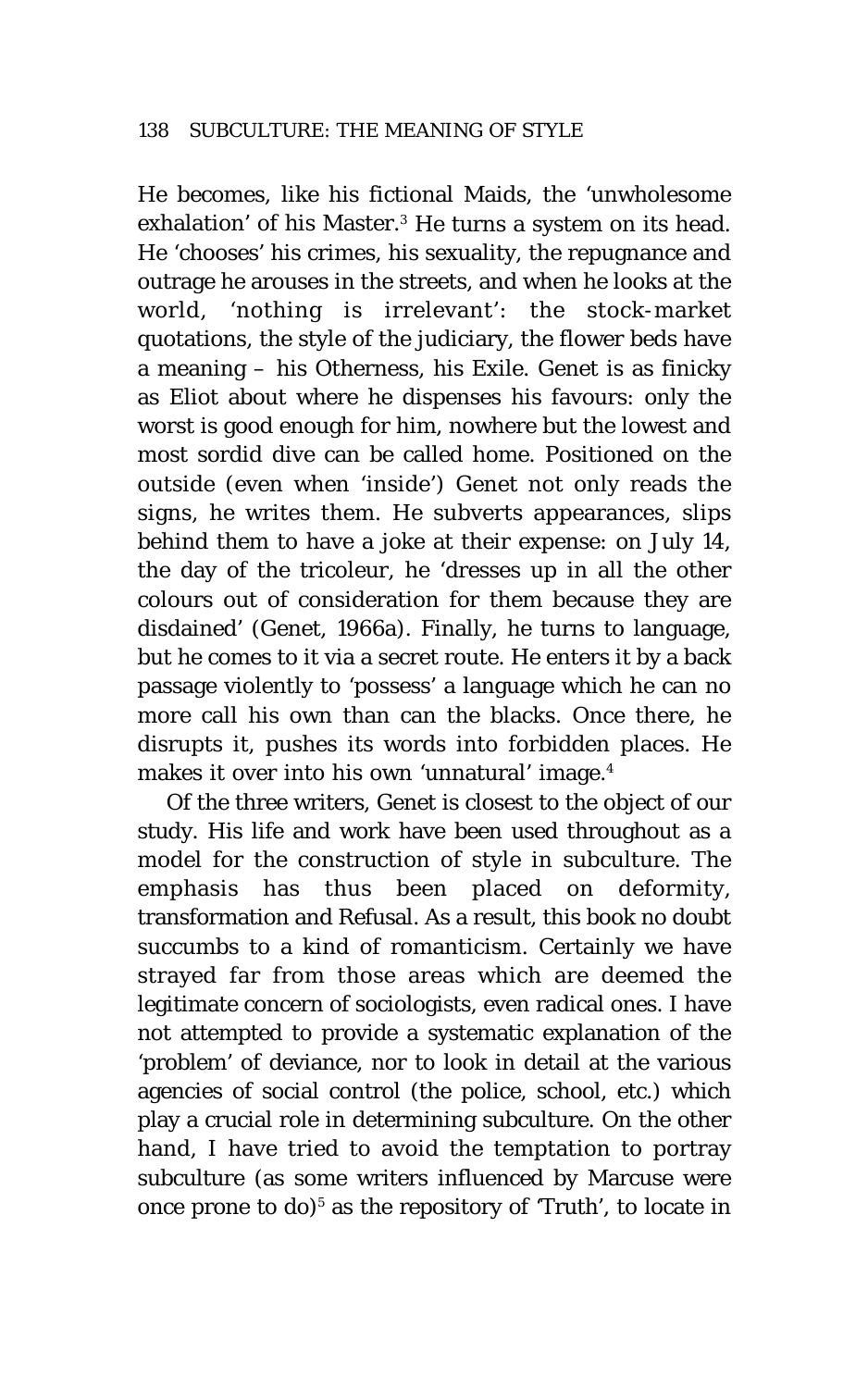its forms some obscure revolutionary potential. Rather I have sought, in Sartre's words, to acknowledge the right of the subordinate class (the young, the black, the working class) to 'make something of what is made of (them)' $6 -$  to embellish, decorate, parody and wherever possible to recognize and rise above a subordinate position which was never of their choosing.

However, we should be foolish to think that by tackling a subject so manifestly popular as youth style, we have resolved any of the contradictions which underlie contemporary cultural studies. Such a resolution would be, as Cohen puts it, purely 'magical'. It is highly unlikely, for instance, that the members of any of the subcultures described in this book would recognize themselves reflected here. They are still less likely to welcome any efforts on our part to understand them.<sup>7</sup> After all, we, the sociologists and interested straights, threaten to kill with kindness the forms which we seek to elucidate. When the first impulse of Fanon's black man 'is to say no to all those who attempt to build a definition of him' (Fanon, 1967) we should hardly be surprised to find our 'sympathetic' readings of subordinate culture are regarded by the members of a subculture with just as much indifference and contempt as the hostile labels imposed by the courts and the press. In this respect to get the point is, in a way, to miss the point.

Thus, while Genet embodies our object most clearly, in the end Barthes is closest to us. He understands the problems of the reader – the 'mythologist' who can no longer be one with the 'myth-consumers'.<sup>8</sup> For, like Barthes, we must live an uneasy cerebral relation to the bric-à-brac of life – the mundane forms and rituals whose function it is to make us feel at home, to reassure us, to fill up the gap between desire and fulfilment. Instead, they summon up for us the very fears which they alleviate for others. Their arbitrary nature stands revealed: the apparent can no longer be taken for granted. The cord has been cut: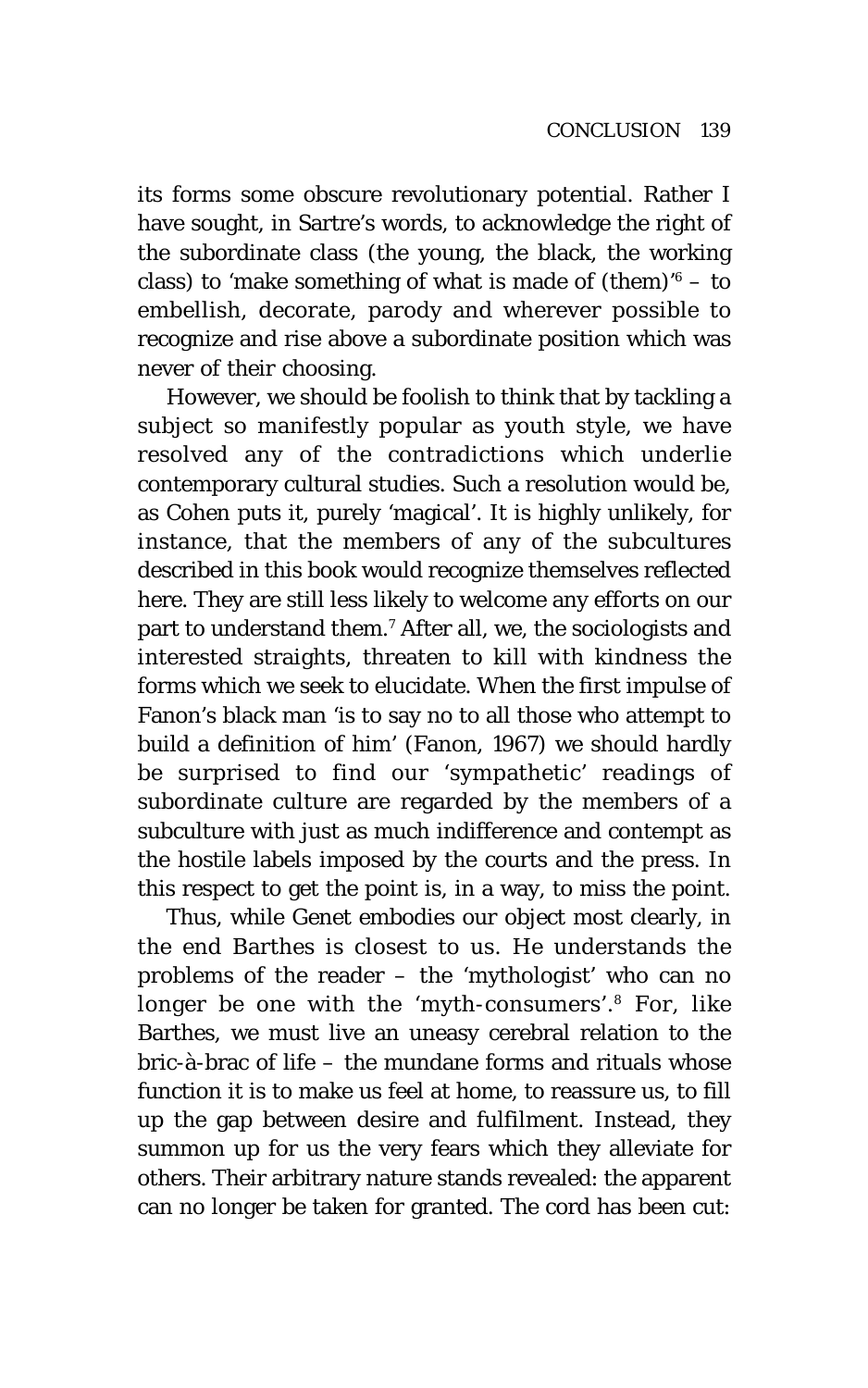we are cast in a marginal role. We are in society but not inside it, producing analyses of popular culture which are themselves anything but popular. We are condemned to a 'theoretical sociality' (Barthes, 1972) 'in camera' to the text – caught between the object and our reading:

. . . we constantly drift between the object and its demystification, powerless to render its wholeness. For if we penetrate the object, we liberate it but destroy it; and if we acknowledge its full weight, we respect it, but restore it to a state which is still mystified. (Barthes, 1972)

The study of subcultural style which seemed at the outset to draw us back towards the real world, to reunite us with 'the people', ends by merely confirming the distance between the reader and the 'text', between everyday life and the 'mythologist' whom it surrounds, fascinates and finally excludes. It would seem that we are still, tike Barthes (1972), 'condemned for some time yet to speak *excessively* about reality'.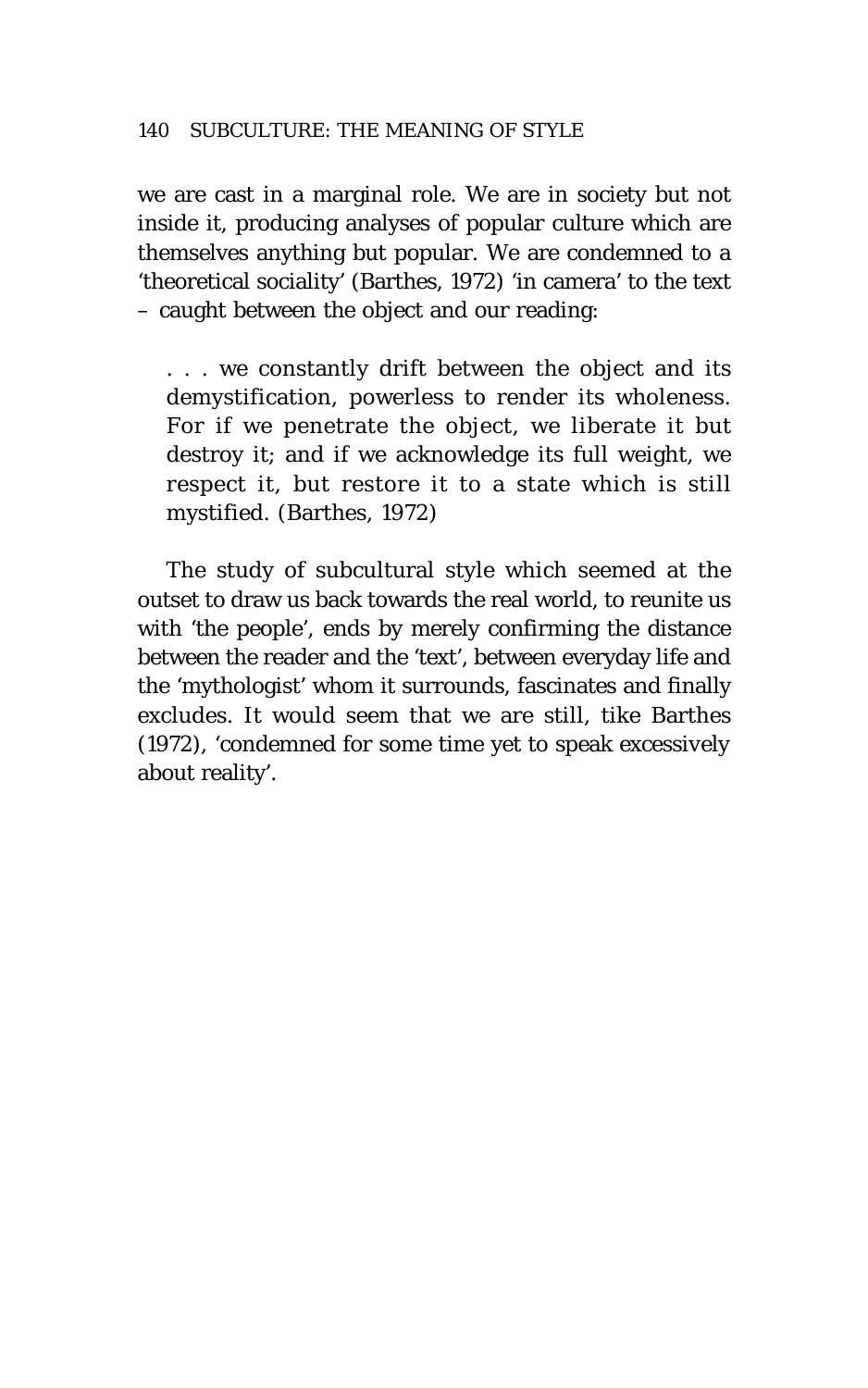# REFERENCES

### **Chapter 1**

1 Although Williams had posited a new, broader definition of culture, he intended this to complement rather than contradict earlier formulations:

It seems to me that there is value in each of these kinds of definition. . . . the degree to which we depend, in our knowledge of many past societies and past stages of our own, on the body of intellectual and imaginative work which has retained its major communicative power, makes the description of culture in these terms if not complete, then at least reasonable . . . there are elements in the 'ideal' definition which . . . seem to me valuable. (Williams, 1965)

2 In his *Course in General Linguistics*, Saussure stressed the arbitrary nature of the linguistic sign. For Saussure, language is a system of mutually related values, in which arbitrary 'signifiers' (e.g. words) are linked to equally arbitrary 'signifieds' ('concepts . . . negatively defined by their relations with other terms in the system') to form signs. These signs together constitute a system. Each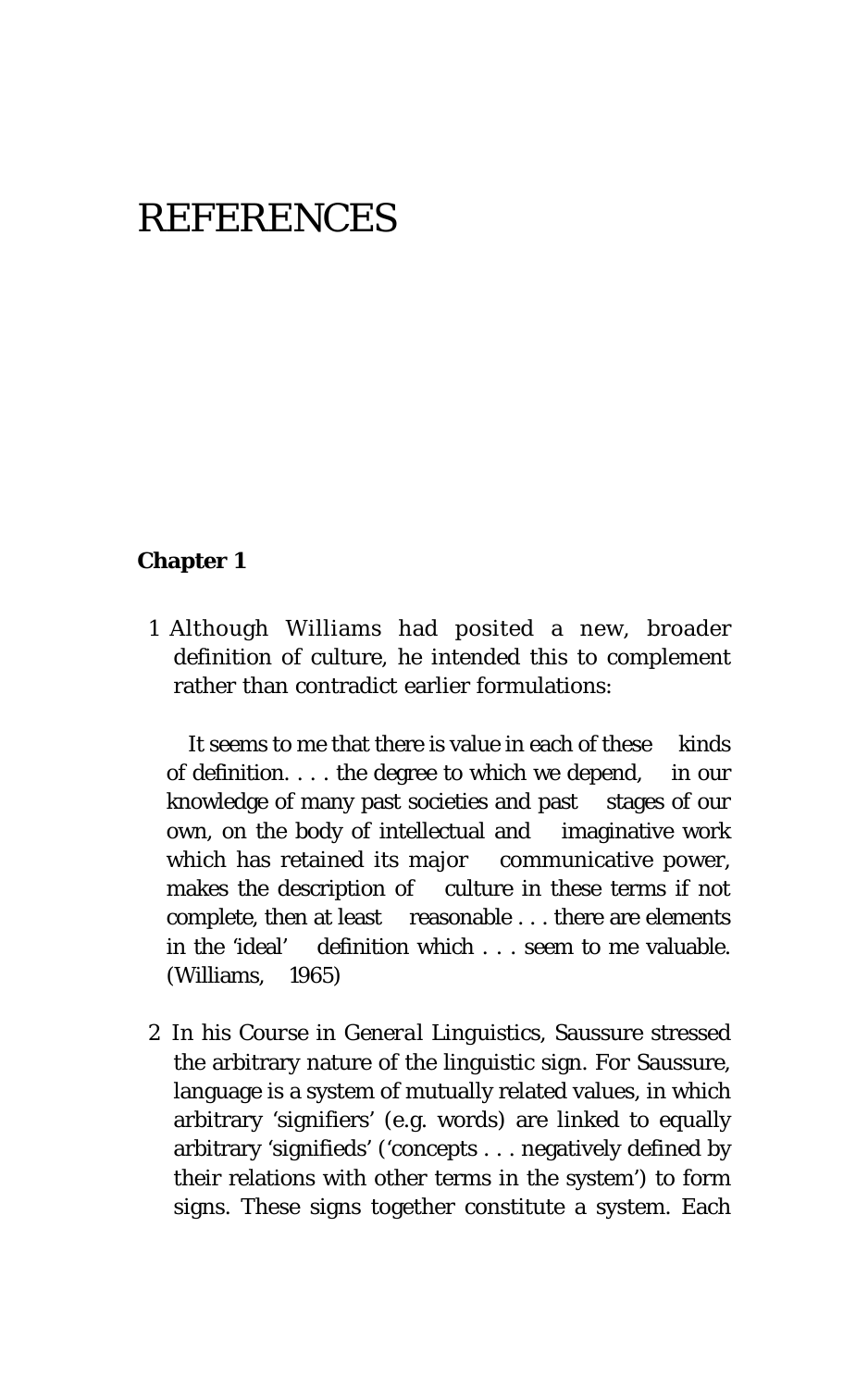#### 142 SUBCULTURE: THE MEANING OF STYLE

element is defined through its position within the relevant system – its relation to other elements – through the dialectics of identity and difference. Saussure postulated that other systems of significance (e.g. fashion, cookery) might be studied in a similar way, and that eventually linguistics would form part of a more general science of signs – a semiology.

3 The fashionable status of this word has in recent years contributed to its indiscriminate use. I intend here the very precise meaning established by Louis Althusser: 'the *problematic* of a word or concept consists of the theoretical or ideological framework within which that word or concept can be used to establish, determine and discuss a particular range of issues and a particular kind of problem' (Althusser and Balibar, 1968; see also Bennett, 1979).

# **Chapter 2**

1 Although groups like London SS had prepared the way for punk throughout 1975, it wasn't until the appearance of the Sex Pistols that punk began to emerge as a recognizable style. The first review of the group which, for the press at least, always embodied the essence of punk, appeared in the *New Musical Express*, 21 February 1976. The most carefully documented moment of this early period was the Sex Pistols' performance at the Nashville in West Kensington in April, during which Johnny Rotten allegedly left the stage in order to help a supporter involved in a fight. However, it wasn't until the summer of 1976 that punk rock began to attract critical attention, and we can date the beginning of the moral panic to September 1976 when a girl was partially blinded by a flying beer glass during the two-day punk festival at the 100 Club in Soho.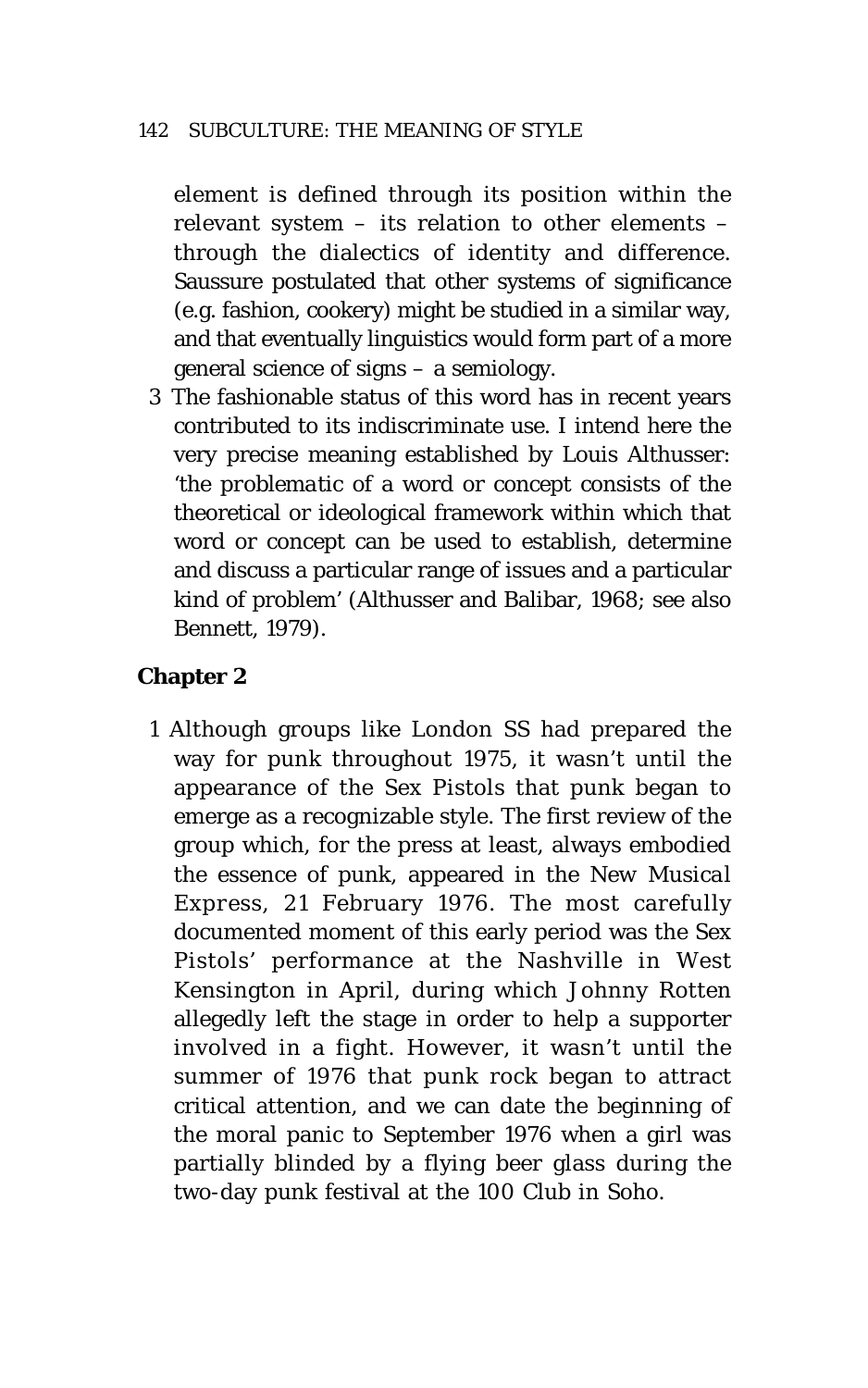### **Chapter 3**

- 1 See Dilip Hiro's *Black British, White British* for a brief but perceptive account of the development of Jamaican patois. Despite the fact that communication was generally discouraged by the slave owners (e.g. slaves from different tribes were mixed together) the slaves learned to speak a modified version of seventeenthcentury colloquial English by surreptitious means (e.g. by lip-reading and imitation).
- 2 Rocksteady was an intermediate phase in the development of Jamaican popular music, sandwiched between ska and reggae. Though slower and stickier than the jumpy, somewhat raucous ska, rocksteady was replaced by the even tighter, heavier, more 'African' reggae in the late 60s.
- 3 This is actually recreated in the sound system sessions in which the d-j 'talks over' the studio product and becomes what I-Roy, himself a talk-over artist, calls 'the medium through which the people speak' (B.B.C. radio interview broadcast, July 1977).
- 4 North American black ghetto culture is similarly saturated in Biblical language. For a redefinition of Christian terminology which parallels the appropriations of the Rastafari movement, one need only mention the U.S. concept 'soul' which describes a musical genre (black r & b) and a whole set of black attitudes, scrupulously bracketed off by the more militant young blacks from the 'blues' and the accompanying 'Uncle Tom' attitudes (see Hannerz, 1969; Le-Roi Jones, 1975).
- 5 Dreadlocks, the long, plaited hair worn by some Rastafarians, were originally intended to reproduce the 'ethnic' look of some East African tribes. Subsequently, Biblical exhortations to leave the 'locks unshorn', and the cautionary tale of Samson and Delilah were also used to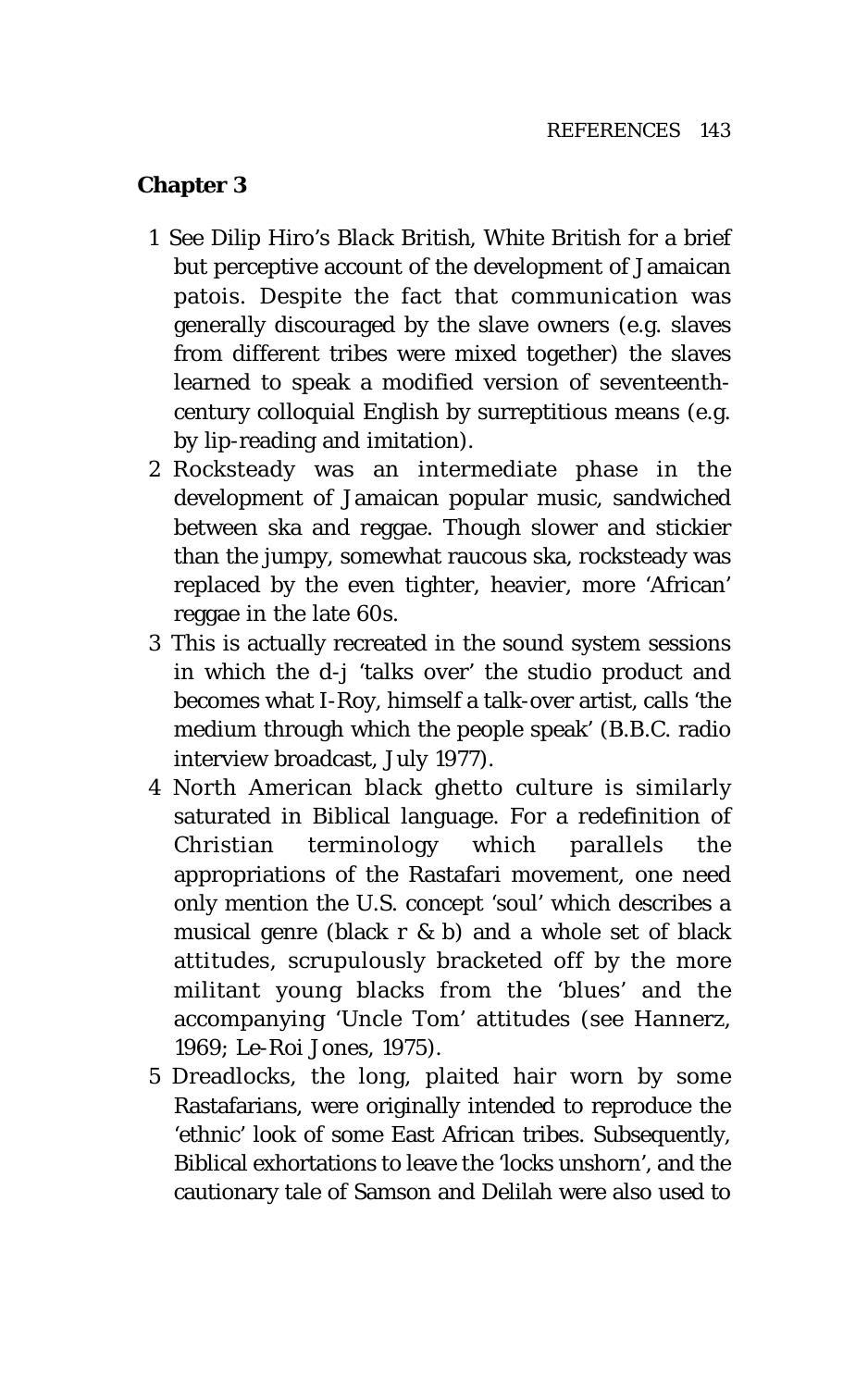justify the Rasta's unconventional appearance. The locks became one of the most sensational aspects of the Rasta 'style' (along with ganja, i.e. marijhuana), focusing attention on the movement and attracting widespread censure. The locks became the most readily identifiable signifier of a meaningful difference. Reggae lyrics by 'Rasta' artists show particular concern for dreadlocks: e.g. 'Don't touch I-Man Locks' – I-Roy (Virgin, 1976).

- 6 Jamaica was granted independence in 1962. The new government took as its motto: 'Out of many, one people'.
- 7 Michael Manley has headed the P.N.P. administration since 1972 (re-elected 1976). He has been responsible for injecting a specifically Caribbean blend of populism and Biblical rhetoric into Jamaican politics. He incorporates reggae and religious metaphors into his election campaigns, and his most recent slogan 'Under Heavy Manners' (which refers to the 1976 State of Emergency) has been assimilated into the vocabulary of reggae as a particularly potent and expressive formula.
- 8 This shift is neatly summed up in the replacement of tourism by reggae as the country's second largest industry (next to bauxite mining). The setting up of sugar co-operatives, the Cuban financing of schools and the ecstatic reception given the Cuban contingent at the 1976 Cari-festa, even the re-election of Manley in the same year, all indicate a movement away from the older Euro-American influences.
- 9 The dub is the instrumental ridim-track an unobstructed rhythm without words with the emphasis on the bass. Sound effects and echo in particular are used a lot. It is, in the words of Dermott Hussey, 'a naked dance rhythm', and the producer and the engineer have become the acknowledged 'artists' of the dub. Across the dub, the 'talk-over' artist improvises a spoken 'toast' which is generally organized around 'black' themes.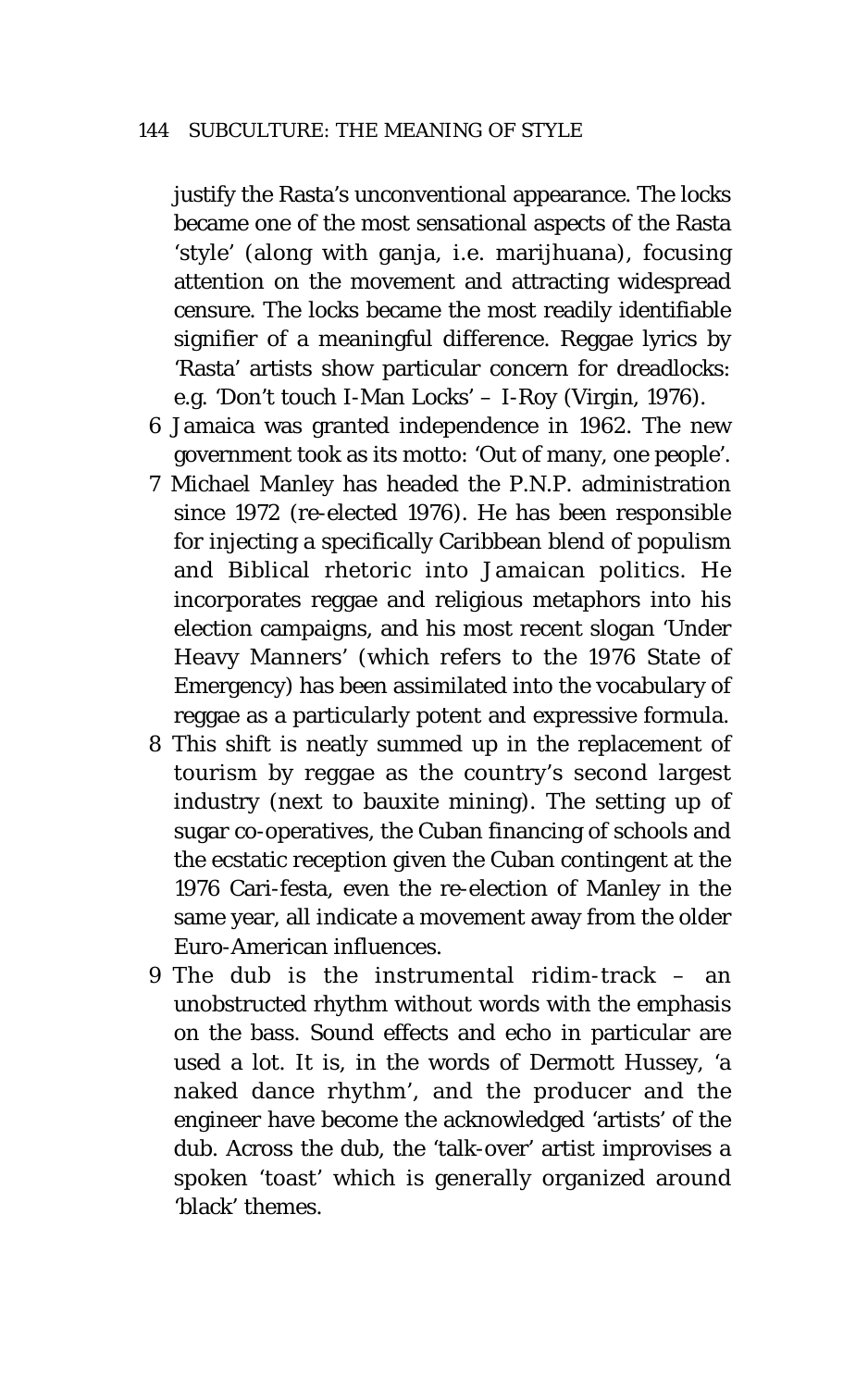- 10 'Rockers' 'heavy' or 'ethnic' reggae. The term first appeared in early summer 1976.
- 11 The rude boys formed a deviant subculture in Jamaica in the mid to late 60s. Flashy, urban 'rough and tough', they were glamorized in a string of reggae and rocksteady hits: 'Rudy a Message To You' – Dandy Livingstone; 'Rude Boy' – the Wailers; 'Shanty Town' – Desmond Dekker; 'Johnny Too Bad' – the Slickers.
- 12 The 'toast' is a monologue delivered live by a 'talk-over' d-j as an instrumental dub is being played over the sound system. See n. 9.
- 13 'Dread' is a polysemantic term. It seems to encompass righteousness, Biblical 'wrath' and the fear inspired by that wrath.
- 14 The violence at the 1976 Carnival was triggered off by the conspicuous presence of large numbers of policemen in the Acklam Road area where several sound-systems were positioned under the fly-over. The less serious disturbances of the 1977 Carnival also centred on this officially recognized 'trouble-spot'. When Sir Robert Mark assured the public in the wake of the 1976 riots that he would not tolerate a 'no-go area', one suspects he was referring specifically to the soundsystems in the Acklam Road.
- 15 A police raid on the Carib Club in the autumn of 1974 triggered off a pitched battle which resulted in the arrest and subsequent acquittal of four black youths.
- 16 See Tolson (1977), who is concerned with how ideological constructs about 'keeping your place', etc. are manifested in the patterns of working-class speech.
- 17 Ulf Hannerz has noted a similar transformation in American ghetto-culture, and associated these changing patterns of physical movement with an adjustment in the self-concept of younger blacks. He suggests that the younger blacks are defining themselves against the down-home parent culture and quotes one respondent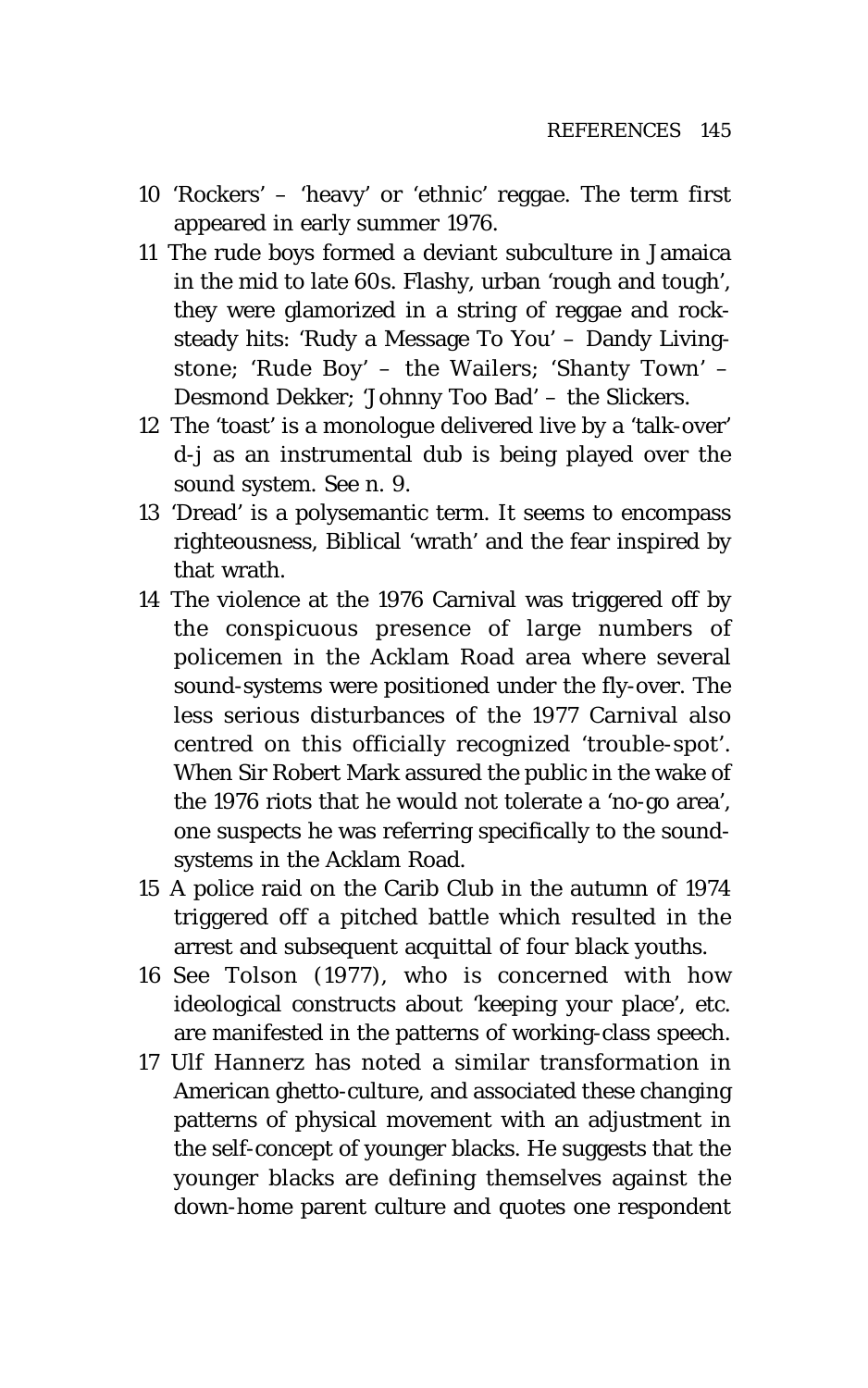who explicitly identifies the shuffle with an outmoded deference and submissiveness: 'They [the "Uncle Toms"] say "Yes sir", "No sir". They gonna shuffle forever' (Hannerz, 1969).

- 18 The mid-60s saw a growing consciousness of colour among urban American blacks which was reflected in the work of artists like James ('Say it Loud, I'm Black and I'm Proud') Brown and Bobby Bland. Charlie Gillet documents this period comprehensively in *Sound of the City*.
- 19 'Humble Lion' and 'steppers' replaced 'rockers' as the in-term for 'heavy reggae' and dub, in May 1977 (see *Black Echoes*, 18 July 1977).
- 20 The Rasta preoccupation with 'nature' and 'natural man' is reflected in the lyrics of the songs. Big Youth dismisses Babylon materials in a celebrated mockserious talk-over 'Natty no Jester' (Klik, 1975):

'Cos natty dread no jester He no wear no polyester. . . .

21 In *The Jazz Life* Nat Hentoff describes how a mythical association between heroin addiction and inspiration in jazz developed in the 1950s. Young musicians, attempting to reproduce the 'hard' sound of Charlie Parker and Fats Navarro (both heroin addicts) were drawn towards what Hentoff calls 'emulation-byneedle'. Le-Roi Jones, in *Blues People*, defines heroin usage as a 'kind of one-upmanship of the highest order' which turns the 'Negro's separation from the mainstream of . . . society into an advantage'. White hipsters, intent on translating their emotional affinities with blacks into actual terms found heroin appealing at the same symbolic level (see also Harold Finestone, 'Cats, Kicks and Colour' in *The Other Side*).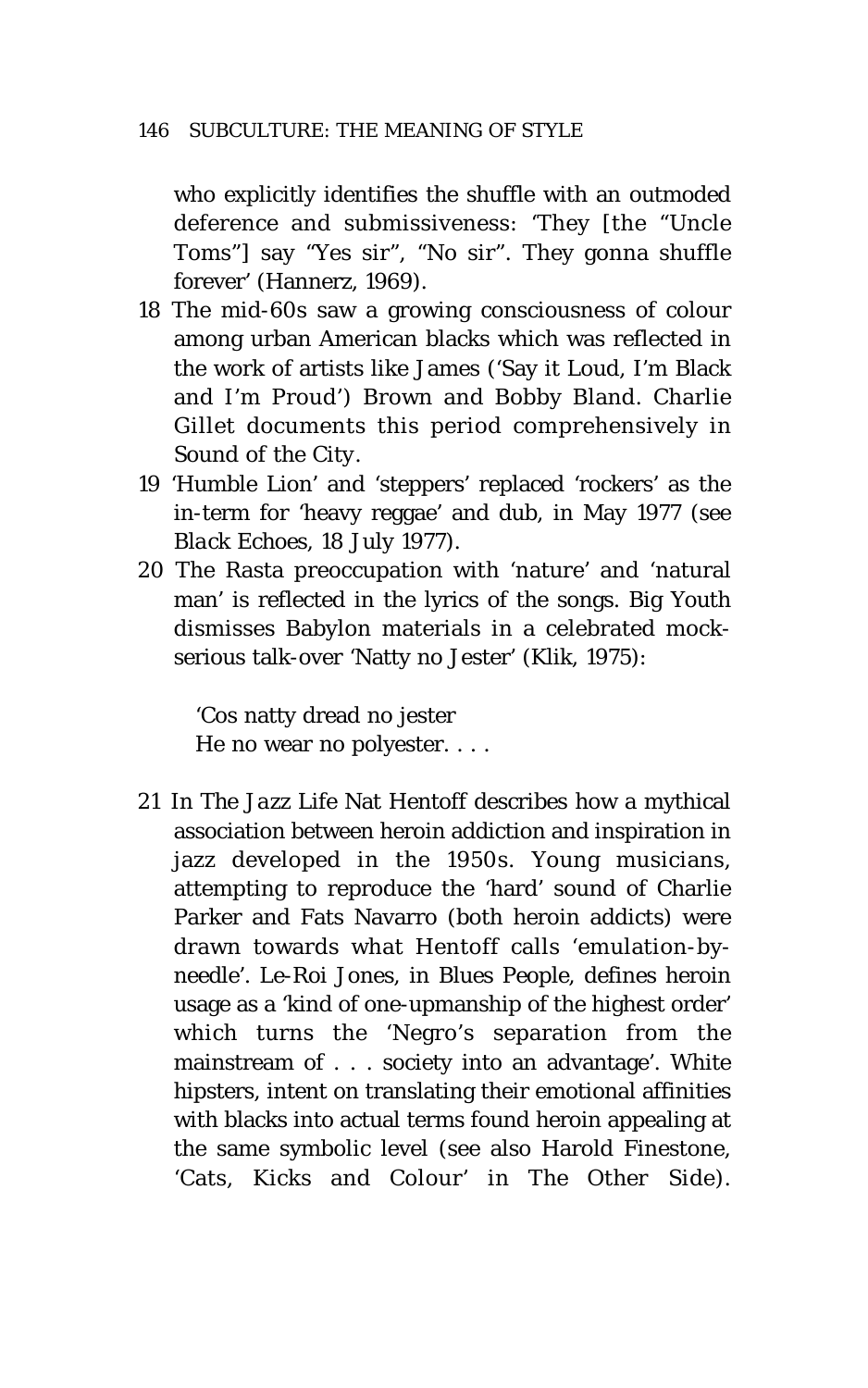### **Chapter 4**

- 1 Of course these charges cannot be levelled against the authentic black 'swing' bands (Count Basic, Duke Ellington, etc.).
- 2 Charlie Parker (1920–1955) was the most celebrated exponent of be-bop. The be-bop style, developed during the late 1940s and early 1950s, consisted of long, elaborate improvizations around a standard chord sequence. These improvizations were experimental and often apparently 'discordant', and the rupture with the white classical music tradition was quite deliberate (e.g. the distinctive polyrhythmic drumming was called 'dropping bombs' in jazz argot). According to Hentoff, the expression 'playing white' or 'ofay' was one of the strongest terms of abuse in the jazz-man's vocabulary. Charles Winick attributes the 'cool and detached' feel of be-bop and 'progressive' jazz to the use of heroin amongst musicians (see Winick, 1969).
- 3 The New York sound grew out of a series of impromptu jam-sessions at Minton's and, subsequently, a number of smaller clubs on 52nd Street (The Onyx, Famous Door, Samoa, Downbeat, Spotlight and Three Deuces) during the mid-1940s. Charlie Parker, Dizzy Gillespie and Thelonius Monk are perhaps the most famous names associated with the Sound and their music supported a whole subterranean culture (dark glasses, berets, heroin, minimal communication with the audience, etc.) (see Russell, 1972).
- 4 Albert Goldman, *Ladies and Gentlemen, Lenny Bruce*. This book makes essential reading for anyone interested in the cultural background to the beat and hipster styles. Goldman places Bruce firmly within the tradition of contemporary jazz and sees the inspired and largely improvised 'raps' (or 'spritzes') of humourists like Bruce, Lord Buckley and Harry 'The Hipster' Gibson as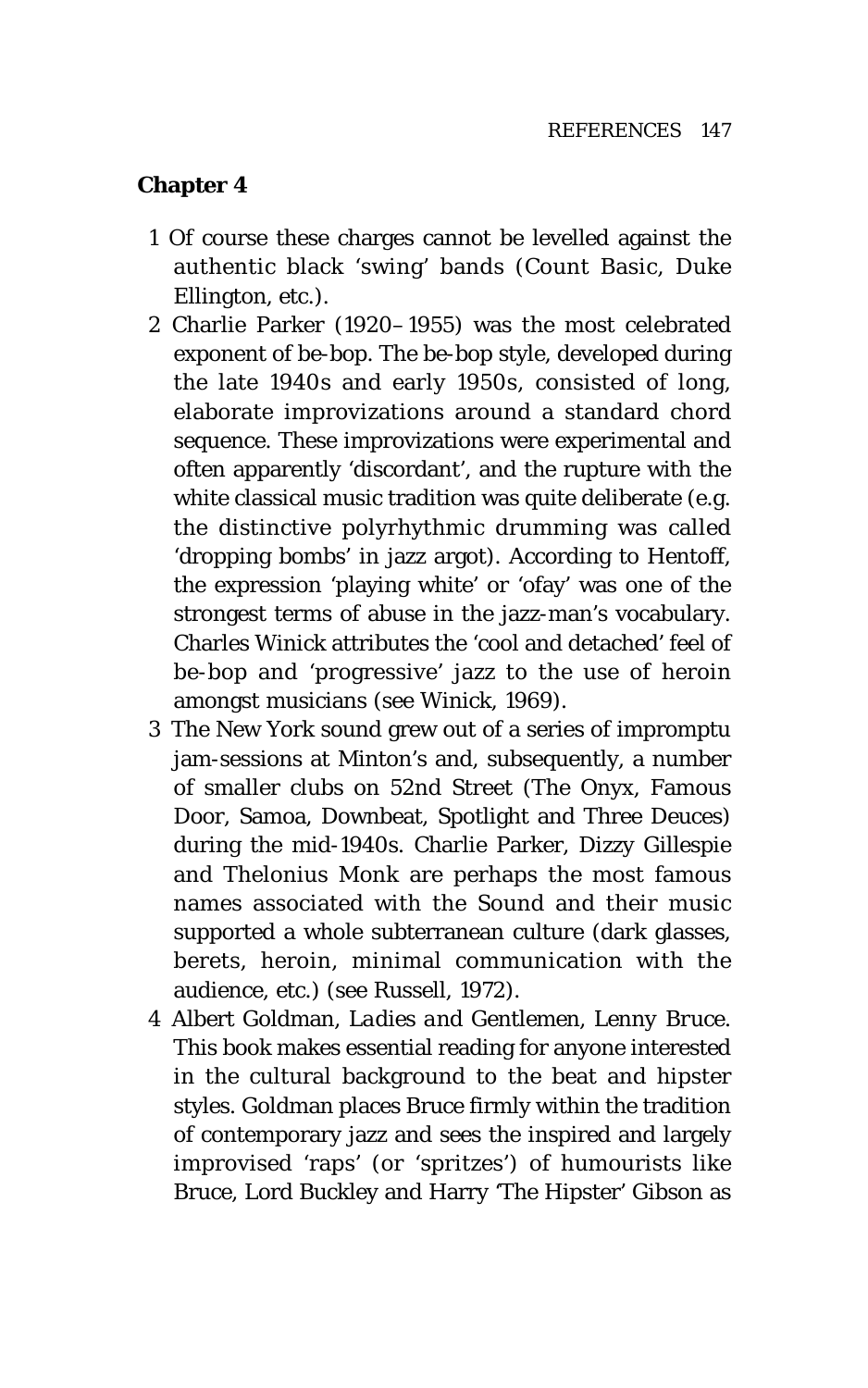'part of the same impatient process of short-circuiting the obvious and capping the conventional'.

- 5 The equation 'jazz' and 'drugs'/'crime' was soon enshrined in the demonology of the popular press. This led to the usual distortions. For example, Hentoff reports that a general business pianist, arrested and charged with murder in Washington in 1957, was described as a 'jazz pianist' in the tabloid newspapers. The annual convention of beatniks at the Newport Jazz Festival throughout the 50s, like the mod-rocker 'invasions' of British South Coast resorts during the mid-60s, served as a focus for the moral panic.
- 6 The term 'counter culture' refers to that amalgam of 'alternative' middle-class youth cultures – the hippies, the flower children, the yippies – which grew out of the 60s, and came to prominence during the period 1967– 70. As Hall *et al*. (1976a) have noted, the counter culture can be distinguished from the subcultures we have been studying by the explicitly political and ideological forms of its opposition to the dominant culture (political action, coherent philosophies, manifestoes, etc.), by its elaboration of 'alternative' institutions (Underground Press, communes, cooperatives, 'un-careers', etc.), its 'stretching' of the transitional stage beyond the teens, and its blurring of the distinctions, so rigorously maintained in subculture, between work, home, family, school and leisure.

Whereas opposition in subculture is, as we have seen, displaced into symbolic forms of resistance, the revolt of middle-class youth tends to be more articulate, more confident, more directly expressed and is, therefore, as far as we are concerned, more easily 'read'.

7 Jefferson suggests that the immigrants were popularly associated in the ghettos of West London with racketeering and prostitution, and therefore attracted the teds' hostile attentions.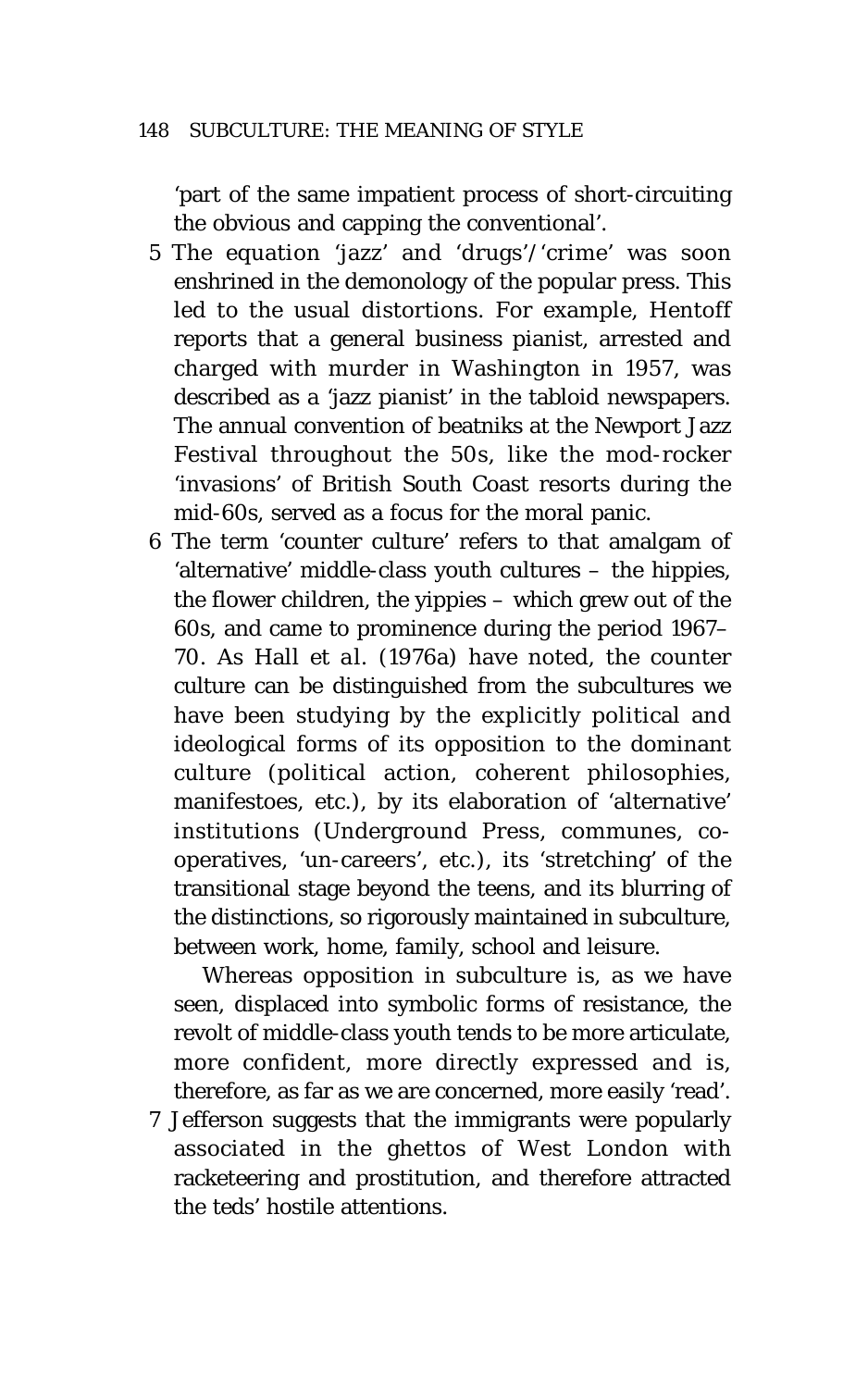- 8 See Melly (1972) for an amusing and well-informed account of the British jazz scene in the 50s. Revivalist jazz, skiffle and trad are all comprehensively treated.
- 9 Linda Nochlin in her book *Realism* similarly characterizes the fin-de-siecle dandy as being obsessed with the small details rather than with large sartorial gestures:

The dandy's costume, contrary to popular belief, was distinguished by its restraint – colour and textures were subdued . . . restraint was exercised in richness of material and flamboyance was generally avoided, distinction provided by subtle little points of detail or refinement, noticeable mainly to other 'insiders'.

- 10 John Grant, an 80-year-old former farm-hand recalls how the labourers' traditional deference could conceal a fierce sense of pride which enabled them to magically 'own' the work which, by necessity, they sold for a pittance: 'they . . . worked perfectly because it was their work. It belonged to *them*' (Blythe, 1972).
- 11 According to Barker and Little (1964), the average mod earned about £11 a week, was either a semi-skilled or more typically an office worker, whereas the average rocker was unskilled and earned rather less. In the absence of an equivalent survey of the teddy boys, we can only infer their class origins and job status from contemporary accounts. None the less, Stan Cohen and Paul Rock, in their study 'The Teddy Boy' and Tony Jefferson in 'The Cultural Responses of the Teds' agree on the teddy boys' low or near-lumpen status.
- 12 Goldman is here referring to conventional images of the criminal underworld – an exact negation of 'straight' values:

In that age of universal conformity (America in the 50s), it was believed that there lurked beneath the familiar surfaces of life an anachronistic underworld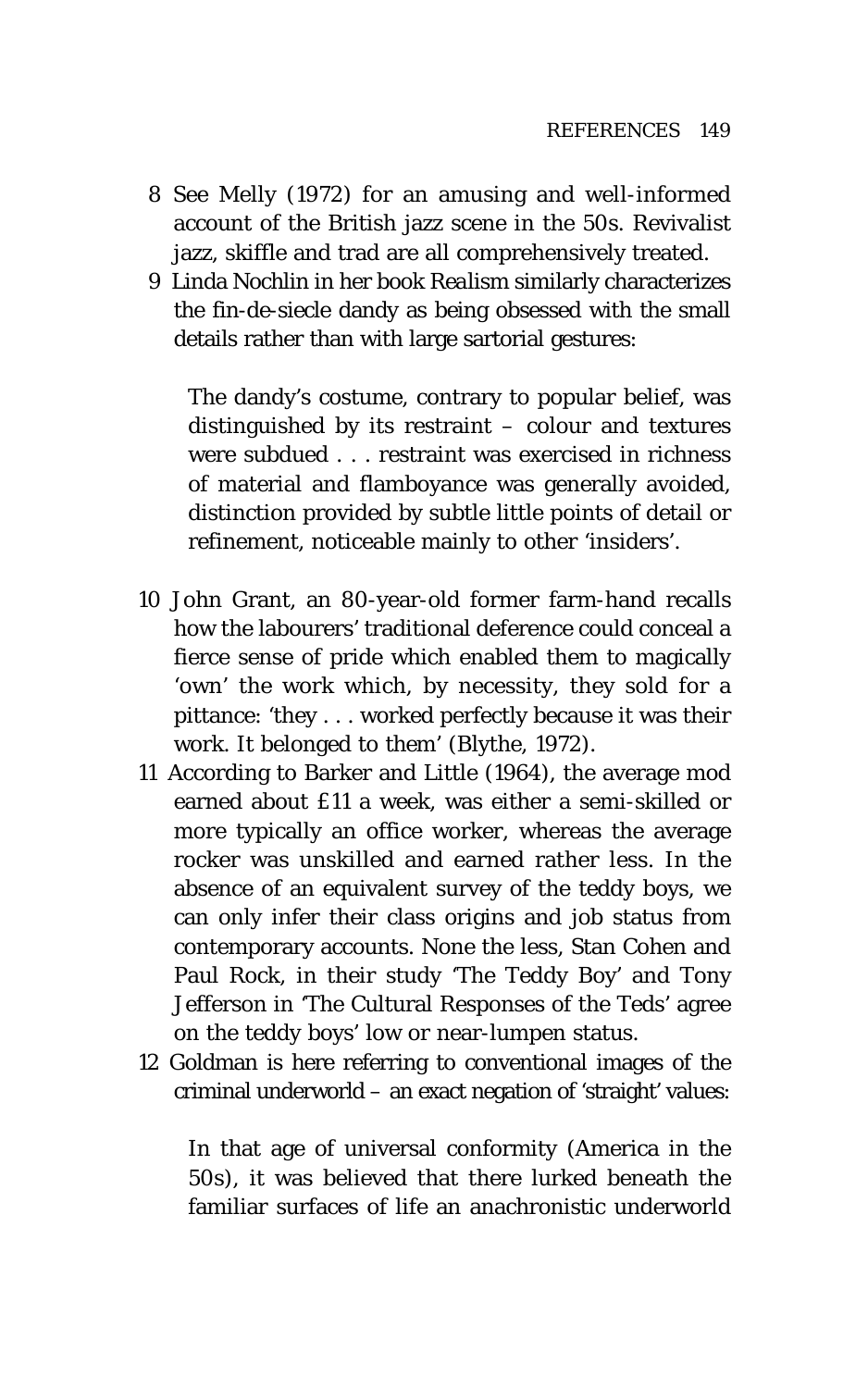#### 150 SUBCULTURE: THE MEANING OF STYLE

of ruthlessly appetitive and amoral beings who achieved heroic intensities through the violence of their rebellion against the middle class norms. (Goldman, 1974)

- 13 Genet compares criminal slang to the 'language of men among the Caribbes'. He sees both as fundamentally male preserves: '. . . a secondary sexual attribute. It was like the coloured plumage of male birds, like the multicoloured silk garments which are the prerogatives of the warriors of the tribe. It was a crest and a spurs' (Genet, 1966).
- 14 'Crazy baldhead' became current as a term of abuse in reggae around 1974–5. It refers literally to those who don't wear 'dreadlocks' but can be used to designate all the 'sinners' who remain tied to Babylon.
- 15 Carter deplores the current revival of 1940s womens' fashion styles, talks despairingly of 'the iconography of helplessness' and accuses both the designers and those women who wear high heels of 'revisionism at foot level'.
- 16 The implicit 'threat' to traditional British values is of course most clearly exploited by the National Front. Indeed, Rastafarianism seems to have been identified as a kind of black bacillus by the N.F. For instance, a N.F. poster depicting a black face, framed in dreadlocks 'melting' onto a union jack, interprets the black presence as a literal 'sullying' of British culture.
- 17 As well as providing a stimulating gloss to Genet's work, Sartre's famous essay (1963) contains many insights into the psychology of subculture in general. Sartre interprets Genet's wilful elevation of crime into art as a truly 'heroic' act of self-transcendence. Born a bastard, adopted by a peasant family and named a thief at the age of nine, Genet systematically contravenes civic, sexual and moral law, aspiring towards the condition of the utterly abject 'which turns out to be next door to saintliness'. In Genet's own words (1967) '. . . we arouse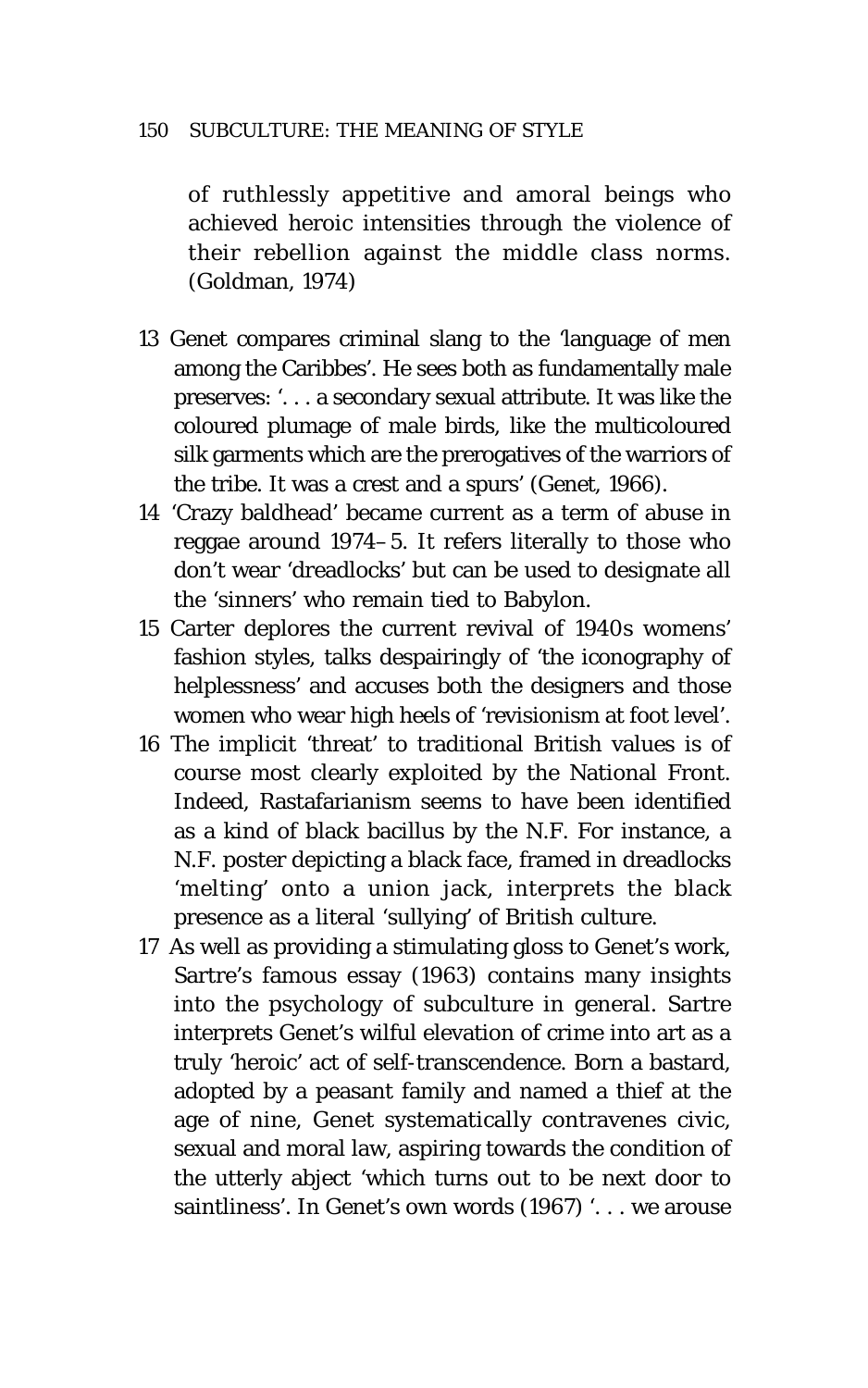pity by cultivating the most repulsive of wounds. We became a reproach to your happiness'. As Kate Millett writes in *Sexual Politics* in Genet's 'mortification, both in the flesh and the spirit, lies the victory of the saint'.

- 18 The punk look was essentially undernourished: emaciation standing as a sign of Refusal. The prose of the fanzines was littered with references to 'fat businessmen' and 'lard-ass capitalists'. Paul Weller of the Jam flatly refused to take the more recent music of Roger Daltrey (lead singer of the Who) seriously because 'you can't play rock 'n roll with a beer-gut' (*New Musical Express*, 7 May 1977). The movement from metaphorical to literal frames of reference seems a crucial part of the process of 'magical resolution' (see pp. 77–8) common to all spectacular subcultures.
- 19 See Richard Hell, *New Musical Express*, 29 October 1977, on the significance of being rechristened a punk: 'One thing that I wanted to bring back to rock 'n roll was the knowledge that you invent yourself. That's why I changed my name'. Punks in pursuit of an 'immaculate' identity often adopted aliases – Paul Grotesque, Sid Vicious, Johnny Rotten, etc.
- 20 One punk assured me in October 1977 that punk's only claim to political significance lay in the fact that 'we're like *that* with the blacks', indicating by clasping his hands together that the interests of the two groups were inseparable.
- 21 Listen for instance to Elvis Costello's 'Watching the Detectives' which has a strong reggae rhythm. Punk dub consists of a series of independently recorded tracks, superimposed one on top of the other without being perfectly synchronized. Without stretching the point too far we could say that dub alienates the listener from the prevailing aesthetic of unobtrusive naturalism (i.e. the polished product). It leaves the studio door open.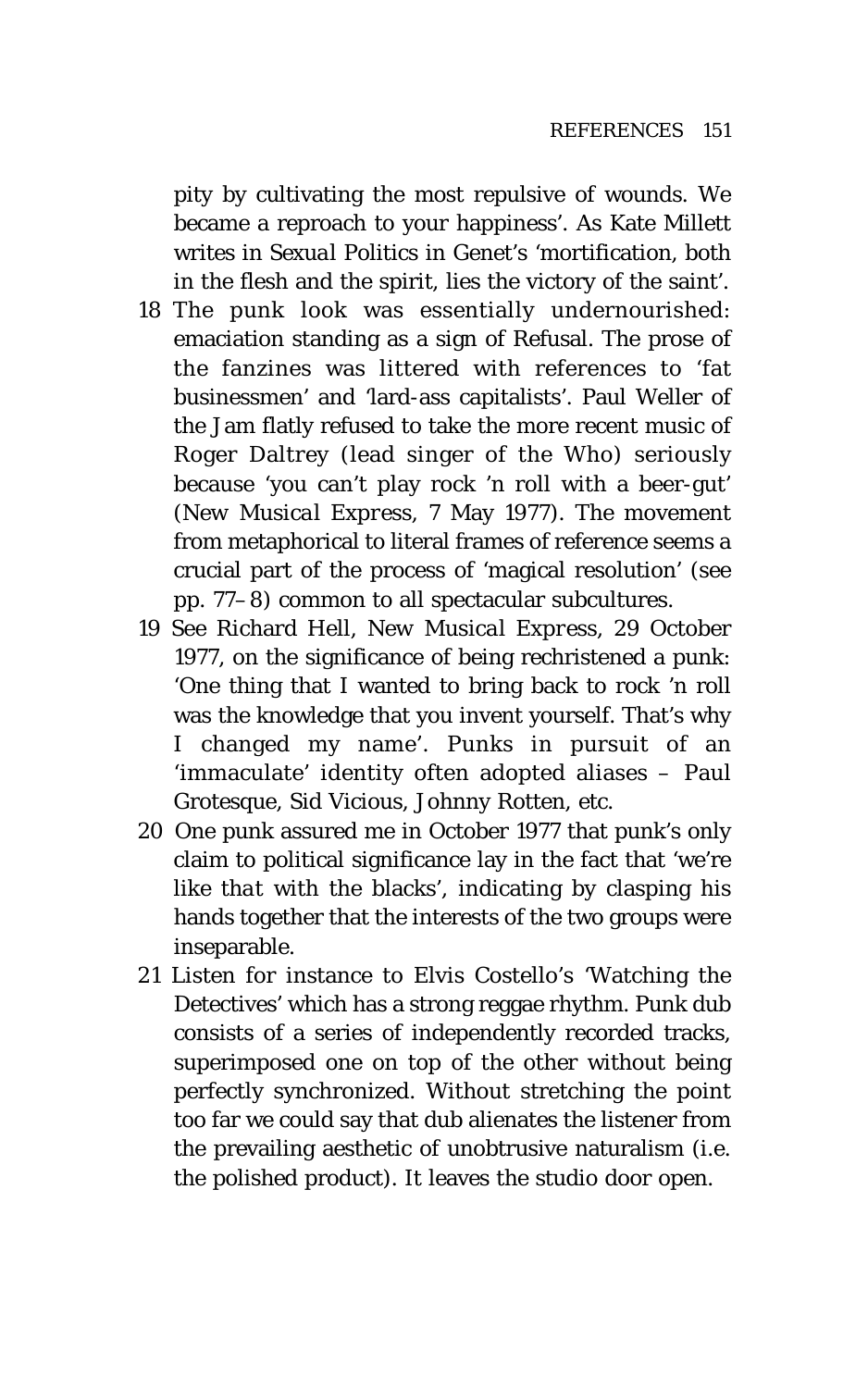#### 152 SUBCULTURE: THE MEANING OF STYLE

- 22 R & B groups like the Yardbirds, Them, the Animals, the Pretty Things and the Rolling Stones readily acknowledged their black American sources. Jagger frequently claimed to have modelled his celebrated dance routines on the stage act of James Brown. Groups like the Small Faces, the Who, Zoot Money, and Georgie Fame and the Blue Flames – all extremely popular with the mods – did cover versions of soul classics (particularly numbers originally recorded by Bobby Bland, James Brown, Otis Redding and Wilson Picket). See Charlie Gillet's excellent *Sound of the City* for a thorough account of black American music in the 1950s and 1960s.
- 23 The subcultural styles of these periods in particular were 'scrambled' in the punk ensembles and the lyrics and self-presentation of some of the American punk groups (especially Mink DeVille and Blondie) reiterated in a quite deliberate way the theme of 'crazy mixed-up' adolescence firmly associated with the earlier periods (c.f. the Shangri-Las).

## **Chapter 5**

1 American sociologists and psychologists have tended to lay the stress on adolescence as a period of individualism and transition marked by ritual conflict:

Although the concepts of 'childish' and 'adult' differ from one culture to another, every culture requires *some* change in the child's habitual ways of thinking, feeling and acting – a change which involves psychic dislocation and therefore constitutes a 'problem' for the individual and the culture. (Kenniston, 1969)

A comparative approach can be illuminating, but it can also serve to obscure important historical and cultural differences. What one can say about youth in general is strictly limited.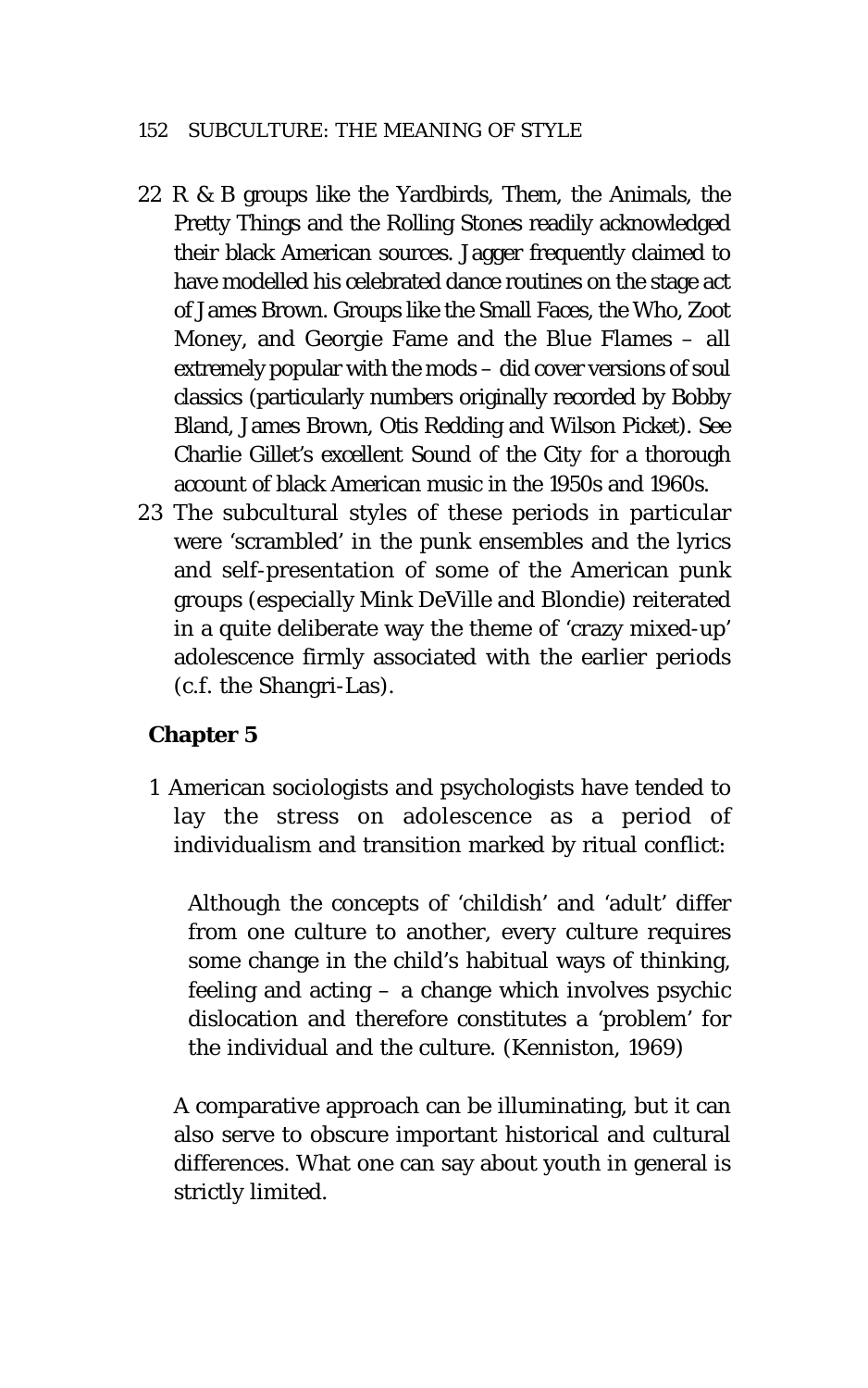2 See Hoggart (1958). The debate about the alleged disintegration of working-class consciousness was conducted on the Left most notably by E. P. Thompson and Professor C. Wright Mills, and was extended by Westergaard, Lockwood and Parkin. This exchange had centred on whether or not a number of developments since the War – the rise of consumerism, and the prospect of the affluent worker, the diminution of primary poverty, the erosion of the traditional community, the provision of educational ladders, the role of the trade unions, the influence of the mass media, etc. – had served permanently to 'bourgeoisify' the working class (see, in particular, Thompson, 1960 and Westergaard, 1972). For an excellent summary and critique of the arguments put forward by Lockwood and Parkin, see Brook and Finn (1977).

The strange mixture of bomb-sites and relative affluence, of old habits and new appetites, was captured in the novels of the 'angry young men' of the 1950s, in particular: John Braine, *Room at the Top* (Allen Lane, 1957); Stan Barstow, *A Kind of Loving* (Penguin, 1962); and Alan Sillitoe, *Saturday Night and Sunday Morning* (Signet, 1970).

- 3 During the period 1945–50 it was estimated that the average real wage of teenagers increased at twice the adult rate (see Abrams, 1959).
- 4 Both Downes' study of corner-boy culture in Stepney and Poplar, and Willmott's survey of adolescent options in Bethnal Green gave the lie to the myth of the classless teenager. Downes saw the 'delinquent solution' as a way for working class youth to achieve the ends of 'teenage culture' without having legitimate access to the means. Willmott stressed the local character of East End youth culture: leisure time and money were still spent on the 'manor' rather than in the newly opened boutiques and discotheques of London's West End.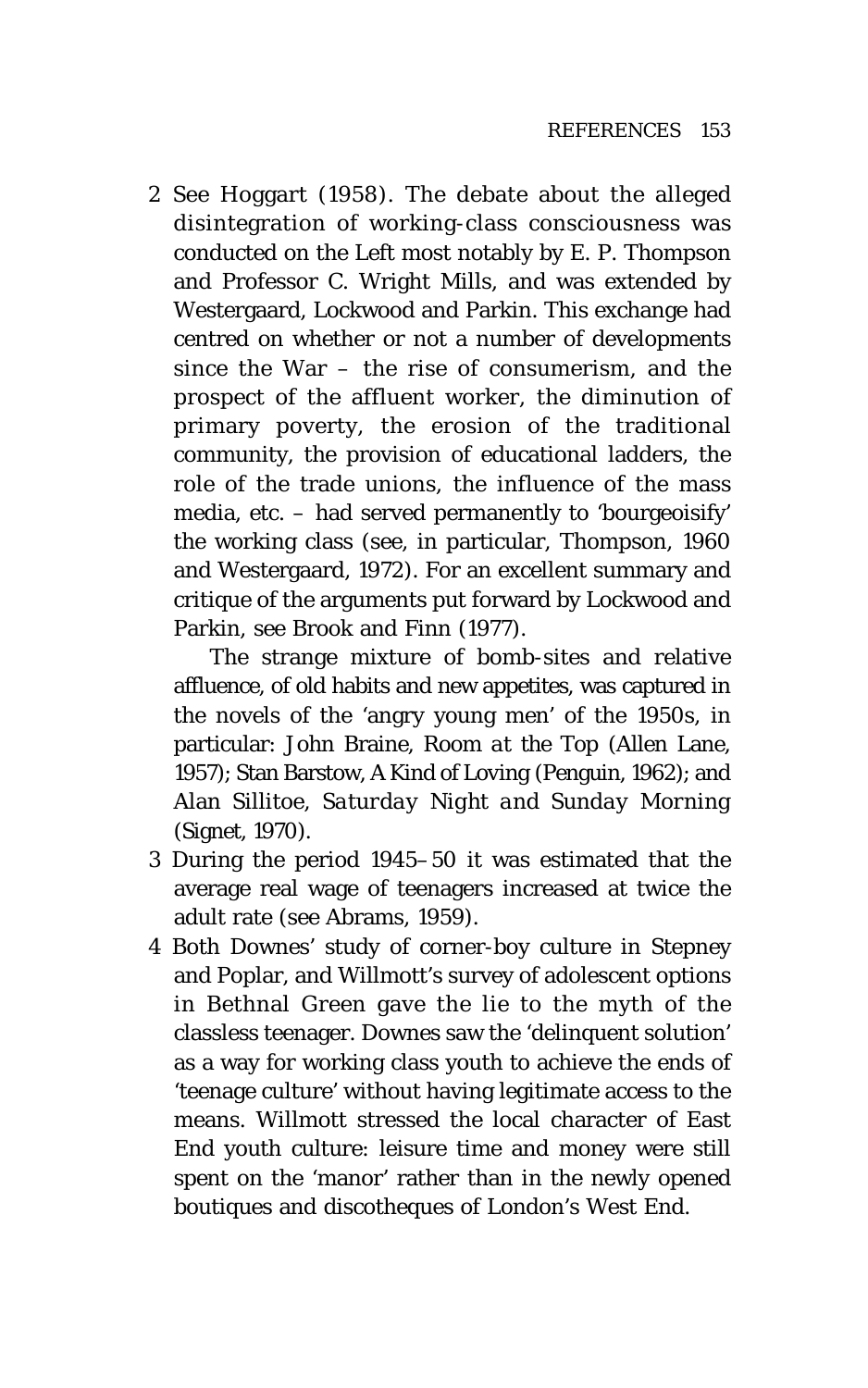#### 154 SUBCULTURE: THE MEANING OF STYLE

- 5 Mayhew (1851) and Archer (1865) were among the first to attempt a detailed description of the criminal underworld in London's East End 'rookeries' (see Chesney, 1972 for a highly readable summary of their work).
- 6 Charles Dickens, *Oliver Twist* (1838) Arthur Morrison, *A Child of the Jago* (1896) *The Hole in the Wall* (1902)

Dickens needs no recommendation. However, the novels of Arthur Morrison are perhaps less familiar. Based on his own childhood experiences in the notorious Jago 'rookery', they provide a fascinating if depressing account of life in a mid-nineteenth-century slum.

- 7 See Roberts (1976) for a thorough account of the development of P.O. work and the problems it raises: 'PO has never become a complete alternative to positivism in sociology. . . . Instead, it has formed a sort of sociological "subculture" of its own: a more humanistic and "empathetic" enclave within the mainstream'. See also Jock Young (1970), for an analysis of the contradictions inherent in the sociology of deviance.
- 8 In *Delinquency and Drift* Matza gives his original thesis a slightly different tilt by describing how adolescent boys 'drift' into deviance. The pursuit of subterranean goals and values draws them into deviance and this is further reinforced by the labelling process.
- 9 Abrams was involved in market research rather than sociology and was interested specifically in opening up a youth market based on the American model. He saw age rather than class as the single most important source of difference in an affluent post-war society: 'Under conditions of general prosperity the social study of society in class terms is less and less illuminating. And its place is taken by differences related to age.'
- 10 Listen for example to Jonathan Richman's 'Road-runner' ('I'm in love with the Modern World'). All the hymns to plastic were no doubt heavily tinged with irony.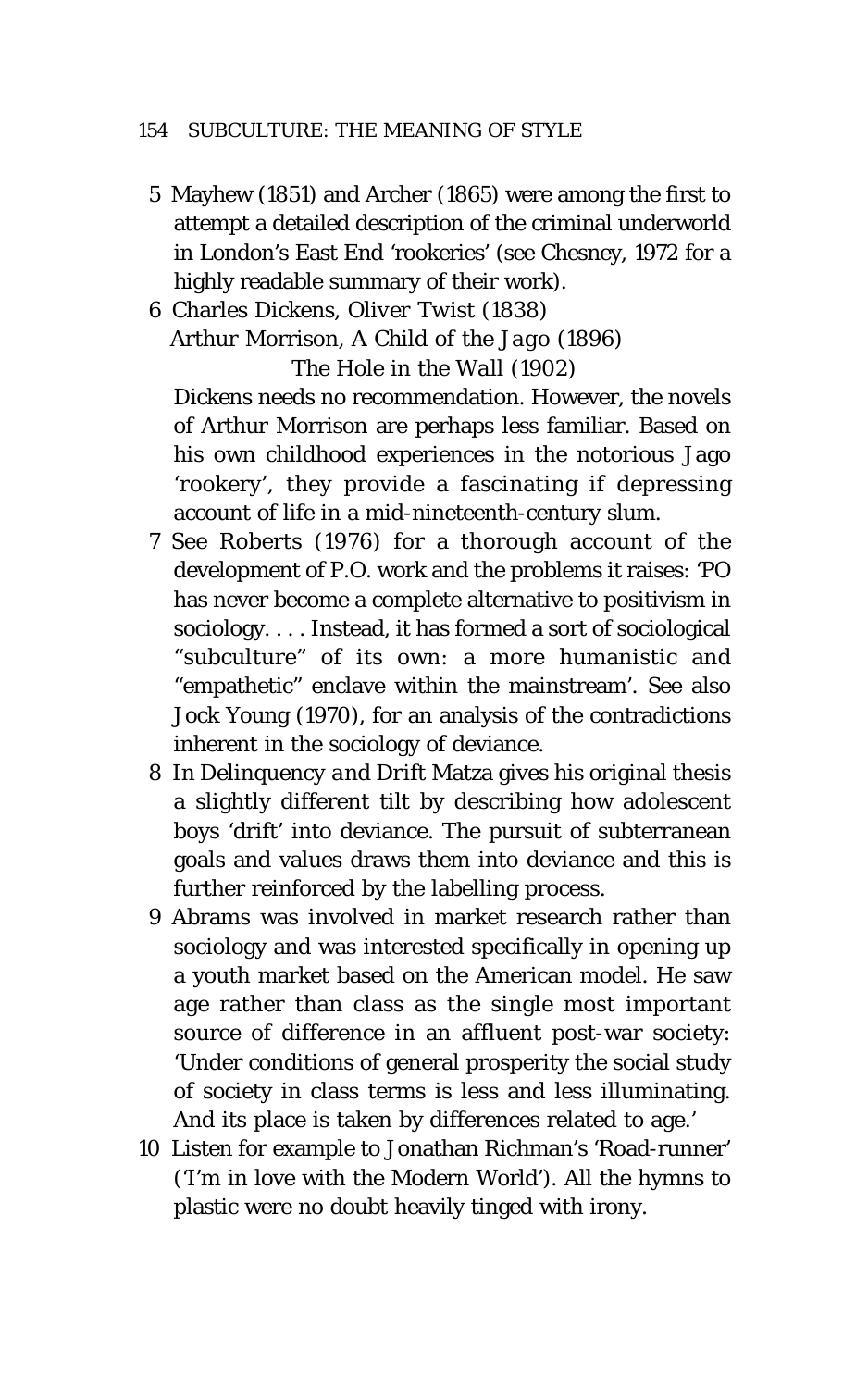11 This seems to be the position which Ros Coward is attacking in 'Class, Culture and the Social Formation':

This position is one which posits a direct relation in which Marxist theory is put at the service of socialist tendencies which pre-exist any elaboration. In this way, it reduces the pressing and difficult problem of articulation between the theoretical and the political, and the possibility of the mutual determination between these instances.

Coward goes on:

The work on sub-cultures . . . relies on a conception of history as the progressive unfolding of some inner principle (in this case economic contradiction) . . . it confuses consciousness and political and ideological representations and relies ultimately on a 'belief' that the working-class are the bearers of solution to conflict, that they somehow represent total mastery, the whole person which will be expressed in socialism.

Arguing from a Lacanian position, Coward presses for a displacement away from the study of culture (which she sees as an 'idealist' construct) to an analysis of the constitution of the individual subject in language. (For the reply to this article see *Screen, Autumn 1978, Vol. 18, No. 3*.)

12 Heavy metal is, as the name suggests, a heavily amplified, basic form of rock which relies on the constant repetition of standard guitar riffs. Afficionados can be distinguished by their long hair, denim and 'idiot' dancing (again, the name says it all). Heavy metal has fans amongst the student population, but it also has a large working-class following. It seems to represent a curious blend of hippy aesthetics and football terrace machismo.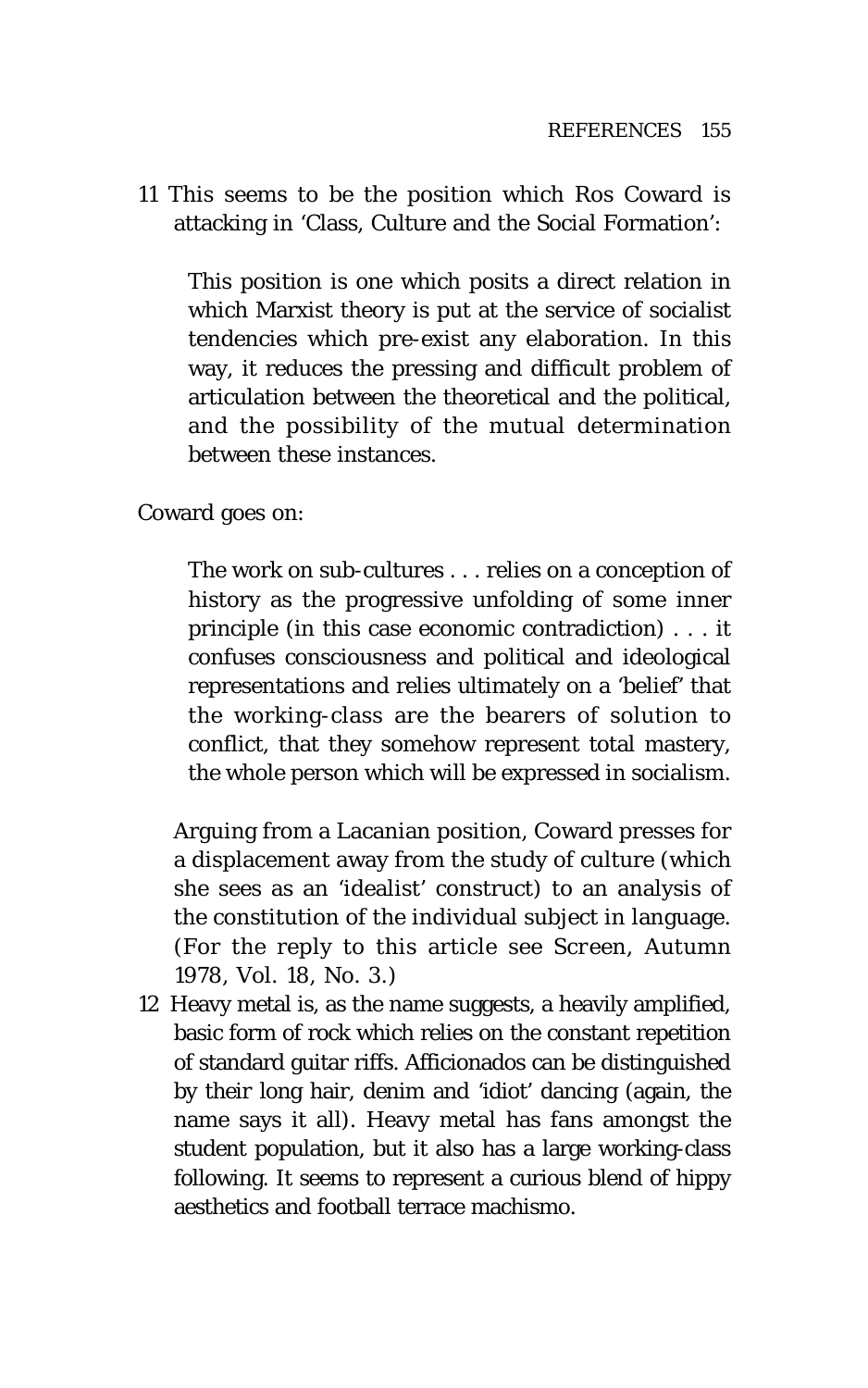13 Stuart Hall (1977), and also John Fiske and John Hartley (1978). The role the media play in shaping and maintaining consent is crucial. Hall argues that 'The media serve, in societies like ours, ceaselessly to perform the critical ideological work of "classifying out the world" within the "discourse of the dominant ideologies".' This is done by the continual drawing and redrawing of the line between 'preferred' and 'excluded' readings, the meaningful and the meaningless, the normal and the deviant. In passing, Hall also defines and makes connections between 'culture', 'ideology' and 'signification'. Obviously a footnote cannot do justice to an argument of such scope and density, and I can only recommend that readers look for themselves.

#### **Chapter 6**

- 1 This was part of a speech made by Dr George Simpson, a Margate magistrate, after the mod-rocker clashes of Whitsun 1964. For sociologists of deviance, this speech has become *the* classic example of rhetorical overkill and deserves quoting in full: 'These long-haired, mentally unstable, petty little hoodlums, these sawdust Caesars who can only find courage like rats, in hunting in packs' (quoted in Cohen, 1972).
- 2 On 1 December 1976 the Sex Pistols appeared on the Thames twilight programme *Today*. During the course of the interview with Bill Grundy they used the words 'sod', 'bastard' and 'fuck'. The papers carried stories of jammed switchboards, shocked parents, etc. and there were some unusual refinements. The *Daily Mirror* (2 December) contained a story about a lorry driver who had been so incensed by the Sex Pistols' performance that he had kicked in the screen of his colour television: 'I can swear as well as anyone, but I don't want this sort of muck coming into my home at teatime.'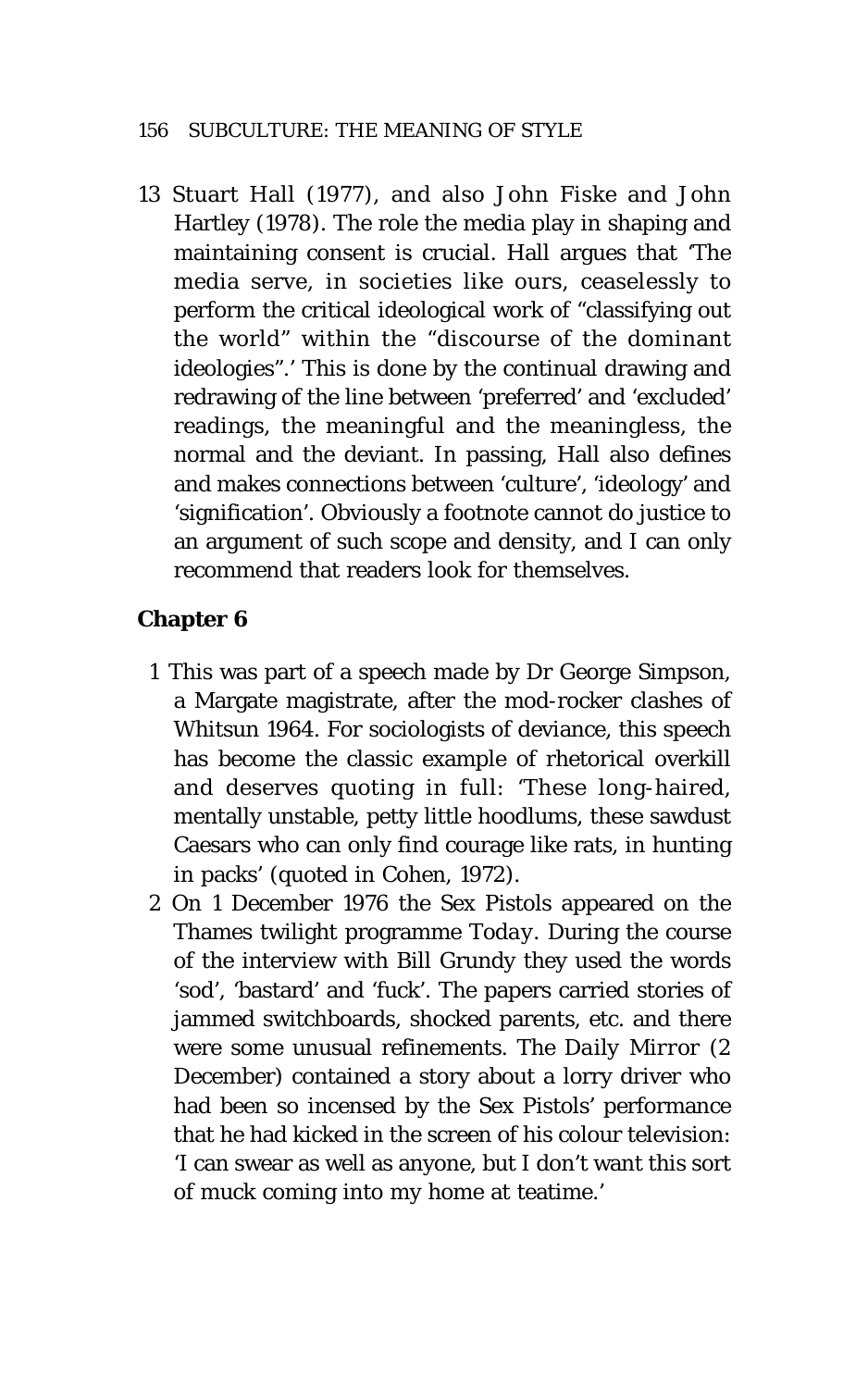- 3 The police brought an unsuccessful action for obscenity against the Sex Pistols after their first L.P. 'Never Mind the Bollocks' was released in 1977.
- 4 On 4 January, 1977 the Sex Pistols caused an incident at Heathrow Airport by spitting and vomiting in front of airline staff. The *Evening News* quoted a check-in desk girl as saying: 'The group are the most revolting people I have ever seen in my life. They were disgusting, sick and obscene.' Two days after this incident was reported in the newspapers, E.M.I, terminated the group's contract.
- 5 The I August 1977 edition of the *Daily Mirror* contained just such an example of dubious editorial concern. Giving 'serious' consideration to the problem of tedpunk violence along the King's Road, the writer makes the obvious comparison with the seaside disturbances of the previous decade: '[The clashes] must not be allowed to grow into the pitched battles like the mods and rockers confrontations at several seaside towns a few years back.' Moral panics can be recycled; even the same events can be recalled in the same prophetic tones to mobilise the same sense of outrage.
- 6 The characters that stamp products as commodities, and whose establishment is a necessary preliminary to the circulation of commodities, have already acquired the stability of natural, self-understood forms of social life before man seeks to decipher, not their historical character, for in his eyes they are immutable, but their meaning. (Marx, 1970)
- 7 The definitive study of a moral panic is Cohen's *Folk Devils and Moral Panics*. The mods and rockers were just two of the 'folk devils' – 'the gallery of types that society erects to show its members which roles should be avoided' – which periodically become the centre of a 'moral panic'.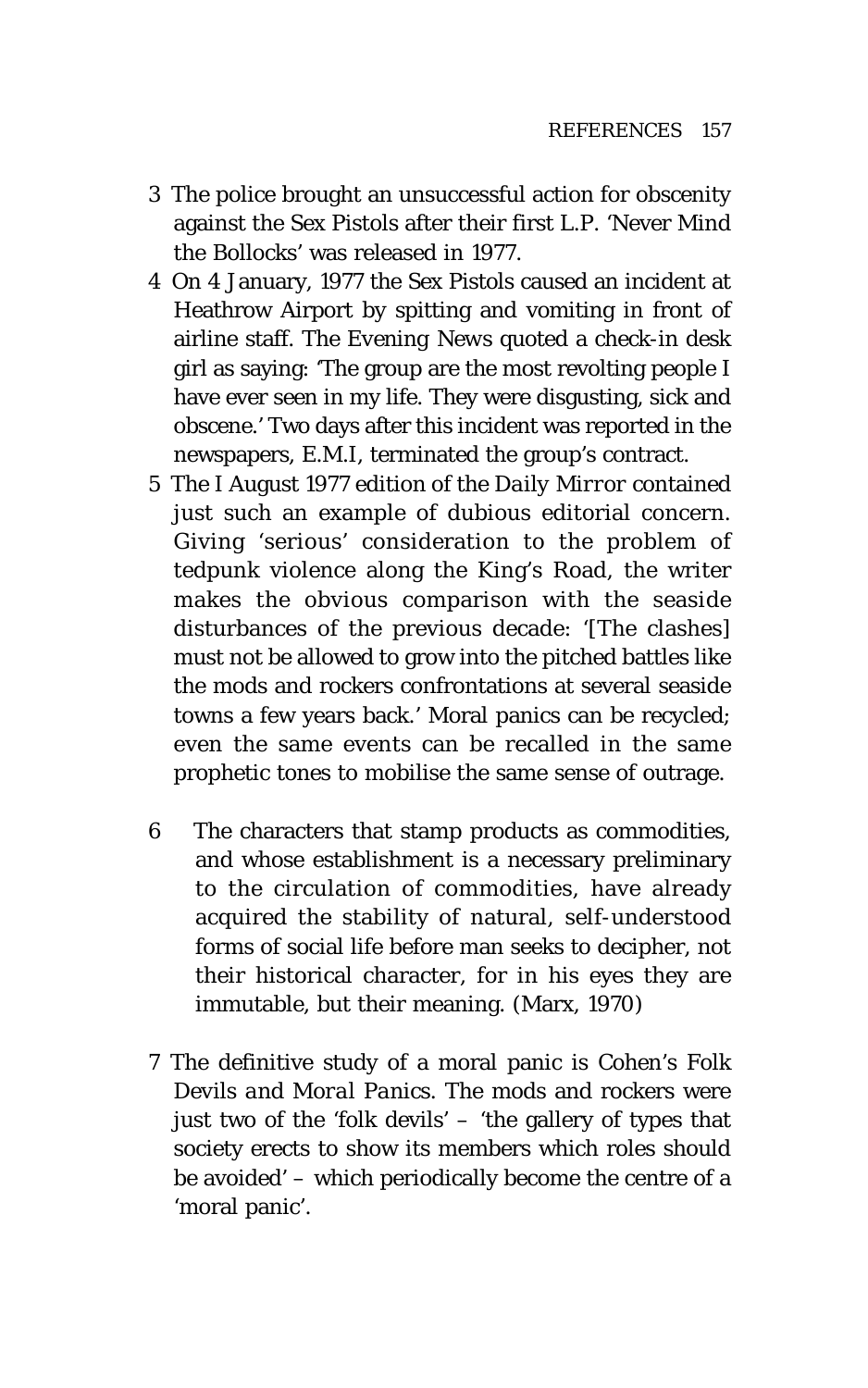Societies appear to be subject, every now and then, to periods of moral panic. A condition, episode, person or group of persons emerges to become defined as a threat to societal values and interests; its nature is presented in a stylised and stereotypical fashion by the mass media; the moral barricades are manned by editors, bishops, politicians and other right-thinking people; socially accredited experts pronounce their diagnoses and solutions; ways of coping are evolved or (more often) resorted to; the condition then disappears, submerges or deteriorates and becomes more visible. (Cohen, 1972)

Official reactions to the punk subculture betrayed all the classic symptoms of a moral panic. Concerts were cancelled; clergymen, politicians and pundits unanimously denounced the degeneracy of youth. Among the choicer reactions, Marcus Lipton, the late M.P. for Lambeth North, declared: 'If pop music is going to be used to destroy our established institutions, then it ought to be destroyed first.' Bernard Brook-Partridge, M.P. for Havering-Romford, stormed, 'I think the Sex Pistols are absolutely bloody revolting. I think their whole attitude is calculated to incite people to misbehaviour. . . . It is a deliberate incitement to anti-social behaviour and conduct' (quoted in *New Musical Express*, 15 July 1977).

8 See also 'Punks have Mothers Too: They tell us a few home truths' in *Woman* (15 April 1978) and 'Punks and Mothers' in *Woman's Own* (15 October 1977). These articles draw editorial comment (a sign of recognition on the part of the staff of the need to reassure the challenged expectations of the reader?). The following anecdote appeared beneath a photograph showing two dancing teddy boys:

The other day I overheard two elderly ladies, cringing as a gang of alarming looking punks passed them, say in tones of horror: 'Just imagine what their children will be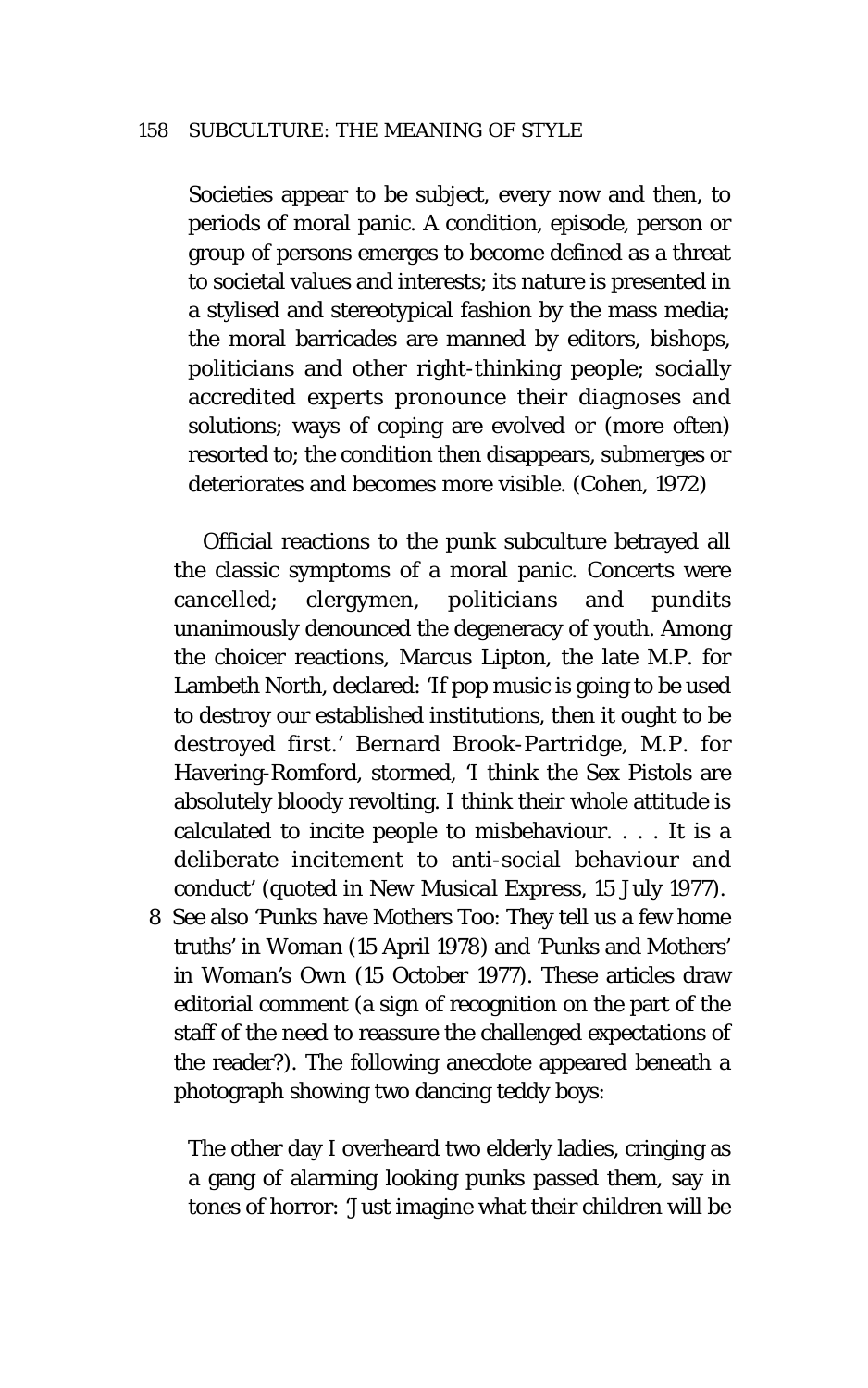like'. I'm sure a lot of people must have said exactly the same about the Teddy Boys, like the ones pictured . . . and Mods and Rockers. That made me wonder what had happened to them when the phase passed. I reckon they put away their drape suits or scooters and settled down to respectable, quiet lives, bringing up the kids and desperately hoping they won't won't get involved in any of these terrible Punk goings-on.

- 9 'The fairy-tale of the artist's creativity is western culture's last superstition. One of Surrealism's first revolutionary acts was to attack this myth . . .' (Max Ernst, 'What is Surrealism?' quoted in Lippard, 1970).
- 10 'Surrealism is within the compass of every consciousness' (surrealist tract quoted in Lippard, 1970). See also Paul Eluard (1933): 'We have passed the period of individual exercises'.

The solemn and extremely reverential exhibition of Surrealism, mounted at London's Hayward Gallery in 1978 ironically sought to establish the reputation of individual surrealists as artists and was designed to win public recognition of their 'genius'. For a comparison of punk and surrealism, see below the sections entitled 'Style as Bricolage' and 'Revolting Style'. It is fitting that punk should be absorbed into high fashion at the same time as the first major exhibition of Dada and surrealism in Britain was being launched.

11 On 7 December one month before E.M.I, terminated its contract with the Sex Pistols, Sir John Read, the record company's Chairman, made the following statement at the annual general meeting:

Throughout its history as a recording company, E.M.I, has always sought to behave within contemporary limits of decency and good taste – taking into account not only the traditional rigid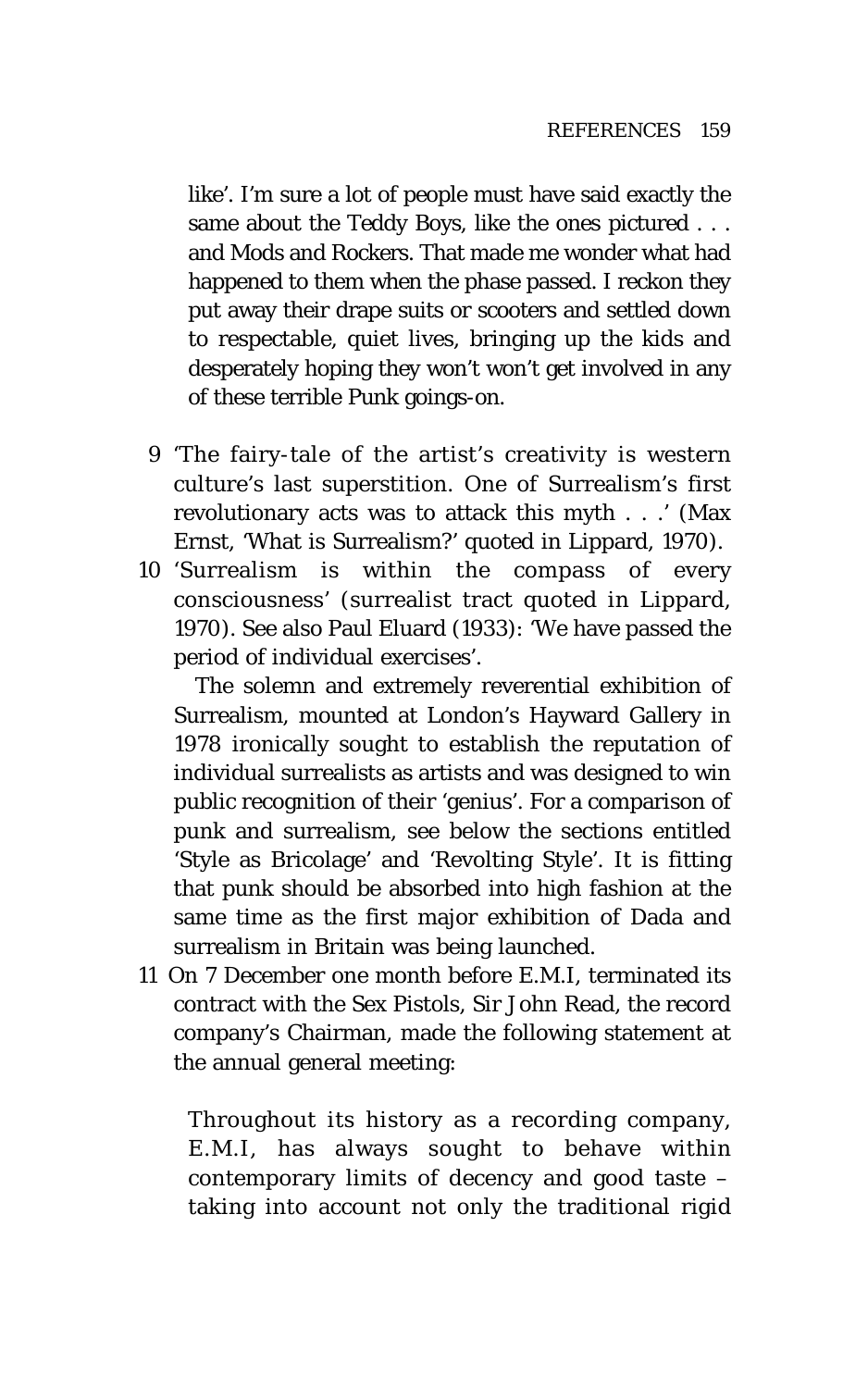conventions of one section of society, but also the increasingly liberal attitudes of other (perhaps larger) sections . . . at any given time . . . What is decent or in good taste compared to the attitudes of, say, 20 or even 10 years ago?

It is against this present-day social background that E.M.I, has to make value judgements about the content of records . . . Sex Pistols is a pop group devoted to a new form of music known as 'punk rock'. It was contracted for recording purposes by E.M.I. . . . in October, 1976 . . . In this context, it must be remembered that the recording industry has signed many pop groups, initially controversial, who have in the fullness of time become wholly acceptable and contributed greatly to the development of modern music . . . E.M.I, should not set itself up as a public censor, but it does seek to encourage restraint, (quoted in Vermorel, 1978)

Despite the eventual loss of face (and some £40,000 paid out to the Pistols when the contract was terminated) E.M.I, and the other record companies tended to shrug off the apparent contradictions involved in signing up groups who openly admitted to a lack of professionalism, musicianship, and commitment to the profit motive. During the Clash's famous performance of 'White Riot' at the Rainbow in 1977 when seats were ripped out and thrown at the stage, the last two rows of the theatre (left, of course, intact) were occupied almost exclusively by record executives and talent scouts: C.B.S. paid for the damage without complaint. There could be no clearer demonstration of the fact that symbolic assaults leave real institutions intact. Nonetheless, the record companies did not have everything their own way. The Sex Pistols received five-figure sums in compensation from both A & M and E.M.I, and when their L.P. (recorded at last by Virgin) finally did reach the shops, it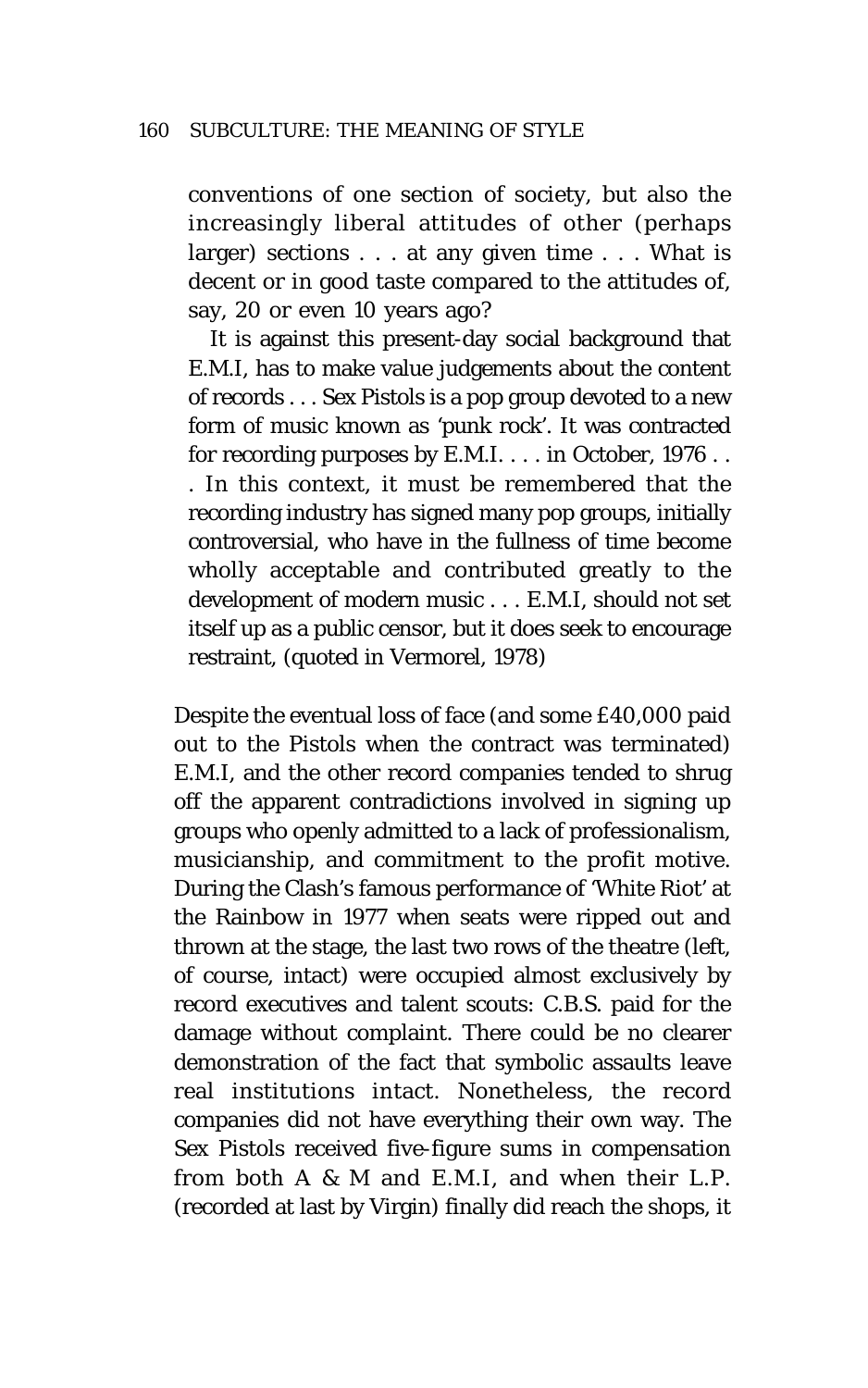contained a scathing attack on E.M.I. delivered in Rotten's venomous nasal whine:

You thought that we were faking That we were all just money-making You don't believe that we're for real Or you would lose your cheap appeal. Who? E.M.I. – E.M.I.

Blind acceptance is a sign Of stupid fools who stand in line Like E.M.I. – E.M.I. ('E.M.I.', Virgin, 1977)

## **Chapter 7**

- 1 Although structuralists would agree with John Mepham (1974) that 'social life is structured like a language', there is also a more mainstream tradition of research into social encounters, role-play, etc. which proves overwhelmingly that social interaction (at least in middle-class white America!) is quite firmly governed by a rigid set of rules, codes and conventions (see in particular Goffman, 1971 and 1972).
- 2 Hall (1977) states: '. . . culture is the accumulated growth of man's power over nature, materialised in the instruments and practice of labour and in the medium of signs, thought, knowledge and language through which it is passed on from generation to generation as man's "second nature" '.
- 3 The terms 'anarchic' and 'discourse' might seem contradictory: discourse suggests structure. None the less, surrealist aesthetics are now so familiar (though advertising, etc.) as to form the kind of unity (of themes, codes, effects) implied by the term 'discourse'.
- 4 In his P.O. account of the Saturday night dance in an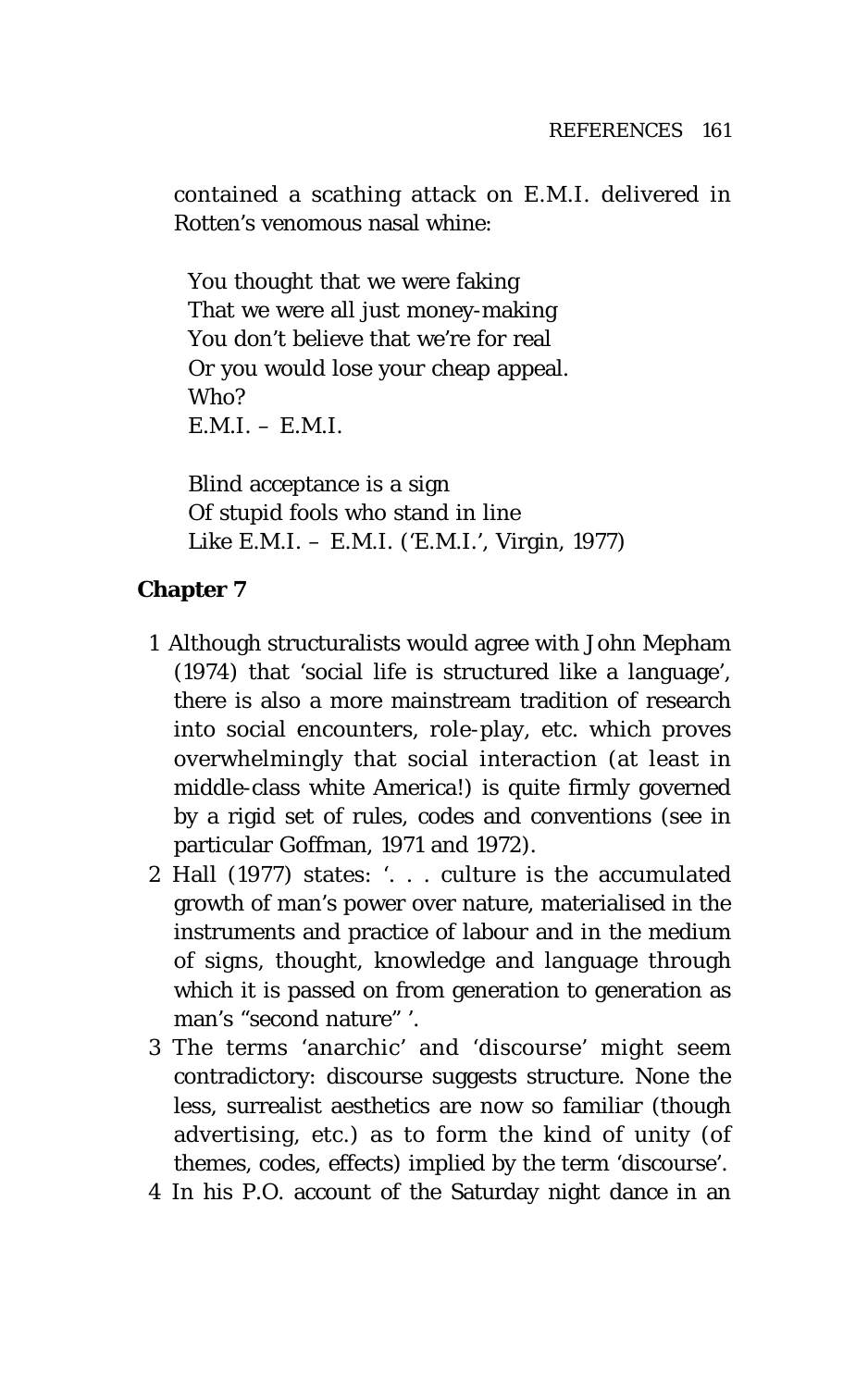industrial town, Mungham (1976) shows how the constricted quality of working-class life is carried over into the ballroom in the form of courtship rituals, masculine paranoia and an atmosphere of sullenly repressed sexuality. He paints a gloomy picture of joyless evenings spent in the desperate pursuit of 'booze and birds' (or 'blokes and a romantic bus-ride home') in a controlled setting where 'spontaneity is regarded by managers and their staff – principally the bouncers – as the potential hand-maiden of rebellion'.

- 5 BOF = Boring old Fart  $Wimp = 'wet'.$
- 6 Gilbert and George mounted their first exhibition in 1970 when, clad in identical conservative suits, with metallized hands and faces, a glove, a stick and a tape recorder, they won critical acclaim by performing a series of carefully controlled and endlessly repeated movements on a dais while miming to Flanagan and Allen's 'Underneath the Arches'. Other pieces with titles like 'Lost Day' and 'Normal Boredom' have since been performed at a variety of major art galleries throughout the world.
- 7 Of course, rock music had always threatened to dissolve these categories, and rock performances were popularly associated with all forms of riot and disorder – from the slashing of cinema seats by teddy boys through Beatlemania to the hippy happenings and festivals where freedom was expressed less aggressively in nudity, drug taking and general 'spontaneity'. However punk represented a new departure.
- 8 The word 'punk', like the black American 'funk' and 'superbad' would seem to form part of that 'special language of fantasy and alienation' which Charles Winick describes (1959), 'in which values are reversed and in which "terrible" is a description of excellence'.

See also Wolfe (1969) where he describes the 'cruising' scene in Los Angeles in the mid-60s – a subculture of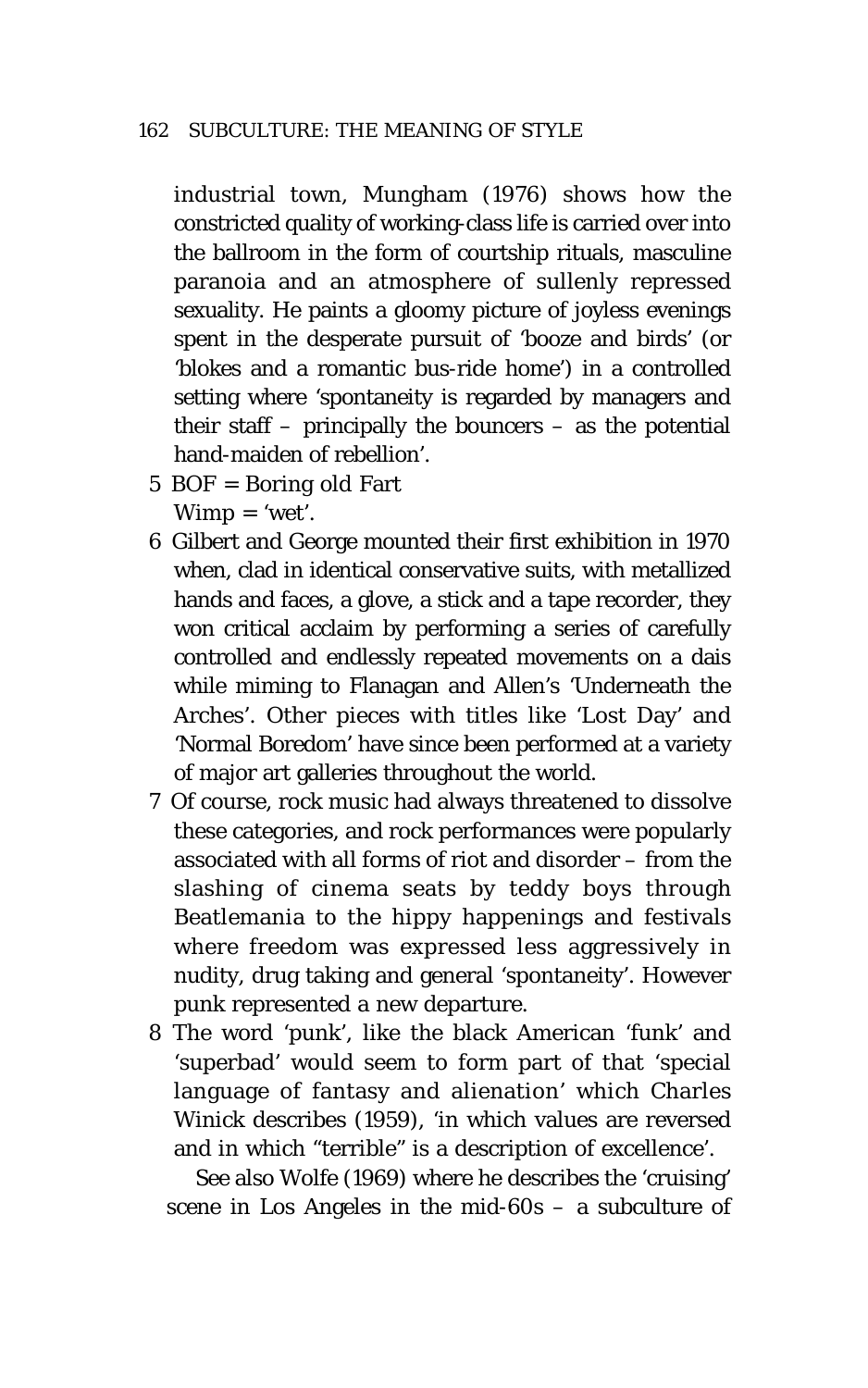custom-built cars, sweatshirts and 'high-piled, perfect coiffure' where 'rank' was a term of approval:

Rank! Rank is just the natural outgrowth of Rotten . . . Roth and Schorsch grew up in the Rotten Era of Los Angeles teenagers. The idea was to have a completely rotten attitude towards the adult world, meaning, in the long run, the whole established status structure, the whole system of people organising their lives around a job, fitting into the social structure embracing the whole community. The idea in Rotten was to drop out of conventional status competition into the smaller netherworld of Rotten Teenagers and start one's own league.

## **Chapter 8**

- 1 Sylvia Harvey *May 68 and Film Culture* (British Film Institute, 1978). This is an extremely lucid introduction to the notoriously difficult work of the 'second wave' semioticians (much of which has yet to be translated into English). Harvey traces the development of radical film theory in France from the appropriation of Russian formalism by the journals *Cahiers* and *Cinétique* in the early 70s to the beginnings of 'a science of the signifier' as developed by the *Tel Quel* group in Paris.
- 2 The film journal *Screen* has largely been responsible for opening up this debate in Britain. See MacCabe (1975) for another representative critique of realism.
- 3 Brecht intended that his 'epic theatre' should let the audience 'in' on the 'secret' of its own construction through the celebrated 'alienation techniques' which have the effect of distancing the spectator from the spectacle and, theoretically at least, making him or her reflect on the social relations depicted in the play and on his or her *position* on (rather than 'in') the text. By preventing audience identification with character, and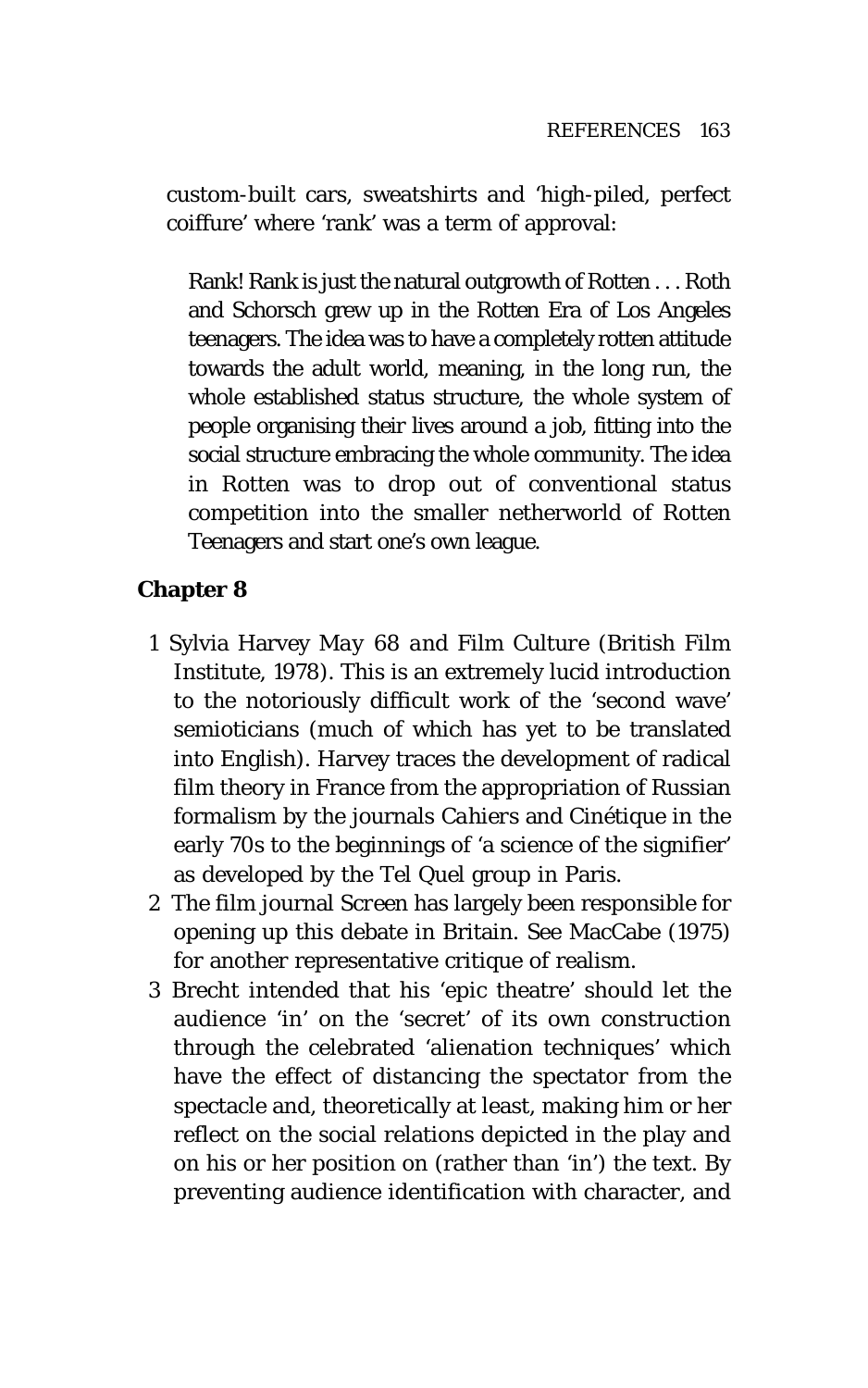by avoiding plot continuity, resolution, etc., epic theatre is supposed to jar the audience into the recognition that 'reality is alterable' (see *Brecht on Theatre* (Willett, 1978)). Brecht's preoccupation with formal techniques and their role in the politicization of theatre has proved extremely influential in the formation of the new film theory (see Harvey, 1978).

4 As part of his attempt to break down the traditional unity of narrative, Eisenstein based his theory of montage (the juxtaposition of shots in film) on the principle of 'collision' rather than 'linkage' (see Harvey, 1978, P. 65).

5 I can only refer the reader to A. White's critique (1977) for an explication of Kristeva's use of terms like the 'symbolic' and of the dialectic between unity and process, the 'symbolic' and the 'semiotic' which forms the thematic core of her work:

The symbolic is . . . that major part of language which names and relates things, it is that unity of semantic and syntactic competence which allows communication and rationality to appear. Kristeva has thus divided language into two vast realms, the *semiotic* – sound, rhythm and movement anterior to sense and linked closely to the impulses (Triebe) – and the *symbolic* – the semantico-syntactic function of language necessary to all rational communication about the world. The latter, the *symbolic*, usually 'takes charge of' the semiotic and binds it into syntax and phonemes, but it can only do so on the basis of the sounds and movements presented to it by the semiotic. The dialectic of the two parts of language form the *mise en scene* of Kristeva's description of poetics, subjectivity and revolution.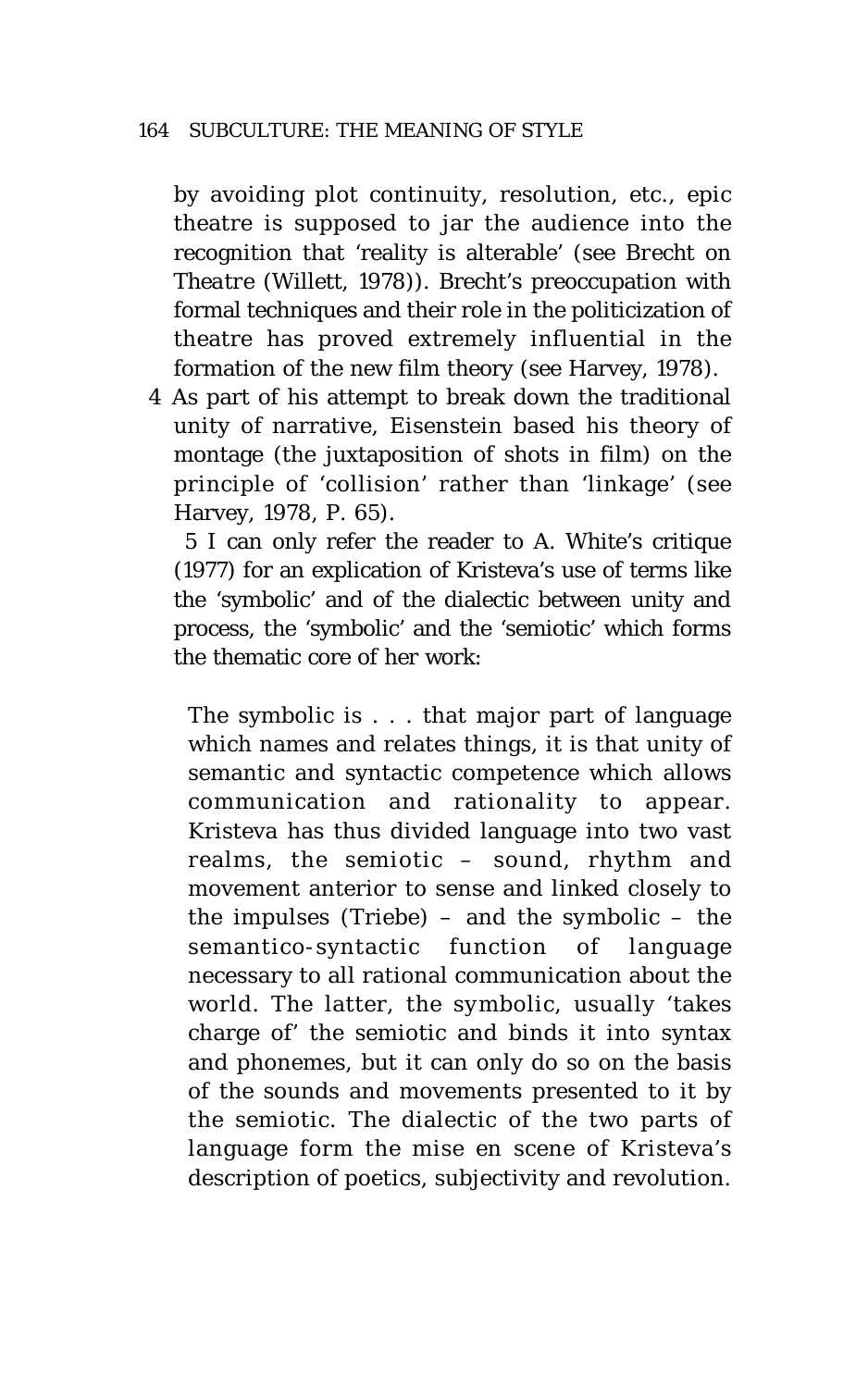(See also G. Nowell-Smith's introduction to 'Signifying Practice and Mode of Production' in the *Edinburgh '76 Magazine*, no. 1.)

 6 The setting in place, or constituting of a system of signs requires the identity of a speaking subject in a social institution which the subject recognises as the support of its identity. The traversing of the system takes place when the speaking subject is put in process and cuts across, at an angle as it were, the social institutions in which it had previously recognised itself. It thus coincides with the moment of social rupture, renovation and revolution. (Kristeva, 1976)

Again, Kristeva is specifically concerned with positing a notion of the *subject in process* against the traditional conception of the single, unified subject, and she uses the terms 'significance', 'symbolic', 'semiotic' and 'imaginary' in the context of Jacques Lacan's theory of psychoanalysis. Her definition of 'signifying practice' none the less still holds when transplanted to the quite different context of the analysis of style in subculture.

- 7 'Who knows if we are not somehow preparing ourselves to escape the principle of identity?' (A. Breton, Preface to the 1920 Exhibition of Max Ernst).
- 8 See, for instance, *Melody Maker*, 30 July 1977 and *Evening Standard*, 5 July 1977. The teddy boys interviewed typically complained of the punks' lack of stylistic integrity and accused them of trying to be 'clever'.
- 9 '. . . it is the *way in which* the semiotic relates to and disfigures the symbolic, as well as the *way in which* the symbolic reasserts its unifying control of the semiotic, which gives us the basis of subjectivity as a process' (White, 1977). Similarly, it is the way in which subordinate groups relate to and disfigure the symbolic order which gives us the basis of subculture as a mode of resistance.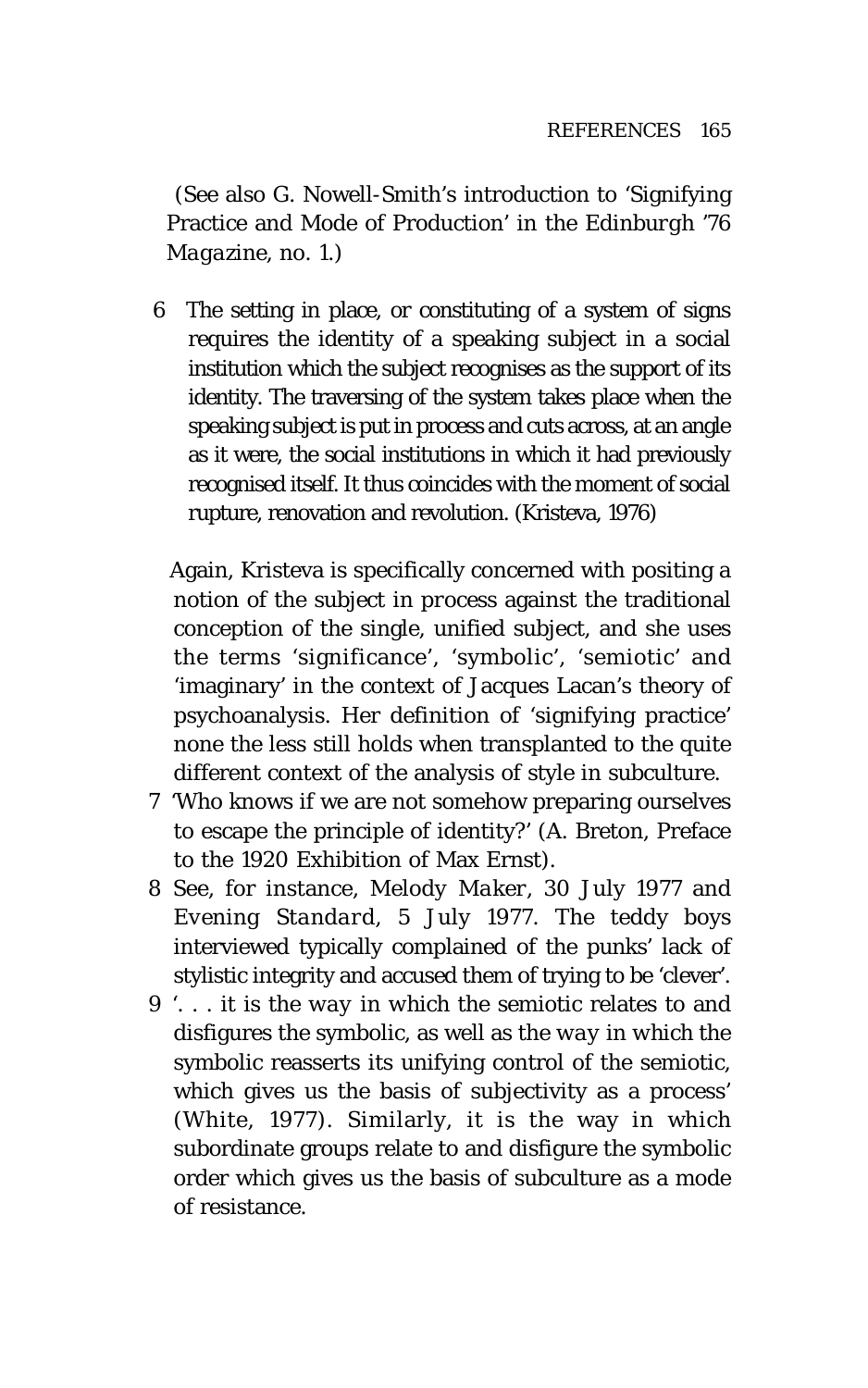## **Chapter 9**

- 1 In taking this quotation out of context, I am no doubt doing a disservice to Nuttall, who is far less guilty than many of his contemporaries of misrepresenting style in subculture. Despite the dated title, *Bomb Culture* is still one of the most readable and authoritative 'appreciations' of the post-war youth 'explosion'.
- 2 Scholte (1970). Here Scholte contrasts the epistemological premises of structural anthropology against the Anglo-American school which operates empiricist and functionalist models.
- 3 The hostility between punks and latter-day skinheads was a refinement which occurred too recently to gain a mention in the descriptive section. By October 1977 the skinheads had emerged as a separate faction inside the punk subculture, together with their own musical heroes (Skrewdriver, Sham 69, reggae performers) and their more straightforwardly lumpen personae. The hostility seemed to be rather one-way, and punks, constricted by their bondage-gear, were no match for the more fight-oriented skins.

# **Conclusion**

- 1 It turned out to be life. In June 1970, Jackson was transferred to San Quentin where, one year later at the age of 29, he was shot dead by prison guards, 'trying to escape'.
- 2 In Genet's prison hierarchy, the 'jerk' is the lowest of the low. Even the 'chickens' can if they wish refuse a 'mac', a pimp or a 'big shot'; the 'jerk' is freely available at any time to anybody.
- 3 Genet, 1963. The master-servant dialectic of mutual degradation is thoroughly explored in Genet's plays. The Maids have been colonized to such an extent that they have become monstrous – the 'seamy side of their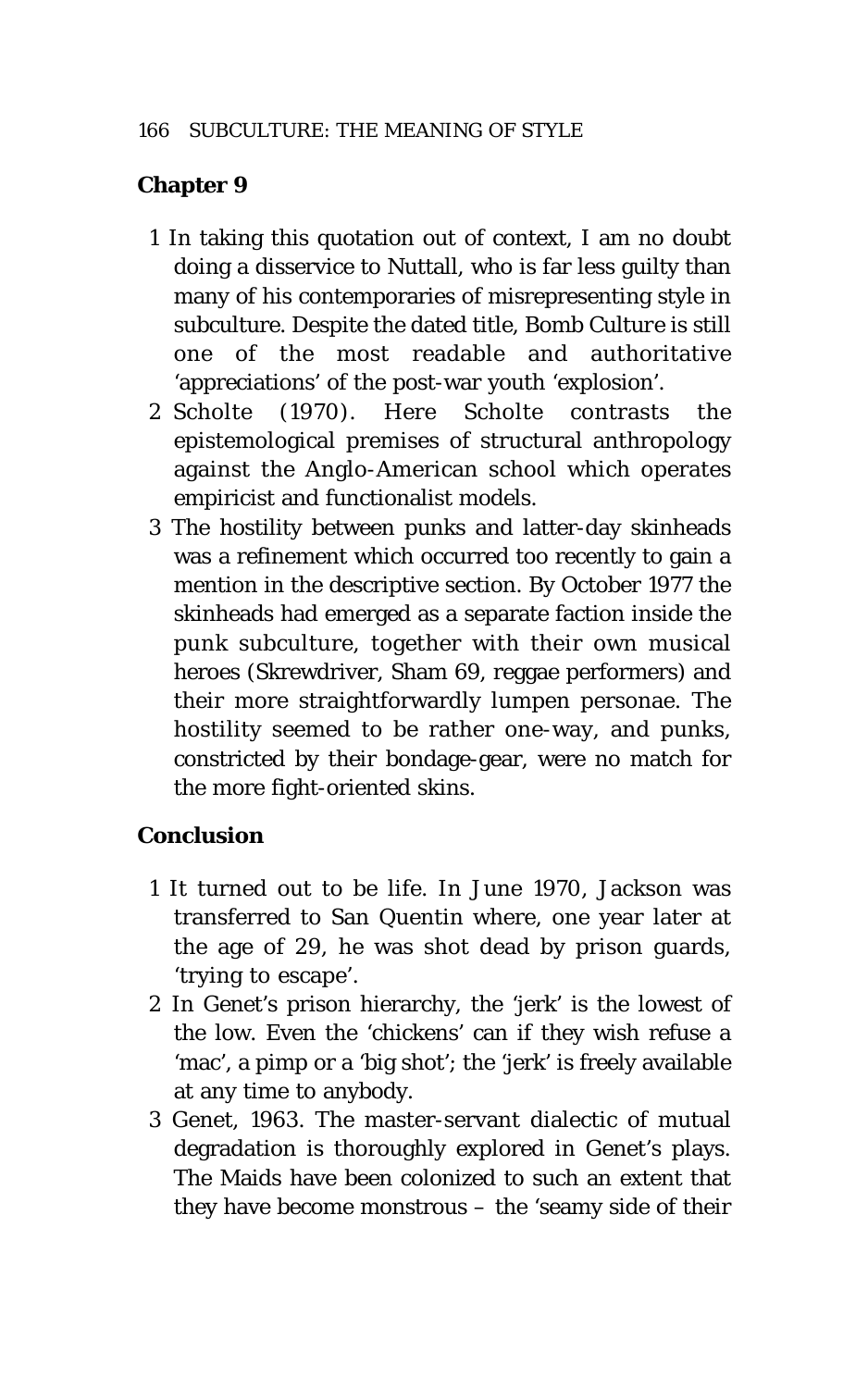Masters', their 'unwholesome exhalations', so lost in self-loathing that they see themselves as each other's 'bad smell'. See also K. Millett on Genet in *Sexual Politics*.

- 4 In his Introduction to *Our Lady of the Flowers*, Sartre describes Genet's language as a 'dream of words . . . (it) suffers from deep lesions, it is stolen, faked, poeticised'.
- 5 Contrary to this thesis, there is evidence that cultures of resistance actually sometimes serve to reinforce rather than erode existing social structures. In his book, *Learning to Labour*, Paul Willis sets out to explain 'how working class kids get working class jobs' and comes to the conclusion that the 'counter-culture of the school' helps to reproduce the manual labour force by stressing the traditional masculine values of the working-class community (e.g. manual as opposed to mental work, physical strength and wit against scholarship, etc.).
- 6 Jean-Paul Sartre, from an interview in 'New York Review of Books' (26 March 1970)

. . . I believe that a man can always make something of what is made of him. This is the limit I would today accord to freedom: the small movement which makes of a totally conditioned social being someone who does not render back completely what his conditioning has given him. Which makes of Genet a poet when he had been rigorously conditioned to be a thief.

- 7 In *Generation X*, Hamblett and Deverson quote a 16-yearold mod from South London: 'You'd really hate an adult to understand you. That's the only thing you've got over them – the fact that you can mystify and worry them.'
- 8 See Sontag (1970) for a diagnosis of the peculiar dilemma in which the anthropologist (urban or otherwise) is caught: '. . . the man who submits himself to the exotic to confirm his own inner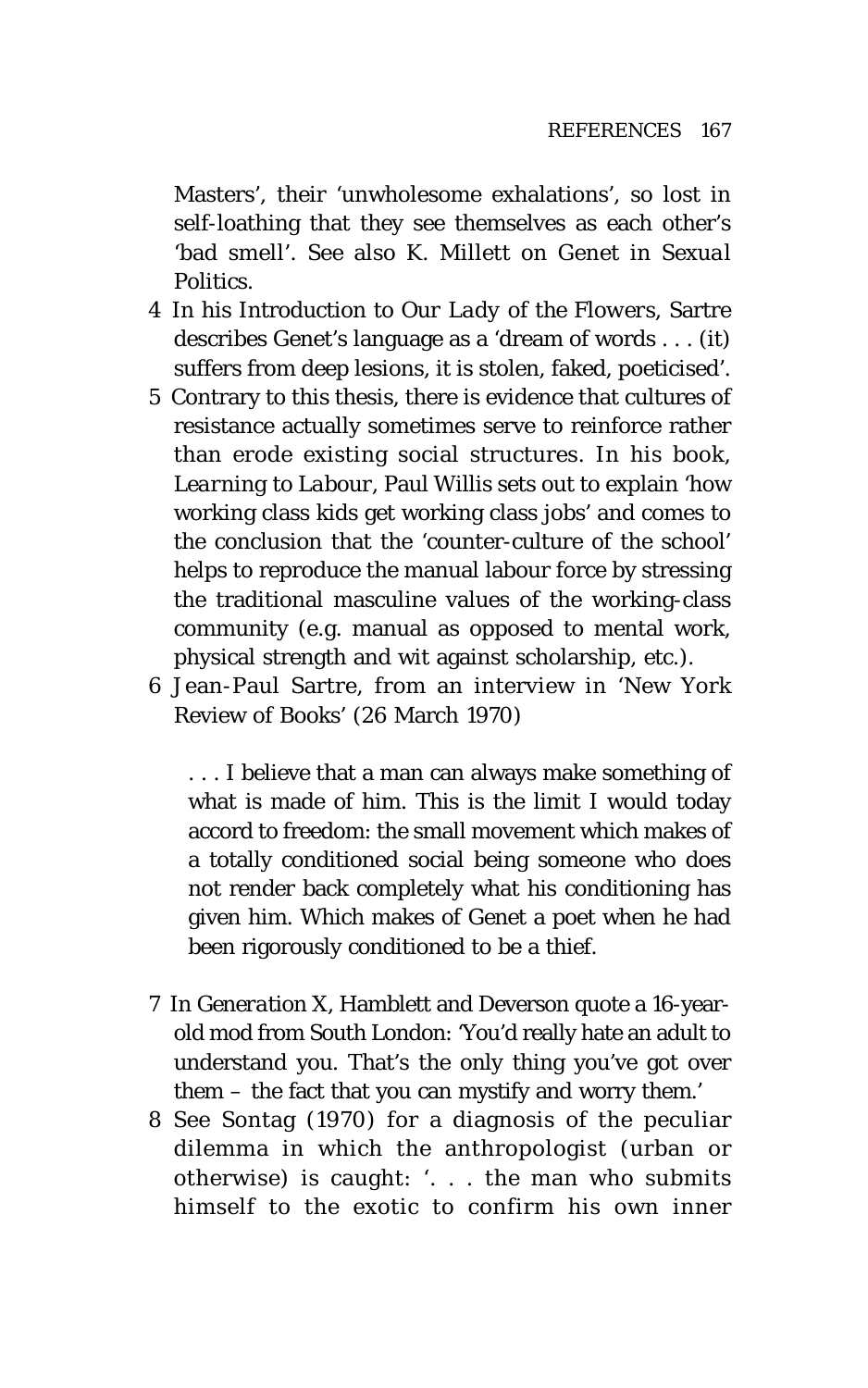### 168 SUBCULTURE: THE MEANING OF STYLE

alienation ends by aiming to vanquish his subject by translating it into a purely formal code'. For Sontag, the 'metier of the adventurer as a spiritual vocation' is a specifically twentieth-century phenomenon deriving from the work of 'wanderers' like Conrad, T. E. Lawrence, St-Exupery, Montherlant and Malraux. Although the student of deviance engaged in P.O. work could hardly be called an 'adventurer', there are certain parallels. Like the anthropologist proper, camping out in an alien culture, in Sontag's words, 'he can never feel himself "at home" anywhere; he will always be, psychologically speaking, an amputee.'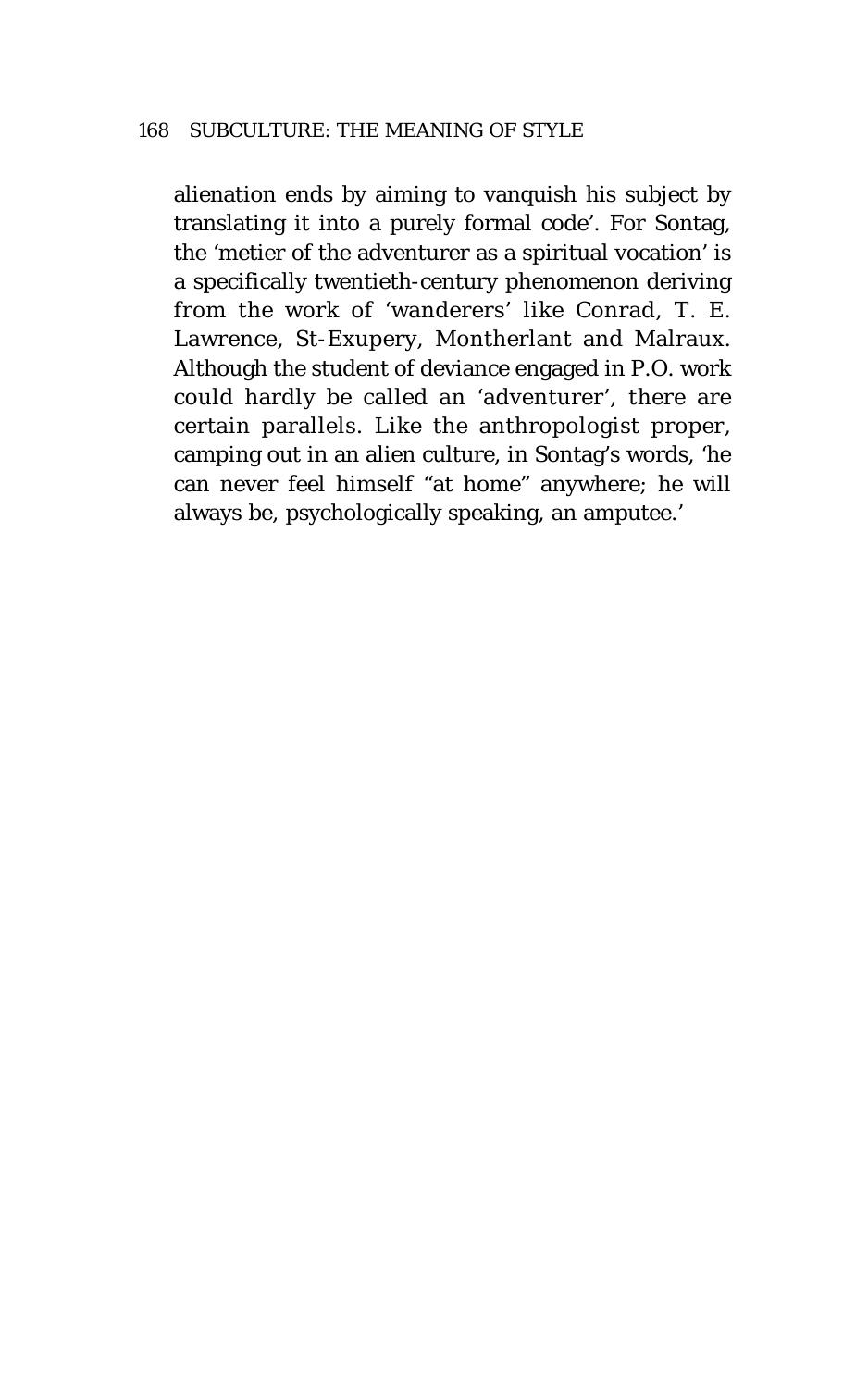# BIBLIOGRAPHY

- Abrams, M. (1959), *The Teenage Consumer*, London Press Exchange.
- Althusser, L. (1969), *For Marx*, Allen Lane.
- —— (1971a), *Lenin and Philosophy and Other Essays*, New Left Books.
- —— (1971b), 'Ideology and Ideological State Apparatuses', in *Lenin and Philosophy and Other Essays*, New Left Books.
- Althusser, L. and Balibar, E. (1968), *Reading Capital*, New Left Books.
- Archer, T. (1865), *The Pauper, the Thief and the Convict*.
- Arnold, M. (1868), *Culture and Anarchy*.
- Barker, P. and Little, A. (1964), 'The Margate Offenders: A Survey', *New Society*, 30 July, reprinted in T. Raison (ed.), *Youth in New Society*, Hart-Davis, 1966.
- Barstow, S. (1962), *A Kind of Loving*, Penguin.
- Barthes, R. (1971), 'The Rhetoric of the Image', *W.P.C.S*. 1 , University of Birmingham, retranslated in S. Heath (ed.), *Image, Music, Text*, Fontana, 1977.
- —— (1972), *Mythologies*, Paladin.
- —— (1977a), 'The Third Meaning', in S. Heath (ed.), *Image, Music, Text*, Fontana.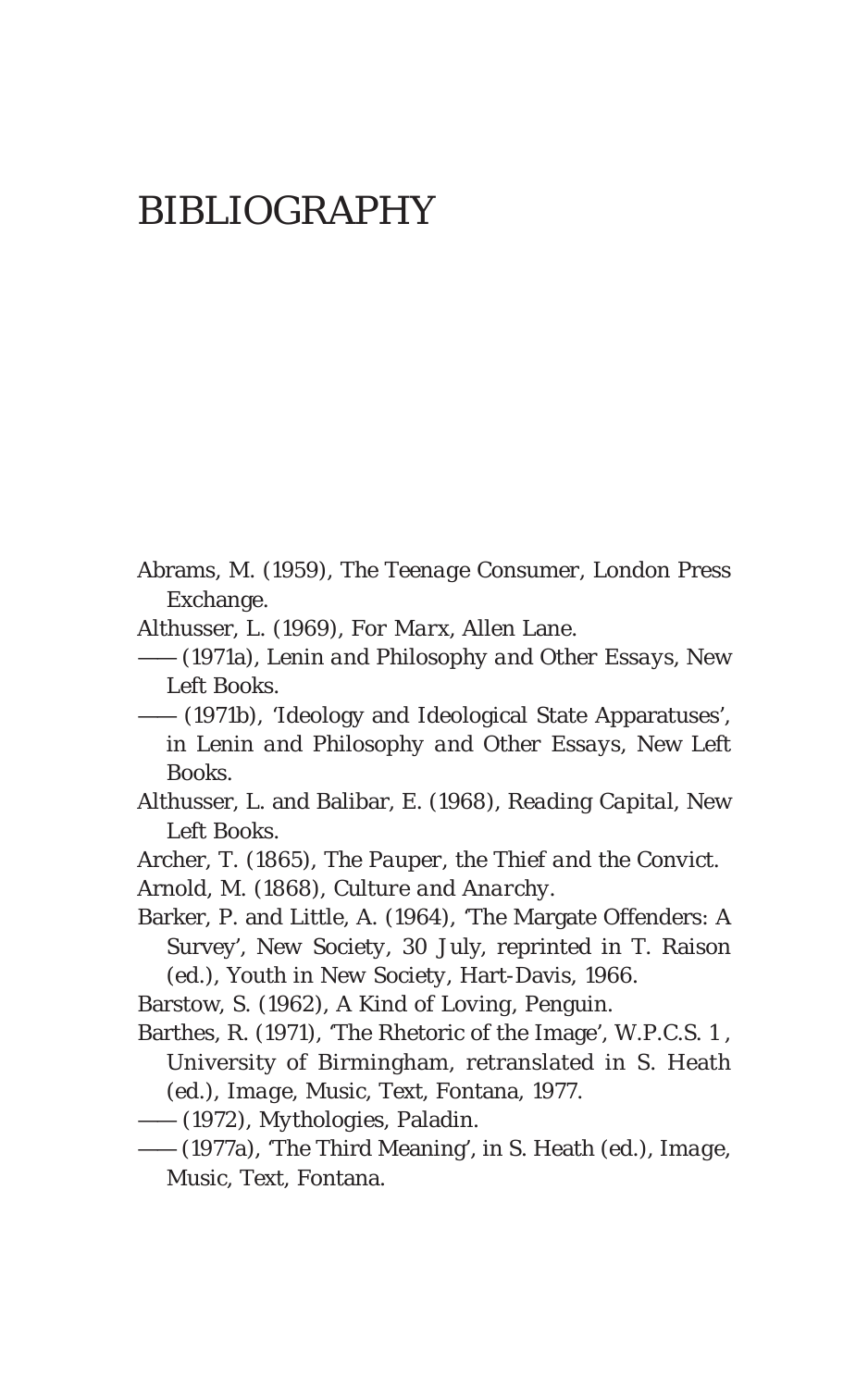- —— (1977b), 'Writers, Intellectuals, Teachers', in S. Heath (ed.), *Image, Music, Text*, Fontana.
- Becker, H. S. (ed.) (1964), *The Other Side: Perspectives on Deviance*, Free Press.
- Bennett, T. (1979), *Formalism and Marxism*, Methuen.
- Berger, J. (1967), *A Fortunate Man*, Penguin.
- Bigsby, C. W. E. (ed.) (1976), *Approaches to Popular Culture*, Arnold.
- Blackburn, R. (ed.) (1972), *Ideology and the Social Sciences*, Fontana.
- Blythe, R. (1972), *Akenfield: Portrait of an English Village*, Penguin.
- Braine, J. (1957), *Room at the Top*, Penguin.
- Breton, A. (1924), 'The First Surrealist Manifesto', in R. Seaver and H. Lane (eds), *Manifestoes of Surrealism*, University of Michigan Press, 1972.
- —— (1929), 'The Second Surrealist Manifesto', in R. Seaver and H. Lane (eds), *Manifestoes of Surrealism*, University of Michigan Press, 1972.
- —— (1936), 'Crisis of the Object', in L. Lippard (ed.), *Surrealists on Art*, Spectrum, 1970.
- —— (1937), 'Introduction to an Anthology of Surrealist Poetry', in L. Lippard (ed.), *Surrealists on Art*, Spectrum, 1970.
- Brook, E. and Finn, D. (1977), 'Working Class Images of Society and Community Studies', *W.P.C.S.* 10 , University of Birmingham.
- Burniston, S. and Weedon, C. (1977), 'Ideology, Subjectivity and the Artistic Text', *W.P.C.S.* 10 , University of Birmingham.
- Burroughs, W. (1969), *The Wild Boys*, Caldar & Boyers.
- Burrows, D. and Lapides, F. (eds) (1969), *Alienation: A Casebook*, Crowell.
- Carmago-Heck, M. de (1977), 'The Ideological Dimensions of Media Messages', unpublished M.A. thesis, University of Birmingham.
- Carter, A. (1976), 'The Message in the Spiked Heel', *Spare Rib*, 16 September.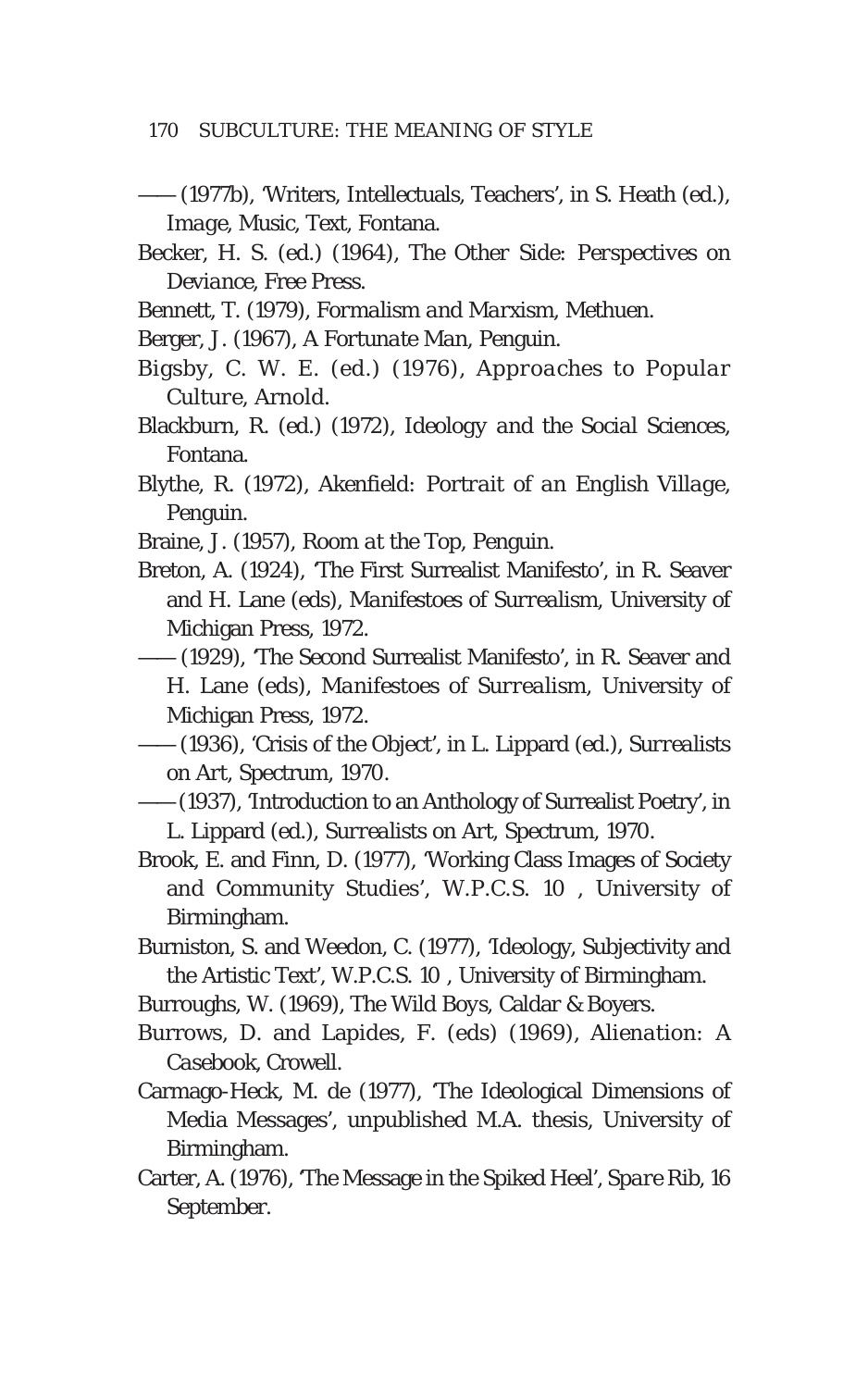Chesney, K. (1970), *The Victorian Underworld*, Penguin.

- Chambers, I. (1976), 'A Strategy for Living', in S. Hall *et al*. (eds), *Resistance Through Rituals*, Hutchinson.
- Clarke, J. (1976a), 'The Skinheads and the Magical Recovery of Working Class Community', in S. Hall *et al*. (eds), *Resistance Through Rituals*, Hutchinson.
- —— (1976b), 'Style', in S. Hall *et al*. (eds), *Resistance Through Rituals*, Hutchinson.
- Clarke, J. and Jefferson, T. (1976), 'Working Class Youth Cultures' in G. Mungham and C. Pearson (eds), *Working Class Youth Culture*, Routledge & Kegan Paul.
- Cohen, A. (1955), *Delinquent Boys: The Culture of the Gang*, Free Press.
- Cohen, P. (1972a), 'Sub-cultural Conflict and Working Class Community', *W.P.C.S.* 2 , University of Birmingham.
- Cohen, S. (1972b), *Folk Devils and Moral Panics*, MacGibbon & Kee.
- Cohen, S. and Rock, P. (1970), 'The Teddy Boy', in V. Bogdanor and R. Skidelsky (eds). *The Age of Affluence*, Macmillan.
- Corrigan, P. (1976), 'Doing Nothing', in S. Hall *et al*. (eds), *Resistance Through Rituals*, Hutchinson.
- Coward, R. (1977), 'Class, "Culture" and the Social Formation', *Screen*, vol. 18, no. 1.
- Culler, J. (1976), *Saussure*, Fontana.
- Curran, J., Gurevitch, M., Deverson, J. and Woollacott, J. (eds) (1977), *Mass Communication and Society*, Arnold.
- Douglas, M. (1967), *Purity and Danger*, Penguin.
- Downes, D. (1966), *The Delinquent Solution*, Routledge & Kegan Paul.
- Eco, U. (1972), 'Towards a Semiotic Enquiry into the Television Message', *W.P.C.S.* 3 , University of Birmingham.
- —— (1973), 'Social Life as a Sign System', in D. Robey (ed.), *Structuralism: The Wolfson College Lectures 1972,* Cape.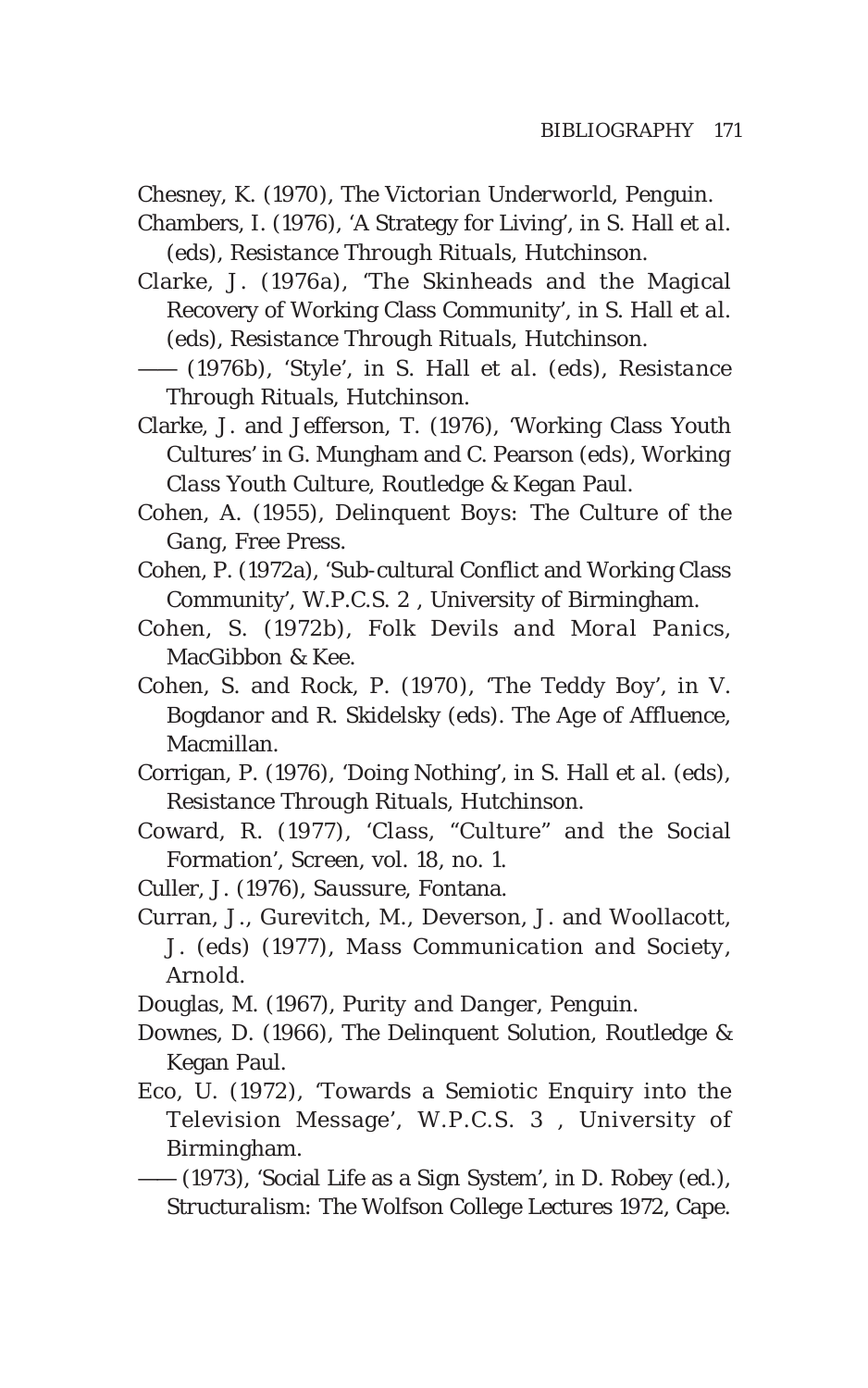- Eliot, T. S. (1963), *Notes Towards a Definition of Culture*, Faber.
- —— (1959), *Four Quartets*, Faber.
- Eluard, P. (1933), *Food for Vision*, Editions Galliard.
- Ernst, M. (1948), *Beyond Painting and Other Writing by the Artist and His Friends*, ed. B. Karpel, Sculz.
- Fanon, F. (1967), *Black Skins, White Masks*, Grove.
- Fineston, H. (1964), 'Cats Kicks and Colour', in H. S. Becker (ed.), *The Other Side: Perspectives on Deviance*, Free Press.
- Fiske, J. and Hartley, J. (1978), *Reading Television*, Methuen.
- Geertz, C. (1964), 'Ideology as a Cultural System', in D. E. Apter (ed.), *Ideology and Discontent*, Free Press.
- Genet, J. (1963), *The Maids*, Faber.
- —— (1966a), *Our Lady of the Flowers*, Panther.
- —— (1966b), *The Blacks*, Faber.
- —— (1967), *The Thief's Journal*, Penguin.
- —— (1971), Introduction to *Soledad Brother: The Prison Letters of George Jackson*, Penguin.
- Gillet, C. (1970), *The Sound of the City*, Sphere.
- Godelier, M. (1970), 'Structure and Contradiction in "Capital" ', in M. Lane (ed.), *Structuralism: A Reader*, Cape.
- Goffman, E. (1971), *The Presentation of Self in Everyday Life*, Penguin.
- —— (1972), *Relations in Public*, Penguin.
- Goldman, A. (1974), *Ladies and Gentlemen, Lenny Bruce*, Panther.
- Goodman, P. (1968), 'Objective Values', in C. Cooper (ed.), *The Dialectics of Liberation*, Penguin.
- Hall, S. (1974), 'Deviancy, Politics and the Media', in P. Rock and M. McIntosh (eds), *Deviance and Social Control*, Tavistock.
- —— (1975), 'Africa is Alive and Well and Living in the Diaspora', unpublished paper given at UNESCO conference.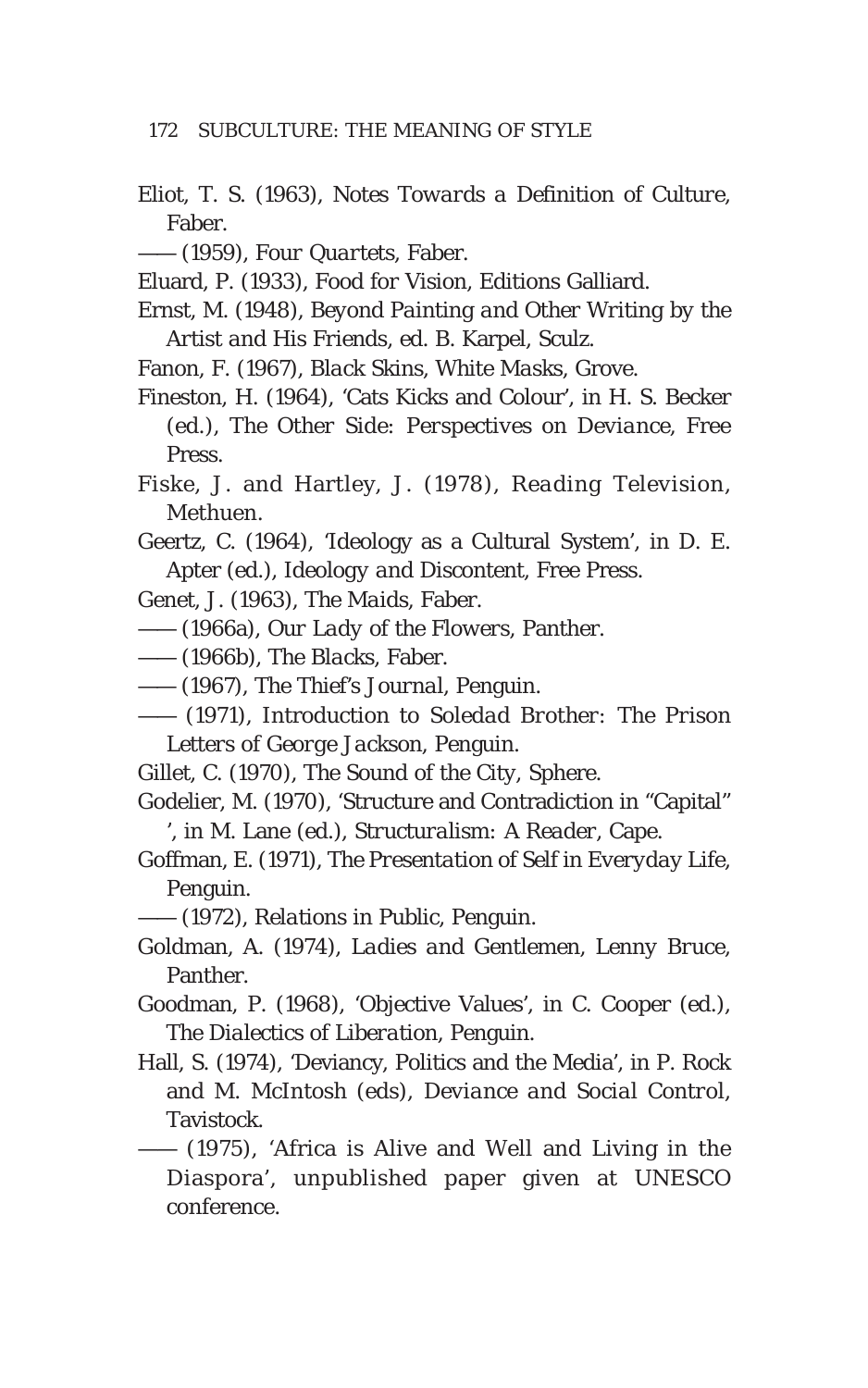—— (1977), 'Culture, the Media and the "Ideological Effect"

', in J. Curran *et al*. (eds), *Mass Communication and Society*, Arnold.

Hall, S., Clarke, J., Jefferson, T. and Roberts, B. (eds) (1976a), *Resistance Through Rituals*, Hutchinson.

—— (1976b), 'Subculture, Culture and Class', in S. Hall *et al*. (eds), *Resistance Through Rituals*, Hutchinson.

Hamblett, C. and Deverson, J. (1964), *Generation X*, Tandem.

Harvey, S. (1978), *May '68 and Film Culture*, British Film Institute.

Hawkes, T. (1977), *Structuralism and Semiotics*, Methuen.

Hannerz, U. (1969), *Soulside: An Inquiry into Ghetto Culture and Community*, Columbia Press.

- Heath, S. (ed.) (1977), *Image, Music, Text*, Fontana.
- Hebdige, D. (1976), 'Reggae, Rastas and Rudies', in S. Hall *et al*. (eds), *Resistance Through Rituals*, Hutchinson.
- Hell, R. (1977), interview in *New Musical Express*, 29 October.
- Hentoff, N. (1964)*, The Jazz Life*, Panther.
- Hiro, D. (1972), *Black British, White British,* Penguin.
- Hoggart, R. (1958), *The Uses of Literacy*, Penguin.
- —— (1966), 'Literature and Society', *American Scholar*, Spring.
- Ingham, R. (ed.) (1977), *Football Hooliganism*, Interaction Imprint.
- Jefferson, T. (1976a), 'The Cultural Meaning of the Teds', in S. Hall *et al*. (eds), *Resistance Through Rituals*, Hutchinson.
- —— (1976b), 'Troubled Youth, Troubling World', in G. Mungham and G. Pearson (eds), *Working Class Youth Culture*, Routledge & Kegan Paul, 1976.

Jones, Le-Roi (1975), *Blues People*, MacGibbon & Kee.

Kenniston, K. (1969), 'Alienation and the Decline of Utopia', in D. Burrows and F. Lapides (eds), *Alienation: A Casebook*, Crowell.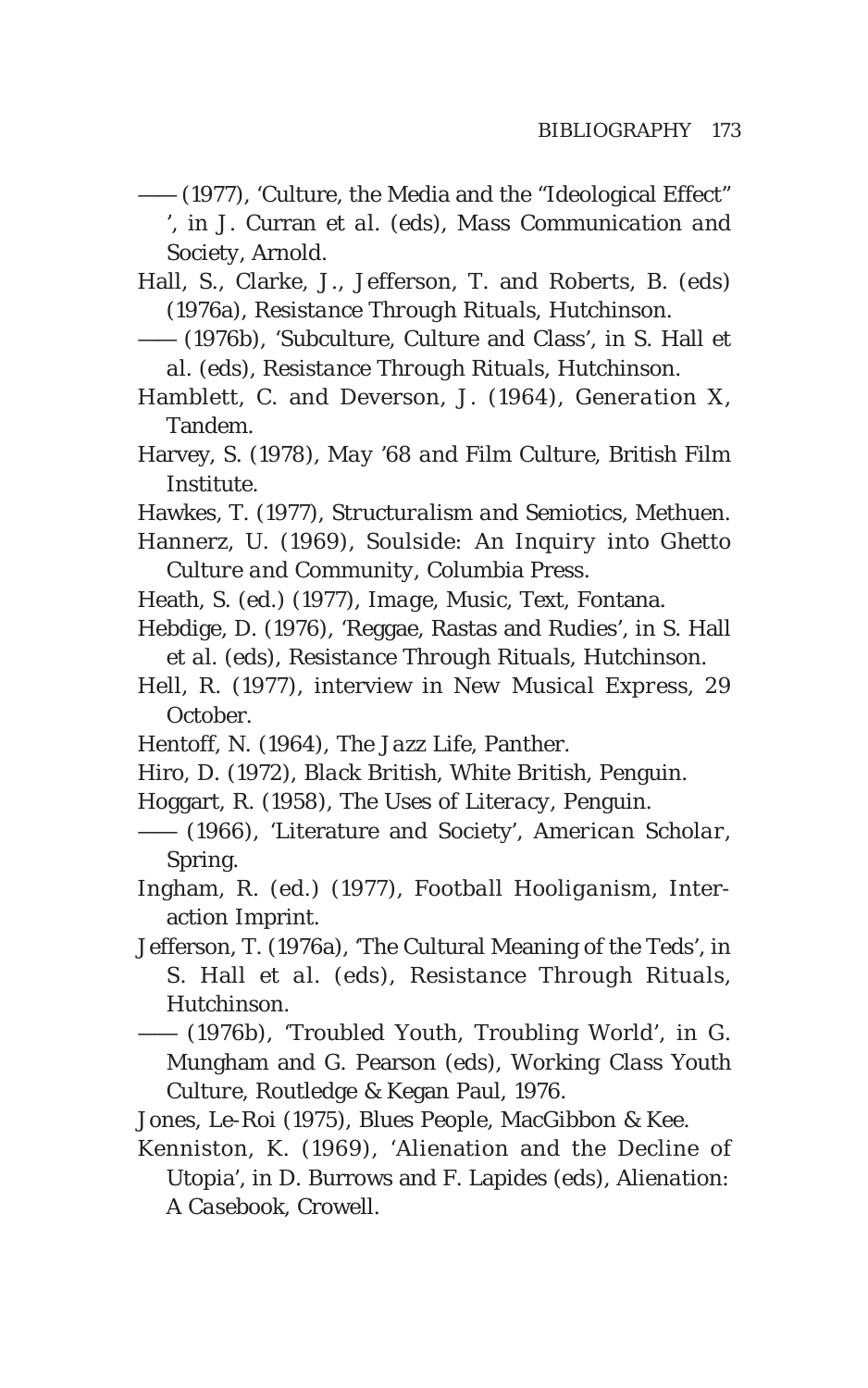Kerouac, J. (1958), *On the Road*, Deutsch.

- Kristeva, J. (1974), *La Revolution du langage poetique*, Seuil.
- —— (1975), 'The Speaking Subject and Poetical Language', paper presented at University of Cambridge.
- —— (1976), 'Signifying Practice and Mode of Production', *Edinburgh '76 Magazine*, no. 1.
- Kidel, M. (1977), 'Trenchtown', *New Statesman*, 8 July.
- Lackner, H. and Matias, D. (1972), 'John Ford's *Young Mister Lincoln', Screen*, vol. 13, no. 3, originally published in *Cahiers*, no. 233, 1970.

Laing, D. (1969), *The Sound of Our Time*, Sheen & Ward.

- Lane, M. (ed.) (1970), *Structuralism: A Reader*, Cape.
- Lautréamont, Comte de (1970), *Chants du Maldoror*, Alison & Busby.
- Lefebvre, H. (1971), *Everyday Life in the Modern World*, Allen Lane.
- Levi-Strauss, C. (1966), *The Savage Mind*, Weidenfeld & Nicolson.
- —— (1969), *The Elementary Structures of Kinship*, Eyre & Spottiswood.
- Lippard, L. (ed.) (1970), *Surrealists on Art*, Spectrum.
- MacCabe, C. (1974), 'Notes on Realism', *Screen*, vol. 15, no. 2. —— (1975), 'Theory and Film: Principles of film and pleasure', *Screen*, vol. 17, no. 3.
- Mailer, N. (1968), 'The White Negro', in *Advertisements for Myself*, Panther.

—— (1974), 'The Faith of Graffiti', *Esquire*, May.

Marx, K. (1951), 'The Eighteenth Brumaire', in *Marx and Engels Selected Works*, vol. 1, Lawrence & Wishart.

—— (1970), *Capital*, Lawrence & Wishart.

- Marx, K. and Engels, F. (1970), *The German Ideology*, Lawrence & Wishart.
- Masson, A. (1945), 'A Crisis of the Imaginary', *Horizon*, vol. 12, no. 67, July.
- Matza, D. (1964), *Delinquency and Drift*, Wiley.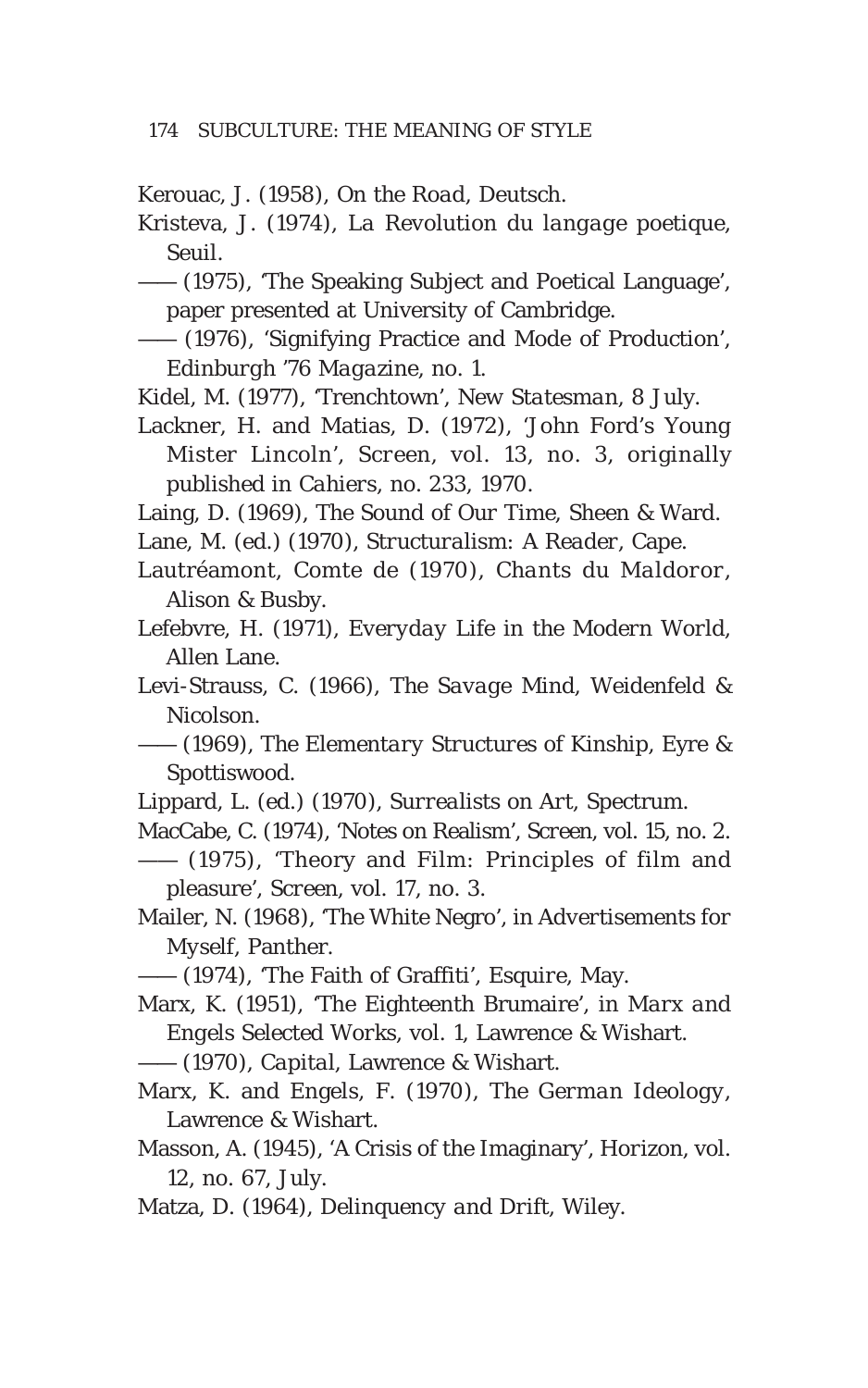- Matza, D. and Sykes, G. (1961), 'Juvenile Delinquency and Subterranean Values', *American Sociological Review,* no. 26.
- Mayhew, H. *et al.* (1851), *London Labour and the London Poor*.
- Melly, G. (1970), *Owning Up*, Penguin.
- —— (1972), *Revolt into Style*, Penguin.
- Mepham, J. (1972), 'The Structualist Sciences and Philosophy', in D. Robey (ed.), *Structuralism: The Wolfson College Lectures 1972*, Cape, 1973.
- Mepham, J. (1974), 'The Theory of Ideology in "Capital" ', *W.P.C.S.*, no. 6, University of Birmingham.
- Miller, W. (1958), 'Lower-Class Culture as a Generating Milieu of Gang Delinquency', *Journal of Social Issues*, 15.
- Millett, K. (1972), *Sexual Politics*, Sphere.
- Mungham, G. (1976), 'Youth in Pursuit of Itself', in G. Mungham and G. Pearson (eds), *Working Class Youth Culture*, Routledge & Kegan Paul.
- Mungham, G. and Pearson, G. (eds) (1976), *Working Class Youth Culture*, Routledge & Kegan Paul.
- Nochlin, I. (1976), *Realism*, Penguin.
- Nowell-Smith, G. (1976), Introduction to J. Kristeva, 'Signifying Practice and Mode of Production', *Edinburgh '76 Magazine*, no. 1.
- Nuttall, J. (1969), *Bomb Culture*, Paladin.
- Picconne, P. (1969), 'From Youth Culture to Political Praxis', *Radical America*, 15 November.
- Raison, T. (ed.) (1966), *Youth in New Society*, Hart-Davis.
- Reverdy, P. (1918), *Nord-Sud.*
- Roberts, B. (1976), 'Naturalistic Research into Subcultures and Deviance', in S. Hall *et al*. (eds), *Resistance Through Rituals*, Hutchinson.
- Robey, D. (ed.) (1973), *Structuralism: The Wolfson College Lectures 1972*, Cape.
- Russell, R. (1973), *Bird Lives!*, Quartet.
- Sartre, J. -P. (1964), *Saint Genet, Actor and Martyr*, Braziller.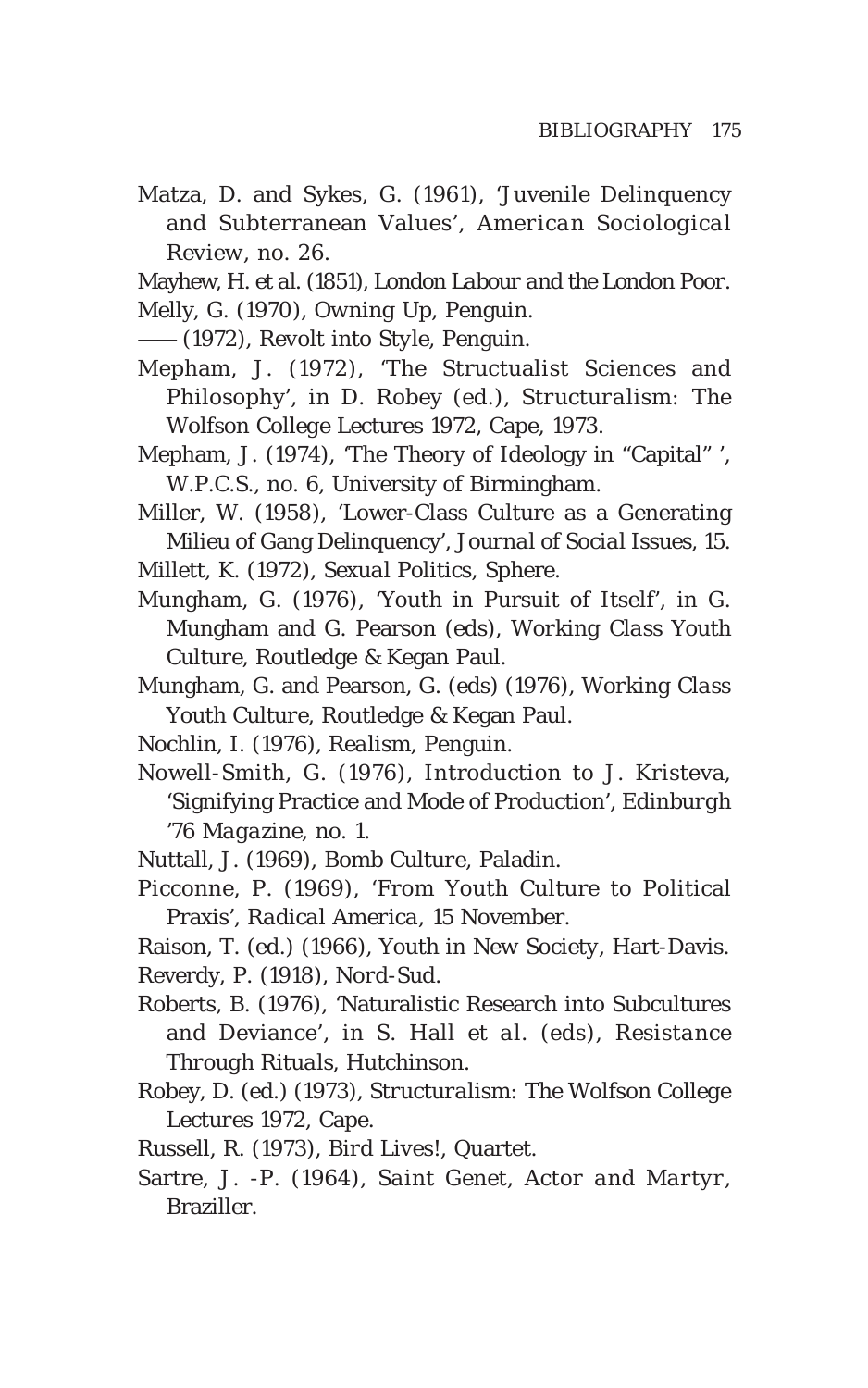- —— (1966), Introduction to J. Genet, *Our Lady of the Flowers*, Panther.
- —— (1970), Interview in *New York Book Review*, 26 March.
- Saussure, F. de (1974), *Course in General Linguistics*, Fontana.
- Seaver, R. and Lane, H. (eds) (1972), *Manifestoes of Surrealism*, University of Michigan Press.
- Scholte, B. (1970), 'Epistemic Paradigms', in E. Nelson Hayes and T. Hayes (eds), *Levi-Strauss: The Anthropologist as Hero*, MIT Press.
- Shattuck, R. (1969), *The Banquet Years: Origins of the Avant-Garde in France 1885–World War One*, Cape.
- Sillitoe, A. (1970), *Saturday Night and Sunday Morning*, Penguin.
- Sontag, S. (1970), 'The Anthropologist as Hero', in E. Nelson Hayes and T. Hayes (eds), *Levi-Strauss: The Anthropologist as Hero*, MIT Press.
- Taylor, I. and Wall, D. (1976), 'Beyond the Skinheads', in G. Mungham and G. Pearson (eds), *Working Class Youth Culture*, Routledge & Kegan Paul.
- Thompson, E. P. (1960), 'The Long Revolution', *New Left Review*, nos 9 and 10.
- Thrasher, F. M. (1927), *The Gang*, University of Chicago Press.
- Tolson, A. (1977), 'The Language of Fatalism', *W.P.C.S.*, no. 9 , University of Birmingham.
- Vermorel, F. and Vermorel, J. (1978), *The Sex Pistols*, Tandem.
- Volosinov, V. N. (1973), *Marxism and the Philosophy of Language*, Seminar Press.
- Westergaard, J. H. (1972), 'The Myth of Classlessness', in R. Blackburn (ed.), *Ideology and the Social Sciences*, Fontana.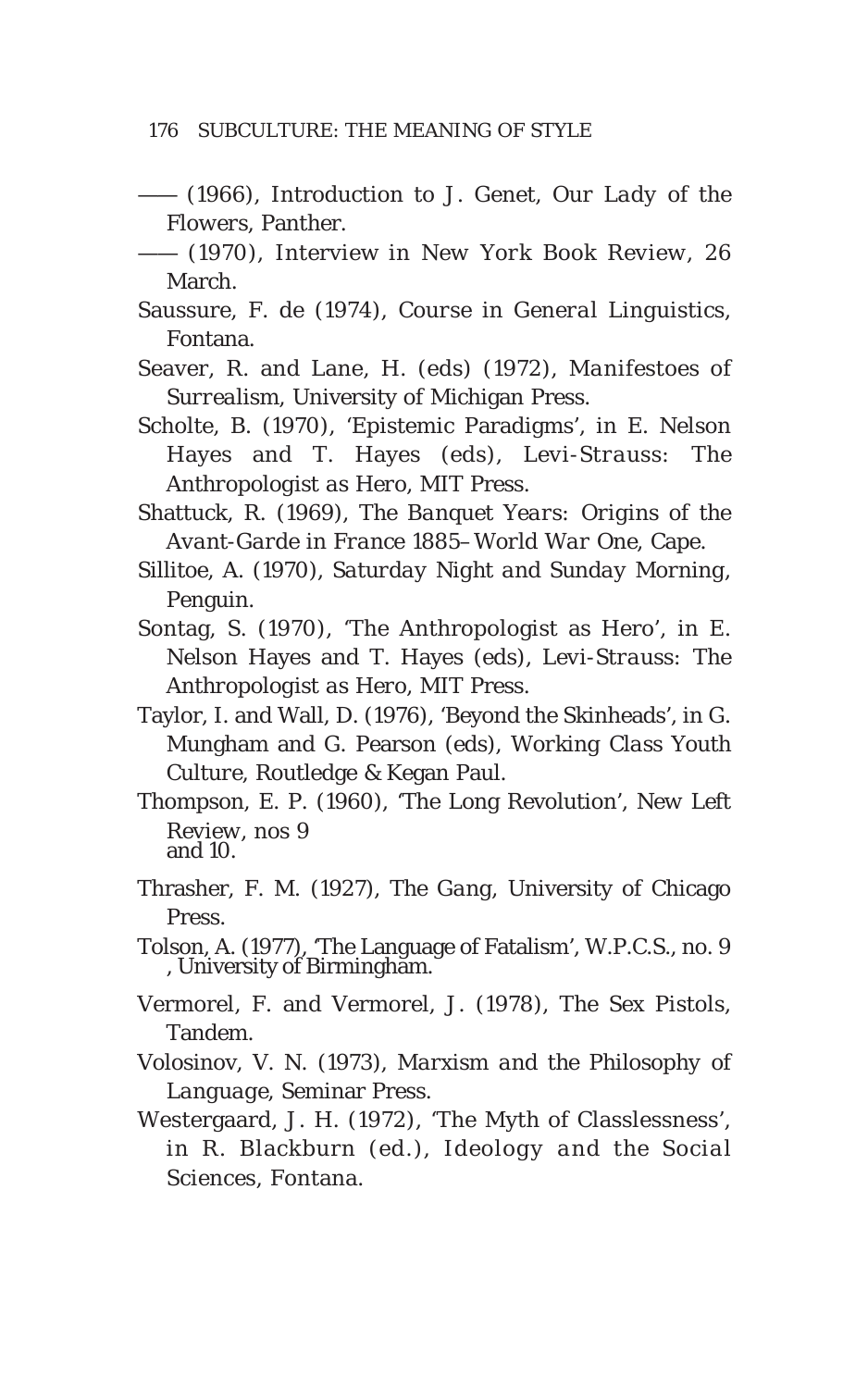- White, A. (1977), 'L'eclatement du sujet: The Theoretical Work of Julia Kristeva', paper available from University of Birmingham.
- Whyte, W. F. (1955), *Street Corner Society*, Chicago University Press.
- Williams, R. (1960), *Border Country*, Penguin.
- —— (1961), *Culture and Society*, Penguin.
- —— (1965), *The Long Revolution*, Penguin.
- *——* (1976), *Keywords*, Fontana.
- Willet, J. (trans.) *(*1977), *Brecht on Theatre*, Methuen.
- Willis, P. (1972), 'The Motorbike Within a Subcultural Group', *W.P.C.S.* no. 2, University of Birmingham.
- —— (1977), *Learning to Labour*, Saxon House.
- —— (1978), *Profane Culture*, Routledge & Kegan Paul.
- Willmott, P. (1969), *Adolescent Boys in East London*, Penguin.
- Winick, C. (1959), 'The Uses of Drugs by Jazz Musicians', *Social Problems*, vol. 7, no. 3, Winter.
- Wolfe, T. (1969), *The Pump House Gang*, Bantam.
- —— (1966), *The Kandy-Kolored Tangerine Flake Streamline Baby*, Cape.
- Young, J. (1970), 'The Zoo-Keepers of Deviance', *Catalyst* 5. —— (1971), *The Drug Takers*, Paladin.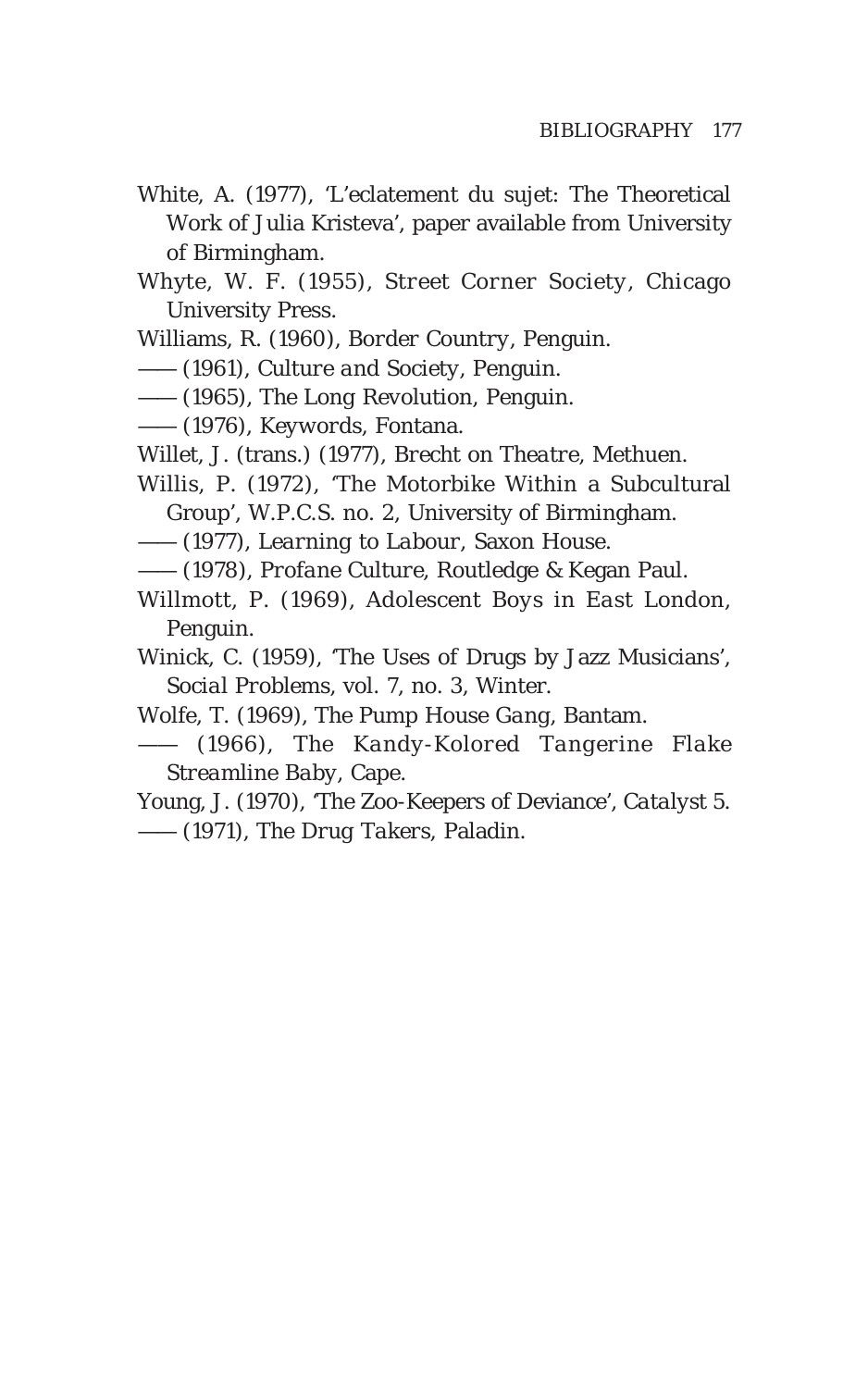# SUGGESTED FURTHER READING

GIVEN the spectacular nature of the subject, it is hardly surprising that a vast literature has grown up around subculture. For the same reason, it is inevitable that the quality of the available commentaries should be uneven. On the one hand, many of the 'popular' accounts are superficial and poorly researched, whilst, on the other, serious 'respectable' works are all too often couched in an inappropriately solemn prose. The following selection attempts to salvage the best from both the academic and journalistic traditions. *Resistance Through Rituals* (Hall *et al*., 1976) and *Working Class Youth Culture* (Mungham and Pearson, 1976) should require no further recommendation as I have referred to them throughout. They are both essential reading. This List should be regarded as supplementary to the text references and Bibliography.

#### **Subcultural theory**

Howard Becker's *The Outsiders: Studies in the Sociology of Deviance* (Free Press, Glencoe, 1963) is an acknowledged 'classic' in the field of deviancy studies and still stands as one of the best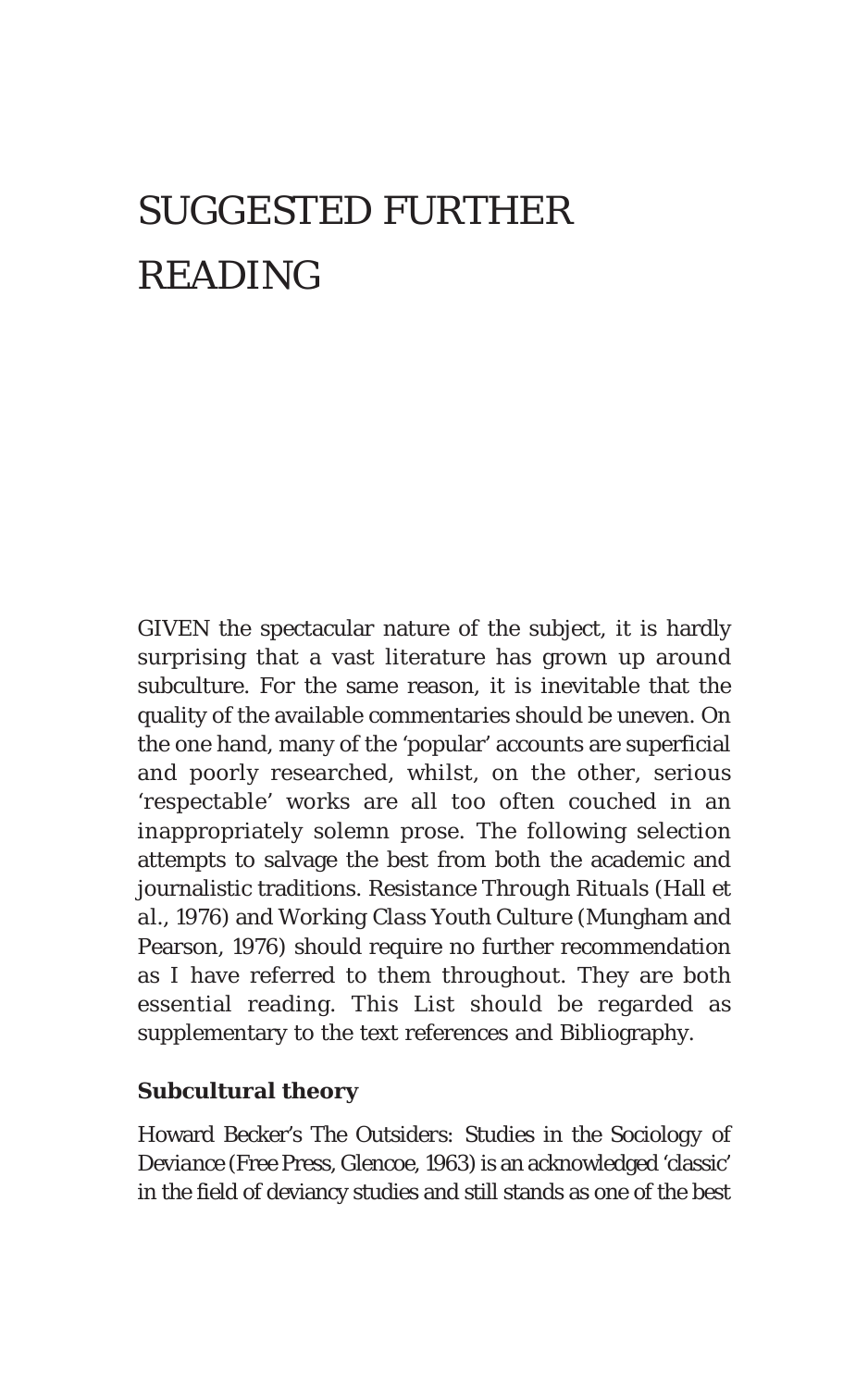examples of the transactional method in which the construction of deviant groups is interpreted as the result of a dynamic process whereby those in power define the limits of acceptable and unacceptable behaviour through *labelling* (e.g. marijhuana smoker = lazy, long-haired, potentially violent malcontent, etc.). The theoretical exposition is integrated into a fascinating account of the 'Jazz Life' during the 1940s and 1950s (Becker was himself a professional jazz musician for some years).

Also written out of the tradition of transactional analysis, *The Manufacture of the News. Deviance, Social Problems and the Mass Media* (S. Cohen and J. Young, (eds), Constable, 1973) examines, in the editors' words, 'the conceptions of deviance and social problems revealed in the mass media and the implicit view of society behind such conceptions'. The labelling process is here described in terms of the media's *selection* and *presentation* of news on various groups (gays, alcoholics, the mentally ill, political deviants, drug-takers, etc.). In a final section, Cohen and Young consider the *effects* of that coverage upon the groups themselves. See also *Images of Deviance* (S. Cohen (ed.), Penguin, 1971) and *Politics and Deviance* (I. Taylor and L. Taylor, Penguin, 1973), collections of papers given at the National Deviancy Conference, and *Deviance and Social Control* (P. Rock and M. McKintosh, (eds), Tavistock, 1973).

Finally, *Policing the Crisis* (S. Hall, T. Jefferson, J. Clarke, and B. Roberts, MacMillan, 1978) combines theoretical and empirical approaches to study the growth of the British mugging 'scare' of the early 1970s. The authors follow the course of a particularly sensational case from the arrest to the eventual conviction of three Birmingham youths, and examine the judgement in the light of the Law and Order campaign launched during the period. In the process, they trace the origin of the term 'mugging' and show how a combination of circumstances – the economic crisis, the breakdown of consensus, changes in black identity, etc. – conspired to imbue the alleged increase in street-violence with an ominous significance.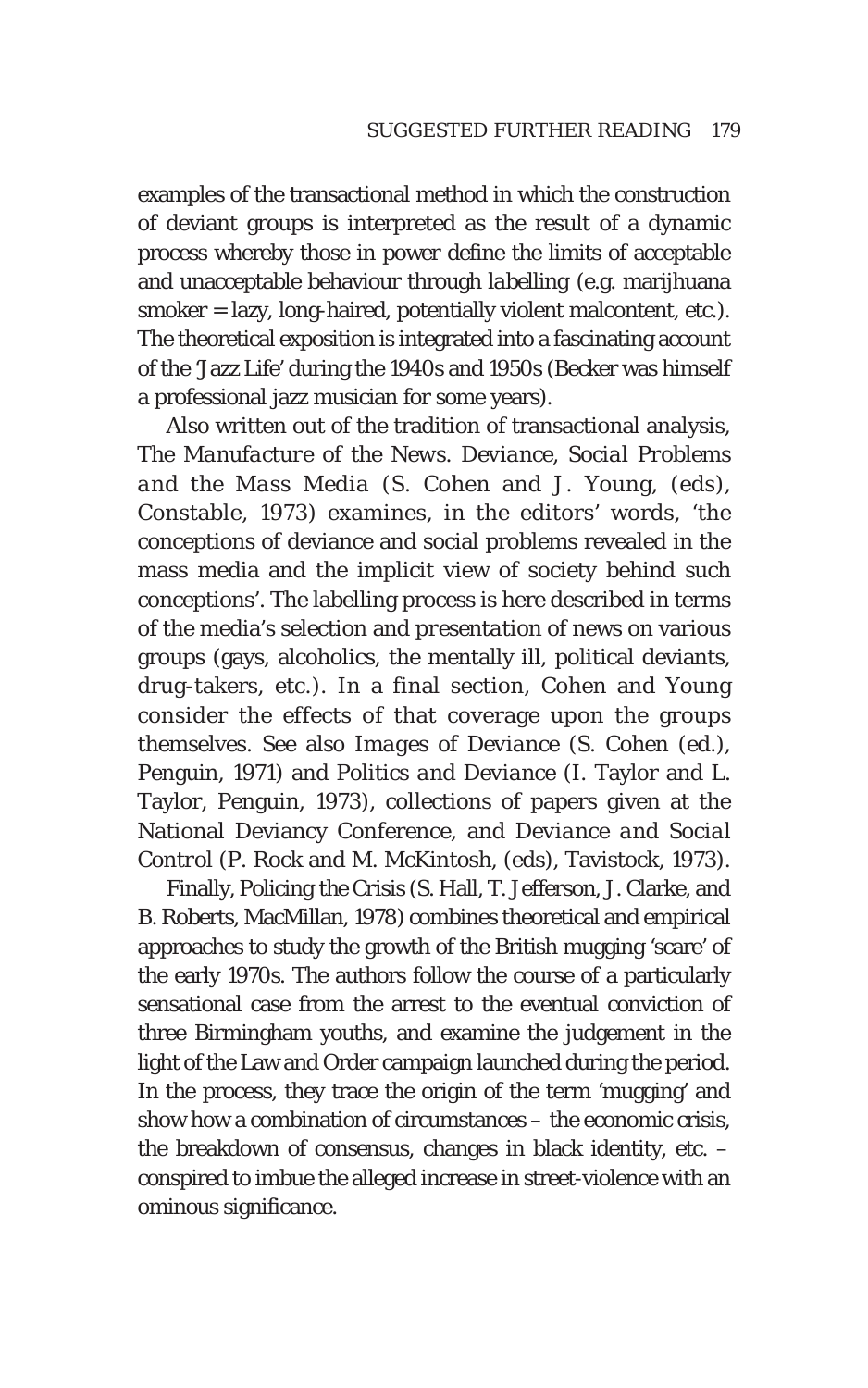#### **Youth culture**

See Whyte (1955) and Thrasher (1927) for early examples of the 'naturalistic' research of the Chicago school. B. Roberts' 'Naturalistic Research into Subcultures and Deviance' (in Hall *et al*. 1976a) is an extremely competent survey and critique of the development and theoretical implications of research based on participant observation. For the debate on the sources and meaning of the value system and focal concerns of American street-gangs, see A. Cohen (1955), W. Miller (1958) and D. Matza and G. Sykes (1961). D. Matza (1964) uses a transactional model to explain the young offender's 'drift' into a deviant 'career'. P. Marsh and A. Campbell bring the picture up to date in two articles on recent gangland activity in the United States: 'The youth gangs of New York and Chicago go into business' (*New Society*, 12 October 1978), and 'The Sex Boys on their own turf (*New Society*, 19 October 1978). The first questions the dominant assumption that gangland violence in New York declined in the 1960s after the 'classic' West Side Story period and examines the way in which the assumed resurgence of such violence in recent years is being used as a metaphor for America's decline. The second article, based on interviews with members of the Sex Boys street gang explores the focal concerns of modern New York gangs and shows how the importance of 'rep' (reputation) and 'heart' (courage; English equivalent: 'bottle') remains undiminished.

Though it is important to distinguish between the delinquent *gang* (small, with a specific local recruitment, a local set of loyalties, and a strong commitment to 'machismo', subterranean values and illegal activities) and the *subculture* which is altogether broader, looser, less strictly defined by class and regional membership and less literally involved in lawbreaking, there are obvious connections (e.g. gangs like the Quinton Boys, a group of Midlands skinheads, can exist within subcultures). Moreover, the two terms are virtually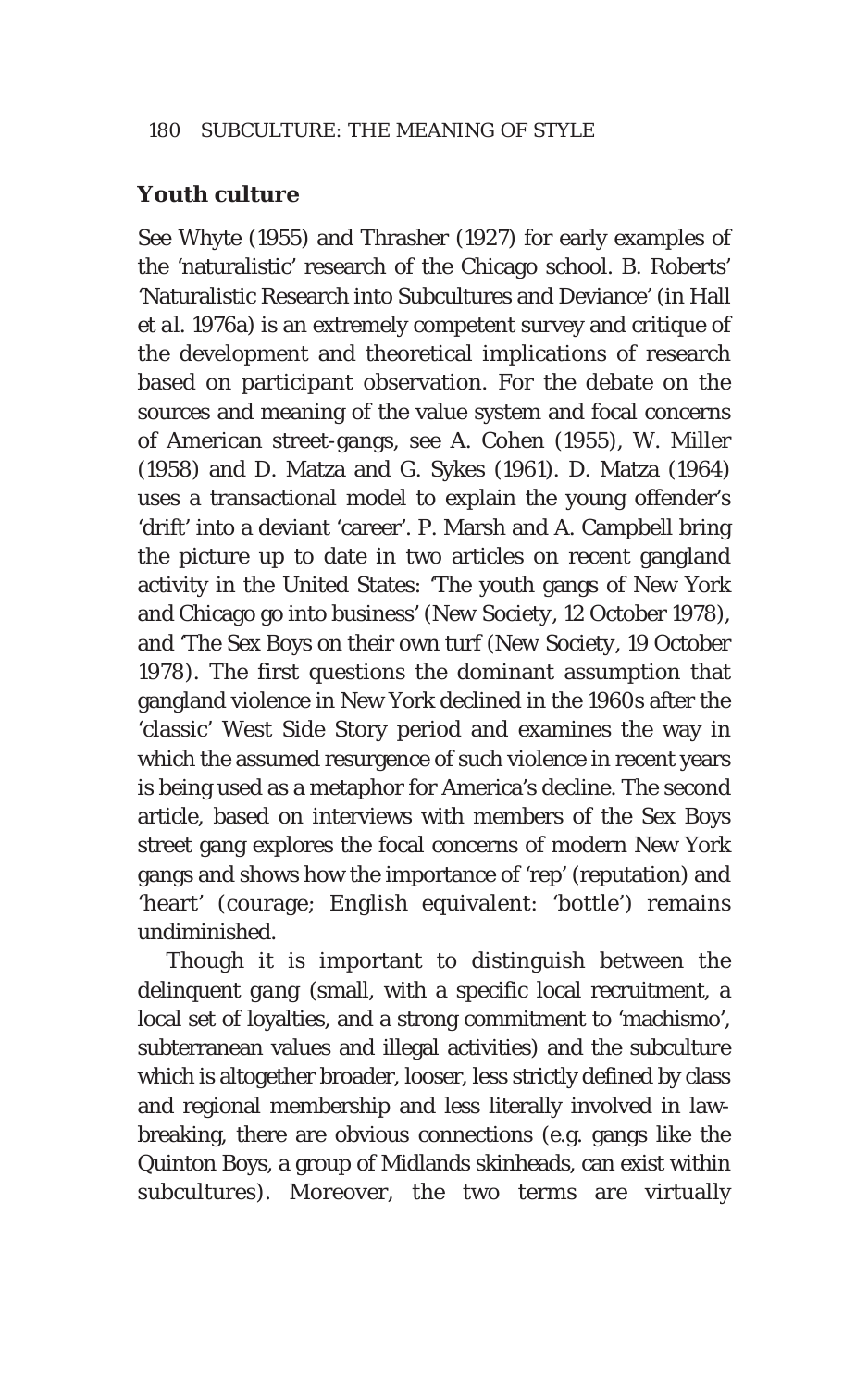synonomous in the popular mythology. Unfortunately, the confusion that follows from this association (about class, violence, etc.) has all too often been reproduced in academic work because, as we have seen, the analysis of subculture grew in large part directly *out of* the study of delinquent street gangs.

See D. Downes (1966) and P. Willmott (1969) for empirically based studies of British working-class youth culture in the late 1950's and early 1960's. See also P. Willis (1978a and b) for participant observation studies of hippies, motor bike boys and cultures of resistance in school. P. Cohen (1972) reconstructs the post-war history of the East End of London by interpreting the succession of working-class youth styles as a series of creative responses to changing conditions. He introduces the notion that style represents a 'magical resolution' of experienced contradictions.

Nik Cohn's *Awopbopaloobop Alopbamboom* (Paladin, 1970) together with Melly's *Revolt into Style* (1972) and Nuttall's *Bomb Culture* (1969) still contain the most stimulating and evocative resumées of the first two decades of rock music and the British youth cultures which grew up round it. All Tom Wolfe's work, though confined with a few notable exceptions to the American scene, is well worth reading. By adding empathy to observation, Wolfe manages to catch the unique flavour of each subculture – both its exclusive 'feel' and the meaning of the rituals, argot and value system through which it is defined. See in addition to Wolfe (1966, 1969), *Radical Chic and Mau-Mauing the Flak-Catchers* (Bantam, 1971), an amusing study of the obsessive cultivation by radical intellectuals of deviant acquaintances and outlawed causes. Also *The Electric Kool-Aid Acid Test* (Bantam, 1969), in which Wolfe follows the trail of Ken Kesey and the Pranksters – a group of perpetually hallucinating anarchists – in a 'magic bus' across the America of the hippie era. Written in the same spirit, *Fear and Loathing in Las Vegas* (Hunter S. Thompson,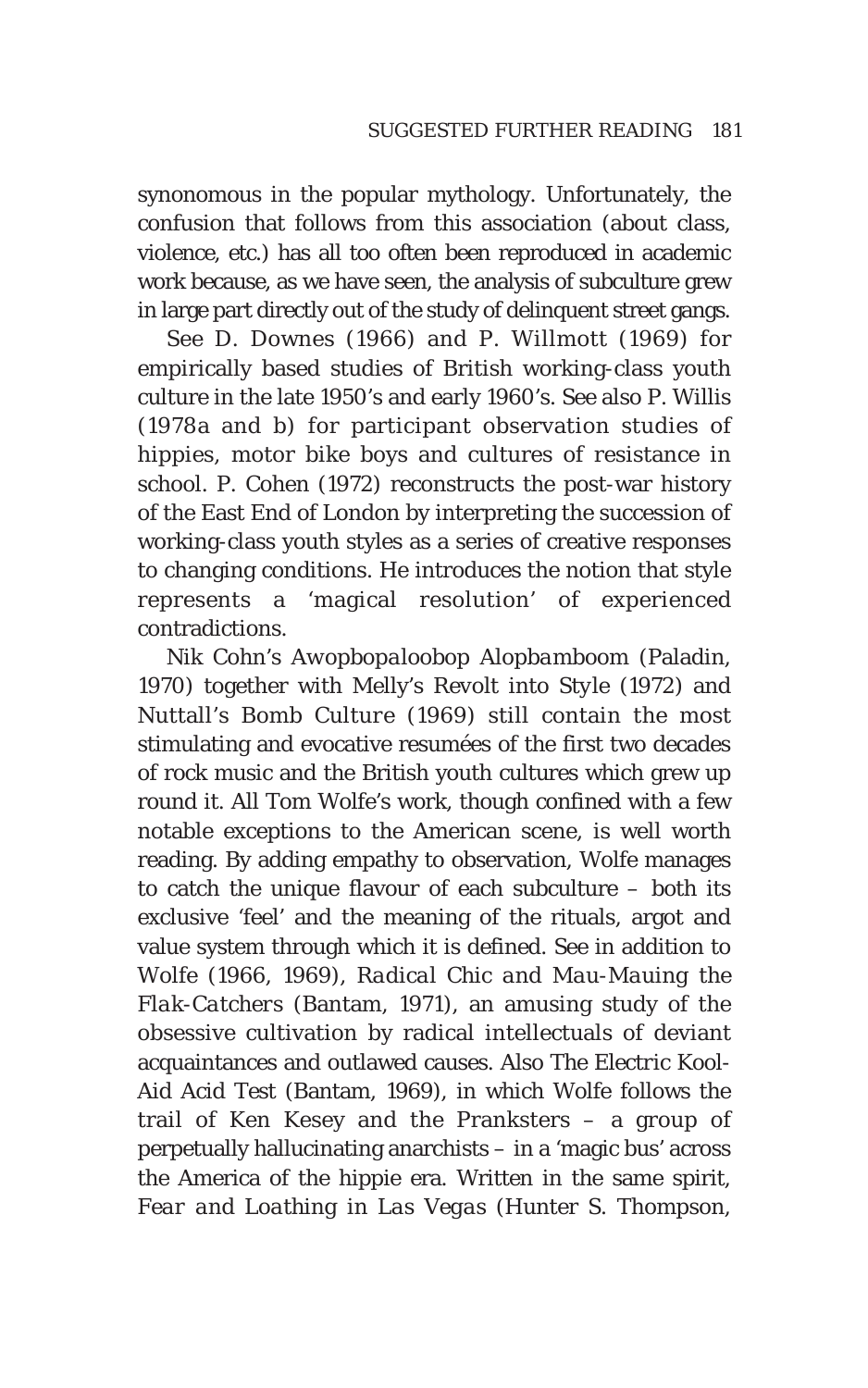Paladin, 1974), though not specifically concerned with subculture, is a brilliantly subversive extension of the Meaningful American Journey (the Quest for the West) undertaken by the author and his lawyer under the influence of a whole range of drugs. Thompson's also produced a participant observation account of an American motor-cycle gang entitled *Hell's Angels* (Penguin, 1967) which ends, convincingly enough, with Thompson himself being severely 'stomped' by his 'subjects'. For a brief look at the meaning of British subcultural style, see J. Nuttall's 'Techniques of Separation' in *Anatomy of Pop* (Tony Cash (ed.), B.B.C. publication, 1970).

#### **Music**

Simon Frith's *The Sociology of Rock* (Constable, 1976) provides the first detailed analysis of the rock music business from the discovery of young talent through the packaging, refinement and promotion of a musical style to the actual production and distribution of the musical product. *The Story of Pop* (Phoenix Press, 1975) and *All Our Loving* (T. Palmer, Weidenfeld & Nicholson, 1976) are accessibly written and visually stimulating 'coffee table books', though Palmer supplies the more idiosyncratic and in places questionable account. R. Mabey's *The Pop Process* (Hutchinson 1969) is a 'critical exploration' of the pop music world of the 1960's though the emphasis on the 'value' of the lyrics may seem a little dated now. See also D. Laing, 'The Decline and Fall of British Rhythm and Blues' in the *Age of Rock* (Eisen (ed.), Random House, 1969) and 'Musical Developments in Pop' in Cash (1970). *The Encyclopedia of Rock* (Laing, D and Hardy, P. (eds)) is a useful reference book which contains information on all the major performers, producers and record companies from 1955–1975.

For black American soul, see C. Gillett (1969), P. Garland, *The Sound of Soul* (Chicago 1969) and 'A Whiter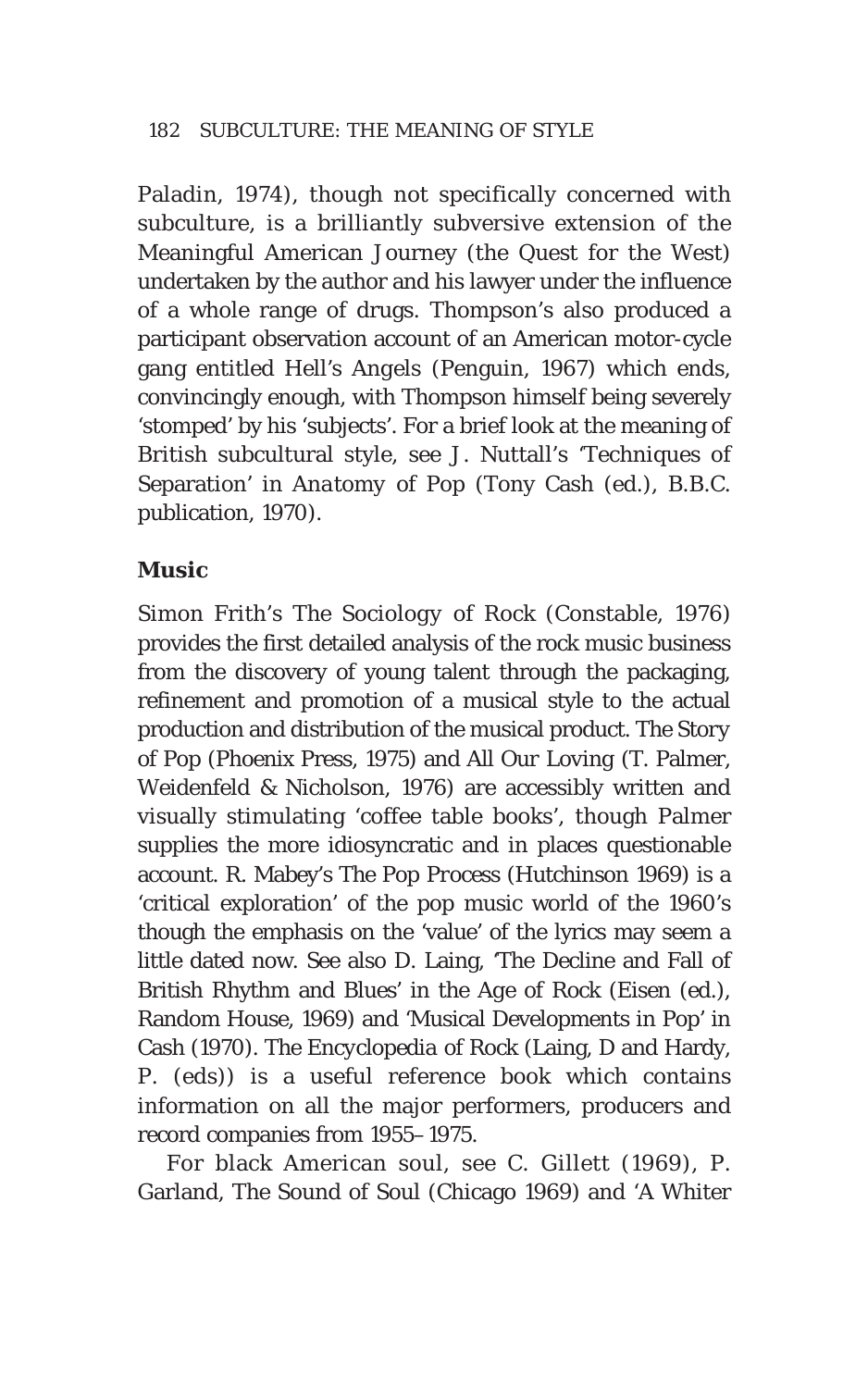Shade of Black' in Eisen (ed.) 1969. Also, L. Jones, *Black Music* (Apollo, 1968).

#### **Beats and hipsters**

See Bibliography for A. Goldman (1974), R. Russell (1972), H. Finestone (1964), L. Jones (1975), N. Hentoff (1964), N. Mailer (1968), J. Kerouac (1958), H. Becker (1963, 1964). In addition, H. Gans' *The Urban Villagers* (Glencoe, 1963) is a study of the American bohemian scene in the late 1950s, and N. Polsky, *Hustlers, Beats and Others* (Penguin, 1971) as well as containing a fascinating piece of research on pool room hustlers, includes an essay on the role of marijhuana in the world of drifters, beats and drop-outs. For the jazz background, see I. Gitler's *Jazz Masters of the Forties* (MacMillan, 1966), B. Green's *The Reluctant Art* (Lancer Books, 1967) and A. Goldman's *Freakshow* (Atheneum, 1971). For the literary background, see William Burrough's *Junkie* and *The Naked Lunch* (Corgi, 1970), and Jack Kerouac's *The Dharma Bums* (Panther, 1972). Also Ann Charters' excellent biography *Kerouac* (Picador, 1978).

#### **Teddy boys**

See Jefferson (1976). Jefferson sees the teddy boy style as an expression of both the reality and the aspirations of the group. T. Fyvel's *The Insecure Offenders* (Chatto and Windus, 1963) contains a contemporary response to the teddy boy phenomenon. H. Parker's *View from the Boys* (David and Charles, 1974) is an account of the 1953 Clapham Common Murder which did much to establish the teddy boys' repution for violence. See also S. Cohen and P. Rock (1970), a study of reactions in the media to the teddy boy style, and J. Sandilands 'Whatever happened to the Teddy Boys?' (in *Daily Telegraph Magazine*, 29 November 1968).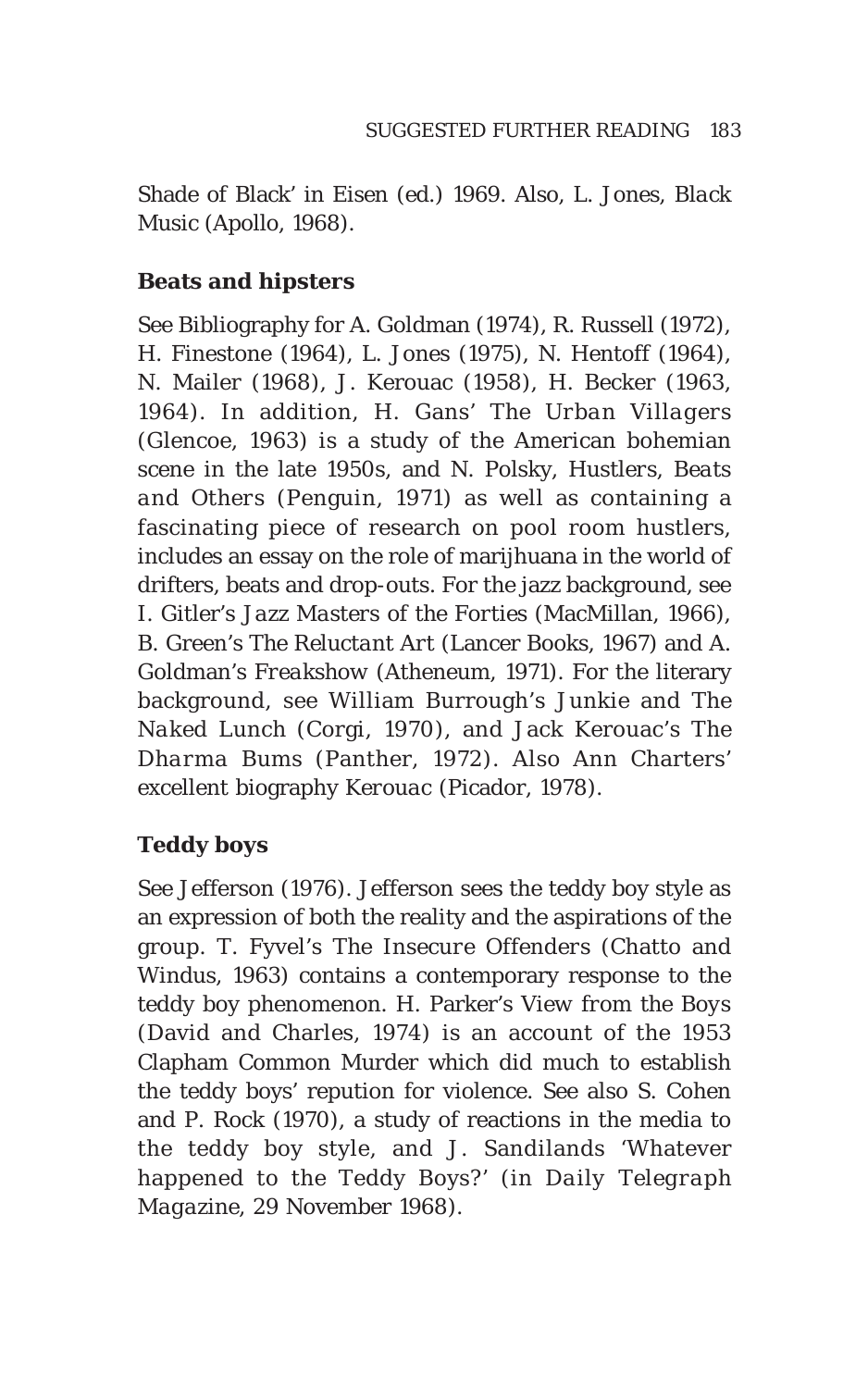### **Mods**

See Bibliography for D. Laing (1969), S. Cohen (1972), D. Hamblett and J. Deverson (1964). D. Hebdige's 'The Style of the Mods' gives a reading of mod style which stresses both the mods' symbolic subversion and fetishization of commodities. Gary Herman's study of *The Who* (Studio Vista, 1971) is one of the first attempts to relate the style and success of a pop group to a particular subculture. See also, K. Hatton's 'The Mods' in the *Sunday Times Colour Magazine*, 2 August 1964, a photographic feature with quotations from interviewed mods. Since writing the book, there has been a mod revival which attracted the attention of the press when the Who staged a re-enactment of the modrocker confrontations for their film *Quadrophenia* (see *Melody Maker*, 24 October 1978).

## **Skinheads**

J. Clarke (1976) interprets the skinhead style as an attempt to resurrect the fading chauvanisms of traditional workingclass culture against the inroads of consumerism and embourgeoisment. *The Paint House: Words from an East End Gang* (S. Daniel and P. McGuire (eds), 1972) contains transcripts of conversations with a group of London skinheads and builds up a depressingly authentic picture of lives trapped between school, home and unskilled work. See also P. Fowler's 'Skins Rule' in *Rock File* (C. Gillett (ed.), New English Library, 1970).

## **Hippies**

A mass of literature was produced in and around the counter-culture during the late 1960s, but two books stand out as representative of the hippie experience: taken together, R. Neville's *Playpower* (Paladin, 1971) and T. Roszack's *The Making of the Counter Culture* (Faber, 1971)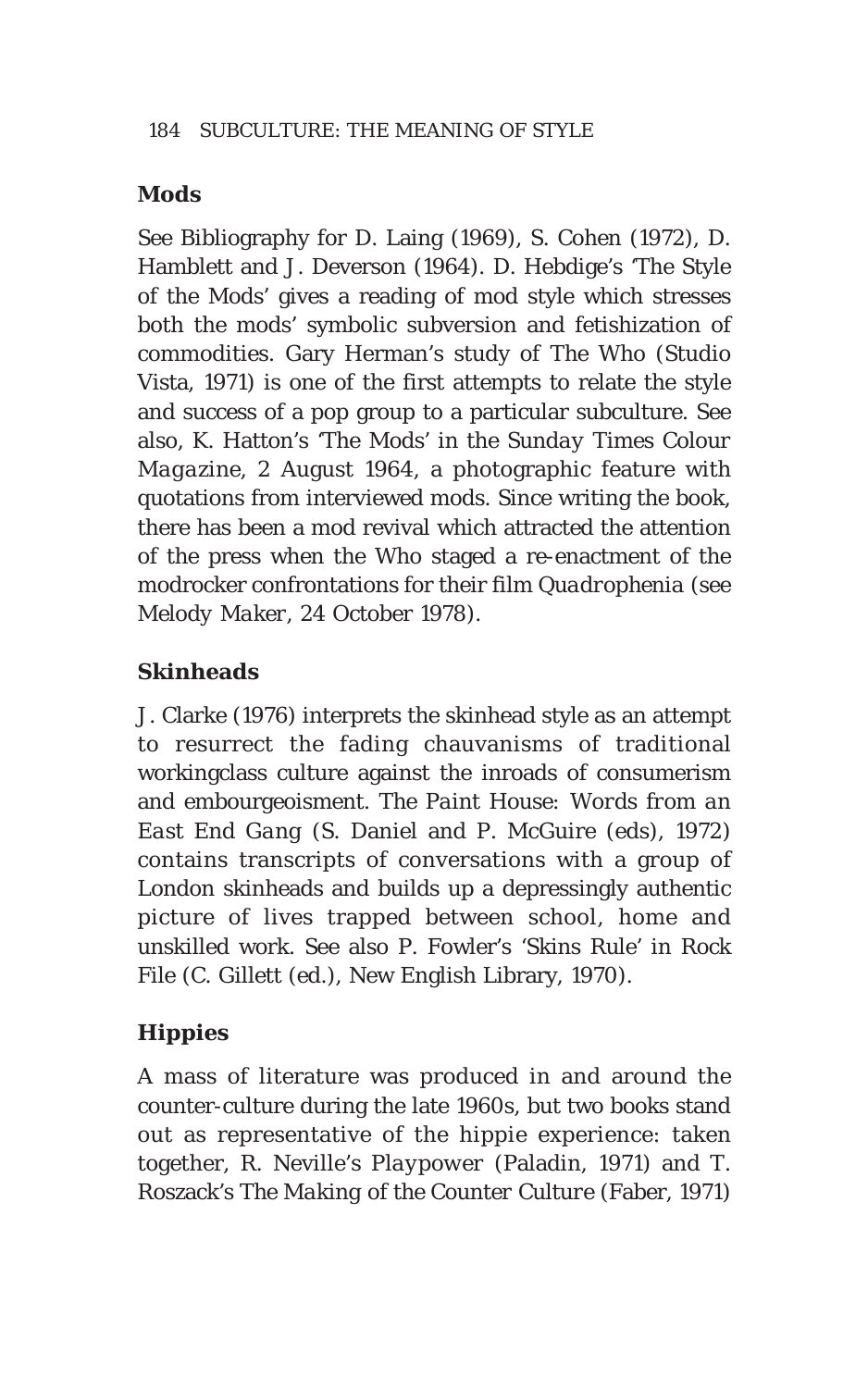give a reasonably full account of the movement in Great Britain and the U.S. See also J. Young (1971) and 'The Hippies: An Essay in the Politics of Leisure' in I. Taylor and L. Taylor (eds), (1973). Further reading should include J. Rubin's *Do It! Scenarios of the Revolution*, an indictment of 'Amerika' and a statement of anarchic intent. Rubin was a leading spokesman for the yippies (a politically militant off-shoot of the hippies which owed a certain amount to the Paris-based Situationists). The transition from hippie to yippie is best explained by Rubin himself: 'Yippies are hippies who've been hit on the head by policemen'.

#### **Reggae, Rastas and rudies**

For a full account of the early history of the Rastafarian movement in Jamaica and a detailed exposition of the movement's aims and beliefs, see M. G. Smith, R. Angier and R. Nettleford, *The Ras Tafarian Movement in Kingston, Jamaica* (Institute for Social and Economic Research, U.C.W.I., Kingston, Jamaica). Rex Nettleford's *Mirror, Mirror* (William Collins & Sangster, Jamaica, 1970) and L. E. Barrett's *The Rastafarians* (Heinemann, 1977) place the movement in the context of a centuries-old tradition of resistance to colonization in the Caribbean. J. Owens' *Dread: The Rastafarians* (Sangster, 1976) which consists of edited conversations with Rastafarians testifies to the complexity and depth of Rasta religious convictions and to the persuasive use of figurative language made by individual brethren. For an analysis of reggae in Jamaica, see *Reggae Bloodlines* (Davis, S. and Simon, P., Ancher 1977).

For black youth in Britain, see D. Hiro (1972) and D. Hebdige (1976). Also C. McGlashan, 'Reggae, reggae, reggae' in *Sunday Times Colour Magazine* (4 February 1973) contains interviews with reggae musicians and sound-system men and a description of a Saturday night 'blues' party. V. Hines' *Black Youth and the Survival Game*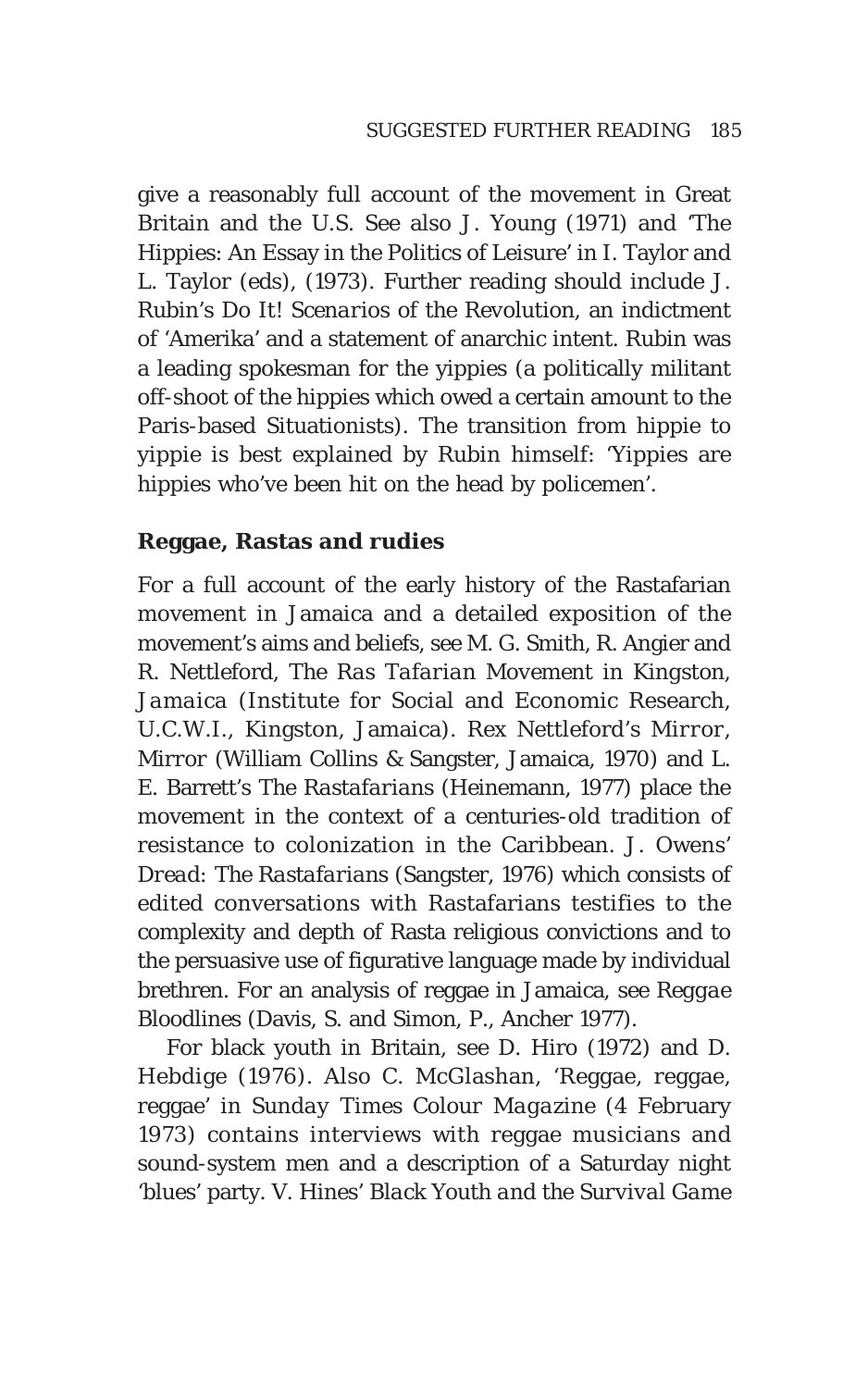*in Britain* (Zulu Press, 1973) deals as the title suggests with the day-to-day experience of disadvantage. See also Hall *et al*. (1978). Articles on reggae and the cultural background in both Britain and Jamaica appear regularly in the music press. See in particular, *Black Echoes, Black Music, New Musical Express* and *Sounds*.

#### **Punk**

It is still too early to provide any comprehensive or confident evaluation of existing accounts of the punk subculture. At the moment of writing, only two studies seem of more than ephemeral interest. F. and J. Vermorel (1978) have provided an adequate account of the early history of the Sex Pistols. T. Parker and J. Burchill's *The Boy Looked at Johnny* (Pluto Press, 1978) claims to be an 'obituary to rock 'n roll'. Written in an exaggerated 'scandal-sheet' style, the book is an exposé of rock's dubious ethics and dwells in particular upon the disjunction between punk's aspirations and achievements. The authors write with the acidic fervour of the newly disillusioned but the book does give a genuine 'insider' account of the punk subculture. See also any edition of the *New Musical Express* from November 1976 to June 1978.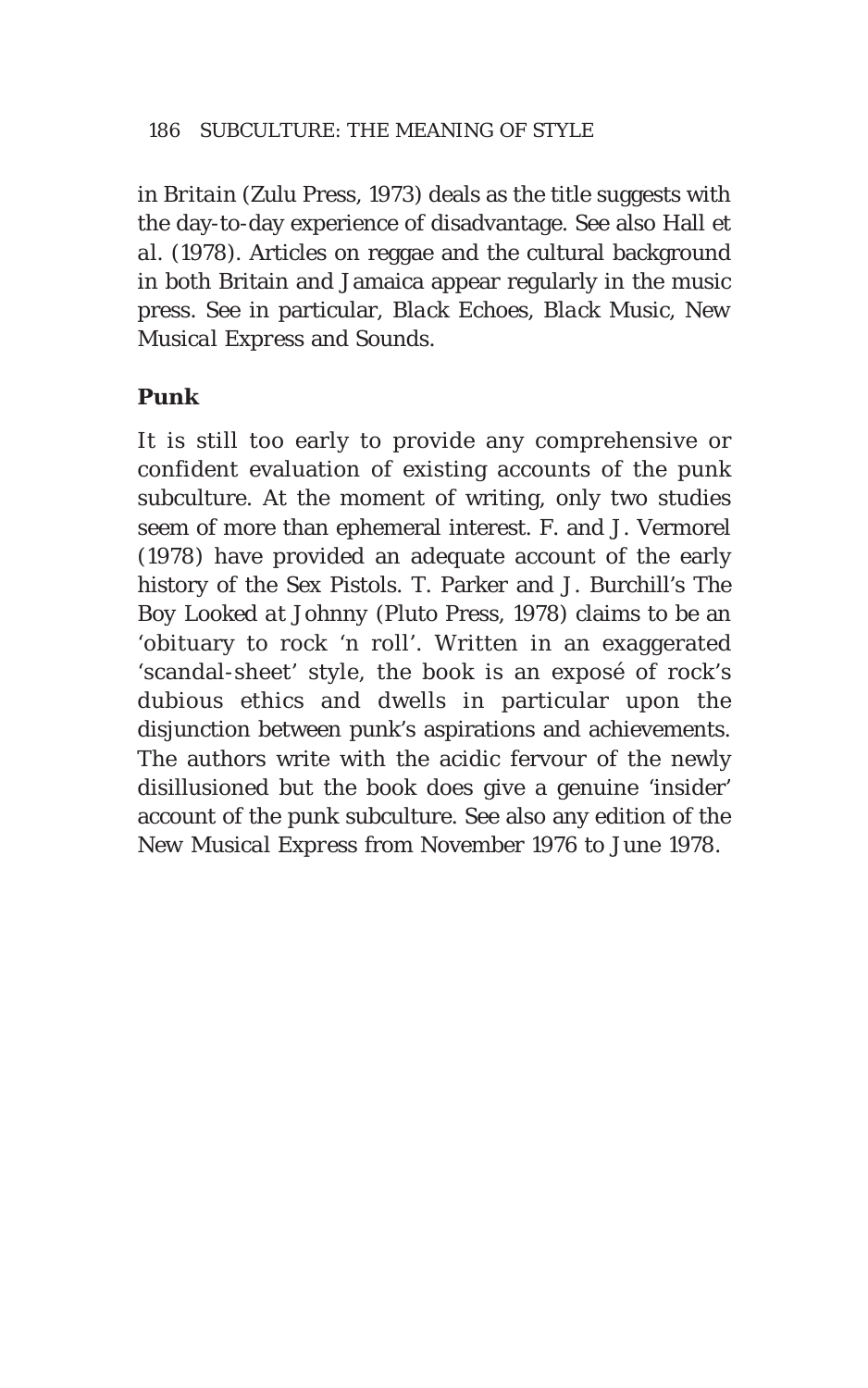## INDEX

Figures in **bold** type indicate a main reference.

Abrams, M., 153n, 154n Alternative T.V., 67 Althusser, L., 12, 14, 84, 102, 132–3, 142n amphetamines: and Northern soul, 30; and mods, 52, 53, 104; and punks, 114 Angier, R., 185 Animals, The, 152n Ants, The, 111 Aragon, L., 128 Archer, T., 75, 153n Asian culture, 58 Aswaad, 30 Back to Africa, 31, 43, 64, (*see also* Africanization in reggae) Balibar, E., 14, 102 Barker, P., 149n Barrett, L. E., 185 Barstow, S., 153n Barthes, R., 8–10, 16, 18, 65, 97, 99, 100–2, 124–5, 126, 136–7, 139–40 Battle(s) on Orange Street', 37

*Battleship Potemkin*, 125 Beatlemania, 162n beats, 46, **47–9, 51**; and Lenny Bruce, 147–8n; and Newport Jazz Festival, 148n; bibliography, 183 'Be Bop a Lula', 50 Becker, H., 178–9 'Belsen was a Gas', 110 Berger, J., 74 Bible and black consciousness, **32–3**, 135, 143n Big Youth, 39, 146n 'Black Man Time', 59 blackness: in reggae, **37–9**, 40, 42; in jazz, 42; as white myth, **47–8, 53– 4**, 64; in soul, 143n; in black West Indian style, 41–3, 58–9; and language, **135–6**, 31, 35, 57, 64, 143n, 150n; patois and skinheads, 64 Black Slate, 30 Bland, Bobby, 146n, 152n Blondie, 152n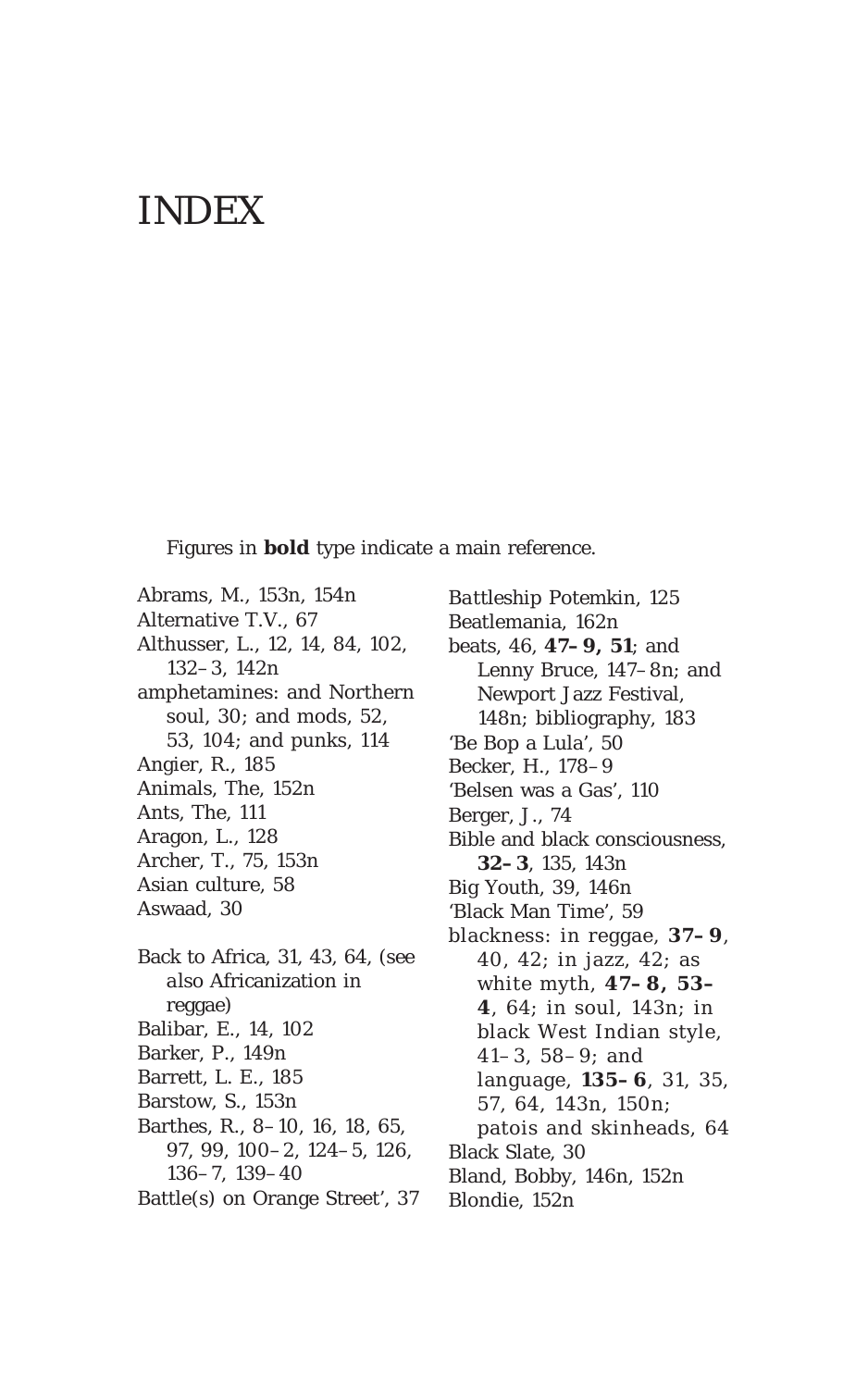bluebeat, 49 blues, 49, 143n Btythe, R., 52, 149n Bolan, Marc, 62 Bowie, David, 25, 27, 28, 60– 2, 88–9, 116 Braine. J., 153n Brecht, B., 15, 110, 118, 163n Breton, A., 65, 105–6, 121, 165n *bricolage*, **103–4**, 106, 114, 123, 165n Brooke, D., 153n Brook-Partridge, B., 158n Brown, James, 53, 54, 146n, 152n Bruce, Lenny, 147–8n Burchill, J., 186 Burroughs, W., 23, 27, 183 Butler Act, 74 Campbell, A., 180 Canvey Island 40s revival, 25 Carib Club, trial, 36, 39, 145n Cari-festa, 144 Cash, D., 182 Chambers, I., 49 Charters, A., 62, 150n Chicago school of deviancy study, 75, 79 Cimarons, the, 30 Clapham Common murder, 183 Clarke, J., 56, 57, 58, 95, 104, 179 Clarke, Tony, 53 Clash, the, 28, 29, 67, 109, 110, 160n class: social, 14, 15; and hegemony, 15–16; and signification, 17; and reggae, 37; alleged disappearance of, 74, **153n**, 154n; and punk, 63, 65, 66, 67–8, 108, 111, 115, 121; and teddy boys, 51, 82, 83, 149n; and beats, 48; and

hipsters, 48; and mods, 86– 7, 149n; and glam rock, 60– 2, 88–9; and skinheads, 55–8, 75–6, 80, 120–1 C.N.D., 51 Cochrane, Eddy, 84 Cohen, A., 66, 180 Cohen, P., 53–6, 58, 77–9, 122, 139, 181 Cohen, S., 55, 96, 149n, 156n, 177–8, 179, 183 Cohn, N., 181 collage, **105–6**, 129, 130 colonialism and black consciousness, **31–4**, 135–6 Coltrane, John, 42, 184 common sense, 9, 11, 13 (*see also* ideology, naturalization) Conrad, J., 168n contemporary cultural studies, 7, 9, 139 *Coronation Street*, 87 Corrigan, P., 36 Costello, E., 151n Count Basie, 147n counter-culture, 61, **148n** (*see also* hippies, yippies) country and western, 49 Coward, R., 155n 'crazy baldhead', 150n Crime, 25 Culler, J., 129 culture, **5–8, 161n**; as standard of excellence, 6, 128–9, 141n; as whole way of life, 6, 7, 10, 129; versus nature, 92; and subculture, 5, 129, 136; as 'idealist' construct, 155n Culture, 67 cut-ups, 106–7, 130 (*see also* punk) Dada, 65, 105–6, 110, 159n

dandy, 28, 62; fin-de-siecle, 149n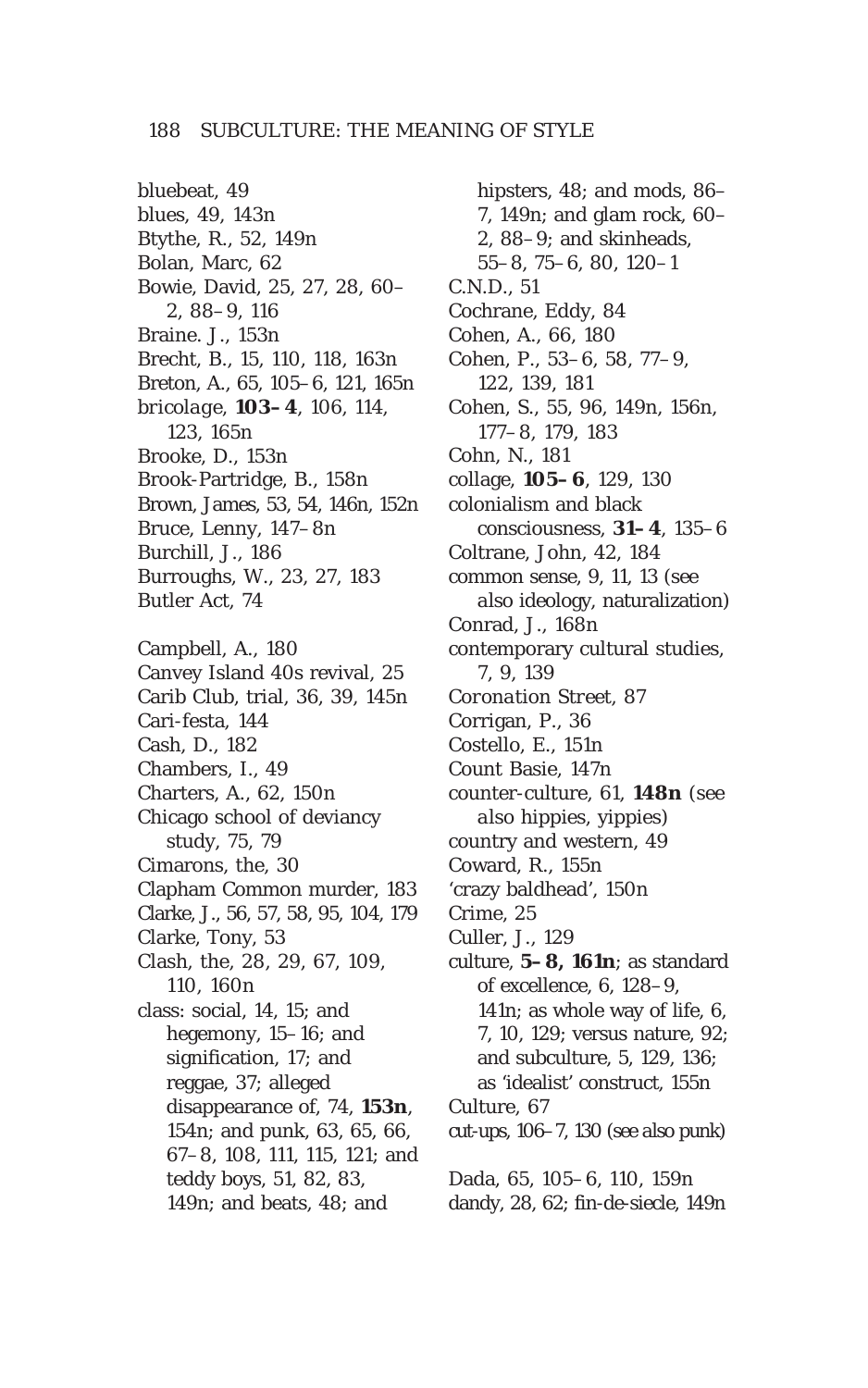Daniel, S., 184 Davis, Miles, 42 Davis, S., 185 Dean, James, 84 Decker, Desmond, 145n Deverson, J., 54, 167n *Diamond Dogs*, 27 Dickens, C., 75 disco, 60 Dr Feelgood, 25 'Don't touch I-Man Locks', 144n Douglas, M., 91 Downes, D., 75, 155n, 181 dread, 26, 39, 63–4, 123, 145n dreadlocks, 34, 36, 43, 63, 66, 143–4n dub, 36, 37, 38, 144n; punk dub, 69, 151n (*see also* reggae) Duchamp, M., 106 Duke Ellington, 147n Eco, U., 100, 101, 105 Eisenstein, A., 125; and montage, 164n Eliot, T. S., 7, 136, 137 Eluard, P., 159n embourgeoisement (*see* social class, alleged disappearance of) 'E.M.I.', 161n 'Entertainer (I'm the)', 53 'epic' theatre (*see* Brecht) 'ethnicity', 36, 64; and punk, **62–7** (*see also* blackness, negritude) Fame, Georgie and the Blue Flames, 152n Fanon, F., 139 fanziness (*see* punk) Finchley Boys, the, 111 Finestone, H., 146n

Finn, E., 153n

Fiske, J., 156n flower-power (*see* counter-culture) folk-devil, 94, 157n (*see also* moral panic) football hooliganism, 97 Four Aces, the, 38 Fowler, P., 184 Frith, S., 182 Fyvel, T., 183 gang, the juvenile, 180–1 ganja (*see* marijhuana) Gans, H., 183 Garfinkel, H., 112 Geertz, C., 94 Genet, J., 1–3, 18, 30, 34, 66, 126, 134–6, 137–8, 139, 150n, 166n, 167n Gibson, Harry 'the Hipster', 147–8n Gilbert and George, 109, 162n Giles, 51 Gillespie. Dizzy, 147n Gillett, C., 146n, 152n, 182 Gitler, I., 183 glam rock, **59–62**; and punk, 25, 27, 63, 68; style, 60–2; and 'crisis', 61; and gender, 88–9; demise, 62–3 (*see also* Bowie) Glitter, Gary, 62 glitter rock (*see* glam rock) Godelier, M., 11 'God Save the Queen (No Future)', 61, 68, 112 Goffman, E., 161n Goldman, A., 48, 52, 147n, 149n, 183 gospel, 49 Gramsci, A., 15, 16, 80 Gray, Dobie, 53 greasers, 44, 130 Green, B., 183 Grosz, G., 106 Grotesque, Paul, 151n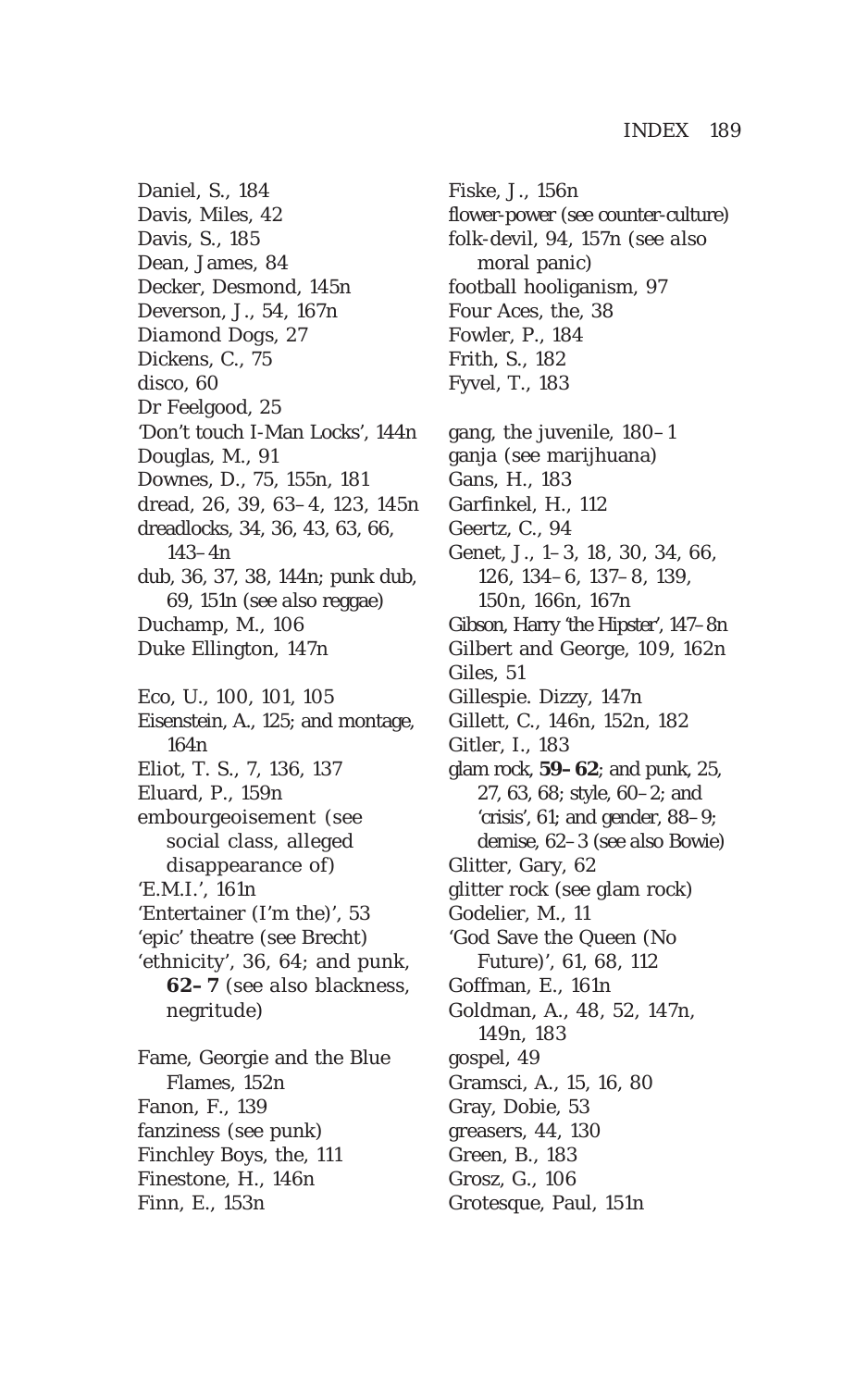#### Grunwick, 87

- Hall, S., 11, 13, 14, 15–16, 29, 56, 80, 85, 91, 94, 97, 114, 122, 148n, 156n, 179, 186 Hamblett, C., 54, 167n Hannertz, U., 143n, 145–6n
- *Happy Days*, 82
- Hardy, P., 182
- Hartley, J., 156n
- Harvey, S., 163n
- Hatton, K., 184
- Hawkes, T., 8, 104–5
- 'Heartbreak Hotel', 50
- Heartbreakers, the, 25
- Heath, S., 125
- heavy metal rock, 84, 109, 155n
- Hebdige, D., 59, 184, 185
- hegemony, **15–16**; and media, 84–5, 156n
- Hell, Richard, 25, 27, 62, 63,
- Hells Angels, 182
- Hentoff, N., 146n, 147n, 148n
- Herder, W., 6
- Herman, G., 184
- hippies, 55, 96, 109, 122; and dance, 113; and skinheads, 124, 130; and heavy metal, 155n; and festivals, 162n; bibliography, 181, 184–5
- hipsters, **46–9**; style, 48–9, 147n; relationship with black community, 48–9; and drug use, 146n; background, 147n; bibliography, 184–5 (*see also* jazz)
- Hines, V., 186
- Hiro, D., 4, 143n
- 'homology', 113–17
- 100 Club, the, 142n
- Hussey, Dermott, 144n

ideology: 'anonymous', 9, 10; and common sense, 11, 13; as world view, 11; as 'false consciousness', 11; and Althusser, 12; as system of representation, 12–13, 90; and reproduction, 12, 14, 16–17, 132–3; and signification, 13, 17, 18, 44, 57, 119; dominant and subordinate ideologies, **14–15**, 16; ideology-in-general, 14; and 'ideological effect' of media, 85, 156n; ideological incorporation of subculture, **96–9** (*see also* naturalization) 'If You Don't Want to Fuck Me, fuck off', 110 Iggy Pop, 25 immigration: experience of,

- 40–5; and patterns of employment, 36, 40, 41, 42
- 'In Crowd, The', 53
- I-Roy, 59, 143n
- 'I Stupid', 25
- 'I Wanna be Sick on You', 110
- Jackson, G., 134–5, 166n
- Jagger, Mick, 28, 152n
- Jam, the, 151n
- Jarman, D., 64
- Jarry, A., 33, 102
- jazz, 8, 30, 68, 40, 42, 44; and miscegenation, 46–8, 49, 50; trad, 51; modern, 44, 51, 68; be-bop, 47–8, 47n; avant-garde, 68; and drugs, 146n, 147n; swing, 46–7, 147n; New York Sound, 147n; Newport Jazz Festival, 148n Jefferson, T., 50, 56, 148n, 149n
- 'Johnny Too Bad', 145n
- Jones, L., 143n, 146n, 183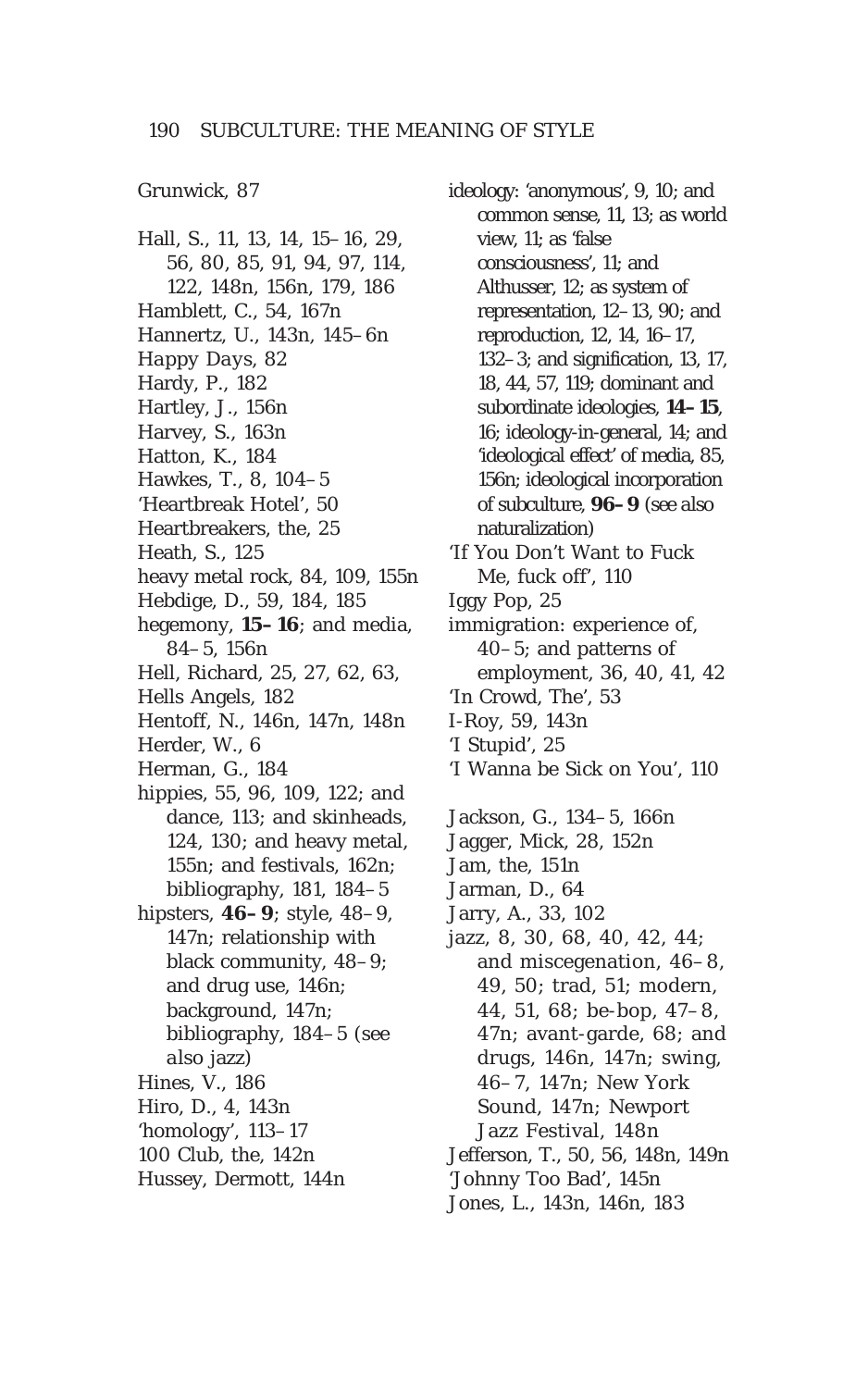Jones, Steve, 27 Jordan, 28, 64, 111 *Jubilee*, 64 Ken Kesey and the Pranksters, 181 Kenniston, K., 152n Kerouac, J., 46, 47, 183 Kidel, M., 31 Kristeva, J., 119–20, 124, 126, 129, 164–5n labelling, 94, 139, **179** (*see also* transactional analysis) Lacan, J., 155n, 165n Lackner, H., 119 Ladywood, 87 Laing, D., 52, 182 'langue', 118 Lautréamont, comte de, 105 Lawrence, T. E., 168n leapniks, 108 Leeds Bonfire Trial, 36 Lefebvre, H., 16, 17, 92, 95, 117 Letts, Don, 29 Levi-Strauss, C., 91–2, 103, 110, 113 Lewis, Lew, 25 Lewisham, 87 'Lightning Flash (Weak Heart Drop)', 39 Lipton, M., 158n Livingstone, Dandy, 145n Lockwood, 153n London S.S., 142n Lord Buckley, 147n MacCabe, C., 118 McIntosh, M., 179 McGlashan, C., 185 McGuire, P., 184 'Madness', 53 Mailer, N., 5, 47, 48

Malraux, A., 168n Mangrove trial, 36 Manley, M., 35, 144n Marcuse, H., 110, 138 marijhuana: 'ganja', 30, 35, 144n; 'weed', 36, 40; 'tea', 48; and labelling, 179 Mark P., 111 Mark, Sir R., 145n Marley, Bob, 30, 69 Marsh, P., 180 Marx, K., 10, 11, 15, 80, 95, 157n Masson, A., 130 Matias, D., 119 Matumbi, 130 Matza, D., 76–7, 151n, 180 Mayhew, H., 75, 154n Melly, G., 28, 44, 82, 83, 108, 124, 128, 149n, 181 Mepham, J., 90, 116, 161n Michelson, A., 105 Miller, W., 76, 180 Millet, K., 151n, 167n Mills, C. Wright, 153n Mink DeVille, 152n Minton's, 147n Mobey, R., 182 mod: and black style, 44, **52**; clothing and style, 52, **104–5**; and work, 53, 79, 149n; and drugs, 53; and 'upward option', 55, 77, 86–7; and music, 53, 69; 'hard mods', 55; and parent culture, 79, 167n; and teds, 81; in media, 93, 99, 123; and moral panic, 93, 156n, 157n; and fashion trade, 95, 99; as conspicuous in groups, 101; originals v. 'scooter-boys', 122; style as *bricolage,* 104–5; decline, 54–5; bibliography, 184; and punks, 25, 26, 64, 123, 157n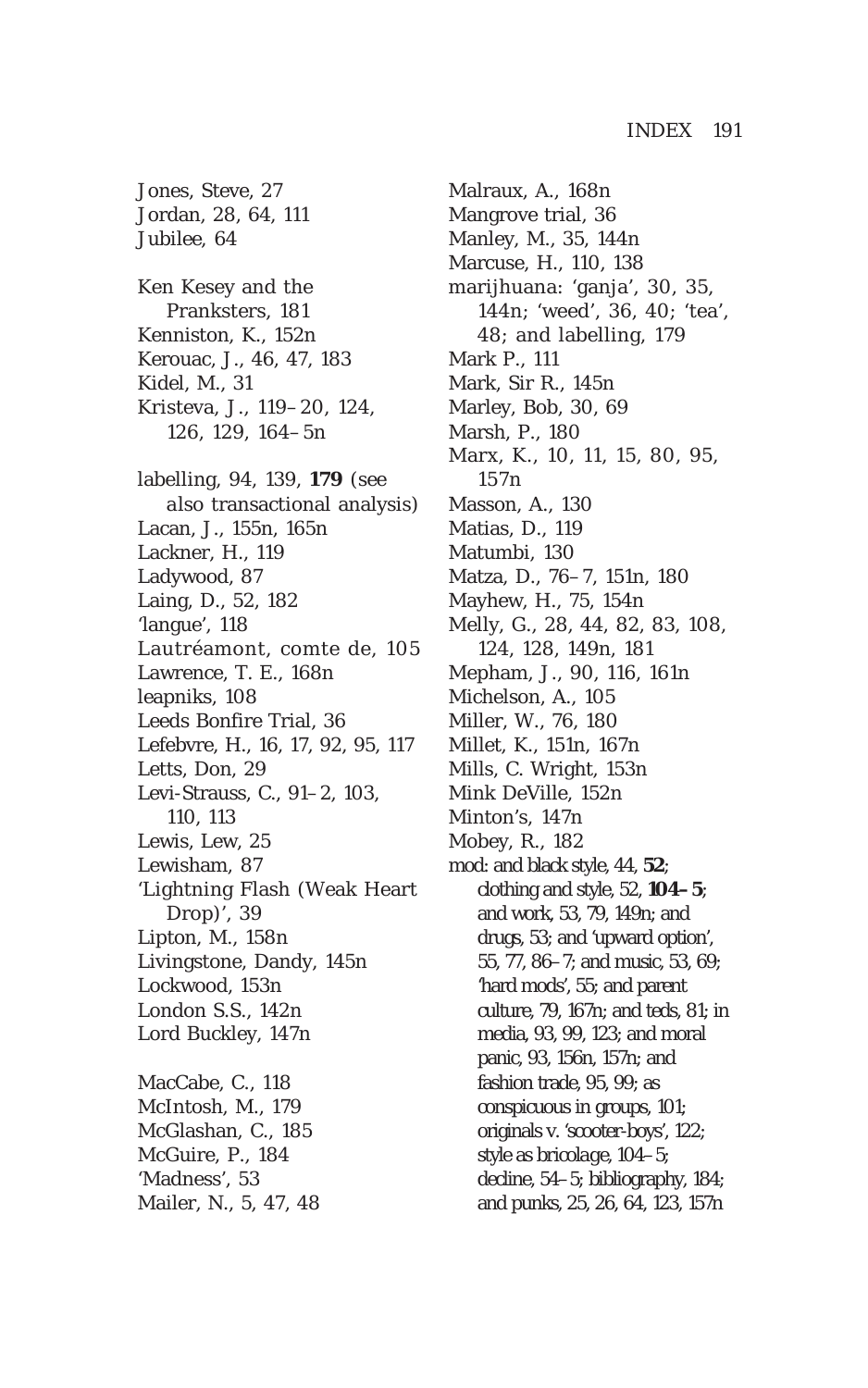Monk, Thelonius, 147n Montherlant, 168n moral panic, 88, 96–7; and jazz, 47; and punk 142n, 156–7n, 157– 8n; and mods, 93, 156n, 157n (*see also* transactional analysis) Morrison, A., 75, 154n motor-bike boys, 113, 181, 182 Mungham, G., 108, 162n Murvin, Junior, 38 Nashville Rooms, 142n National Front, 66, 150n naturalization, 12–13, 14, 16, 18, 19, 90–1; and clothing, 100–2; subculture as resistance to, 18, 90–2, 123 (*see also* common sense, ideology) Navarro, Fats, 146n negritude, 31, 37 (*see also* ethnicity, blackness) Nettleford, R., 185 Neville, R., 184 Newport Jazz Festival, 148n *News at Ten*, 24, 97 new wave (*see* punk) New York Sound, the, 147n Nochlin, L., 149n normalization (*see* naturalization) northern soul, 25, 84 Nottingham race riot, 40 Notting Hill Carnival, 24–5, 29, 36, 39, 87; and sound systems, 145n Notting Hill race riot, 40 'Notty no Jester', 146n Nuttall, J., 129, 130, 166n, 181–2 'Oh Bondage, Up Yours!', 115 Oval Trial, 36 Owens, J., 185 Palmer, T., 182

'Papa's Got a Brand New Bag', 53 Parker, Charlie 'Bird', 48, 146n, 147n Parker, H., 183 Parker, T., 186 Parkin, F., 153n 'parole', 118 participant observation, **75–6**, 154n, 161–2n, 165n, 180, 182 *Performance*, 28 Picconne, P., 115, 121 Picket, Wilson, 152n 'Pinhead', 25 'Police and (the) Thieves', 38 Polsky, N., 183 polysemy, 117 Poly Styrene, 115 Pretty Things, the, 152n Prince Buster, 37, 53 problematic, 142n pub rock, 25 punk: as profane culture, 19, 92, **106–12**, 114; and 'crisis', 23– 5, 27, 64, 65–6, 87–8, 114; influences on and origins of, 25–6; dress, 26, 29, 65, 101, 106–8; and glam rock, 25, 63, 68; and media, 26, 87–8, 93, 97–9, 106–8, 157n; class, 63, 65, 66, 68, 108, 111, 115, 121; and avant-garde art, 27–8, 103–4; and reggae, 25–6, 28– 9, 63–5, 66, **67–9**, 132; and black style, 29, 44, **62–9**, 95, 151n; 'blankness', 18, 28, 34, 36, 63, 65, 69–70, 117, 120–2; and parent culture, 79, 120–1; and Rastafarianism, 66–7; and fashion trade, 95–6, 151n; as 'noise', 88, 113, 115, 121; and moral panic, 88, 93, 142n, 156–7n, 158n; as 'spectacle', 87, 96–9; and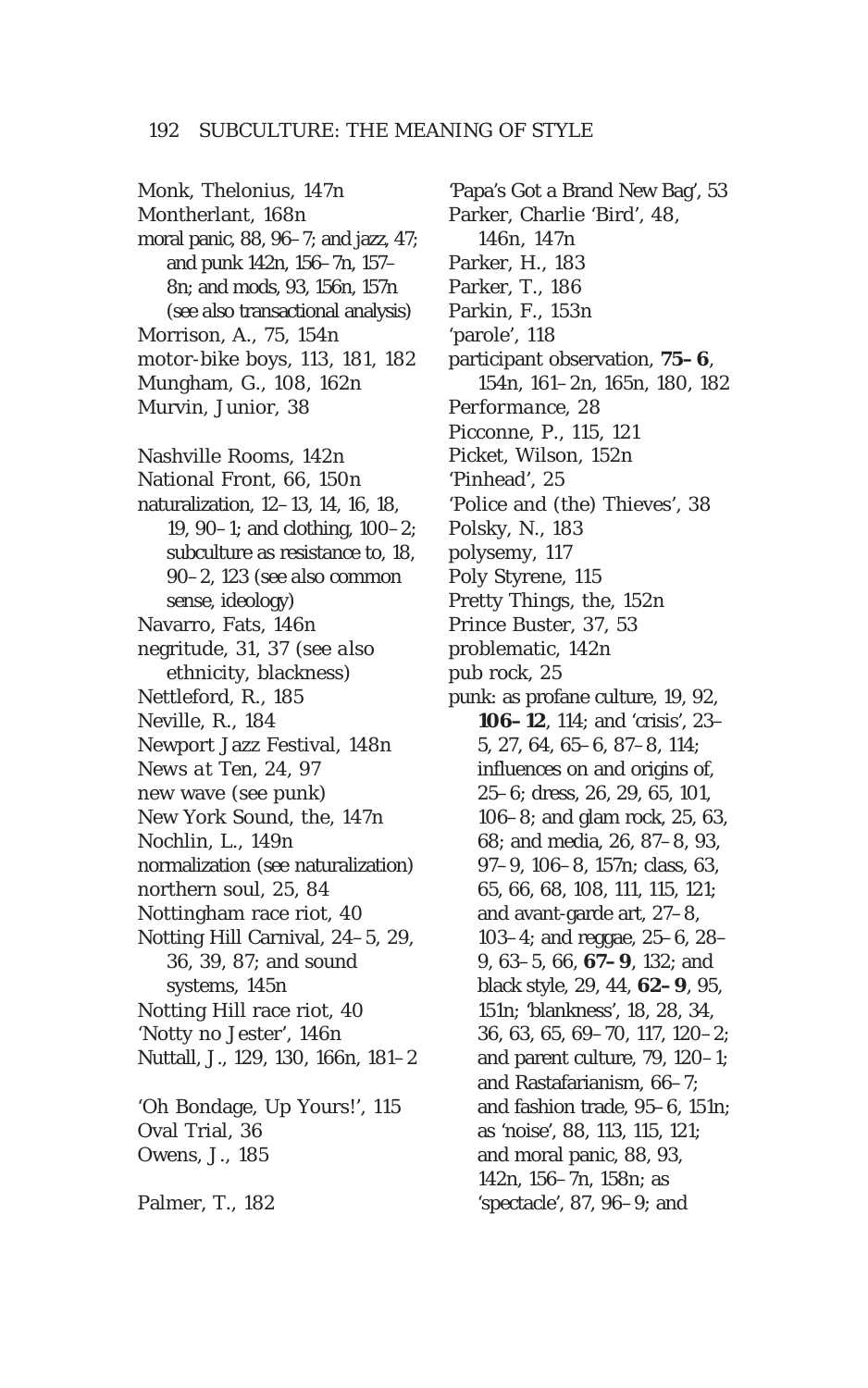teddy boys, 67, 81, 84, 116, 123–4, 130, 157n; and skinheads, 120–1, 166n; and swastika, 116–17; dance, 108– 9; music, 25–6, 109–11, 114, 151n, 161n; fanzines, 11–12; graphics and typography, 112; and 'cut-ups', 26, 106, 114, 123, 152n; and sexual 'kinkiness', 107–8; and 'modernity', 115; 'real' v. 'safety pin people', 122; American punk, 25, 27, 152n; derivation of word, 162–3n; analysis of style, **114–17**, **120–4, 126–7**; and mods, 25, 26, 64, 123, 157n; bibliography, 186 *Punk* (the film), 29 punk dub (*see* dub)

Quinton Boys, the, 180–1

Rainbow Theatre, 110, 160n Ramones, The, 25 Rastafarianism: origins and relationship with Christian mythology, **33–5**, 143–4n; insignia, 34–5, 143–4n; and reggae, **35–9**; as style, 36, 43, 143–4n, 146n; and skinheads, 59–60; and punks, 64–6, 29; and soul, 143n; 'real' v. 'rasta bandwagon', 122; bibliography, 185 Read, Sir John, 99, 159–60n realism, 118, 163n Reco, 35 Redding, Otis, 152n

- Reed, Lou, 62, 116
- reggae: relationship with rock, 28–9, 30, 68–70; and Rastafarianism, **35–9**; and

'Africanization', 31–2, 33, 37–9, 40, 65, 143n; influence of Christian church, 31; and skinheads, 55, 56, 58–9; 'rockers', 145n; 'Humble Lion', 43, 146n; and Third World, 144n; and politics in Jamaica, 144n; and punk, 26, 27, 28–9, 64, 69, 132, bibliography, 185 (*see also*, Rastafarianism, rocksteady, ska, dub) Rejects, the, 109 Reverdy, P., 105 Rhodes, Zandra, 96 rhythm 'n blues: British, 25–6, 69, 152n, 182; American, 42, 50, 55, 143n Richman, Jonathan, 154–5n Rimbaud, A., 27 'Roadrunner', 154n Roberts, B., 154n, 179, 180 rock: relationship with reggae, 28–9, 30, **68–70**; Rock Establishment and punk, 87; and riot, 162n; 'acid rock', 55, 113 Rock against Racism, 61, 66, 116 rockers: v. mods, 52, 124, 130; and employment, 149n; and dress, 129–30 'rockers' (*see* reggae) rock 'n roll, 47, 49, 50, 51 Rock, P., 179, 183 rocksteady, 37, 55, 143n, 145n Rolling Stones, The, 152n Romeo, Max, 38 *Roots*, 62 Roszack, T., 184–5 Rotten, Johnny, 28–9, 93, 98, 109, 142n, 151n, 161n Roxy Club, The, 29, 67 Roxy Music, 61, 62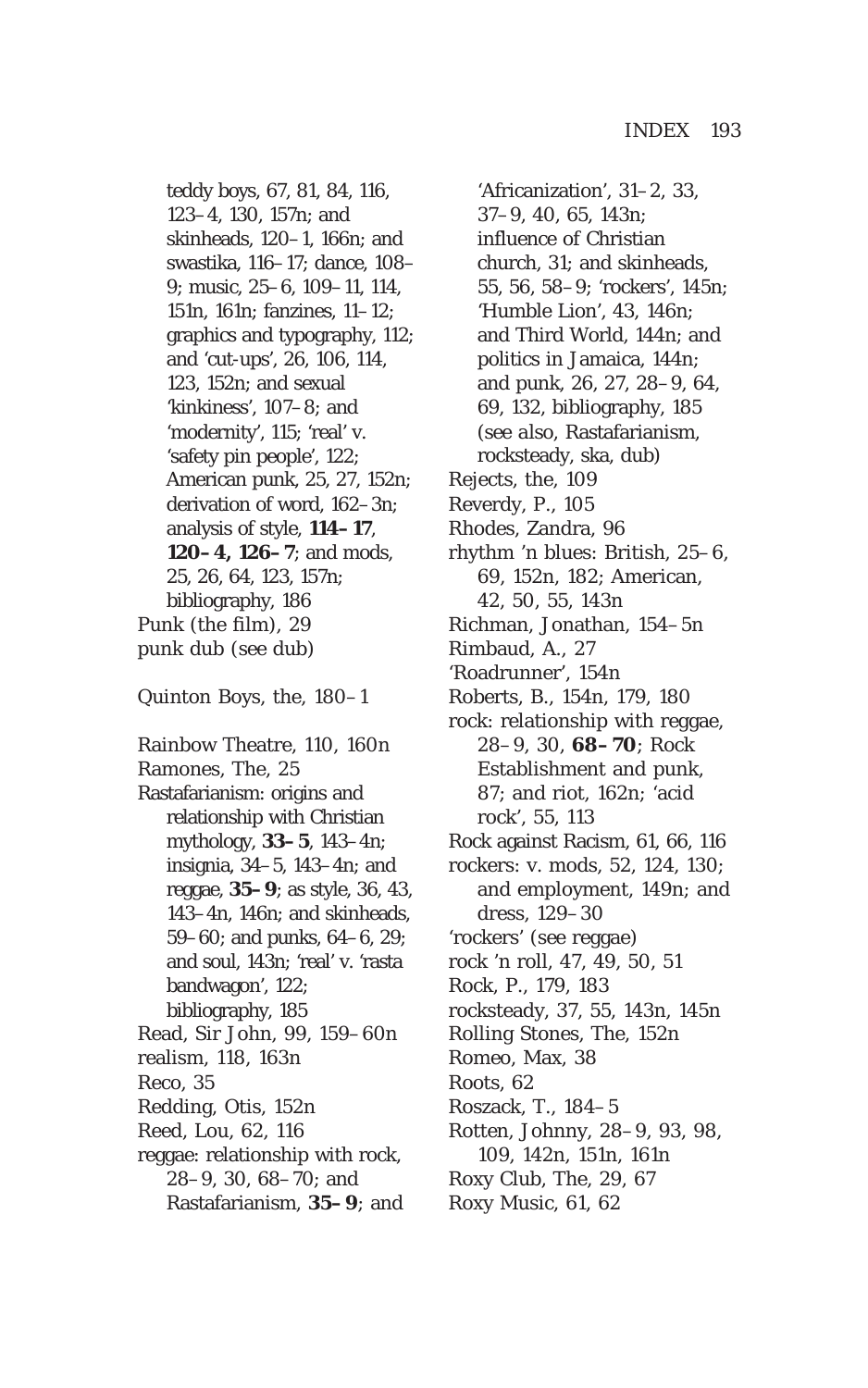#### 194 SUBCULTURE: THE MEANING OF STYLE

Rubin, J., 185 'Rude Boy', 145n rude boys, 37, 43, 56, 59, 60, 64, **145n** 'Rudy a Message to You', 145n 'Rule Britannia', 64 Russell, R., 147n Sandilands, J., 183 Sartre, J. P., 28, 139, 150–1n, 167n Saunders, Pharoah, 42 Saussure, F. de., 8, 141–2n 'Say it Loud (I'm Black and I'm Proud)', 146n Scholte, B., 166n school, counter-culture of, 167n, 181 'Seditionaries', 28 Selassie, Haille, 34 semiotics, **8, 141–30**; and ideology, 13; structuralist v. post-structuralist, 117– 20; in Kristeva, 164n (*see also* signification) 'Sex', 27, 28 Sex Boys, the, 180 Sex Pistols, The, 27, 61, 64, 90 92, 93, 106, 109, 111, 112, 142n, 156–7n Sham '69, 166n Shangri-las, The, 152n 'Shanty Town', 145n Shepp, Archie, 42 'shuffle', 41, 145–6n 'signifiance', 124–6 signification, 13, 16, 17, 133; and sign, 104, 141–2n; signifier and signified, **141–2n**; and connotative codes, 13; and class, 17; and ideology, 17, 18, 44; intentional communication, **100–2**; signifying practice,

**117–19; 164n** (*see also* semiotics) Sillitoe, A., 153n Simon, P., 185 Simpson, Dr George, 151n Siouxsie and the Banshees, 110 situationists, the, 185 ska, 35, 37, 42, 49, 55, 69, 143n skinheads: and black style, 44, **54–9**; origins in mod, 55; style, 55–9, 64; and 'embourgeoisement', 55, 57, 58; and traditional working class community, 55–8, 79, 120–1; and 'paki-bashing', 58; compared to punks, 120–1; antagonism towards punks, 166n; and 'downward option', 55, 86–7; versus hippies, 124, 130; and reggae, 55, 56, 58–9, 166n; puritanism, 55; bibliography, 184 Skrewdriver, 166n slavery (*see* colonialism) Slickers, the, 145n Slits, the, 67 Small Faces, the, 152n Smith, M. G., 185 Smith, Patti, 27 Sontag, S., 168n soul, 53, 60, 69, 143n, 146n, 152n, 182–3; 'soul brother' style, 42 sound-system, 36, 38–9 (*see also* 'talk-over') spectacle (*see* subculture) Stardust, Alvin, 62 Steel Pulse, 30 Stranglers, The, 111 style: as refusal, 1–3; as appropriation, 17–19; black styles, 36, 41, 42, 43; and relation to white styles, 43–